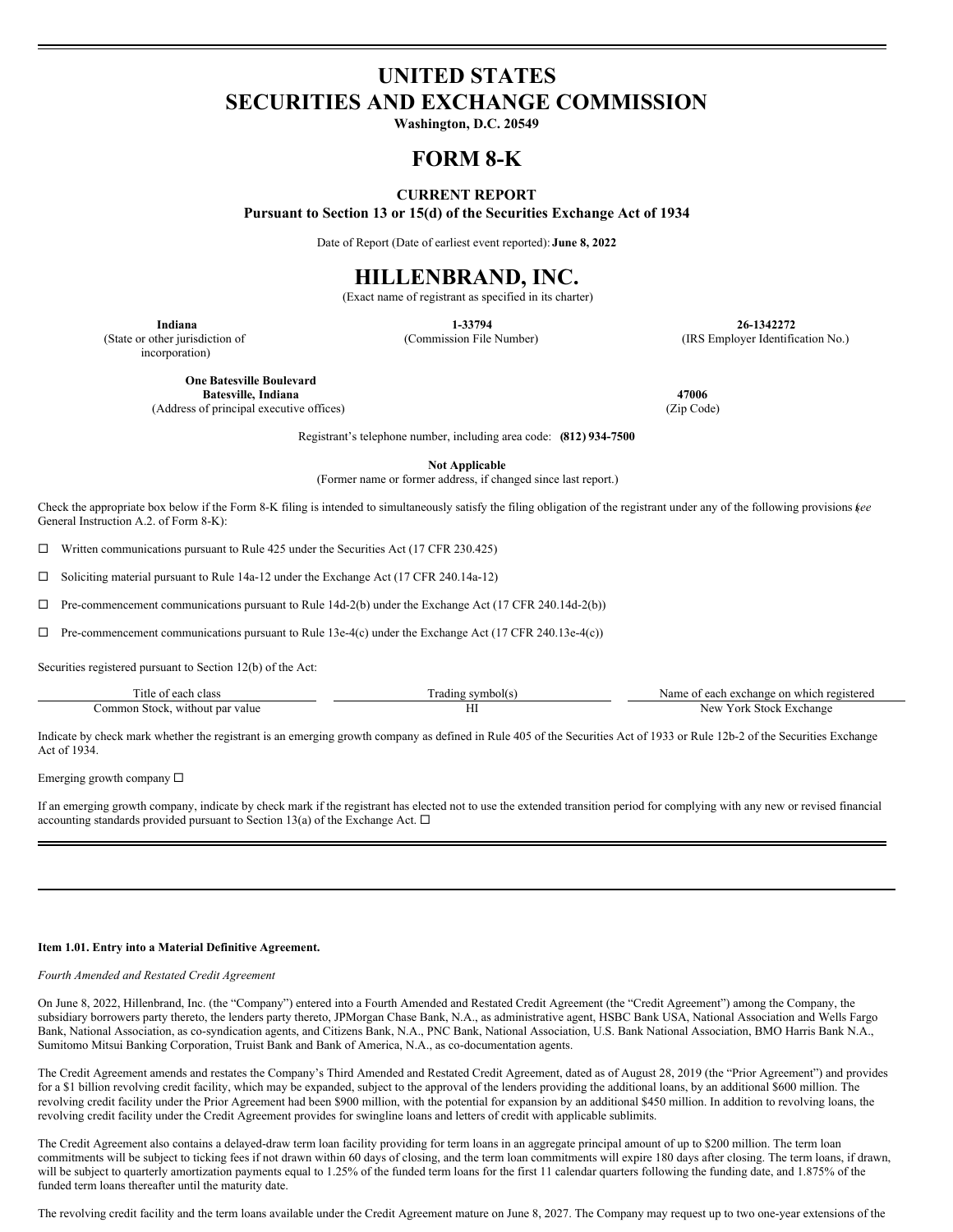maturity date. Borrowings under the revolving credit facility may be made by the Company and certain of its subsidiaries, including certain foreign subsidiaries, and may be denominated in U.S. dollars or specified non-U.S. currencies. The term loan may only be borrowed by the Company and shall be denominated in U.S. dollars. All borrowings under the Credit Agreement may be used for working capital and other general corporate purposes, including acquisitions. The obligations of the Company and the other borrowers under the Credit Agreement are unsecured and are guaranteed by the Company and certain of the Company's domestic subsidiaries.

The Credit Agreement fully transitions interest rate benchmarks from LIBOR-based rates to SOFR-based rates for U.S. dollar borrowings. Borrowings under the Credit Agreement may bear interest (A) if denominated in US Dollars, at the Term SOFR Rate or the Alternate Base Rate (as defined in the Credit Agreement) at the Company's option, (B) if denominated in Japanese Yen, Canadian Dollars or Euros, at rates based on the rates offered for deposits in the applicable interbank markets for such currencies and (C) if denominated in Pounds Sterling or Swiss Francs, at SONIA and SARON, respectively (each as defined in the Credit Agreement), plus, in each case, margin based on the Company's leverage ratio, ranging from 0.00% to 0.525% for borrowings bearing interest at the Alternate Base Rate and from 0.90% to 1.525% for all other borrowings.

The term loans will, once borrowed, accrue interest, at the Company's option, at the Term SOFR Rate or the Alternate Base Rate (each as defined in the Credit Agreement) plus a margin based on the Company's leverage ratio, ranging from 0.90% to 1.525% for term loans bearing interest at the Term SOFR Rate and 0.00% to 0.525% for term loans bearing interest at the Alternate Base Rate.

The covenants under the Credit Agreement include a maximum leverage ratio and a minimum interest coverage ratio and other customary covenants limiting, among other things, the incurrence of additional indebtedness; the creation of liens; mergers, consolidations, liquidations, dissolutions, amalgamations and the disposition of all or substantially all of the assets of the Company and its subsidiaries, taken as a whole; dividends and other payments in respect of equity interests; and acquisitions; subject, in each case, to customary exceptions, thresholds and baskets. The Credit Agreement also contains customary events of default.

As compared to the Prior Agreement, the Credit Agreement lengthens the period the Company may elect to increase the maximum permitted leverage ratio following certain acquisitions, from three fiscal quarters to four full fiscal quarters (plus the fiscal quarter in which the acquisition takes place). Except for the amendment providing such increased flexibility with respect to the maximum permitted leverage ratio, the Credit Agreement contains substantially the same affirmative and negative covenants and events of default as those in the Prior Agreement.

Certain of the lenders and agents under the Credit Agreement and their respective affiliates have engaged in, and may in the future engage in, investment banking, commercial lending, financial advisory and other services for the Company and its subsidiaries and have received, or may in the future receive, customary fees and commissions or other payments in connection therewith.

The foregoing description of the Credit Agreement does not purport to be complete and is qualified in its entirety by reference to the full text of the Credit Agreement, a copy of which is filed as Exhibit 10.1 to this Current Report on Form 8-K and incorporated herein by reference.

#### *Amendment No. 8 to Private Shelf Agreement*

On June 9, 2022, the Company, the subsidiary guarantors party thereto, PGIM, Inc. (f/k/a Prudential Investment Management, Inc.) ("PGIM")and each Prudential Affiliate (as defined therein) bound thereby entered into Amendment No. 8 (the "Shelf Amendment") to the Shelf Agreement (as defined below).

The Shelf Amendment amends the Private Shelf Agreement, among the Company, PGIM and each Prudential Affiliate party thereto, dated December 6, 2012 (as amended from time to time, including pursuant to the Shelf Amendment, the "Shelf Agreement"). The Shelf Amendment aligns certain covenants, definitions and other provisions in the Shelf Agreement with those under the Credit Agreement, as amended as described above.

The foregoing description of the Shelf Amendment does not purport to be complete and is qualified in its entirety by reference to the full text of the Shelf Amendment, a copy of which is filed as Exhibit 10.2 to this Current Report on Form 8-K and incorporated herein by reference.

#### Item 2.03. Creation of a Direct Financial Obligation or an Obligation under an Off-Balance Sheet Arrangement of a Registrant.

The information set forth in Item 1.01 of this Current Report on Form 8-K is incorporated herein by reference.

#### **Item 9.01. Financial Statements and Exhibits.**

(d) Exhibits

| <b>Description</b>                                                                                                                                      |
|---------------------------------------------------------------------------------------------------------------------------------------------------------|
| Fourth Amended and Restated Credit Agreement, dated as of June 8, 2022, among Hillenbrand, Inc., as a borrower, the subsidiary borrowers party thereto, |
| the lenders party thereto, JPMorgan Chase Bank, N.A., as administrative agent, HSBC Bank USA, National Association and Wells Fargo Bank, National       |
| Association as co-syndication agents, and Citizens Bank, N.A., PNC Bank, National Association, U.S. Bank National Association, BMO Harris Bank N.A.,    |
| Sumitomo Mitsui Banking Corporation, Truist Bank and Bank of America, N.A., as co-documentation agents                                                  |
| Amendment No. 8 to Private Shelf Agreement, dated June 9, 2022, among Hillenbrand, Inc., PGIM, Inc. (f/k/a Prudential Investment Management, Inc.), the |
| subsidiary guarantors party thereto, and the additional parties thereto                                                                                 |
| Cover Page Interactive Data File (the cover page XBRL tags are embedded in the Inline XBRL document)                                                    |
|                                                                                                                                                         |

#### **SIGNATURES**

Pursuant to the requirements of the Securities Exchange Act of 1934, the registrant has duly caused this report to be signed on its behalf by the undersigned hereunto duly authorized.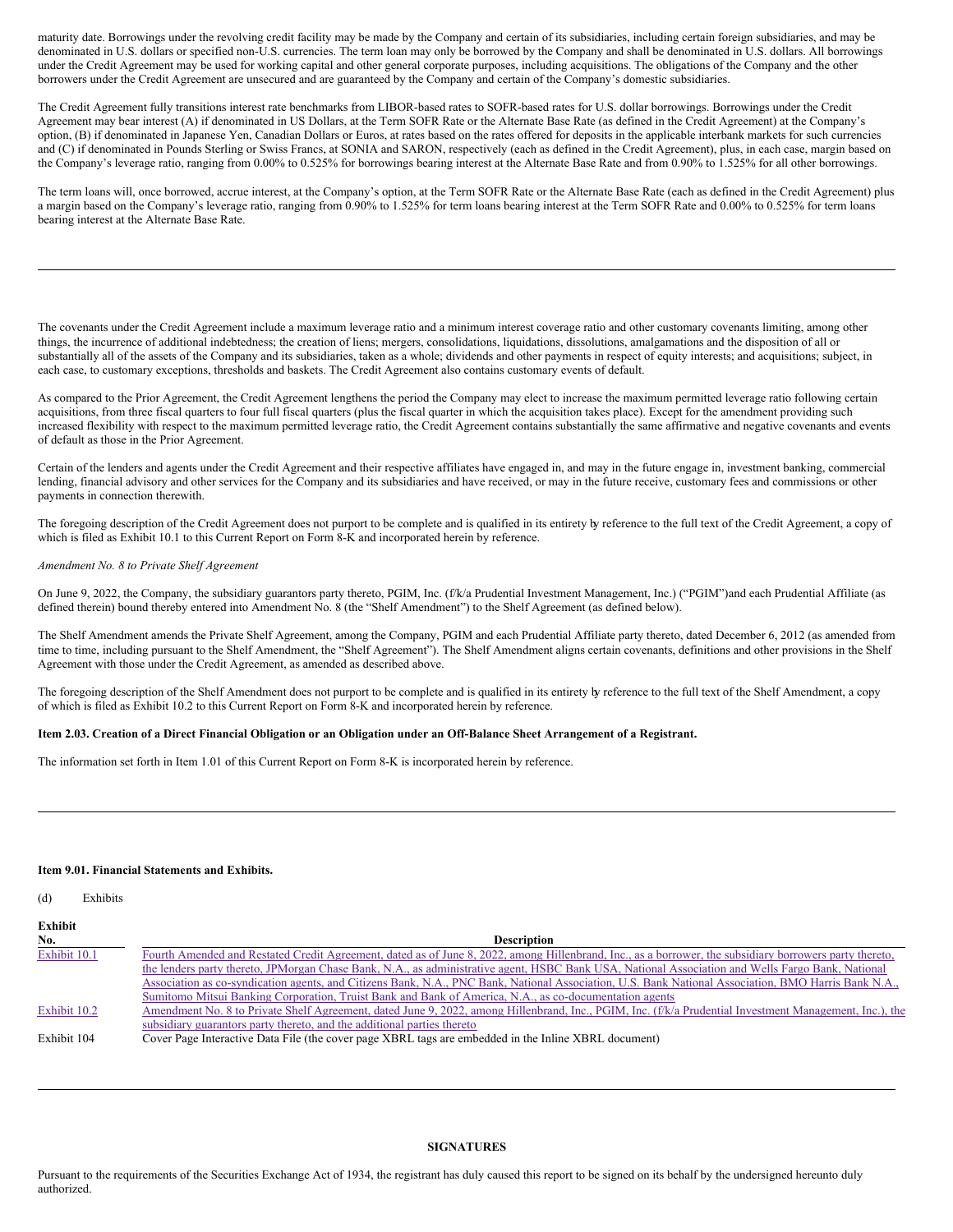By: /s/ Nicholas R. Farrell

Nicholas R. Farrell Senior Vice President, General Counsel, Secretary, and Chief Compliance Officer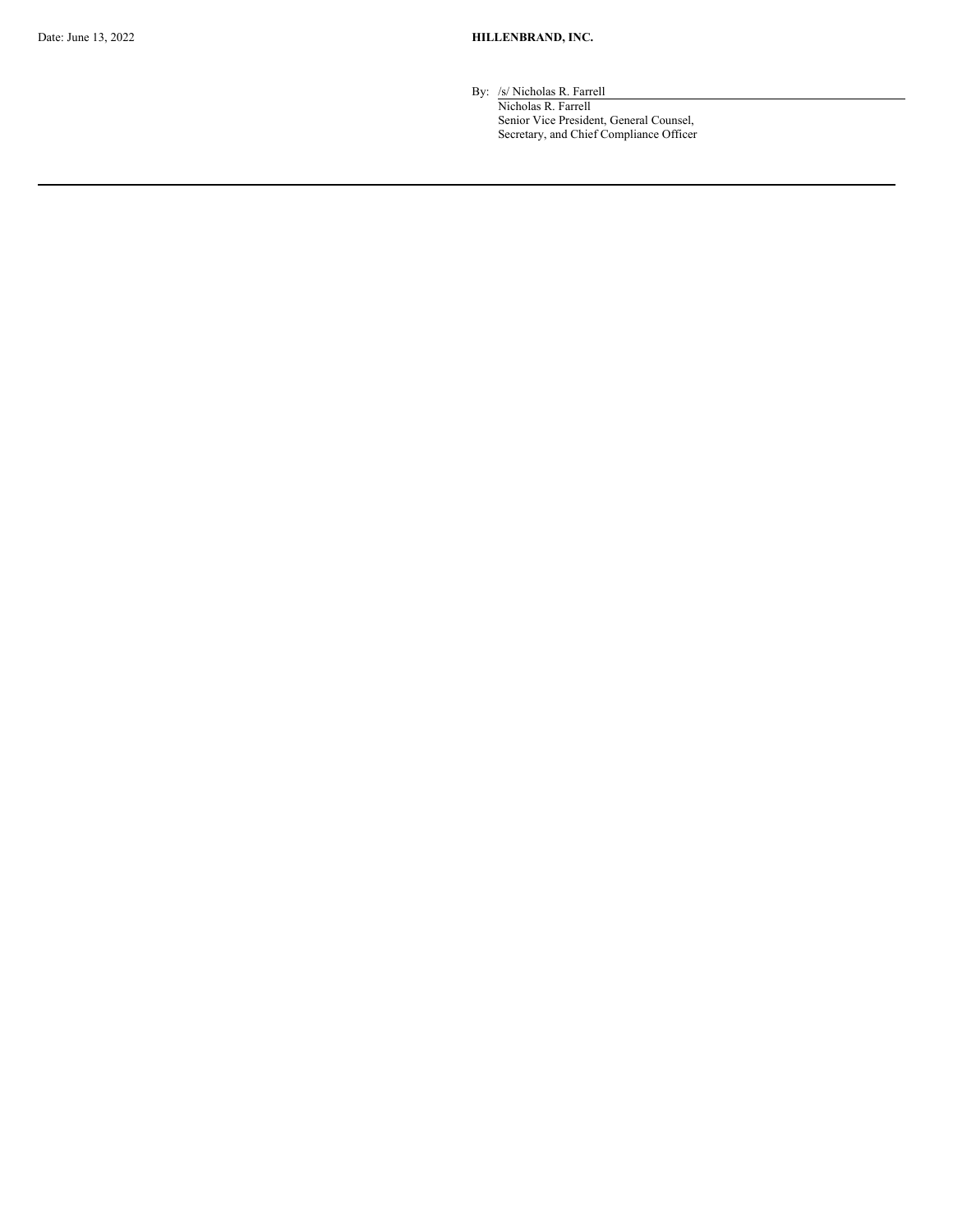Page

**EXECUTION COPY**

# J.P.Morgan

# FOURTH AMENDED AND RESTATED CREDIT AGREEMENT

dated as of

June 8, 2022

among

HILLENBRAND, INC.

HILLENBRAND LUXEMBOURG INC., COPERION K-TRON (SCHWEIZ) GMBH, HILLENBRAND SWITZERLAND GMBH, BATESVILLE CANADA ULC BATESVILLE CANADA SRI, ROTEX EUROPE LTD, COPERION GMBH and HILLENBRAND GERMANY HOLDING GMBH

The other Subsidiary Borrowers Party Hereto

The Lenders Party Hereto

JPMORGAN CHASE BANK, N.A. as Administrative Agent

HSBC BANK USA, NATIONAL ASSOCIATION and WELLS FARGO BANK, NATIONAL ASSOCIATION as Co-Syndication Agents

and

CITIZENS BANK, N.A., PNC BANK, NATIONAL ASSOCIATION, U.S. BANK NATIONAL ASSOCIATION, BMO HARRIS FINANCING, INC., SUMITOMO MITSUI BANKING CORPORATION, TRUIST BANK and BANK OF AMERICA, N.A. as Co-Documentation Agents

> JPMORGAN CHASE BANK, N.A., HSBC BANK USA, NATIONAL ASSOCIATION and WELLS FARGO SECURITIES, LLC as Joint Bookrunners and Joint Lead Arrangers

#### Table Of Contents

| <b>ARTICLE I Definitions</b> |  |
|------------------------------|--|
|------------------------------|--|

| SECTION 1.01.                 | DEFINED TERMS                                   | $\overline{2}$ |
|-------------------------------|-------------------------------------------------|----------------|
| SECTION 1.02.                 | CLASSIFICATION OF LOANS AND BORROWINGS          | 44             |
| SECTION 1.03.                 | <b>TERMS GENERALLY</b>                          | 44             |
| SECTION 1.04.                 | ACCOUNTING TERMS; GAAP; PRO FORMA CALCULATIONS  | 45             |
| SECTION 1.05.                 | AMENDMENT AND RESTATEMENT OF EXISTING AGREEMENT | 46             |
| SECTION 1.06.                 | <b>INTEREST RATES: BENCHMARK NOTIFICATION</b>   | 46             |
| SECTION 1.07.                 | <b>DIVISIONS</b>                                | 47             |
| SECTION 1.08.                 | <b>CERTAIN CALCULATIONS</b>                     | 47             |
| SECTION 1.09.                 | EXCHANGE RATES; CURRENCY EQUIVALENTS            | 47             |
| <b>ARTICLE II The Credits</b> |                                                 | 47             |
| SECTION 2.01.                 | <b>COMMITMENTS</b>                              | 47             |
| SECTION 2.02.                 | <b>LOANS AND BORROWINGS</b>                     | 48             |
| SECTION 2.03.                 | <b>REQUESTS FOR BORROWINGS</b>                  | 49             |
| SECTION 2.04.                 | DETERMINATION OF DOLLAR AMOUNTS                 | 49             |
| SECTION 2.05.                 | <b>SWINGLINE LOANS</b>                          | 50             |
| SECTION 2.06.                 | LETTERS OF CREDIT                               | 52             |
| SECTION 2.07.                 | <b>FUNDING OF BORROWINGS</b>                    | 57             |

SECTION 2.08. INTEREST ELECTIONS 58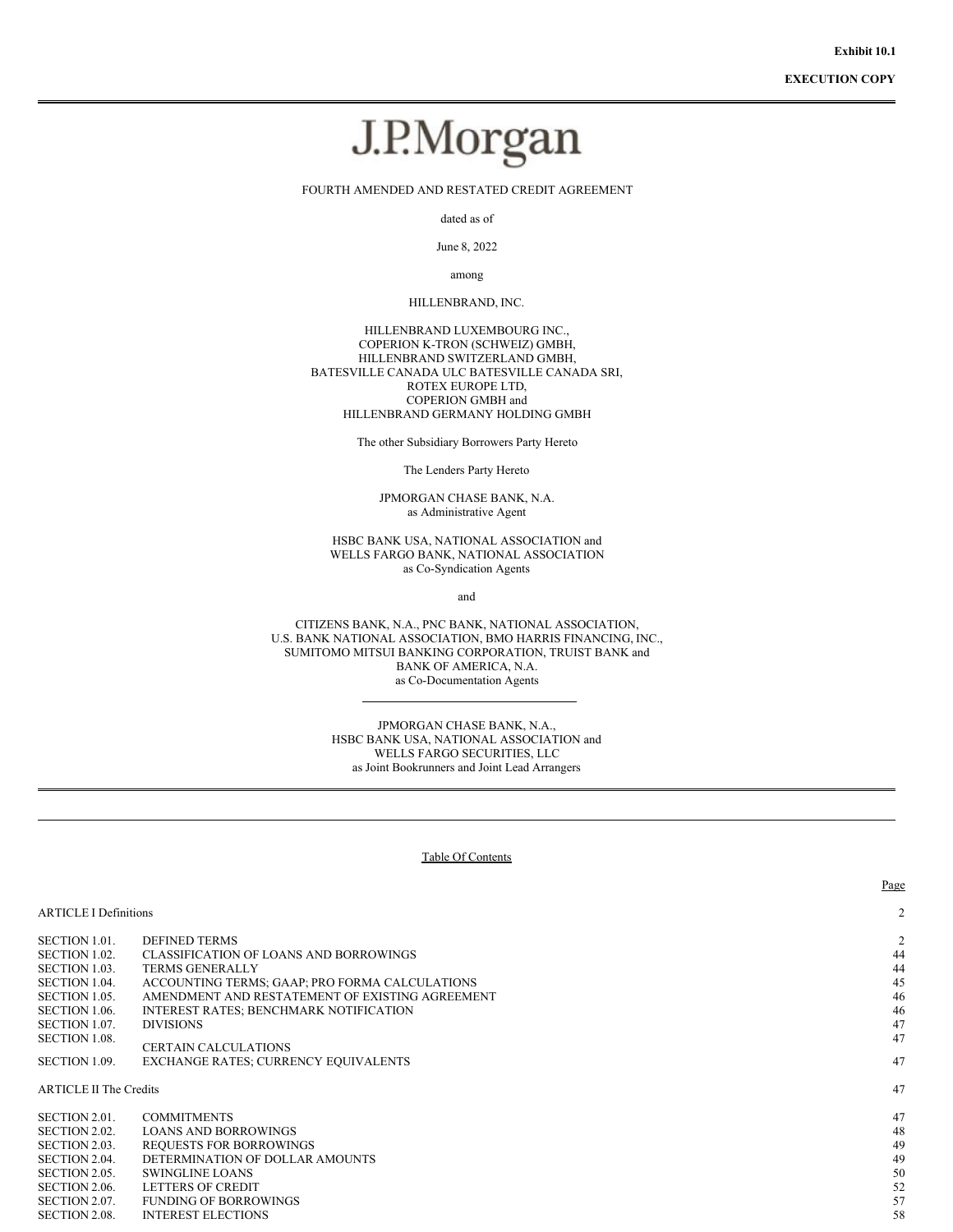| SECTION 2.09.        | TERMINATION AND REDUCTION OF COMMITMENTS                    | 60 |
|----------------------|-------------------------------------------------------------|----|
| SECTION 2.10.        | REPAYMENT AND AMORTIZATION OF LOANS; EVIDENCE OF DEBT       | 61 |
| SECTION 2.11.        | PREPAYMENT OF LOANS                                         | 62 |
| SECTION 2.12.        | <b>FEES</b>                                                 | 63 |
| SECTION 2.13.        | <b>INTEREST</b>                                             | 64 |
| SECTION 2.14.        | ALTERNATE RATE OF INTEREST                                  | 66 |
| SECTION 2.15.        | <b>INCREASED COSTS</b>                                      | 70 |
| SECTION 2.16.        | <b>BREAK FUNDING PAYMENTS</b>                               | 71 |
| SECTION 2.17.        | <b>TAXES</b>                                                | 72 |
| SECTION 2.18.        | PAYMENTS GENERALLY; PRO RATA TREATMENT; SHARING OF SET-OFFS | 81 |
| SECTION 2.19.        | MITIGATION OBLIGATIONS; REPLACEMENT OF LENDERS              | 82 |
| <b>SECTION 2.20.</b> | <b>EXPANSION OPTION</b>                                     | 84 |
| SECTION 2.21.        | [INTENTIONALLY OMITTED]                                     | 85 |
| SECTION 2.22.        | <b>JUDGMENT CURRENCY</b>                                    | 85 |
| SECTION 2.23.        | <b>DESIGNATION OF SUBSIDIARY BORROWERS</b>                  | 86 |
| SECTION 2.24.        | DEFAULTING LENDERS                                          | 86 |
| SECTION 2.25.        | <b>EXTENSION OF MATURITY DATE</b>                           | 88 |
|                      | <b>ARTICLE III Representations and Warranties</b>           | 90 |
| SECTION 3.01.        | ORGANIZATION; POWERS; SUBSIDIARIES                          | 90 |
| SECTION 3.02.        | AUTHORIZATION; ENFORCEABILITY                               | 90 |
| SECTION 3.03.        | GOVERNMENTAL APPROVALS; NO CONFLICTS                        | 90 |
| SECTION 3.04.        | FINANCIAL CONDITION; NO MATERIAL ADVERSE CHANGE             | 90 |
| SECTION 3.05.        | <b>PROPERTIES</b>                                           | 90 |
|                      | LITIGATION, ENVIRONMENTAL AND LABOR MATTERS                 |    |
| SECTION 3.06.        |                                                             | 91 |
| SECTION 3.07.        | <b>COMPLIANCE WITH LAWS</b>                                 | 91 |
|                      |                                                             |    |

# Table Of Contents (continued)

|                                        |                                             | Page |
|----------------------------------------|---------------------------------------------|------|
| SECTION 3.08.                          | <b>INVESTMENT COMPANY STATUS</b>            | 91   |
| SECTION 3.09.                          | <b>TAXES</b>                                | 91   |
| <b>SECTION 3.10.</b>                   | <b>ERISA</b>                                | 91   |
| SECTION 3.11.                          | <b>DISCLOSURE</b>                           | 92   |
| SECTION 3.12.                          | FEDERAL RESERVE REGULATIONS                 | 92   |
| SECTION 3.13.                          | NO DEFAULT                                  | 92   |
| SECTION 3.14.                          | ANTI-CORRUPTION LAWS AND SANCTIONS          | 92   |
| SECTION 3.15.                          | AFFECTED FINANCIAL INSTITUTIONS             | 92   |
| <b>ARTICLE IV Conditions</b>           |                                             | 93   |
| SECTION 4.01.                          | <b>EFFECTIVE DATE</b>                       | 93   |
| SECTION 4.02.                          | <b>EACH CREDIT EVENT</b>                    | 94   |
| SECTION 4.03.                          | DESIGNATION OF A SUBSIDIARY BORROWER        | 94   |
| <b>ARTICLE V Affirmative Covenants</b> |                                             | 95   |
| SECTION 5.01.                          | FINANCIAL STATEMENTS AND OTHER INFORMATION  | 95   |
| <b>SECTION 5.02.</b>                   | NOTICES OF MATERIAL EVENTS                  | 96   |
| SECTION 5.03.                          | <b>EXISTENCE: CONDUCT OF BUSINESS</b>       | 97   |
| SECTION 5.04.                          | PAYMENT OF TAX OBLIGATIONS                  | 97   |
| SECTION 5.05.                          | MAINTENANCE OF PROPERTIES; INSURANCE        | 97   |
| SECTION 5.06.                          | <b>BOOKS AND RECORDS: INSPECTION RIGHTS</b> | 98   |
| SECTION 5.07.                          | <b>COMPLIANCE WITH LAWS</b>                 | 98   |
| SECTION 5.08.                          | <b>USE OF PROCEEDS</b>                      | 98   |
| SECTION 5.09.                          | SUBSIDIARY GUARANTY                         | 99   |
| <b>ARTICLE VI Negative Covenants</b>   |                                             | 99   |
| SECTION 6.01.                          | <b>LIENS</b>                                | 99   |
| SECTION 6.02.                          | <b>ACQUISITIONS</b>                         | 102  |
| SECTION 6.03.                          | <b>INDEBTEDNESS</b>                         | 102  |
| SECTION 6.04.                          | FUNDAMENTAL CHANGES                         | 104  |
| SECTION 6.05.                          | <b>RESTRICTED PAYMENTS</b>                  | 104  |
| SECTION 6.06.                          | <b>CHANGE IN NATURE OF BUSINESS</b>         | 105  |
| SECTION 6.07.                          | [INTENTIONALLY OMITTED]                     | 105  |
| SECTION 6.08.                          | <b>BURDENSOME AGREEMENTS</b>                | 105  |
| SECTION 6.09.                          | <b>USE OF PROCEEDS</b>                      | 107  |
| <b>SECTION 6.10.</b>                   | FINANCIAL COVENANTS                         | 107  |
| SECTION 6.11.                          | <b>UK PENSIONS</b>                          | 108  |
| <b>ARTICLE VII Events of Default</b>   |                                             | 108  |
|                                        | ARTICLE VIII The Administrative Agent       | 111  |
| <b>SECTION 8.01.</b>                   | <b>GENERAL MATTERS</b>                      | 111  |
| <b>SECTION 8.02.</b>                   | POSTING OF COMMUNICATIONS                   | 114  |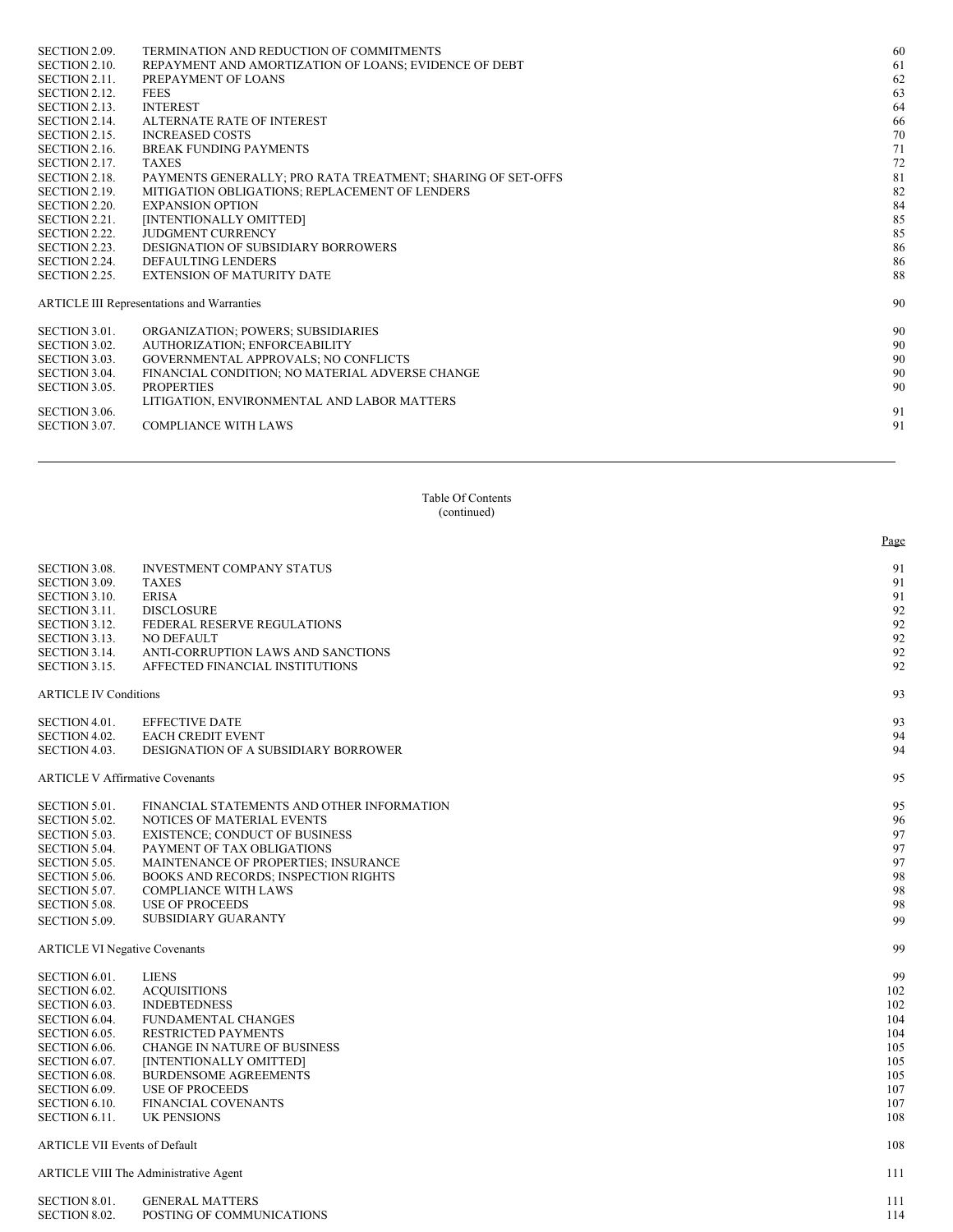$\mathfrak{Z}$ 

#### Table Of Contents (continued)

# ARTICLE IX Miscellaneous 117 SECTION 9.01. NOTICES 117 SECTION 9.02. WAIVERS; AMENDMENTS 118<br>SECTION 9.03 EXPENSES: INDEMNITY: DAMAGE WAIVER EXPENSES; INDEMNITY; DAMAGE WAIVER 121 SECTION 9.04. SUCCESSORS AND ASSIGNS 123<br>SECTION 9.05. SURVIVAL 127 SECTION 9.05. SURVIVAL 127 SECTION 9.06. COUNTERPARTS; INTEGRATION; ELECTRONIC EXECUTION; EFFECTIVENESS 127 SECTION 9.07. SEVERABILITY 128 SECTION 9.08. RIGHT OF SETOFF 128 SECTION 9.09. GOVERNING LAW; JURISDICTION; CONSENT TO SERVICE OF PROCESS 128 128<br>SECTION 9.10. WAIVER OF JURY TRIAL 130 **WAIVER OF JURY TRIAL** SECTION 9.11. HEADINGS 130 SECTION 9.12. CONFIDENTIALITY 130 SECTION 9.13. USA PATRIOT ACT, ETC. 131<br>SECTION 9.14. RELEASES OF SUBSIDIARY GUARANTORS 131 RELEASES OF SUBSIDIARY GUARANTORS 131 SECTION 9.15. INTEREST RATE LIMITATION 132 SECTION 9.16. NO ADVISORY OR FIDUCIARY RESPONSIBILITY 132 SEVERAL LIABILITY SECTION 9.18. ACKNOWLEDGEMENT AND CONSENT TO BAIL-IN OF AFFECTED FINANCIAL INSTITUTIONS 1999 133<br>SECTION 9.19. ACKNOWLEDGEMENT REGARDING ANY SUPPORTED QFCS ACKNOWLEDGEMENT REGARDING ANY SUPPORTED QFCS 134 ARTICLE X Company Guarantee 134

3

Table Of Contents (continued)

#### SCHEDULES:

Schedule  $2.01 -$  Commitments Schedule 2.06 – Existing Letters of Credit Schedule 3.01 – Subsidiaries<br>Schedule  $6.01$  – Existing Lier – Existing Liens Schedule 6.03 – Existing Indebtedness

## EXHIBITS:

Exhibit A – Form of Assignment and Assumption Exhibit B-1 – Form of Borrowing Request Exhibit B-2 – Form of Interest Election Request<br>Exhibit C – Form of Increasing Lender Supple  $-$  Form of Increasing Lender Supplement Exhibit D – Form of Augmenting Lender Supplement<br>Exhibit E – List of Closing Documents Exhibit E – List of Closing Documents<br>Exhibit E-1 – Form of Borrowing Subsidi – Form of Borrowing Subsidiary Agreement Exhibit F-2 – Form of Borrowing Subsidiary Termination<br>Exhibit G – Form of Subsidiary Guaranty  $-$  Form of Subsidiary Guaranty Exhibit H-1 – Form of U.S. Tax Certificate (Foreign Lenders That Are Not Partnerships) Exhibit H-2 – Form of U.S. Tax Certificate (Foreign Participants That Are Not Partnerships) Exhibit H-3 – Form of U.S. Tax Certificate (Foreign Participants That Are Partnerships)<br>Exhibit H-4 – Form of U.S. Tax Certificate (Foreign Lenders That Are Partnerships) - Form of U.S. Tax Certificate (Foreign Lenders That Are Partnerships) Exhibit I-1 – Form of Revolving Loan Note<br>Exhibit I-2 – Form of Term Loan Note - Form of Term Loan Note

FOURTH AMENDED AND RESTATED CREDIT AGREEMENT (this " Agreement") dated as of June8, 2022, among HILLENBRAND,INC., an Indiana corporation, HILLENBRAND LUXEMBOURG INC., a Delaware corporation, COPERION K-TRON (SCHWEIZ) GMBH, a Swiss limited liability company, HILLENBRAND SWITZERLAND GMBH, a Swiss limited liability company, BATESVILLE CANADA ULC BATESVILLE CANADA SRI , an unlimited company under the *Companies Act* (Nova Scotia),ROTEX EUROPE LTD, a private company limited by shares under the laws of England and Wales, COPERION GMBH, a German limited liability company, HILLENBRAND GERMANY HOLDING GMBH, a German limited liability company, the other SUBSIDIARY BORROWERS from time to time party hereto, the LENDERS from time to time party hereto, JPMORGAN CHASE BANK, N.A., as Administrative Agent, HSBC BANK USA, NATIONAL ASSOCIATION and WELLS FARGO BANK, NATIONAL ASSOCIATION as Co-Syndication Agents and CITIZENS BANK, N.A., PNC BANK, NATIONAL ASSOCIATION, U.S. BANK NATIONAL ASSOCIATION, BMO HARRIS FINANCING,INC., SUMITOMO MITSUI BANKING CORPORATION, TRUIST BANK and BANK OF AMERICA, N.A. as

4

Page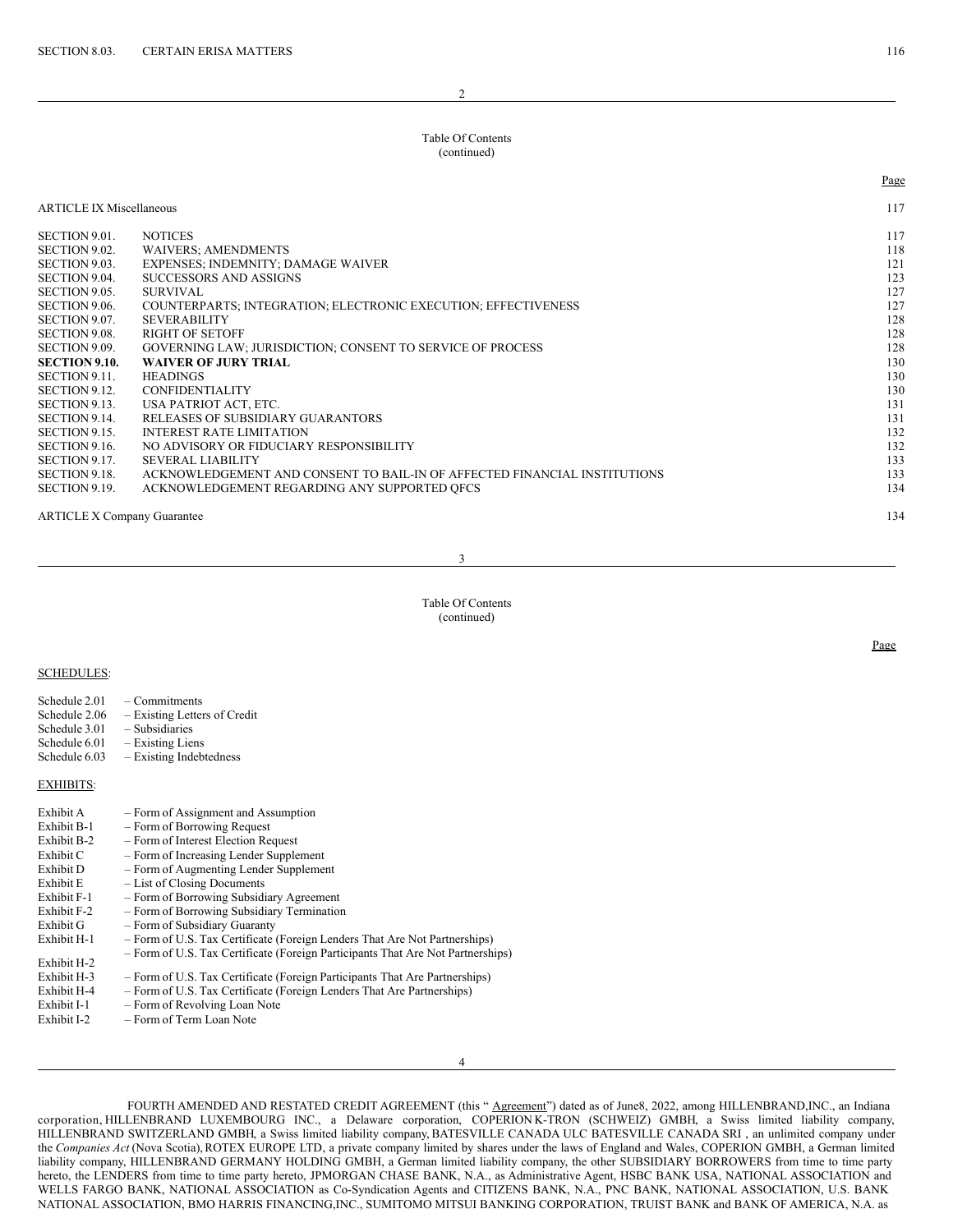hereunder.

WHEREAS, the Borrowers, certain of the Lenders and the Administrative Agent are currently party to that certain Third Amended and Restated Credit Agreement dated as of August 28, 2019 (as amended, supplemented or otherwise modified prior to the date hereof, the "Existing Credit Agreement");

WHEREAS, the Borrowers, the Lenders, the Departing Lender (as hereafter defined) and the Administrative Agent have agreed (a)to enter into this Agreement in order to (i)amend and restate the Existing Credit Agreement in its entirety; (ii)re-evidence the obligations under the Existing Credit Agreement, which shall be repayable in accordance with the terms of this Agreement; and (iii)set forth the terms and conditions under which the Lenders will, from time to time, make loans and extend other financial accommodations to or for the benefit of the Borrowers and (b)that the Departing Lender shall cease to be a party to the Existing Credit Agreement as evidenced by its execution and delivery of its Departing Lender Signature Page;

WHEREAS, it is the intent of the parties hereto that this Agreement not constitute a novation of the obligations and liabilities of the parties under the Existing Credit Agreement or be deemed to evidence or constitute full repayment of such obligations and liabilities, but that this Agreement amend and restate in its entirety the Existing Credit Agreement and re-evidence the obligations and liabilities of the Borrowers and the other credit parties outstanding thereunder, which shall be payable in accordance with the terms hereof; and

WHEREAS, it is also the intent of the Borrowers and the Subsidiary Guarantors to confirm that all obligations under the "Loan Documents" (as referred to and defined in the Existing Credit Agreement) shall continue in full force and effect as modified and/or restated by the Loan Documents (as referred to and defined herein) and that, from and after the Effective Date, all references to the "Credit Agreement" contained in any such existing "Loan Documents" shall be deemed to refer to this Agreement;

NOW, THEREFORE, in consideration of the premises and the mutual covenants contained herein, the parties hereto hereby agree that the Existing Credit Agreement is hereby amended and restated as follows:

#### **ARTICLE I**

#### Definitions

SECTION 1.01. Defined Terms. As used in this Agreement, the following terms have the meanings specified below:

"ABR", when used in reference to any Loan or Borrowing, refers to such Loan, or the Loans comprising such Borrowing, bearing interest at a rate determined by reference to the Alternate Base Rate. All ABR Loans shall be denominated in Dollars.

"Additional Commitment Lender" is defined in Section 2.25(d).

"Acquisition-Related Incremental Term Loans" has the meaning assigned to such term in Section 2.20.

"Adjusted Daily Simple RFR" means, (i)with respect to any RFR Borrowing denominated in Pounds Sterling, an interest rate per annum equal to the Daily Simple RFR for Pounds Sterling, (ii)with respect to any RFR Borrowing denominated in Swiss Francs, an interest rate per annum equal to the Daily Simple RFR for Swiss Francs, and (iii)with respect to any RFR Borrowing denominated in Dollars, an interest rate per annum equal to (a)the Daily Simple RFR for Dollars, plus (b)0.10%; provided that if the Adjusted Daily Simple RFR as so determined would be less than the Floor, such rate shall be deemed to be equal to the Floor for the purposes of this Agreement.

"Adjusted EURIBO Rate" means, with respect to any Term Benchmark Borrowing denominated in euro for any Interest Period, an interest rate per annum equal to (a) the EURIBO Rate for such Interest Period multiplied by (b)the Statutory Reserve Rate; provided that if the Adjusted EURIBO Rate as so determined would be less than the Floor, such rate shall be deemed to be equal to the Floor for the purposes of this Agreement.

"Adjusted Term SOFR Rate" means, with respect to any Term Benchmark Borrowing denominated in Dollars for any Interest Period, an interest rate per annum equal to (a)the Term SOFR Rate for such Interest Period, plus (b) 0.10%; provided that if the Adjusted Term SOFR Rate as so determined would be less than the Floor, such rate shall be deemed to be equal to the Floor for the purposes of this Agreement.

"Adjusted TIBO Rate" means, with respect to any Term Benchmark Borrowing denominated in Japanese Yen for any Interest Period, an interest rate per annum equal to (a)the TIBO Rate for such Interest Period multiplied by (b)the Statutory Reserve Rate; provided that if the Adjusted TIBO Rate as so determined would be less than the Floor, such rate shall be deemed to be equal to the Floor for the purposes of this Agreement.

"Administrative Agent" means JPMorgan Chase Bank, N.A. (including its branches and affiliates), in its capacity as administrative agent for the Lenders

"Administrative Questionnaire" means an Administrative Questionnaire in a form supplied by the Administrative Agent.

"Affected Financial Institution" means (a) any EEA Financial Institution or (b) any UK Financial Institution.

2

"Affiliate" means, with respect to a specified Person, another Person that directly, or indirectly through one or more intermediaries, Controls or is Controlled by or is under common Control with the Person specified.

"Agreed Currencies" means (i)Dollars, (ii)euro, (iii)Pounds Sterling, (iv)Swiss Francs, (v)Canadian Dollars, (vi)Japanese Yen and (vii)any other currency (x) that is a lawful currency (other than Dollars) that is readily available and freely transferable and convertible into Dollars and (y) that is agreed to by the Administrative Agent and each of the Revolving Lenders.

"Agreement" has the meaning assigned to such term in the introductory paragraph.

"Alternate Base Rate" means, for any day, a rate per annum equal to the greatest of (a)the Prime Rate in effect on such day, (b)the NYFRB Rate in effect on such day plus <sup>1/2</sup> of 1% and (c)the Adjusted Term SOFR Rate for a one month Interest Period as published two U.S. Government Securities Business Days prior to such day (or if such day is not a Business Day, the immediately preceding Business Day) plus 1%, provided that for the purpose of this definition, the Adjusted Term SOFR Rate for any day shall be based on the Term SOFR Reference Rate at approximately 5:00 a.m., Chicago time, on such day (or any amended publication time for the Term SOFR Reference Rate, as specified by the CME Term SOFR Administrator in the Term SOFR Reference Rate methodology). Any change in the Alternate Base Rate due to a change in the Prime Rate, the NYFRB Rate or the Adjusted Term SOFR Rate shall be effective from and including the effective date of such change in the Prime Rate, the NYFRB Rate or the Adjusted Term SOFR Rate, respectively. If the Alternate Base Rate is being used as an alternate rate of interest pursuant to Section2.14 (for the avoidance of doubt, only until the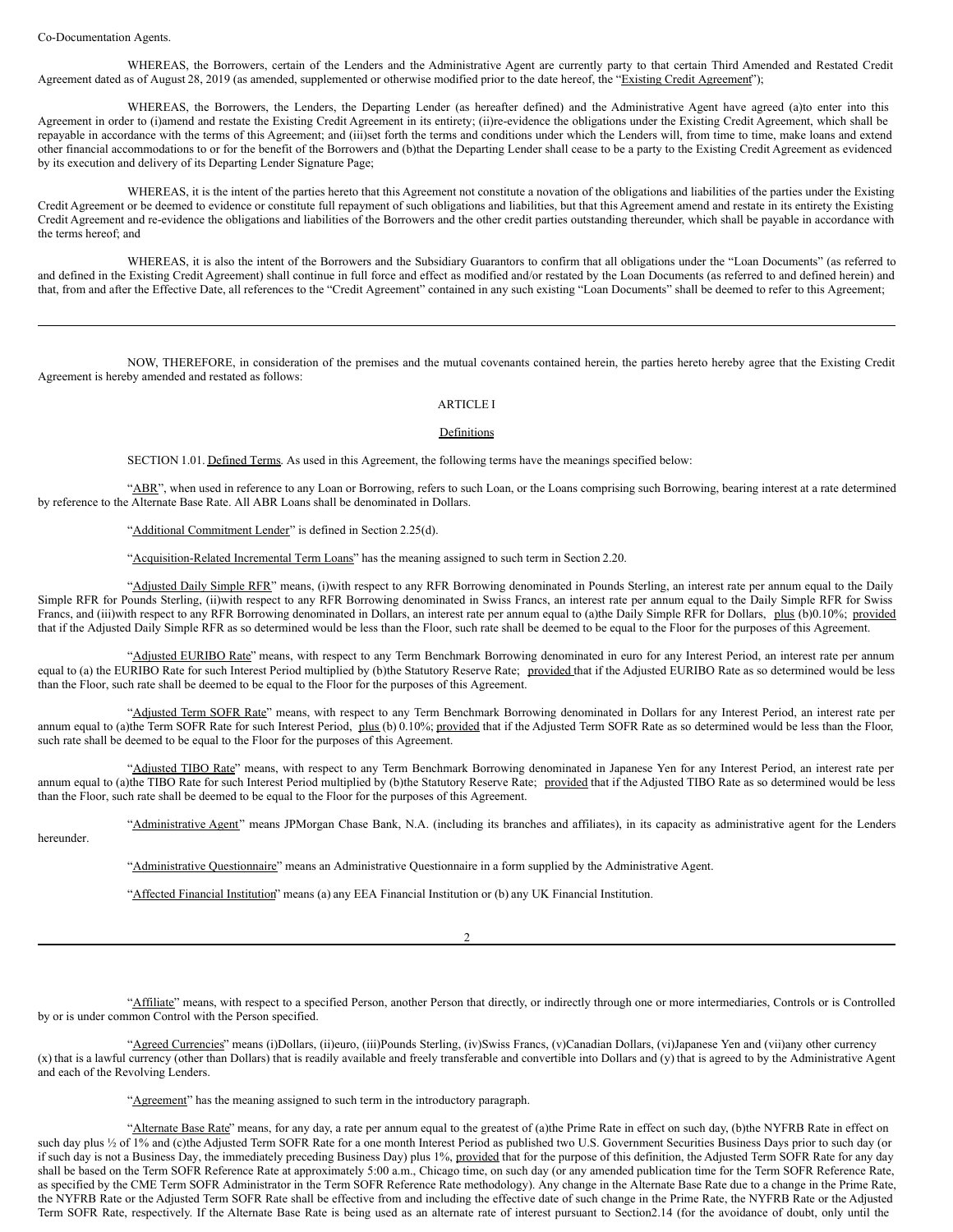Benchmark Replacement has been determined pursuant to Section2.14(b)), then the Alternate Base Rate shall be the greater of clauses (a)and (b)above and shall be determined without reference to clause (c)above. For the avoidance of doubt, if the Alternate Base Rate as determined pursuant to the foregoing would be less than 1.00%, such rate shall be deemed to be 1.00% for purposes of this Agreement.

#### "Ancillary Document" has the meaning assigned to it in Section 9.06.

"Anti-Corruption Laws" means all laws, rules, and regulations of any jurisdiction applicable to the Company or its Subsidiaries from time to time concerning or relating to bribery or corruption.

"Applicable LC Sublimit" means, as of the Effective Date (i)with respect to JPMorgan Chase Bank, N.A. in its capacity as an Issuing Bank under this Agreement, \$20,000,000, (ii)with respect to HSBC Bank USA, National Association in its capacity as an Issuing Bank under this Agreement, \$20,000,000, (iii)with respect to Wells Fargo Bank, National Association in its capacity as an Issuing Bank under this Agreement, \$20,000,000, (iv)with respect to Citizens Bank, N.A. in its capacity as an Issuing Bank under this Agreement, \$20,000,000, (v)with respect to PNC Bank, National Association in its capacity as an Issuing Bank under this Agreement, \$20,000,000, (vi)with respect to U.S. Bank National Association in its capacity as an Issuing Bank under this Agreement, \$20,000,000, (vii)with respect to BMO Harris Financing,Inc. in its capacity as an Issuing Bank under this Agreement, \$20,000,000, (viii)with respect to Sumitomo Mitsui Banking Corporation in its capacity as an Issuing Bank under this Agreement, \$20,000,000, (ix)with respect to Truist Bank in its capacity as an Issuing Bank under this Agreement, \$20,000,000, (x)with respect to Bank of America, N.A. in its capacity as an Issuing Bank under this Agreement, \$20,000,000 and (xi)with respect to any other Person that becomes an Issuing Bank pursuant to the terms of this Agreement, such amount as agreed to in writing by the Company, the Administrative Agent and such Person at the time such Person becomes an Issuing Bank pursuant to the terms of the Agreement, as each of the foregoing amounts may be decreased or increased from time to time with the written consent of the Company, the Administrative Agent and the Issuing Banks (provided that any increase in the Applicable LC Sublimit with respect to any Issuing Bank (and any decrease in the Applicable LC Sublimit with respect to any Issuing Bank after any such increase in the Applicable LC Sublimit of such Issuing Bank so long as such decrease would not cause the Applicable LC Sublimit of such Issuing Bank to be less than its Applicable LC Sublimit as of the Effective Date) shall only require the consent of the Company, the Administrative Agent and such Issuing Bank).

3

"Applicable Maturity Date" has the meaning assigned to it in Section 2.25(a).

"Applicable Parties" has the meaning assigned to such term in Section 8.02(c).

"Applicable Payment Office" means, (a)in the case of a Canadian Swingline Loan, the Canadian Payment Office and (b)in the case of a Term Benchmark Borrowing, an RFR Borrowing or a Euro Swingline Loan, the applicable Foreign Currency Payment Office.

"Applicable Percentage" means, with respect to any Lender, (a)with respect to Revolving Loans, LC Exposure or Swingline Loans, the percentage equal to a fraction the numerator of which is such Lender's Revolving Commitment and the denominator of which is the aggregate Revolving Commitments of all Revolving Lenders (if the Revolving Commitments have terminated or expired, the Applicable Percentages shall be determined based upon the Revolving Commitments most recently in effect, giving effect to any assignments) and (b)with respect to the Term Loans, (i)at any time prior to the funding of the Term Loans on the Term Loan Funding Date, a percentage equal to a fraction the numerator of which is such Lender's Term Loan Commitment and the denominator of which is the aggregate Term Loan Commitments of all Term Lenders and (ii)at any time after the funding of the Term Loans on the Term Loan Funding Date, a percentage equal to a fraction the numerator of which is such Lender's outstanding principal amount of the Term Loans and the denominator of which is the aggregate outstanding principal amount of the Term Loans of all Term Lenders.

## "Applicable Rate" means:

(a) for any day, with respect to any Term Benchmark Revolving Loan, any RFR Revolving Loan, any ABR Revolving Loan, any Canadian Base Rate Loan or with respect to any Commercial Letter of Credit or with respect to the facility fees or ticking fees payable hereunder, as the case may be, the applicable rate per annum set forth below under the caption "Term Benchmark/RFR Revolving Spread", "ABR/Canadian Base Rate Spread", "Commercial Letter of Credit Rate" or "Facility Fee Rate/Ticking Fee Rate", as the case may be, based upon the Leverage Ratio applicable on such date:

|             |                                                | Term<br>Benchmark / | ABR/<br>Canadian |             | Facility    |
|-------------|------------------------------------------------|---------------------|------------------|-------------|-------------|
|             |                                                | <b>RFR</b>          | <b>Base Rate</b> | Commercial  | Fee Rate /  |
|             |                                                | Revolving           | Revolving        | Letter of   | Ticking Fee |
|             | Leverage Ratio:                                | Spread              | Spread           | Credit Rate | Rate        |
| Category 1: | $\leq 1.00$ to 1.00                            | 0.90%               | $0\%$            | 0.45%       | 0.10%       |
| Category 2: | $\geq$ 1.00 to 1.00 but<br>$\leq 1.50$ to 1.00 | $1.00\%$            | $0\%$            | $0.50\%$    | 0.125%      |
| Category 3: | $\geq$ 1.50 to 1.00 but<br>$< 2.00$ to 1.00    | $1.10\%$            | 0.10%            | $0.55\%$    | 0.15%       |
| Category 4: | $\geq$ 2.00 to 1.00 but<br>$< 2.50$ to 1.00    | 1.20%               | $0.20\%$         | $0.60\%$    | 0.175%      |
| Category 5: | $\geq$ 2.50 to 1.00 but<br>$<$ 3.00 to 1.00    | 1.30%               | $0.30\%$         | 0.65%       | 0.20%       |
| Category 6: | $\geq$ 3.00 to 1.00                            | 1.525%              | 0.525%           | 0.7625%     | 0.225%      |
|             |                                                | 4                   |                  |             |             |

(b) for any day, with respect to any Term Benchmark Term Loan, any RFR Term Loan or any ABR Term Loan, as the case may be, the applicable rate per annum set forth below under the caption "Term Benchmark/RFR Term Loan Spread", "ABR Term Loan Spread", as the case may be, based upon the Leverage Ratio applicable on such date:

|             |                         | Term Benchmark / RFR | ABR              |
|-------------|-------------------------|----------------------|------------------|
|             | Leverage Ratio:         | Term Loan Spread     | Term Loan Spread |
| Category 1: | $\leq 1.00$ to 1.00     | 1.00%                | 0%               |
|             | $\geq$ 1.00 to 1.00 but |                      |                  |
|             | $\leq 1.50$ to 1.00     |                      |                  |
| Category 2: |                         | .125%                | 0.125%           |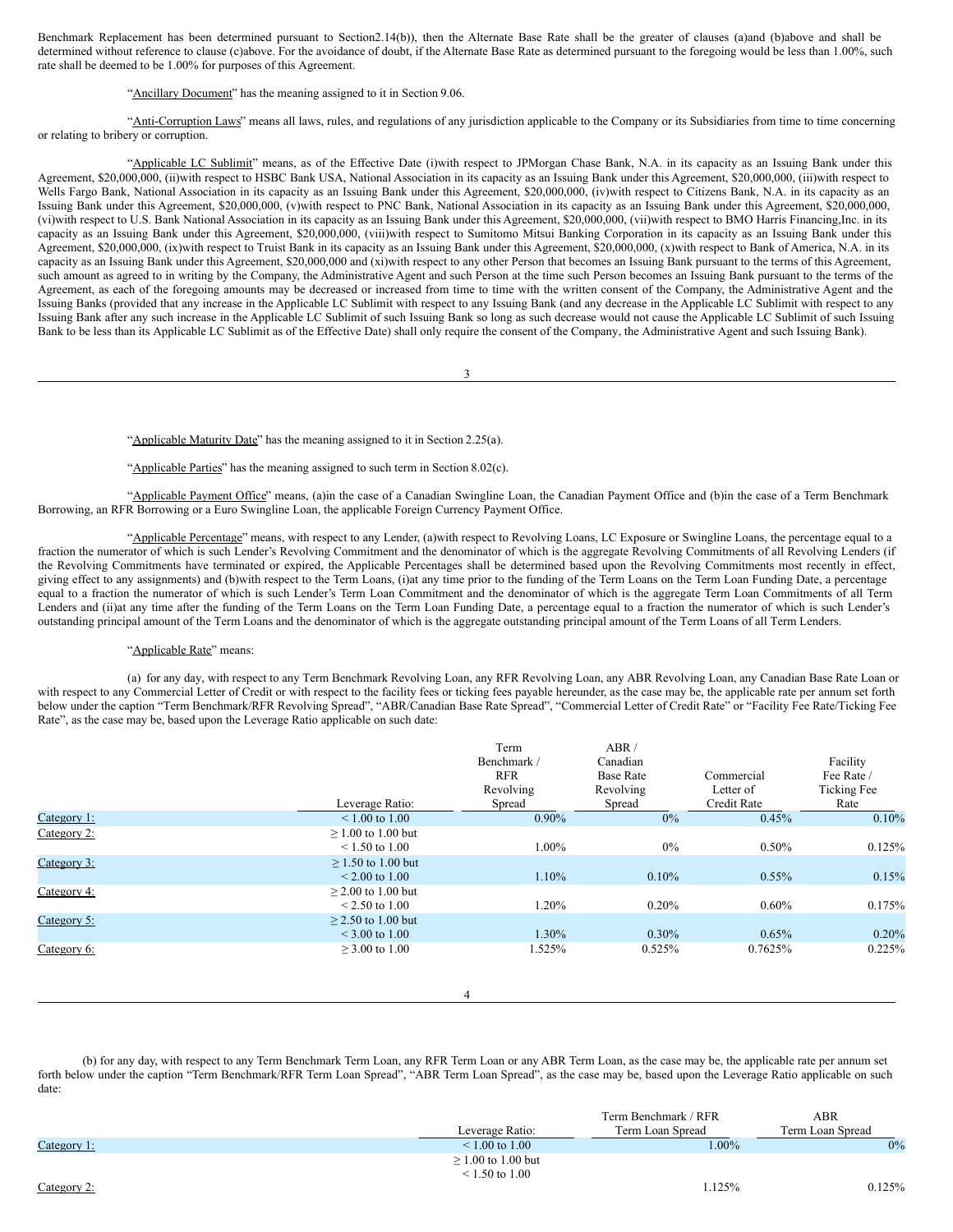|             | $\geq$ 1.50 to 1.00 but |          |        |
|-------------|-------------------------|----------|--------|
| Category 3: | $\leq$ 2.00 to 1.00     | 1.25%    | 0.25%  |
|             | $\geq$ 2.00 to 1.00 but |          |        |
| Category 4: | $\leq$ 2.50 to 1.00     | 1.375%   | 0.375% |
|             | $\geq$ 2.50 to 1.00 but |          |        |
| Category 5: | $<$ 3.00 to 1.00        | 1.50%    | 0.50%  |
| Category 6: | $\geq$ 3.00 to 1.00     | $1.75\%$ | 0.75%  |

For purposes of the foregoing clauses (a) and (b),

(i)if at any time the Company fails to deliver the Financials by the date the Financials are due pursuant to Section5.01, Category 6 shall be deemed applicable for the period commencing three (3)Business Days after the required date of delivery and ending on the date which is three (3)Business Days after the Financials are actually delivered, after which the Category shall be determined in accordance with the table above as applicable;

(ii)adjustments, if any, to the Category then in effect shall be effective three (3)Business Days after the Administrative Agent has received the applicable Financials (it being understood and agreed that each change in Category shall apply during the period commencing on the effective date of such change and ending on the date immediately preceding the effective date of the next such change); and

(iii)notwithstanding the foregoing, Category 3 shall be deemed to be applicable from and after the Effective Date until the Administrative Agent's receipt of the Financials for the Company's fiscal quarter ending on or about June30, 2022 (unless such financial statements demonstrate that Category 4, 5 or 6 should have been applicable during such period, in which case such other Category shall be deemed to be applicable during such period) and adjustments to the Category then in effect shall thereafter be effected in accordance with the preceding paragraphs.

"Applicable Time" means, with respect to any Borrowings and payments in any Foreign Currency, the local time in the place of settlement for such Foreign Currency as may be determined by the Administrative Agent or the Issuing Bank, as the case may be, to be necessary for timely settlement on the relevant date in accordance with normal banking procedures in the place of payment.

5

"Approved Electronic Platform" has the meaning assigned to such term in Section 8.02(a).

"Approved Fund" has the meaning assigned to such term in Section 9.04(b).

"Arranger" means each of JPMorgan Chase Bank, N.A., HSBC Bank USA, National Association and Wells Fargo Securities, LLC in its capacity as a joint bookrunner and a joint lead arranger hereunder.

"Assignment and Assumption" means an assignment and assumption agreement entered into by a Lender and an assignee (with the consent of any party whose consent is required by Section9.04), and accepted by the Administrative Agent, in the form of Exhibit A or any other form (including electronic records generated by the use of an electronic platform) approved by the Administrative Agent.

"Attributable Indebtedness" means, on any date, in respect of any finance lease of any Person, the capitalized amount thereof that would appear on the balance sheet of such Person prepared as of such date in accordance with GAAP; provided that in no event shall an operating lease be treated as Attributable Indebtedness regardless of whether such obligation appears on a balance sheet in accordance with GAAP.

"Augmenting Lender" has the meaning assigned to such term in Section 2.20.

"Augmenting Lender Supplement" means an Augmenting Lender Supplement substantially in the form ofExhibit D.

"Auto Extension Letter of Credit" has the meaning assigned to such term in Section 2.06(c).

"Available Tenor" means, as of any date of determination and with respect to the then-current Benchmark for any Agreed Currency, as applicable, any tenor for such Benchmark (or component thereof) or payment period for interest calculated with reference to such Benchmark (or component thereof), as applicable, that is or may be used for determining the length of an Interest Period for any term rate or otherwise, for determining any frequency of making payments of interest calculated pursuant to this Agreement as of such date and not including, for the avoidance of doubt, any tenor for such Benchmark that is then-removed from the definition of "Interest Period" pursuant to clause (e) of Section 2.14.

"Bail-In Action" means the exercise of any Write-Down and Conversion Powers by the applicable Resolution Authority in respect of any liability of an Affected Financial Institution.

"Bail-In Legislation" means, (a)with respect to any EEA Member Country implementing Article55 of Directive 2014/59/EU of the European Parliament and of the Council of the European Union, the implementing law, regulation, ruleor requirement for such EEA Member Country from time to time which is described in the EU Bail-In Legislation Schedule and (b)with respect to the United Kingdom, PartI of the United Kingdom Banking Act 2009 (as amended from time to time) and any other law, regulation or rule applicable in the United Kingdom relating to the resolution of unsound or failing banks, investment firms or other financial institutions or their affiliates (other than through liquidation, administration or other insolvency proceedings).

"Bankruptcy Event" means, with respect to any Person, such Person becomes the subject of a voluntary or involuntary bankruptcy or insolvency proceeding, or has had a receiver, conservator, trustee, administrator, custodian, assignee for the benefit of creditors or similar Person charged with the reorganization or liquidation of its business appointed for it, or, in the good faith determination of the Administrative Agent, has taken any action in furtherance of, or indicating its consent to, approval of, or acquiescence in, any such proceeding or appointment or has had any order for relief in such proceeding entered in respect thereof, provided that a Bankruptcy Event shall not result solely by virtue of any ownership interest, or the acquisition of any ownership interest, in such Person by a Governmental Authority or instrumentality thereof, provided, further, that such ownership interest does not result in or provide such Person with immunity from the jurisdiction of courts within the United States or from the enforcement of judgments or writs of attachment on its assets or permit such Person (or such Governmental Authority or instrumentality) to reject, repudiate, disavow or disaffirm any contracts or agreements made by such Person.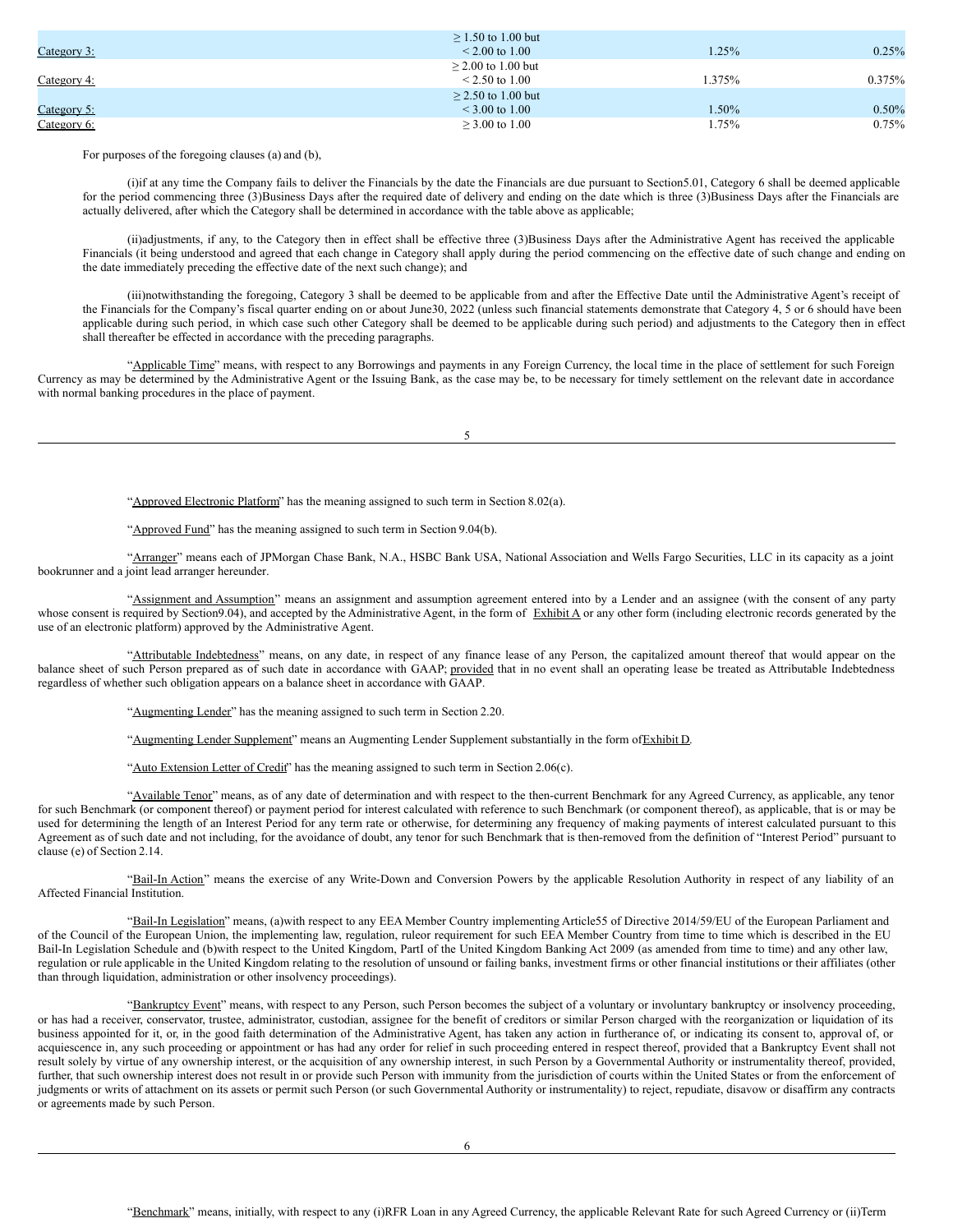Benchmark Loan, the Relevant Rate for such Agreed Currency; provided that if a Benchmark Transition Event and the related Benchmark Replacement Date have occurred with respect to the applicable Relevant Rate or the then-current Benchmark for such Agreed Currency, then "Benchmark" means the applicable Benchmark Replacement to the extent that such Benchmark Replacement has replaced such prior benchmark rate pursuant to clause (b) of Section 2.14.

"Benchmark Replacement" means, for any Available Tenor, the first alternative set forth in the order below that can be determined by the Administrative Agent for the applicable Benchmark Replacement Date; provided that, in the case of any Loan denominated in a Foreign Currency, "Benchmark Replacement" shall mean the alternative set forth in (2) below:

(1) in the case of any Loan denominated in Dollars, the Adjusted Daily Simple RFR for RFR Borrowings denominated in Dollars;

(2) the sum of: (a)the alternate benchmark rate that has been selected by the Administrative Agent and the Company as the replacement for the thencurrent Benchmark for the applicable Corresponding Tenor giving due consideration to (i)any selection or recommendation of a replacement benchmark rate or the mechanism for determining such a rate by the Relevant Governmental Body or (ii)any evolving or then-prevailing market convention for determining a benchmark rate as a replacement for the then-current Benchmark for syndicated credit facilities denominated in the applicable Agreed Currency at such time in the United States and (b) the related Benchmark Replacement Adjustment;

provided that if the Benchmark Replacement as determined pursuant to clause (1)or clause (2)would be less than the Floor, the Benchmark Replacement will be deemed to be the Floor for the purposes of this Agreement and the other Loan Documents.

"Benchmark Replacement Adjustment" means, with respect to any replacement of the then-current Benchmark with an Unadjusted Benchmark Replacement for any applicable Interest Period and Available Tenor for any setting of such Unadjusted Benchmark Replacement, the spread adjustment, or method for calculating or determining such spread adjustment, (which may be a positive or negative value or zero) that has been selected by the Administrative Agent and the Company for the applicable Corresponding Tenor giving due consideration to (i)any selection or recommendation of a spread adjustment, or method for calculating or determining such spread adjustment, for the replacement of such Benchmark with the applicable Unadjusted Benchmark Replacement by the Relevant Governmental Body on the applicable Benchmark Replacement Date and/or (ii)any evolving or then-prevailing market convention for determining a spread adjustment, or method for calculating or determining such spread adjustment, for the replacement of such Benchmark with the applicable Unadjusted Benchmark Replacement for syndicated credit facilities denominated in the applicable Agreed Currency at such time.

7

"Benchmark Replacement Conforming Changes" means, with respect to any Benchmark Replacement and/or any Term Benchmark Revolving Loan denominated in Dollars, any technical, administrative or operational changes (including changes to the definition of "Alternate Base Rate," the definition of "Business Day," the definition of "U.S. Government Securities Business Day," the definition of "RFR Business Day," the definition of "Interest Period," timing and frequency of determining rates and making payments of interest, timing of borrowing requests or prepayment, conversion or continuation notices, length of lookback periods, the applicability of breakage provisions, and other technical, administrative or operational matters) that the Administrative Agent in its reasonable discretion decides may be appropriate to reflect the adoption and implementation of such Benchmark and to permit the administration thereof by the Administrative Agent in a manner substantially consistent with market practice (or, if the Administrative Agent decides that adoption of any portion of such market practice is not administratively feasible or if the Administrative Agent determines that no market practice for the administration of such Benchmark exists, in such other manner of administration as the Administrative Agent decides is reasonably necessary in connection with the administration of this Agreement and the other Loan Documents).

"Benchmark Replacement Date" means, with respect to any Benchmark, the earliest to occur of the following events with respect to such then-current

Benchmark:

(1)in the case of clause (1)or (2)of the definition of "Benchmark Transition Event," the later of (a)the date of the public statement or publication of information referenced therein and (b)the date on which the administrator of such Benchmark (or the published component used in the calculation thereof) permanently or indefinitely ceases to provide all Available Tenors of such Benchmark (or such component thereof); or

(2)in the case of clause (3)of the definition of "Benchmark Transition Event," the first date on which such Benchmark (or the published component used in the calculation thereof) has been determined and announced by the regulatory supervisor for the administrator of such Benchmark (or such component thereof) to be no longer representative; provided that such non-representativeness will be determined by reference to the most recent statement or publication referenced in such clause (3) and even if any Available Tenor of such Benchmark (or such component thereof) continues to be provided on such date.

For the avoidance of doubt, (i)if the event giving rise to the Benchmark Replacement Date occurs on the same day as, but earlier than, the Reference Time in respect of any determination, the Benchmark Replacement Date will be deemed to have occurred prior to the Reference Time for such determination and (ii)the "Benchmark Replacement Date" will be deemed to have occurred in the case of clause (1)or (2)with respect to any Benchmark upon the occurrence of the applicable event or events set forth therein with respect to all then-current Available Tenors of such Benchmark (or the published component used in the calculation thereof).

"Benchmark Transition Event" means, with respect to any Benchmark, the occurrence of one or more of the following events with respect to such thencurrent Benchmark:

(1) a public statement or publication of information by or on behalf of the administrator of such Benchmark (or the published component used in the calculation thereof) announcing that such administrator has ceased or will cease to provide all Available Tenors of such Benchmark (or such component thereof), permanently or indefinitely; provided that, at the time of such statement or publication, there is no successor administrator that will continue to provide any Available Tenor of such Benchmark (or such component thereof);

(2) a public statement or publication of information by the regulatory supervisor for the administrator of such Benchmark (or the published component used in the calculation thereof), the Board, the NYFRB, the CME Term SOFR Administrator, the central bank for the Agreed Currency applicable to such Benchmark, an insolvency official with jurisdiction over the administrator for such Benchmark (or such component), a resolution authority with jurisdiction over the administrator for such Benchmark (or such component) or a court or an entity with similar insolvency or resolution authority over the administrator for such Benchmark (or such component), in each case which states that the administrator of such Benchmark (or such component) has ceased or will cease to provide all Available Tenors of such Benchmark (or such component thereof) permanently or indefinitely; provided that, at the time of such statement or publication, there is no successor administrator that will continue to provide any Available Tenor of such Benchmark (or such component thereof); or

(3)a public statement or publication of information by the regulatory supervisor for the administrator of such Benchmark (or the published component used in the calculation thereof) announcing that all Available Tenors of such Benchmark (or such component thereof) are no longer, or as of a specified future date will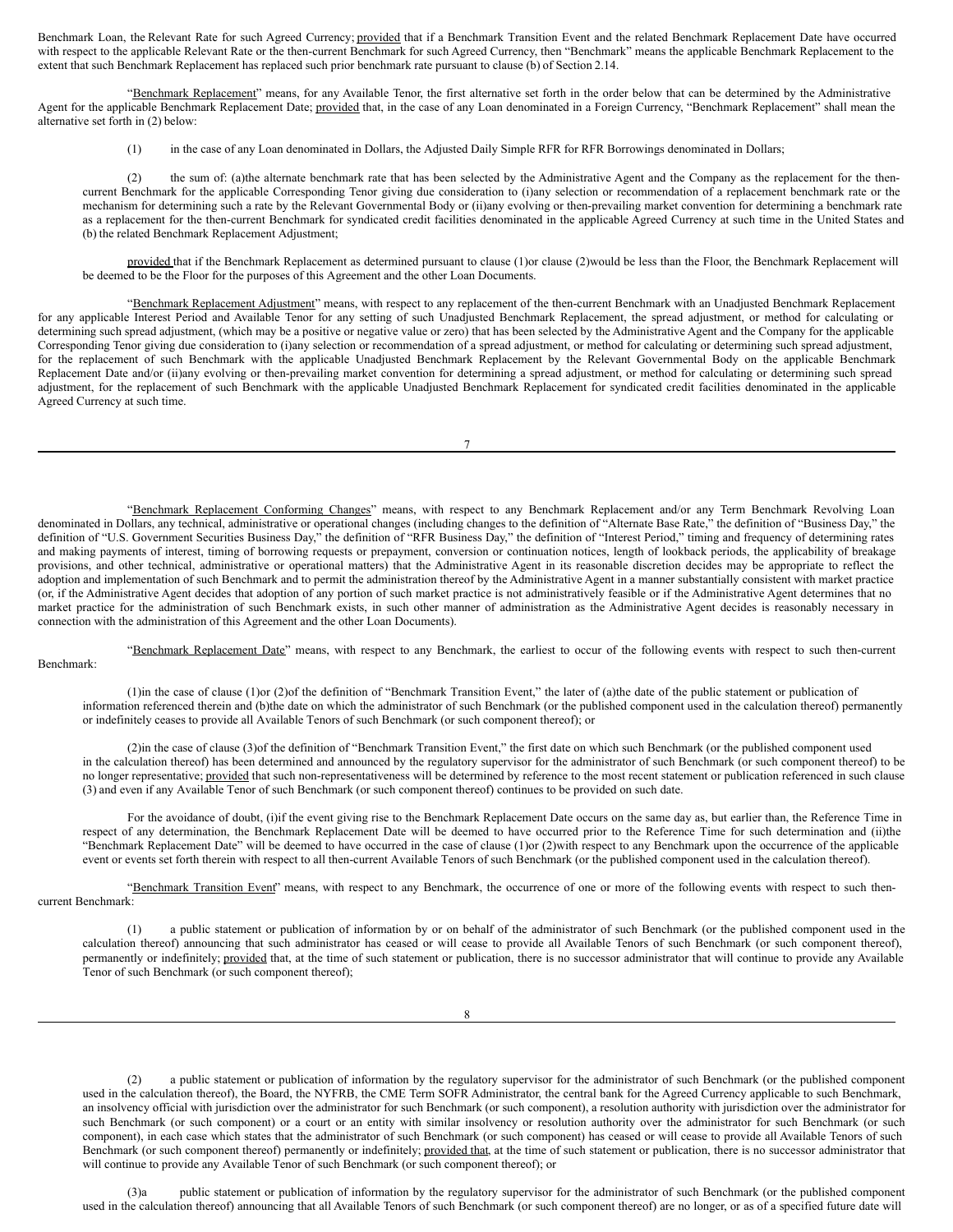no longer be, representative.

For the avoidance of doubt, a "Benchmark Transition Event" will be deemed to have occurred with respect to any Benchmark if a public statement or publication of information set forth above has occurred with respect to each then-current Available Tenor of such Benchmark (or the published component used in the calculation thereof).

"Benchmark Unavailability Period" means, with respect to any Benchmark, the period (if any) (x)beginning at the time that a Benchmark Replacement Date pursuant to clauses (1)or (2)of that definition has occurred if, at such time, no Benchmark Replacement has replaced such then-current Benchmark for all purposes hereunder and under any Loan Document in accordance with Section2.14 and (y)ending at the time that a Benchmark Replacement has replaced such then-current Benchmark for all purposes hereunder and under any Loan Document in accordance with Section 2.14.

"Beneficial Ownership Certification" means a certification regarding beneficial ownership or control as required by the Beneficial Ownership Regulation.

"Beneficial Ownership Regulation" means 31 C.F.R. § 1010.230.

"Benefit Plan" means any of (a)an "employee benefit plan" (as defined in Section3(3)of ERISA) that is subject to Title I of ERISA, (b)a "plan" as defined in Section4975 of the Code to which Section4975 of the Code applies, and (c)any Person whose assets include (for purposes of the Plan Asset Regulations or otherwise for purposes of Title I of ERISA or Section 4975 of the Code) the assets of any such "employee benefit plan" or "plan".

"BHC Act Affiliate" of a party means an "affiliate" (as such term is defined under, and interpreted in accordance with, 12 U.S.C. 1841(k)) of such party.

"Board" means the Board of Governors of the Federal Reserve System of the United States of America.

"Borrower" means the Company or any Subsidiary Borrower.

 $\Omega$ 

"Borrower DTTP Filing" means an HM Revenue & Customs' Form DTTP2 duly completed and filed by the relevant Borrower, which:

(a)where it relates to a Treaty Lender that is a Lender on the date of this Agreement, contains the scheme reference number and jurisdiction of tax residence stated on the signature page of that Lender, and

Agreement; or

(i)where the Borrower is a Borrower on the date of this Agreement, is filed with HM Revenue& Customs within thirty (30) days of the date of this

(ii)where the Borrower becomes a Borrower after the date of this Agreement, is filed with HM Revenue& Customs within thirty (30) days of the date on which that Borrower becomes a Borrower; or

(b)where it relates to a Treaty Lender that becomes a Lender after the date of this Agreement, contains the scheme reference number and jurisdiction of tax residence stated in respect of that Lender in the relevant Assignment and Assumption or Augmenting Lender Supplement (as the case may be), and

(i)where the Borrower is a Borrower as at the date on which the relevant Lender becomes a Lender ("New Lender Date"), is filed with HM Revenue & Customs within thirty (30) days of that New Lender Date; or

(ii)where the Borrower is not a Borrower as at the relevant New Lender Date, is filed with HM Revenue& Customs within thirty (30) days of the date on which that Borrower becomes a Borrower.

"Borrowing" means (a) Revolving Loans of the same Class and Type, made, converted or continued on the same date to the same Borrower and, in the case of Term Benchmark Loans, as to which a single Interest Period is in effect, (b) a Term Loan of the same Type and Class, made, converted or continued on the same date and, in the case of Term Benchmark Loans, as to which a single Interest Period is in effect, or (c) a Swingline Loan.

"Borrowing Request" means a request by any Borrower for a Borrowing in accordance with Section2.03, which shall be substantially in the form attached hereto as Exhibit B-1 or any other form approved by the Administrative Agent or the Swingline Lender, as applicable.

"Borrowing Subsidiary Agreement" means a Borrowing Subsidiary Agreement substantially in the form of Exhibit F-1.

"Borrowing Subsidiary Termination" means a Borrowing Subsidiary Termination substantially in the form of Exhibit F-2.

"Business Day" means any day (other than a Saturday or a Sunday) on which banks are open for business in New York City;provided that, (i)in relation to Loans denominated in Pounds Sterling, any day (other than a Saturday or a Sunday) on which banks are open for business in London, (ii)in relation to Loans denominated in Japanese Yen and in relation to the calculation or computation of the TIBO Rate, any day (other than a Saturday or a Sunday) on which banks are open for business in Japan, (iii)in relation to Loans denominated in euro and in relation to the calculation or computation of the EURIBO Rate, any day which is a TARGET Day, (iv)in relation to Loans denominated in Canadian Dollars and in relation to the calculation or computation of the CDOR Rate or the Canadian Prime Rate, any day (other than a Saturday or a Sunday) on which banks are open for business in Toronto and (v)in relation to RFR Loans and any interest rate settings, fundings, disbursements, settlements or payments of any such RFR Loan, or any other dealings in the applicable Agreed Currency of such RFR Loan, any such day that is only an RFR Business Day.

10

"Canadian Base Rate", when used in reference to any Loan or Borrowing, refers to a Loan, or the Loans comprising such Borrowing, bearing interest at a rate determined by reference to the Canadian Prime Rate.

"Canadian Borrower" means any Canadian Subsidiary that becomes a Subsidiary Borrower pursuant to Section2.23 and that has not ceased to be a Subsidiary Borrower pursuant to such Section.

"Canadian Dollars" or "Cdn.\$" means the lawful currency of Canada.

"Canadian Payment Office" of the Administrative Agent means the office, branch, affiliate or correspondent bank of the Administrative Agent for Canadian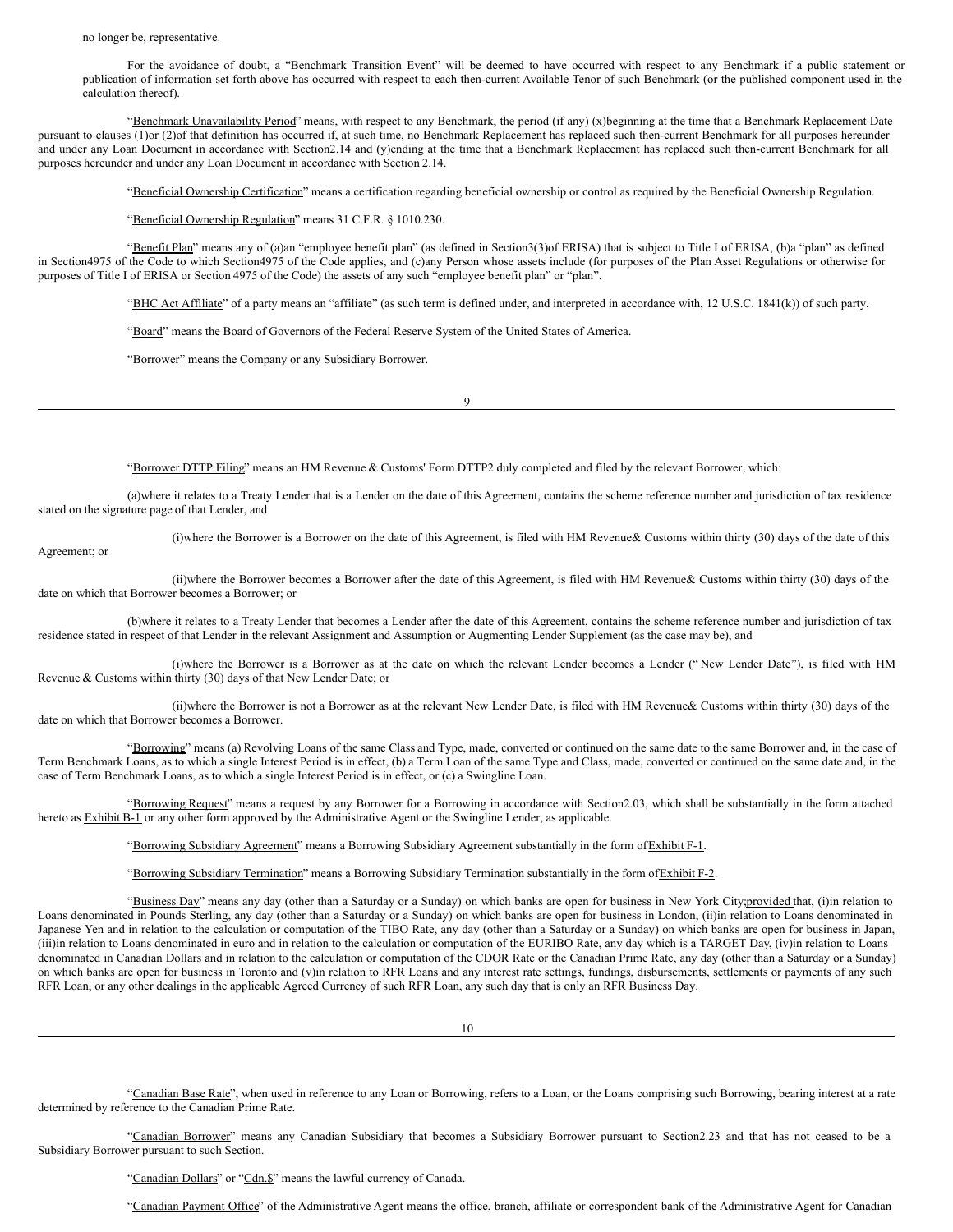Swingline Loans as specified from time to time by the Administrative Agent to the Company and each Lender.

"Canadian Prime Rate" means, on any day, the rate determined by the Administrative Agent to be the higher of (i)the rate equal to the PRIMCAN Index rate that appears on the Bloomberg screen at 10:15 a.m.Toronto time on such day (or, in the event that the PRIMCAN Index is not published by Bloomberg, any other information services that publishes such index from time to time, as selected by the Administrative Agent in its reasonable discretion) and (ii)the average rate for 30 day Canadian Dollar bankers' acceptances that appears on the Reuters Screen CDOR Page(or, in the event such rate does not appear on such pageor screen, on any successor or substitute pageor screen that displays such rate, or on the appropriate pageof such other information service that publishes such rate from time to time, as selected by the Administrative Agent in its reasonable discretion) at 10:15 a.m.Toronto time on such day ("CDOR"), plus 1% per annum; provided, that if any of the above rates shall be less than 1.00%, such rate shall be deemed to be 1.00% for purposes of this Agreement. Any change in the Canadian Prime Rate due to a change in the PRIMCAN Index or CDOR shall be effective from and including the effective date of such change in the PRIMCAN Index or CDOR, respectively.

"Canadian Subsidiary" means any Subsidiary that is organized under the laws of Canada or any province or territory thereof.

"Canadian Swingline Loan" means a Loan made to a Canadian Borrower in Canadian Dollars pursuant to Section 2.05.

"CBR Loan" means a Loan that bears interest at a rate determined by reference to the Central Bank Rate.

"CBR Spread" means the Applicable Rate applicable to such Loan that is replaced by a CBR Loan.

"CDOR Rate" means, with respect to any Term Benchmark Borrowing denominated in Canadian Dollars and for any Interest Period, the CDOR Screen Rate at approximately 10:15 a.m., Toronto time, on the first day of such Interest Period; provided that if the CDOR Rate as so determined would be less than the Floor, such rate shall be deemed to be equal to the Floor for the purposes of this Agreement.

"CDOR Screen Rate" means on any day for the relevant Interest Period, the annual rate of interest equal to the average rate applicable to Canadian Dollar Canadian bankers' acceptances for the applicable period that appears on the "Reuters Screen CDOR Page" as defined in the International Swap Dealer Association,Inc. definitions, as modified and amended from time to time (or, in the event such rate does not appear on such pageor screen, on any successor or substitute pageor screen that displays such rate, or on the appropriate pageof such other information service that publishes such rate from time to time, as selected by the Administrative Agent in its reasonable discretion), rounded to the nearest  $1/100$ <sup>th</sup> of  $1\%$  (with .005% being rounded up), as of 10:15 a.m. Toronto time on the first day of such Interest Period and, if such day is not a Business Day, then on the immediately preceding Business Day (as adjusted by Administrative Agent after 10:15 a.m. Toronto time to reflect any error in the posted rate of interest or in the posted average annual rate of interest).

11

"Central Bank Rate" means, the greater of (i)(A)for any Loan denominated in (a)Pounds Sterling, the Bank of England (or any successor thereto)'s "Bank Rate" as published by the Bank of England (or any successor thereto) from time to time, (b)euro, one of the following three rates as may be selected by the Administrative Agent in its reasonable discretion: (1)the fixed rate for the main refinancing operations of the European Central Bank (or any successor thereto), or, if that rate is not published, the minimum bid rate for the main refinancing operations of the European Central Bank (or any successor thereto), each as published by the European Central Bank (or any successor thereto) from time to time, (2)the rate for the marginal lending facility of the European Central Bank (or any successor thereto), as published by the European Central Bank (or any successor thereto) from time to time or (3)the rate for the deposit facility of the central banking system of the Participating Member States, as published by the European Central Bank (or any successor thereto) from time to time, (c)Swiss Francs, the policy rate of the Swiss National Bank (or any successor thereto) as published by the Swiss National Bank (or any successor thereto) from time to time, (d)Japanese Yen, the "short-term prime rate" as publicly announced by the Bank of Japan (or any successor thereto) from time to time and (e) any other Foreign Currency, a central bank rate as determined by the Administrative Agent in its reasonable discretion; plus (B)the applicable Central Bank Rate Adjustment and (ii) the Floor.

"Central Bank Rate Adjustment" means, for any day, for any Loan denominated in:

(a) Pounds Sterling, a rate equal to the difference (which may be a positive or negative value or zero) of (i)the average of Adjusted Daily Simple RFR for Pounds Sterling Borrowings for the five most recent RFR Business Days preceding such day for which SONIA was available (excluding, from such averaging, the highest and the lowest such Adjusted Daily Simple RFR applicable during such period of five RFR Business Days) minus (ii)the Central Bank Rate in respect of Pounds Sterling in effect on the last RFR Business Day in such period,

(b) Swiss Francs, a rate equal to the difference (which may be a positive or negative value or zero) of (i)the average of Adjusted Daily Simple RFR for Swiss Franc Borrowings for the five most recent RFR Business Days preceding such day for which SARON was available (excluding, from such averaging, the highest and the lowest such Adjusted Daily Simple RFR applicable during such period of five RFR Business Days) minus (ii)the Central Bank Rate in respect of Swiss Francs in effect on the last RFR Business Day in such period,

(c) euro, a rate equal to the difference (which may be a positive or negative value or zero) of (i)the average of the Adjusted EURIBO Rate for the five most recent Business Days preceding such day for which the EURIBO Screen Rate was available (excluding, from such averaging, the highest and the lowest Adjusted EURIBO Rate applicable during such period of five Business Days) minus (ii) the Central Bank Rate in respect of euro in effect on the last Business Day in such period,

(d) Japanese Yen, a rate equal to the difference (which may be a positive or negative value or zero) of (i)the average of the Adjusted TIBO Rate for the five most recent Business Days preceding such day for which the TIBO Screen Rate was available (excluding, from such averaging, the highest and the lowest Adjusted TIBO Rate applicable during such period of five Business Days) minus (ii) the Central Bank Rate in respect of Japanese Yen in effect on the last Business Day in such period, and

(e) any other Foreign Currency determined after the Effective Date, an adjustment as determined by the Administrative Agent in its reasonable discretion.

For purposes of this definition, (x)the term Central Bank Rate shall be determined disregarding clause (i)(B)of the definition of such term and (y)each of the EURIBO Rate and the TIBO Rate on any day shall be based on the EURIBO Screen Rate or the TIBO Screen Rate, as applicable, on such day at approximately the time referred to in the definition of such term for deposits in the applicable Agreed Currency for a maturity of one month.

"Change in Control" means (a)the acquisition of ownership, directly or indirectly, beneficially or of record, by any Person or group (within the meaning of the Securities Exchange Act of 1934 and the rulesof the SEC thereunder as in effect on the Effective Date) other than any member or members of the Hillenbrand Family Group, of Equity Interests representing more than 40% of the aggregate ordinary voting power represented by the issued and outstanding Equity Interests of the Company; (b)occupation of a majority of the seats (other than vacant seats) on the board of directors of the Company by Persons who were neither (i)nominated or approved by the board of directors of the Company nor (ii)appointed by directors so nominated or approved; or (c)the Company ceases to own, directly or indirectly, and Control 100% (other than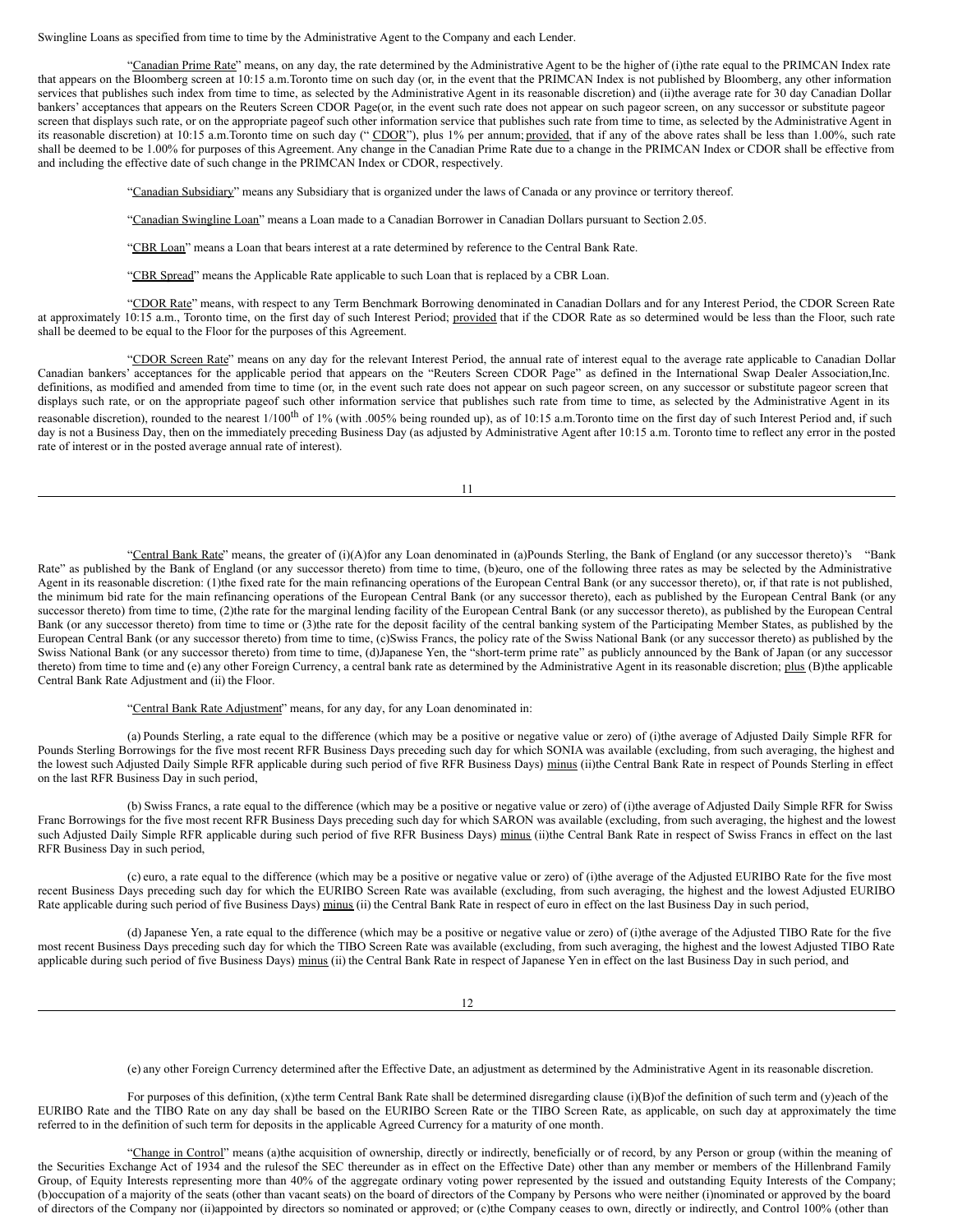(i)directors' qualifying shares and (ii)shares issued to foreign nationals to the extent required by applicable law) of the ordinary voting and economic power of any Subsidiary Borrower.

"Change in Law" means the occurrence, after the Effective Date (or with respect to any Lender, if later, the date on which such Lender becomes a Lender), of any of the following: (a)the adoption or taking effect of any law, rule, regulation or treaty, (b)any change in any law, rule, regulation or treaty or in the administration, interpretation, implementation or application thereof by any Governmental Authority, or (c)the making or issuance of any request, rule, guideline, requirement or directive (whether or not having the force of law) by any Governmental Authority; provided however, that notwithstanding anything herein to the contrary, (i)the Dodd-Frank Wall Street Reform and Consumer Protection Act and all requests, rules, guidelines, requirements and directives thereunder, issued in connection therewith or in implementation thereof, and (ii)all requests, rules, guidelines, requirements and directives promulgated by the Bank for International Settlements, the Basel Committee on Banking Supervision (or any successor or similar authority) or the United States or foreign regulatory authorities, in each case pursuant to Basel III, shall in each case be deemed to be a "Change in Law" regardless of the date enacted, adopted, issued or implemented.

"Charges" has the meaning assigned to such term in Section 9.15.

"Class", when used in reference to any Loan or Borrowing, refers to whether such Loan, or the Loans comprising such Borrowing, are Revolving Loans, Term Loans or Swingline Loans.

"CME Term SOFR Administrator" means CME Group Benchmark Administration Limited as administrator of the forward-looking term Secured Overnight Financing Rate (SOFR) (or a successor administrator).

"Code" means the Internal Revenue Code of 1986, as amended.

"Co-Documentation Agent" means each of Citizens Bank, N.A., PNC Bank, National Association, U.S. Bank National Association, BMO Harris Financing,Inc., Sumitomo Mitsui Banking Corporation, Truist Bank and Bank of America, N.A. in its capacity as co-documentation agent for the credit facilities evidenced by this Agreement.

13

"Co-Syndication Agent" means each of HSBC Bank USA, National Association and Wells Fargo Bank, National Association in its capacity as cosyndication agent for the credit facilities evidenced by this Agreement.

"Commercial Letter of Credit" means a commercial documentary letter of credit issued pursuant to this Agreement by an Issuing Bank for the account of the Company or any Subsidiary for the purchase of goods in the ordinary course of business.

"Commitment" means, with respect to each Lender, the sum of such Lender's Revolving Commitment and Term Loan Commitment. The amount of each Lender's Commitment as of the Effective Date is set forth on Schedule 2.01, or in the Assignment and Assumption or other documentation contemplated hereby pursuant to which such Lender shall have assumed its Commitment, as applicable.

"Commodity Exchange Act" means the Commodity Exchange Act (7 U.S.C. § 1 et seq.).

"Communications" means, collectively, any notice, demand, communication, information, document or other material provided by or on behalf of any Loan Party pursuant to any Loan Document or the transactions contemplated therein which is distributed by the Administrative Agent, any Lender or any Issuing Bank by means of electronic communications pursuant to Section 8.03(c), including through an Approved Electronic Platform.

"Company" means Hillenbrand, Inc., an Indiana corporation.

"Computation Date" is defined in Section 2.04.

"Connection Income Taxes" means Other Connection Taxes that are imposed on or measured by net income (however denominated) or that are franchise Taxes or branch profits Taxes.

"Consolidated EBITDA" means, with reference to any period, Consolidated Net Income for such periodplus, without duplication and to the extent deducted from revenues in determining Consolidated Net Income for such period, (i)interest expense, (ii)income tax expense, (iii)depreciation expense, (iv)amortization expense, (v)all non-cash expenses, charges or losses, (vi)losses attributable to the early extinguishment of Indebtedness and (vii)(A)cash fees, costs, expenses, premiums, penalties or other losses incurred in connection with any acquisition, any asset sale or other disposition, any recapitalization, any investment, any issuance of equity interests by the Company or any issuance, incurrence or repayment of any Indebtedness by the Company or its Subsidiaries, the amortization of any deferred financing charges, and/or any refinancing transaction or modification or amendment of any debt instrument (including any transaction undertaken but not completed) and (B)non-recurring or unusual expenses, in an aggregate amount for clauses (A)and (B)not to exceed ten percent (10%) of Consolidated EBITDA for any Reference Period (as calculated without giving effect to the addback of any item pursuant to this clause (vii)) minus, to the extent included in Consolidated Net Income for such period, (1)interest income, (2)income tax benefits (to the extent not netted from tax expense), (3)any cash payments made during such period in respect of items described in clause(v)above subsequent to the fiscal quarter in which the relevant non-cash expense, charge or loss were incurred and (4)gains attributable to the early extinguishment of Indebtedness, all calculated for the Company and its Subsidiaries in accordance with GAAP on a consolidated basis. For the purposes of calculating Consolidated EBITDA for any period of four consecutive fiscal quarters (each such period, a "Reference Period"), (i)if at any time during such Reference Period the Company or any Subsidiary shall have made any Material Disposition, the Consolidated EBITDA for such Reference Period shall be reduced by an amount equal to the Consolidated EBITDA (if positive) attributable to the property that is the subject of such Material Disposition for such Reference Period or increased by an amount equal to the Consolidated EBITDA (if negative) attributable thereto for such Reference Period, and (ii)if during such Reference Period the Company or any Subsidiary shall have made a Material Acquisition, Consolidated EBITDA for such Reference Period shall be calculated after giving effect thereto on a pro forma basis as if such Material Acquisition occurred on the first day of such Reference Period. As used in this definition, "Material Acquisition" means any acquisition of property or series of related acquisitions of property that (a)constitutes (i)assets comprising all or substantially all or any significant portion of a business or operating unit of a business, or (ii)all or substantially all of the common stock or other Equity Interests of a Person, and (b)involves the payment of consideration by the Company and its Subsidiaries in excess of \$10,000,000; and "Material Disposition" means any sale, transfer or disposition of property or series of related sales, transfers, or dispositions of property that (a)constitutes (i)assets comprising all or substantially all or any significant portion of a business or operating unit of a business, or (ii)all or substantially all of the common stock or other Equity Interests of a Person, and (b)involves gross proceeds to the Company or any of its Subsidiaries in excess of \$10,000,000.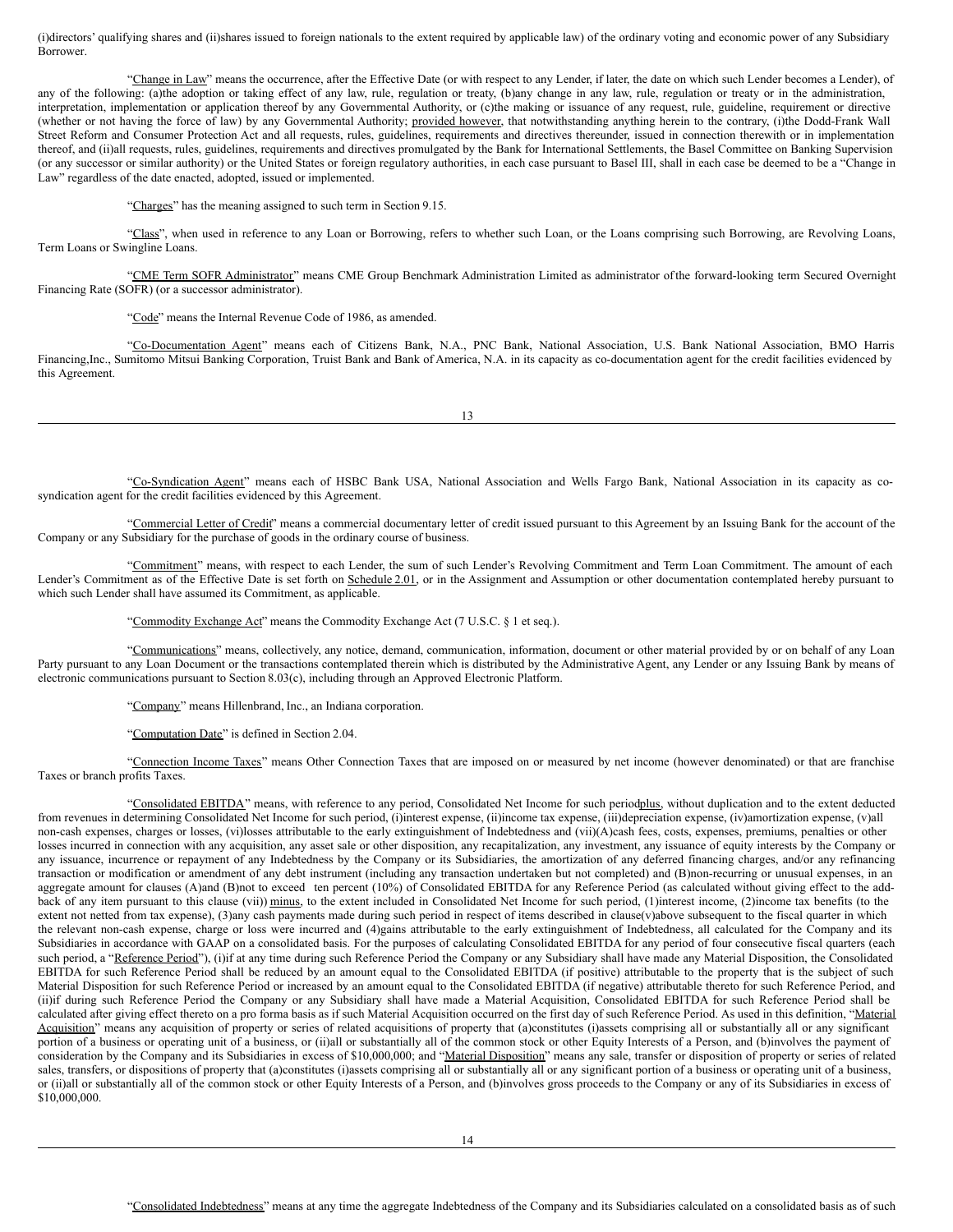"Consolidated Interest Expense" means, with reference to any period, the interest payable on, and amortization of debt discount in respect of, all Indebtedness of the Company and its Subsidiaries calculated on a consolidated basis for such period in accordance with GAAP. In the event that the Company or any Subsidiary shall have completed a Material Acquisition or a Material Disposition (as each such term is defined in the definition of Consolidated EBITDA) since the beginning of the relevant period, Consolidated Interest Expense shall be determined for such period on a pro forma basis as if such acquisition or disposition, and any related incurrence or repayment of Indebtedness, had occurred at the beginning of such period.

"Consolidated Net Income" means, with reference to any period, the net income (or loss) of the Company and its Subsidiaries calculated in accordance with GAAP on a consolidated basis (without duplication) for such period.

"Consolidated Revenues" means, with reference to any period, total revenues of the Company and its Subsidiaries calculated in accordance with GAAP on a consolidated basis for such period.

"Consolidated Tangible Assets " means, as of any date of determination thereof, Consolidated Total Assets minus the Intangible Assets of the Company and its Subsidiaries on such date.

"Consolidated Total Assets" means, as of the date of any determination thereof, total assets of the Company and its Subsidiaries calculated in accordance with GAAP on a consolidated basis as of such date.

"Contractual Obligation" means, as to any Person, any provision of any security issued by such Person or of any agreement, instrument or other undertaking to which such Person is a party or by which it or any of its property is bound.

"Control" means the possession, directly or indirectly, of the power to direct or cause the direction of the management or policies of a Person, whether through the ability to exercise voting power, by contract or otherwise. The terms "Controlling" and "Controlled" have meanings correlative thereto.

15

"Corporation Tax Act 2009" means the Corporation Tax Act 2009 of the United Kingdom.

"Corresponding Tenor" with respect to any Available Tenor means, as applicable, either a tenor (including overnight) or an interest payment period having approximately the same length (disregarding business day adjustment) as such Available Tenor.

"Covered Entity" means any of the following:

(i) a "covered entity" as that term is defined in, and interpreted in accordance with, 12 C.F.R. § 252.82(b);

(ii) a "covered bank" as that term is defined in, and interpreted in accordance with, 12 C.F.R. § 47.3(b); or

(iii) a "covered FSI" as that term is defined in, and interpreted in accordance with, 12 C.F.R. § 382.2(b).

"Covered Party" has the meaning assigned to it in Section 9.19.

"CPS" means the Crown Prosecution Service of the United Kingdom (or any successor or replacement body from time to time).

"Credit Event" means a Borrowing, the issuance, amendment or extension of a Letter of Credit, an LC Disbursement or any of the foregoing.

"Credit Exposure" means, as to any Lender at any time, the sum of (a)such Lender's Revolving Credit Exposure at such time, plus (b)an amount equal to the aggregate principal amount of such Lender's Term Loans outstanding at such time.

"Credit Party" means the Administrative Agent, any Issuing Bank, the Swingline Lender or any other Lender.

"Criminal Pension Power" means any action taken under, pursuant to or in connection with section 58A, section 58B, section 58C or section 58D of the United Kingdom Pensions Act 2004.

"Daily Simple ESTR" means, for any day (an "ESTR Interest Day"), with respect to any Euro Swingline Loan, an interest rate per annum equal to the greater of (a)ESTR for the day that is one Business Day prior to (i)if such ESTR Interest Day is an RFR Business Day, such ESTR Interest Day or (ii)if such ESTR Interest Day is not an RFR Business Day, the RFR Business Day immediately preceding such ESTR Interest Day and (b)0%. Any change in Daily Simple ESTR due to a change in ESTR shall be effective from and including the effective date of such change in ESTR without notice to any Borrower.

"Daily Simple RFR" means, for any day (an "RFR Interest Day"), an interest rate per annum equal to, for any RFR Loan denominated in (i)Pounds Sterling, SONIA for the day that is five (5)RFR Business Days prior to (A)if such RFR Interest Day is an RFR Business Day, such RFR Interest Day or (B)if such RFR Interest Day is not an RFR Business Day, the RFR Business Day immediately preceding such RFR Interest Day, (ii)Swiss Francs, SARON for the day that is five (5)RFR Business Days prior to (A)if such RFR Interest Day is an RFR Business Day, such RFR Interest Day or (B)if such RFR Interest Day is not an RFR Business Day, the RFR Business Day immediately preceding such RFR Interest Day, and (iii) Dollars, Daily Simple SOFR.

"Daily Simple SOFR" means, for any day (a "SOFR Rate Day"), a rate per annum equal to SOFR for the day that is five (5)RFR Business Days prior to (i)if such SOFR Rate Day is an RFR Business Day, such SOFR Rate Day or (ii)if such SOFR Rate Day is not an RFR Business Day, the RFR Business Day immediately preceding such SOFR Rate Day, in each case, as such SOFR is published by the SOFR Administrator on the SOFR Administrator's Website. Any change in Daily Simple SOFR due to a change in SOFR shall be effective from and including the effective date of such change in SOFR without notice to the Company.

"Default" means any event or condition which constitutes an Event of Default or which upon notice, lapse of time or both would, unless cured or waived, become an Event of Default.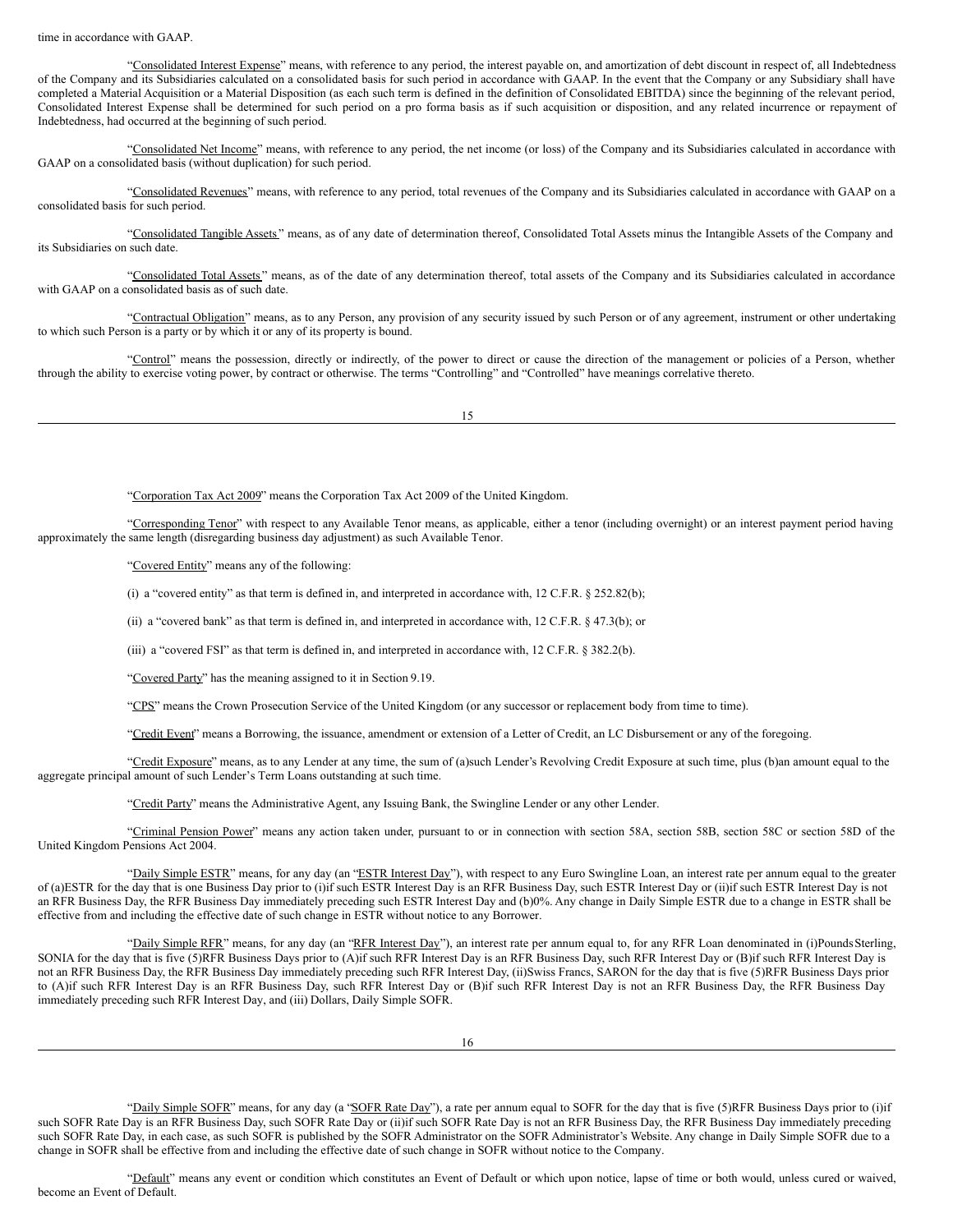"Default Right" has the meaning assigned to that term in, and shall be interpreted in accordance with, 12 C.F.R. §§ 252.81, 47.2 or 382.1, as applicable.

"Defaulting Lender" means any Lender that (a)has failed, within two (2)Business Days of the date required to be funded or paid, to (i)fund any portion of its Loans, (ii)fund any portion of its participations in Letters of Credit or Swingline Loans or (iii)pay over to any Credit Party any other amount required to be paid by it hereunder, unless, in the case of clause(i)above, such Lender notifies the Administrative Agent in writing that such failure is the result of such Lender's good faith determination that a condition precedent to funding (specifically identified and including the particular default, if any) has not been satisfied, (b)has notified the Company or any Credit Party in writing, or has made a public statement to the effect, that it does not intend or expect to comply with any of its funding obligations under this Agreement (unless such writing or public statement indicates that such position is based on such Lender's good faith determination that a condition precedent (specifically identified and including the particular default, if any) to funding a loan under this Agreement cannot be satisfied) or generally under other agreements in which it commits to extend credit, (c)has failed, within three(3)Business Days after request by a Credit Party, acting in good faith, to provide a certification in writing from an authorized officer of such Lender that it will comply with its obligations (and is financially able to meet such obligations) to fund prospective Loans and participations in then outstanding Letters of Credit and Swingline Loans under this Agreement, provided that such Lender shall cease to be a Defaulting Lender pursuant to this clause(c)upon such Credit Party's receipt of such certification in form and substance satisfactory to it and the Administrative Agent, or (d) has become the subject of (A) a Bankruptcy Event or (B) a Bail-In Action.

"Departing Lender" means each lender under the Existing Credit Agreement that executes and delivers to the Administrative Agent a Departing Lender Signature Page.

"Departing Lender Signature Page" means the signature pageto this Agreement on which it is indicated that the Departing Lender executing the same shall cease to be a party to the Existing Credit Agreement on the Effective Date.

"Disposition" or "Dispose" means the sale, transfer, license, lease or other disposition (including any Sale and Leaseback Transaction) of any property by any Person, including any sale, assignment (excluding any Lien), transfer or other disposal, with or without recourse, of any notes or accounts receivable or any rights and claims associated therewith.

"Dollar Amount" of any amount of any currency means, at the time of determination thereof, (a)if such amount is expressed in Dollars, such amount, (b)if such amount is expressed in a Foreign Currency, the equivalent of such amount in Dollars determined by using the rate of exchange for the purchase of Dollars with such Foreign Currency last provided (either by publication or otherwise provided to the Administrative Agent) by the applicable Reuters source on the Business Day (NewYork City time) immediately preceding the date of determination or if such service ceases to be available or ceases to provide a rate of exchange for the purchase of Dollars with such Foreign Currency, as provided by such other publicly available information service which provides that rate of exchange at such time in place of Reuters chosen by the Administrative Agent in its sole discretion (or if such service ceases to be available or ceases to provide such rate of exchange, the equivalent of such amount in Dollars as determined by the Administrative Agent using any method of determination it deems reasonably appropriate) and (c)if such amount is denominated in any other currency, the equivalent of such amount in Dollars as determined by the Administrative Agent using any method of determination it deems reasonably appropriate.

17

#### "Dollars" or "\$" refers to lawful money of the United States of America.

"Domestic Foreign Holdco Subsidiary" means a Subsidiary organized under the laws of a jurisdiction located in the United States of America (excluding any possession or territory thereof), substantially all of the assets of which consist of the Equity Interests (including Equity Interests held through entities disregarded from their owner for U.S. federal income tax purposes) of (and/or receivables or other amounts due from) one or more Foreign Subsidiaries that are "controlled foreign corporations" within the meaning of section 957 of the Code, so long as such Domestic Subsidiary (i) does not conduct any business or other activities other than the ownership of such Equity Interests and/or receivables and (ii)does not incur, and is not otherwise liable for, any Indebtedness (other than intercompany indebtedness permitted by Section6.03(g)), in each case, other than immaterial assets and activities reasonably related or ancillary thereto.

"Domestic Subsidiary" means a Subsidiary organized under the laws of a jurisdiction located in the United States of America (excluding any possession or territory thereof) other than any Domestic Foreign Holdco Subsidiary.

"ECP" means an "eligible contract participant" as defined in Section1(a)(18) of the Commodity Exchange Act or any regulations promulgated thereunder and the applicable rules issued by the Commodity Futures Trading Commission and/or the SEC.

"EEA Financial Institution" means (a)any credit institution or investment firm established in any EEA Member Country which is subject to the supervision of an EEA Resolution Authority, (b)any entity established in an EEA Member Country which is a parent of an institution described in clause (a)of this definition, or (c)any financial institution established in an EEA Member Country which is a subsidiary of an institution described in clauses (a)or (b)of this definition and is subject to consolidated supervision with its parent.

"EEA Member Country" means any of the member states of the European Union, Iceland, Liechtenstein, and Norway.

"EEA Resolution Authority" means any public administrative authority or any Person entrusted with public administrative authority of any EEA Member Country (including any delegee) having responsibility for the resolution of any EEA Financial Institution.

"Effective Date" means June 8, 2022.

"Electronic Signature" means an electronic sound, symbol, or process attached to, or associated with, a contract or other record and adopted by a Person with the intent to sign, authenticate or accept such contract or record.

"Eligible Subsidiary" means (i)any Domestic Subsidiary, (ii)any UK Subsidiary, (iii)any Canadian Subsidiary, (iv)any Swiss Subsidiary, (v)any German Subsidiary and (vi)any other Foreign Subsidiary that is approved from time to time by the Administrative Agent and each of the Lenders (such approval not to be unreasonably withheld or delayed).

"Environmental Laws" means all laws, rules, regulations, codes, ordinances, or binding orders, decrees, judgments or injunctions, issued, promulgated or entered into by any Governmental Authority, relating to pollution or protection of the environment, preservation or reclamation of natural resources, the management, release or threatened release of or governing exposure to any Hazardous Material.

"Environmental Liability" means any liability (including any liability for damages, costs of environmental remediation, fines, penalties or indemnities), of the Company or any Subsidiary directly or indirectly resulting from or based upon (a)violation of any Environmental Law, (b)the generation, use, handling, transportation, storage,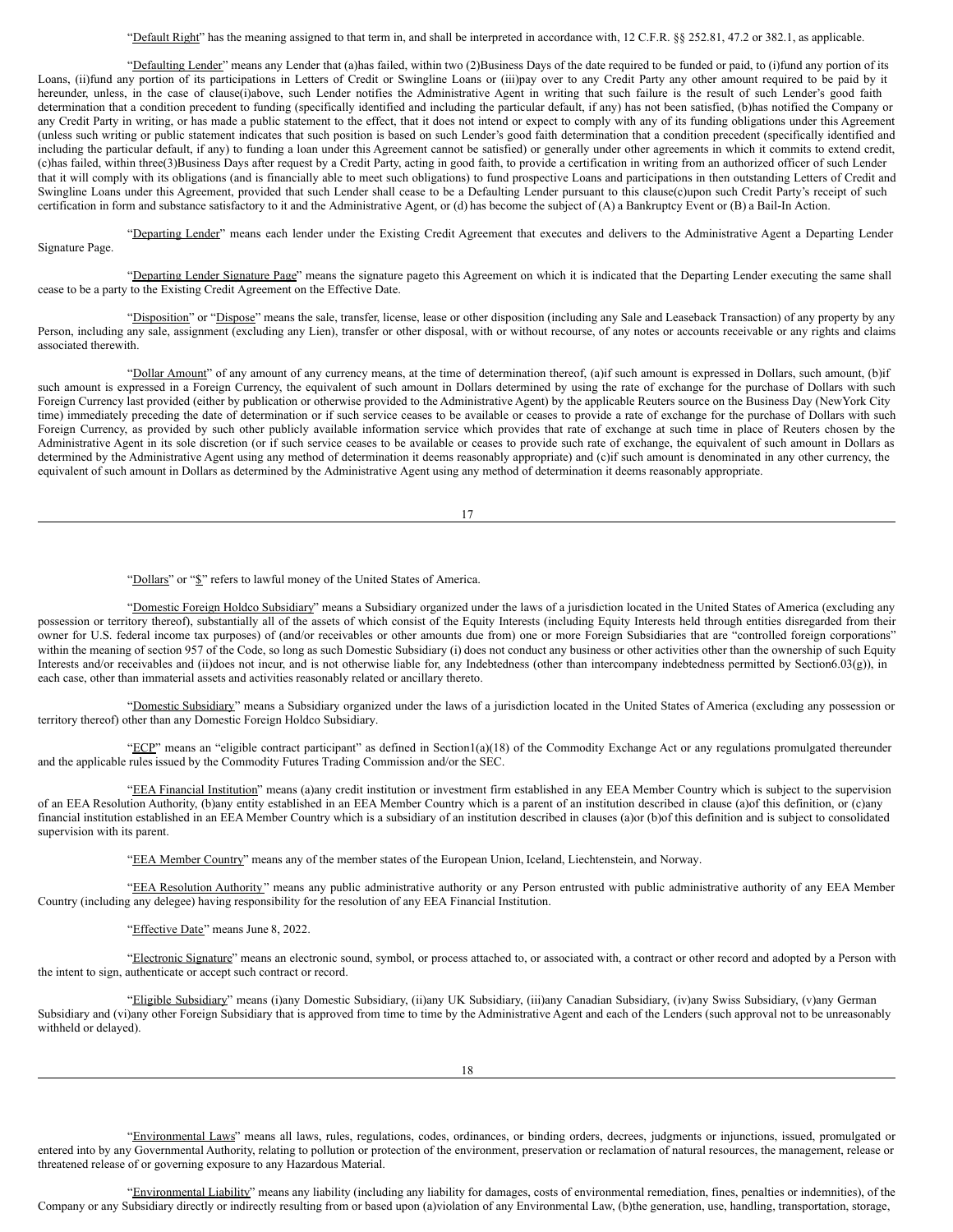treatment or disposal of any Hazardous Materials, (c)exposure to any Hazardous Materials, (d)the release or threatened release of any Hazardous Materials into the environment or (e) any contract, agreement or other consensual arrangement pursuant to which liability is assumed or imposed with respect to any of the foregoing.

"Equity Interests" means shares of capital stock, partnership interests, membership interests in a limited liability company, beneficial interests in a trust or other equity ownership interests in a Person, and any warrants, options or other similar rights entitling the holder thereof to purchase or acquire any of the foregoing; provided that "Equity Interests" shall not include Indebtedness that is convertible into Equity Interests.

"ERISA" means the Employee Retirement Income Security Act of 1974, as amended from time to time.

"ERISA Affiliate" means any trade or business (whether or not incorporated) that, together with the Company, is treated as a single employer under Section 414(b) or (c) of the Code or, solely for purposes of Section 302 of ERISA and Section 412 of the Code, is treated as a single employer under Section 414 of the Code.

"ERISA Event" means (a)any "reportable event", as defined in Section4043 of ERISA or the regulations issued thereunder with respect to a Plan (other than an event for which any notice period is waived); (b)the failure to satisfy the "minimum funding standard" (as defined in Section412 of the Code or Section302 of ERISA), whether or not waived; (c)the filing pursuant to Section412(c)of the Code or Section302(c)of ERISA of an application for a waiver of the minimum funding standard with respect to any Plan; (d)the incurrence by the Company or any of its ERISA Affiliates of any liability under TitleIV of ERISA with respect to the termination of any Plan; (e)the receipt by the Company or any ERISAAffiliate from the PBGC or a plan administrator of any written notice relating to an intention to terminate any Plan or Plans or to appoint a trustee to administer any Plan; (f)the incurrence by the Company or any of its ERISA Affiliates of any liability with respect to the withdrawal or partial withdrawal of the Company or any of its ERISA Affiliates from any Plan or Multiemployer Plan; or (g)the receipt by the Company or any ERISA Affiliate of any written notice, or the receipt by any Multiemployer Plan from the Company or any ERISA Affiliate of any written notice, concerning the imposition upon the Company or any of its ERISA Affiliates of Withdrawal Liability or a determination that a Multiemployer Plan is, or is expected to be, insolvent or in critical or endangered status, within the meaning of ERISA.

"ESTR" means, with respect to any Business Day, a rate per annum equal to the Euro Short Term Rate for such Business Day published by the ESTR Administrator on the ESTR Administrator's Website.

19

"ESTR Administrator" means the European Central Bank (or any successor administrator of the Euro Short Term Rate).

"ESTR Administrator's Website " means the European Central Bank's website, currently at http://www.ecb.europa.eu, or any successor source for the Euro Short Term Rate identified as such by the ESTR Administrator from time to time.

"ESTR Loans" means a Loan that bears interest at a rate based on Daily Simple ESTR.

"EU Bail-In Legislation Schedule" means the EU Bail-In Legislation Schedule published by the Loan Market Association (or any successor Person), as in effect from time to time.

"EURIBO Rate" means, with respect to any Term Benchmark Borrowing denominated in euro and for any Interest Period, the EURIBO Screen Rate, two (2) TARGET Days prior to the commencement of such Interest Period.

"EURIBO Screen Rate" means the euro interbank offered rate administered by the European Money Markets Institute (or any other person which takes over the administration of that rate) for the relevant period displayed (before any correction, recalculation or republication by the administrator) on pageEURIBOR01 of the Reuters screen (or any replacement Reuters pagewhich displays that rate) or on the appropriate pageof such other information service which publishes that rate from time to time in place of Reuters as published at approximately 11:00 a.m.Brussels time two TARGET Days prior to the commencement of such Interest Period. If such pageor service ceases to be available, the Administrative Agent may specify another page or service displaying the relevant rate after consultation with the Company.

"euro" and/or "EUR" means the single currency of the Participating Member States.

"Euro Swingline Loan" means a Loan made in euro pursuant to Section 2.05.

"Event of Default" has the meaning assigned to such term in Article VII.

"Excluded Subsidiary" means (i)any Domestic Foreign Holdco Subsidiary and (ii)any Domestic Subsidiary of the Company so long as (a)its acting as a Subsidiary Guarantor under this Agreement would violate any law, ruleor regulation applicable to such Domestic Subsidiary or would be prohibited by any contractual restriction or obligation in effect on the Effective Date and applicable to such Domestic Subsidiary and (b)the Administrative Agent shall have received a certificate of a Financial Officer of the Company to the effect that, based on advice of outside counsel, such Domestic Subsidiary acting as a Subsidiary Guarantor under this Agreement would cause such a violation or would be so prohibited as described in the foregoing clause (a).

"Excluded Swap Obligation" means, with respect to any Loan Party, any Specified Swap Obligation if, and to the extent that, all or a portion of the Guarantee of such Loan Party of, or the grant by such Loan Party of a security interest to secure, such Specified Swap Obligation (or any Guarantee thereof) is or becomes illegal under the Commodity Exchange Act or any rule, regulation or order of the Commodity Futures Trading Commission (or the application or official interpretation of any thereof) by virtue of such Loan Party's failure for any reason to constitute an ECP at the time the Guarantee of such Loan Party or the grant of such security interest becomes effective with respect to such Specified Swap Obligation. If a Specified Swap Obligation arises under a master agreement governing more than one swap, such exclusion shall apply only to the portion of such Specified Swap Obligation that is attributable to swaps for which such Guarantee or security interest is or becomes illegal.

"Excluded Taxes" means any of the following Taxes imposed on or with respect to a Recipient or required to be withheld or deducted from a payment to a Recipient, (a)Taxes imposed on or measured by net income (however denominated), franchise Taxes, and branch profits Taxes, in each case, (i)imposed as a result of such Recipient being organized under the laws of, or having its principal office or, in the case of any Lender, its applicable lending office located in, the jurisdiction imposing such Tax (or any political subdivision thereof) or (ii)that are Other Connection Taxes, (b)in the case of a Lender (including a Participant treated as a Lender pursuant to Section9.04(c)), U.S. federal withholding Taxes imposed on amounts payable to or for the account of such Lender with respect to an applicable interest in a Loan, Letter of Credit or Commitment pursuant to a law in effect on the date on which (i)such Lender acquires such interest in the Loan, Letter of Credit or Commitment (other than pursuant to an assignment request by any Borrower under Section2.19(b)) or (ii)such Lender changes its lending office, except in each case to the extent that, pursuant to Section2.17, amounts with respect to such Taxes were payable either to such Lender's assignor immediately before such Lender acquired the applicable interest in a Loan, Letter of Credit or Commitment or to such Lender immediately before it changed its lending office, (c)any Canadian federal withholding Taxes imposed on the payment as a result of having been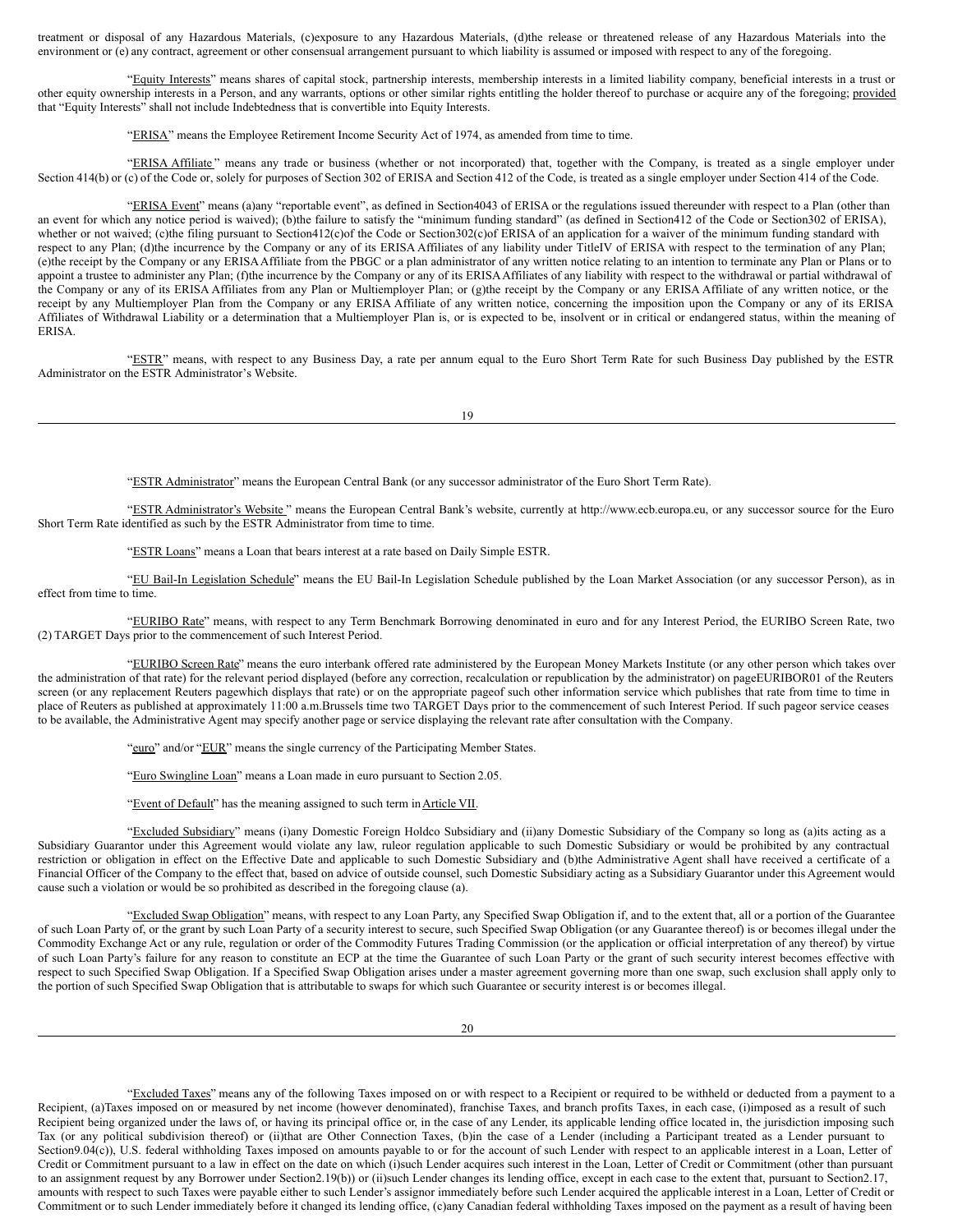made to a Recipient that, at the time of making such payment, (i)is a person with which a Loan Party does not deal at arm's length (for the purposes of the Income Tax Act (Canada)), or (ii)is a "specified shareholder" (as defined in subsection 18(5)of the Income Tax Act (Canada)) of a Loan Party or does not deal at arm's length (for the purposes of the Income Tax Act (Canada)) with such a "specified shareholder" (other than where the non-arm's length relationship arises, or where the Recipient is a "specified shareholder" or does not deal at arm's length with a "specified shareholder", in connection with or as a result of the Recipient having become a party to, received or perfected a security interest under or received or enforced any rights under, a Loan Document), (d)Taxes attributable to such Recipient's failure to comply with Section2.17(f)and (e)any withholding Taxes imposed under FATCA.

"Existing Credit Agreement" is defined in the recitals hereof.

"Existing Letters of Credit" is defined in Section 2.06(a).

"Existing Loans" is defined in Section 2.01.

"Extended Maturity Date" is defined in Section 2.25(a).

"Extending Lender" is defined in Section 2.25(b).

"Extension Date" is defined in Section 2.25(a).

"FATCA" means Sections1471 through 1474 of the Code, as of the Effective Date (or any amended or successor version that is substantively comparable and not materially more onerous to comply with), any current or future regulations or official interpretations thereof, any agreement entered into pursuant to Section1471(b) (1)of the Code and any fiscal or regulatory legislation, rulesor practices adopted pursuant to any intergovernmental agreement, treaty or convention among Governmental Authorities and implementing such Sections of the Code.

"Federal Funds Effective Rate" means, for any day, the rate calculated by the NYFRB based on such day's federal funds transactions by depositary institutions (as determined in such manner as shall be set forth on the NYFRB's Website from time to time) and published on the next succeeding Business Day by the NYFRB as the effective federal funds rate; provided that if the Federal Funds Effective Rate as so determined would be less than 0%, such rate shall be deemed to be 0% for the purposes of this Agreement.

21

"Financial Officer" means the chief financial officer, principal accounting officer, treasurer, assistant treasurer or controller of the Company.

"Financials" means the annual or quarterly financial statements, and accompanying certificates and other documents, of the Company and its Subsidiaries required to be delivered pursuant to Section 5.01(a) or 5.01(b).

"Floor" means the benchmark rate floor, if any, provided in this Agreement initially (as of the execution of this Agreement, the modification, amendment or renewal of this Agreement or otherwise) with respect to the Adjusted Term SOFR Rate, the Adjusted EURIBO Rate, the Adjusted TIBO Rate, the CDOR Rate, each Adjusted Daily Simple RFR or the Central Bank Rate, as applicable. For the avoidance of doubt, the initial Floor for each of the Adjusted Term SOFR Rate, the Adjusted EURIBO Rate, the Adjusted TIBO Rate, the CDOR Rate, each Adjusted Daily Simple RFR or the Central Bank Rate shall be 0%.

"Foreign Currencies" means Agreed Currencies other than Dollars.

"Foreign Currency LC Exposure" means, at any time, the sum of (a)the Dollar Amount of the aggregate undrawn and unexpired amount of all outstanding Foreign Currency Letters of Credit at such time plus (b)the aggregate principal Dollar Amount of all LC Disbursements in respect of Foreign Currency Letters of Credit that have not yet been reimbursed at such time.

"Foreign Currency Letter of Credit" means a Letter of Credit denominated in a Foreign Currency.

"Foreign Currency Payment Office" of the Administrative Agent shall mean, for each Foreign Currency (other than Canadian Dollars in respect of Canadian Swingline Loans), the office, branch, affiliate or correspondent bank of the Administrative Agent for such currency as specified from time to time by the Administrative Agent to the Company and each Lender.

"Foreign Lender" means (a)if the applicable Borrower is a U.S. Person, a Lender, with respect to such Borrower, that is not a U.S. Person, and (b)if the applicable Borrower is not a U.S. Person, a Lender, with respect to such Borrower, that is resident or organized under the laws of a jurisdiction other than that in which such Borrower is resident for tax purposes.

"Foreign Subsidiary" means any Subsidiary which is not a Domestic Subsidiary.

"Foreign Subsidiary Borrower" means any Foreign Subsidiary that is also a Subsidiary Borrower.

"GAAP" means generally accepted accounting principles in the United States of America.

"German Borrower" means any German Subsidiary that becomes a Subsidiary Borrower pursuant to Section2.23 and that has not ceased to be a Subsidiary Borrower pursuant to such Section.

"German Insolvency Event" means:

(a)a German Borrower is unable or admits inability to pay its debts as they fall due or is deemed to or declared to be unable to pay its debts when due (*zahlungsunfähig*) within the meaning of section 17 German Insolvency Code (*Insolvenzordnung*);

(b) a German Borrower is over-indebted (*überschuldet*) within the meaning of section 19 German Insolvency Code;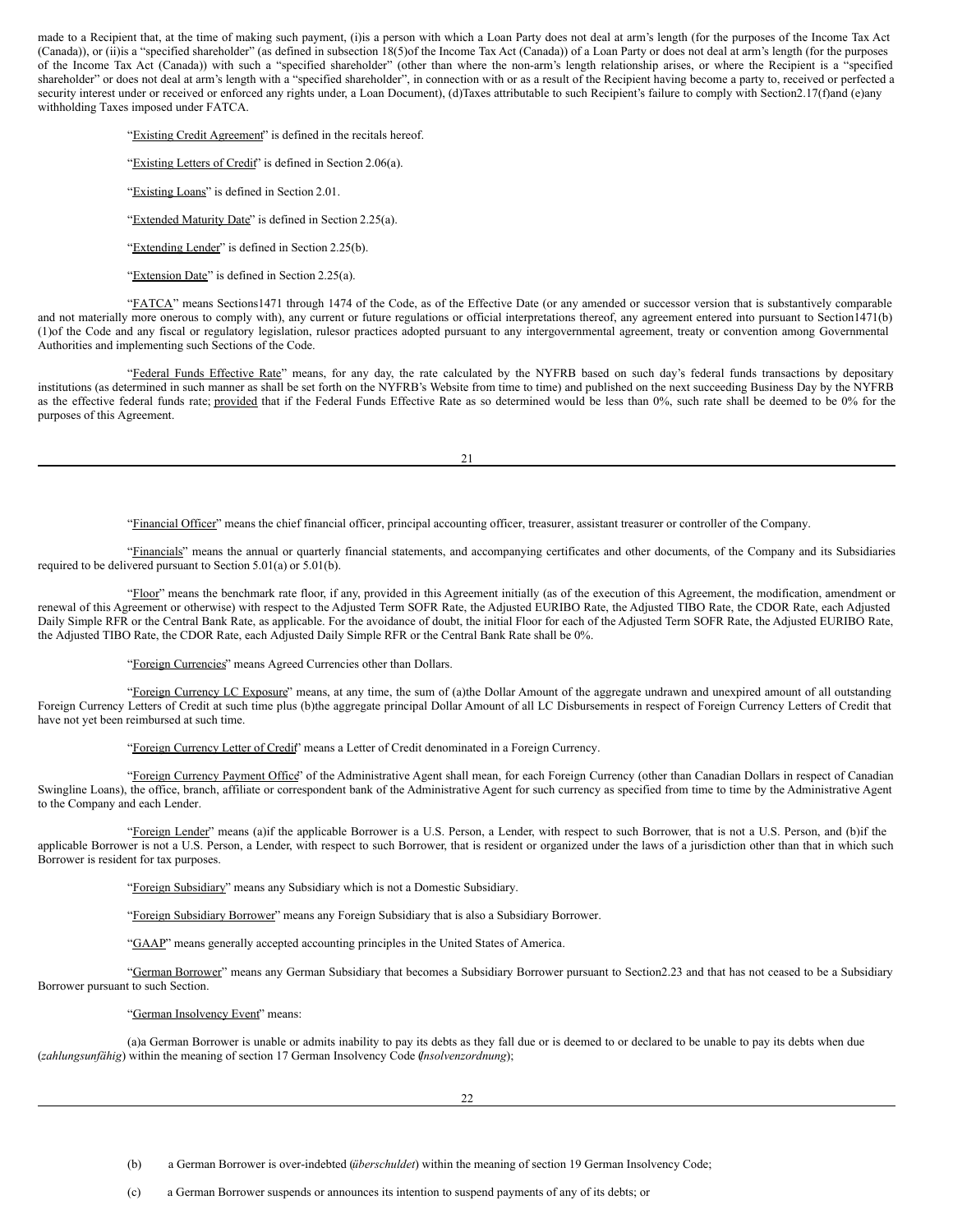(d) any corporate action legal proceeding or other formal step or procedure is taken in relation to:

its assets; or

(ii)the competent court takes any of the actions set out in section 21 German Insolvency Code (*Anordnung von Sicherungsmaßnahmen*) against a

(i)the filing for the opening of insolvency proceedings (*Antrag auf Eröffnung eines Insolvenzverfahrens*) in relation to a German Borrower or any of

German Borrower

(iii)a competent court institutes or rejects (for reason of insufficiency of its funds to implement such proceedings (*Abweisung mangels Masse*)) insolvency proceedings against a German Borrower (*Eröffnung des Insolvenzverfahrens*)

save that this paragraph (d)shall not apply to any action, proceeding, procedure or formal step which is frivolous or vexatious and is discharged, stayed or dismissed within 21 days of commencement.

"German Subsidiary" means any Subsidiary organized under the laws of Germany.

"Governmental Authority" means the government of the United States of America, any other nation or any political subdivision thereof, whether state or local, the Pensions Regulator, and any agency, authority, instrumentality, regulatory body, court, central bank or other entity exercising executive, legislative, judicial, taxing, regulatory or administrative powers or functions of or pertaining to government.

"Guarantee" of or by any Person (the "guarantor") means any obligation, contingent or otherwise, of the guarantor guaranteeing or having the economic effect of guaranteeing any Indebtedness or other obligation of any other Person (the "primary obligor") in any manner, whether directly or indirectly, and including any obligation of the guarantor, direct or indirect, (a)to purchase or pay (or advance or supply funds for the purchase or payment of) such Indebtedness or other obligation or to purchase (or to advance or supply funds for the purchase of) any security for the payment thereof, (b)to purchase or lease property, securities or services for the purpose of assuring the owner of such Indebtedness or other obligation of the payment thereof, (c)to maintain working capital, equity capital or any other financial statement condition or liquidity of the primary obligor so as to enable the primary obligor to pay such Indebtedness or other obligation or (d)as an account party in respect of any letter of credit or letter of guaranty issued to support such Indebtedness or obligation; provided, that the term "Guarantee" shall not include endorsements for collection or deposit in the ordinary course of business. The amount of any Guarantee shall be deemed to be an amount equal to the lesser of (a)the stated or determinable amount of the primary payment obligation in respect of which such Guarantee is made and (b)the maximum amount for which the guaranteeing Person may be liable pursuant to the terms of the instrument embodying such Guarantee, unless such primary payment obligation and the maximum amount for which such guaranteeing Person may be liable are not stated or determinable, in which case the amount of the Guarantee shall be such guaranteeing Person's maximum reasonably possible liability in respect thereof as reasonably determined by the Company in good faith.

 $23$ 

"Hazardous Materials" means all explosive or radioactive substances or wastes and all hazardous or toxic substances, wastes or other pollutants and contaminants listed, defined, designated, regulated or classified under applicable Environmental Laws as hazardous, toxic, radioactive, dangerous, a pollutant, a contaminant, petroleum, oil or words of similar meaning or effect, including petroleum or petroleum distillates, asbestos or asbestos containing materials, polychlorinated biphenyls, radon gas, infectious or medical wastes.

"Hillenbrand Family Group" means the descendants of John A. Hillenbrand and members of such descendants' families and trusts for the benefit of such

Persons.

"Increasing Lender" has the meaning assigned to such term in Section 2.20.

"Incremental Term Loan" has the meaning assigned to such term in Section 2.20.

"Incremental Term Loan Amendment" has the meaning assigned to such term in Section 2.20.

"Indebtedness" means, as to any Person at a particular time, without duplication, all of the following, but only to the extent included as indebtedness or liabilities in accordance with GAAP: (a)all obligations of such Person for borrowed money, (b)all obligations of such Person evidenced by bonds, debentures, notes, loan agreements or similar instruments, (c)all obligations of such Person to pay the deferred purchase price of property or services (other than accounts payable incurred in the ordinary course of business or any earn-out obligations), (d)indebtedness (excluding prepaid interest thereon) secured by a Lien on property owned or being purchased by such Person (including indebtedness arising under conditional sales or other title retention agreements), whether or not such indebtedness shall have been assumed by such Person or is limited in recourse, (e)all obligations of such Person for unreimbursed payments made under letters of credit (including standby and commercial), bankers' acceptances and bank guarantees, (f)all obligations in respect of finance leases of such Person, (g)(only for purposes of calculating Consolidated Indebtedness) net obligations of such Person under any Swap Agreement pertaining to interest rates and (h)all Guarantees of such Person in respect of any of the foregoing; provided that the term "Indebtedness" shall not include obligations in respect of operating leases regardless of whether they appear on the balance sheet of such Person. For purposes hereof, the Indebtedness of any Person shall include the Indebtedness of any partnership or joint venture (other than a joint venture that is itself a corporation, limited liability company or other limited liability entity) in which such person is a general partner or a joint venture, unless such Indebtedness is expressly made non-recourse to such Person. The amount of any net obligation under any Swap Agreement on any date shall be deemed to be the Swap Termination Value thereof as of such date. The amount of any finance lease as of any date shall be deemed to be the amount of Attributable Indebtedness in respect thereof as of such date. Upon the defeasance or satisfaction and discharge of Indebtedness in accordance with the terms of such Indebtedness, such Indebtedness will cease to be "Indebtedness" hereunder (upon the giving or mailing of a notice of redemption and redemption funds being deposited with a trustee or paying agent or otherwise segregated or held in trust or under an escrow or other funding arrangement for the sole purpose of repurchasing, redeeming, defeasing, repaying, satisfying and discharging, or otherwise acquiring or retiring such Indebtedness, or other substantially comparable processes).

"Indemnified Taxes" means (a) Taxes, other than Excluded Taxes, imposed on or with respect to any payment made by or on account of any obligation of any Loan Party under any Loan Document and (b) to the extent not otherwise described in clause (a), Other Taxes.

"Indemnitee" has the meaning assigned to such term in Section 9.03(b).

"Ineligible Institution" has the meaning assigned to such term in Section 9.04(b).

"Information" has the meaning assigned to such term in Section 9.12.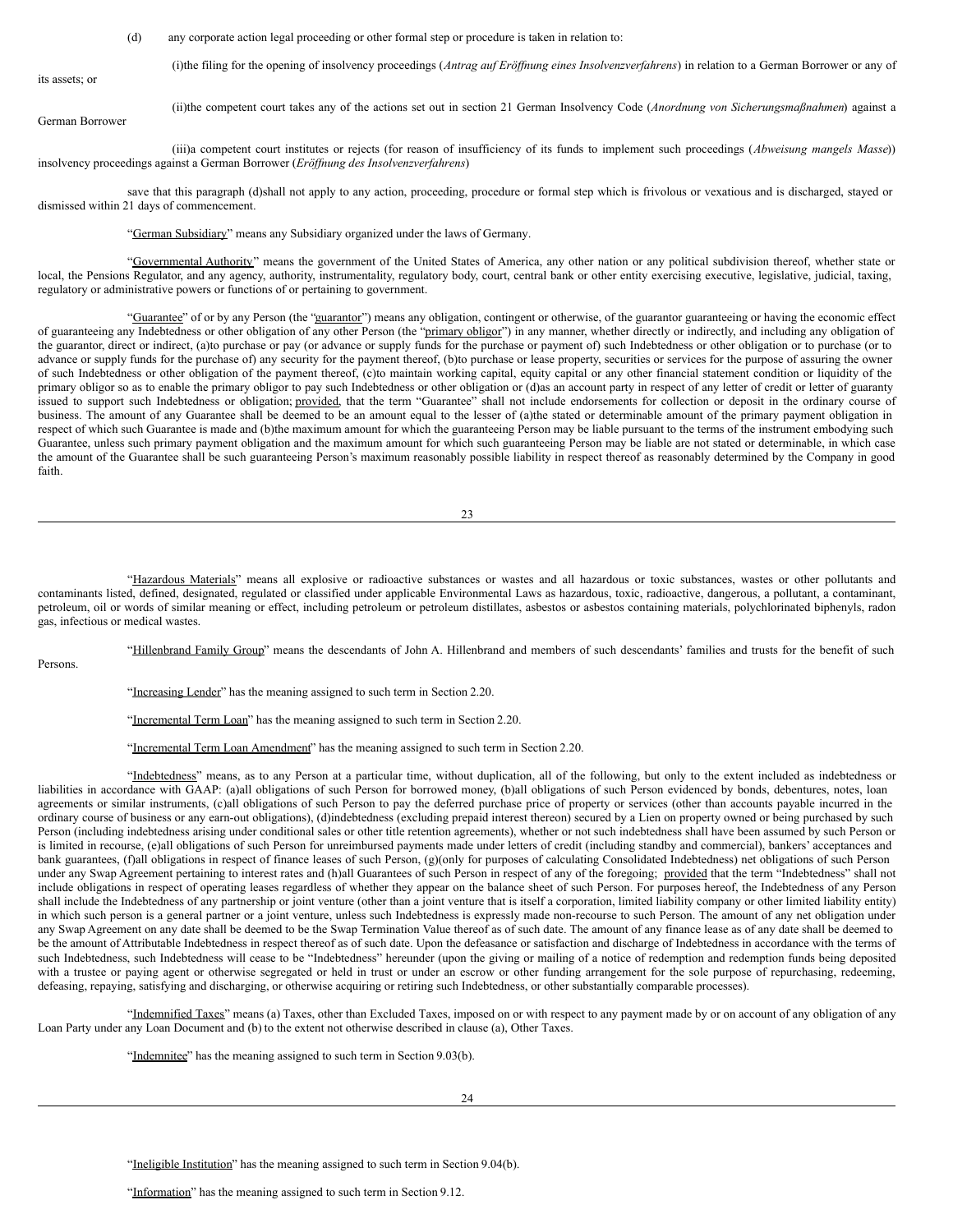"Information Memorandum" means the lender presentation provided to the Lenders on May 16, 2022 relating to the Company and the Transactions.

"Initial Subsidiary Borrowers" means, collectively, Hillenbrand Luxembourg Inc., a Delaware corporation, Coperion K-Tron (Schweiz) GmbH, a Swiss limited liability company, Hillenbrand Switzerland GmbH, a Swiss limited liability company, Batesville Canada ULC Batesville Canada SRI, an unlimited company under the *Companies Act* (Nova Scotia),Rotex Europe Ltd, a private company limited by shares under the laws of England and Wales, Coperion GmbH, a limited liability company organized under the laws of Germany, Hillenbrand Germany Holding GmbH, a limited liability company organized under the laws of Germany, and each an "Initial Subsidiary Borrower."

#### "Insolvency Act 1986" means the Insolvency Act 1986 of the United Kingdom.

"Intangible Assets" means the aggregate amount, for the Company and its Subsidiaries on a consolidated basis, of all assets classified as intangible assets under GAAP, including, without limitation, customer lists, acquired technology, goodwill, computer software, trademarks, patents, copyrights, organization expenses, franchises, licenses, trade names, brand names, mailing lists, catalogs, unamortized debt discount and capitalized research and development costs.

"Interest Coverage Ratio" has the meaning assigned to such term in Section 6.10(b).

"Interest Election Request" means a request by the applicable Borrower to convert or continue a Borrowing in accordance with Section2.08, which shall be substantially in the form attached hereto as Exhibit B-2 or any other form approved by the Administrative Agent.

"Interest Payment Date" means (a)with respect to any ABR Loan (other than a Swingline Loan) and any Canadian Base Rate Loan, the last day of each March, June, Septemberand Decemberand the Maturity Date, (b) with respect to any RFR Loan, each date that is on the numerically corresponding day in each calendar month that is one calendar month after the Borrowing of such RFR Loan (or, if there is no such numerically corresponding day in such calendar month, then the last day of such calendar month) and the Maturity Date, (c)with respect to any Term Benchmark Loan, the last day of each Interest Period applicable to the Borrowing of which such Loan is a part and, in the case of a Term Benchmark Borrowing with an Interest Period of more than three months' duration, each day prior to the last day of such Interest Period that occurs at intervals of three months' duration after the first day of such Interest Period and the Maturity Date and (d)with respect to any Swingline Loan, the day that such Loan is required to be repaid and the Maturity Date.

"Interest Period" means with respect to any Term Benchmark Borrowing, the period commencing on the date of such Borrowing and ending on the numerically corresponding day in the calendar month that is one, three or, other than with respect to a CDOR Rate Borrowing, six months thereafter (in each case, subject to the availability for the Benchmark applicable to the relevant Loan or Commitment for any Agreed Currency), as the applicable Borrower may elect; provided that (i)if any Interest Period would end on a day other than a Business Day, such Interest Period shall be extended to the next succeeding Business Day unless such next succeeding Business Day would fall in the next calendar month, in which case such Interest Period shall end on the next preceding Business Day, (ii)any Interest Period that commences on the last Business Day of a calendar month (or on a day for which there is no numerically corresponding day in the last calendar month of such Interest Period) shall end on the last Business Day of the last calendar month of such Interest Period and (iii)no tenor that has been removed from this definition pursuant to Section2.14(e)shall be available for specification in such Borrowing Request or Interest Election Request. For purposes hereof, the date of a Borrowing initially shall be the date on which such Borrowing is made and thereafter shall be the effective date of the most recent conversion or continuation of such Borrowing.

25

"IRS" means the United States Internal Revenue Service.

"Issuing Bank" means JPMorgan Chase Bank, N.A., HSBC Bank USA, National Association, Wells Fargo Bank, National Association, Citizens Bank, N.A., PNC Bank, National Association, U.S. Bank National Association, BMO Harris Financing,Inc., Sumitomo Mitsui Banking Corporation, Truist Bank and Bank of America, N.A. and each other Lender designated by the Company as an "Issuing Bank" hereunder that has agreed to such designation (and is reasonably acceptable to the Administrative Agent), each in its capacity as an issuer of Letters of Credit hereunder, and its successors in such capacity as provided in Section2.06(i). Each Issuing Bank may, in its discretion, arrange for one or more Letters of Credit to be issued by Affiliates of such Issuing Bank, in which case the term "Issuing Bank" shall include any such Affiliate with respect to Letters of Credit issued by such Affiliate; provided that, regardless of whether any such Affiliate of an Issuing Bank is acting as an Issuing Bank hereunder pursuant to this sentence, all voting and consent rights of an Issuing Bank shall be held by and exercised by the Lender that is an Issuing Bank (and not any Affiliate of such Lender that is acting as an Issuing Bank pursuant to this sentence).

"ITA" means the Income Tax Act 2007 of the United Kingdom.

"Japanese Yen" means the lawful currency of Japan.

"LC Collateral Account" has the meaning assigned to such term in Section 2.06(j).

"LC Disbursement" means a payment made by an Issuing Bank pursuant to a Letter of Credit.

"LC Exposure" means, at any time, the sum of (a)the aggregate undrawn Dollar Amount of all outstanding Letters of Credit at such time plus (b)the aggregate Dollar Amount of all LC Disbursements that have not yet been reimbursed by or on behalf of the Company at such time. The LC Exposure of any Revolving Lender at any time shall be its Applicable Percentage of the LC Exposure at such time. For all purposes of this Agreement, if on any date of determination a Letter of Credit has expired by its terms but any amount may still be drawn thereunder by reason of the operation of Article29(a)of the Uniform Customs and Practice for Documentary Credits,International Chamber of Commerce Publication No.600 (or such later version thereof as may be in effect at the applicable time) or Rule3.13 or Rule3.14 of the International Standby Practices,International Chamber of Commerce Publication No.590 (or such later version thereof as may be in effect at the applicable time) or similar terms of the Letter of Credit itself, or if compliant documents have been presented but not yet honored, such Letter of Credit shall be deemed to be "outstanding" and "undrawn" in the amount so remaining available to be paid, and the obligations of the Borrowers and each Revolving Lender shall remain in full force and effect until the Issuing Banks and the Revolving Lenders shall have no further obligations to make any payments or disbursements under any circumstances with respect to any Letter of Credit.

"Lender Notice Date" is defined in Section 2.25(b).

"Lender Parent" means, with respect to any Lender, any Person as to which such Lender is, directly or indirectly, a subsidiary.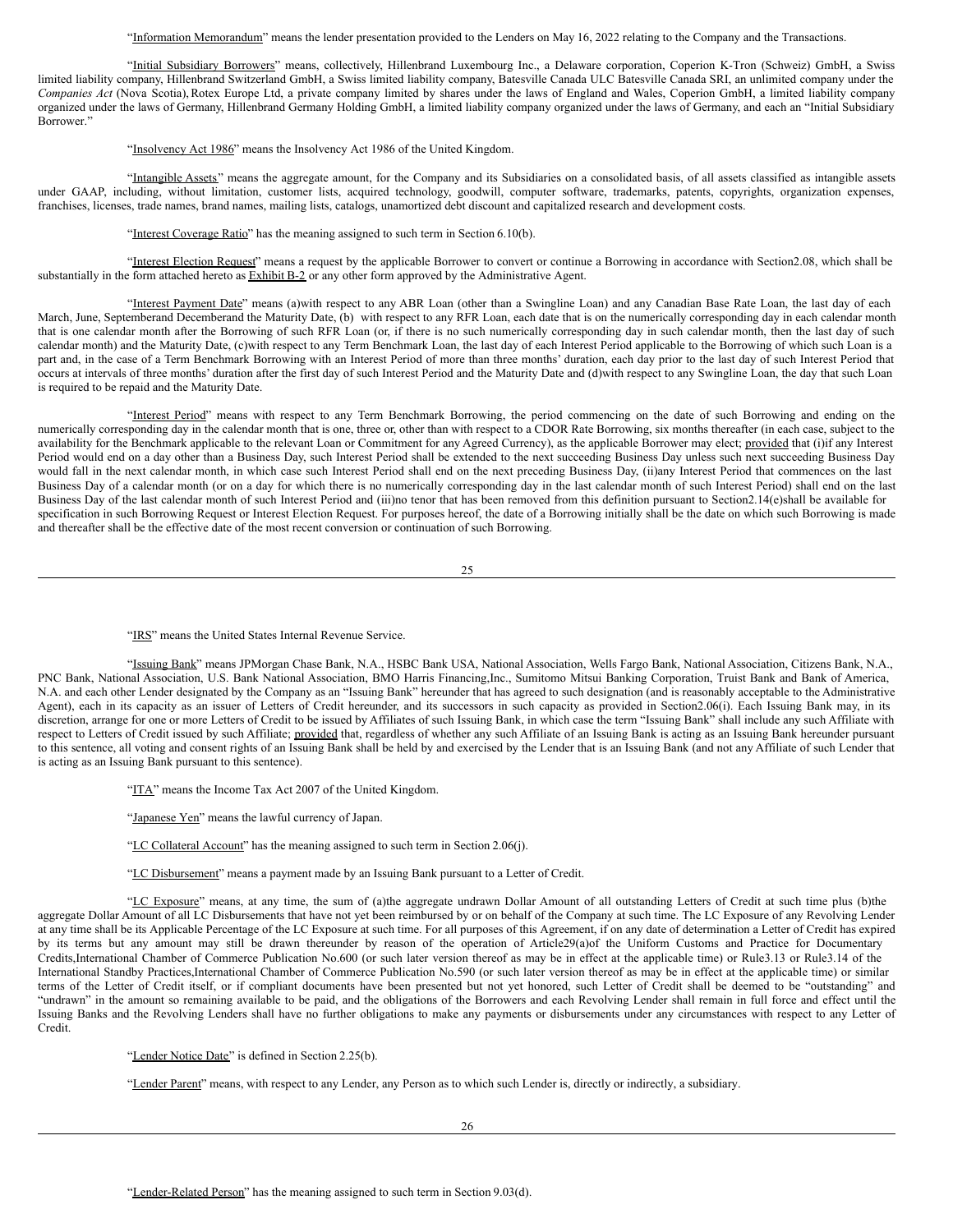"Lenders" means the Persons listed on Schedule 2.01 and any other Person that shall have become a Lender hereunder pursuant to Section 2.20 or pursuant to an Assignment and Assumption or other documentation contemplated hereby, other than any such Person that ceases to be a party hereto pursuant to an Assignment and Assumption or other documentation contemplated hereby. Unless the context otherwise requires, the term "Lenders" includes the Swingline Lender and the Issuing Banks. For the avoidance of doubt, the term "Lenders" excludes the Departing Lender.

"Letter of Credit" means any Commercial Letter of Credit or Standby Letter of Credit.

"Leverage Ratio" has the meaning assigned to such term in Section 6.10(a).

"Liabilities" means any losses, claims (including intraparty claims), demands, damages or liabilities of any kind.

"Lien" means, with respect to any asset, (a)any mortgage, deed of trust, lien, pledge, hypothecation, encumbrance, charge or security interest in, on or of such asset and (b)the interest of a vendor or a lessor under any conditional sale agreement, capital lease or title retention agreement (or any financing lease having substantially the same economic effect as any of the foregoing) relating to such asset.

"Limited Conditionality Acquisition" means any acquisition by the Company or any Subsidiary (a)that is permitted by this Agreement and (b)for which the Company has determined, in good faith, that limited conditionality is reasonably necessary or advisable.

"Limited Conditionality Acquisition Agreement" means, with respect to any Limited Conditionality Acquisition, the definitive acquisition agreement, purchase agreement or similar agreement in respect thereof.

"Liquidity Amount" means, as of any date of determination, the lesser of (i)the sum of (a)100% of the unrestricted and unencumbered cash and cash equivalents maintained by the Company and its Domestic Subsidiaries as of such date, plus (b)70% of the unrestricted and unencumbered cash and cash equivalents maintained by the Company and its Subsidiaries in notional pooling structures outside of the United States and by its Foreign Subsidiaries as of such date and (ii)\$175,000,000; provided however, that amounts calculated under this definition shall exclude any amounts that would not be considered "cash" or "cash equivalents" as recorded on the books of the Company or the applicable Subsidiary.

Notwithstanding the foregoing, the following change shall be automatically deemed to be made to the definition of "Liquidity Amount" on, and with effect as of, the date on which (1) changes that are the substantial equivalent of the following change is made to the corresponding provision of both the "LG Facility Agreement" and the "Shelf Agreement", in each case as defined in the Company's most recent applicable filings with the SEC and (2)the Administrative Agent shall have received from the Company an executed copy of each such amendment making such conforming change, in each case such amendment being confirmed by the Company in writing to be effective:

(I) the reference to "\$175,000,000" appearing therein will be replaced with a reference to "\$500,000,000" in its place.

27

"Loan Documents" means this Agreement, each Borrowing Subsidiary Agreement, each Borrowing Subsidiary Termination, the Subsidiary Guaranty, any promissory notes issued pursuant to Section2.10(e), any Letter of Credit applications and any and all other agreements, instruments, documents and certificates identified in Section4.01 executed and delivered by a Loan Party to, or in favor of, the Administrative Agent or any Lenders. Any reference in this Agreement or any other Loan Document to a Loan Document shall include all appendices, exhibits or schedules thereto, and all amendments, restatements, supplements or other modifications thereto, and shall refer to this Agreement or such Loan Document as the same may be in effect at any and all times such reference becomes operative.

"Loan Parties" means, collectively, the Borrowers and the Subsidiary Guarantors.

"Loans" means the loans made by the Lenders to any of the Borrowers pursuant to this Agreement.

"Local Time" means (i)New York City time in the case of a Loan, Borrowing or LC Disbursement denominated in Dollars, (ii)Toronto, Canada time in the case of a Loan, Borrowing or LC Disbursement denominated in Canadian Dollars made to, or for the account of, a Canadian Borrower, (iii)Brussels, Belgium time with respect to euro and (iv)local time in the case of a Loan, Borrowing or LC Disbursement denominated in a Foreign Currency (other than those denominated in Canadian Dollars and made to, or for the account of, a Canadian Borrower or denominated in euro) (it being understood that such local time shall mean London, England time unless otherwise notified by the Administrative Agent).

"Material Adverse Effect" means a material adverse effect on (a)the business, operations or financial condition of the Company and the Subsidiaries taken as a whole, (b)the ability of the Loan Parties to perform their payment obligations under the Loan Documents or (c)the material rights or remedies of the Administrative Agent and the Lenders under the Loan Documents.

"Material Domestic Subsidiary" means, as of any date of determination, eachDomestic Subsidiary either (i)having (together with its subsidiaries) assets that constitute five percent (5%) or more of the Consolidated Total Assets of the Company and its Subsidiaries or (b)having (together with its Subsidiaries) revenues (excluding, for the avoidance of doubt, intercompany revenues) that constitute five percent (5%) or more of the Consolidated Revenues of the Company and its Subsidiaries, in each case as of the last day of the immediately preceding fiscal year of the Company for which annual financial statements are available.

"Material Indebtedness" means, as of any date,Indebtedness (other than the Loans and Letters of Credit), or the net obligations in respect of one or more Swap Agreements, of any one or more of the Company and its Subsidiaries in an aggregate principal amount exceeding \$75,000,000 as of such date. For purposes of determining Material Indebtedness, the "principal amount" of the net obligations of the Company or any Subsidiary in respect of any Swap Agreement at any time shall be deemed to be the Swap Termination Value thereof as of such date.

"Material Subsidiary" means, as of any date of determination, each Subsidiary either (i)having (together with its subsidiaries) assets that constitute five percent (5%) or more of the Consolidated Total Assets of the Company and its Subsidiaries or (b)having (together with its Subsidiaries) revenues that constitute five percent (5%) or more of the Consolidated Revenues of the Company and its Subsidiaries, in each case as of the last day of the immediately preceding fiscal year of the Company for which annual financial statements are available.

"Maturity Date" means the Revolving Credit Maturity Date or the Term Loan Maturity Date, as the context requires.

"Maximum Rate" has the meaning assigned to such term in Section 9.15.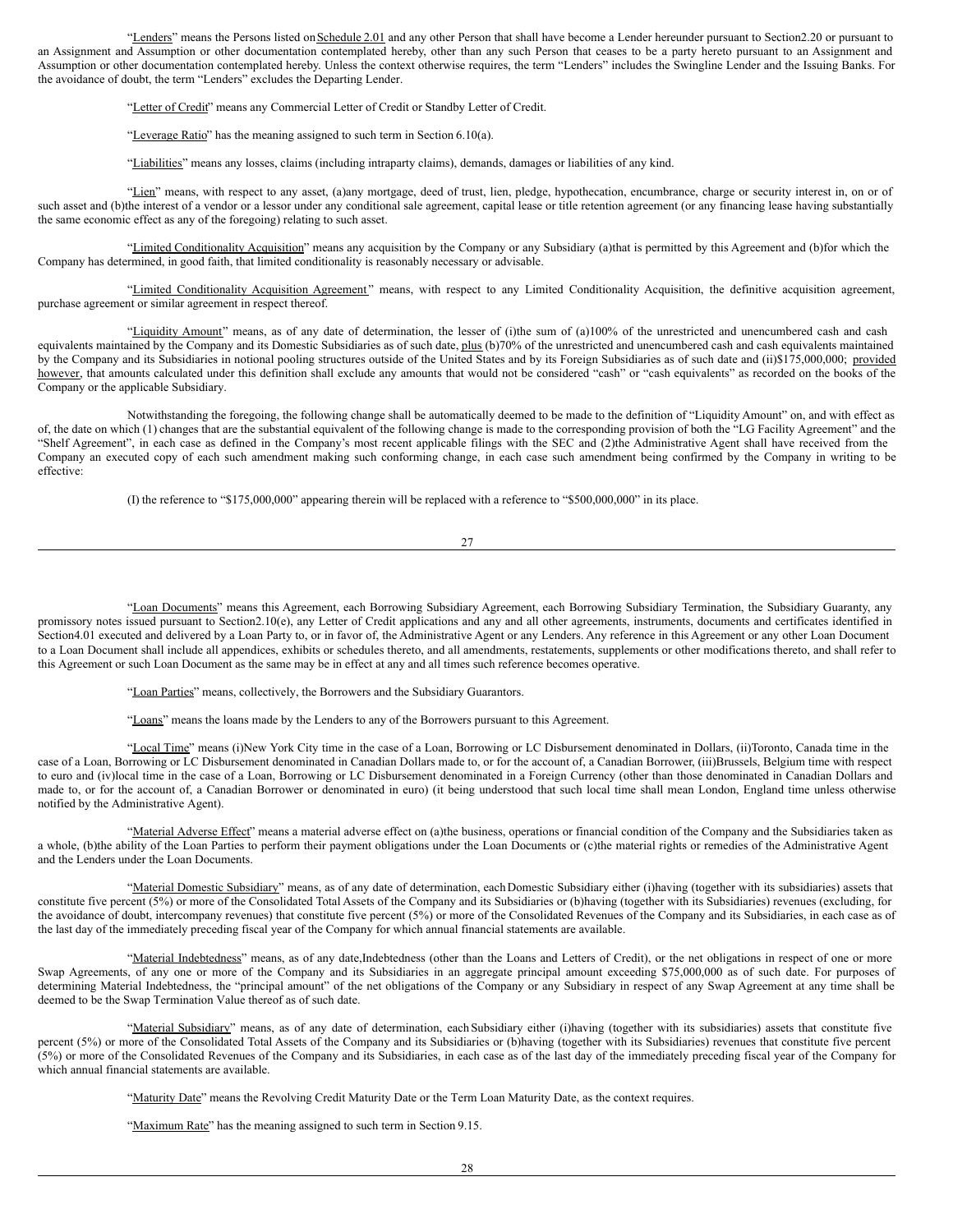"Milacron Pension Scheme" means the existing pension scheme for which Milacron UK Ltd. (a registered company in England with number 04444980) is an employer (for the purposes of sections 38 to 51 of the United Kingdom Pensions Act 2004).

"Multiemployer Plan" means a multiemployer plan as defined in Section4001(a)(3)of ERISA, to which the Company or any of its ERISA Affiliates is contributing or has any obligation to contribute.

"Non-Consenting Lender" is defined in Section 9.02(d).

"Non-Extending Lender" is defined in Section 2.25(b).

"NYFRB" means the Federal Reserve Bank of New York.

"NYFRB Rate" means, for any day, the greater of (a)the Federal Funds Effective Rate in effect on such day and (b)the Overnight Bank Funding Rate in effect on such day (or for any day that is not a Business Day, for the immediately preceding Business Day); provided that if none of such rates are published for any day that is a Business Day, the term "NYFRB Rate" means the rate for a federal funds transaction quoted at 11:00 a.m., New York City time, on such day received by the Administrative Agent from a federal funds broker of recognized standing selected by it; provided, further, that if any of the aforesaid rates as so determined would be less than 0%, such rate shall be deemed to be 0% for purposes of this Agreement.

"NYFRB's Website" means the website of the NYFRB at http://www.newyorkfed.org, or any successor source.

"Obligations" means all unpaid principal of and accrued and unpaid interest on the Loans, all LC Exposure, all accrued and unpaid fees and all expenses, reimbursements, indemnities and other obligations and indebtedness (including interest and fees accruing during the pendency of any bankruptcy, insolvency, receivership or other similar proceeding, regardless of whether allowed or allowable in such proceeding), obligations and liabilities of any of the Company and the other Loan Parties to any of the Lenders, the Administrative Agent, any Issuing Bank or any indemnified party, individually or collectively, existing on the Effective Date or arising thereafter, direct or indirect, joint or several, absolute or contingent, matured or unmatured, liquidated or unliquidated, secured or unsecured, arising by contract, operation of law or otherwise, arising or incurred, in each case, under this Agreement or any of the other Loan Documents or in respect of any of the Loans made or reimbursement or other obligations incurred or any of the Letters of Credit or other instruments at any time evidencing any thereof; provided that the definition of "Obligations" shall not create or include any guarantee by any Loan Party of any Excluded Swap Obligations of such Loan Party for purposes of determining any obligations of any Loan Party.

"OFAC" means the Office of Foreign Assets Control of the U.S. Department of the Treasury.

"Original Currency" is defined in Section 2.18(a).

"Other Connection Taxes" means, with respect to any Recipient, Taxes imposed as a result of a present or former connection between such Recipient and the jurisdiction imposing such Tax (other than connections arising from such Recipient having executed, delivered, become a party to, performed its obligations under, received payments under, received or perfected a security interest under, engaged in any other transaction pursuant to or enforced any Loan Document, or sold or assigned an interest in any Commitment, Loan, Letter of Credit or Loan Document).

| I<br>I<br>I<br>۰. | ۰, |
|-------------------|----|

"Other Taxes" means all present or future stamp, court or documentary, intangible, recording, filing or similar Taxes that arise from any payment made under, from the execution, delivery, performance, enforcement or registration of, from the receipt or perfection of a security interest under, or otherwise with respect to, any Loan Document, except any such Taxes that are Other Connection Taxes imposed with respect to an assignment (other than an assignment made pursuant to Section 2.19(b)).

"Overnight Bank Funding Rate" means, for any day, the rate comprised of both overnight federal funds and overnight eurodollar transactions denominated in Dollars by U.S.-managed banking offices of depository institutions, as such composite rate shall be determined by the NYFRB as set forth on the NYFRB's Website from time to time, and published on the next succeeding Business Day by the NYFRB as an overnight bank funding rate.

"Overnight Rate" means, for any day, (a)with respect to any amount denominated in Dollars, the NYFRB Rate and (b)with respect to any amount denominated in a Foreign Currency, an overnight rate determined by the Administrative Agent or the relevant Issuing Bank, as the case may be, in accordance with banking industry rules on interbank compensation.

"Participant" has the meaning assigned to such term in Section 9.04.

"Participant Register" has the meaning assigned to such term in Section 9.04(c).

"Participating Member State" means any member state of the European Union that adopts or has adopted the euro as its lawful currency in accordance with legislation of the European Union relating to economic and monetary union.

"Party" means a party to this Agreement.

"Patriot Act" means the USA Patriot Act (Title III of Pub. L. 107-56 (signed into law October 26, 2001)).

"Payment" has the meaning assigned to such term in Section 8.01(j).

"Payment Notice" has the meaning assigned to such term in Section 8.01(j).

"PBGC" means the Pension Benefit Guaranty Corporation referred to and defined in ERISA and any successor entity performing similar functions.

"Pensions Regulator" means the body corporate established under section 1 of the United Kingdom Pensions Act 2004 (or any replacement or successor body from time to time).

"Person" means any natural person, corporation, limited liability company, trust, joint venture, association, company, partnership, Governmental Authority or other entity.

"Plan" means any employee pension benefit plan (other than a Multiemployer Plan) subject to the provisions of TitleIV of ERISA or Section412 of the Code or Section302 of ERISA, and in respect of which the Company or any ERISAAffiliate is (or, if such plan were terminated, would under Section4069 of ERISA be deemed to be) an "employer" as defined in Section 3(5) of ERISA.

"Plan Asset Regulations" means 29 CFR § 2510.3-101 *et seq.*, as modified by Section 3(42) of ERISA, as amended from time to time.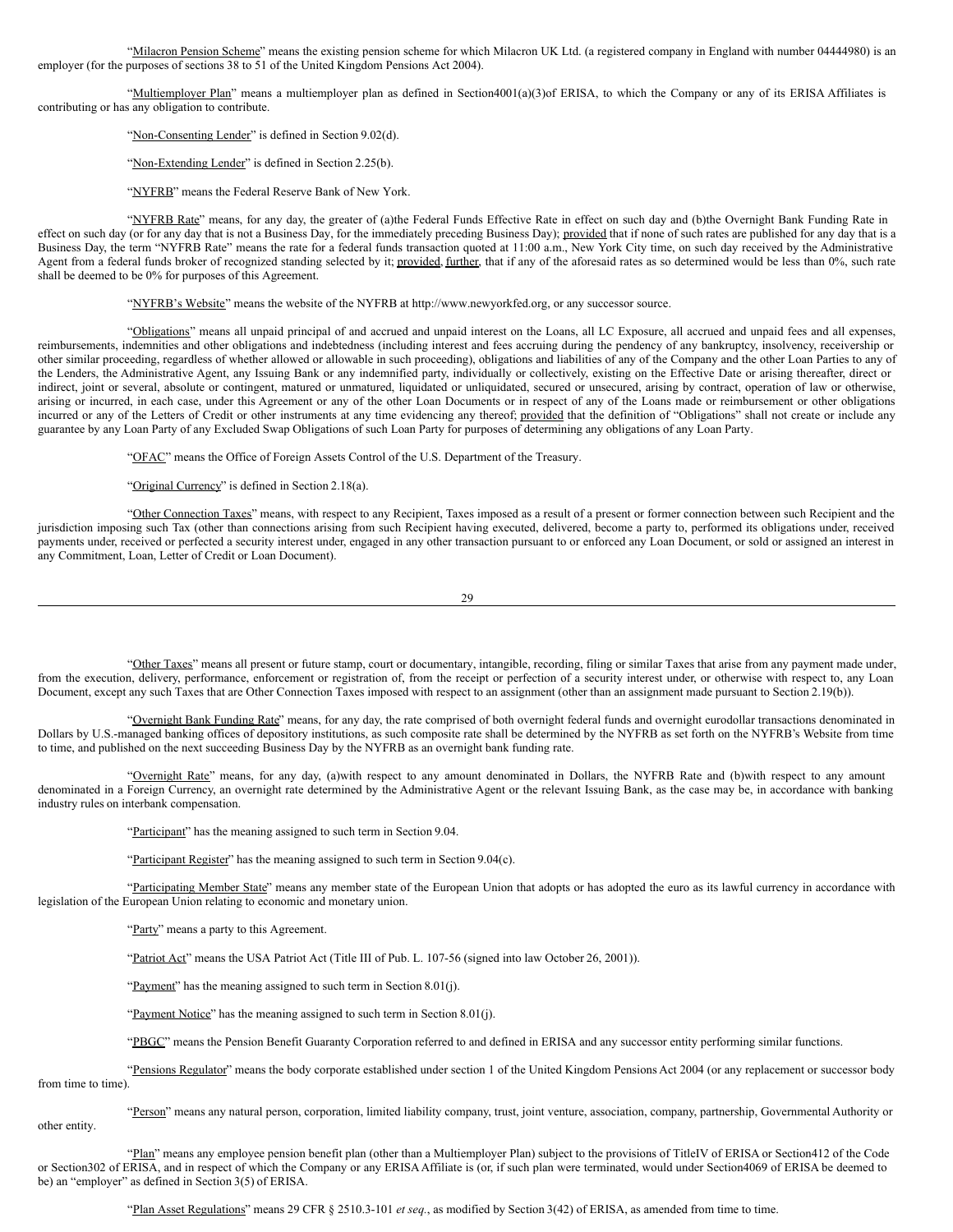"Pounds Sterling" means the lawful currency of the United Kingdom.

"PPSA" means the Personal Property Security Act or other personal property security legislation of the applicable Canadian province or provinces in respect of any Loan Party or any Subsidiary (including the Civil Code of the Province of Quebec) as all such legislation now exists or may from time to time to hereafter be amended, modified, recodified, supplemented or replaced, together with all rules, regulations and interpretations thereunder or related thereto.

"Prime Rate" means the rate of interest last quoted by The Wall Street Journal as the "Prime Rate" in the U.S. or, if The Wall Street Journal ceases to quote such rate, the highest per annum interest rate published by the Board in Federal Reserve Statistical Release H.15 (519) (Selected Interest Rates) as the "bank prime loan" rate or, if such rate is no longer quoted therein, any similar rate quoted therein (as determined by the Administrative Agent) or any similar release by the Board (as determined by the Administrative Agent). Each change in the Prime Rate shall be effective from and including the date such change is publicly announced or quoted as being effective.

"Protected Party" means any Credit Party that is or will be subject to any liability or required to make any payment for or on account of UK Tax, in relation to a sum received or receivable (or any sum deemed for the purposes of UK Tax to be received or receivable) under any Loan Document.

"PTE" means a prohibited transaction class exemption issued by the U.S. Department of Labor, as any such exemption may be amended from time to time.

" $QFC$ " has the meaning assigned to the term "qualified financial contract" in, and shall be interpreted in accordance with, 12 U.S.C. 5390(c)(8)(D).

"OFC Credit Support" has the meaning assigned to it in Section 9.19.

#### "Qualifying Lender" means:

(i)a Lender (other than a Lender within clause (ii)below) that is beneficially entitled to interest payable to that Lender in respect of an advance under a Loan Document and is:

(a) a Lender:

- (1) which is a bank (as defined for the purpose of section 879 of the ITA) making an advance under a Loan Document; or
- (2) in respect of an advance made under a Loan Document by a person that was a bank (as defined for the purpose of section 879 of the ITA) at the time that that advance was made,

and which is within the charge to United Kingdom corporation tax as respects any payments of interest made in respect of that advance or is a bank (as defined for the purposes of Section879 of the ITA) that would be within such charge as respects such payments apart from section 18A of the Corporation Tax Act 2009; or

#### (b) a Lender which is:

(1) a company resident in the United Kingdom for United Kingdom tax purposes; or

31

- (2) a partnership each member of which is:
	- (x) a company so resident in the United Kingdom; or
	- (y) a company not so resident in the United Kingdom which carries on a trade in the United Kingdom through a permanent establishment and which brings into account in computing its chargeable profits (for the purposes of section 19 of the Corporation Tax Act 2009) the whole of any share of interest payable in respect of that advance that falls to it by reason of Part 17 of the Corporation Tax Act 2009; or
- (3) a company not so resident in the United Kingdom which carries on a trade in the United Kingdom through a permanent establishment and which brings into account interest payable in respect of that advance in computing its chargeable profits (within the meaning given by section 19 of the Corporation Tax Act 2009); or
- (c) a Treaty Lender; or

(ii) a building society (as defined for the purpose of section 880 of the ITA) making an advance under a Loan Document.

"Recast Regulation" means the regulation (EU) 2015/848 of the European Parliament and of the Council of 20 May 2015 on insolvency proceedings (recast).

"Recipient" means (a) the Administrative Agent, (b) any Lender and (c) any Issuing Bank, as applicable.

"Reference Period" has the meaning assigned to such term in the definition of "Consolidated EBITDA."

"Reference Time" with respect to any setting of the then-current Benchmark means (i)if such Benchmark is the Term SOFR Rate, 5:00 a.m., Chicago time, on the day that is two (2)Business Days preceding the date of such setting, (ii)if such Benchmark is the EURIBO Rate, 11:00 a.m., Brussels time two (2)TARGET Days preceding the date of such setting, (iii)if such Benchmark is the TIBO Rate, 11:00 a.m.Japan time two (2)Business Days preceding the date of such setting, (iv)if the RFR for such Benchmark is SONIA, then four (4)Business Days prior to such setting, (v)if the RFR for such Benchmark is SARON, then five (5)Business Days prior to such setting, (vi)if the RFR for such Benchmark is Daily Simple SOFR, then four (4)Business Days prior to such setting or (vii)if such Benchmark is none of the Term SOFR Rate, Daily Simple SOFR, the EURIBO Rate, the TIBO Rate, SONIA or SARON, the time determined by the Administrative Agent in its reasonable discretion.

"Register" has the meaning assigned to such term in Section 9.04.

"Related Indemnified Party" has the meaning assigned to such term in Section 9.03(b).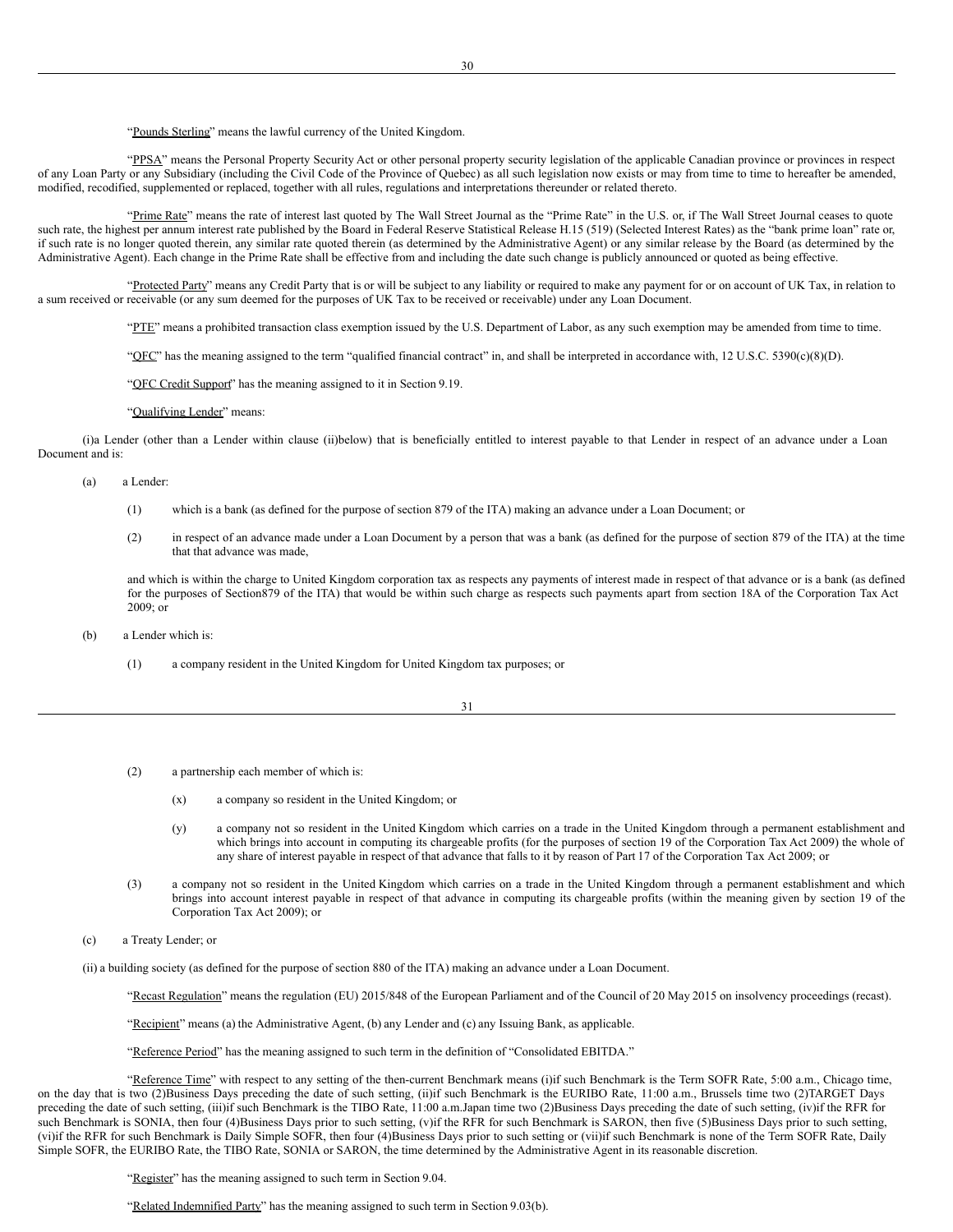"Related Parties" means, with respect to any specified Person, such Person's Affiliates and the respective officers, directors, employees, advisors and agents of such Person and such Person's Affiliates.

32

"Relevant Governmental Body" means (i)with respect to a Benchmark Replacement in respect of Loans denominated in Dollars, the Board, the NYFRB and/or the CME Term SOFR Administrator, as applicable, or a committee officially endorsed or convened by the Board and/or the NYFRB or, in each case, any successor thereto, (ii) with respect to a Benchmark Replacement in respect of Loans denominated in Pounds Sterling, the Bank of England, or a committee officially endorsed or convened by the Bank of England or, in each case, any successor thereto, (iii)with respect to a Benchmark Replacement in respect of Loans denominated in euro, the European Central Bank, or a committee officially endorsed or convened by the European Central Bank or, in each case, any successor thereto, (iv)with respect to a Benchmark Replacement in respect of Loans denominated in Japanese Yen, the Bank of Japan, or a committee officially endorsed or convened by the Bank of Japan or, in each case, any successor thereto, (v)with respect to a Benchmark Replacement in respect of Loans denominated in Swiss Francs, the Swiss National Bank, or a committee officially endorsed or convened by the Swiss National Bank or, in each case, any successor thereto and (vi)with respect to a Benchmark Replacement in respect of Loans denominated in any other currency, (a)the central bank for the currency in which such Benchmark Replacement is denominated or any central bank or other supervisor which is responsible for supervising either (1)such Benchmark Replacement or (2)the administrator of such Benchmark Replacement or (b)any working group or committee officially endorsed or convened by (1)the central bank for the currency in which such Benchmark Replacement is denominated, (2)any central bank or other supervisor that is responsible for supervising either (A)such Benchmark Replacement or (B)the administrator of such Benchmark Replacement, (3)a group of those central banks or other supervisors or (4)the Financial Stability Board or any part thereof.

"Relevant Rate" means (i)with respect to any Term Benchmark Borrowing denominated in Dollars, the Adjusted Term SOFR Rate, (ii)with respect to any Term Benchmark Borrowing denominated in euro, the Adjusted EURIBO Rate, (iii)with respect to any Term Benchmark Borrowing denominated in Japanese Yen, the Adjusted TIBO Rate, (iv)with respect to any Term Benchmark Borrowing denominated in Canadian Dollars, the CDOR Rate or (v)with respect to any RFR Borrowing denominated in Pounds Sterling, Swiss Francs or Dollars, the applicable Adjusted Daily Simple RFR, as applicable.

"Relevant Screen Rate" means (i)with respect to any Term Benchmark Borrowing denominated in Dollars, the Term SOFR Reference Rate, (ii)with respect to any Term Benchmark Borrowing denominated in euro, the EURIBO Screen Rate, (iii)with respect to any Term Benchmark Borrowing denominated in Japanese Yen, the TIBO Screen Rate or (iv) with respect to any Term Benchmark Borrowing denominated in Canadian Dollars, the CDOR Screen Rate, as applicable.

"Required Lenders" means, at any time, subject to Section2.24, Lenders having Credit Exposures and unused Revolving Commitments and Term Loan Commitments representing more than 50% of the sum of the total Credit Exposures and unused Revolving Commitments and Term Loan Commitments at such time; provided that for purposes of declaring the Loans to be due and payable pursuant to Article VII, and for all purposes after the Loans become due and payable pursuant to Article VII or the Revolving Commitments expire or terminate, then, as to each Lender, clause (a)of the definition of Swingline Exposure shall only be applicable for purposes of determining its Revolving Credit Exposure to the extent such Lender shall have funded its participation in the outstanding Swingline Loans.

"Required Revolving Lenders" means, at any time, subject to Section2.24, Revolving Lenders having Revolving Credit Exposures and Revolving Commitments representing more than 50% of the sum of the Total Revolving Credit Exposure and Revolving Commitments at such time; provided that for purposes of declaring the Loans to be due and payable pursuant to Article VII, and for all purposes after the Loans become due and payable pursuant toArticle VII or the Revolving Commitments expire or terminate, then, as to each Lender, clause (a)of the definition of Swingline Exposure shall only be applicable for purposes of determining its Revolving Credit Exposure to the extent such Lender shall have funded its participation in the outstanding Swingline Loans.

33

"Required Term Lenders" means, subject to Section2.24, at any time, Term Lenders having outstanding Term Loans (or, prior to funding of the Term Loans on the Term Loan Funding Date, Term Loan Commitments) representing more than 50% of the sum of the total outstanding principal amount of Term Loans (or, prior to the funding of the Term Loans on the Term Loan Funding Date, Term Loan Commitments) at such time.

"Resolution Authority" means an EEA Resolution Authority or, with respect to any UK Financial Institution, a UK Resolution Authority.

"Responsible Officer" means the chief executive officer, president, a Financial Officer or a member of the senior management team of the Company or any other Person designated by any such Person in writing to the Administrative Agent and reasonably acceptable to the Administrative Agent.

"Restricted Payment" means any dividend or other distribution (whether in cash, securities or other property) with respect to any Equity Interests in the Company or any Subsidiary, or any payment (whether in cash, securities or other property), including any sinking fund or similar deposit, on account of the purchase, redemption, retirement, acquisition, cancellation or termination of any such Equity Interests in the Company or any Subsidiary or any option, warrant or other right to acquire any such Equity Interests in the Company or any Subsidiary.

"Reuters" means Thomson Reuters Corp., Refinitiv or any successor thereto.

"Revolving Commitment" means, with respect to each Lender, the commitment of such Lender to make Revolving Loans and to acquire participations in Letters of Credit and Swingline Loans hereunder, in the amount set forth on Schedule 2.01 opposite such Lender's name under the heading "Revolving Commitment", or in the Assignment and Assumption contemplated hereby pursuant to which such Lender shall have assumed its Revolving Commitment, as applicable, and giving effect to (a)any reduction in such amount from time to time pursuant to Section2.09, (b)any increase from time to time pursuant to Section2.20 and (c)any reduction or increase in such amount from time to time pursuant to assignments by or to such Lender pursuant to Section9.04. The initial aggregate amount of the Revolving Commitments on the Effective Date is \$1,000,000,000.

"Revolving Credit Availability Period" means the period from and including the Effective Date to but excluding the earlier of the Revolving Credit Maturity Date and the date of termination of the Revolving Commitments.

"Revolving Credit Exposure" means, with respect to any Lender at any time, the sum of the outstanding principal amount of such Lender's Revolving Loans, its LC Exposure and its Swingline Exposure at such time.

"Revolving Credit Maturity Date" means with respect to any Lender, the later of (i)June8, 2027 and (ii)if the Revolving Credit Maturity Date is extended for such Lender pursuant to Section2.25, such extended Revolving Credit Maturity Date as determined pursuant to such Section2.25; provided, however, in each case, if such date is not a Business Day, the Revolving Credit Maturity Date shall be the next preceding Business Day.

"Revolving Lender" means, as of any date of determination, each Lender that has a Revolving Commitment or, if the Revolving Commitments have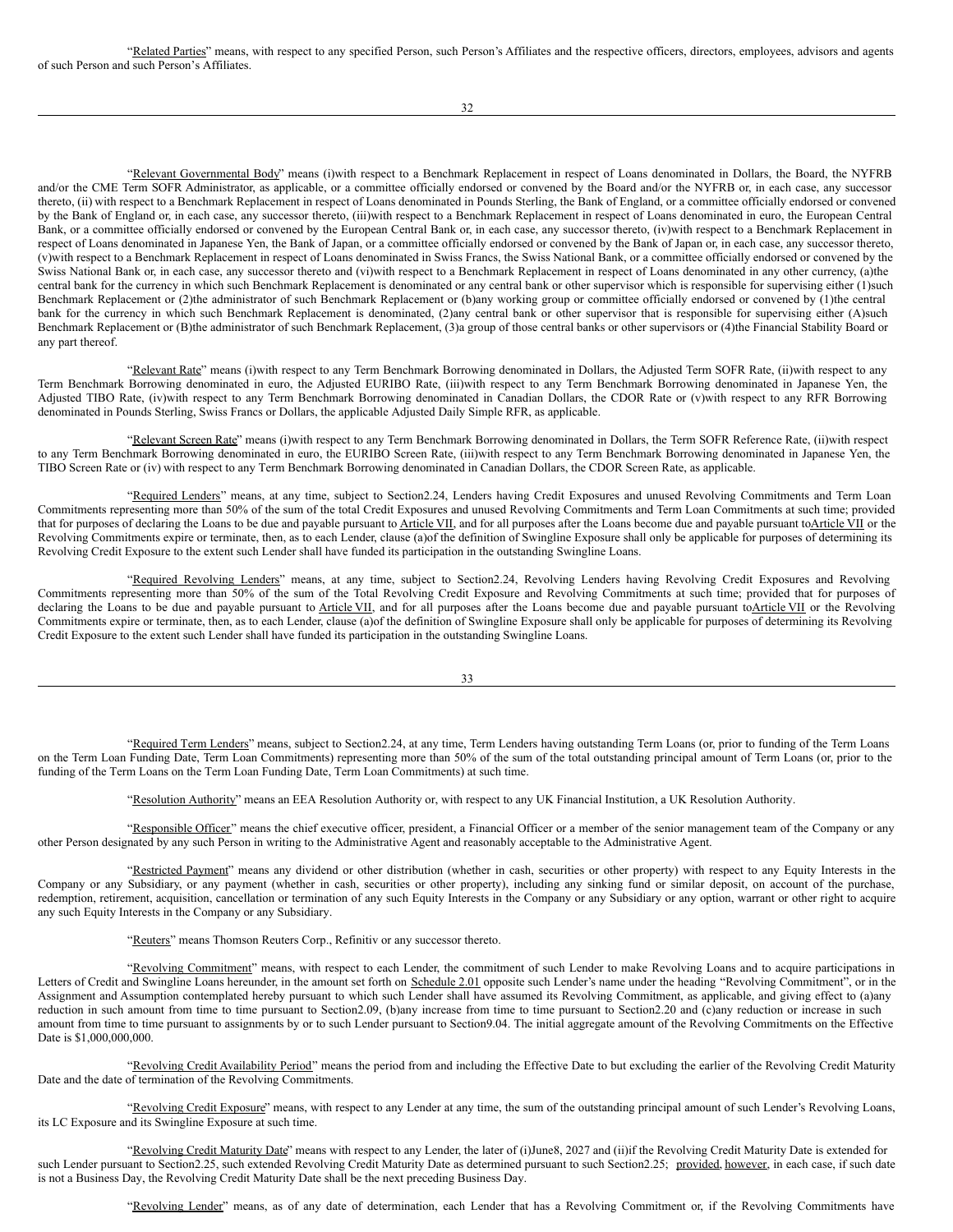terminated or expired, a Lender with Revolving Credit Exposure.

lessee.

#### "Revolving Loan" means a Loan made by a Revolving Lender pursuant to Section 2.01(a).

34

"RFR" means, for any RFR Loan denominated in (a)Pounds Sterling, SONIA, (b)Swiss Francs, SARON and (c)Dollars, Daily Simple SOFR, and when used in reference to any Loan or Borrowing, means that such Loan, or the Loans comprising such Borrowing, bears interest at a rate determined by reference to the applicable Adjusted Daily Simple RFR.

"RFR Borrowing" means, as to any Borrowing, the RFR Loans comprising such Borrowing.

"RFR Business Day" means, for any Loan denominated in (a)Pounds Sterling, any day except for (i)a Saturday, (ii)a Sunday or (iii)a day on which banks are closed for general business in London, (b)Swiss Francs, any day except for (i)a Saturday, (ii)a Sunday or (iii)a day on which banks are closed for the settlement of payments and foreign exchange transactions in Zurich and (c) Dollars, a U.S. Government Securities Business Day.

"RFR Interest Day" has the meaning specified in the definition of "Daily Simple RFR".

"RFR Loan" means a Loan that bears interest at a rate based on the Adjusted Daily Simple RFR.

"Sale and Leaseback Transaction" means any sale or other transfer of any property or asset by any Person with the intent to lease such property or asset as

"Sanctioned Country" means, at any time, a country, region or territory which is itself the subject or target of any comprehensive Sanctions (at the time of this Agreement, the so-called Donetsk People's Republic, the so-called Luhansk People's Republic, the Crimea Region of Ukraine, Cuba, Iran, North Korea and Syria).

"Sanctioned Person" means, at any time, (a)any Person listed in any Sanctions-related list of designated Persons maintained by OFAC, the U.S. Department of State, the United Nations Security Council, the European Union, Her Majesty's Treasury of the United Kingdom or the Swiss Confederation and/or its Directorate of International Law, (b)any Person located, organized or resident in a Sanctioned Country or (c)any Person owned 50% or more or controlled by any such Person or Persons described in the foregoing clauses (a) or (b), or (d) any Person otherwise the subject of any Sanctions.

"Sanctions" means any international economic sanctions imposed, administered or enforced from time to time by (a)the U.S. government, including those administered by OFAC or the U.S. Department of State, (b)the United Nations Security Council, the European Union or Her Majesty's Treasury of the United Kingdom or (c) the Swiss Confederation and administered by its State Secretariat for Economic Affairs SECO and/or Directorate of International Law.

"SARON" means, with respect to any Business Day, a rate per annum equal to theSwiss Average Rate Overnight for such Business Day published by the SARON Administrator on the SARON Administrator's Website.

"SARON Administrator" means the SIX Swiss Exchange AG (or any successor administrator of theSwiss Average Rate Overnight).

"SARON Administrator's Website" means SIX Swiss Exchange AG's website, currently at https://www.six-group.com, or any successor source for the Swiss Average Rate Overnight identified as such by the SARON Administrator from time to time.

35

"SEC" means the United States Securities and Exchange Commission or any Governmental Authority succeeding to any of its principal functions.

"SOFR" means a rate equal to the secured overnight financing rate as administered by the SOFR Administrator.

"SOFR Administrator" means the NYFRB (or a successor administrator of the secured overnight financing rate).

"SOFR Administrator's Website" means the NYFRB's Website, currently at http://www.newyorkfed.org, or any successor source for the secured overnight financing rate identified as such by the SOFR Administrator from time to time.

"SOFR Rate Day" has the meaning specified in the definition of "Daily Simple SOFR".

"SONIA" means, with respect to any Business Day, a rate per annum equal to the Sterling Overnight Index Average for such Business Day published by the SONIA Administrator on the SONIA Administrator's Website on the immediately succeeding Business Day.

"SONIA Administrator" means the Bank of England (or any successor administrator of the Sterling Overnight Index Average).

"SONIA Administrator's Website " means the Bank of England's website, currently at http://www.bankofengland.co.uk, or any successor source for the Sterling Overnight Index Average identified as such by the SONIA Administrator from time to time.

"Specified Swap Obligation" means, with respect to any Loan Party, any obligation to pay or perform under any agreement, contract or transaction that constitutes a "swap" within the meaning of Section 1a(47) of the Commodity Exchange Act or any rules or regulations promulgated thereunder.

"Standby Letter of Credit" means an irrevocable letter of credit issued pursuant to this Agreement by an Issuing Bank pursuant to which such Issuing Bank agrees to make payments in an Agreed Currency for the account of the Company or any Subsidiary in respect of obligations of such Person incurred pursuant to contracts made or performances undertaken or to be undertaken or like matters relating to contracts to which the such Person is or proposes to become a party in the ordinary course of such Person's business, including, but not limited to, for insurance purposes and in connection with lease transactions.

"Statutory Reserve Rate" means a fraction (expressed as a decimal), the numerator of which is the number one and the denominator of which is the number one minus the aggregate of the maximum reserve percentage (including any marginal, special, emergency or supplemental reserves) expressed as a decimal established by the Board to which the Administrative Agent is subject with respect to the Adjusted EURIBO Rate or the Adjusted TIBO Rate, as applicable, for eurocurrency funding (currently referred to as "Eurocurrency liabilities" in Regulation D of the Board) or any other reserve ratio or analogous requirement of any central banking or financial regulatory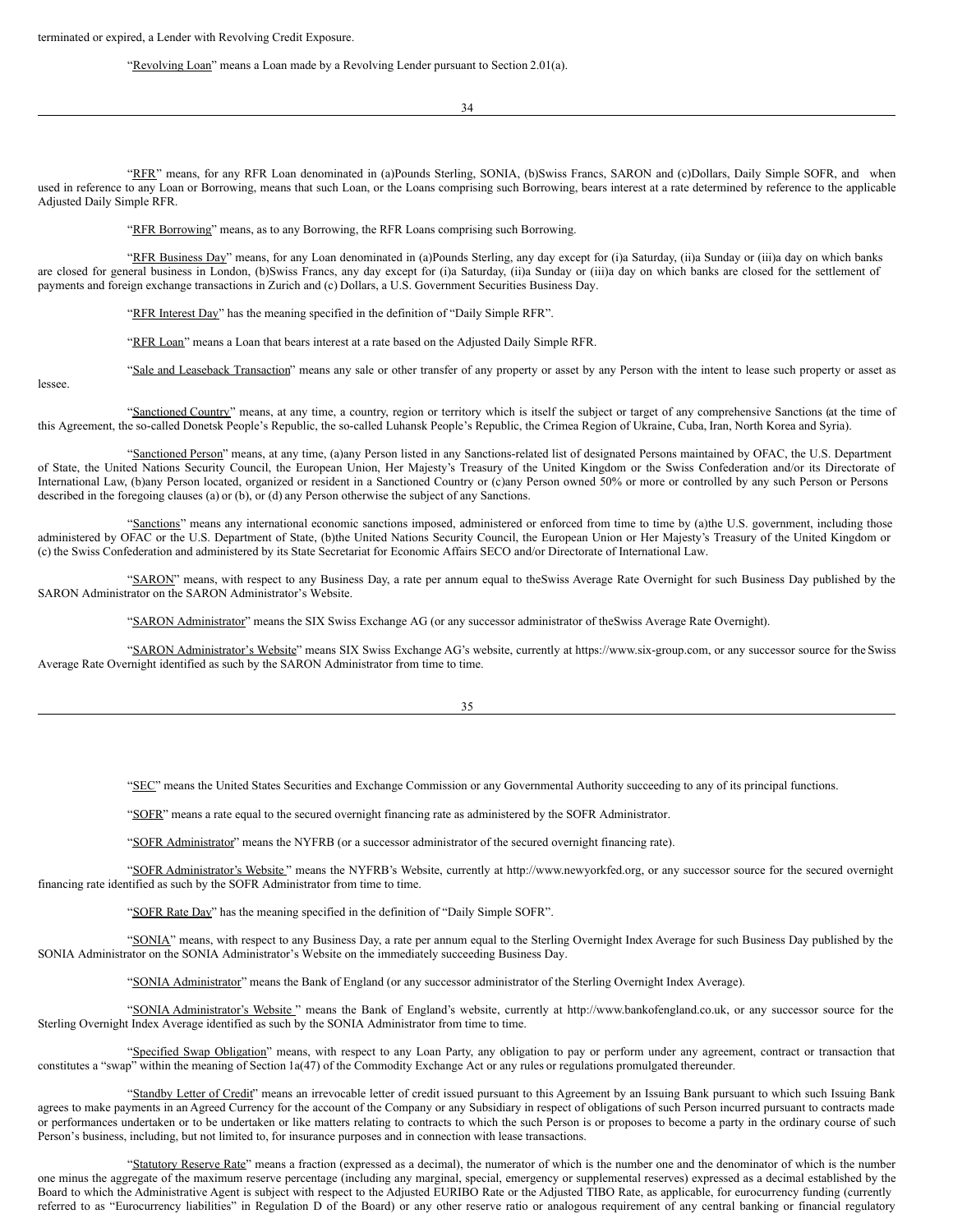authority imposed in respect of the maintenance of the Commitments or the funding of the Loans. Such reserve percentage shall include those imposed pursuant to Regulation D of the Board. Term Benchmark Loans shall be deemed to constitute eurocurrency funding and to be subject to such reserve requirements without benefit of or credit for proration, exemptions or offsets that may be available from time to time to any Lender under Regulation D of the Board or any comparable regulation. The Statutory Reserve Rate shall be adjusted automatically on and as of the effective date of any change in any reserve percentage.

36

"subsidiary" means, with respect to any Person (the "parent") at any date, (i)with respect to any financial statements and financial covenant calculations (including the defined terms used therein), any corporation, limited liability company, partnership, association or other entity the accounts of which would be consolidated with those of the parent in the parent's consolidated financial statements if such financial statements were prepared in accordance with GAAP as of such date, and (ii)for all other purposes of the Loan Documents, a corporation, partnership, joint venture, limited liability company or other business entity of which a majority of the equity securities or other ownership interests having ordinary voting power for the election of directors or other governing body (other than equity securities or other ownership interests having such power only by reason of the happening of a contingency) are at the time beneficially owned (or, in the case of a Person which is treated as a consolidated subsidiary for accounting purposes, the management of which is otherwise controlled) directly, or indirectly through one or more intermediaries, or both, by such Person.

"Subsidiary" means any subsidiary of the Company.

"Subsidiary Borrower" means (i)each Initial Subsidiary Borrower and (ii)any Eligible Subsidiary that becomes a Subsidiary Borrower pursuant to Section 2.23 and, in each case, that has not ceased to be a Subsidiary Borrower pursuant to such Section 2.23.

"Subsidiary Guarantor" means each Material Domestic Subsidiary (other than Excluded Subsidiaries) and each other Domestic Subsidiary as may be designated by the Company, in each case that is party to the Subsidiary Guaranty. The Subsidiary Guarantors on the Effective Date are identified as such in Schedule 3.01 hereto.

"Subsidiary Guaranty" means that certain Third Amended and Restated Guaranty dated as of the Effective Date in the form of Exhibit G (including any and all supplements thereto) and executed by each Subsidiary Guarantor party thereto, as amended, restated, supplemented or otherwise modified from time to time.

"Supported QFC" has the meaning assigned to it in Section 9.19.

"Swap Agreement" means any agreement with respect to any swap, forward, future or derivative transaction or option or similar agreement involving, or settled by reference to, one or more rates, currencies, commodities, equity or debt instruments or securities, or economic, financial or pricing indices or measures of economic, financial or pricing risk or value or any similar transaction or any combination of these transactions; provided that no phantom stock or similar plan providing for payments only on account of services provided by current or former directors, officers, employees or consultants of the Company or the Subsidiaries shall be a Swap Agreement.

"Swap Termination Value" means, in respect of any one or more Swap Agreements, after taking into account the effect of any legally enforceable netting agreement relating to such Swap Agreements, (a)for any date on or after the date such Swap Agreements have been closed out and termination value(s)determined in accordance therewith, such termination value(s), and (b)for any date prior to the date referenced in subsection (a), the amount(s)determined as the mark-to-market value(s)for such Swap Agreements, as determined based upon one or more mid-market or other readily available quotations provided by any recognized dealer in such Swap Agreements (which may include a Lender or any Affiliate of a Lender).

"Swingline Exposure" means, at any time, the aggregate principal Dollar Amount of all Swingline Loans outstanding at such time. The Swingline Exposure of any Lender at any time shall be the sum of (a) its Applicable Percentage of the total Swingline Exposure at such time other than with respect to any Swingline Loans made by such Lender in its capacity as a Swingline Lender and (b)the aggregate principal amount of all Swingline Loans made by such Lender as a Swingline Lender outstanding at such time (less the amount of participations funded by the other Lenders in such Swingline Loans).

37

"Swingline Lender" means JPMorgan Chase Bank, N.A. (including its branches and affiliates), in its capacity as lender of Swingline Loans hereunder.

"Swingline Loan" means a Loan made pursuant to Section2.05 (for the avoidance of doubt, each Canadian Swingline Loan and each Euro Swingline Loan is a Swingline Loan).

"Swiss Borrower" means any Swiss Subsidiary that becomes a Subsidiary Borrower pursuant to Section2.23 and that has not ceased to be a Subsidiary Borrower pursuant to such Section.

"Swiss Francs" means the lawful currency of Switzerland.

"Swiss Federal Withholding Tax" means the Tax levied pursuant to the Swiss Federal Withholding Tax Act.

"Swiss Federal Withholding Tax Act" means the Swiss Federal Withholding Tax Act (Bundesgesetz über die Verrechnungssteuer vom 13 Oktober 1965); together with the related ordinances, regulations and guidelines, all as amended and applicable from time to time.

"Swiss Guidelines" means, together, the guideline "Interbank Loans" of 22 September1986 (S- 02.123) (Merkblatt "Verrechnungssteuer auf Zinsen von Bankguthaben, deren Gläubiger Banken sind (Interbankguthaben)" vom 22. September1986), the guideline S-02.130.1 in relation to money market instruments and book claims of April1999 (Merkblatt vom April1999 betreffend Geldmarktpapiere und Buchforderungen inländischer Schuldner), the circular letter No.34 "Customer Credit Balances" of 26 July2011 (1-034-V-2011) (Kreisschreiben Nr. 34 "Kundenguthaben" vom 26. Juli 2011), the circular letter No.15 of 3 October2017 (1-015-DVS-2017) in relation to bonds and derivative financial instruments as subject matter of taxation of Swiss federal income tax, Swiss Federal Withholding Tax and Swiss Federal Stamp Taxes (Kreisschreiben Nr. 15 "Obligationen und derivative Finanzinstrumente als Gegenstand der direkten Bundessteuer, der Verrechnungssteuer und der Stempelabgaben" vom 3. Oktober 2017); the circular letter No.46 of 24 July2019 in relation to syndicated credit facilities (Kreisschreiben Nr. 46 ("Steuerliche Behandlung von Konsortialdarlehen,Schuldscheindarlehen,Wechselnund und Unterbeteiligungen") vom 24. Juli 2019); the circular letter No.47 of 25 July2019 in relation to bonds (Kreisschreiben Nr. 47 ("Obligationen") vom 25. Juli 2019); all as issued, and as amended from time to time, by the Swiss Federal Tax Administration (SFTA).

"Swiss Non-Bank Rules" means the Swiss Ten Non-Bank Rule and the Swiss Twenty Non-Bank Rule.

"Swiss Qualifying Bank" means any person acting on its own account which is licensed as a bank by the banking laws in force in its jurisdiction of incorporation and any branch of a legal entity, which is licensed as a bank by the banking laws in force in the jurisdiction where such branch is situated, and which, in each case, exercises as its main purpose a true banking activity, having bank personnel, premises, communication devices of its own and authority of decision making, all within the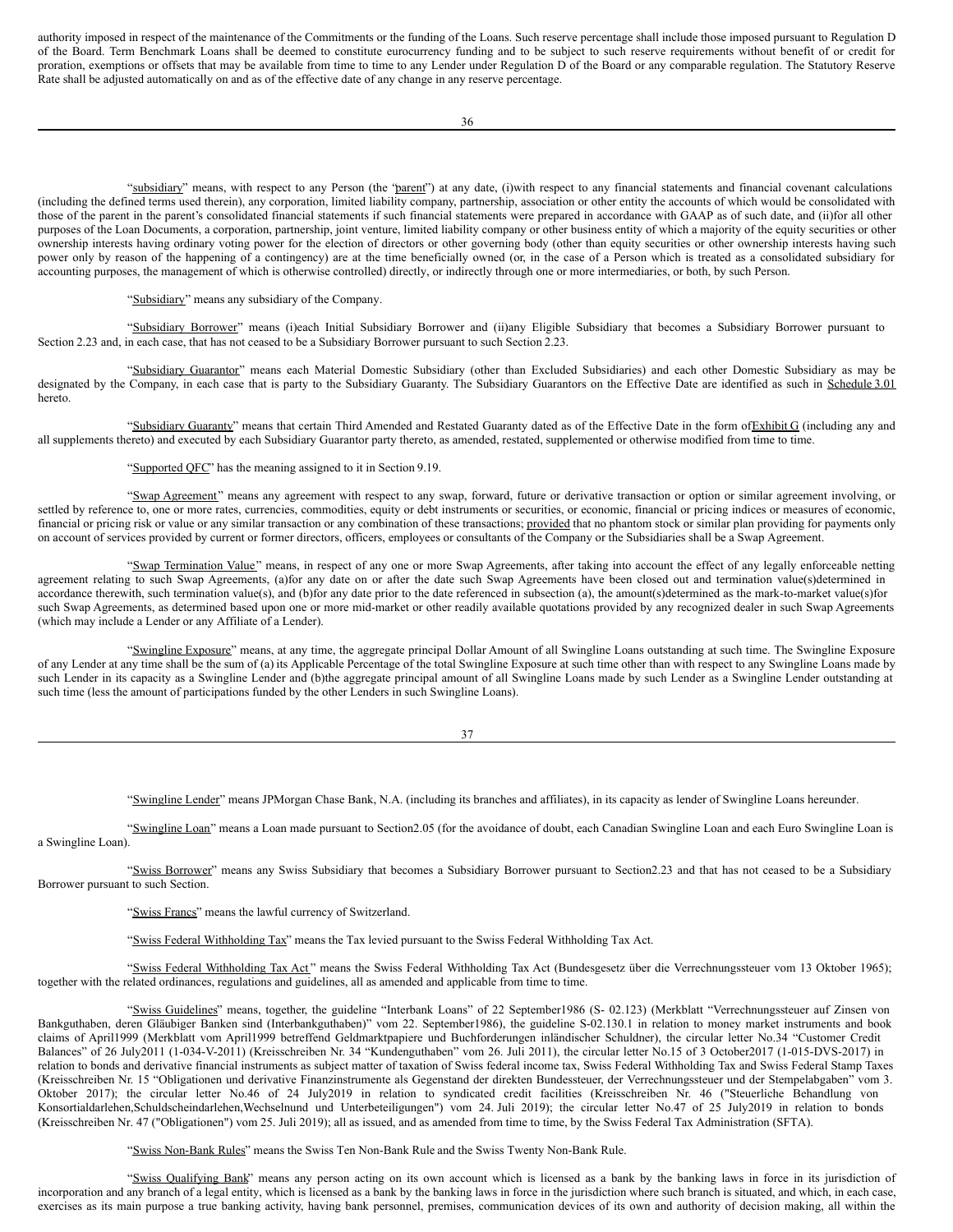"Swiss Subsidiary" means any Subsidiary tax resident in Switzerland pursuant to Article 9 of the Swiss Federal Withholding Tax Act.

38

"Swiss Ten Non-Bank Rule" means the rulethat the aggregate number of creditors (within the meaning of the Swiss Guidelines) under this Agreement which are not Swiss Qualifying Banks must not, at any time, exceed ten (10).

"Swiss Twenty Non-Bank Rule" means the rulethat (without duplication) the aggregate number of creditors (including the Lenders), other than Swiss Qualifying Banks, of any Swiss Borrower under all outstanding debts relevant for classification as debenture (Kassenobligation) (including debt arising under this Agreement), loans, facilities and/or private placements (including under this Agreement) must not, at any time, exceed twenty (20); in each case in accordance with the meaning of the Swiss Guidelines.

"TARGET2" means the Trans-European Automated Real-time Gross Settlement Express Transfer payment system which utilizes a single shared platform and which was launched on November 19, 2007.

"TARGET Day" means any day on which TARGET2 (or, if such payment system ceases to be operative, such other payment system, if any,reasonably determined by the Administrative Agent to be a suitable replacement) is open for the settlement of payments in euro.

"Tax Confirmation" means a confirmation by a Lender that the person beneficially entitled to interest payable to that Lender in respect of an advance under a Loan Document is either:

(i) a company resident in the United Kingdom for United Kingdom tax purposes;

- (ii) a partnership each member of which is:
	- (1) a company so resident in the United Kingdom; or

(2)a company not so resident in the United Kingdom which carries on a trade in the United Kingdom through a permanent establishment and which brings into account in computing its chargeable profits (within the meaning of section 19 of the Corporation Tax Act 2009) the whole of any share of interest payable in respect of that advance that falls to it by reason of Part 17 of the Corporation Tax Act 2009; or

(iii)a company not so resident in the United Kingdom which carries on a trade in the United Kingdom through a permanent establishment and which brings into account interest payable in respect of that advance in computing the chargeable profits (within the meaning of section 19 of the Corporation Tax Act 2009) of that company.

"Tax Credit" means a credit against, relief of remission for or repayment of any UK Tax.

"Tax Deduction" means a deduction or withholding for or on account of UK Tax from a payment under any Loan Document.

"Tax Payment" means either an increased payment made by a Borrower to a Lender under Section 2.17A(d) or a payment under Section 2.17A(m).

"Taxes" means all present or future taxes, levies, imposts, duties, deductions, withholdings (including backup withholding), assessments, fees or other charges imposed by any Governmental Authority, including any interest, additions to tax or penalties applicable thereto, but excluding UK Tax.

39

"Term Benchmark", when used in reference to any Loan or Borrowing, means that such Loan, or the Loans comprising such Borrowing, bears interest at a rate determined by reference to the Adjusted Term SOFR Rate, the Adjusted EURIBO Rate, the Adjusted TIBO Rate or the CDOR Rate.

"Term Lender" means, as of any date of determination, each Lender having a Term Loan Commitment or that holds Term Loans.

"Term Loan Availability Period " means the period from and including the Effective Date and ending on and including the date that is 180 days after the Effective Date.

"Term Loan Commitment" means (a)with respect to any Term Lender, the amount set forth on Schedule 2.01 opposite such Lender's name under the heading "Term Loan Commitment", or in the Assignment and Assumption or other documentation or record (as such term is defined in Section9-102(a)(70) of the New York Uniform Commercial Code) contemplated hereby pursuant to which such Lender shall have assumed its Term Loan Commitment, as applicable, and after giving effect to (i)any reduction in such amount from time to time pursuant to Section2.09 and (ii)any reduction or increase in such amount from time to time pursuant to assignments by or to such Lender pursuant to Section9.04 and (b)as to all Term Lenders, the aggregate commitments of all Term Lenders to make Term Loans. After funding the Term Loan, each Term Lender's Term Loan Commitment shall be deemed to be zero. The initial aggregate amount of the Term Loan Commitments of all Term Lenders on the Effective Date is \$200,000,000.

"Term Loan Funded Amount" has the meaning assigned to it in Section 2.10(a)(ii).

"Term Loan Funding Date" means the date on which the conditions specified in Section4.02 are satisfied (or waived in accordance with Section9.02) and the Term Loans are funded.

"Term Loan Installment Date" has the meaning assigned to it in Section 2.10(a)(ii).

"Term Loan Maturity Date" means with respect to any Lender, the later of (i)June8, 2027 and (ii)if the Term Loan Maturity Date is extended for such Lender pursuant to Section2.25, such extended Term Loan Maturity Date as determined pursuant to such Section2.25; provided, however, in each case, if such date is not a Business Day, the Term Loan Maturity Date shall be the next preceding Business Day.

"Term Loans" means the term loans made by the Term Lenders to the Company pursuant to Section 2.01(b).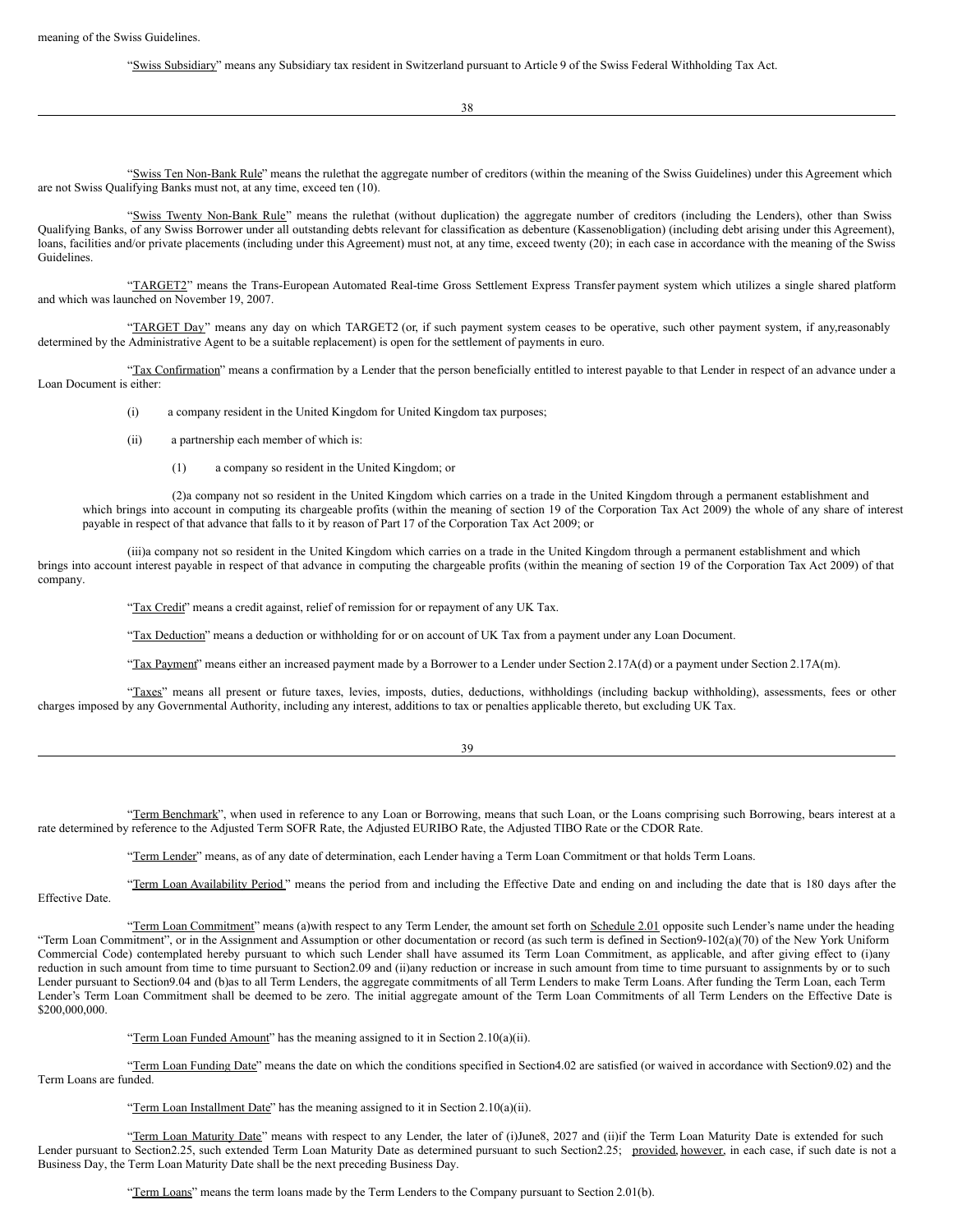#### "Term SOFR Determination Day" has the meaning assigned to it under the definition of Term SOFR Reference Rate.

"Term SOFR Rate" means, with respect to any Term Benchmark Borrowing denominated in Dollars and for any tenor comparable to the applicable Interest Period, the Term SOFR Reference Rate at approximately 5:00 a.m., Chicago time, two U.S. Government Securities Business Days prior to the commencement of such tenor comparable to the applicable Interest Period, as such rate is published by the CME Term SOFR Administrator.

"Term SOFR Reference Rate" means, for any day and time (such day, the "Term SOFR Determination Day"), with respect to any Term Benchmark Borrowing denominated in Dollars and for any tenor comparable to the applicable Interest Period, the rate per annum determined by the Administrative Agent as the forwardlooking term rate based on SOFR. If by 5:00 pm (New York City time) on such Term SOFR Determination Day, the "Term SOFR Reference Rate" for the applicable tenor has not been published by the CME Term SOFR Administrator and a Benchmark Replacement Date with respect to the Term SOFR Rate has not occurred, then the Term SOFR Reference Rate for such Term SOFR Determination Day will be the Term SOFR Reference Rate as published in respect of the first preceding U.S. Government Securities Business Day for which such Term SOFR Reference Rate was published by the CME Term SOFR Administrator, so long as such first preceding Business Day is not more than five (5) Business Days prior to such Term SOFR Determination Day.

40

"TIBO Rate" means, with respect to any Term Benchmark Borrowing denominated in Japanese Yen and for any Interest Period, the TIBO Screen Rate two (2) Business Days prior to the commencement of such Interest Period.

"TIBO Screen Rate" means the Tokyo interbank offered rate administered by the Ippan Shadan Hojin JBA TIBOR Administration (or any other person which takes over the administration of that rate) for Japanese Yen for the relevant period displayed on page DTIBOR01 of the Reuters screen (or, in the event such rate does not appear on such Reuters pageor screen, on any successor or substitute pageon such screen that displays such rate, or on the appropriate pageof such other information service that publishes such rate as selected by the Administrative Agent from time to time in its reasonable discretion) as published at approximately 1:00 p.m., Japan time, two (2)Business Days prior to the commencement of such Interest Period.

"Total Revolving Credit Exposure" means, at any time, the sum of the outstanding principal amount of all Lenders' Revolving Loans, their LC Exposure and their Swingline Exposure at such time; provided, that clause (a)of the definition of Swingline Exposure shall only be applicable to the extent Lenders shall have funded their respective participations in the outstanding Swingline Loans.

"Transactions" means (i)the execution, delivery and performance by the Loan Parties of this Agreement and the other Loan Documents, (ii)the borrowing of Loans and other credit extensions, (iii) the use of the proceeds thereof and (iv) the issuance of Letters of Credit hereunder.

"Treaty Lender" means a Lender which:

(i) is treated as a resident of a Treaty State for the purposes of a Treaty;

(ii)does not carry on a business in the United Kingdom through a permanent establishment with which that Lender's participation in the Loan is effectively connected; and

(iii)meets all other conditions of the relevant Treaty for full exemption from United Kingdom taxation on interest. In this subclause (iii), "conditions" shall mean conditions relating to an entity's eligibility for full exemption under the relevant Treaty and shall not be treated as including any procedural formalities that need to be satisfied in relation to that Treaty.

"Treaty State" means a jurisdiction having a double taxation agreement (a "Treaty") with the United Kingdom which makes provision for full exemption from tax imposed by the United Kingdom on interest.

"Type", when used in reference to any Loan or Borrowing, refers to whether the rate of interest on such Loan, or on the Loans comprising such Borrowing, is determined by reference to the Adjusted Term SOFR Rate, the Adjusted EURIBO Rate, the Adjusted TIBO Rate, the CDOR Rate, the Adjusted Daily Simple RFR, the Alternate Base Rate, the Canadian Prime Rate, ESTR or the Central Bank Rate.

|--|

"UK Borrower" means any UK Subsidiary that becomes a Subsidiary Borrower pursuant to Section2.23 and that has not ceased to be a Subsidiary Borrower pursuant to such Section.

"UK Bank Levy" means the UK Tax known as the bank levy, introduced by the United Kingdom Finance Act 2011, in such form as it may be imposed and/or modified from time to time.

"UK Financial Institution" means any BRRD Undertaking (as such term is defined under the PRA Rulebook (as amended from time to time) promulgated by the United Kingdom Prudential Regulation Authority) or any person falling within IFPRU 11.6 of the FCA Handbook (as amended from time to time) promulgated by the United Kingdom Financial Conduct Authority, which includes certain credit institutions and investment firms, and certain affiliates of such credit institutions or investment firms.

## "UK Insolvency Event" means:

(a)a UK Relevant Entity is unable or admits inability to pay its debts as they fall due or is deemed to or declared to be unable to pay its debts under applicable law, suspends or threatens to suspend making payments on any of its debts or, by reason of actual or anticipated financial difficulties, commences negotiations with one or more of its creditors (other than any Credit Party under this Agreement) with a view to rescheduling any of its indebtedness. In this context, "unable to pay its debts" means that there are grounds on which such UK Relevant Entity would be deemed to be unable to pay its debts (as defined in Section123(1)of the Insolvency Act 1986 of the United Kingdom) or on which a court would be satisfied that the value of such UK Relevant Entity's assets is less than the amount of its liabilities, taking into account its contingent and prospective liabilities (as such term would be construed for the purposes of Section 123(2) of the Insolvency Act 1986);

(b)a moratorium is declared in respect of any indebtedness of any UK Relevant Entity; provided that, if a moratorium occurs, the ending of the moratorium will not remedy any Event of Default caused by such moratorium;

(c) any corporate action, legal proceedings or other formal procedure or step is taken in relation to: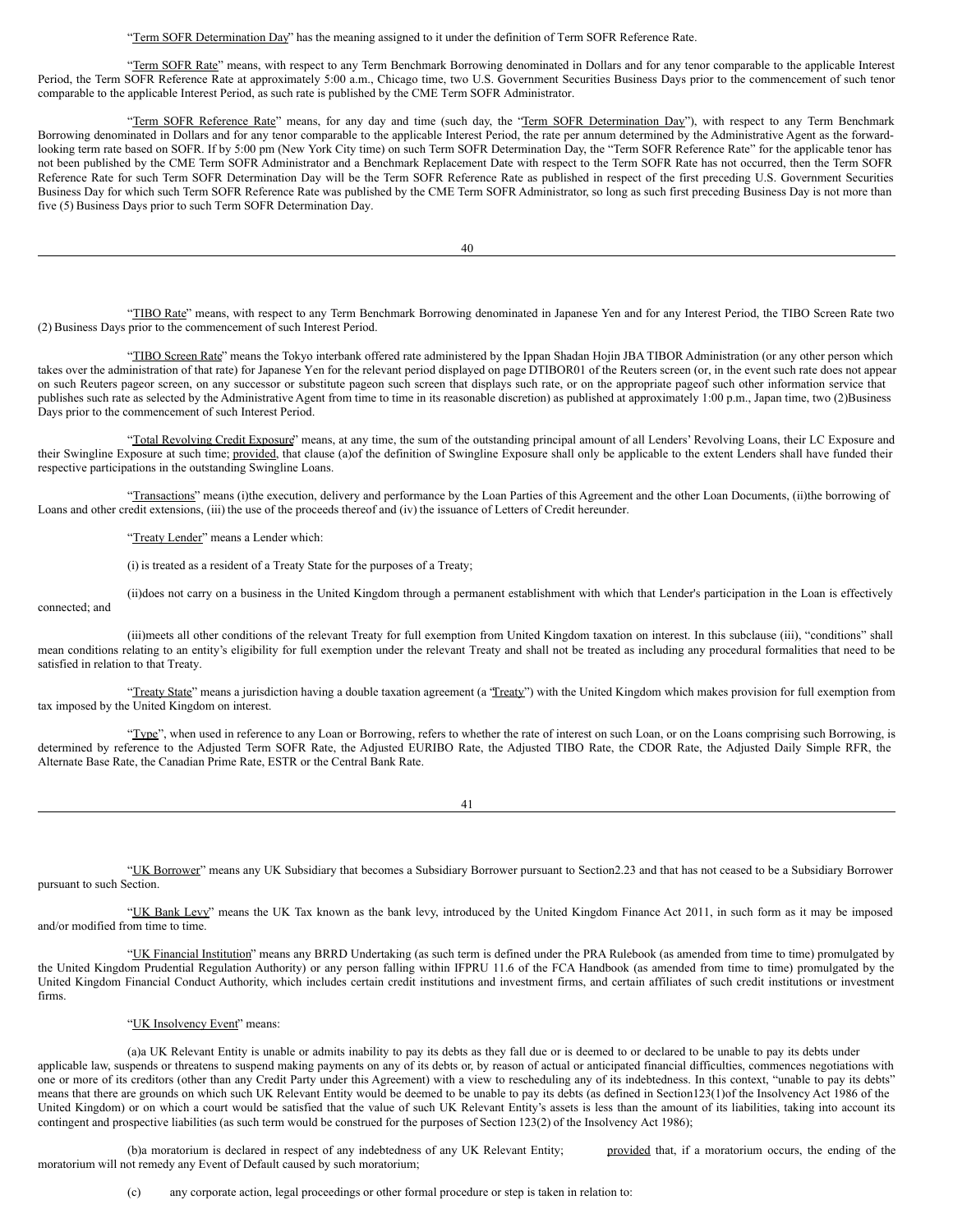(i)the suspension of payments, a moratorium of any indebtedness, winding-up, dissolution, administration or reorganization (by way of voluntary arrangement, scheme of arrangement or otherwise), but excluding any solvent reorganization or liquidation not prohibited by this Agreement, of any UK Relevant Entity;

(ii)a composition, compromise, assignment or arrangement with any creditor of any UK Relevant Entity (including but without limitation to a restructuring plan under Part 26A of United Kingdom Companies Act 2006);

(iii)the appointment of a liquidator, receiver, administrative receiver, administrator, compulsory manager or other similar officer in respect of any UK Relevant Entity, or any of its assets; or

(iv) enforcement of any Lien securing Indebtedness for borrowed money in excess of £25,000,000 over any assets of any UK Relevant Entity,

or any analogous procedure or step is taken in any jurisdiction in respect of any UK Relevant Entity, save that this paragraph (c)shall not apply to any action, proceeding, procedure or formal step which is frivolous or vexatious and is discharged, stayed or dismissed within 21 days of commencement; or

(d)any expropriation, attachment, sequestration, distress or execution or any analogous process in any jurisdiction affects any asset or assets of a UK Relevant Entity, in each such case, where any such actions or process described in this clause (d) would reasonably be expected to result in a Material Adverse Effect.

"UK Non-Bank Lender" means:

(a)a Lender (which falls within clause (i)(b)of the definition of Qualifying Lender) which is a party to this Agreement and which has provided a Tax Confirmation to the Company; and

(b)where a Lender becomes a Party after the day on which this Agreement is entered into, a Lender which gives a Tax Confirmation in the Assignment and Assumption or Augmenting Lender Supplement (as the case may be) which it executes on becoming a Party.

"UK Relevant Entity" means any Subsidiary Borrower that is a UK Subsidiary or any other Borrower capable of becoming subject of an order for winding-up or administration under the Insolvency Act 1986.

"UK Resolution Authority" means the Bank of England or any other public administrative authority having responsibility for the resolution of any UK Financial Institution.

"UK Subsidiary" means any Subsidiary organized under the laws of England and Wales.

"UK Tax" means any tax, levy, impost, duty or other charge or withholding of a similar nature (including any penalty or interest payable in connection with any failure to pay or any delay in paying any of the same) imposed by the government of the United Kingdom or any political subdivision thereof.

"Unadjusted Benchmark Replacement" means the applicable Benchmark Replacement excluding the related Benchmark Replacement Adjustment.

"United States" or "U.S." mean the United States of America.

"U.S. Government Securities Business Day" means any day except for (i)a Saturday, (ii)a Sunday or (iii)a day on which the Securities Industry and Financial Markets Association recommends that the fixed income departments of its members be closed for the entire day for purposes of trading in United States government securities.

"U.S. Person" means a "United States person" within the meaning of Section 7701(a)(30) of the Code.

"U.S. Special Resolution Regime" has the meaning assigned to it in Section 9.19.

"U.S. Tax Compliance Certificate" has the meaning assigned to such term in Section 2.17(f)(ii)(B)(3).

"VAT" means:

(a) any value added tax imposed under the Value Added Tax Act 1994;

(b) any tax imposed in compliance with the Council Directive of 28 November 2006 on the common system of value added tax (EC Directive 2006/112);

and

(c) any other tax of a similar nature, whether imposed in the United Kingdom or in a member state of the European Union in substitution for, or levied in addition to, such tax referred to in paragraphs (a) or (b) above, or imposed elsewhere.

43

"Value Added Tax Act 1994" means the Value Added Tax Act 1994 of the United Kingdom.

"Withdrawal Liability" means liability to a Multiemployer Plan as a result of a complete or partial withdrawal from such Multiemployer Plan, as such terms are defined in Part I of Subtitle E of Title IV of ERISA.

"Withholding Agent" means any Loan Party and the Administrative Agent.

"Write-Down and Conversion Powers" means, (a)with respect to any EEA Resolution Authority, the write-down and conversion powers of such EEA Resolution Authority from time to time under the Bail-In Legislation for the applicable EEA Member Country, which write-down and conversion powers are described in the EU Bail-In Legislation Schedule, and (b)with respect to the United Kingdom, any powers of the applicable Resolution Authority under the Bail-In Legislation to cancel, reduce, modify or change the form of a liability of any UK Financial Institution or any contract or instrument under which that liability arises, to convert all or part of that liability into shares, securities or obligations of that person or any other person, to provide that any such contract or instrument is to have effect as if a right had been exercised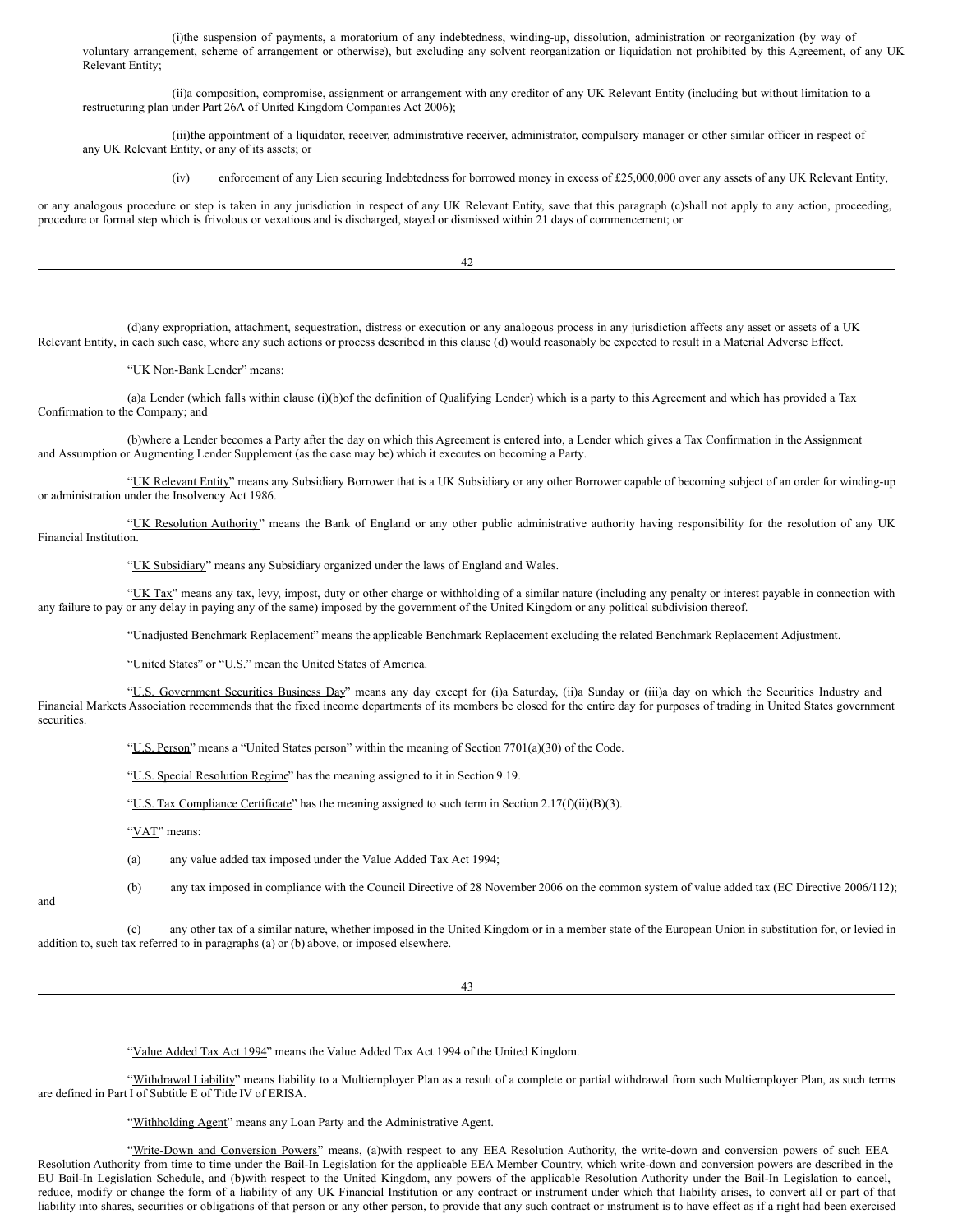under it or to suspend any obligation in respect of that liability or any of the powers under that Bail-In Legislation that are related to or ancillary to any of those powers.

SECTION1.02. Classification of Loans and Borrowings. For purposes of this Agreement, Loans may be classified and referred to by Class(e.g., a "Revolving Loan") or by Type (e.g., a "Term Benchmark Loan" or an "RFR Loan") or by Classand Type (e.g., a "Term Benchmark Revolving Loan" or an "RFR Revolving Loan"). Borrowings also may be classified and referred to by Class(e.g., a "Revolving Borrowing") or by Type (e.g., a "Term Benchmark Borrowing" or an "RFR Borrowing") or by Class and Type (e.g., a "Term Benchmark Revolving Borrowing" or an "RFR Revolving Borrowing").

SECTION 1.03. Terms Generally. The definitions of terms herein shall apply equally to the singular and plural forms of the terms defined. Whenever the context may require, any pronoun shall include the corresponding masculine, feminine and neuter forms. The words "include", "includes" and "including" shall be deemed to be followed by the phrase "without limitation". The word "will" shall be construed to have the same meaning and effect as the word "shall". The word "law" shall be construed as referring to all statutes, rules, regulations, codes and other laws (including official rulings and interpretations thereunder having the force of law or with which affected Persons customarily comply), and all judgments, orders and decrees, of all Governmental Authorities. Unless the context requires otherwise (a)any definition of or reference to any agreement, instrument or other document in any Loan Document (including Exhibits and Schedules) shall be construed as referring to such agreement, instrument or other document as from time to time amended, restated, supplemented or otherwise modified (subject to any restrictions on such amendments, restatements, supplements or modifications set forth herein), (b)any definition of or reference to any statute, ruleor regulation shall be construed as referring thereto as from time to time amended, supplemented or otherwise modified (including by succession of comparable successor laws), (c)any reference herein to any Person shall be construed to include such Person's successors and assigns (subject to any restrictions on assignment set forth herein) and, in the case of any Governmental Authority, any other Governmental Authority that shall have succeeded to any or all functions thereof, (d)the words "herein", "hereof" and "hereunder", and words of similar import, shall be construed to refer to this Agreement in its entirety and not to any particular provision hereof, (e)all references herein to Articles, Sections, Exhibits and Schedules shall be construed to refer to Articles and Sections of, and Exhibits and Schedules to, this Agreement and (f)the words "asset" and "property" shall be construed to have the same meaning and effect and to refer to any and all tangible and intangible assets and properties, including cash, securities, accounts and contract rights.

44

SECTION1.04. Accounting Terms; GAAP; Pro Forma Calculations. (a)Except as otherwise expressly provided herein, all terms of an accounting or financial nature shall be construed in accordance with GAAP, as in effect from time to time; provided that, if the Company notifies the Administrative Agent that the Company requests an amendment to any provision hereof to eliminate the effect of any change occurring after the Effective Date in GAAP or in the application thereof on the operation of such provision (or if the Administrative Agent notifies the Company that the Required Lenders request an amendment to any provision hereof for such purpose), regardless of whether any such notice is given before or after such change in GAAP or in the application thereof, then such provision shall be interpreted on the basis of GAAP as in effect and applied immediately before such change shall have become effective until such notice shall have been withdrawn or such provision amended in accordance herewith. Notwithstanding any other provision contained herein all terms of an accounting or financial nature used herein shall be construed, and all computations of amounts and ratios referred to herein shall be made (x)without giving effect to any election under Accounting Standards Codification 825 (or any other Accounting Standards Codification or Financial Accounting Standard having a similar result or effect) to value any Indebtedness or other liabilities of the Company or any Subsidiary at "fair value", as defined therein and (y)without giving effect to any treatment of Indebtedness under Accounting Standards Codification 470-20 or 2015-03 (or any other Accounting Standards Codification or Financial Accounting Standard having a similar result or effect) to value any such Indebtedness in a reduced or bifurcated manner as described therein, and such Indebtedness shall at all times be valued at the full stated principal amount thereof, net of discounts and premiums.

(b) Except as otherwise provided herein, all pro forma computations required to be made hereunder giving effect to any acquisition or disposition, or issuance, incurrence, assumption or repayment of Indebtedness, or other transaction shall in each case be calculated giving pro forma effect thereto (and, in the case of any pro forma computation made hereunder to determine whether such acquisition or disposition, or issuance, incurrence, assumption or repayment of Indebtedness, or other transaction is permitted to be consummated hereunder, to any other such transaction consummated since the first day of the period covered by any component of such pro forma computation and on or prior to the date of such computation) as if such transaction had occurred on the first day of the period of four consecutive fiscal quarters ending with the most recent fiscal quarter for which financial statements shall have been delivered pursuant to Section5.01(a)or 5.01(b)(or, prior to the delivery of any such financial statements, ending with the last fiscal quarter included in the financial statements referred to in Section3.04(a)), and, to the extent applicable, to the historical earnings and cash flows associated with the assets acquired or disposed of (but without giving effect to any synergies or cost savings unless permitted by Article11 of Regulation S-X) and any related incurrence or reduction of Indebtedness, all in accordance with Article11 of Regulation S-X under the Securities Act. If any Indebtedness bears a floating rate of interest and is being given pro forma effect, the interest on such Indebtedness shall be calculated as if the rate in effect on the date of determination had been the applicable rate for the entire period (taking into account any Swap Agreement pertaining to interest rates applicable to such Indebtedness).

45

SECTION1.05. Amendment and Restatement of Existing Agreement. The parties to this Agreement agree that, on the Effective Date, the terms and provisions of the Existing Credit Agreement shall be and hereby are amended and restated in their entirety by the terms and provisions of this Agreement. This Agreement is not intended to and shall not constitute a novation, payment and reborrowing or termination of the Obligations under the Existing Credit Agreement and the other Loan Documents as in effect prior to the Effective Date. All Loans made and Obligations incurred under the Existing Credit Agreement which are outstanding on the Effective Date shall continue as Loans and Obligations under (and shall be governed by the terms of) this Agreement and the other Loan Documents. Without limiting the foregoing, on the Effective Date: (a)all references in the "Loan Documents" (as defined in the Existing Credit Agreement) to the "Administrative Agent", the "Credit Agreement" and the "Loan Documents" shall be deemed to refer to the Administrative Agent, this Agreement and the Loan Documents, (b)Letters of Credit which remain outstanding on the Effective Date shall continue as Letters of Credit under (and shall be governed by the terms of) this Agreement, (c)all obligations constituting "Obligations" with any Lender or any Affiliate of any Lender which are outstanding on the Effective Date shall continue as Obligations under this Agreement and the other Loan Documents, (d)the Administrative Agent shall make such reallocations, sales, assignments or other relevant actions in respect of each Lender's credit exposure under the Existing Credit Agreement as are necessary in order that each such Lender's Revolving Credit Exposure and outstanding Revolving Loans hereunder reflects such Lender's Applicable Percentage of the outstanding aggregate Revolving Credit Exposures on the Effective Date, (d)the Existing Loans of the Departing Lender shall be repaid in full (accompanied by any accrued and unpaid interest and fees thereon), the Departing Lender's "Commitment" under the Existing Credit Agreement shall be terminated and the Departing Lender shall not be a Lender hereunder and shall not have any obligation to make Loans or extend credit under this Agreement or to participate in Letters of Credit issued or Swingline Loans made under the Existing Credit Agreement (with all existing participations of the Departing Lender in Letters of Credit and Swingline Loans deemed terminated) or to reimburse any party for LC Disbursements in respect thereof (provided, however, that the Departing Lender shall continue to be entitled to the benefits of Sections 2.15, 2.16, 2.17, 2.17A and 9.03) and (e)the Company hereby agrees to compensate each applicable Lender (and the Departing Lender) for any and all losses, costs and expenses incurred by such Lender in connection with the sale and assignment of any Term Benchmark Loans (including the "Eurocurrency Loans" under the Existing Credit Agreement) and such reallocation (and any repayment or prepayment of the Departing Lender's Loan) described above, in each case on the terms and in the manner set forth in Section 2.16 hereof. The Departing Lender, by its execution of its Departing Lender Signature Page, notwithstanding the time period specified in Section2.11 of the Existing Credit Agreement, consents to the prepayment of its loans under the Existing Credit Agreement without any requirement of a written notice of prepayment.

SECTION 1.06. Interest Rates; Benchmark Notification. The interest rate on a Loan denominated in Dollars or a Foreign Currency may be derived from an interest rate benchmark that may be discontinued or is, or may in the future become, the subject of regulatory reform. Upon the occurrence of a Benchmark Transition Event, Section2.14(b)provides a mechanism for determining an alternative rate of interest. The Administrative Agent does not warrant or accept any responsibility for, and shall not have any liability with respect to, the administration, submission, performance or any other matter related to any interest rate used in this Agreement, or with respect to any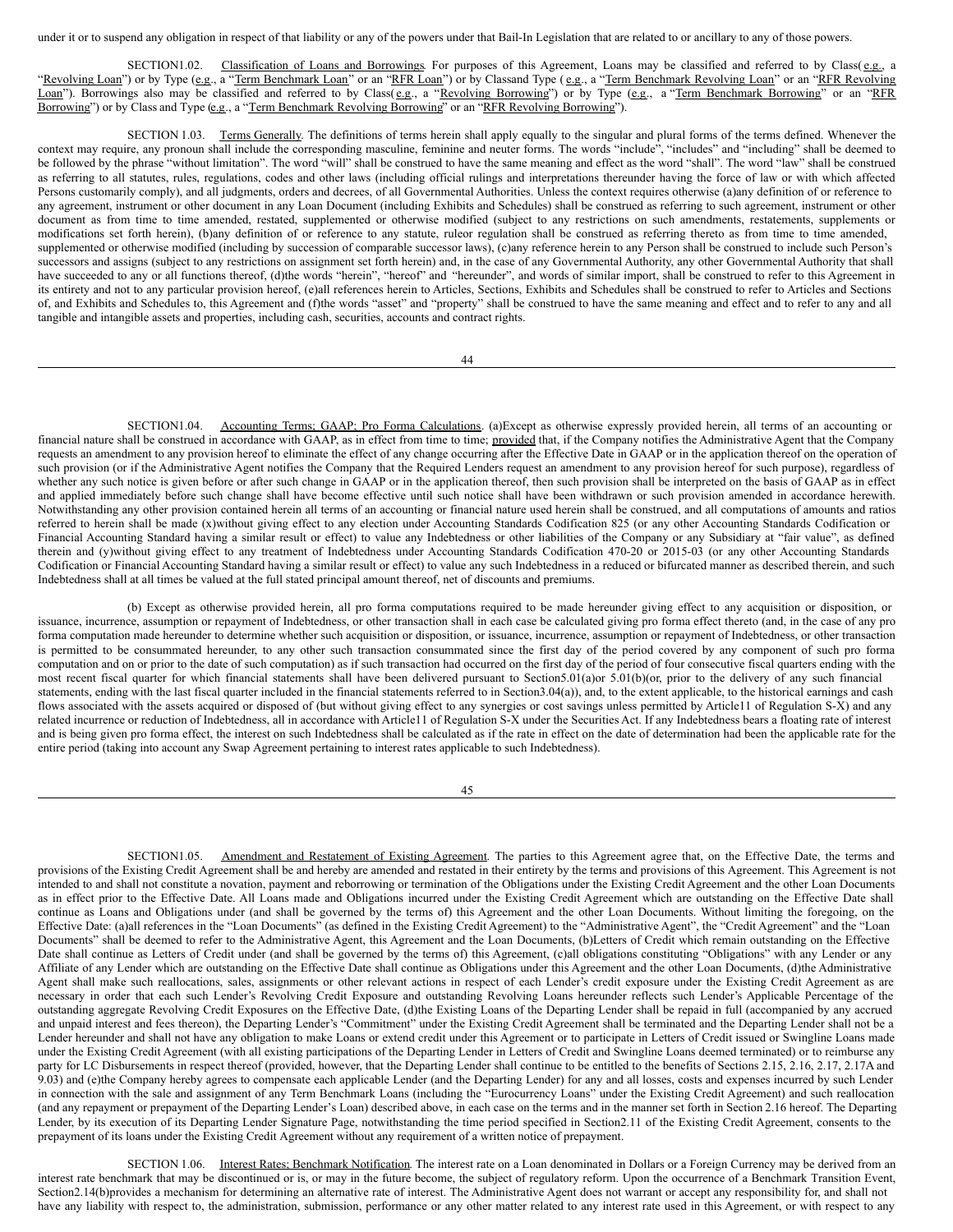alternative or successor rate thereto, or replacement rate thereof, including without limitation, whether the composition or characteristics of any such alternative, successor or replacement reference rate will be similar to, or produce the same value or economic equivalence of, the existing interest rate being replaced or have the same volume or liquidity as did any existing interest rate prior to its discontinuance or unavailability. The Administrative Agent and its affiliates and/or other related entities may engage in transactions that affect the calculation of any interest rate used in this Agreement or any alternative, successor or alternative rate (including any Benchmark Replacement) and/or any relevant adjustments thereto, in each case, in a manner adverse to the Borrowers. The Administrative Agent may select information sources or services in its reasonable discretion to ascertain any interest rate used in this Agreement, any component thereof, or rates referenced in the definition thereof, in each case pursuant to the terms of this Agreement, and shall have no liability to any Borrower, any Lender or any other person or entity for damages of any kind, including direct or indirect, special, punitive, incidental or consequential damages, costs, losses or expenses (whether in tort, contract or otherwise and whether at law or in equity), for any error or calculation of any such rate (or component thereof) provided by any such information source or service.

SECTION1.07. Divisions. For all purposes under the Loan Documents, in connection with any division or plan of division under Delaware law (or any comparable event under a different jurisdiction's laws): (a)if any asset, right, obligation or liability of any Person becomes the asset, right, obligation or liability of a different Person, then it shall be deemed to have been transferred from the original Person to the subsequent Person, and (b)if any new Person comes into existence, such new Person shall be deemed to have been organized and acquired on the first date of its existence by the holders of its Equity Interests at such time.

SECTION 1.08. Certain Calculations. No Default or Event of Default shall arise as a result of any limitation or threshold set forth in Dollars inArticles VI and VII under this Agreement being exceeded solely as a result of changes in currency exchange rates from those rates applicable on the last day of the fiscal quarter of the Company immediately preceding the fiscal quarter of the Company in which the applicable transaction or occurrence requiring a determination occurs.

### SECTION 1.09. Exchange Rates; Currency Equivalents.

(a) The Administrative Agent or the relevant Issuing Bank, as applicable, shall determine the Dollar Amount of Borrowings or Letters of Credit denominated in Foreign Currencies. Such Dollar Amount shall become effective as of such Computation Date and shall be the Dollar Amount of such amounts until the next Computation Date to occur.

(b) Except for purposes of (i)any determination under ArticleVI (other than Section6.10) or calculating financial covenants hereunder, which shall, in each case, be as reasonably determined by the Company, (ii)Section6.10, for which the applicable amount of any Agreed Currency (other than Dollars) shall be translated into Dollars at the currency exchange rates used in preparing the Company's most recent annual and quarterly financial statements and (iii)or except as otherwise provided herein, the applicable amount of any Agreed Currency (other than Dollars) for purposes of the Loan Documents shall be such Dollar Amount as so determined by the Administrative Agent or the relevant Issuing Bank, as applicable.

#### ARTICLE II

#### The Credits

SECTION2.01. Commitments. Prior to the Effective Date, certain revolving loans were previously made to the Borrowers under the Existing Credit Agreement which remain outstanding as of the date of this Agreement (such outstanding revolving loans being hereinafter referred to as the "Existing Loans"). Subject to the terms and conditions set forth in this Agreement, the Borrowers and each of the Lenders agree that on the Effective Date but subject to the reallocation and other transactions described in Section1.05, the Existing Loans shall be re-evidenced as Revolving Loans under this Agreement, and the terms of the Existing Loans shall be restated in their entirety and shall be evidenced by this Agreement. Subject to the terms and conditions set forth herein, (a)each Revolving Lender (severally and not jointly) agrees to make Revolving Loans to the Borrowers in Agreed Currencies from time to time during the Revolving Credit Availability Period in an aggregate principal amount that will not result (after giving effect to any application of proceeds of such Borrowing to any Swingline Loans outstanding pursuant to Section2.10(a)) in, subject to Sections2.04 and 2.11(b), (i)the Dollar Amount of such Lender's Revolving Credit Exposure exceeding such Lender's Revolving Commitment or (ii)the Dollar Amount of the Total Revolving Credit Exposure exceeding the aggregate Revolving Commitments and (b) each Term Lender with a Term Loan Commitment (severally and not jointly) agrees to make a Term Loan to the Company in Dollars in a single drawing during the Term Loan Availability Period, in an amount equal to such Lender's Term Loan Commitment, on the Term Loan Funding Date by making immediately available funds available to the Administrative Agent's designated account, not later than the time specified by the Administrative Agent. Within the foregoing limits and subject to the terms and conditions set forth herein, the Borrowers may borrow, prepay and reborrow Revolving Loans. Amounts repaid or prepaid in respect of Term Loans may not be reborrowed.

47

SECTION 2.02. Loans and Borrowings. (a)Each Loan (other than a Swingline Loan) shall be made as part of a Borrowing consisting of Loans of the same Classand Type made by the applicable Lenders ratably in accordance with their respective Commitments of the applicable Class. The failure of any Lender to make any Loan required to be made by it shall not relieve any other Lender of its obligations hereunder; provided that the Commitments of the Lenders are several and no Lender shall be responsible for any other Lender's failure to make Loans as required. Any Swingline Loan shall be made in accordance with the procedures set forth in Section2.05. The Term Loans shall amortize as set forth in Section 2.10.

(b) Subject to Section2.14, (i)each Revolving Borrowing and Term Loan Borrowing shall be comprised (x)in the case of Borrowings in Dollars, entirely of ABR Loans or Term Benchmark Loans and (y)in the case of Borrowings in any other Agreed Currency, entirely of Term Benchmark Loans or RFR Loans, as applicable, in each case of the same Agreed Currency, as the relevant Borrower may request in accordance herewith; provided that each ABR Loan shall only be made in Dollars and (ii)each Swingline Loan shall be (x)an ABR Loan in the case of a Swingline Loan denominated in Dollars, (y)an ESTR Loan in the case of an Euro Swingline Loan or (z)a Canadian Base Rate Loan in the case of a Canadian Swingline Loan. Each Lender at its option may make any Loan by causing any domestic or foreign branch or Affiliate of such Lender to make such Loan (and in the case of an Affiliate, the provisions of Sections2.14, 2.15, 2.16, 2.17 and 2.17A shall apply to such Affiliate to the same extent as to such Lender); provided that any exercise of such option shall not affect the obligation of the relevant Borrower to repay such Loan in accordance with the terms of this Agreement.

(c) At the commencement of each Interest Period for any Term Benchmark Revolving Borrowing and/or payment period for each RFR Revolving Borrowing, such Borrowing shall be in an aggregate amount that is an integral multiple of \$100,000 (or, if such Borrowing is denominated in (i)Japanese Yen, JPY10,000,000 or (ii)a Foreign Currency other than Japanese Yen, 100,000 units of such currency) and not less than \$1,000,000 (or, if such Borrowing is denominated in (i)Japanese Yen, JPY100,000,000 or (ii)a Foreign Currency other than Japanese Yen, 1,000,000 units of such currency). At the time that each ABR Revolving Borrowing is made, such Borrowing shall be in an aggregate amount that is an integral multiple of \$100,000 and not less than \$500,000; provided that an ABR Revolving Borrowing may be in an aggregate amount that is equal to the entire unused balance of the aggregate Revolving Commitments or that is required to finance the reimbursement of an LC Disbursement as contemplated by Section2.06(e). Each Swingline Loan shall be in an amount that is an integral multiple of \$100,000 (or, if such Swingline Loan is denominated in (i)Japanese Yen, JPY10,000,000 or (ii)a Foreign Currency other than Japanese Yen, 100,000 units of such currency) and not less than \$100,000 (or, if such Swingline Loan is denominated in (i)Japanese Yen, JPY10,000,000 or (ii)a Foreign Currency other than Japanese Yen, 100,000 units of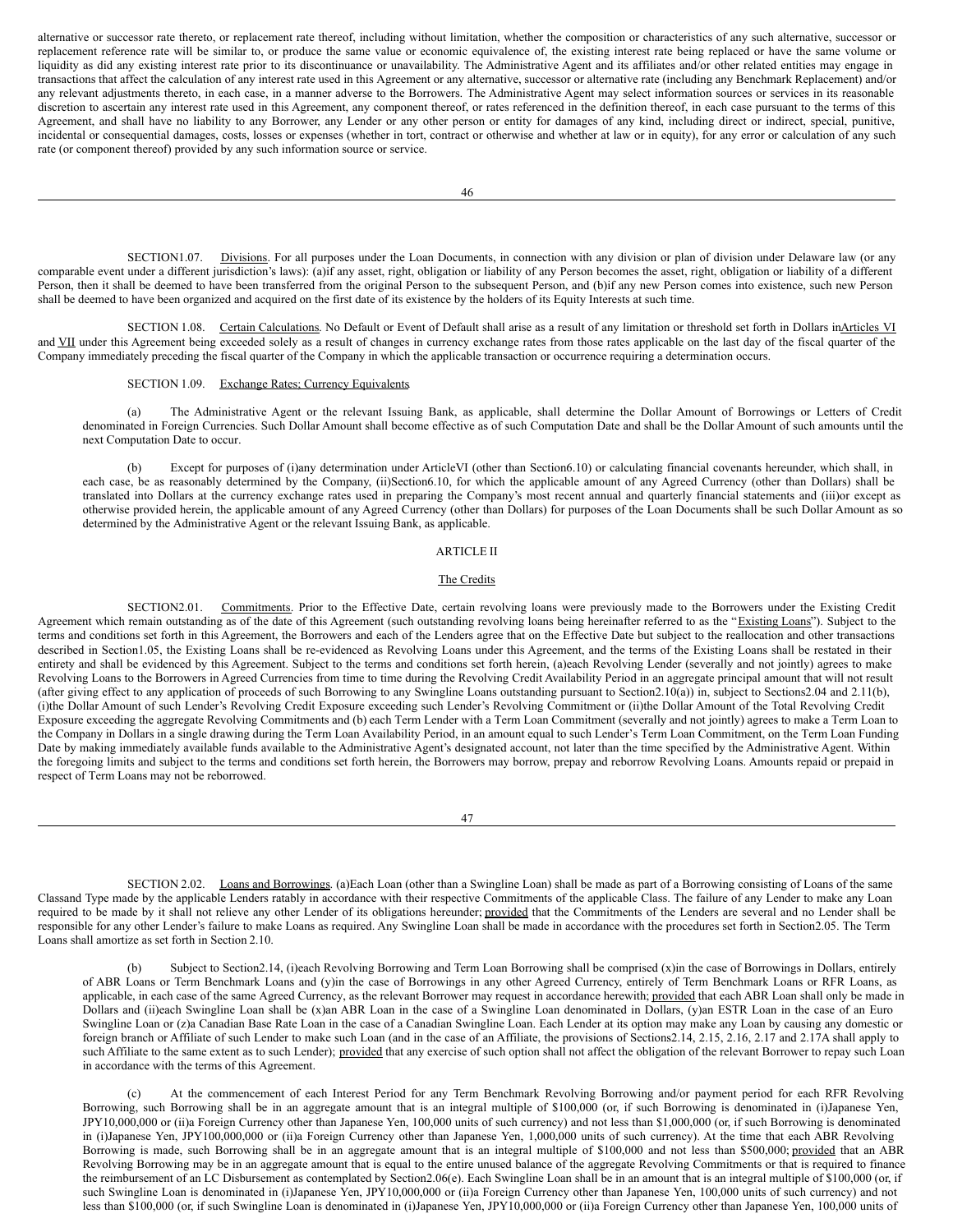such currency). Borrowings of more than one Type and Classmay be outstanding at the same time; provided that there shall not at any time be more than a total of twenty five (25) Term Benchmark Borrowings or RFR Borrowings outstanding.

(d) Notwithstanding any other provision of this Agreement, no Borrower shall be entitled to request, or to elect to convert or continue, any Borrowing if the Interest Period requested with respect thereto would end after the applicable Maturity Date.

48

SECTION 2.03. Requests for Borrowings. To request a Borrowing, the applicable Borrower, or the Company on behalf of the applicable Borrower, shall notify the Administrative Agent of such request (a) by irrevocable written notice (via a written Borrowing Request signed by the applicable Borrower, or the Company on behalf of the applicable Borrower) (i)in the case of a Term Benchmark Borrowing denominated in Dollars or Canadian Dollars, not later than 3:00 p.m., New York City time, three (3)Business Days before the date of the proposed Borrowing, (ii)in the case of a Term Benchmark Borrowing denominated in euro or Japanese Yen, not later than 3:00 p.m., London time, three (3)Business Days before the date of the proposed Borrowing and (iii)in the case of an RFR Borrowing denominated in Pounds Sterling or Swiss Francs, not later than 12:00 noon, London time, five (5)RFR Business Days before the date of the proposed Borrowing or (b)by irrevocable written notice (via a written Borrowing Request signed by the applicable Borrower, or the Company on behalf of the applicable Borrower), not later than 1:00p.m., Local Time, on the date of a proposed ABR Borrowing. Each such Borrowing Request shall specify the following information in compliance with Section 2.02:

- (i) the name of the applicable Borrower;
- (ii) the Agreed Currency and the aggregate principal amount of the requested Borrowing;
- (iii) the date of such Borrowing, which shall be a Business Day;

(iv) whether such Borrowing is to be an ABR Borrowing, a Term Benchmark Borrowing or an RFR Borrowing and whether such Borrowing is a Revolving Borrowing or a Term Loan Borrowing;

(v) in the case of a Term Benchmark Borrowing, the initial Interest Period to be applicable thereto, which shall be a period contemplated by the definition of the term "Interest Period"; and

(vi) the location and number of the applicable Borrower's account to which funds are to be disbursed, which shall comply with the requirements of Section 2.07.

If no election as to the currency of a Borrowing is specified, then the requested Borrowing shall be made in Dollars. If no election as to the Type of Borrowing is specified, then, in the case of a Borrowing denominated in Dollars, the requested Borrowing shall be an ABR Borrowing. If no Interest Period is specified with respect to any requested Term Benchmark Borrowing, then the relevant Borrower shall be deemed to have selected an Interest Period of one month's duration. Promptly following receipt of a Borrowing Request in accordance with this Section, the Administrative Agent shall advise each Lender of the details thereof and of the amount of such Lender's Loan to be made as part of the requested Borrowing.

SECTION 2.04. Determination of Dollar Amounts. The Administrative Agent will determine the Dollar Amount of:

(a) any Loan denominated in a Foreign Currency, on each of the following: (i) the date of the Borrowing of such Loan and (ii)(A) with respect to any Term Benchmark Loan, each date of a conversion or continuation of such Loan pursuant to the terms of this Agreement and (B) with respect to any RFR Loan, each date that is on the numerically corresponding day in each calendar month that is one month after the Borrowing of such Loan (or, if there is no such numerically corresponding day in such month, then the last day of such month),

49

(b) any Letter of Credit denominated in a Foreign Currency, on each of the following: (i)the date on which such Letter of Credit is issued, (ii)the first Business Day of each calendar month and (iii) the date of any amendment of such Letter of Credit that has the effect of increasing the face amount thereof, and

(c) all outstanding Credit Events, on any additional date as the Administrative Agent may determine at any time when an Event of Default exists.

Each day upon or as of which the Administrative Agent determines Dollar Amounts as described in the preceding clauses(a), (b)and (c)is herein described as a "Computation Date" with respect to each Credit Event for which a Dollar Amount is determined on or as of such day.

SECTION 2.05. Swingline Loans. (a)Subject to the terms and conditions set forth herein, the Swingline Lender may in its sole discretion make Swingline Loans in Dollars, Canadian Dollars or euro to any Borrower from time to time during the Revolving Credit Availability Period, in an aggregate principal Dollar Amount at any time outstanding that will not result in (i)the aggregate principal Dollar Amount of outstanding Swingline Loans exceeding \$75,000,000, (ii)the Swingline Lender's Revolving Credit Exposure exceeding its Revolving Commitment or (iii)the Dollar Amount of the Total Revolving Credit Exposure exceeding the aggregate Revolving Commitments; provided that the Swingline Lender shall not be required to make a Swingline Loan to refinance an outstanding Swingline Loan. Within the foregoing limits and subject to the terms and conditions set forth herein, any Borrower may borrow, prepay and reborrow Swingline Loans. Canadian Swingline Loans may only be made to (and may only be requested by or in respect of) a Canadian Borrower, but, for the avoidance of doubt, a Canadian Borrower may request a Swingline Loan denominated in Dollars or euro.

(b) To request a Swingline Loan, the applicable Borrower, or the Company on behalf of the applicable Borrower, shall notify the Administrative Agent of such request (i)by irrevocable written notice (via a written Borrowing Request signed by the applicable Borrower, or the Company on behalf of the applicable Borrower), not later than 12:00 noon, New York City time, on the day of a proposed Swingline Loan in Dollars, (ii)by irrevocable written notice (via a written Borrowing Request signed by the applicable Borrower, or the Company on behalf of the applicable Borrower), not later than 8:30 a.m., New York City time, on the day of a proposed Euro Swingline Loan and (iii)by irrevocable written notice (via a written Borrowing Request signed by the applicable Borrower, or the Company on behalf of the applicable Borrower), not later than 12:00 noon, Local Time, on the day of a proposed Canadian Swingline Loan. Each such notice shall be irrevocable and shall specify the requested date (which shall be a Business Day), applicable currency, Type and amount of the requested Swingline Loan and the account to which the proceeds of such Swingline Loan are to be credited. The Administrative Agent will promptly advise the Swingline Lender of any such notice received from the Company or any other applicable Borrower. The Swingline Lender shall make each Swingline Loan available to the applicable Borrower by means of a credit to an account of such Borrower (as designated by such Borrower in such notice) (or, in the case of a Swingline Loan made to finance the reimbursement of an LC Disbursement as provided in Section 2.06(e), by remittance to the relevant Issuing Bank) by 3:00 p.m., Local Time, on the requested date of such Swingline Loan.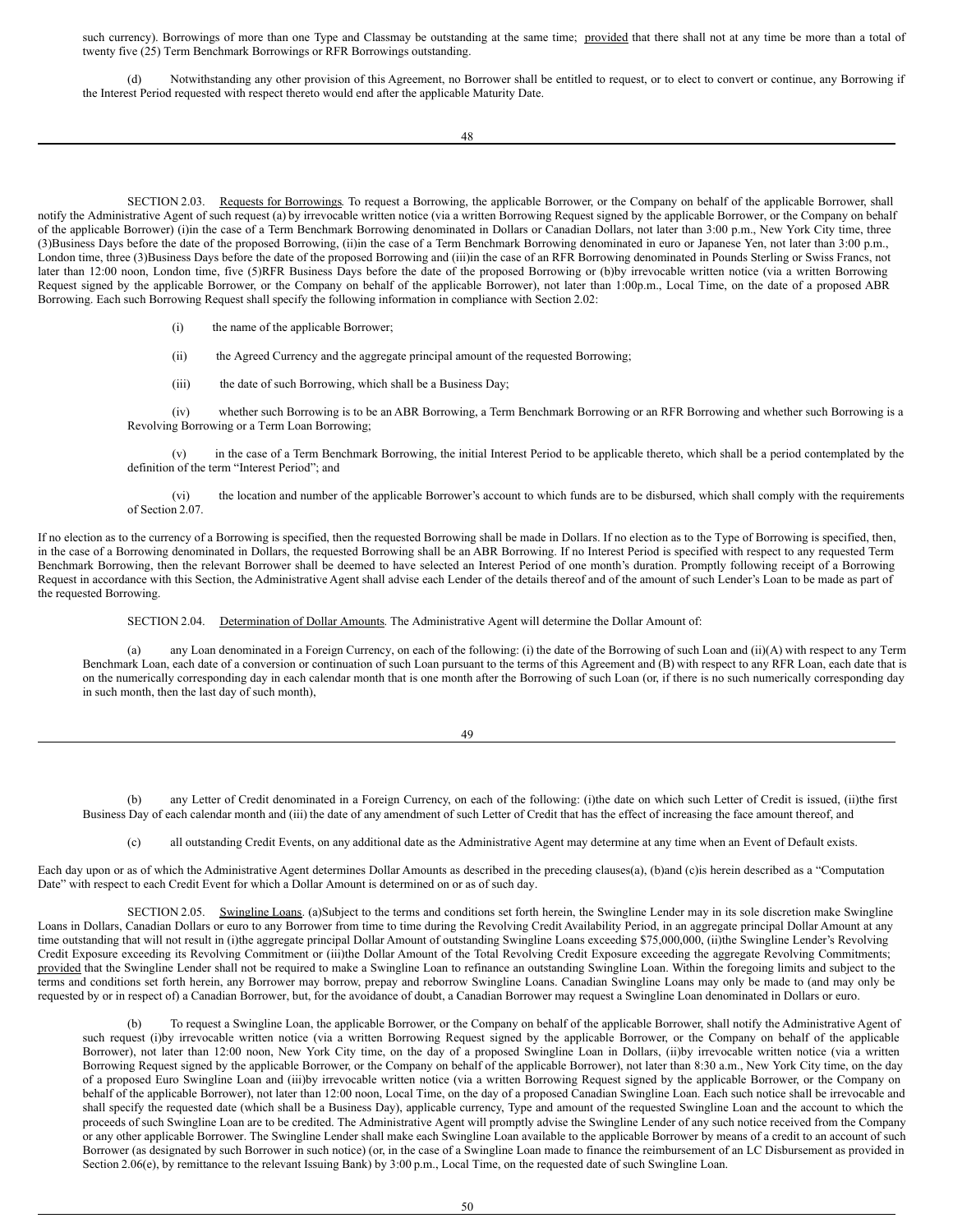(c) The Swingline Lender may by written notice given to the Administrative Agent not later than 10:00 a.m., Local Time, (i) in respect of Swingline Loans denominated in Dollars, on any Business Day, (ii)in respect of Euro Swingline Loans denominated in euro, three (3)Business Days before the date of the proposed acquisition of participations and (iii)in respect of Canadian Swingline Loans, three (3)Business Days before the date of the proposed acquisition of participations, require the Revolving Lenders to acquire participations in all or a portion of the Swingline Loans outstanding in the applicable Agreed Currency of such Swingline Loans. Such notice shall specify the aggregate amount and the applicable Agreed Currency of Swingline Loans in which Revolving Lenders will participate. Promptly upon receipt of such notice, the Administrative Agent will give notice thereof to each Revolving Lender, specifying in such notice such Lender's Applicable Percentage of such Swingline Loan or Loans and the applicable Agreed Currency of such Swingline Loan or Loans. Each Revolving Lender hereby absolutely and unconditionally agrees, promptly upon receipt of notice as provided above (and in any event, if such notice is received by 12:00 noon, Local Time, on a Business Day, no later than 5:00 p.m., Local Time, on such Business Day and if received after 12:00 noon, Local Time, on a Business Day, no later than 10:00 a.m., Local Time, on the immediately succeeding Business Day), to pay in the applicable Agreed Currency to the Administrative Agent, for the account of the Swingline Lender, such Lender's Applicable Percentage of such Swingline Loan or Loans. Each Revolving Lender acknowledges and agrees that its obligation to acquire participations in Swingline Loans pursuant to this paragraph is absolute and unconditional and shall not be affected by any circumstance whatsoever, including the occurrence and continuance of a Default or reduction or termination of the Commitments, and that each such payment shall be made without any offset, abatement, withholding or reduction whatsoever. Each Revolving Lender shall comply with its obligation under this paragraph by wire transfer of immediately available funds, in the same manner as provided in Section2.07 with respect to Loans made by such Lender (and Section2.07 shall apply, mutatis mutandis, to the payment obligations of the Lenders), and the Administrative Agent shall promptly pay to the Swingline Lender the amounts so received by it from the Revolving Lenders. The Administrative Agent shall notify the Company of any participations in any Swingline Loan acquired pursuant to this paragraph, and thereafter payments in respect of such Swingline Loan shall be made to the Administrative Agent and not to the Swingline Lender. Any amounts received by the Swingline Lender from the applicable Borrower (or other party on behalf of such Borrower) in respect of a Swingline Loan after receipt by the Swingline Lender of the proceeds of a sale of participations therein shall be promptly remitted to the Administrative Agent; any such amounts received by the Administrative Agent shall be promptly remitted by the Administrative Agent to the Revolving Lenders that shall have made their payments pursuant to this paragraph and to the Swingline Lender, as their interests may appear; provided that any such payment so remitted shall be repaid to the Swingline Lender or to the Administrative Agent, as applicable, if and to the extent such payment is required to be refunded to the applicable Borrower for any reason. The purchase of participations in a Swingline Loan pursuant to this paragraph shall not relieve the Company or any other applicable Borrower of any default in the payment thereof.

(d) The Swingline Lender may be replaced at any time by written agreement among the Company, the Administrative Agent, the replaced Swingline Lender and the successor Swingline Lender. The Administrative Agent shall notify the Revolving Lenders of any such replacement of the Swingline Lender. At the time any such replacement shall become effective, the Company shall pay all unpaid interest accrued for the account of the replaced Swingline Lender pursuant to Section2.13(a). From and after the effective date of any such replacement, (i)the successor Swingline Lender shall have all the rights and obligations of the replaced Swingline Lender under this Agreement with respect to Swingline Loans made thereafter and (ii)references herein to the term "Swingline Lender" shall be deemed to refer to such successor or to any previous Swingline Lender, or to such successor and all previous Swingline Lenders, as the context shall require. After the replacement of a Swingline Lender hereunder, the replaced Swingline Lender shall remain a party hereto and shall continue to have all the rights and obligations of a Swingline Lender under this Agreement with respect to Swingline Loans made by it prior to its replacement, but shall not be required to make additional Swingline Loans.

51

(e) Subject to the appointment and acceptance of a successor Swingline Lender, the Swingline Lender may resign as a Swingline Lender at any time upon thirty (30) days' prior written notice to the Administrative Agent, the Company and the Revolving Lenders, in which case, such Swingline Lender shall be replaced in accordance with Section 2.05(d) above.

SECTION2.06. Letters of Credit. (a) General. Subject to the terms and conditions set forth herein, any Borrower may request the issuance of, and each Issuing Bank agrees to issue, Letters of Credit denominated in Agreed Currencies for its own account or for the account of any Subsidiary, in a form reasonably acceptable to the Administrative Agent and the relevant Issuing Bank, at any time and from time to time during the Revolving Credit Availability Period. Notwithstanding the foregoing, the letters of credit identified on Schedule 2.06 (the "Existing Letters of Credit") shall be deemed to be "Letters of Credit" issued on the Effective Date for all purposes of the Loan Documents. Notwithstanding anything herein to the contrary, no Issuing Bank shall have any obligation hereunder to issue any Letter of Credit if (i)any order, judgment or decree of any Governmental Authority or arbitrator shall by its terms purport to enjoin or restrain such Issuing Bank from issuing such Letter of Credit, or any law applicable to such Issuing Bank shall prohibit, or require that such Issuing Bank refrain from, the issuance of letters of credit generally or such Letter of Credit in particular or (ii)(x) to fund any activity or business of or with any Sanctioned Person, or in any country or territory that, at the time of such funding, is a Sanctioned Country or (y)in any manner that would result in a violation of any Sanctions by any party to this Agreement or (iii)the issuance of such Letter of Credit would violate one or more policies of the Issuing Bank applicable to letters of credit generally. The Company unconditionally and irrevocably agrees that, in connection with any Letter of Credit issued for the account of any Subsidiary as provided in the first sentence of this paragraph, the Company will be fully responsible for the reimbursement of LC Disbursements in accordance with the terms hereof, the payment of interest thereon and the payment of fees due under Section 2.12(b) to the same extent as if it were the sole account party in respect of such Letter of Credit (the Company hereby irrevocably waiving any defenses that might otherwise be available to it as a guarantor or surety of the obligations of such a Subsidiary that shall be an account party in respect of any such Letter of Credit).

Notice of Issuance, Amendment, Extension; Certain Conditions. To request the issuance of a Letter of Credit (or the amendment or extension of an outstanding Letter of Credit), the applicable Borrower shall deliver (including by electronic communication, if arrangements for doing so have been approved by the relevant Issuing Bank) to the relevant Issuing Bank and the Administrative Agent (reasonably in advance of the requested date of issuance, amendment or extension, but in any event no less than three (3)Business Days unless the Administrative Agent and such Issuing Bank shall otherwise agree) a written notice pursuant to, and in accordance with, Section9.01 requesting the issuance of a Letter of Credit, or identifying the Letter of Credit to be amended or extended, and specifying the date of issuance, amendment or extension (which shall be a Business Day), the date on which such Letter of Credit is to expire (which shall comply with paragraph(c)of this Section), the amount of such Letter of Credit, the Agreed Currency applicable thereto, the name and address of the beneficiary thereof and such other information as shall be necessary to prepare, amend or extend such Letter of Credit. If requested by an Issuing Bank, the applicable Borrower also shall submit a letter of credit application, continuing agreement and/or other similar agreement on such Issuing Bank's standard form in connection with any request for a Letter of Credit. In the event of any inconsistency between the terms and conditions of this Agreement and the terms and conditions of any form of letter of credit application or other agreement submitted by any Borrower to, or entered into by any Borrower with, the relevant Issuing Bank relating to any Letter of Credit, the terms and conditions of this Agreement shall control. A Letter of Credit shall be issued, amended or extended only if (and upon issuance, amendment or extension of each Letter of Credit the applicable Borrower shall be deemed to represent and warrant that), after giving effect to such issuance, amendment or extension (i)subject to Sections2.04 and 2.11(b), the Dollar Amount of the LC Exposure shall not exceed the sum of the total Applicable LC Sublimits of all of the Issuing Banks, (ii) subject to Sections 2.04 and 2.11(b), the Dollar Amount of the Total Revolving Credit Exposure shall not exceed the aggregate Revolving Commitments, (iii)subject to Sections 2.04 and 2.11(b), the Dollar Amount of each Lender's Revolving Credit Exposure shall not exceed such Lender's Revolving Commitment and (iv)subject to Sections2.04 and 2.11(b), the Dollar Amount of the aggregate face amount of all Letters of Credit issued and then outstanding by any Issuing Bank shall not exceed such Issuing Bank's Applicable LC Sublimit.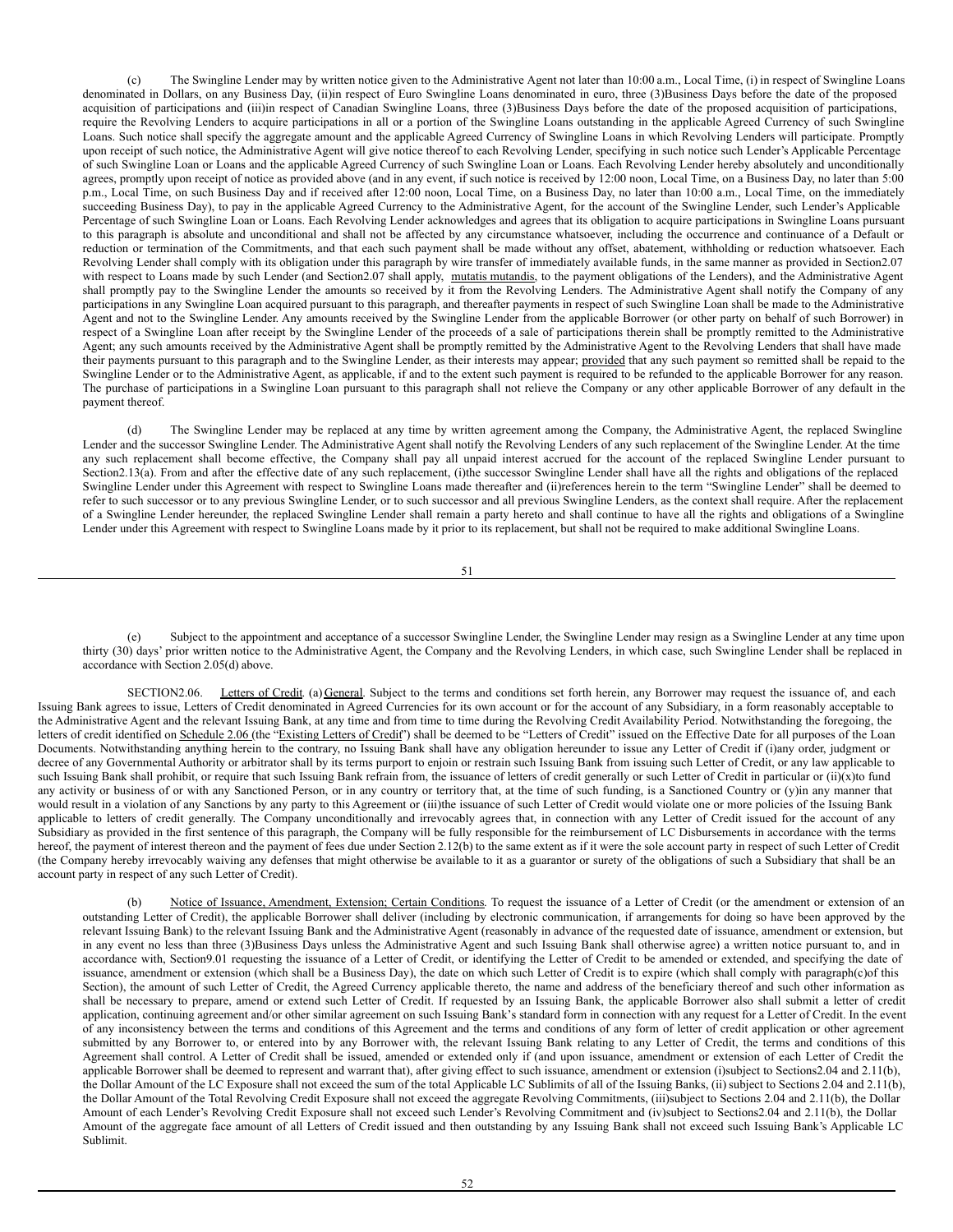(c) Expiration Date. Each Letter of Credit shall expire (or be subject to termination by notice from the relevant Issuing Bank to the beneficiary thereof) at or prior to the close of business on the earlier of (i)the date two years after the date of the issuance of such Letter of Credit (or, in the case of any extension thereof, one year after such extension) and (ii)the date that is five (5)Business Days prior to the Revolving Credit Maturity Date; provided that any Letter of Credit may contain customary automatic extension provisions agreed upon by the Company and the applicable Borrower and the relevant Issuing Bank pursuant to which the expiration date of such Letter of Credit (an "Auto Extension Letter of Credit") shall automatically be extended for consecutive periods of up to twenty four (24) months (but, subject to the penultimate sentence of this Section2.06(c), not to a date later than the date set forth in clause (ii)above). Unless otherwise directed by the relevant Issuing Bank, the Company and the applicable Borrower shall not be required to make a specific request to such Issuing Bank for any such extension. Once an Auto Extension Letter of Credit has been issued, the Revolving Lenders shall be deemed to have authorized (but may not require) the relevant Issuing Bank to permit the extension of such Letter of Credit at any time to an expiry date not later than the date set forth in clause (ii)above. Notwithstanding the foregoing to the contrary, a Letter of Credit may expire up to one year beyond the Revolving Credit Maturity Date so long as the applicable Borrower cash collateralizes an amount equal to 105% of the face amount of such Letter of Credit in the manner described in Section2.06(j)or provides a backup letter of credit in such amount and otherwise in form and substance reasonably acceptable to the relevant Issuing Bank and the Administrative Agent in their discretion, in each case no later than thirty (30) days prior to the Revolving Maturity Date. For the avoidance of doubt, if the Revolving Credit Maturity Date shall be extended pursuant to Section2.25, "Revolving Credit Maturity Date" as referenced in this clause (c)shall refer to the Maturity Date as extended pursuant to Section2.25; provided that, notwithstanding anything in this Agreement (including Section2.25 hereof) or any other Loan Document to the contrary, the Revolving Credit Maturity Date, as such term is used in reference to the relevant Issuing Bank or any Letter of Credit issued thereby, may not be extended without the prior written consent of such Issuing Bank.

(d) Participations. By the issuance of a Letter of Credit (or an amendment to a Letter of Credit increasing the amount thereof) and without any further action on the part of the relevant Issuing Bank or the Revolving Lenders, the relevant Issuing Bank hereby grants to each Revolving Lender, and each Revolving Lender hereby acquires from the relevant Issuing Bank, a participation in such Letter of Credit equal to such Lender's Applicable Percentage of the aggregate amount available to be drawn under such Letter of Credit. In consideration and in furtherance of the foregoing, each Revolving Lender hereby absolutely and unconditionally agrees to pay to the Administrative Agent, for the account of the relevant Issuing Bank, such Lender's Applicable Percentage of each LC Disbursement made by such Issuing Bank and not reimbursed by the applicable Borrower on the date due as provided in paragraph (e)of this Section, or of any reimbursement payment required to be refunded to any Borrower for any reason, including after the Revolving Credit Maturity Date. Each Revolving Lender acknowledges and agrees that its obligation to acquire participations pursuant to this paragraph in respect of Letters of Credit is absolute and unconditional and shall not be affected by any circumstance whatsoever, including any amendment or extension of any Letter of Credit or the occurrence and continuance of a Default or reduction or termination of the Commitments, and that each such payment shall be made without any offset, abatement, withholding or reduction whatsoever.

53

(e) Reimbursement. If the relevant Issuing Bank shall make any LC Disbursement in respect of a Letter of Credit, the applicable Borrower shall reimburse such LC Disbursement by paying to the Administrative Agent in Dollars the Dollar Amount equal to such LC Disbursement, calculated as of the date such Issuing Bank made such LC Disbursement (or if such Issuing Bank shall so elect in its sole discretion by notice to the applicable Borrower, in such other Agreed Currency which was paid by such Issuing Bank pursuant to such LC Disbursement in an amount equal to such LC Disbursement) not later than 12:00 noon, Local Time, on the date that such LC Disbursement is made, if the applicable Borrower shall have received notice of such LC Disbursement prior to 10:00 a.m., Local Time, on such date, or, if such notice has not been received by such Borrower prior to such time on such date, then not later than 12:00 noon, Local Time, on the Business Day immediately following the day that such Borrower receives such notice, if such notice is not received prior to such time on the day of receipt; provided that such Borrower may, subject to the conditions to borrowing set forth herein, request in accordance with Section2.03 or 2.05 that such payment be financed with (i)to the extent such LC Disbursement was made in Dollars, an ABR Revolving Borrowing, Term Benchmark Revolving Borrowing or Swingline Loan in Dollars in an amount equal to such LC Disbursement or (ii)to the extent such LC Disbursement was made in a Foreign Currency, a Term Benchmark Revolving Borrowing or an RFR Revolving Borrowing in such Foreign Currency in an amount equal to such LC Disbursement and, in each case, to the extent so financed, such Borrower's obligation to make such payment shall be discharged and replaced by the resulting ABR Revolving Borrowing, Term Benchmark Revolving Borrowing, RFR Revolving Borrowing or Swingline Loan, as applicable. If any Borrower fails to make such payment when due, the Administrative Agent shall notify each Revolving Lender of the applicable LC Disbursement, the payment then due from such Borrower in respect thereof and such Lender's Applicable Percentage thereof. Promptly following receipt of such notice, each Revolving Lender shall pay to the Administrative Agent its Applicable Percentage of the payment then due from the applicable Borrower, in the same manner as provided in Section2.07 with respect to Loans made by such Lender (and Section 2.07 shall apply, mutatis mutandis, to the payment obligations of the Revolving Lenders), and the Administrative Agent shall promptly pay to the relevant Issuing Bank the amounts so received by it from the Revolving Lenders. Promptly following receipt by the Administrative Agent of any payment from any Borrower pursuant to this paragraph, the Administrative Agent shall distribute such payment to such Issuing Bank or, to the extent that Revolving Lenders have made payments pursuant to this paragraph to reimburse such Issuing Bank, then to such Lenders and such Issuing Bank as their interests may appear. Any payment made by a Revolving Lender pursuant to this paragraph to reimburse the relevant Issuing Bank for any LC Disbursement (other than the funding of Revolving Loans or a Swingline Loan as contemplated above) shall not constitute a Loan and shall not relieve the applicable Borrower of its obligation to reimburse such LC Disbursement. If any Borrower's reimbursement of, or obligation to reimburse, any amounts in any Foreign Currency would subject the Administrative Agent, any Issuing Bank or any Lender to any stamp duty, ad valorem charge or similar tax that would not be payable if such reimbursement were made or required to be made in Dollars, such Borrower shall, at its option, either (x)pay the amount of any such tax requested by the Administrative Agent, the relevant Issuing Bank or the relevant Lender or (y)reimburse each LC Disbursement made in such Foreign Currency in Dollars, in an amount equal to the Dollar Amount thereof calculated on the date such LC Disbursement is made.

54

(f) Obligations Absolute. Each Borrower's obligation to reimburse LC Disbursements as provided in paragraph (e)of this Sectionshall be absolute, unconditional and irrevocable, and shall be performed strictly in accordance with the terms of this Agreement under any and all circumstances whatsoever and irrespective of (i)any lack of validity or enforceability of any Letter of Credit or this Agreement, or any term or provision therein or herein, (ii)any draft or other document presented under a Letter of Credit proving to be forged, fraudulent or invalid in any respect or any statement therein being untrue or inaccurate in any respect, (iii)any payment by the relevant Issuing Bank under a Letter of Credit against presentation of a draft or other document that does not comply with the terms of such Letter of Credit, (iv)any other event or circumstance whatsoever, whether or not similar to any of the foregoing, that might, but for the provisions of this Section, constitute a legal or equitable discharge of, or provide a right of setoff against, any Borrower's obligations hereunder, or (v)any adverse change in the relevant exchange rates or in the availability of the relevant Foreign Currency to the Company or any Subsidiary or in the relevant currency markets generally. Neither the Administrative Agent, the Revolving Lenders nor the Issuing Banks, nor any of their Related Parties, shall have any liability or responsibility by reason of or in connection with the issuance or transfer of any Letter of Credit or any payment or failure to make any payment thereunder (irrespective of any of the circumstances referred to in the preceding sentence), or any error, omission, interruption, loss or delay in transmission or delivery of any draft, notice or other communication under or relating to any Letter of Credit (including any document required to make a drawing thereunder), any error in interpretation of technical terms, any error in translation or any consequence arising from causes beyond the control of the relevant Issuing Bank; provided that the foregoing shall not be construed to excuse the relevant Issuing Bank from liability to a Borrower to the extent of any direct damages (as opposed to special, indirect, consequential or punitive damages, claims in respect of which are hereby waived by each Borrower to the extent permitted by applicable law) suffered by such Borrower that are caused by such Issuing Bank's failure to exercise care when determining whether drafts and other documents presented under a Letter of Credit comply with the terms thereof. The parties hereto expressly agree that, in the absence of gross negligence or willful misconduct on the part of any Issuing Bank (as finally determined by a court of competent jurisdiction), such Issuing Bank shall be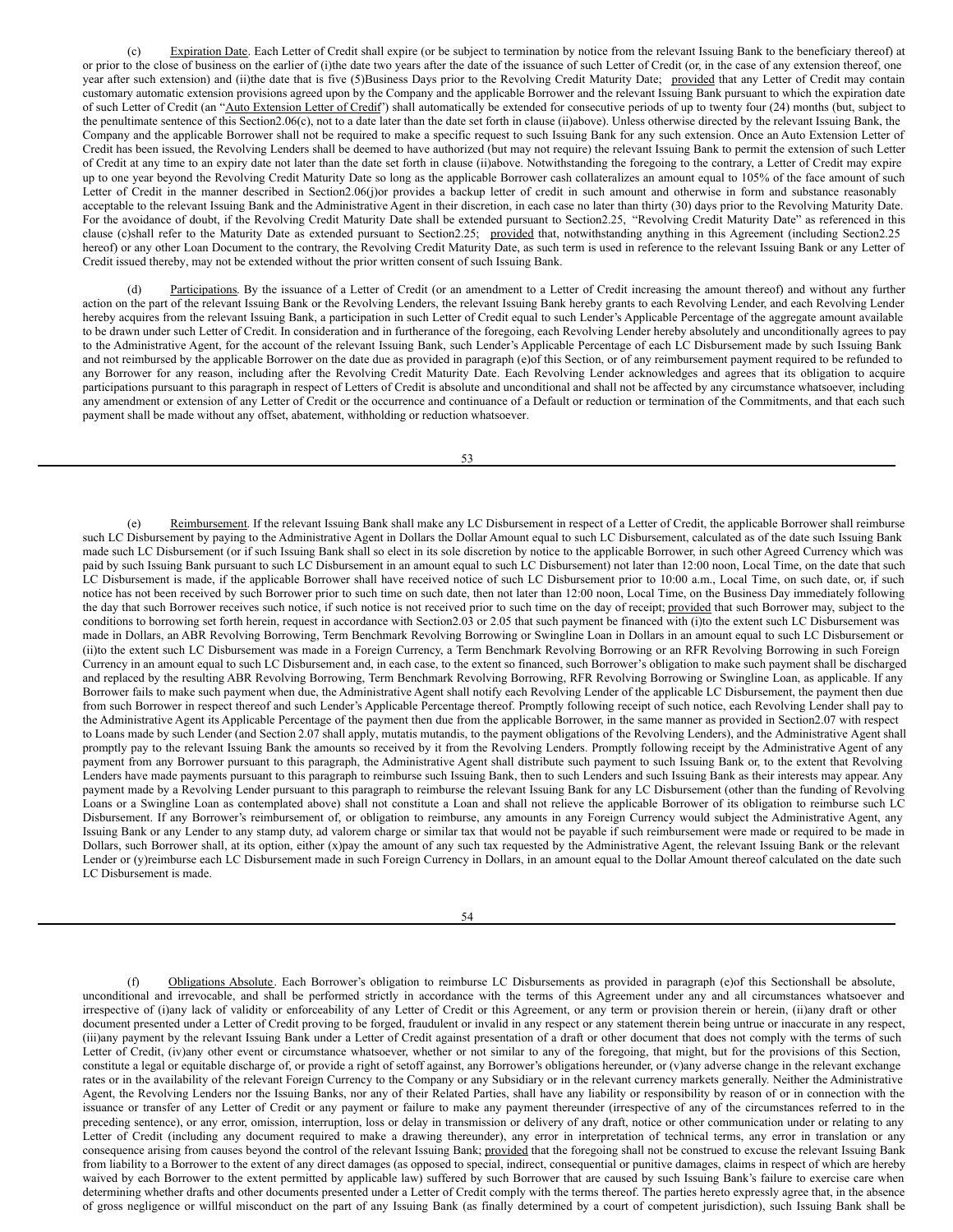deemed to have exercised care in each such determination. In furtherance of the foregoing and without limiting the generality thereof, the parties agree that, with respect to documents presented which appear on their face to be in substantial compliance with the terms of a Letter of Credit, each Issuing Bank may, in its sole discretion, either accept and make payment upon such documents without responsibility for further investigation, regardless of any notice or information to the contrary, or refuse to accept and make payment upon such documents if such documents are not in strict compliance with the terms of such Letter of Credit.

(g) Disbursement Procedures. Each Issuing Bank for any Letter of Credit shall, within the time allowed by applicable law or the specific terms of the Letter of Credit following its receipt thereof, examine all documents purporting to represent a demand for payment under such Letter of Credit. Such Issuing Bank shall promptly after such examination notify the Administrative Agent and the applicable Borrower by telephone (confirmed by telecopy) of such demand for payment and whether such Issuing Bank has made or will make an LC Disbursement thereunder; provided that any failure to give or delay in giving such notice shall not relieve such Borrower of its obligation to reimburse such Issuing Bank and the Revolving Lenders with respect to any such LC Disbursement.

Interim Interest. If any Issuing Bank for any Letter of Credit shall make any LC Disbursement, then, unless the applicable Borrower shall reimburse such LC Disbursement in full in the applicable currency on the date such LC Disbursement is made, the unpaid amount thereof shall bear interest, for each day from and including the date such LC Disbursement is made to but excluding the date that such Borrower reimburses such LC Disbursement, at the rate per annum then applicable to ABR Revolving Loans (or in the case such LC Disbursement is denominated in a Foreign Currency, at the Overnight Rate for such Agreed Currency plus the then effective Applicable Rate with respect to Term Benchmark Revolving Loans); provided that, if such Borrower fails to reimburse such LC Disbursement when due pursuant to paragraph (e)of this Section, then Section2.13(e)shall apply. Interest accrued pursuant to this paragraph shall be for the account of the relevant Issuing Bank, except that interest accrued on and after the date of payment by any Revolving Lender pursuant to paragraph (e)of this Sectionto reimburse such Issuing Bank for such LC Disbursement shall be for the account of such Lender to the extent of such payment.

55

Replacement and Resignation of Issuing Bank. (A)Any Issuing Bank may be replaced at any time by written agreement among the applicable Borrower, the Administrative Agent, the successor Issuing Bank and, unless the replaced Issuing Bank is a Defaulting Lender that is not responsive to a request for such written agreement after reasonable notice, the replaced Issuing Bank. The Administrative Agent shall notify the Revolving Lenders of any such replacement of any Issuing Bank. At the time any such replacement shall become effective, the Borrowers shall pay all unpaid fees accrued for the account of the replaced Issuing Bank pursuant to Section2.12(b). From and after the effective date of any such replacement, (i)the successor Issuing Bank shall have all the rights and obligations of an Issuing Bank under this Agreement with respect to Letters of Credit to be issued by such successor Issuing Bank thereafter and (ii)references herein to the term "Issuing Bank" shall be deemed to refer to such successor or to any previous Issuing Bank, or to such successor and all previous Issuing Banks, as the context shall require. After the replacement of an Issuing Bank hereunder, the replaced Issuing Bank shall remain a party hereto and shall continue to have all the rights and obligations of an Issuing Bank under this Agreement with respect to Letters of Credit then outstanding and issued by it prior to such replacement, but shall not be required to issue additional Letters of Credit or extend or otherwise amend any existing Letter of Credit.

(B)Subject to the appointment and acceptance of a successor Issuing Bank, an Issuing Bank may resign as an Issuing Bank at any time upon thirty days' prior written notice to the Administrative Agent, the Company and the Revolving Lenders, in which case, such resigning Issuing Bank shall be replaced in accordance with Section 2.06(i)(A) above.

(j) Cash Collateralization. If any Event of Default shall occur and be continuing, on the Business Day that any Borrower receives notice from the Administrative Agent or the Required Lenders (or, if the maturity of the Loans has been accelerated, Revolving Lenders with LC Exposure representing greater than 50% of the total LC Exposure) demanding the deposit of cash collateral pursuant to this paragraph, such Borrower shall deposit in an account with the Administrative Agent, in the name of the Administrative Agent and for the benefit of the Revolving Lenders (the "LC Collateral Account"), an amount in cash equal to 105% of the Dollar Amount of the LC Exposure for such Borrower as of such date plus any accrued and unpaid interest thereon; provided that (i)the portions of such amount attributable to undrawn Foreign Currency Letters of Credit or LC Disbursements in a Foreign Currency that such Borrower is not late in reimbursing shall be deposited in the applicable Foreign Currencies in the actual amounts of such undrawn Letters of Credit and LC Disbursements and (ii)the obligation to deposit such cash collateral shall become effective immediately, and such deposit shall become immediately due and payable, without demand or other notice of any kind, upon the occurrence of any Event of Default with respect to any Borrower described in clause(h)or (i)of Article VII. For the purposes of this paragraph, the Dollar Amount of the Foreign Currency LC Exposure shall be calculated on the date notice demanding cash collateralization is delivered to the applicable Borrower. Each Borrower also shall deposit cash collateral pursuant to this paragraph as and to the extent required by Section2.11(b). Such deposit shall be held by the Administrative Agent as collateral for the payment and performance of the Obligations. In addition, and without limiting the foregoing or Section2.06(c), if any LC Exposure remains outstanding after the expiration date specified in Section2.06(c), the applicable Borrower shall immediately deposit into the LC Collateral Account an amount in cash equal to 105% of such LC Exposure as of such date plus any accrued and unpaid interest thereon. The Administrative Agent shall have exclusive dominion and control, including the exclusive right of withdrawal, over such account. Other than any interest earned on the investment of such deposits, which investments shall be made at the option of the Company with the consent of the Administrative Agent in its reasonable discretion and at such Borrower's risk and expense, such deposits shall not bear interest. Interest or profits, if any, on such investments shall accumulate in such account. Moneys in any such account shall be applied by the Administrative Agent to reimburse the relevant Issuing Bank for LC Disbursements for which it has not been reimbursed, together with related fees, costs and customary processing charges, and, to the extent not so applied, shall be held for the satisfaction of the reimbursement obligations of the applicable Borrower for the LC Exposure for such Borrower at such time or, if the maturity of the Loans has been accelerated (but subject to the consent of Revolving Lenders with LC Exposure representing greater than 50% of the total LC Exposure), be applied to satisfy other Obligations. If any Borrower is required to provide an amount of cash collateral hereunder as a result of the occurrence of an Event of Default, such amount (to the extent not applied as aforesaid) shall be returned to such Borrower within three (3)Business Days after all Events of Default have been cured or waived. If the Company is required to provide an amount of cash collateral hereunder pursuant to Section2.11(b), such amount (to the extent not applied as aforesaid) shall be returned to the Company as and to the extent that, after giving effect to such return, the aggregate Revolving Credit Exposures would not exceed the aggregate Revolving Commitments and no Event of Default shall have occurred and be continuing.

(k) Issuing Bank Agreements. Each Issuing Bank agrees that, unless otherwise requested by the Administrative Agent, such Issuing Bank shall report in writing to the Administrative Agent (i)on or prior to each Business Day on which such Issuing Bank expects to issue, amend or extend any Letter of Credit, the date of such issuance, amendment or extension, and the aggregate face amount and currency of the Letters of Credit to be issued, amended or extended by it and outstanding after giving effect to such issuance, amendment or extension occurred (and whether the amount thereof changed), (ii)on each Business Day on which such Issuing Bank makes any LC Disbursement, the date of such LC Disbursement and the amount and currency of such LC Disbursement, (iii)on any Business Day on which any Borrower fails to reimburse an LC Disbursement required to be reimbursed to such Issuing Bank on such day, the date of such failure and the amount and currency of such LC Disbursement and (iv) on any other Business Day, such other information as the Administrative Agent shall reasonably request.

(l) LC Exposure Determination. Unless otherwise specified herein, the amount of a Letter of Credit at any time shall be deemed to be the amount of such Letter of Credit available to be drawn at such time; provided that with respect to any Letter of Credit that, by its terms or the terms of any Letter of Credit Agreement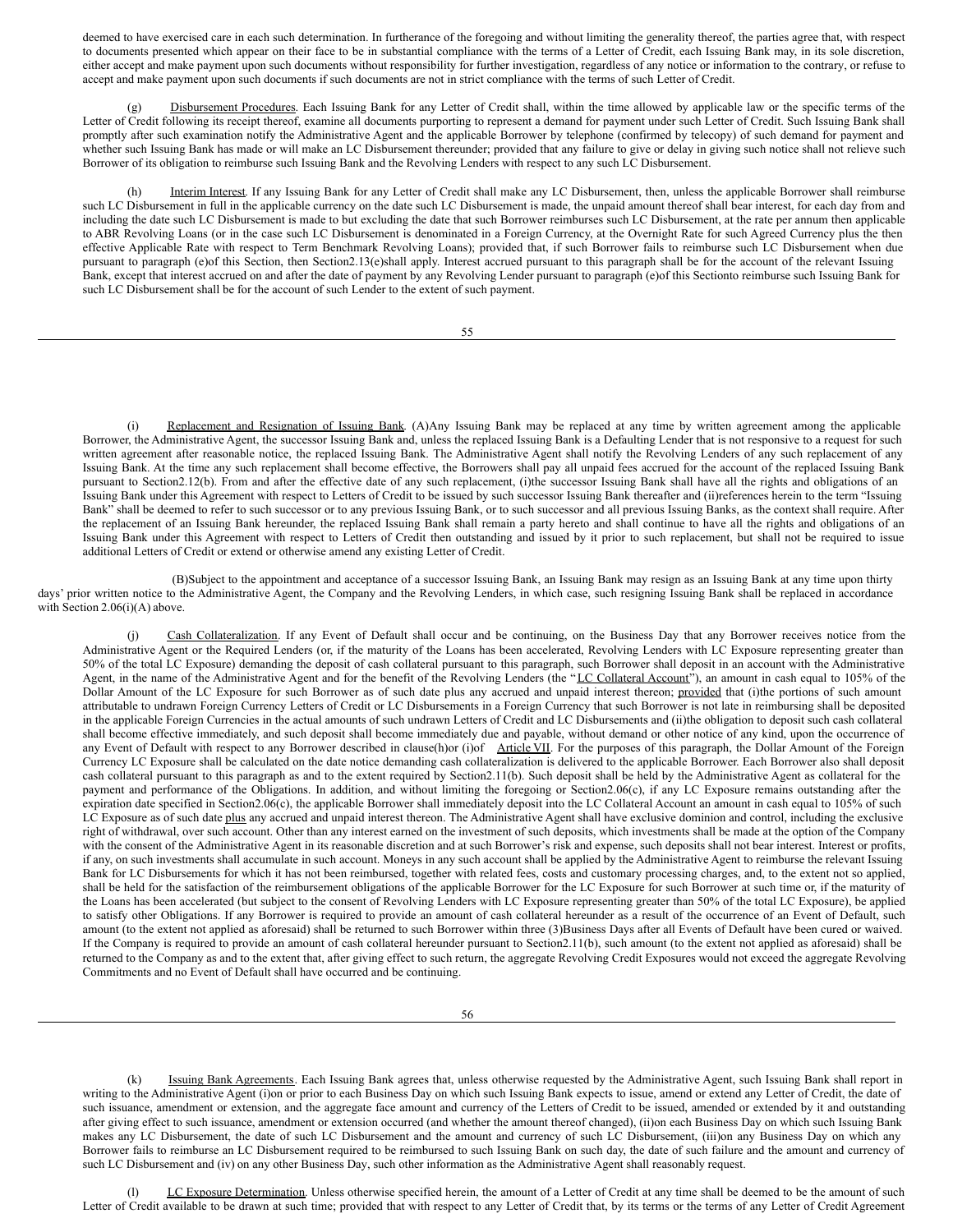related thereto, provides for one or more automatic increases in the available amount thereof, the amount of such Letter of Credit shall be deemed to be the maximum amount of such Letter of Credit after giving effect to all such increases, whether or not such maximum amount is available to be drawn at such time.

SECTION 2.07. Funding of Borrowings. (a)Each Lender shall make each Loan to be made by it hereunder on the proposed date thereof (which shall be the Term Loan Funding Date in the case of the Term Loans) solely by wire transfer of immediately available funds (i)in the case of Revolving Loans denominated in Dollars, by 2:30 p.m., New York City time, to the account of the Administrative Agent most recently designated by it for such purpose by notice to the Lenders, (ii)in the case of each Revolving Loan denominated in a Foreign Currency, by 12:00 noon, Local Time, in the city of the Administrative Agent's Applicable Payment Office for such currency and at such Applicable Payment Office for such currency, (iii)in the case of Term Loans, as provided in Section2.01(b)and (iv)in the case of Swingline Loans, as provided in Section2.05. The Administrative Agent will make such Loans available to the relevant Borrower by promptly crediting the amounts so received, in like funds, toan account of such Borrower designated by such Borrower in the applicable Borrowing Request; provided that Revolving Loans made to finance the reimbursement of an LC Disbursement as provided in Section 2.06(e) shall be remitted by the Administrative Agent to the relevant Issuing Bank.

(b) Unless the Administrative Agent shall have received notice from a Lender prior to the proposed date of any Borrowing (or in the case of an ABR Borrowing, prior to 2:30 p.m., New York City time, on the date of such Borrowing) that such Lender will not make available to the Administrative Agent such Lender's share of such Borrowing, the Administrative Agent may assume that such Lender has made such share available on such date in accordance with paragraph(a)of this Sectionand may, in reliance upon such assumption, make available to the relevant Borrower a corresponding amount. In such event, if a Lender has not in fact made its share of the applicable Borrowing available to the Administrative Agent, then the applicable Lender and such Borrower severally agree to pay to the Administrative Agent forthwith on demand such corresponding amount with interest thereon, for each day from and including the date such amount is made available to such Borrower to but excluding the date of payment to the Administrative Agent, at (i)in the case of such Lender, the greater of the applicable Overnight Rate and a rate determined by the Administrative Agent in accordance with banking industry ruleson interbank compensation or (ii) in the case of such Borrower, the interest rate applicable to ABR Loans, in the case of Foreign Currencies, in accordance with such market practice, in each case, as applicable. If such Lender pays such amount to the Administrative Agent, then such amount shall constitute such Lender's Loan included in such Borrowing.

SECTION 2.08. Interest Elections. (a)Subject to the provisions of this Section2.08 and of Sections 2.02(b), 2.13 and 2.14, (i)Loans may be made or maintained only as ABR Loans, Term Benchmark Loans or RFR Loans and (ii)Swingline Loans may be made or maintained only as (x)an ABR Loan in the case of a Swingline Loan denominated in Dollars, (y) an ESTR Loan in the case of an Euro Swingline Loan or (z) a Canadian Base Rate Loan in the case of a Canadian Swingline Loan.

(b) Each Borrowing initially shall be of the Type and Agreed Currency specified in the applicable Borrowing Request and, in the case of a Term Benchmark Borrowing, shall have an initial Interest Period as specified in such Borrowing Request. Thereafter, the relevant Borrower may elect to convert such Borrowing to a different Type or to continue such Borrowing and, in the case of a Term Benchmark Borrowing, may elect Interest Periods therefor, all as provided in this Section. A Borrower may elect different options with respect to different portions of the affected Borrowing, in which case each such portion shall be allocated ratably among the Lenders holding the Loans comprising such Borrowing, and the Loans comprising each such portion shall be considered a separate Borrowing. This Section shall not apply to Swingline Borrowings, which may not be converted or continued.

(c) To make an election pursuant to this Section, a Borrower, or the Company on its behalf, shall notify the Administrative Agent of such election (by irrevocable written notice in the case of a Borrowing denominated in Dollars or by irrevocable written notice (via an Interest Election Request signed by such Borrower, or the Company on its behalf) in the case of a Borrowing denominated in a Foreign Currency) by the time that a Borrowing Request would be required under Section2.03 if such Borrower were requesting a Borrowing of the Type resulting from such election to be made on the effective date of such election. Notwithstanding any contrary provision herein, this Sectionshall not be construed to permit any Borrower to (i)change the currency of any Borrowing, (ii)elect an Interest Period for Term Benchmark Loans that does not comply with Section2.02(d)or (iii)convert any Borrowing to a Borrowing of a Type not available under the Classof Commitments pursuant to which such Borrowing was made.

58

(d) Each Interest Election Request shall specify the following information in compliance with Section 2.02:

the name of the applicable Borrower, the Agreed Currency and principal amount of the Borrowing to which such Interest Election Request applies and, if different options are being elected with respect to different portions thereof, the portions thereof to be allocated to each resulting Borrowing (in which case the information to be specified pursuant to clauses (iii) and (iv) below shall be specified for each resulting Borrowing);

(ii) the effective date of the election made pursuant to such Interest Election Request, which shall be a Business Day;

(iii) whether the resulting Borrowing is to be an ABR Borrowing (in the case of Borrowings denominated in Dollars), a Term Benchmark Borrowing or an RFR Borrowing; and

if the resulting Borrowing is a Term Benchmark Borrowing, the Interest Period to be applicable thereto after giving effect to such election, which Interest Period shall be a period contemplated by the definition of the term "Interest Period".

If any such Interest Election Request requests a Term Benchmark Borrowing but does not specify an Interest Period, then the applicable Borrower shall be deemed to have selected an Interest Period of one month's duration. If no currency is specified with respect to any requested Borrowing, then the applicable Borrower (or, as applicable, the Company) shall be deemed to have selected Dollars. If no election as to the Type of Borrowing is specified, then the requested Borrowing shall be (A)in the case of a Borrowing denominated in Dollars, an ABR Borrowing, (B)in the case of a Borrowing denominated in Canadian Dollars, a Term Benchmark Borrowing bearing interest at the CDOR Rate, (C)in the case of a Borrowing denominated in euros, a Term Benchmark Borrowing bearing interest at the Adjusted EURIBO Rate, (D)in the case of a Borrowing denominated in Swiss Francs or Pounds Sterling, the appropriate Type of RFR Borrowing, and (E)in the case of a Borrowing denominated in Japanese Yen, a Term Benchmark Borrowing bearing interest at the Adjusted TIBO Rate.

(e) Promptly following receipt of an Interest Election Request, the Administrative Agent shall advise each Lender of the details thereof and of such Lender's portion of each resulting Borrowing.

If the relevant Borrower fails to deliver a timely Interest Election Request with respect to a Term Benchmark Borrowing denominated in Dollars prior to the end of the Interest Period applicable thereto, then, unless such Borrowing is repaid as provided herein, at the end of such Interest Period such Borrowing shall be deemed to have an Interest Period that is one (1) month. If the applicable Borrower fails to deliver a timely and complete Interest Election Request with respect to a Term Benchmark Borrowing denominated in a Foreign Currency prior to the end of the Interest Period therefor, then, unless such Term Benchmark Borrowing is repaid as provided herein, such Borrower shall be deemed to have selected that such Term Benchmark Borrowing shall automatically be continued as a Term Benchmark Borrowing in its original Agreed Currency with an Interest Period of one month at the end of such Interest Period. Notwithstanding any contrary provision hereof, if an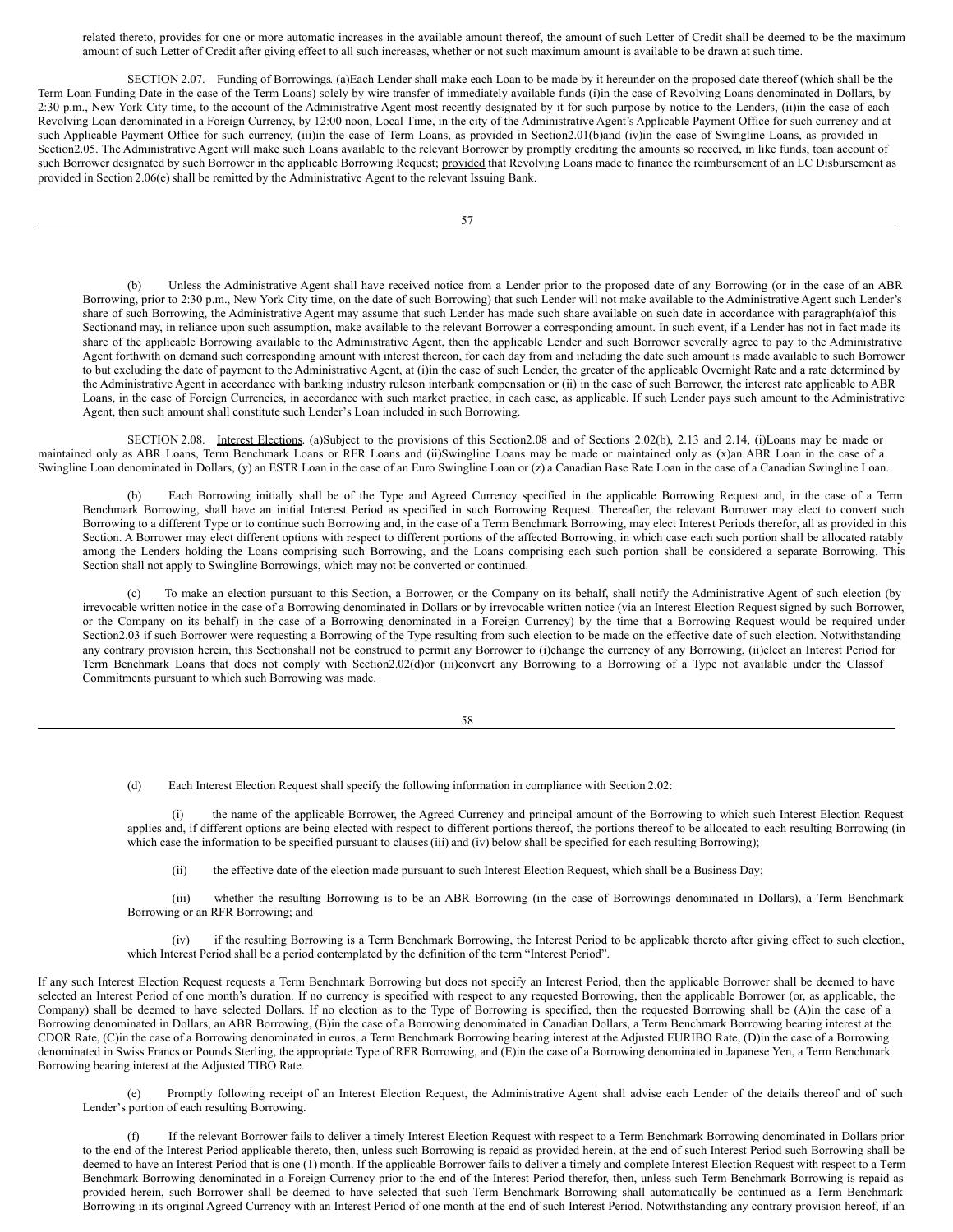Event of Default has occurred and is continuing and the Administrative Agent, at the request of the Required Lenders, so notifies the Company, then, so long as an Event of Default is continuing (i)no outstanding Borrowing may be converted to or continued as a Term Benchmark Borrowing and (ii)unless repaid, (x)each Term Benchmark Borrowing and each RFR Borrowing, in each case denominated in Dollars shall be converted to an ABR Borrowing (in the case of a Term Benchmark Borrowing) at the end of the Interest Period applicable thereto or (in the case of an RFR Borrowing) on the next Interest Payment Date in respect thereof, (y)each Term Benchmark Borrowing denominated in Canadian Dollars shall be converted to a Loan that bears interest at the Canadian Prime Rate plus the Applicable Rate for Canadian Base Rate Borrowings at the end of the Interest Period applicable thereto and (z)each Term Benchmark Borrowing and each RFR Borrowing, in each case denominated in a Foreign Currency other than Canadian Dollars shall bear interest at the Central Bank Rate for the applicable Agreed Currency plus the CBR Spread; provided that, if the Administrative Agent determines (which determination shall be conclusive and binding absent manifest error) that the Central Bank Rate for the applicable Agreed Currency cannot be determined, any outstanding affected Term Benchmark Loans or RFR Loans denominated in any Foreign Currency shall either be (A)converted to an ABR Borrowing denominated in Dollars (in an amount equal to the Dollar Amount of such Foreign Currency) at the end of the Interest Period, as applicable, therefor or (B)prepaid at the end of the applicable Interest Period, as applicable, in full; provided that, if no election is made by the applicable Borrower by the earlier of (x)the date that is three (3)Business Days after receipt by the Company of such notice and (y)the last day of the current Interest Period for the applicable Term Benchmark Loan, such Borrower shall be deemed to have elected clause (A) above.

59

SECTION 2.09. Termination and Reduction of Commitments. (a)Unless previously terminated, (i)the Term Loan Commitments shall terminate upon the end of the Term Loan Availability Period and (ii) the Revolving Commitments shall terminate on the Revolving Credit Maturity Date.

(b) The Company may at any time terminate, or from time to time reduce, the Revolving Commitments and/or the Term Loan Commitments provided that (i)each reduction of the Revolving Commitments, the Term Loan Commitments shall be in an amount that is an integral multiple of \$1,000,000 and not less than \$5,000,000 and (ii)the Company shall not terminate or reduce the Revolving Commitments if, after giving effect to any concurrent prepayment of the Loans in accordance with Section2.11, (A)the Dollar Amount of any Lender's Revolving Credit Exposure would exceed its Revolving Commitment or (B)the Dollar Amount of the Total Revolving Credit Exposure would exceed the aggregate Revolving Commitments.

(c) The Company shall notify the Administrative Agent of any election to terminate or reduce the Revolving Commitments or the Term Loan Commitments under paragraph (b) of this Section at least three (3) Business Days prior to the effective date of such termination or reduction, specifying such election and the effective date thereof. Promptly following receipt of any notice, the Administrative Agent shall advise the Lenders of the applicable Classof the contents thereof. Each notice delivered by the Company pursuant to this Sectionshall be irrevocable; provided that a notice of termination of the Revolving Commitments or the Term Loan Commitments delivered by the Company may state that such notice is conditioned upon the effectiveness of other credit facilities or one or more other events specified therein, in which case such notice may be revoked by the Company (by notice to the Administrative Agent on or prior to the specified effective date) if such condition is not satisfied. Any termination or reduction of the Revolving Commitments or the Term Loan Commitments shall be permanent. Each reduction of the Revolving Commitments or the Term Loan Commitments shall be made ratably among the applicable Lenders in accordance with their respective Revolving Commitments or Term Loan Commitments, as applicable.

60

#### SECTION 2.10. Repayment and Amortization of Loans; Evidence of Debt.

(a) Repayment and Amortization of Loans.

Each Borrower hereby unconditionally promises to payto the Administrative Agent (A)for the account of each Revolving Lender the then unpaid principal amount of each Revolving Loan made to such Borrower on the Maturity Date in the currency of such Loan, (B)for the account of each Term Lender the principal amount of each Term Loan of such Term Lender on such dates and in such amounts as provided in Section2.10(a)(ii)and (C)to the Swingline Lender the then unpaid principal amount of each Swingline Loan made to such Borrower on the earlier of the Maturity Date and the fifth (5<sup>th</sup>) Business Day (or such longer period as the Swingline Lender may agree in its sole discretion) after such Swingline Loan is made; provided that on each date that a Revolving Borrowing is made in any Agreed Currency, the Company shall repay all Swingline Loans then outstanding in the same Agreed Currency and the proceeds of any such Borrowing shall be applied by the Administrative Agent to repay any such Swingline Loans outstanding in the same Agreed Currency.

(ii) The Company shall repay Term Loans in installments as follows (each such day referred to in the immediately succeeding clauses (x)and (y), a "Term Loan Installment Date"): (x)on the last day of the first full calendar quarter ending following the Term Loan Funding Date and on the last day of each of the eleven calendar quarters ending immediately after such first calendar quarter, 1.25% of the aggregate principal amount of the Term Loans actually funded on the Term Loan Funding Date (such amount, the "Term Loan Funded Amount"); and (y)on the last day of the thirteenth calendar quarter ending following the Term Loan Funding Date and on the last day of each calendar quarter ending after such thirteenth calendar quarter, 1.875% of the Term Loan Funded Amount (in each of the foregoing cases, as adjusted from time to time pursuant to Section 2.11(a)). To the extent not previously repaid, all unpaid Term Loans shall be paid in full in Dollars by the Company on the Term Loan Maturity Date.

(b) Each Lender shall maintain in accordance with its usual practice an account or accounts evidencing the indebtedness of each Borrower to such Lender resulting from each Loan made by such Lender, including the amounts of principal and interest payable and paid to such Lender from time to time hereunder.

(c) The Administrative Agent shall maintain accounts in which it shall record (i) the amount of each Loan made hereunder, the Class, Agreed Currency and Type thereof and the Interest Period applicable thereto, (ii)the amount of any principal or interest due and payable or to become due and payable from each Borrower to each Lender hereunder and (iii) the amount of any sum received by the Administrative Agent hereunder for the account of the Lenders and each Lender's share thereof.

The entries made in the accounts maintained pursuant to paragraph(b)or (c)of this Sectionshall be prima facie evidence of the existence and amounts of the obligations recorded therein; provided that the failure of any Lender or the Administrative Agent to maintain such accounts or any error therein shall not in any manner affect the Obligations (including without limitation, the obligation of any Borrower to repay the Loans in accordance with the terms of this Agreement.

(e) Any Lender may request that Loans made by it to any Borrower be evidenced by a promissory note. In such event, the relevant Borrower shall prepare, execute and deliver to such Lender a promissory note payable to such Lender and its registered assigns and in the form attached hereto as Exhibit I-1 or Exhibit I-2, as applicable. Thereafter, unless otherwise agreed to by the applicable Lender, the Loans evidenced by such promissory note and interest thereon shall at all times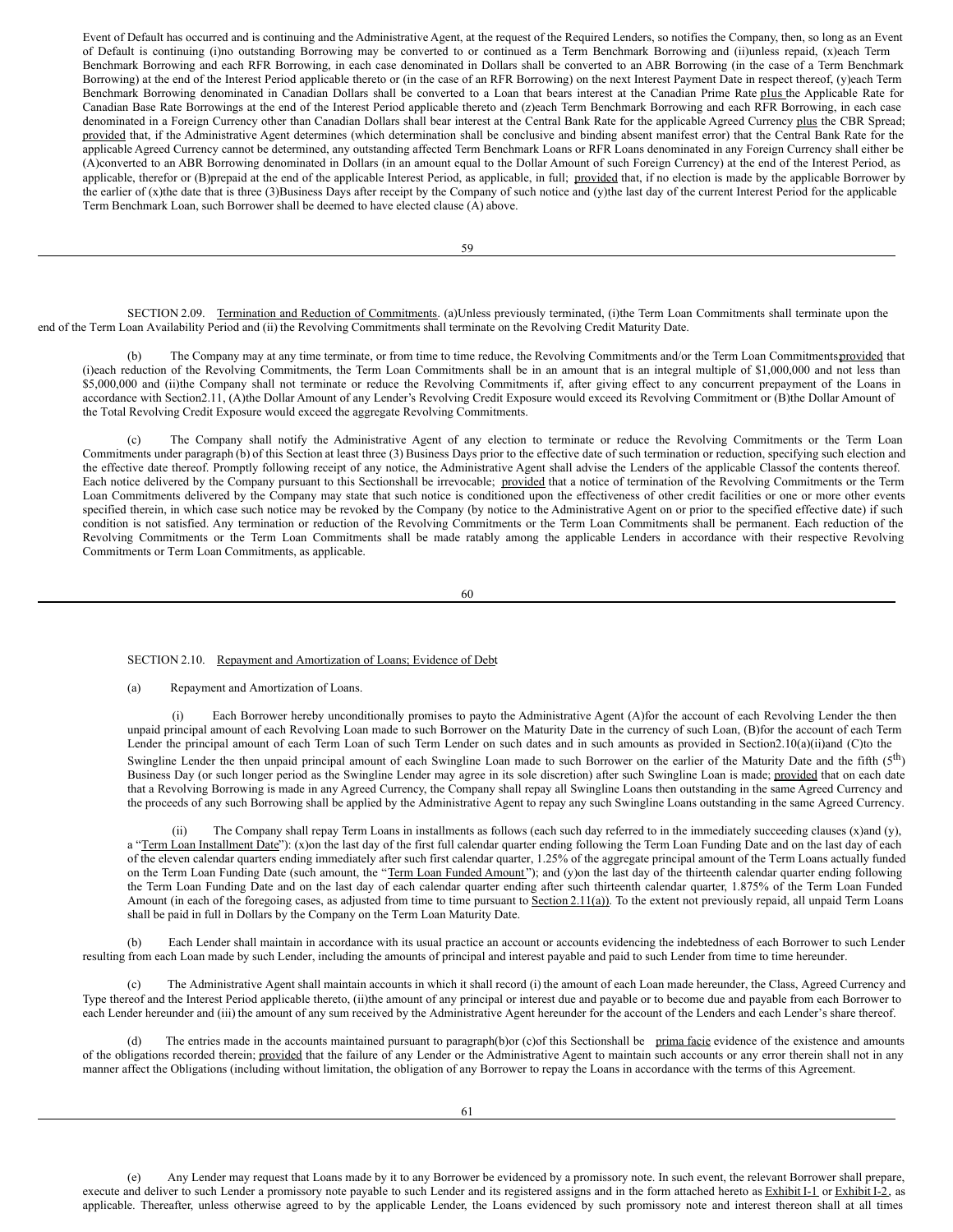(including after assignment pursuant to Section 9.04) be represented by one or more promissory notes in such form.

#### SECTION 2.11. Prepayment of Loans.

(a) Any Borrower shall have the right at any time and from time to time to prepay any Borrowing in whole or in part, without premium or penalty (but subject to break funding payments required by Section2.16) subject to prior notice in accordance with the provisions of this Section2.11(a). The applicable Borrower, or the Company on behalf of the applicable Borrower, shall notify the Administrative Agent (and, in the case of prepayment of a Swingline Loan, the Swingline Lender) in writing of any prepayment hereunder (i)(x)in the case of prepayment of a Term Benchmark Borrowing denominated in Dollars, euro, Japanese Yen or Canadian Dollars, not later than 12:00 noon, New York City time, three (3)Business Days before the date of prepayment and (y)in the case of prepayment of an RFR Borrowing denominated in Pounds Sterling or Swiss Francs, not later than 12:00 noon, New York City time, five (5)RFR Business Days before the date of prepayment, (ii)in the case of prepayment of an ABR Revolving Borrowing, not later than 11:00a.m., Local Time, on the date of prepayment, or (iii)in the case of prepayment of a Swingline Loan, not later than 12:00 noon, Local Time, on the date of prepayment. Each such notice shall be irrevocable and shall specify the prepayment date and the principal amount of each Borrowing or portion thereof to be prepaid; provided that, if a notice of prepayment is given in connection with a conditional notice of termination of the Commitments as contemplated by Section2.09, then such notice of prepayment may be revoked if such notice of termination is revoked in accordance with Section2.09. Promptly following receipt of any such notice relating to a Borrowing, the Administrative Agent shall advise the Lenders of the contents thereof. Each partial prepayment of any Borrowing shall be in an amount that would be permitted in the case of an advance of a Borrowing of the same Type as provided in Section2.02. Each prepayment of a Revolving Borrowing shall be applied ratably to the Revolving Loans included in the prepaid Revolving Borrowing, each voluntary prepayment of a Term Loan Borrowing shall be applied ratably to the Term Loans as directed by the Company. Prepayments shall be accompanied by (i)accrued interest to the extent required by Section 2.13 and (ii) break funding payments to the extent required pursuant to Section 2.16.

(b) If (i)at any time, other than as a result of fluctuations in currency exchange rates, the aggregate principal Dollar Amount of the Total Revolving Credit Exposure (calculated, with respect to those Credit Events denominated in Foreign Currencies, as of the most recent Computation Date with respect to each such Credit Event) exceeds the aggregate Revolving Commitments or (ii)at any time determined pursuant to Section2.04, solely as a result of fluctuations in currency exchange rates, the aggregate principal Dollar Amount of the Total Revolving Credit Exposure (so calculated) exceeds 105% of the aggregate Revolving Commitments, the Company shall in each case immediately repay Revolving Borrowings or cash collateralize LC Exposure in an account with the Administrative Agent pursuant to Section 2.06(j), as applicable, in an aggregate principal amount sufficient to cause the aggregate Dollar Amount of the Total Revolving Credit Exposure (so calculated) to be less than or equal to the aggregate Revolving Commitments.

62

SECTION 2.12. Fees. (a)The Company agrees to pay to the Administrative Agent for the account of each Revolving Lender a facility fee, which shall accrue at the Applicable Rate in respect of the Facility Fee Rate on the daily amount of the Revolving Commitment of such Lender (whether used or unused) during the period from and including the Effective Date to but excluding the date on which such Revolving Commitment terminates; provided that, if such Lender continues to have any Revolving Credit Exposure after its Revolving Commitment terminates, then such facility fee shall continue to accrue on the daily amount of such Lender's Revolving Credit Exposure from and including the date on which its Revolving Commitment terminates to but excluding the date on which such Lender ceases to have any Revolving Credit Exposure. Facility fees accrued through and including the last day of March, June, Septemberand Decemberof each year shall be payable in arrears on the fifteenth  $(15<sup>th</sup>)$  day following such last day and on the date on which the Revolving Commitments terminate, commencing on the first such date to occur after the date hereof; provided that any facility fees accruing after the date on which the Revolving Commitments terminate shall be payable on demand. All facility fees shall be computed on the basis of a year of 360days and shall be payable for the actual number of days elapsed (including the first day and the last day of each quarterly period referred to above but excluding the later of (i)the date on which the Revolving Commitments terminate and (ii)with respect to each Lender, if such Lender's Revolving Commitments have terminated but such Lender retains Revolving Credit Exposure, the date on which such Lender ceases to have any Revolving Credit Exposure).

The Borrowers agree to pay (i) to the Administrative Agent for the account of each Revolving Lender a participation fee with respect to its participations in Standby Letters of Credit, which shall accrue at the same Applicable Rate used to determine the interest rate applicable to Term Benchmark Revolving Loans on the average daily Dollar Amount of such Lender's LC Exposure in respect of Standby Letters of Credit (excluding any portion thereof attributable to unreimbursed LC Disbursements in respect of Standby Letters of Credit) during the period from and including the Effective Date to but excluding the later of the date on which such Revolving Lender's Revolving Commitment terminates and the date on which such Lender ceases to have any LC Exposure in respect of Standby Letters of Credit, (ii) to the Administrative Agent for the account of each Revolving Lender a participation fee with respect to its participations in Commercial Letters of Credit, which shall accrue at the Applicable Rate applicable to Commercial Letters of Credit on the average daily Dollar Amount of such Lender's LC Exposure in respect of Commercial Letters of Credit (excluding any portion thereof attributable to unreimbursed LC Disbursements in respect of Commercial Letters of Credit) during the period from and including the Effective Date to but excluding the later of the date on which such Revolving Lender's Revolving Commitment terminates and the date on which such Lender ceases to have any LC Exposure in respect of Commercial Letters of Credit and (iii)to the relevant Issuing Bank for its own account a fronting fee, which shall accrue at the rate of 0.125% per annum on the average daily Dollar Amount of the LC Exposure (excluding any portion thereof attributable to unreimbursed LC Disbursements) attributable to Letters of Credit issued by such Issuing Bank during the period from and including the Effective Date to but excluding the later of the date of termination of the Revolving Commitments and the date on which there ceases to be any LC Exposure, as well as such Issuing Bank's standard fees and commissions with respect to the issuance, amendment, cancellation, negotiation, transfer, presentment or extension of any Letter of Credit or processing of drawings thereunder. Unless otherwise specified above, participation fees and fronting fees accrued through and including the last day of March, June, Septemberand Decemberof each year shall be payable on the fifteenth (15<sup>th</sup>) day following such last day, commencing on the first such date to occur after the Effective Date; provided that all such fees shall be payable on the date on which the Revolving Commitments terminate and any such fees accruing after the date on which the Revolving Commitments terminate shall be payable on demand. Any other fees payable to any Issuing Bank pursuant to this paragraph shall be payable within ten (10)days after demand (or such later time specified in any invoice delivered to the Company with respect thereto or otherwise agreed to by the relevant Issuing Bank). All participation fees and fronting fees shall be computed on the basis of a year of 360days and shall be payable for the actual number of days elapsed (including the first day but excluding the last day). Participation fees and fronting fees in respect of Letters of Credit denominated in Dollars shall be paid in Dollars, and participation fees and fronting fees in respect of Letters of Credit denominated in a Foreign Currency shall be paid in such Foreign Currency.

(c) The Company agrees to pay to the Administrative Agent for the account of each Term Lender, a ticking fee, which shall accrue at the Applicable Rate in respect of the Ticking Fee Rate on the amount of such Term Lender's Term Loan Commitment (as such amount shall be adjusted to give effect to any voluntary reductions of the Term Loan Commitments in accordance with the terms of Section2.09(c)), which ticking fee shall accrue during the period commencing on the date that is 61 days after the Effective Date and ending on the earlier of (i)the Term Loan Funding Date and (ii)the date of the termination the Term Loan Commitments. Ticking fees payable in respect of the Term Loan Commitments accrued through and including the last day of March, June, Septemberand Decemberof each year shall be payable in arrears on the fifteenth (15<sup>th</sup>) day following such last day and on the earlier of (i)the Term Loan Funding Date and (ii)the date of the termination the Term Loan Commitments. All ticking fees payable under this Section2.12(c)shall be computed on the basis of a year of 360days and shall be payable for the actual number of days elapsed (including the first day but excluding the last day).

(d) The Company agrees to pay to the Administrative Agent, for its own account, fees payable in the amounts and at the times separately agreed upon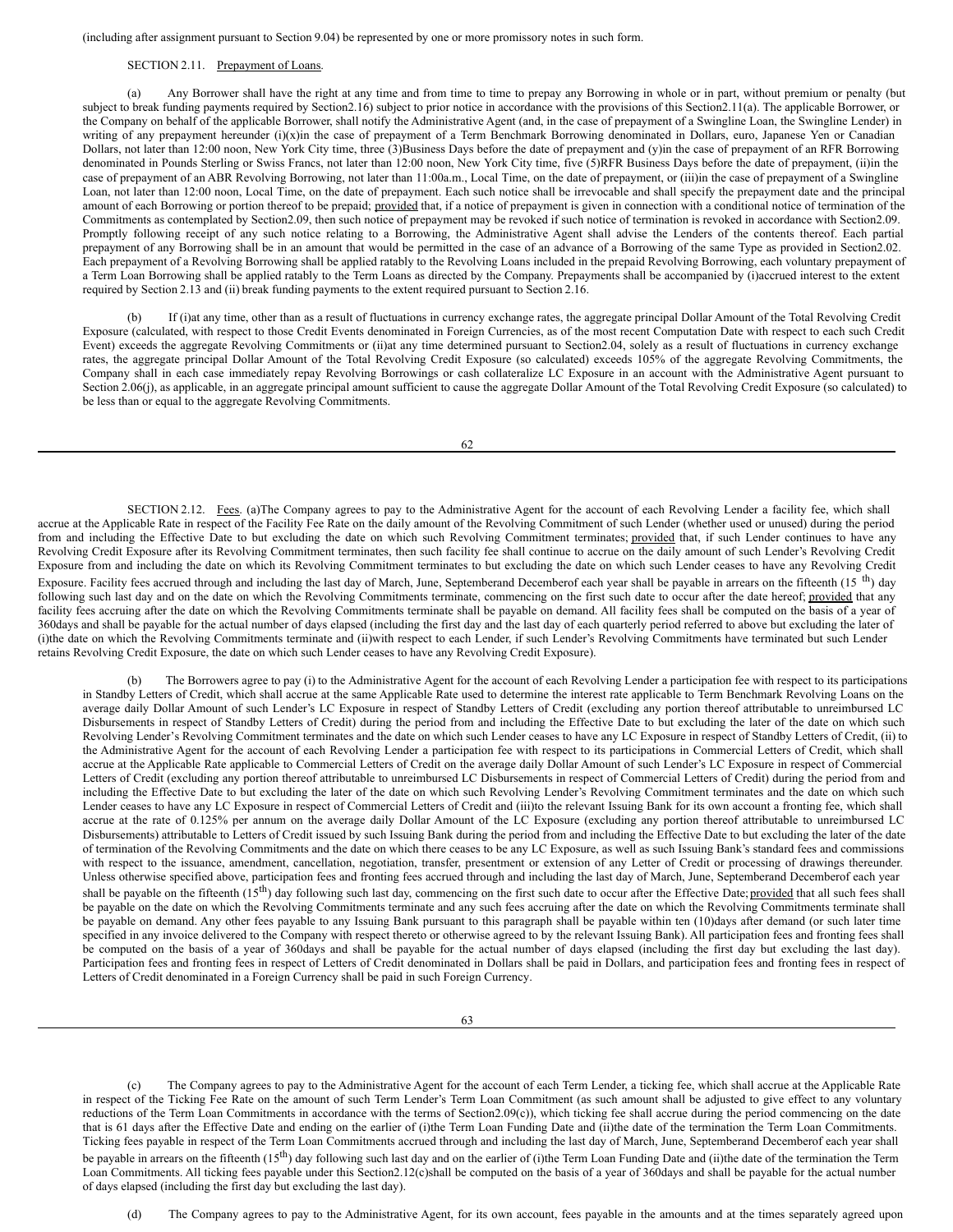between the Company and the Administrative Agent from time to time.

(e) All fees payable hereunder shall be paid on the dates due, in Dollars (except as otherwise expressly provided in this Section2.12) and immediately available funds, to the Administrative Agent (or to each Issuing Bank, in the case of fees payable to it) for distribution, in the case of facility fees, participation fees and ticking fees, to the applicable Lenders. Fees paid shall not be refundable under any circumstances (except, in the case of demonstrable error in the calculation of such fees, the excess of the fees paid in respect of such erroneous calculation over the correctly calculated amount of such fees). Notwithstanding anything to the contrary herein or in any other Loan Document, each Foreign Subsidiary Borrower shall severally and not jointly pay fees owed by it pursuant to this Section2.12 and no Foreign Subsidiary Borrower shall be responsible for any other Borrower's failure to pay any fees due hereunder.

SECTION 2.13. Interest. (a)(i)The Loans comprising each ABR Borrowing (including each Swingline Loan denominated in Dollars) shall bear interest at the Alternate Base Rate plus the Applicable Rate for ABR Revolving Loans. (ii)Each Euro Swingline Loan shall bear interest at Daily Simple ESTR plus the Applicable Rate for RFR Revolving Loans (iii) Each Canadian Swingline Loan shall bear interest at the Canadian Prime Rate plus the Applicable Rate for Canadian Base Rate Borrowings.

### (b) [Intentionally Omitted].

(c) The Loans comprising each Term Benchmark Borrowing shall bear interest at the Adjusted Term SOFR Rate, the Adjusted EURIBO Rate, the Adjusted TIBO Rate or the CDOR Rate, as applicable, for the Interest Period in effect for such Borrowing plus the Applicable Rate for Term Benchmark Revolving Loans.

(d) Each RFR Loan shall bear interest at a rate per annum equal to the applicable Adjusted Daily Simple RFRplus the Applicable Rate.

#### 64

(e) Notwithstanding the foregoing, if any principal of or interest on any Loan or any fee or other amount payable by any Borrower hereunder is not paid when due (after the expiration of any applicable grace period set forth in Article VII), whether at stated maturity, upon acceleration or otherwise, such overdue amount shall bear interest, after as well as before judgment, at a rate per annum equal to (i)in the case of overdue principal of any Loan, 2% plus the rate otherwise applicable to such Loan as provided in the preceding paragraphs of this Sectionor (ii)in the case of any other amount, 2% plus the rate applicable to ABR Loans as provided in paragraph (a) of this Section.

(f) Accrued interest on each Loan shall be payable in arrears on each Interest Payment Date for such Loan and, in the case of Revolving Loans, upon termination of the Revolving Commitments; provided that (i)interest accrued pursuant to paragraph (e)of this Sectionshall be payable on demand, (ii)in the event of any repayment or prepayment of any Loan (other than a prepayment of an ABR Revolving Loan prior to the end of the Revolving Credit Availability Period), accrued interest on the principal amount repaid or prepaid shall be payable on the date of such repayment or prepayment and (iii)in the event of any conversion of any Term Benchmark Loan prior to the end of the current Interest Period therefor, accrued interest on such Loan shall be payable on the effective date of such conversion.

(g) All interest hereunder shall be computed on the basis of a year of 360 days, except that interest computed by reference to the Daily Simple RFR with respect to Pounds Sterling, the TIBO Rate, the CDOR Rate or the Alternate Base Rate at times when the Alternate Base Rate is based on the Prime Rate shall be computed on the basis of a year of 365 days (or 366 days in a leap year). In each case interest shall be payable for the actual number of days elapsed (including the first day but excluding the last day). All interest hereunder on any Loan shall be computed on a daily basis based upon the outstanding principal amount of such Loan as of the applicable date of determination. The applicable Alternate Base Rate, Adjusted Term SOFR Rate, Term SOFR Rate, Adjusted EURIBO Rate, EURIBO Rate, Adjusted TIBO Rate, TIBO Rate, CDOR Rate, Adjusted Daily Simple RFR or Daily Simple RFR shall be determined by the Administrative Agent, and such determination shall be conclusive absent manifest error.

(h) For the purposes of the *Interest Act* (Canada) and disclosure thereunder, whenever any interest or any fee to be paid hereunder or in connection herewith by a Canadian Borrower is to be calculated on the basis of a 360-, 365- or 366-day year, the yearly rate of interest to which the rate used in such calculation is equivalent is the rate so used multiplied by the actual number of days in the calendar year in which the same is to be ascertained and divided by 360, 365 or 366, as applicable. The rates of interest under this Agreement are nominal rates, and not effective rates or yields. The principle of deemed reinvestment of interest does not apply to any interest calculation under this Agreement.

If any provision of this Agreement would oblige a Canadian Borrower to make any payment of interest or other amount payable to any Secured Party in an amount or calculated at a rate which would be prohibited by law or would result in a receipt by that Secured Party of "interest" at a "criminal rate" (as such terms are construed under the *Criminal Code* (Canada)), then, notwithstanding such provision, such amount or rate shall be deemed to have been adjusted with retroactive effect to the maximum amount or rate of interest, as the case may be, as would not be so prohibited by applicable law or so result in a receipt by that Secured Party of "interest" at a "criminal rate", such adjustment to be effected, to the extent necessary (but only to the extent necessary), as follows:

(i) first, by reducing the amount or rate of interest; and

### 65

(ii) thereafter, by reducing any fees, commissions, costs, expenses, premiums and other amounts required to be paid which would constitute interest for purposes of section 347 of the *Criminal Code* (Canada).

With respect to any Swiss Borrower, (i)the interest rates provided for in this Agreement, including this Section2.13 are minimum interest rates, (ii)when entering into this Agreement, the parties have assumed that the interest payable at the rates set out in this Sectionor in other Sections of this Agreement is not and will not become subject to the Swiss Federal Withholding Tax, (iii)notwithstanding that the parties do not anticipate that any payment of interest will be subject to the Swiss Federal Withholding Tax, they agree that, in the event that the Swiss Federal Withholding Tax should be imposed on interest payments, the payment of interest due by any Swiss Borrower shall, in line with and subject to Section2.17 including the limitations therein, be increased to an amount which (after making any deduction of the Non-Refundable Portion (as defined below) of the Swiss Federal Withholding Tax) results in a payment to each Lender entitled to such payment of an amount equal to the payment which would have been due had no deduction of Swiss Federal Withholding Tax been required, (iv)for this purpose, the Swiss Federal Withholding Tax shall be calculated on the full grossed-up interest amount. For the purposes of this Section, "Non-Refundable Portion" shall mean Swiss Federal Withholding Tax at the standard rate (being, as at the date hereof, 35%) unless a tax ruling issued by the Swiss Federal Tax Administration (SFTA) confirms that, in relation to a specific Lender based on an applicable double tax treaty, the Non-Refundable Portion is a specified lower rate in which case such lower rate shall be applied in relation to such Lender and (v)each Swiss Borrower shall provide to the Administrative Agent the documents required by law or applicable double taxation treaties for the Lenders to claim a refund of any Swiss Federal Withholding Tax so deducted.

(k) Notwithstanding anything to the contrary herein or in any other Loan Document, each Foreign Subsidiary Borrower shall severally and not jointly pay interest on any Loans outstanding to it and no Foreign Subsidiary Borrower shall be responsible for any other Borrower's failure to pay any interest due hereunder.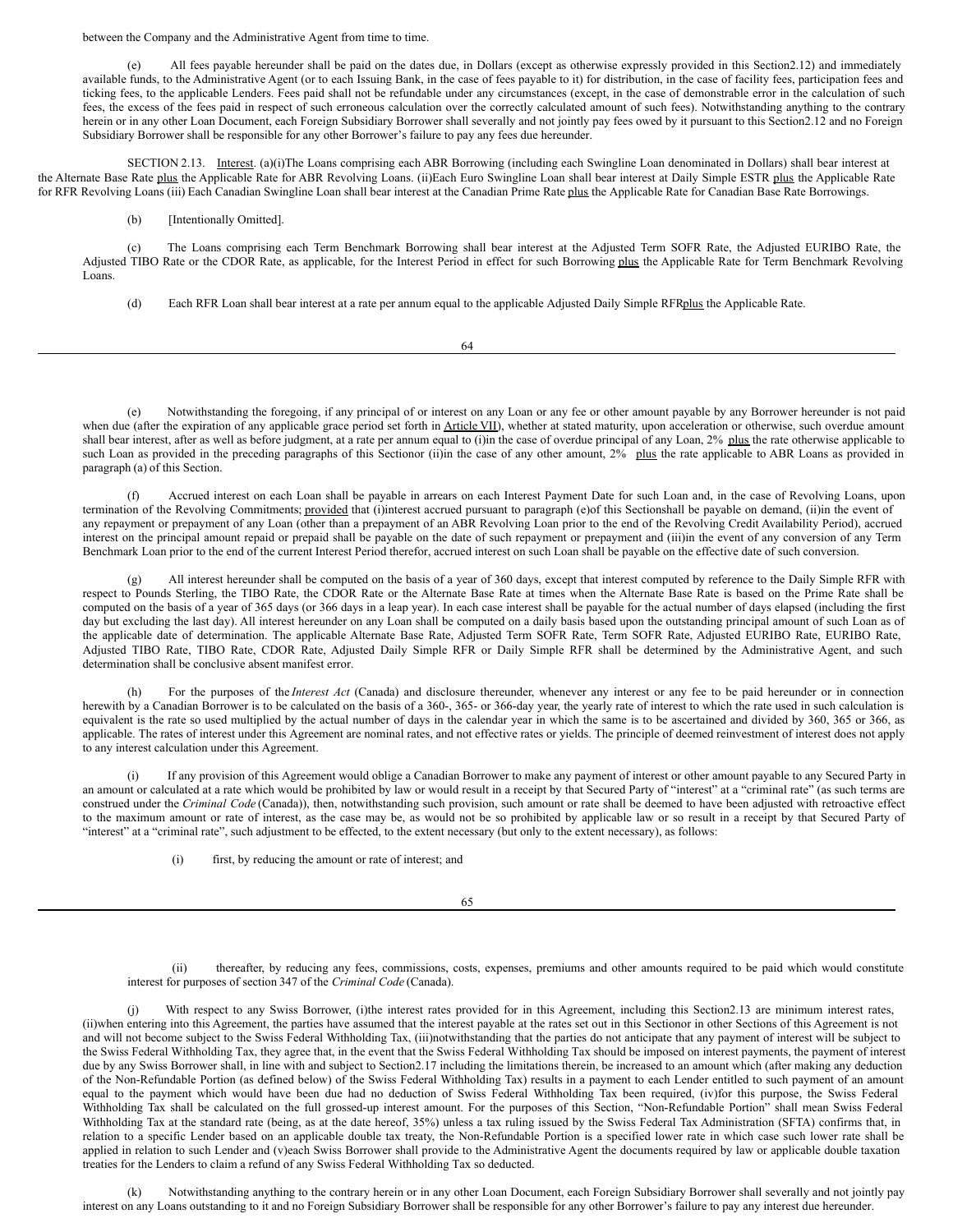(l) Interest in respect of Loans denominated in Dollars shall be paid in Dollars, and interest in respect of Loans denominated in a Foreign Currency shall be paid in such Foreign Currency.

### SECTION 2.14. Alternate Rate of Interest.

#### (a) Subject to clauses (b), (c), (d), (e) and (f) of this Section 2.14, if:

(i) the Administrative Agent reasonably determines (which determination shall be conclusive and binding absent manifest error) (A)prior to the commencement of any Interest Period for a Term Benchmark Borrowing, that adequate and reasonable means do not exist for ascertaining the Adjusted Term SOFR Rate, the Term SOFR Rate, the Adjusted EURIBO Rate, the EURIBO Rate, the Adjusted TIBO Rate, the TIBO Rate or the CDOR Rate (including because the Relevant Screen Rate is not available or published on a current basis) for the applicable currency and such Interest Period or (B)at any time, that adequate and reasonable means do not exist for ascertaining the applicable Adjusted Daily Simple RFR, Daily Simple RFR or RFR for the applicable Agreed Currency; or

66

(ii) the Administrative Agent is advised by the Required Lenders that (A)prior to the commencement of any Interest Period for a Term Benchmark Borrowing, the Adjusted Term SOFR Rate, the Adjusted EURIBO Rate, the Adjusted TIBO Rate or the CDOR Rate for the applicable Agreed Currency and such Interest Period will not adequately and fairly reflect the cost to such Lenders of making or maintaining their Loans included in such Borrowing for the applicable Agreed Currency and such Interest Period or (B)at any time, the applicable Adjusted Daily Simple RFR for the applicable Agreed Currency will not adequately and fairly reflect the cost to such Lenders of making or maintaining their Loans included in such Borrowing for the applicable Agreed Currency;

then the Administrative Agent shall give notice thereof to the applicable Borrower and the Lenders by telephone, telecopy or electronic mail as promptly as practicable thereafter and, until (x)the Administrative Agent notifies the applicable Borrower and the Lenders that the circumstances giving rise to such notice no longer exist with respect to the relevant Benchmark and (y)the applicable Borrower delivers a new Interest Election Request in accordance with the terms of Section 2.08 or a new Borrowing Request in accordance with the terms of Section2.03, (A)for Loans denominated in Dollars, any Interest Election Request that requests the conversion of any Borrowing to, or continuation of any Borrowing as, a Term Benchmark Borrowing and any Borrowing Request that requests a Term Benchmark Borrowing shall instead be deemed to be an Interest Election Request or a Borrowing Request, as applicable, for (x)an RFR Borrowing denominated in Dollars so long as the Adjusted Daily Simple RFR for Dollar Borrowings is not also the subject of Section2.14(a)(i)or (ii)above or (y)an ABRBorrowing if the Adjusted Daily Simple RFR for Dollar Borrowings also is the subject of Section2.14(a)(i)or (ii)above, (B)for Loans denominated in Canadian Dollars, any Interest Election Request that requests the conversion of any Borrowing to, or continuation of any Borrowing as, a Term Benchmark Borrowing and any Borrowing Request that requests a Term Benchmark Borrowing shall instead be deemed to be an Interest Election Request or a Borrowing Request, as applicable, for a Loan that bears interest at the Canadian Prime Rate plus the Applicable Rate for Canadian Base Rate Borrowings and (C)for Loans denominated in a Foreign Currency other than Canadian Dollars, any Interest Election Request that requests the conversion of any Borrowing to, or continuation of any Borrowing as, a Term Benchmark Borrowing and any Borrowing Request that requests a Term Benchmark Borrowing or an RFR Borrowing, in each case, for the relevant Benchmark, shall be ineffective; provided thatif the circumstances giving rise to such notice affect only one Type of Borrowing, then all other Types of Borrowings shall be permitted. Furthermore, if any Term Benchmark Loan or RFR Loan in any Agreed Currency is outstanding on the date of the applicable Borrower's receipt of the notice from the Administrative Agent referred to in this Section2.14(a)with respect to a Relevant Rate applicable to such Term Benchmark Loan or RFR Loan, then until (x)the Administrative Agent notifies the Company and the Lenders that the circumstances giving rise to such notice no longer exist with respect to the relevant Benchmark and (y)the applicable Borrower delivers a new Interest Election Request in accordance with the terms of Section2.08 or a new Borrowing Request in accordance with the terms of Section2.03, (A)for Loans denominated in Dollars, any Term Benchmark Loan shall on the last day of the Interest Period applicable to such Loan (or the next succeeding Business Day if such day is not a Business Day), be converted by the Administrative Agent to, and shall constitute, (x) an RFR Borrowing denominated in Dollars so long as the Adjusted Daily Simple RFR for Dollar Borrowings is not also the subject of Section2.14(a)(i)or (ii)above or (y)an ABR Loan if the Adjusted Daily Simple RFR for Dollar Borrowings also is the subject of Section2.14(a)(i)or (ii)above, on such day, (B)for Term Benchmark Loans denominated in Canadian Dollars, on the last day of the Interest Period applicable to such Term Benchmark Loan (or the next succeeding Business Day if such day is not a Business Day) such Term Benchmark Loan shall be converted by the Administrative Agent to, and shall constitute, a Loan that bears interest at the Canadian Prime Rate plus the Applicable Rate for Canadian Base Rate Borrowings and (C)for Loans denominated in a Foreign Currency other than Canadian Dollars, (1)any Term Benchmark Loan shall, on the last day of the Interest Period applicable to such Loan (or the next succeeding Business Day if such day is not a Business Day) bear interest at the Central Bank Rate for the applicable Foreign Currency plus the CBR Spread; provided that, if the Administrative Agent determines (which determination shall be conclusive and binding absent manifest error) that the Central Bank Rate for the applicable Foreign Currency cannot be determined, any outstanding affected Term Benchmark Loans denominated in such Foreign Currency shall, at the applicable Borrower's election prior to such day: (A)be prepaid by the applicable Borrower on such day or (B)solely for the purpose of calculating the interest rate applicable to such Term Benchmark Loan, such Term Benchmark Loan denominated in such Foreign Currency shall be deemed to be a Term Benchmark Loan denominated in Dollars and shall accrue interest at the same interest rate applicable to Term Benchmark Loans denominated in Dollars at such time and (2)any RFR Loan shall bear interest at the Central Bank Rate for the applicable Foreign Currency plus the CBR Spread; provided that, if the Administrative Agent determines (which determination shall be conclusive and binding absent manifest error) that the Central Bank Rate for the applicable Foreign Currency cannot be determined, any outstanding affected RFR Loans denominated in any Foreign Currency, at the applicable Borrower's election, shall either (A)be converted into ABR Loans denominated in Dollars (in an amount equal to the Dollar Amount of such Foreign Currency) immediately or (B) be prepaid in full immediately.

67

(b) Notwithstanding anything to the contrary herein or in any other Loan Document, if a Benchmark Transition Event and its related Benchmark Replacement Date have occurred prior to the Reference Time in respect of any setting of the then-current Benchmark, then (x)if a Benchmark Replacement is determined in accordance with clause (1) of the definition of "Benchmark Replacement" with respect to Dollars for such Benchmark Replacement Date, such Benchmark Replacement will replace such Benchmark for all purposes hereunder and under any Loan Document in respect of such Benchmark setting and subsequent Benchmark settings without any amendment to, or further action or consent of any other party to, this Agreement or any other Loan Document and (y)if a Benchmark Replacement is determined in accordance with clause (2)of the definition of "Benchmark Replacement" with respect to any Agreed Currency for such Benchmark Replacement Date, such Benchmark Replacement will replace such Benchmark for all purposes hereunder and under any Loan Document in respect of any Benchmark setting at or after 5:00 p.m., New York City time, on the fifth (5th) Business Day after the date notice of such Benchmark Replacement is provided to the Lenders without any amendment to, or further action or consent of any other party to, this Agreement or any other Loan Document so long as the Administrative Agent has not received, by such time, written notice of objection to such Benchmark Replacement from Lenders comprising the Required Lenders.

(c) In connection with the implementation of a Benchmark Replacement, the Administrative Agent will have the right to make Benchmark Replacement Conforming Changes from time to time and, notwithstanding anything to the contrary herein or in any other Loan Document, any amendments implementing such Benchmark Replacement Conforming Changes will become effective without any further action or consent of any other party to this Agreement or any other Loan Document.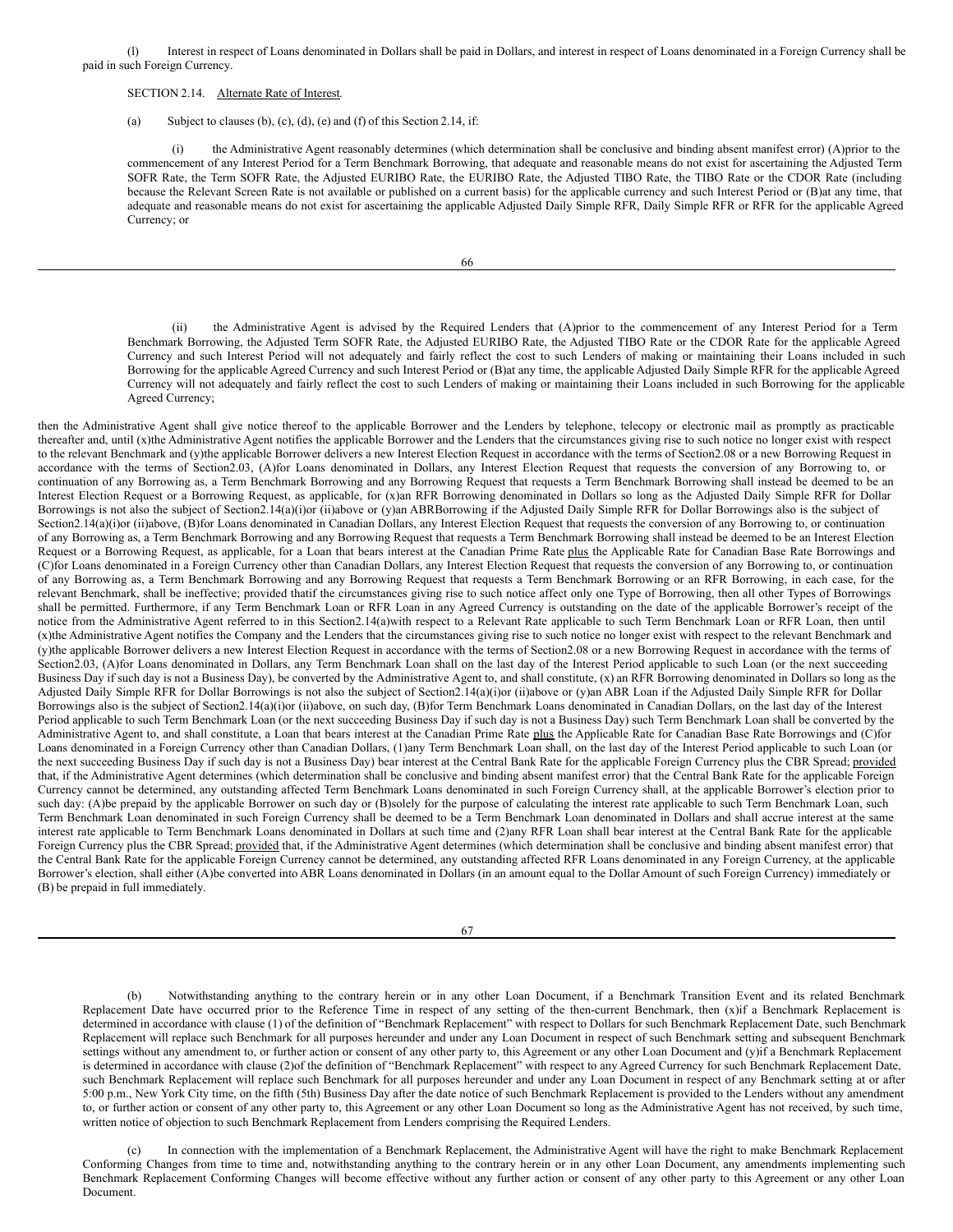(d) The Administrative Agent will promptly notify the Company and the Lenders of (i)any occurrence of a Benchmark Transition Event, (ii)the implementation of any Benchmark Replacement, (iii)the effectiveness of any Benchmark Replacement Conforming Changes, (iv)the removal or reinstatement of any tenor of a Benchmark pursuant to clause (e)below and (v)the commencement or conclusion of any Benchmark Unavailability Period. Any determination, decision or election that may be made by the Administrative Agent or, if applicable, any Lender (or group of Lenders) pursuant to this Section2.14, including any determination with respect to a tenor, rate or adjustment or of the occurrence or non-occurrence of an event, circumstance or date and any decision to take or refrain from taking any action or any selection, will be conclusive and binding absent manifest error and may be made in its or their sole discretion and without consent from any other party to this Agreement or any other Loan Document, except, in each case, as expressly required pursuant to this Section 2.14.

(e) Notwithstanding anything to the contrary herein or in any other Loan Document, at any time (including in connection with the implementation of a Benchmark Replacement), (i)if the then-current Benchmark is a term rate (including the Term SOFR Rate, the EURIBO Rate, the TIBO Rate or the CDOR Rate) and either (A)any tenor for such Benchmark is not displayed on a screen or other information service that publishes such rate from time to time as selected by the Administrative Agent in its reasonable discretion or (B)the regulatory supervisor for the administrator of such Benchmark has provided a public statement or publication of information announcing that any tenor for such Benchmark is or will be no longer representative, then the Administrative Agent may modify the definition of "Interest Period" for any Benchmark settings at or after such time to remove such unavailable or non-representative tenor and (ii)if a tenor that was removed pursuant to clause (i)above either (A)is subsequently displayed on a screen or information service for a Benchmark (including a Benchmark Replacement) or (B)is not, or is no longer, subject to an announcement that it is or will no longer be representative for a Benchmark (including a Benchmark Replacement), then the Administrative Agent may modify the definition of "Interest Period" for all Benchmark settings at or after such time to reinstate such previously removed tenor.

(f) Upon the Company's receipt of notice of the commencement of a Benchmark Unavailability Period, the applicable Borrower may revoke any request for a Term Benchmark Borrowing or RFR Borrowing of, conversion to or continuation of Term Benchmark Loans to be made, converted or continued during any Benchmark Unavailability Period and, failing that, either (x)the applicable Borrower will be deemed to have converted any request for a Term Benchmark Borrowing denominated in Dollars into a request for a Borrowing of or conversion to (A)an RFR Borrowing denominated in Dollars so long as the Adjusted Daily Simple RFR for Dollar Borrowings is not the subject of a Benchmark Transition Event or (B)an ABR Borrowing if the Adjusted Daily Simple RFR for Dollar Borrowings is the subject of a Benchmark Transition Event, (y) the applicable Borrower will be deemed to have converted any request for a Term Benchmark Borrowing denominated in Canadian Dollars into a request for a Borrowing of a Loan that bears interest at the Canadian Prime Rate plus the Applicable Rate for Canadian Base Rate Borrowings or (z)any Term Benchmark Borrowing or an RFR Borrowing denominated in a Foreign Currency other than Canadian Dollars shall be ineffective. During any Benchmark Unavailability Period or at any time that a tenor for the then-current Benchmark is not an Available Tenor, (x)the component of ABR based upon the then-current Benchmark or such tenor for such Benchmark, as applicable, will not be used in any determination of ABR and (y)the component of the Canadian Prime Rate based upon the then-current Benchmark or such tenor for such Benchmark, as applicable, will not be used in any determination of the Canadian Prime Rate. Furthermore, if any Term Benchmark Loan or RFR Loan in any Agreed Currency is outstanding on the date of the Company's receipt of notice of the commencement of a Benchmark Unavailability Period with respect to a Relevant Rate applicable to such Term Benchmark Loan or RFR Loan, then until such time as a Benchmark Replacement for such Agreed Currency is implemented pursuant to this Section2.14, (A)for Loans denominated in Dollars any Term Benchmark Loan shall on the last day of the Interest Period applicable to such Loan (or the next succeeding Business Day if such day is not a Business Day), be converted by the Administrative Agent to, and shall constitute, (x)an RFR Borrowing denominated in Dollars so long as the Adjusted Daily Simple RFR for Dollar Borrowings is not the subject of a Benchmark Transition Event or (y)an ABR Loan if the Adjusted Daily Simple RFR for Dollar Borrowings is the subject of a Benchmark Transition Event, on such day, (B)for Loans denominated in Canadian Dollars, on the last day of the Interest Period applicable to such Term Benchmark Loan (or the next succeeding Business Day if such day is not a Business Day) such Term Benchmark Loan shall be converted by the Administrative Agent to, and shall constitute, a Loan that bears interest at the Canadian Prime Rate plus the Applicable Rate for Canadian Base Rate Borrowings and (C)for Loans denominated in a Foreign Currency other than Canadian Dollars, (1)any Term Benchmark Loan shall, on the last day of the Interest Period applicable to such Loan (or the next succeeding Business Day if such day is not a Business Day) bear interest at the Central Bank Rate for the applicable Foreign Currency plus the CBR Spread; provided that, if the Administrative Agent determines (which determination shall be conclusive and binding absent manifest error) that the Central Bank Rate for the applicable Foreign Currency cannot be determined, any outstanding affected Term Benchmark Loans denominated in any Foreign Currency shall, at the applicable Borrower's election prior to such day: (A)be prepaid by such Borrower on such day or (B)solely for the purpose of calculating the interest rate applicable to such Term Benchmark Loan, such Term Benchmark Loan denominated in any Foreign Currency shall be deemed to be a Term Benchmark Loan denominated in Dollars and shall accrue interest at the same interest rate applicable to Term Benchmark Loans denominated in Dollars at such time and (2)any RFR Loan shall bear interest at the Central Bank Rate for the applicable Foreign Currency plus the CBR Spread; provided that, if the Administrative Agent determines (which determination shall be conclusive and binding absent manifest error) that the Central Bank Rate for the applicable Foreign Currency cannot be determined, any outstanding affected RFR Loans denominated in any Foreign Currency, at the applicable Borrower's election, shall either (A) be converted into ABR Loans denominated in Dollars (in an amount equal to the Dollar Amount of such Foreign Currency) immediately or (B) be prepaid in full immediately.

69

### SECTION 2.15. Increased Costs. (a) If any Change in Law shall:

(i) impose, modify or deem applicable any reserve, special deposit, liquidity or similar requirement (including any compulsory loan requirement, insurance charge or other similar assessments) against assets of, deposits with or for the account of, or credit extended by, any Lender (except any such reserve requirement reflected in the Adjusted Term SOFR Rate, the Adjusted EURIBO Rate or the Adjusted TIBO Rate, as applicable) or any Issuing Bank;

(ii) impose on any Lender or any Issuing Bank or the London or other applicable offshore interbank market for the applicable Agreed Currency any other condition, cost or expense (other than Taxes or UK Taxes) affecting this Agreement or Loans made by such Lender or any Letter of Credit or participation therein; or

(iii) subject any Recipient to any Taxes or UK Taxes (other than (A)Indemnified Taxes, (B)Taxes described in clauses (b)through (d)of the definition of Excluded Taxes, (C)Connection Income Taxes and (D)UK Taxes (i)consisting of a Tax Deduction required by law to be made by a Borrower or (ii)compensated for by Section2.17A or that would have been compensated for by Section2.17A but was not compensated for because one of the exclusions in Section2.17A applied) on its loans, loan principal, letters of credit, commitments, or other obligations, or its deposits, reserves, other liabilities or capital attributable thereto;

and the result of any of the foregoing shall be to increase the cost to such Lender or such other Recipient of making, continuing, converting into or maintaining any Loan or of maintaining its obligation to make any such Loan or to increase the cost to such Lender, such Issuing Bank or such other Recipient of participating in, issuing or maintaining any Letter of Credit or to reduce the amount of any sum received or receivable by such Lender, such Issuing Bank or such other Recipient hereunder, whether of principal, interest or otherwise, then the applicable Borrower will pay to such Lender, such Issuing Bank or such other Recipient, as the case may be, such additional amount or amounts as will compensate such Lender, such Issuing Bank or such other Recipient, as the case may be, for such additional costs incurred or reduction suffered as reasonably determined by such Lender or such Issuing Bank (which determination shall be made in good faith (and not on an arbitrary or capricious basis) and consistent with similarly situated customers of the applicable Lender or the applicable Issuing Bank under agreements having provisions similar to this Section2.15 after consideration of such factors as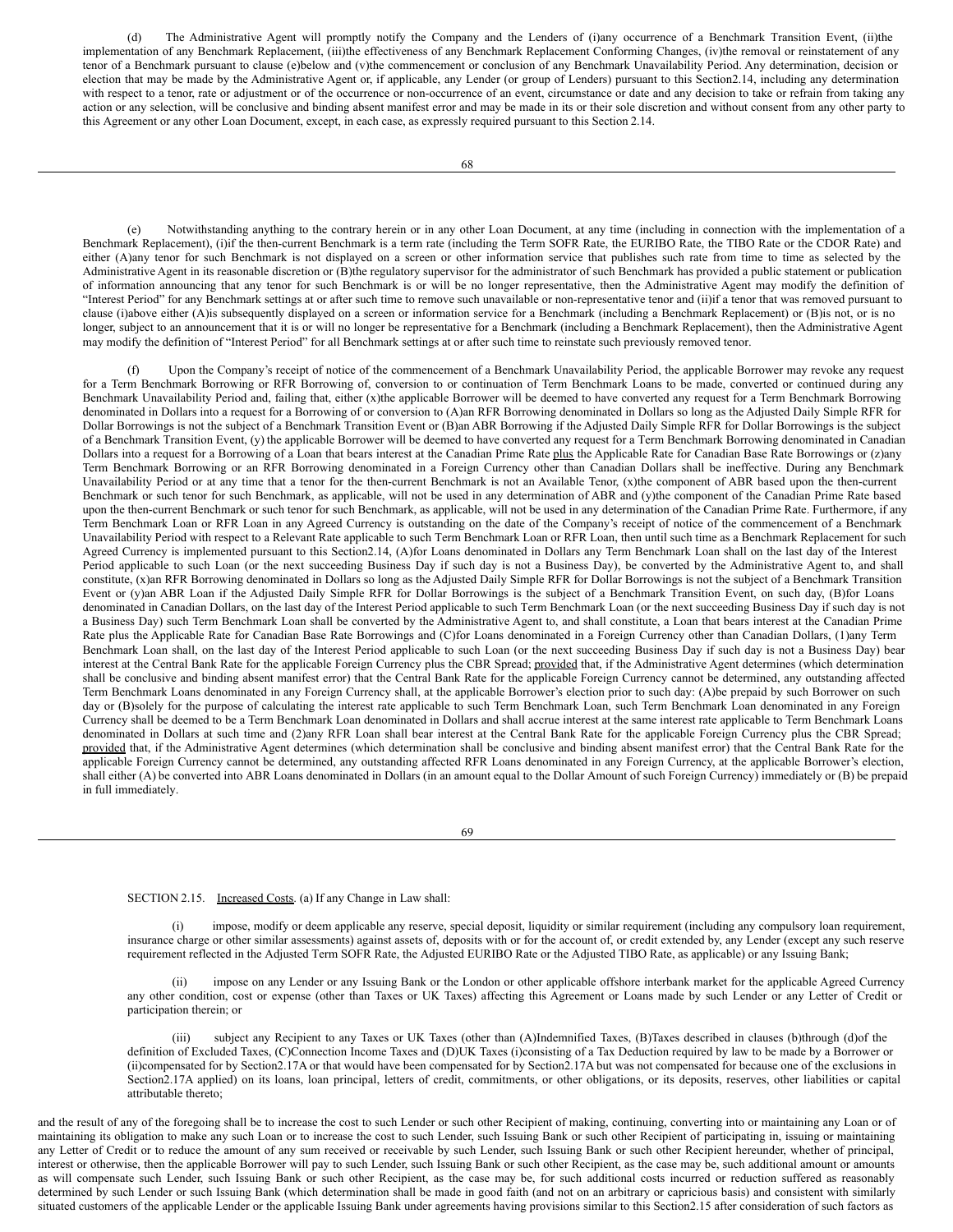(b) If any Lender or any Issuing Bank determines that any Change in Law regarding capital or liquidity requirements has or would have the effect of reducing the rate of return on such Lender's or such Issuing Bank's capital or on the capital of such Lender's or such Issuing Bank's holding company, if any, as a consequence of this Agreement, the Commitments of or the Loans made by, or participations in Letters of Credit or Swingline Loans held by, such Lender, or the Letters of Credit issued by such Issuing Bank, to a level below that which such Lender or such Issuing Bank or such Lender's or such Issuing Bank's holding company could have achieved but for such Change in Law (taking into consideration such Lender's or such Issuing Bank's policies and the policies of such Lender's or such Issuing Bank's holding company with respect to capital adequacy and liquidity), then from time to time the applicable Borrower will pay to such Lender or such Issuing Bank, as the case may be, such additional amount or amounts as will compensate such Lender or such Issuing Bank or such Lender's or such Issuing Bank's holding company for any such reduction suffered as reasonably determined by such Lender or such Issuing Bank (which determination shall be made in good faith (and not on an arbitrary or capricious basis) and consistent with similarly situated customers of the applicable Lender or the applicable Issuing Bank under agreements having provisions similar to this Section 2.15 after consideration of such factors as such Lender or such Issuing Bank then reasonably determines to be relevant).

(c) A certificate of a Lender or an Issuing Bank setting forth, in reasonable detail, the basis and calculation of the amount or amounts necessary to compensate such Lender or such Issuing Bank or its holding company, as the case may be, as specified in paragraph(a)or (b)of this Sectionshall be delivered to the Company and shall be conclusive absent manifest error. The Company shall pay, or cause the other Borrowers to pay, such Lender or such Issuing Bank, as the case may be, the amount shown as due on any such certificate within thirty (30) days after receipt thereof.

(d) Failure or delay on the part of any Lender or any Issuing Bank to demand compensation pursuant to this Sectionshall not constitute a waiver of such Lender's or such Issuing Bank's right to demand such compensation; provided that the Company shall not be required to compensate a Lender or an Issuing Bank pursuant to this Sectionfor any increased costs or reductions incurred more than 180days prior to the date that such Lender or such Issuing Bank, as the case may be, notifies the Company of the Change in Law giving rise to such increased costs or reductions and of such Lender's or such Issuing Bank's intention to claim compensation therefor; provided further that, if the Change in Law giving rise to such increased costs or reductions is retroactive, then the 180-day period referred to above shall be extended to include the period of retroactive effect thereof.

### SECTION 2.16. Break Funding Payments.

(a) With respect to Term Benchmark Loans, in the event of (i)the payment of any principal of any Term Benchmark Loan other than on the last day of an Interest Period applicable thereto (including as a result of an Event of Default or as a result of any prepayment pursuant to Section2.11), (ii)the conversion of any Term Benchmark Loan other than on the last day of the Interest Period applicable thereto, (iii) the failure to borrow, convert, continue or prepay any Term Benchmark Loan on the date specified in any notice delivered pursuant hereto (regardless of whether such notice may be revoked under Section2.11(a)and is revoked in accordance therewith), (iv)the assignment of any Term Benchmark Loan other than on the last day of the Interest Period applicable thereto as a result of a request by the Company pursuant to Section2.19 or 9.02(d)or (v)the failure by any Borrower to make any payment of any Loan or drawing under any Letter of Credit (or interest due thereof) denominated in a Foreign Currency on its scheduled due date or any payment thereof in a different currency, then, in any such event, the Company shall compensate each Lender for the loss, cost and expense attributable to such event. A certificate of any Lender setting forth any amount or amounts that such Lender is entitled to receive pursuant to this Section, and setting forth in reasonable detail the calculations used by such Lender to determine such amount or amounts, shall be delivered to the Company and shall be conclusive absent manifest error. The Company shall pay such Lender the amount shown as due on any such certificate within fifteen (15)days after receipt thereof; provided that the Company shall not be required to compensate a Lender pursuant to this Sectionfor any amounts under this Section2.16 incurred more than 180 days prior to the date that such Lender notifies the Company of such amount and of such Lender's intention to claim compensation therefor.

71

(b) With respect to RFR Loans, in the event of (i) the payment of any principal of any RFR Loan other than on the Interest Payment Date applicable thereto (including as a result of an Event of Default or as a result of any prepayment pursuant to Section2.11), (ii)the failure to borrow or prepay any RFR Loan on the date specified in any notice delivered pursuant hereto (regardless of whether such notice may be revoked under Section2.11(a)and is revoked in accordance therewith), (iii)the assignment of any RFR Loan other than on the Interest Payment Date applicable thereto as a result of a request by the Company pursuant to Section2.19 or 9.02(d)or (iv)the failure by any Borrower to make any payment of any Loan or drawing under any Letter of Credit (or interest due thereof) denominated in a Foreign Currency on its scheduled due date or any payment thereof in a different currency, then, in any such event, the Company shall compensate each Lender for the loss, cost and expense attributable to such event. A certificate of any Lender setting forth any amount or amounts that such Lender is entitled to receive pursuant to this Section, and setting forth in reasonable detail the calculations used by such Lender to determine such amount or amounts, shall be delivered to the Company and shall be conclusive absent manifest error. The Company shall pay such Lender the amount shown as due on any such certificate within fifteen (15)days after receipt thereof; provided that the Company shall not be required to compensate a Lender pursuant to this Sectionfor any amounts under this Section2.16 incurred more than 180 days prior to the date that such Lender notifies the Company of such amount and of such Lender's intention to claim compensation therefor.

SECTION 2.17. Taxes. (a) Payments Free of Taxes. Any and all payments by or on account of any obligation of any Loan Party under any Loan Document shall be made without deduction or withholding for any Taxes, except as required by applicable law. If any applicable law (as determined in the good faith discretion of an applicable Withholding Agent) requires the deduction or withholding of any Tax from any such payment by a Withholding Agent, then the applicable Withholding Agent shall be entitled to make such deduction or withholding and shall timely pay the full amount deducted or withheld to the relevant Governmental Authority in accordance with applicable law and, if such Tax is an Indemnified Tax, then the sum payable by the applicable Loan Party shall be increased as necessary so that after such deduction or withholding has been made (including such deductions and withholdings applicable to additional sums payable under this Section2.17) the applicable Recipient receives an amount equal to the sum it would have received had no such deduction or withholding been made.

(b) Payment of Other Taxes by the Borrowers. The relevant Borrower shall timely pay to the relevant Governmental Authority in accordance with applicable law, or at the option of the Administrative Agent timely reimburse it for the payment of , Other Taxes.

(c) Evidence of Payments. As soon as practicable after any payment of Taxes by any Loan Party to a Governmental Authority pursuant to this Section2.17, such Loan Party shall deliver to the Administrative Agent the original or a certified copy of a receipt issued by such Governmental Authority evidencing such payment, a copy of the return reporting such payment or other evidence of such payment reasonably satisfactory to the Administrative Agent.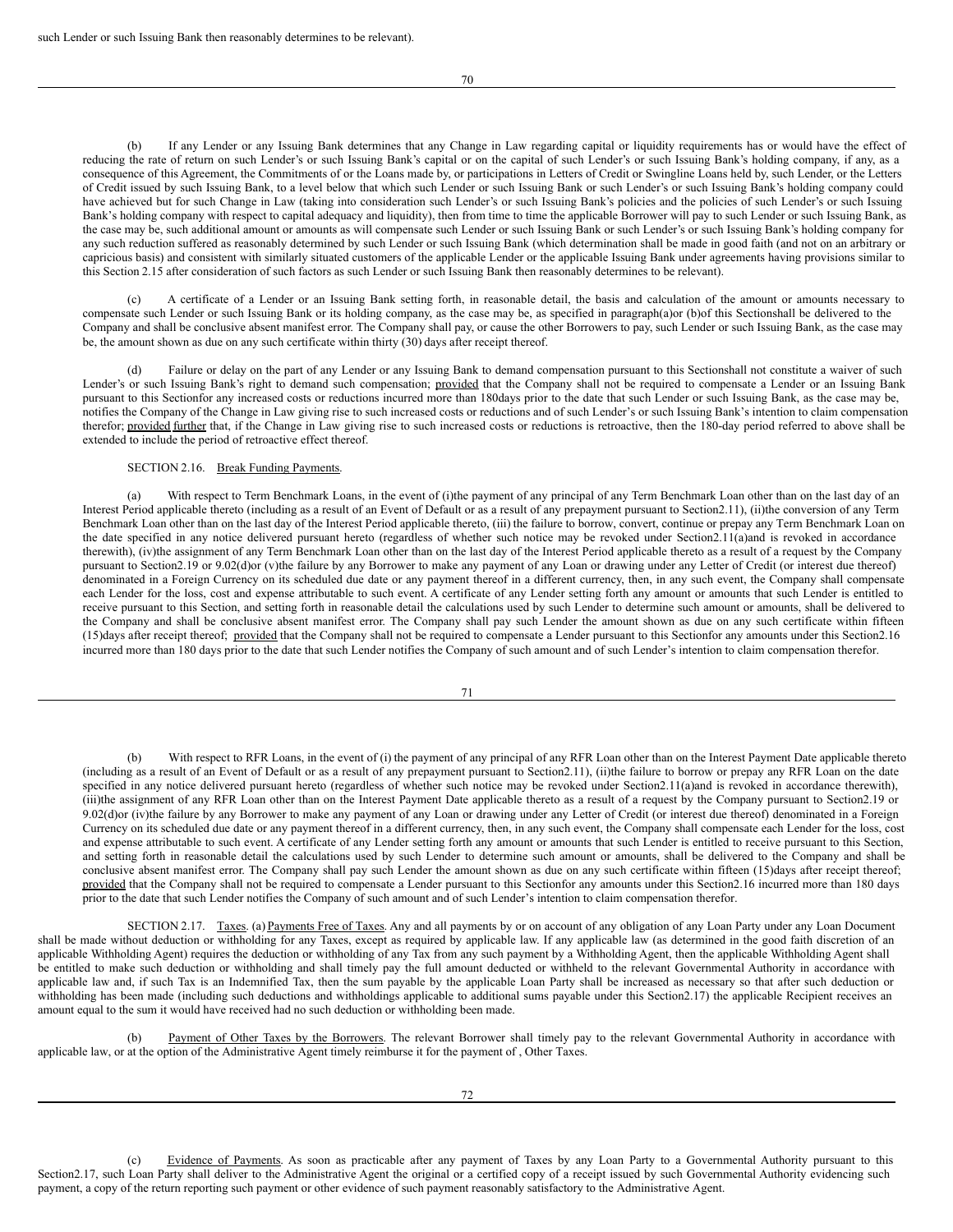(d) Indemnification by the Loan Parties. Without duplication of Section2.17(a), the applicable Loan Party shall indemnify each Recipient, within 30 days after demand therefor, for the full amount of any Indemnified Taxes (including Indemnified Taxes imposed or asserted on or attributable to amounts payable under this Section) payable or paid by such Recipient or required to be withheld or deducted from a payment to such Recipient and any reasonable expenses arising therefrom or with respect thereto, whether or not such Indemnified Taxes were correctly or legally imposed or asserted by the relevant Governmental Authority. A certificate as to the amount of such payment or liability and basis for calculating such amount delivered to the applicable Loan Party by a Lender (with a copy to the Administrative Agent), or by the Administrative Agent on its own behalf or on behalf of a Lender, shall be conclusive absent manifest error.

(e) Indemnification by the Lenders. Each Lender shall severally indemnify the Administrative Agent, within 10 days after demand therefor, for (i)any Indemnified Taxes attributable to such Lender (but only to the extent that any Loan Party has not already indemnified the Administrative Agent for such Indemnified Taxes and without limiting the obligation of the Loan Parties to do so), (ii)any Taxes attributable to such Lender's failure to comply with the provisions of Section9.04(c)relating to the maintenance of a Participant Register and (iii)any Excluded Taxes attributable to such Lender, in each case, that are payable or paid by the Administrative Agent in connection with any Loan Document, and any reasonable expenses arising therefrom or with respect thereto, whether or not such Taxes were correctly or legally imposed or asserted by the relevant Governmental Authority. A certificate as to the amount of such payment or liability delivered to any Lender by the Administrative Agent shall be conclusive absent manifest error. Each Lender hereby authorizes the Administrative Agent to set off and apply any and all amounts at any time owing to such Lender under any Loan Document or otherwise payable by the Administrative Agent to the Lender from any other source against any amount due to the Administrative Agent under this paragraph (e).

Status of Lenders. (i)Any Lender that is entitled to an exemption from or reduction of withholding Tax with respect to payments made under any Loan Document shall deliver to the Borrowers and the Administrative Agent, prior to the date on which such Lender becomes a Lender under this Agreement or acquires an interest therein and at the time or times reasonably requested by the Borrowers or the Administrative Agent, such properly completed and executed documentation reasonably requested by the Borrowers or the Administrative Agent as will permit such payments to be made without withholding or at a reduced rate of withholding. In addition, any Lender, if reasonably requested by the Borrowers or the Administrative Agent, shall deliver such other documentation prescribed by applicable law or reasonably requested by the Borrowers or the Administrative Agent as will enable the Borrowers or the Administrative Agent to determine whether or not such Lender is subject to backup withholding or information reporting requirements for Tax purposes. Notwithstanding anything to the contrary in the preceding two sentences, the completion, execution and submission of such documentation (other than such documentation set forth in Section2.17(f)(ii)(A), (ii)(B)and (ii)(D)below or, for the avoidance of doubt, the UK tax documentation required under Section2.17A) shall not be required if in the Lender's reasonable judgment such completion, execution or submission would subject such Lender to any material unreimbursed cost or expense or would materially prejudice the legal or commercial position of such Lender.

73

(ii) Without limiting the generality of the foregoing, in the event that any Borrower is a U.S. Person:

(A) any Lender that is a U.S. Person shall deliver to such Borrower and the Administrative Agent (in such number of copies as shall be reasonably requested by the recipient) on or prior to the date on which such Lender becomes a Lender under this Agreement (and from time to time thereafter upon the reasonable request of such Borrower or the Administrative Agent), an executed copy of IRS FormW-9 or successor form certifying that such Lender is exempt from U.S. federal backup withholding tax;

(B) any Foreign Lender shall, to the extent it is legally entitled to do so, deliver to such Borrower and the Administrative Agent (in such number of copies as shall be requested by the recipient) on or prior to the date on which such Foreign Lender becomes a Lender under this Agreement (and from time to time thereafter upon the reasonable request of such Borrower or the Administrative Agent), whichever of the following is applicable:

(1) in the case of a Foreign Lender claiming the benefits of an income tax treaty to which the United States is a party (x)with respect to payments of interest under any Loan Document, an executed copy of IRS Form W-8BEN or IRS Form W-8BEN-E establishing an exemption from, or reduction of, U.S. federal withholding Tax pursuant to the "interest" article of such tax treaty and (y)with respect to any other applicable payments under any Loan Document, IRS Form W-8BEN or IRS Form W-8BEN-E establishing an exemption from, or reduction of, U.S. federal withholding Tax pursuant to the "business profits" or "other income" article of such tax treaty;

(2) duly executed copies of IRS Form W-8ECI;

(3)in the case of a Foreign Lender claiming the benefits of the exemption for portfolio interest under Section881(c)of the Code, (x)a certificate substantially in the form of  $\frac{\text{Exhibit H-1}}{\text{Ex}}$  to the effect that such Foreign Lender is not a "bank" within the meaning of Section881(c)(3)(A)of the Code, a "10 percent shareholder" of such Borrower within the meaning of Section881(c)(3)(B)of the Code, or a "controlled foreign corporation" described in Section881(c)(3)(C)of the Code (a " U.S. Tax Compliance Certificate") and (y)an executed copy of IRS FormW-8BEN or IRS FormW-8BEN-E; or

(4)to the extent a Foreign Lender is not the beneficial owner, an executed copy of IRS FormW-8IMY, accompanied by IRS FormW-8ECI,IRS FormW-8BEN or IRS FormW-8BEN-E, a U.S. Tax Compliance Certificate substantially in the form of Exhibit H-2 or Exhibit H-3, IRS FormW-9, and/or other certification documents from each beneficial owner, as may be required; provided that if the Foreign Lender is a partnership and one or more direct or indirect partners of such Foreign Lender are claiming the portfolio interest exemption, such Foreign Lender may provide a U.S. Tax Compliance Certificate substantially in the form of **Exhibit H-4** on behalf of each such direct and indirect partner;

(C) any Foreign Lender shall, to the extent it is legally entitled to do so, deliver to such Borrower and the Administrative Agent (in such number of copies as shall be requested by the recipient) on or prior to the date on which such Foreign Lender becomes a Lender under this Agreement (and from time to time thereafter upon the reasonable request of such Borrower or the Administrative Agent), executed copies of any other form prescribed by applicable law as a basis for claiming exemption from or a reduction in U.S. federal withholding Tax, duly completed, together with such supplementary documentation as may be prescribed by applicable law to permit such Borrower or the Administrative Agent to determine the withholding or deduction required to be made; and

(D) if a payment made to a Lender under any Loan Document would be subject to U.S. federal withholding Tax imposed by FATCA if such Lender were to fail to comply with the applicable reporting requirements of FATCA (including those contained in Section1471(b)or 1472(b)of the Code, as applicable), such Lender shall deliver to such Borrower and the Administrative Agent at the time or times prescribed by law and at such time or times reasonably requested by such Borrower or the Administrative Agent such documentation prescribed by applicable law (including as prescribed by Section1471(b)(3)(C)(i)of the Code) and such additional documentation reasonably requested by such Borrower or the Administrative Agent as may be necessary for such Borrower and the Administrative Agent to comply with their obligations under FATCA and to determine that such Lender has complied with such Lender's obligations under FATCA or to determine the amount to deduct and withhold from such payment. Solely for purposes of this clause (D), "FATCA" shall include any amendments made to FATCA after the Effective Date.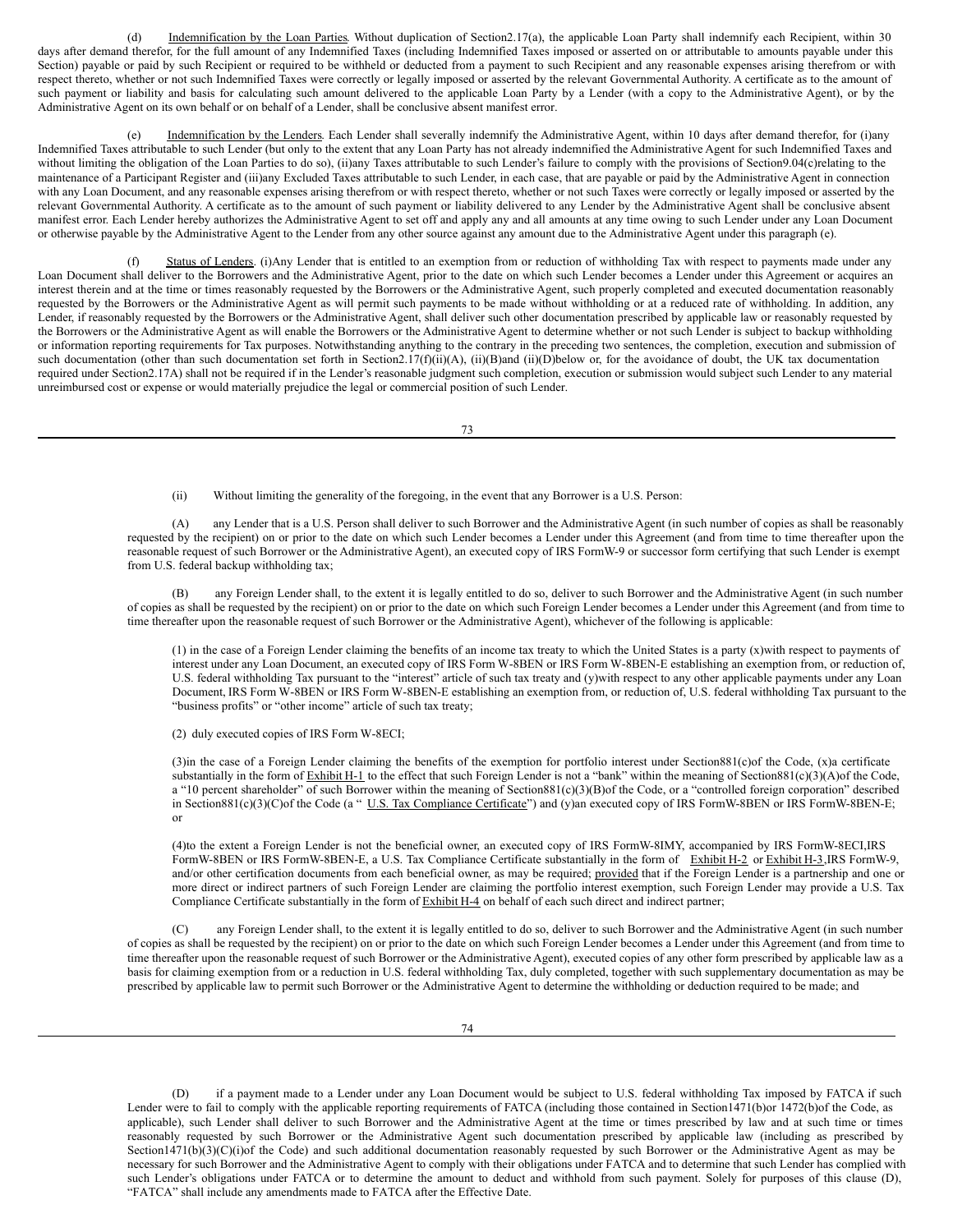Each Lender agrees that if any form or certification it previously delivered expires or becomes obsolete or inaccurate in any respect, upon such expiration or change, it shall update such form or certification or promptly notify the Company and the Administrative Agent in writing of its legal inability to do so.

(g) Treatment of Certain Refunds. If any party determines, in its sole discretion exercised in good faith, that it has received a refund of any Taxes as to which it has been indemnified pursuant to this Section 2.17 (including by the payment of additional amounts pursuant to this Section 2.17), it shall pay to the indemnifying party an amount equal to such refund (but only to the extent of indemnity payments made under this Section 2.17 with respect to the Taxes giving rise to such refund), net of all out-ofpocket expenses (including Taxes) of such indemnified party and without interest (other than any interest paid by the relevant Governmental Authority with respect to such refund). Such indemnifying party, upon the request of such indemnified party, shall repay to such indemnified party the amount paid over pursuant to this paragraph (g)(plus any penalties, interest or other charges imposed by the relevant Governmental Authority) in the event that such indemnified party is required to repay such refund to such Governmental Authority. Notwithstanding anything to the contrary in this paragraph (g), in no event will the indemnified party be required to pay any amount to an indemnifying party pursuant to this paragraph (g)the payment of which would place the indemnified party in a less favorable net after-Tax position than the indemnified party would have been in if the Tax subject to indemnification and giving rise to such refund had not been deducted, withheld or otherwise imposed and the indemnification payments or additional amounts with respect to such Tax had never been paid. This paragraph shall not be construed to require any indemnified party to make available its Tax returns (or any other information relating to its Taxes that it deems confidential) to the indemnifying party or any other Person.

(h) Survival. Each party's obligations under this Section2.17 shall survive the resignation or replacement of the Administrative Agent or any assignment of rights by, or the replacement of, a Lender, the termination of the Commitments and the repayment, satisfaction or discharge of all obligations under any Loan Document.

75

- (i) Issuing Bank. For purposes of this Section 2.17, the term "Lender" includes each Issuing Bank.
- (i) [Intentionally Omitted].

(k) Compliance with Swiss Non-Bank Rules. Each Lender confirms that it is a Swiss Qualifying Bank or, if not, a single (1)person only for the purpose of the Swiss Non-Bank Rulesand any other Person that shall become a Lender or a Participant pursuant to Section9.04 of this Agreement shall be deemed to have confirmed that it is a Swiss Qualifying Bank or, if not, a single (1)person only for the purpose of Swiss Non-Bank Rules. Each Swiss Borrower may request a Lender to confirm (i)whether or not it is (and each of its Participants are) a Swiss Qualifying Bank or (ii)whether it (or any of its Participants) does count as a single (1)person for purposes of the Swiss Non-Bank Rules, if it reasonably believes that that Lender's status has changed during the term of this Agreement.

Certain FATCA Matters. For purposes of determining withholding Taxes imposed under FATCA, the Borrowers and the Administrative Agent shall treat (and the Lenders hereby authorize the Administrative Agent to treat) this Agreement and the Loans as not qualifying as "grandfathered obligations" within the meaning of Treasury Regulation Section 1.1471-2(b)(2)(i).

# SECTION 2.17A. UK Tax.

(a)Unless a contrary indication appears, in this Section2.17A a reference to "determines" or "determined" means a determination made in the absolute discretion of the person making the determination acting reasonably and in good faith.

(b)A Borrower shall make all payments to be made by it under a Loan Document without any Tax Deduction, unless a Tax Deduction is required by law.

(c)A Borrower shall promptly upon becoming aware that it must make a Tax Deduction (or that there is any change in the rate or the basis of a Tax Deduction) notify the Administrative Agent accordingly. Similarly, a Lender shall notify the Administrative Agent on becoming so aware in respect of a payment payable to that Lender. If the Administrative Agent receives such notification from a Lender it shall promptly notify the relevant Borrower.

(d)If a Tax Deduction is required by law to be made by a Borrower under any Loan Document, the amount of the payment due from such Borrower shall be increased to an amount which (after making any Tax Deduction) leaves an amount equal to the payment which would have been due if no Tax Deduction had been required.

(e)A Borrower is not required to make an increased payment to a Lender under clause (d)above for a Tax Deduction from a payment of interest on a Loan, if on the date on which the payment falls due:

(i)the payment could have been made to the relevant Lender without a Tax Deduction if such Lender was a Qualifying Lender, but on that date that Lender is not or has ceased to be a Qualifying Lender other than as a result of any change after the date it became a Lender under this Agreement in (or in the interpretation, administration, or application of) any law or any published practice or concession of any relevant taxing authority; or

(ii) the relevant Lender is a Qualifying Lender solely under sub-paragraph (i)(b) of the definition of Qualifying Lender and:

(A)an officer of H.M. Revenue& Customs has given (and not revoked) a direction (a " Direction") under section 931 of the ITA which relates to that payment and that Lender has received from the Borrower making the payment or the Company a certified copy of that Direction; and

- (B) the payment could have been made to the Lender without any Tax Deduction if that Direction had not been made; or
- (iii) the relevant Lender is a Qualifying Lender solely by virtue of paragraph (i)(b) of the definition of Qualifying Lender and:
	- (A) the relevant Lender has not given a Tax Confirmation to the Borrower; and

(B)the payment could have been made to the Lender without any Tax Deduction if the Lender had given a Tax Confirmation to the Borrower, on the basis that the Tax Confirmation would have enabled the Borrower to have formed a reasonable belief that the payment was an "excepted payment" for the purpose of section 930 of the ITA; or

(iv)the relevant Lender is a Treaty Lender and the Borrower making the payment is able to demonstrate that the payment could have been made to the Lender without the Tax Deduction had that Lender complied with its obligations under clauses (h) or (i) below.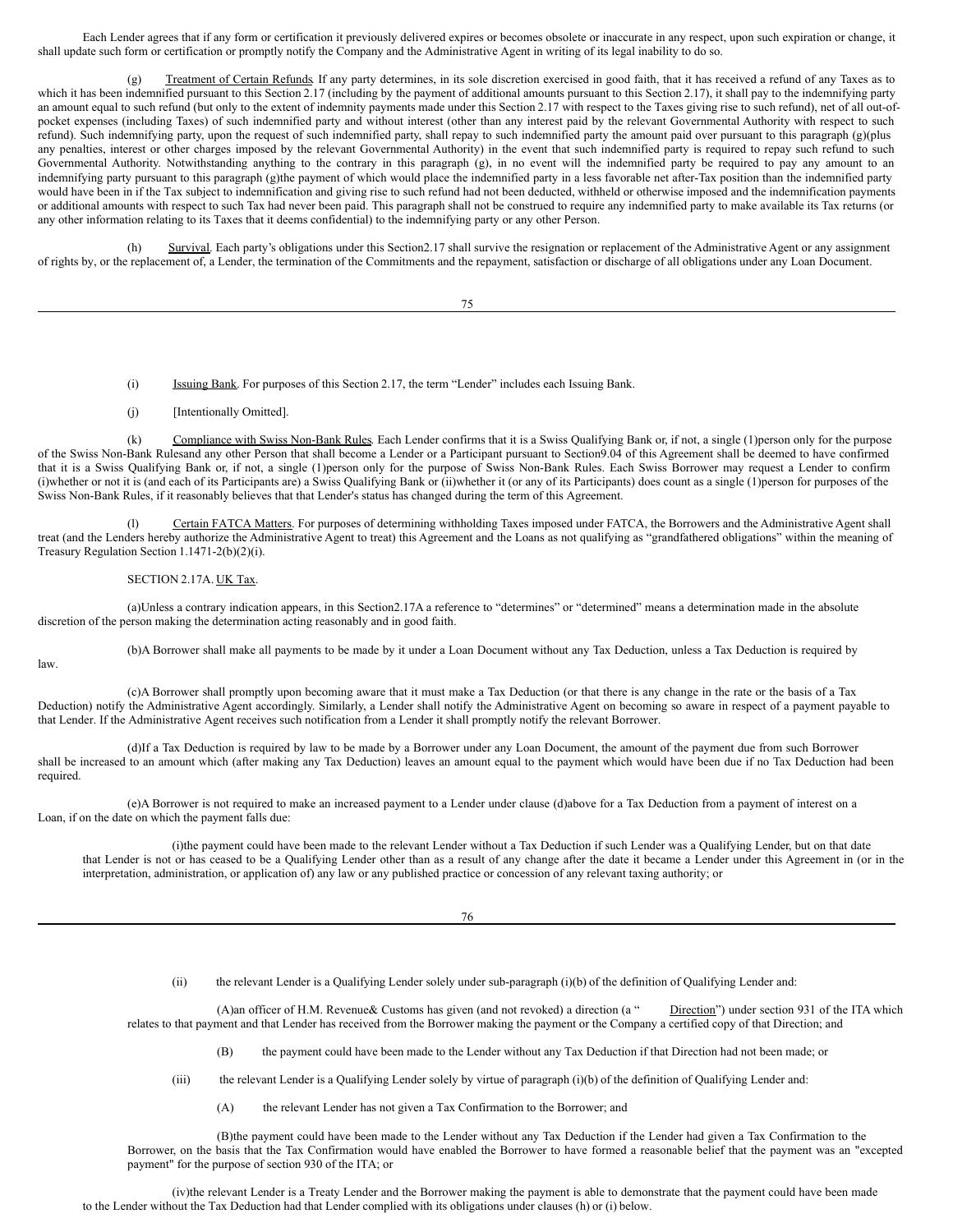(f)If a Borrower is required to make a Tax Deduction, such Borrower shall make that Tax Deduction and any payment required in connection with that Tax Deduction within the time allowed and in the minimum amount required by law.

(g)Within 30 days of making either a Tax Deduction or any payment required in connection with that Tax Deduction, the Borrower making that Tax Deduction shall deliver to the Administrative Agent for the Lender entitled to the payment a statement under section 975 of the ITA or other evidence reasonably satisfactory to the Lender that the Tax Deduction has been made or (as applicable) any appropriate payment paid to the relevant taxing authority.

(h)(i)Subject to paragraph (ii)below, a Treaty Lender and a Borrower which makes a payment to which that Treaty Lender is entitled shall co-operate in completing any procedural formalities necessary for that Borrower to obtain authorisation to make that payment without a Tax Deduction.

(ii)(A)A Treaty Lender which becomes a party to this Agreement on the day on which this Agreement is entered into that holds a passport under the HMRC DT Treaty Passport scheme, and which wishes that scheme to apply to this Agreement, shall confirm its scheme reference number and its jurisdiction of tax residence by including such details on its signature page to this Agreement; and

(B)a Treaty Lender that becomes a party to this Agreement after the date of this Agreement and that holds a passport under the HMRC DT Treaty Passport scheme, and which wishes that scheme to apply to this Agreement, shall confirm its scheme reference number and its jurisdiction of tax residence in the Assignment and Assumption or Augmenting Lender Supplement,

and, having done so, that Lender shall be under no obligation pursuant to paragraph (i) above.

(i) If a Lender has confirmed its scheme reference number and its jurisdiction of tax residence in accordance with paragraph (h)(ii) above and:

(A) a Borrower making a payment to that Lender has not made a Borrower DTTP Filing in respect of that Lender; or

(B) a Borrower making a payment to that Lender has made a Borrower DTTP Filing in respect of that Lender but:

a. that Borrower DTTP Filing has been rejected by HM Revenue & Customs; or

b.HM Revenue& Customs has not given the Borrower authority to make payments to that Lender without a Tax Deduction within 40 days of the date of the Borrower DTTP Filing, or has given such authority but such authority has subsequently been revoked, suspended or has expired,

and in each case, the Borrower has notified that Lender in writing, that Lender and the Borrower shall co-operate in completing any additional procedural formalities necessary for that Borrower to obtain authorisation to make that payment without a Tax Deduction.

If a Lender has not confirmed its scheme reference number and jurisdiction of tax residence in accordance with paragraph (h)(ii) above, no Borrower shall make a Borrower DTTP Filing or file any other form relating to the HMRC DT Treaty Passport scheme in respect of that Lender's Commitment(s) or its participation in any Loan unless the Lender otherwise agrees. A Borrower shall, promptly on making a Borrower DTTP Filing, deliver a copy of that Borrower DTTP Filing to the Administrative Agent for delivery to the relevant Lender.

(k)Each Lender which becomes a Party on the Effective Date confirms, for the benefit of the Administrative Agent and without liability to any Borrower, that it is a Treaty Lender. Each Lender which becomes a Party after the Effective Date (each a "New Lender") shall indicate in the Assignment and Assumption or Augmenting Lender Supplement (as the case may be) which it executes on becoming a Party, and for the benefit of the Administrative Agent and without liability to any Borrower, which of the following categories it falls in: (i)not a Qualifying Lender; (ii)a Qualifying Lender (other than a Treaty Lender); or (iii)a Treaty Lender. If a New Lender fails to indicate its status in accordance with this clause 2.17A(k)then such New Lender shall be treated for the purposes of this Agreement (including by each Borrower) as if it is not a Qualifying Lender until such time as it notifies the Administrative Agent which category applies (and the Administrative Agent, upon receipt of such notification, shall inform the Company). For the avoidance of doubt, the Assignment and Assumption or Augmenting Lender Supplement (as the case may be) shall not be invalidated by any failure of a Lender to comply with this clause 2.17A(k).

(l) With respect to a Tax Confirmation:

Agreement; and

(i)a UK Non-Bank Lender which becomes a Party on the Effective Date gives a Tax Confirmation to the Company by entering into this

(ii)a UK Non-Bank Lender shall promptly notify the Company and the Administrative Agent if there is any change in the position from that set out in the Tax Confirmation.

78

(m)A Borrower shall (within 3 Business Days of demand by the Administrative Agent) pay to a Protected Party an amount equal to the loss, liability or cost which that Protected Party determines will be or has been (directly or indirectly) suffered for or on account of UK Tax by that Protected Party in respect of any Loan Document.

(n) Clause (m) above shall not apply with respect to any UK Tax assessed on a Protected Party:

(i)under the law of the jurisdiction in which that Protected Party is incorporated or, if different, the jurisdiction (or jurisdictions) in which that Protected Party is treated as resident or as carrying on a business through a permanent establishment in the United Kingdom to which any right (including sums received or receivable) under a Loan Document is attributable for tax purposes;

(ii)under the law of the jurisdiction in which that Protected Party's lending office is located in respect of amounts received or receivable in that jurisdiction; or

(iii)under the law of any jurisdiction in which that Protected Party carries out a significant people function or a key entrepreneurial risk-taking function in connection with a Loan Document,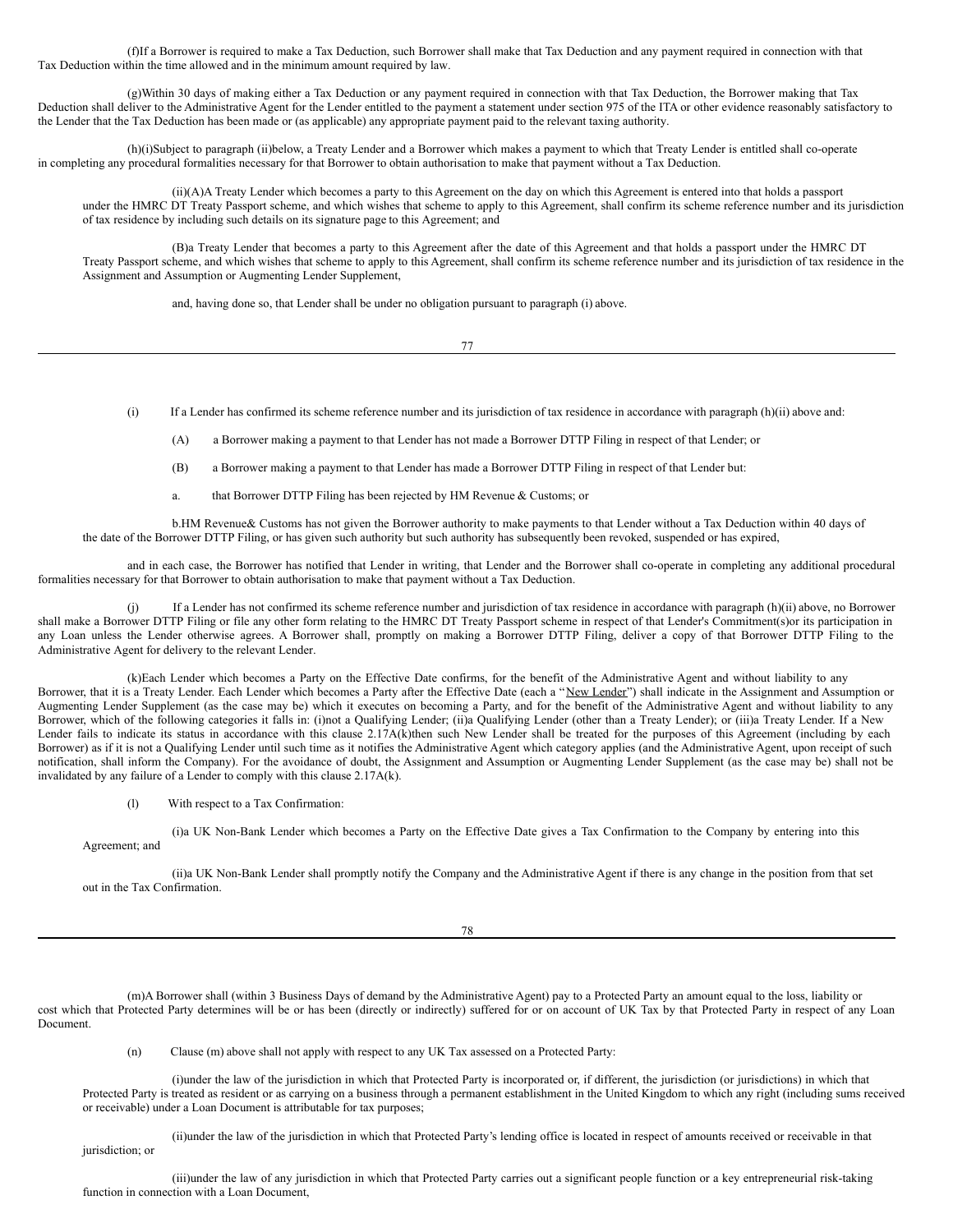if that UK Tax is imposed on or calculated by reference to the net income received or receivable (but not any sum deemed to be received or receivable) by that Protected Party.

- (o) Furthermore, clause (m) above shall not apply to the extent a loss, liability or cost:
	- (i) is compensated for by an increased payment under clause (d) above;

(ii)would have been compensated for by an increased payment under clause (d)above but was not so compensated solely because one of the exclusions in clause (e) applied; or

(iii) arises from, in respect of or in connection with the UK Bank Levy.

(p)A Protected Party making, or intending to make a claim under clause (m)above shall promptly notify the Administrative Agent of the event which will give, or has given, rise to the claim, following which the Administrative Agent shall notify the Borrowers.

- (q) A Protected Party shall, on receiving a payment from a Borrower under clause (m) above, notify the Administrative Agent.
- (r) If a Borrower makes a Tax Payment and the relevant Lender determines that:

(i)a Tax Credit is attributable either to an increased payment of which that Tax Payment forms part, to that Tax Payment or to a Tax Deduction in consequence of which that Tax Payment was required; and

(ii) that Lender has obtained and utilized all or part of that Tax Credit,

79

the relevant Lender shall pay an amount to that Borrower which that Lender determines will leave it (after that payment) in the same after-tax position as it would have been in had the Tax Payment not been made by that Borrower.

(s)A Borrower shall pay and, within three (3)Business Days of demand, indemnify each Credit Party against any cost, loss or liability that Credit Party incurs in relation to all UK stamp duty, registration and other similar UK Taxes payable in respect of any Loan Document other than where such UK stamp duty, registration or other similar UK Taxes are in relation to an assignment, transfer or novation (or other disposal) by a Credit Party (or any successor thereof) of any right, benefit or obligation under a Loan Document, save to the extent such assignment, transfer or novation (or other disposal) is made pursuant to Section 2.19.

(t)All amounts set out, or expressed to be payable under a Loan Document by any party to a Credit Party which (in whole or part) constitute the consideration for any supply for VAT purposes shall be deemed to be exclusive of any VAT which is chargeable on such supply, and accordingly, subject to clause (u)below, if VAT is or becomes chargeable on any supply made by any Credit Party to any party under a Loan Document (not being VAT for which the recipient of the supply is required to account to the relevant taxing authority), that party must pay to the Credit Party (in addition to and at the same time as paying any other consideration for such supply) an amount equal to the amount of such VAT (and such Credit Party shall promptly provide an appropriate VAT invoice to that party).

(u)If VAT is or becomes chargeable on any supply made by any Credit Party (the "Supplier") to any other Credit Party (the "Recipient") under a Loan Document, and any party other than the Recipient (the "Relevant Party") is required by the terms of any Loan Document to pay an amount equal to the consideration for that supply to the Supplier (rather than being required to reimburse or indemnify the Recipient in respect of that consideration (i)(where the Supplier is the person required to account to the relevant tax authority for the VAT) the Relevant Party must also pay to the Supplier (at the same time as paying that amount) an additional amount equal to the amount of the VAT and the Recipient must (where this paragraph (i)applies) promptly pay to the Relevant Party an amount equal to any credit or repayment the Recipient receives from the relevant tax authority which the Recipient reasonably determines relates to the VAT chargeable on that supply and (ii)(where the Recipient is the person required to account to the relevant tax authority for the VAT) the Relevant Party must promptly, following demand from the Recipient, pay to the Recipient an amount equal to the VAT chargeable on that supply but only to the extent that the Recipient reasonably determines that it is not entitled to credit or repayment from the relevant tax authority in respect of that VAT.

(v)Where a Loan Document requires any Party to reimburse or indemnify a Credit Party for any cost or expense, that Party shall at the same time reimburse or indemnify (as the case may be) such Credit Party for the full amount of such cost or expense, including such part thereof as represents VAT, save to the extent that such Credit Party reasonably determines that it is entitled to credit or repayment in respect of such VAT from the relevant tax authority.

(w)Any reference in this Section2.17A to any Party shall, at any time when such Person is treated as a member of a group for VAT purposes, include (where appropriate and unless the context otherwise requires) a reference to the representative member of such group at such time (the term "representative member" to have the same meaning as in the Value Added Tax Act 1994 or such similar or equivalent concept or entity as may be provided under similar or equivalent legislation in any jurisdiction other than the United Kingdom).

(x)In relation to any supply made by a Credit Party to any Party under a Loan Document, if reasonably requested by such Credit Party, that Party must promptly provide such Credit Party with details of that Party's VAT registration and such other information as is reasonably requested in connection with such Credit Party's VAT reporting requirements in relation to such supply.

80

### SECTION 2.18. Payments Generally; Pro Rata Treatment; Sharing of Set-offs.

Each Borrower shall make each payment required to be made by it hereunder (whether of principal, interest, fees or reimbursement of LC Disbursements, or of amounts payable under Section2.15, 2.16, 2.17 or 2.17A, or otherwise) prior to (i)in the case of payments denominated in Dollars, 12:00 noon, New York City time and (ii)in the case of payments denominated in a Foreign Currency, at the Applicable Time specified by the Administrative Agent, in the city of the Administrative Agent's Applicable Payment Office for such currency, in each case on the date when due, in immediately available funds, without set-off, recoupment or counterclaim. Any amounts received after such time on any date may, in the discretion of the Administrative Agent, be deemed to have been received on the next succeeding Business Day for purposes of calculating interest thereon. All such payments shall be made (i)in the same currency in which the applicable Credit Event was made (or where such currency has been converted to euro, in euro) and (ii)to the Administrative Agent at its offices at 10 South Dearborn Street, Chicago,Illinois 60603 or, in the case of a Credit Event denominated in a Foreign Currency, the Administrative Agent's Applicable Payment Office for such currency, except payments to be made directly to any Issuing Bank or the Swingline Lender as expressly provided herein and except that payments pursuant to Sections2.15, 2.16, 2.17, 2.17A and 9.03 shall be made directly to the Persons entitled thereto. The Administrative Agent shall distribute any such payments denominated in the same currency received by it for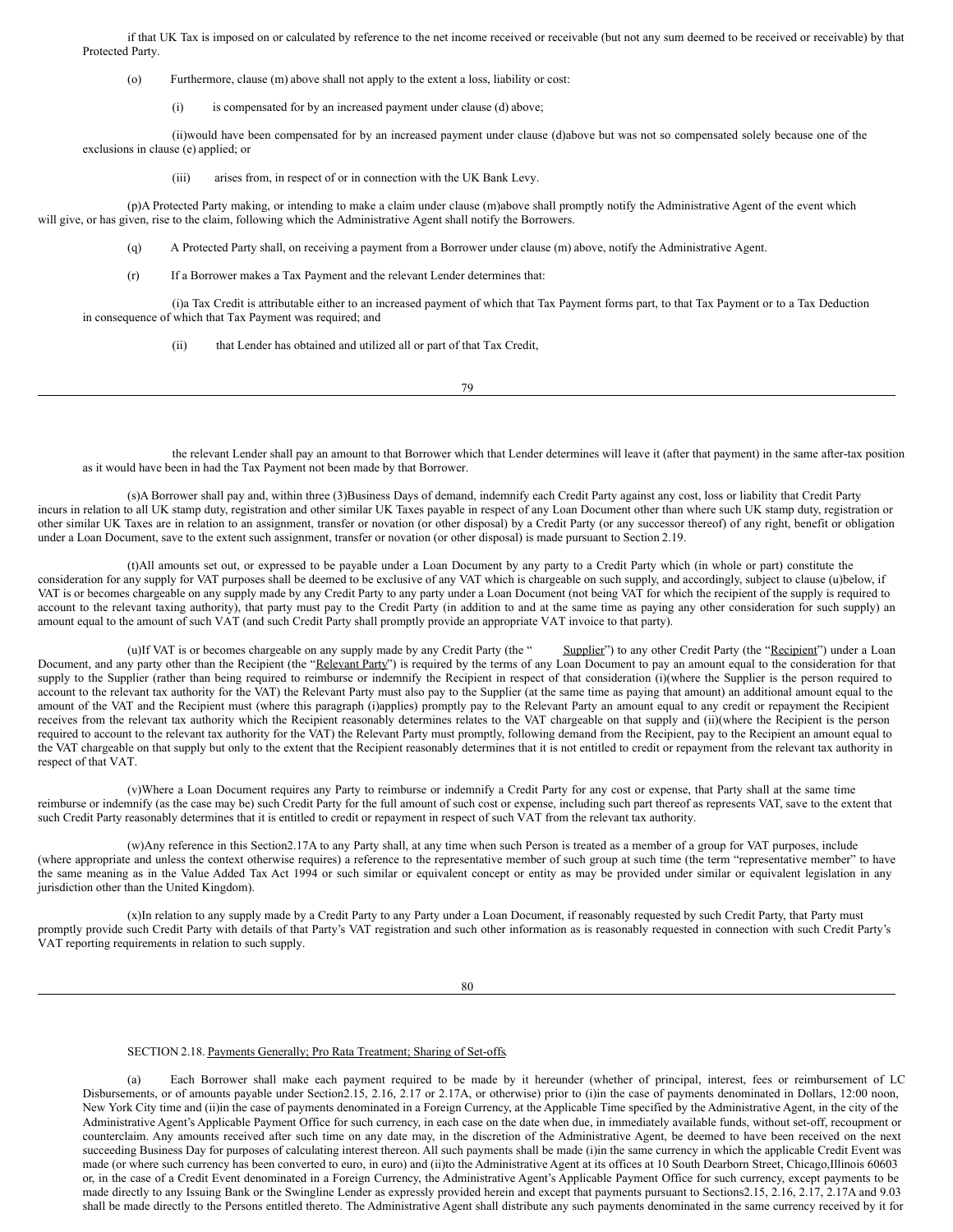the account of any other Person to the appropriate recipient promptly following receipt thereof. If any payment hereunder shall be due on a day that is not a Business Day, the date for payment shall be extended to the next succeeding Business Day, and, in the case of any payment accruing interest, interest thereon shall be payable for the period of such extension. Notwithstanding the foregoing provisions of this Section, if, after the making of any Credit Event in any Foreign Currency, currency control or exchange regulations are imposed in the country which issues such currency with the result that the type of currency in which the Credit Event was made (the "Original Currency") no longer exists or any Borrower is not able to make payment to the Administrative Agent for the account of the Lenders in such Original Currency, then all payments to be made by such Borrower hereunder in such currency shall instead be made when due in Dollars in an amount equal to the Dollar Amount (as of the date of repayment) of such payment due, it being the intention of the parties hereto that the Borrowers take all risks of the imposition of any such currency control or exchange regulations.

(b) If at any time insufficient funds are received by and available to the Administrative Agent to pay fully all amounts of principal, unreimbursed LC Disbursements, interest and fees then due hereunder, such funds shall be applied (i)first, towards payment of interest and fees then due hereunder, ratably among the parties entitled thereto in accordance with the amounts of interest and fees then due to such parties, and (ii)second, towards payment of principal and unreimbursed LC Disbursements then due hereunder, ratably among the parties entitled thereto in accordance with the amounts of principal and unreimbursed LC Disbursements then due to such parties.

(c) [Intentionally Omitted].

(d) If, except as otherwise expressly provided herein, any Lender shall, by exercising any right of set-off or counterclaim or otherwise, obtain payment in respect of any principal of or interest on any of its Loans or participations in LC Disbursements or Swingline Loans resulting in such Lender receiving payment of a greater proportion of the aggregate amount of its Loans and participations in LC Disbursements and Swingline Loans and accrued interest thereon than the proportion received by any other similarly situated Lender, then the Lender receiving such greater proportion shall purchase (for cash at face value) participations in the Loans and participations in LC Disbursements and Swingline Loans of other Lenders to the extent necessary so that the benefit of all such payments shall be shared by all such Lenders ratably in accordance with the aggregate amount of principal of and accrued interest on their respective Loans and participations in LC Disbursements and Swingline Loans; provided that (i)if any such participations are purchased and all or any portion of the payment giving rise thereto is recovered, such participations shall be rescinded and the purchase price restored to the extent of such recovery, without interest, and (ii)the provisions of this paragraph shall not be construed to apply to any payment made by any Borrower pursuant to and in accordance with the express terms of this Agreement or any payment obtained by a Lender as consideration for the assignment of or sale of a participation in any of its Loans or participations in LC Disbursements and Swingline Loans to any assignee or participant, other than to the Company or any Subsidiary or Affiliate thereof (as to which the provisions of this paragraph shall apply). Each Borrower consents to the foregoing and agrees, to the extent it may effectively do so under applicable law, that any Lender acquiring a participation pursuant to the foregoing arrangements may exercise against such Borrower rights of set-off and counterclaim with respect to such participation as fully as if such Lender were a direct creditor of such Borrower in the amount of such participation.

81

(e) Unless the Administrative Agent shall have received notice from the relevant Borrower prior to the date on which any payment is due to the Administrative Agent for the account of the Lenders or the Issuing Banks hereunder that such Borrower will not make such payment, the Administrative Agent may assume that such Borrower has made such payment on such date in accordance herewith and may, in reliance upon such assumption, distribute to the relevant Lenders or the Issuing Banks, as the case may be, the amount due. In such event, if such Borrower has not in fact made such payment, then each of the relevant Lenders or each of the Issuing Banks, as the case may be, severally agrees to repay to the Administrative Agent forthwith on demand the amount so distributed to such Lender or such Issuing Bank with interest thereon, for each day from and including the date such amount is distributed to it to but excluding the date of payment to the Administrative Agent, at the applicable Overnight Rate.

If any Lender shall fail to make any payment required to be made by it pursuant to Section2.05(c), 2.06(d)or (e), 2.07(b), 2.18(e)or 9.03(c), then the Administrative Agent may, in its discretion (notwithstanding any contrary provision hereof), (i)apply any amounts thereafter received by the Administrative Agent for the account of such Lender and for the benefit of the Administrative Agent, the Swingline Lender or the Issuing Banks to satisfy such Lender's obligations under such Sections until all such unsatisfied obligations are fully paid and/or (ii)hold any such amounts in a segregated account as cash collateral for, and application to, any future funding obligations of such Lender under such Sections; in the case of each of (i) and (ii) above, in any order as determined by the Administrative Agent in its discretion.

SECTION 2.19. Mitigation Obligations; Replacement of Lenders. (a)If any Lender requests compensation under Section2.15, or if any Borrower is required to pay any Indemnified Taxes or additional amounts to any Lender or any Governmental Authority for the account of any Lender pursuant to Section2.17 or 2.17A, then such Lender shall (at the request of the Company) use reasonable efforts to designate a different lending office for funding or booking its Loans hereunder or to assign its rights and obligations hereunder to another of its offices, branches or affiliates, if, in the good faith judgment of such Lender, such designation or assignment (i)would eliminate or reduce amounts payable pursuant to Section2.15, 2.17 or 2.17A, as the case may be, in the future and (ii)would not subject such Lender to any unreimbursed cost or expense and would not otherwise be disadvantageous to such Lender. The Company hereby agrees to pay all reasonable out-of-pocket costs and expenses incurred by any Lender in connection with any such designation or assignment.

82

(b) If (i)any Lender requests compensation under Section2.15, (ii)any Borrower is required to pay any Indemnified Taxes or additional amounts to any Lender or any Governmental Authority for the account of any Lender pursuant to Section2.17 or 2.17A, and, in each case, such Lender has declined or is unable to designate a different lending office in accordance with Section2.19(a)or (iii)any Lender becomes a Defaulting Lender, then the Company may, at its sole expense and effort, upon notice to such Lender and the Administrative Agent, require such Lender to assign and delegate, without recourse (in accordance with and subject to the restrictions contained in Section9.04), all its interests, rights (other than its existing rights to payments pursuant to Section2.15, 2.17 or 2.17A) and obligations under the Loan Documents to an assignee that shall assume such obligations (which assignee may be another Lender, if a Lender accepts such assignment); provided that (i)the Company shall have received the prior written consent of the Administrative Agent (and if a Revolving Commitment is being assigned, the Issuing Banks and the Swingline Lender), which consent shall not unreasonably be withheld, conditioned or delayed, (ii)such Lender shall have received payment of an amount equal to the outstanding principal of its Loans and participations in LC Disbursements and Swingline Loans, and subject to Section2.24, accrued interest thereon, accrued fees and all other amounts payable to it hereunder, from the assignee (to the extent of such outstanding principal and accrued interest and fees) or the Company (in the case of all other amounts) and (iii)in the case of any such assignment resulting from a claim for compensation under Section2.15 or payments required to be made pursuant to Section2.17 or 2.17A, such assignment will result in a reduction in such compensation or payments. A Lender shall not be required to make any such assignment and delegation if, prior thereto, as a result of a waiver by such Lender or otherwise, the circumstances entitling the Company to require such assignment and delegation cease to apply. Each party hereto agrees that (i)an assignment required pursuant to this paragraph may be effected pursuant to an Assignment and Assumption executed by the Company, the Administrative Agent and the assignee (or, to the extent applicable, an agreement incorporating an Assignment and Assumption by reference pursuant to an Approved Electronic Platform as to which the Administrative Agent and such parties are participants), and (ii)the Lender required to make such assignment need not be a party thereto in order for such assignment to be effective and shall be deemed to have consented to and be bound by the terms thereof.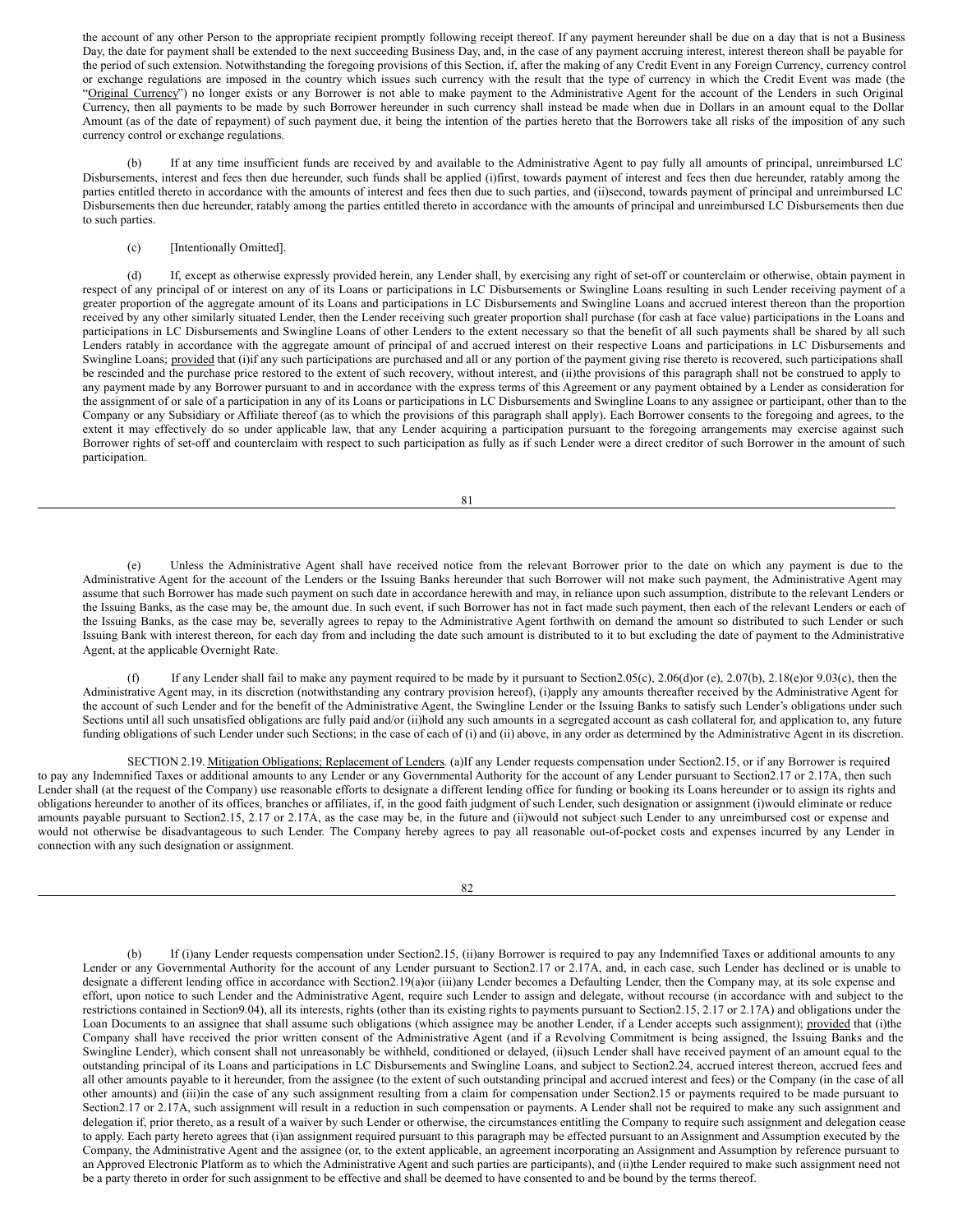SECTION 2.20. Expansion Option. The Company may, on behalf of itself and/or one or more other Borrower, from time to time elect to increase the Revolving Commitments or enter into one or more tranches of term loans (each an "Incremental Term Loan"), in each case in minimum increments of \$10,000,000 so long as, after giving effect thereto, the aggregate amount of such increases and all such Incremental Term Loans does not exceed \$600,000,000. The Company may arrange for any such increase or tranche to be provided by one or more Lenders (each Lender so agreeing to an increase in its Revolving Commitment, or to participate in such Incremental Term Loans, an "Increasing Lender"), or by one or more new banks, financial institutions or other entities (each such new bank, financial institution or other entity, an "Augmenting Lender"; provided that no Ineligible Institution may be an Augmenting Lender), which agree to increase their existing Revolving Commitments, or to participate in such Incremental Term Loans, or provide new Revolving Commitments, as the case may be; provided that (i)each Augmenting Lender, shall be subject to the approval of the Company and the Administrative Agent (such approval not to be unreasonably withheld, delayed or conditioned) and  $(ii)(x)$  in the case of an Increasing Lender, the Company and such Increasing Lender execute an agreement substantially in the form of Exhibit C hereto, and (y)in the case of an Augmenting Lender, the Company and such Augmenting Lender execute an agreement substantially in the form of Exhibit D hereto. No consent of any Lender (other than the Lenders participating in the increase or any Incremental Term Loan) shall be required for any increase in Revolving Commitments or Incremental Term Loan pursuant to this Section2.20. Increases and new Revolving Commitments and Incremental Term Loans created pursuant to this Section2.20 shall become effective on the date agreed by the Company, the Administrative Agent and the relevant Increasing Lenders or Augmenting Lenders, and the Administrative Agent shall notify each Lender thereof. Notwithstanding the foregoing, no increase in the Revolving Commitments (or in the Revolving Commitment of any Lender) or tranche of Incremental Term Loans shall become effective under this paragraph unless, (i)on the proposed date of the effectiveness of such increase or Incremental Term Loans, (A)the conditions set forth in paragraphs(a)and (b)of Section4.02 shall be satisfied or waived by the Required Lenders and the Administrative Agent shall have received a certificate to that effect dated such date and executed by a Financial Officer of the Company and (B)the Company shall be in compliance (with Indebtedness calculated on a pro forma basis) with the covenants set forth in Section6.10 (based on the financial statements of the Company) as of the last day of the most recently ended fiscal quarter after giving effect to such increase or Incremental Term Loans and (ii)the Administrative Agent shall have received documents of the same type, to the extent applicable, as those delivered on the Effective Date as to the organizational power and authority of the Borrowers to borrow hereunder after giving effect to such increase or Incremental Term Loan; provided that, with respect to any Incremental Term Loans incurred for the primary purpose of financing a Limited Conditionality Acquisition ("Acquisition-Related Incremental Term Loans"), (x)clause (i)(A)of this sentence shall be deemed to have been satisfied so long as (1)as of the date of execution of the related Limited Conditionality Acquisition Agreement by the parties thereto, no Default shall have occurred and be continuing or would result from entry into such Limited Conditionality Acquisition Agreement, (2)as of the date of the borrowing of such Acquisition-Related Incremental Term Loans, no Event of Default under clause (a), (b), (h)or (i)of Article VII is in existence immediately before or after giving effect (including on a pro forma basis) to such borrowing and to any concurrent transactions and any substantially concurrent use of proceeds thereof, (3)the representations and warranties set forth in Article III shall be true and correct in all material respects as of the date of execution of the applicable Limited Conditionality Acquisition Agreement by the parties thereto, except to the extent any such representations or warranties are expressly limited to an earlier date, in which case such representations and warranties shall be true and correct in all material respects as of such specified earlier date (provided that no materiality qualifier set forth in this subclause (3)shall be applicable to any representations and warranties that already are qualified or modified by materiality in the text thereof) and (4)as of the date of the borrowing of such Acquisition-Related Incremental Term Loans, customary "Sungard" representations and warranties (with such representations and warranties to be reasonably determined by the Lenders providing such Acquisition-Related Incremental Term Loans) shall be true and correct in all material respects immediately before and after giving effect to the incurrence of such Acquisition-Related Incremental Term Loans, except to the extent any such representations or warranties are expressly limited to an earlier date, in which case such representations and warranties shall be true and correct in all material respects as of such specified earlier date (provided that no materiality qualifier set forth in this subclause (4)shall be applicable to any representations and warranties that already are qualified or modified by materiality in the text thereof) and (y)clause (i)(B)of this sentence shall be deemed to have been satisfied so long as the Company shall be in compliance (on a pro forma basis) with the covenants contained in Section6.10 as of the date of execution of the related Limited Conditionality Acquisition Agreement by the parties thereto. On the effective date of any increase in the Revolving Commitments or any Incremental Term Loans being made, (i)each relevant Increasing Lender and Augmenting Lender shall make available to the Administrative Agent such amounts in immediately available funds as the Administrative Agent shall determine, for the benefit of the other Lenders, as being required in order to cause, after giving effect to such increase and the use of such amounts to make payments to such other Lenders, each Lender's portion of the outstanding Revolving Loans of all the Lenders to equal its Applicable Percentage of such outstanding Revolving Loans, and (ii)except in the case of any Incremental Term Loans, the Borrowers shall be deemed to have repaid and reborrowed all outstanding Revolving Loans as of the date of any increase in the Revolving Commitments (with such reborrowing to consist of the Types of Revolving Loans, with related Interest Periods if applicable, specified in a notice delivered by the applicable Borrower, or the Company on behalf of the applicable Borrower, in accordance with the requirements of Section2.03). The deemed payments made pursuant to clause(ii)of the immediately preceding sentence shall be accompanied by payment of all accrued interest on the amount prepaid and, in respect of each Term Benchmark Loan, shall be subject to indemnification by the Borrowers pursuant to the provisions of Section2.16 if the deemed payment occurs other than on the last day of the related Interest Periods. The Incremental Term Loans (a)shall rank paripassu in right of payment with the Revolving Loans and the Term Loans, (b)shall not mature earlier than the Revolving Credit Maturity Date or the Term Loan Maturity Date (but may have amortization and mandatory prepayments prior to such date) and (c)shall be treated substantially the same (as reasonably determined by the Company and the Administrative Agent) as (and in any event no more favorably than) the Revolving Loans and the Term Loans; provided that (i)the terms and conditions applicable to any tranche of Incremental Term Loans maturing after the Revolving Credit Maturity Date and the Term Loan Maturity Date may provide for material additional or different financial or other covenants or prepayment requirements applicable only during periods after the Revolving Credit Maturity Date and the Term Loan Maturity Date and (ii)the Incremental Term Loans may have different pricing and economics (including, without limitation, with respect to upfront fees, original issue discount, premiums, and interest rate) than the Revolving Loans and the Term Loans. Incremental Term Loans may be made hereunder pursuant to an amendment or restatement (an "Incremental Term Loan Amendment") of this Agreement and, as appropriate, the other Loan Documents, executed by the Borrowers, each Increasing Lender participating in such tranche, each Augmenting Lender participating in such tranche, if any, and the Administrative Agent. The Incremental Term Loan Amendment may, without the consent of any other Lenders, effect such amendments to this Agreement and the other Loan Documents as may be necessary or appropriate, in the reasonable opinion of the Administrative Agent, to effect the provisions of this Section2.20. Nothing contained in this Section2.20 shall constitute, or otherwise be deemed to be, a commitment on the part of any Lender to increase its Revolving Commitment hereunder, or provide Incremental Term Loans, at any time. This Sectionshall supersede any provisions in Section2.18 or Section9.02 to the contrary.

84

### SECTION 2.21. [Intentionally Omitted].

SECTION 2.22. Judgment Currency. If for the purposes of obtaining judgment in any court it is necessary to convert a sum due from any Borrower hereunder in the currency expressed to be payable herein (the "specified currency") into another currency, the parties hereto agree, to the fullest extent that they may effectively do so, that the rate of exchange used shall be that at which in accordance with normal banking procedures the Administrative Agent could purchase the specified currency with such other currency at the Administrative Agent's main New York City office on the Business Day preceding that on which final, non-appealable judgment is given. The obligations of each Borrower in respect of any sum due to any Lender or the Administrative Agent hereunder shall, notwithstanding any judgment in a currency other than the specified currency, be discharged only to the extent that on the Business Day following receipt by such Lender or the Administrative Agent (as the case may be) of any sum adjudged to be so due in such other currency such Lender or the Administrative Agent (as the case may be) may in accordance with normal, reasonable banking procedures purchase the specified currency with such other currency. If the amount of the specified currency so purchased is less than the sum originally due to such Lender or the Administrative Agent, as the case may be, in the specified currency, each Borrower agrees, to the fullest extent that it may effectively do so, as a separate obligation and notwithstanding any such judgment, to indemnify such Lender or the Administrative Agent, as the case may be, against such loss, and if the amount of the specified currency so purchased exceeds (a)the sum originally due to any Lender or the Administrative Agent, as the case may be, in the specified currency and (b)any amounts shared with other Lenders as a result of allocations of such excess as a disproportionate payment to such Lender under Section2.18, such Lender or the Administrative Agent, as the case may be, agrees to remit such excess to such Borrower.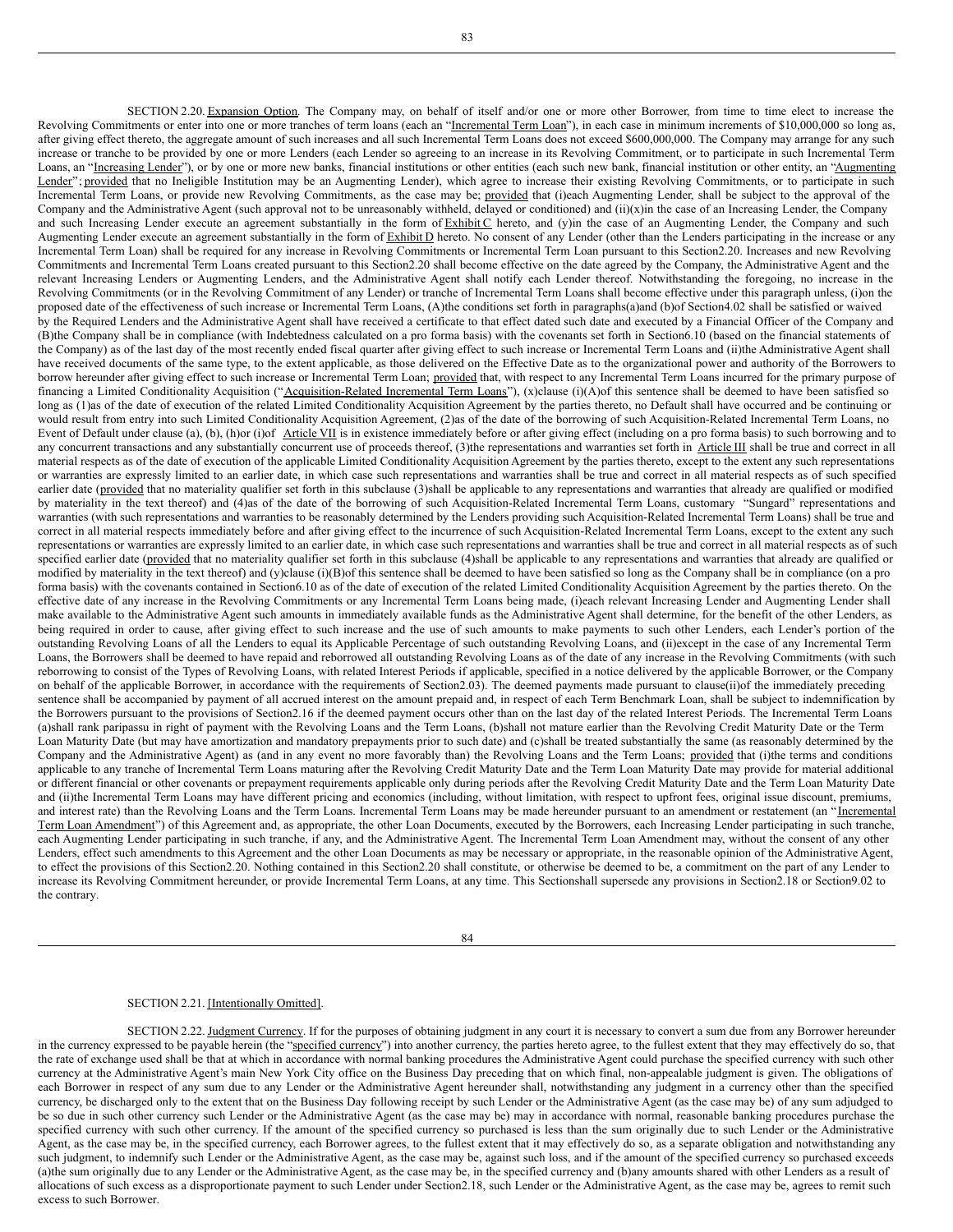SECTION 2.23. Designation of Subsidiary Borrowers. On the Effective Date, and subject to the satisfaction of the applicable conditions inArticle IV hereto, the Initial Subsidiary Borrowers have become Subsidiary Borrowers party to this Agreement until the Company shall have executed and delivered to the Administrative Agent a Borrowing Subsidiary Termination with respect to any such Subsidiary, whereupon such Subsidiary shall cease to be a Subsidiary Borrower and a party to this Agreement. After the Effective Date, the Company may at any time and from time to time designate any Eligible Subsidiary as a Subsidiary Borrower by delivery to the Administrative Agent of a Borrowing Subsidiary Agreement executed by such Subsidiary and the Company and the satisfaction of the other conditions precedent set forth in Section4.03, and upon such delivery and satisfaction such Subsidiary shall for all purposes of this Agreement be a Subsidiary Borrower and a party to this Agreement. Each Subsidiary Borrower shall remain a Subsidiary Borrower until the Company shall have executed and delivered to the Administrative Agent a Borrowing Subsidiary Termination with respect to such Subsidiary, whereupon such Subsidiary shall cease to be a Subsidiary Borrower and a party to this Agreement. Notwithstanding the preceding sentences, no Borrowing Subsidiary Termination will become effective as to any Subsidiary Borrower at a time when any principal of or interest on any Loan to such Borrower shall be outstanding hereunder, provided that such Borrowing Subsidiary Termination shall be effective to terminate the right of such Subsidiary Borrower to make further Borrowings under this Agreement. As soon as practicable upon receipt of a Borrowing Subsidiary Agreement, the Administrative Agent shall furnish a copy thereof to each Lender.

SECTION 2.24. Defaulting Lenders. Notwithstanding any provision of this Agreement to the contrary, if any Lender becomes a Defaulting Lender, then the following provisions shall apply for so long as such Lender is a Defaulting Lender:

(a) fees shall cease to accrue on the Commitment of such Defaulting Lender pursuant to Section 2.12(a) and Section 2.12(c);

(b) the Commitment and Revolving Credit Exposure of such Defaulting Lender shall not be included in determining whether the Required Lenders, the Required Revolving Lenders or the Required Term Lenders have taken or may take any action hereunder (including any consent to any amendment, waiver or other modification pursuant to Section9.02); provided, that this clause(b)shall not apply to the vote of a Defaulting Lender in the case of an amendment, waiver or other modification pursuant to clauses (i), (ii), (iii), (iv), (v), and (vi) of the proviso in Section 9.02(b);

(c) if any Swingline Exposure or LC Exposure exists at the time such Lender becomes a Defaulting Lender then:

(i) all or any part of the Swingline Exposure and LC Exposure of such Defaulting Lender that is a Revolving Lender (other than, in the case of a Defaulting Lender that is a Swingline Lender, the portion of such Swingline Exposure referred to in clause (b)of the definition of such term) shall be reallocated among the non-Defaulting Lenders that are Revolving Lenders in accordance with their respective Applicable Percentages but only to the extent (x)that such reallocation does not, as to any non-Defaulting Lender that is a Revolving Lender, cause such non-Defaulting Lender's Revolving Credit Exposure to exceed its Revolving Commitment and (y) no Event of Default has occurred and is then continuing;

if the reallocation described in clause(i)above cannot, or can only partially, be effected, the Company shall within one (1)Business Day following notice by the Administrative Agent (x) first, prepay such Swingline Exposure and (y)second, cash collateralize for the benefit of each Issuing Bank only the Borrowers' obligations corresponding to such Defaulting Lender's LC Exposure (after giving effect to any partial reallocation pursuant to clause (i) above) in accordance with the procedures set forth in Section 2.06(j) for so long as such LC Exposure is outstanding;

86

(iii) if the Company cash collateralizes any portion of such Defaulting Lender's LC Exposure pursuant to clause(ii)above, the Borrowers shall not be required to pay any fees to such Defaulting Lender pursuant to Section2.12(b)with respect to such Defaulting Lender's LC Exposure during the period such Defaulting Lender's LC Exposure is cash collateralized;

(iv) if the LC Exposure of the non-Defaulting Lenders is reallocated pursuant to clause(i)above, then the fees payable to the Lenders pursuant to Section 2.12(b) shall be adjusted in accordance with such non-Defaulting Lenders' Applicable Percentages; and

(v) if all or any portion of such Defaulting Lender's LC Exposure is neither reallocated nor cash collateralized pursuant to clause(i)or (ii)above, then, without prejudice to any rights or remedies of the relevant Issuing Bank or any other Lender hereunder, all facility fees that otherwise would have been payable to such Defaulting Lender (solely with respect to the portion of such Defaulting Lender's Revolving Commitment that was utilized by such LC Exposure) and letter of credit fees payable under Section2.12(b)with respect to such Defaulting Lender's LC Exposure shall be payable to such Issuing Bank until and to the extent that such LC Exposure is reallocated and/or cash collateralized; and

(d) so long as a Revolving Lender is a Defaulting Lender, the Swingline Lender shall not be required to fund any Swingline Loan and the relevant Issuing Bank shall not be required to issue, amend or increase any Letter of Credit, unless it is satisfied that the related exposure and the Defaulting Lender's then outstanding LC Exposure will be 100% covered by the Revolving Commitments of the non-Defaulting Lenders and/or cash collateral will be provided by the Company in accordance with Section2.24(c), and Swingline Exposure related to any such newly made Swingline Loan or any LC Exposure related to any newly issued or increased Letter of Credit shall be allocated among non-Defaulting Lenders in a manner consistent with Section2.24(c)(i)(and such Defaulting Lender shall not participate therein).

If (i)a Bankruptcy Event or a Bail-In Action with respect to a Lender Parent shall occur following the Effective Date and for so long as such event shall continue or (ii)the Swingline Lender or any Issuing Bank has a good faith belief that any Revolving Lender has defaulted in fulfilling its funding obligations under one or more other agreements in which such Revolving Lender commits to extend credit, the Swingline Lender shall not be required to fund any Swingline Loan and no Issuing Bank shall be required to issue, amend or increase any Letter of Credit, unless the Swingline Lender or the relevant Issuing Bank, as the case may be, shall have entered into arrangements with the Company or such Revolving Lender, reasonably satisfactory to the Swingline Lender or such Issuing Bank, as the case may be, to defease any risk to it in respect of such Revolving Lender hereunder.

In the event that the Administrative Agent, the Company, the Swingline Lender and each Issuing Bank each agrees that a Defaulting Lender that is a Revolving Lender has adequately remedied all matters that caused such Lender to be a Defaulting Lender, then the Swingline Exposure and LC Exposure of the Revolving Lenders shall be readjusted to reflect the inclusion of such Lender's Revolving Commitment and on such date such Lender shall purchase at par such of the Loans of the other Revolving Lenders (other than Swingline Loans) as the Administrative Agent shall determine may be necessary in order for such Lender to hold such Loans in accordance with its Applicable Percentage, whereupon such Lender will cease to be a Defaulting Lender; provided that no adjustments will be made retroactively with respect to fees accrued or payments made by or on behalf of any Borrower while that Lender was a Defaulting Lender; provided, further, that, except to the extent otherwise expressly agreed by the affected parties, no change hereunder from Defaulting Lender to Lender will constitute a waiver or release of any claim of any party hereunder arising from that Lender's having been a Defaulting Lender.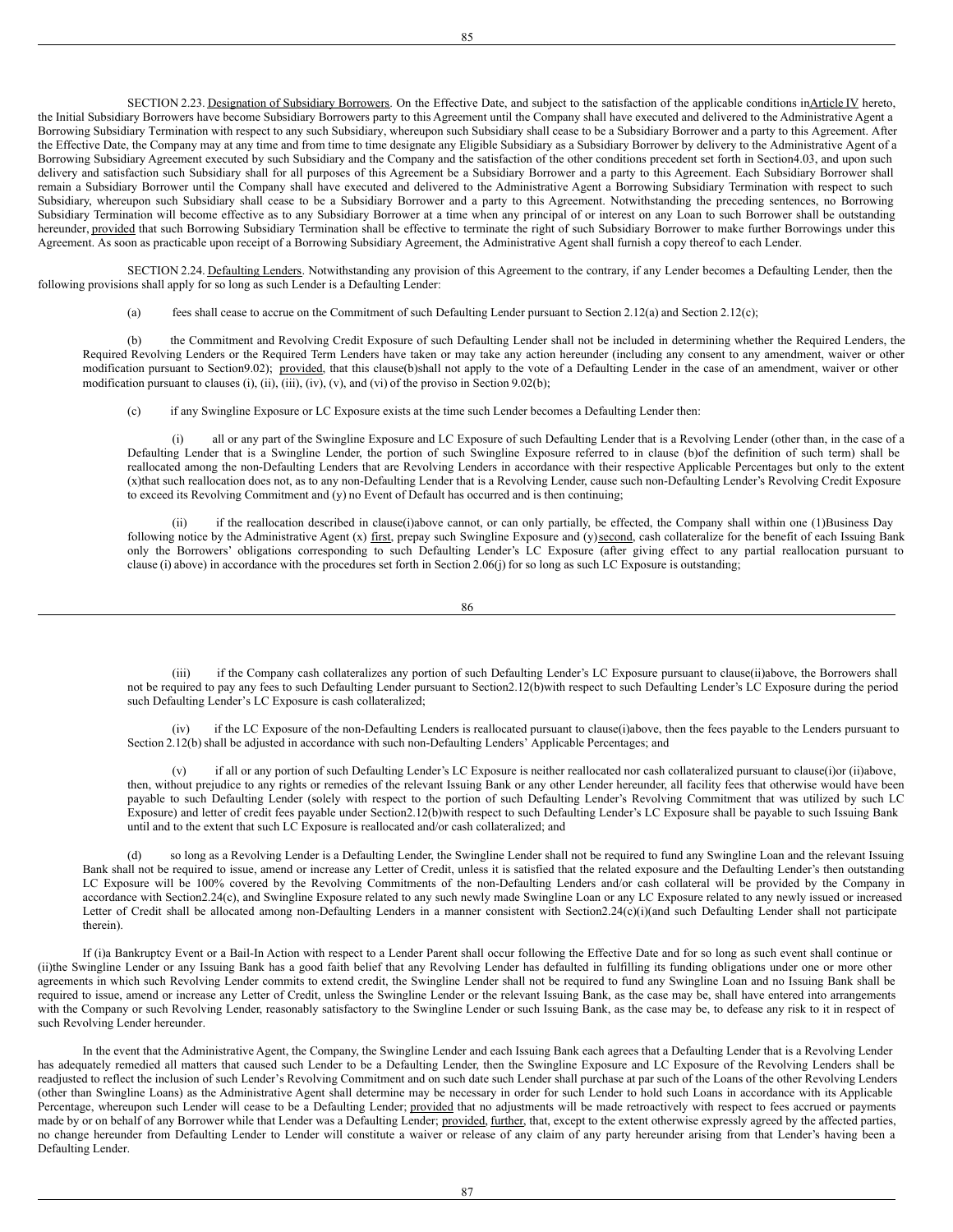(a) Requests for Extension. The Company may, by notice to the Administrative Agent (who shall promptly notify the applicable Classof Lenders) not earlier than 120 days and not later than 30 days prior to each anniversary of the date of this Agreement (each such date, an "Extension Date"), request that each applicable Lender extend such Lender's Revolving Credit Maturity Date or Term Loan Maturity Date, as the case may be (the "Applicable Maturity Date") to the date that is one year after the Applicable Maturity Date then in effect with respect to such Classfor such Lender (such date that is one year after such Applicable Maturity Date, the "Extended Maturity Date").

(b) Lender Elections to Extend. Each Lender of the applicable Class, acting in its sole and individual discretion, shall, by notice to the Administrative Agent given not later than the date that is 20 days after the date on which the Administrative Agent received the Company's extension request (the "Lender Notice Date"), advise the Administrative Agent whether or not such Lender agrees to such extension (each Lender of the applicable Classthat determines to so extend its Applicable Maturity Date, an "Extending Lender"). Each Lender of the applicable Classthat determines not to so extend its Applicable Maturity Date (a "Non-Extending Lender") shall notify the Administrative Agent of such fact promptly after such determination (but in any event no later than the Lender Notice Date), and any Lender of the applicable Classthat does not so advise the Administrative Agent on or before the Lender Notice Date shall be deemed to be a Non-Extending Lender. The election of any Lender to agree to such extension shall not obligate any other Lender to so agree, and it is understood and agreed that no Lender shall have any obligation whatsoever to agree to any request made by the Company for extension of the Applicable Maturity Date.

Notification by Administrative Agent. The Administrative Agent shall notify the Company of each applicable Lender's determination under this Section no later than the date that is 15 days prior to the applicable Extension Date (or, if such date is not a Business Day, on the next preceding Business Day).

Additional Commitment Lenders. The Company shall have the right, but shall not be obligated, on or before the Applicable Maturity Date for any Non-Extending Lender to replace such Non-Extending Lender with, and add as a "Revolving Lender" (in the case of any extension of the Revolving Credit Maturity Date) or as a "Term Lender" (in the case of any extension of the Term Loan Maturity Date) under this Agreement in place thereof, one or more financial institutions that are not Ineligible Institutions (each, an "Additional Commitment Lender") approved by the Administrative Agent in accordance with the procedures provided in Section2.19(b), each of which Additional Commitment Lenders shall have entered into an Assignment and Assumption (in accordance with and subject to the restrictions contained in Section9.04, with the Company or replacement Lender obligated to pay any applicable processing or recordation fee) with such Non-Extending Lender, pursuant to which such Additional Commitment Lenders shall, effective on or before the Applicable Maturity Date for such Non-Extending Lender, assume a Revolving Commitment and/or Term Loans, as applicable (and, if any such Additional Commitment Lender is already a Lender of the applicable Class, its Revolving Commitment and/or Term Loans, as applicable, so assumed shall be in addition to such Lender's Revolving Commitment and/or Term Loans. Prior to any Non-Extending Lender being replaced by one or more Additional Commitment Lenders pursuant hereto, such Non-Extending Lender may elect, in its sole discretion, by giving irrevocable notice thereof to the Administrative Agent and the Company (which notice shall set forth such Lender's new Applicable Maturity Date), to become an Extending Lender. The Administrative Agent may effect such amendments to this Agreement as are reasonably necessary to provide for any such extensions with the consent of the Company but without the consent of any other Lenders.

88

(e) Conditions to Effectiveness of Extension. Notwithstanding the foregoing, (x)no more than two (2)extensions of the Maturity Date shall be permitted hereunder and (y) any extension of any Maturity Date pursuant to this Section 2.25 shall not be effective with respect to any Lender unless:

(i) no Default or Event of Default shall have occurred and be continuing on the applicable Extension Date and immediately after giving effect thereto;

(ii) the representations and warranties of the Company set forth in this Agreement are true and correct in all material respects (or in all respects if such representation is qualified by materiality or Material Adverse Effect) on and as of the applicable Extension Date and after giving effect thereto, as though made on and as of such date (or, if any such representation or warranty is expressly stated to have been made as of a specific date, as of such specific date); and

(iii) the Administrative Agent shall have received a certificate from the Company signed by a Financial Officer of the Company certifying the accuracy of the foregoing clauses (i) and (ii).

(f) Maturity Date for Non-Extending Lenders. On the Applicable Maturity Date of each Non-Extending Lender, (i)to the extent of the Revolving Commitments and Term Loans of each Non-Extending Lender of the relevant Classnot assigned to the Additional Commitment Lenders of such Class, the Revolving Commitment of each Non-Extending Lender of such Classshall automatically terminate and (ii)the Company shall repay such Non-Extending Lender of such Classin accordance with Section 2.10 (and shall pay to such Non-Extending Lender all of the other Obligations owing to it under this Agreement) and after giving effect thereto shall prepay any Loans of the applicable Classoutstanding on such date (and pay any additional amounts required pursuant to Section 2.16) to the extent necessary to keep outstanding Loans of the applicable Classratable with any revised Applicable Percentages of the respective Lenders of such Classeffective as of such date, and the Administrative Agent shall administer any necessary reallocation of the applicable Credit Exposures (without regard to any minimum borrowing, pro rata borrowing and/or pro rata payment requirements contained elsewhere in this Agreement).

(g) Conflicting Provisions. This Section shall supersede any provisions in Section 2.18 or Section 9.02 to the contrary.

89

### ARTICLE III

### Representations and Warranties

Each Borrower for itself, and the Company on behalf of itself and its Subsidiaries, represents and warrants to the Lenders that:

SECTION 3.01. Organization; Powers; Subsidiaries. Each of the Loan Parties is duly organized, validly existing and in good standing (to the extent such concept is applicable in the relevant jurisdiction) under the laws of the jurisdiction of its organization, has all requisite power and authority to carry on its business as now conducted and, except where the failure to do so, individually or in the aggregate, would not reasonably be expected to result in a Material Adverse Effect, is qualified to do business in, and is in good standing (to the extent such concept is applicable) in, every jurisdiction where such qualification is required. Schedule 3.01 hereto identifies each Subsidiary as of the Effective Date, noting whether such Subsidiary is a Material Domestic Subsidiary as of the Effective Date, the jurisdiction of its incorporation or organization, as the case may be, the percentage of issued and outstanding shares of each class of its capital stock or other equity interests owned by the Company and the other Subsidiaries and, if such percentage is not 100% (excluding (i)directors' qualifying shares and (ii)shares issued to foreign nationals to the extent required by applicable law), a description of each class issued and outstanding.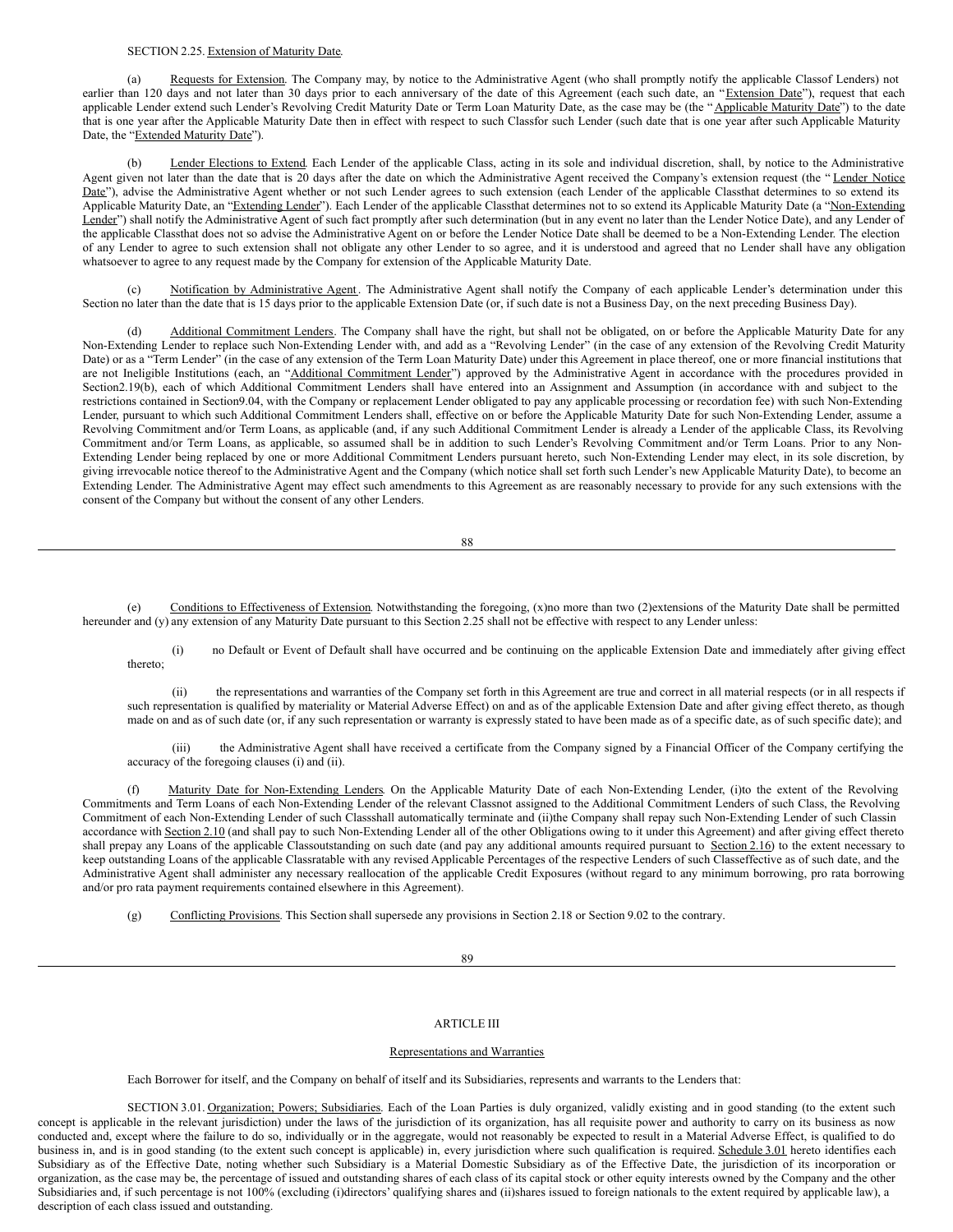SECTION 3.02. Authorization; Enforceability. The Transactions are within each Loan Party's organizational powers and have been duly authorized by all necessary organizational actions and, if required, actions by equity holders. The Loan Documents to which each Loan Party is a party have been duly executed and delivered by such Loan Party and constitute a legal, valid and binding obligation of such Loan Party, enforceable in accordance with its terms, subject to applicable bankruptcy, insolvency, reorganization, moratorium or other laws affecting creditors' rights generally and subject to general principles of equity, regardless of whether considered in a proceeding in equity or at law.

SECTION 3.03. Governmental Approvals; No Conflicts. The Transactions (a)do not require any consent or approval of, registration or filing with, or any other action by, any Governmental Authority, except such as have been obtained or made and are in full force and effect, (b)will not violate the charter, by-laws or other organizational documents of the Loan Parties, (c)will not violate any applicable material law or regulation or any order of any Governmental Authority, (d)will not violate or result in a default under any indenture, agreement or other instrument binding upon the Company or any of its Subsidiaries or its assets, or give rise to a right thereunder to require any payment to be made by the Company or any of its Subsidiaries, except for any such violation or right which, individually or in the aggregate, would not reasonably be expected to result in a Material Adverse Effect, and (e) will not result in the creation or imposition of any Lien on any asset of the Company or any of its Subsidiaries.

SECTION 3.04. Financial Condition; No Material Adverse Change. (a)The Company has heretofore furnished to the Lenders its consolidated balance sheet and statements of income, stockholders equity and cash flows (i)as of and for the fiscal year ended September30, 2021 reported on by Ernst& Young LLP, independent public accountants, and (ii)as of and for the fiscal quarter and the portion of the fiscal year ended December31, 2021 and March31, 2022. Such financial statements present fairly, in all material respects, the financial position and results of operations and cash flows of the Company and its consolidated Subsidiaries as of such dates and for such periods in accordance with GAAP, subject to year-end audit adjustments and the absence of footnotes in the case of the statements referred to in clause (ii) above.

(b) Since September30, 2021, there has been no material adverse change in the business, operations or financial condition of the Company and its Subsidiaries, taken as a whole.

SECTION 3.05. Properties. (a)Each of the Loan Parties has good title to, or valid leasehold interests in, all its real and personal property material to its business, except to the extent any failure to have such title or leasehold interest would not reasonably be expected to have a Material Adverse Effect.

90

Each of the Loan Parties owns, or is licensed to use, all trademarks, tradenames, copyrights, patents and other intellectual property material to its business, and the use thereof by the Company and its Subsidiaries does not infringe upon the rights of any other Person, except for any ownership or license issues or infringements that, individually or in the aggregate, would not reasonably be expected to result in a Material Adverse Effect.

SECTION 3.06. Litigation, Environmental and Labor Matters. (a)There are no actions, suits, proceedings or investigations by or before any arbitrator or Governmental Authority pending against or, to the knowledge of any Borrower, threatened against or affecting the Company or any of its Subsidiaries (i)that would reasonably be expected, individually or in the aggregate, to result in a Material Adverse Effect or (ii)purports to affect the legality, validity or enforceability of this Agreement or the Transactions.

Except with respect to any other matters that, individually or in the aggregate, would not reasonably be expected to result in a Material Adverse Effect, neither the Company nor any of its Subsidiaries (i)has failed to comply with any Environmental Law or to obtain, maintain or comply with any permit, license or other approval required under any Environmental Law, (ii) is party to any administrative or judicial proceeding relating to any Environmental Liability, (iii) has received notice of any claim with respect to any Environmental Liability or (iv) knows of any facts or conditions that are reasonably expected to give rise to any Environmental Liability.

# SECTION 3.07. Compliance with Laws.

(a) Each of the Company and its Subsidiaries is in compliance with all laws, regulations and orders of any Governmental Authority applicable to it or its property, except where the failure to do so, individually or in the aggregate, would not reasonably be expected to result in a Material Adverse Effect.

Each Swiss Borrower is compliant with the Swiss Non-Bank Rules;provided, however, that a Swiss Borrower shall not be in breach of this Section3.07(b)if such number of creditors (which are not Swiss Qualifying Banks) is exceeded solely by reason of a breach by one or more Lenders of a confirmation contained in Section 2.17(k) or a failure by one or more Lenders to comply with their obligations and transfer restrictions in Section 9.04.

(c) For the purposes of paragraph (b)above, the Swiss Borrowers shall assume that the aggregate number of Lenders which are not Swiss Qualifying Banks is 10 (ten).

SECTION 3.08. Investment Company Status. Neither the Company nor any of its Subsidiaries is an "investment company" as defined in, or subject to regulation under, the Investment Company Act of 1940.

SECTION 3.09. Taxes. Each of the Company and its Subsidiaries has timely filed or caused to be filed all Tax and UK Tax returns and reports required to have been filed and has paid or caused to be paid all Taxes and UK Taxes required to have been paid by it, except (a)Taxes or UK Taxes that are being contested in good faith by appropriate proceedings and for which the Company or such Subsidiary, as applicable, has set aside on its books adequate reserves or (b) to the extent that the failure to do so would not reasonably be expected to result in a Material Adverse Effect.

SECTION 3.10. ERISA. No ERISA Event has occurred or is reasonably expected to occur that, when taken together with all other such ERISA Events for which liability is reasonably expected to occur, would reasonably be expected to result in a Material Adverse Effect.

SECTION 3.11. Disclosure. All written information, including the information set forth in the Information Memorandum (when prepared), other than any projections and information of a general economic or general industry nature furnished by or on behalf of the Company or any Subsidiary to the Administrative Agent or any Lender pursuant to or in connection with this Agreement or any other Loan Document, taken as a whole, together with and as modified by any publicly filed information and all other written information so delivered on or prior to any date of determination does not (when furnished) contain any untrue statement of material fact or omit to state a material fact necessary in order to make the statements contained therein not materially misleading in light of the circumstances under which such statements are made; provided that, with respect to forecasts or projections, the Company represents only that such information was prepared in good faith based upon assumptions believed to be reasonable at the time prepared (it being understood by the Administrative Agent and the Lenders that any such projections are not to be viewed as facts and are subject to significant uncertainties and contingencies, many of which are beyond the control of the Company or its Subsidiaries, that no assurances can be given that such projections will be realized and that actual results may differ materially from such projections). As of the Effective Date, to the best knowledge of the Company, the information included in the Beneficial Ownership Certification (if any) provided on or about the Effective Date to any Lender in connection with this Agreement is true and correct in all respects.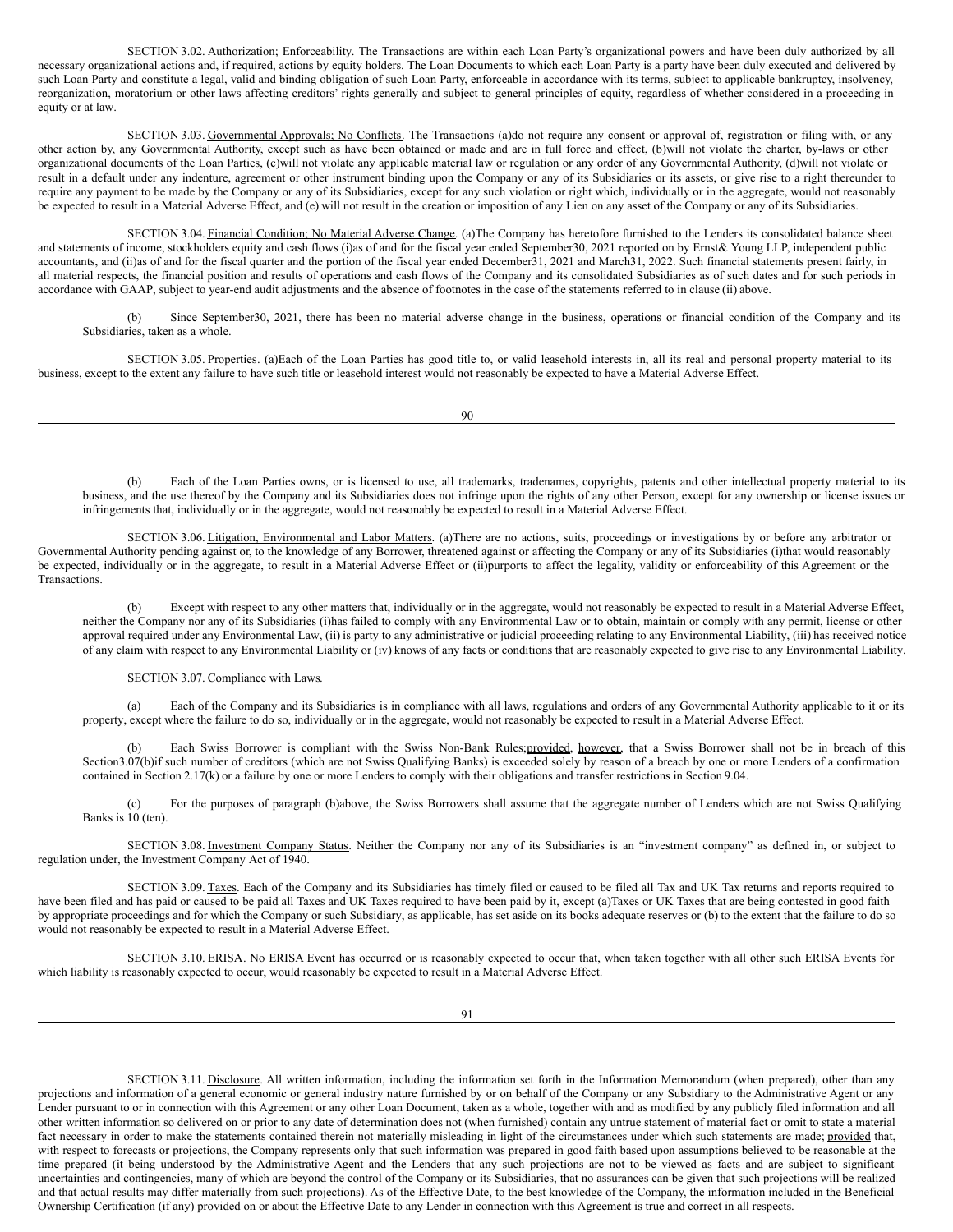SECTION 3.12. Federal Reserve Regulations. No part of the proceeds of any Loan have been used or will be used, whether directly or indirectly, for any purpose that entails a violation of any of the Regulations of the Board, including Regulations T, U and X.

### SECTION 3.13. No Default. No Default or Event of Default has occurred and is continuing.

SECTION 3.14. Anti-Corruption Laws and Sanctions. The Company has implemented and maintains in effect policies and procedures reasonably designed to promote compliance in all material respects by the Company, its Subsidiaries and their respective directors, officers, employees and agents with Anti-Corruption Laws and applicable Sanctions, and the Company, its Subsidiaries and their respective officers and employees and to the knowledge of the Company its directors and agents, are in compliance with Anti-Corruption Laws and applicable Sanctions in all material respects. None of (a)the Company, any Subsidiary or to the knowledge of the Company any of their respective directors, officers or employees, or (b) to the knowledge of the Company, any agent of the Company or any Subsidiary that will act in any capacity in connection with or benefit from the credit facility established hereby, is a Sanctioned Person. No Borrower or any Subsidiary will use any Borrowing or Letter of Credit in violation in any material respect of any Anti-Corruption Law or in violation in any respect of applicable Sanctions. The representations and warranties given in this Section3.14 shall not be given (i)by any Loan Party or (ii)to any Lender to the extent that any such representation and warranty would result in any violation of, conflict with or liability under EU Regulation (EC) 2271/96, section 7 of the German Foreign Trade Ordinance (*Außenwirtschaftsverordnung*) or a similar anti-boycott statute.

SECTION 3.15. Affected Financial Institutions. No Borrower is an Affected Financial Institution.

92

# ARTICLE IV

### **Conditions**

SECTION 4.01. Effective Date. The effectiveness of the amendment and restatement of the Existing Credit Agreement in the form of this Agreement, and the obligations of the Lenders to make Loans (other than the Term Loans) and of the Issuing Banks to issue Letters of Credit hereunder, shall not become effective until the date on which each of the following conditions is satisfied (or waived in accordance with Section 9.02):

(a) The Administrative Agent (or its counsel) shall have received (i)from each party hereto a counterpart of this Agreement signed on behalf of such party (which, subject to Section9.06, may include any Electronic Signatures transmitted by telecopy, emailed pdf, or any other electronic means that reproduces an image of an actual executed signature page) and (ii)duly executed copies of the other Loan Documents and such other customary closing documents and certificates as the Administrative Agent shall reasonably request in connection with the Transactions, all in form and substance reasonably satisfactory to the Administrative Agent and its counsel and as further described in the list of closing documents attached as **Exhibit E**.

(b) The Administrative Agent shall have received a favorable written opinion (addressed to the Administrative Agent and the Lenders and dated the Effective Date) (i)of Skadden, Arps, Slate, Meagher& Flom LLP, counsel for the Loan Parties, (ii)of Ice Miller LLP, special Indiana counsel for the Loan Parties, (iii)MME Legal, Swiss counsel for the Loan Parties, (iv)McInnes Cooper, Nova Scotia counsel for the Loan Parties, (v)Skadden, Arps, Slate, Meagher& Flom (UK) LLP, counsel in England and Wales for the Loan Parties and (vi)Skadden, Arps, Slate, Meagher& Flom LLP, German counsel for the Loan Parties, in each case covering such matters relating to the Loan Parties, the Loan Documents or the Transactions as the Administrative Agent shall reasonably request. The Company hereby requests such counsels to deliver such opinions.

(c) The Administrative Agent shall have received a certificate, dated the Effective Date and signed by the President, a Vice President or a Financial Officer of the Company, certifying (in such officer's capacity as an officer and not in any individual capacity) compliance with the conditions set forth in paragraphs (a) and (b) of Section 4.02.

(i)The Administrative Agent shall have received, at least three (3)Business Days prior to the Effective Date, all documentation and other information regarding the Borrowers required in connection with applicable "know your customer" and anti-money laundering rulesand regulations, including the Patriot Act, to the extent reasonably requested in writing of the Company at least ten (10)Business Days prior to the Effective Date and (ii)to the extent any Borrower qualifies as a "legal entity customer" under the Beneficial Ownership Regulation, at least three (3)Business Days prior to the Effective Date, any Lender that has reasonably requested, in a written notice to the Company at least ten (10)Business Days prior to the Effective Date, a Beneficial Ownership Certification in relation to such Borrower shall have received such Beneficial Ownership Certification (provided that, upon the execution and delivery by such Lender of its signature pageto this Agreement, the condition set forth in this clause (d) shall be deemed to be satisfied).

(e) The Administrative Agent shall have received all fees and other amounts due and payable on or prior to the Effective Date, including, to the extent invoiced at least one Business Day prior to the Effective Date, reimbursement or payment of all out-of-pocket expenses required to be reimbursed or paid by the Company hereunder.

The Administrative Agent shall notify the Company and the Lenders of the Effective Date, and such notice shall be conclusive and binding.

93

SECTION 4.02. Each Credit Event. The obligation of each Lender to make a Loan (other than an Acquisition-Related Incremental Term Loan made in accordance with, and subject to the terms and conditions of, Section2.20) on the occasion of any Borrowing (other than a continuance or conversion of any Loan), and of the Issuing Banks to issue, amend or extend any Letter of Credit, is subject to the satisfaction of the following conditions:

(a)The representations and warranties of the Borrowers set forth in this Agreement shall be true and correct in all material respects (provided that any representation or warranty qualified by materiality or Material Adverse Effect shall be true and correct in all respects) on and as of the date such Loan is made or the date of issuance, amendment or extension of such Letter of Credit, as applicable (except to the extent any such representation or warranty expressly relates to an earlier date, in which case such representation or warranty shall be true and correct as of such earlier date).

(b) At the time of and immediately after giving effect to the making of a Loan on the date of such Borrowing or the issuance, amendment or extension of such Letter of Credit, as applicable, no Default or Event of Default shall have occurred and be continuing.

The making of a Loan (other than an Acquisition-Related Incremental Term Loan made in accordance with, and subject to the terms and conditions of, Section2.20) on the occasion of any Borrowing (other than a continuation or conversion) and each issuance, amendment or extension of a Letter of Credit shall be deemed to constitute a representation and warranty by the Borrowers on the date thereof as to the matters specified in paragraphs (a) and (b) of this Section.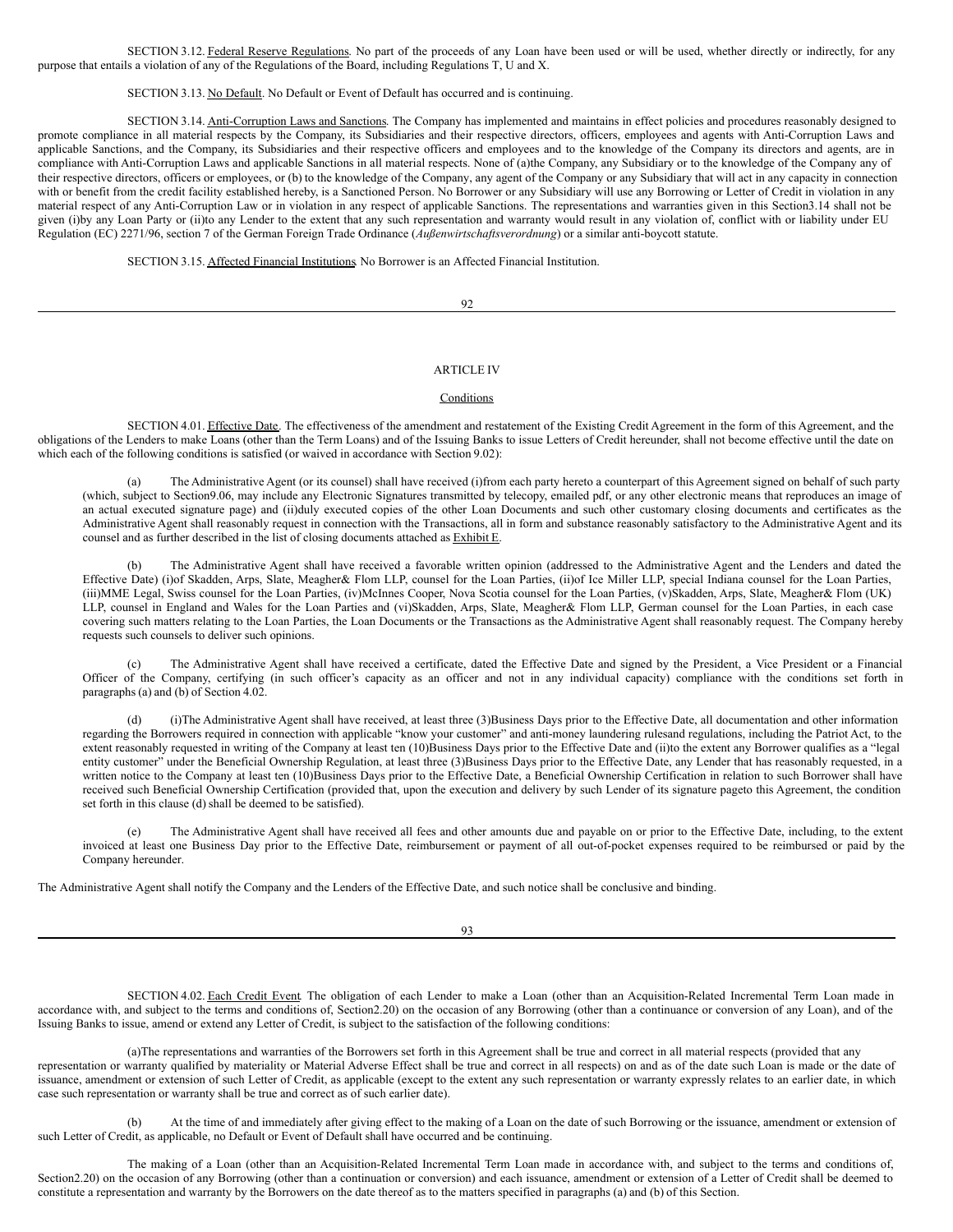SECTION 4.03. Designation of a Subsidiary Borrower. The designation of a Subsidiary Borrower pursuant to Section2.23 is subject to the condition precedent that the Company or such proposed Subsidiary Borrower shall have furnished or caused to be furnished to the Administrative Agent:

(a) Copies, certified by the Secretary or Assistant Secretary of such Subsidiary, of its Board of Directors' resolutions (and resolutions of other bodies, if any are deemed necessary by counsel for the Administrative Agent) approving the Borrowing Subsidiary Agreement and any other Loan Documents to which such Subsidiary is becoming a party and such documents and certificates as the Administrative Agent or its counsel may reasonably request relating to the organization, existence and good standing of such Subsidiary;

(b) An incumbency certificate, executed by the Secretary or Assistant Secretary of such Subsidiary, which shall identify by name and title and bear the signature of the officers of such Subsidiary authorized to request Borrowings hereunder and sign the Borrowing Subsidiary Agreement and the other Loan Documents to which such Subsidiary is becoming a party, upon which certificate the Administrative Agent and the Lenders shall be entitled to rely until informed of any change in writing by the Company or such Subsidiary;

(c) Opinions of counsel to such Subsidiary, in form and substance reasonably satisfactory to the Administrative Agent and its counsel, with respect to the laws of its jurisdiction of organization and such other matters as are reasonable and customary and addressed to the Administrative Agent and the Lenders; and

(d) Any promissory notes requested by any Lender, and any other instruments and documents reasonably requested by the Administrative Agent in connection with applicable laws, rules and regulations.

(e) Any documentation and other information with respect to such proposed Subsidiary Borrower that is reasonably requested by the Administrative Agent or any of the Lenders (acting through the Administrative Agent) at least three Business Days in advance of the proposed effective date of such designation in connection with requirements by regulatory authorities under applicable "know-your-customer" and anti-money laundering rulesand regulations, including the Patriot Act and, to the extent such Borrower qualifies as a "legal entity customer" under the Beneficial Ownership Regulation, the Beneficial Ownership Regulation.

94

# ARTICLE V

### Affirmative Covenants

Until the Commitments have expired or been terminated and the principal of and interest on each Loan and all fees payable hereunder shall have been paid in full and all Letters of Credit shall have expired or terminated (or shall have been cash collateralized or backstopped pursuant to arrangements reasonably satisfactory to the Administrative Agent) and all LC Disbursements shall have been reimbursed, the Company covenants and agrees with the Lenders that:

### SECTION 5.01. Financial Statements and Other Information. The Company will furnish to the Administrative Agent for distribution to each Lender:

(a) within one hundred (100)days after the end of each fiscal year of the Company (or, if earlier, within five (5)days after the date that the Annual Report on Form10-K of the Company for such fiscal year would be required to be filed under the rulesand regulations of the SEC, giving effect to any automatic extension available thereunder for the filing of such form), its audited consolidated balance sheet and related statements of operations, stockholders' equity and cash flows as of the end of and for such year, setting forth in each case in comparative form the figures for the previous fiscal year, all reported on by Ernst& Young LLP or other independent public accountants of recognized national standing (without any qualification or exception as to the scope of such audit) to the effect that such consolidated financial statements present fairly in all material respects the financial condition and results of operations of the Company and its consolidated Subsidiaries on a consolidated basis in accordance with GAAP consistently applied;

within fifty-five (55)days after the end of each of the first three fiscal quarters of each fiscal year of the Company (or, if earlier, by the date that the Quarterly Report on Form10-Q of the Company for such fiscal quarter would be required to be filed under the rulesand regulations of the SEC, giving effect to any automatic extension available thereunder for the filing of such form), its consolidated balance sheet and related statements of operations, stockholders' equity and cash flows as of the end of and for such fiscal quarter and the then elapsed portion of the fiscal year, setting forth in each case in comparative form the figures for the corresponding period or periods of (or, in the case of the balance sheet, as of the end of) the previous fiscal year, all certified by one of its Financial Officers as presenting fairly in all material respects the financial condition and results of operations of the Company and its consolidated Subsidiaries on a consolidated basis in accordance with GAAP consistently applied, subject to normal year-end audit adjustments and the absence of footnotes;

(c) concurrently with any delivery of financial statements under clause(a)or (b)above, a certificate of a Financial Officer of the Company (i)certifying as to whether a Default has occurred and is continuing and, if a Default has occurred that is continuing, specifying the details thereof and any action taken or proposed to be taken with respect thereto, (ii) setting forth reasonably detailed calculations demonstrating compliance with Section 6.10 and (iii) stating whether any change in GAAP or in the application thereof has occurred since the date of the audited financial statements referred to in Section3.04 and, if any such change has occurred, specifying the effect of such change on the financial statements accompanying such certificate;

95

(d) promptly after the same become publicly available, copies of all periodic and other reports, proxy statements and other materials filed by the Company or any Subsidiary with the SEC, or any Governmental Authority succeeding to any or all of the functions of said Commission, or with any national securities exchange, or distributed by the Company to its shareholders generally, as the case may be; and

(e) promptly following any request therefor, (x)such other information regarding the operations, business affairs and financial condition of the Company or any Subsidiary, or compliance with the terms of this Agreement, as the Administrative Agent may reasonably request and (y)information and documentation reasonably requested by the Administrative Agent or any Lender for purposes of compliance with applicable "know your customer" and anti-money laundering rulesand regulations, including the Patriot Act and, to the extent any Borrower qualifies as a "legal entity customer" under the Beneficial Ownership Regulation, the Beneficial Ownership Regulation.

Documents required to be delivered pursuant to clauses(a), (b)and (d)of this Section5.01 may be delivered electronically and if so delivered, shall be deemed to have been delivered on the date on which such documents are (i)filed for public availability on the SEC's Electronic Data Gathering and Retrieval System; (ii)posted or the Company provides a link thereto on http://www.hillenbrand.com; or (iii)posted on the Company's behalf on an Internet or intranet website, if any, to which the Administrative Agent and the Lenders have access (whether a commercial, third-party website or whether sponsored by the Administrative Agent).

SECTION5.02. Notices of Material Events. The Company will furnish to the Administrative Agent (for distribution to each Lender) written notice of the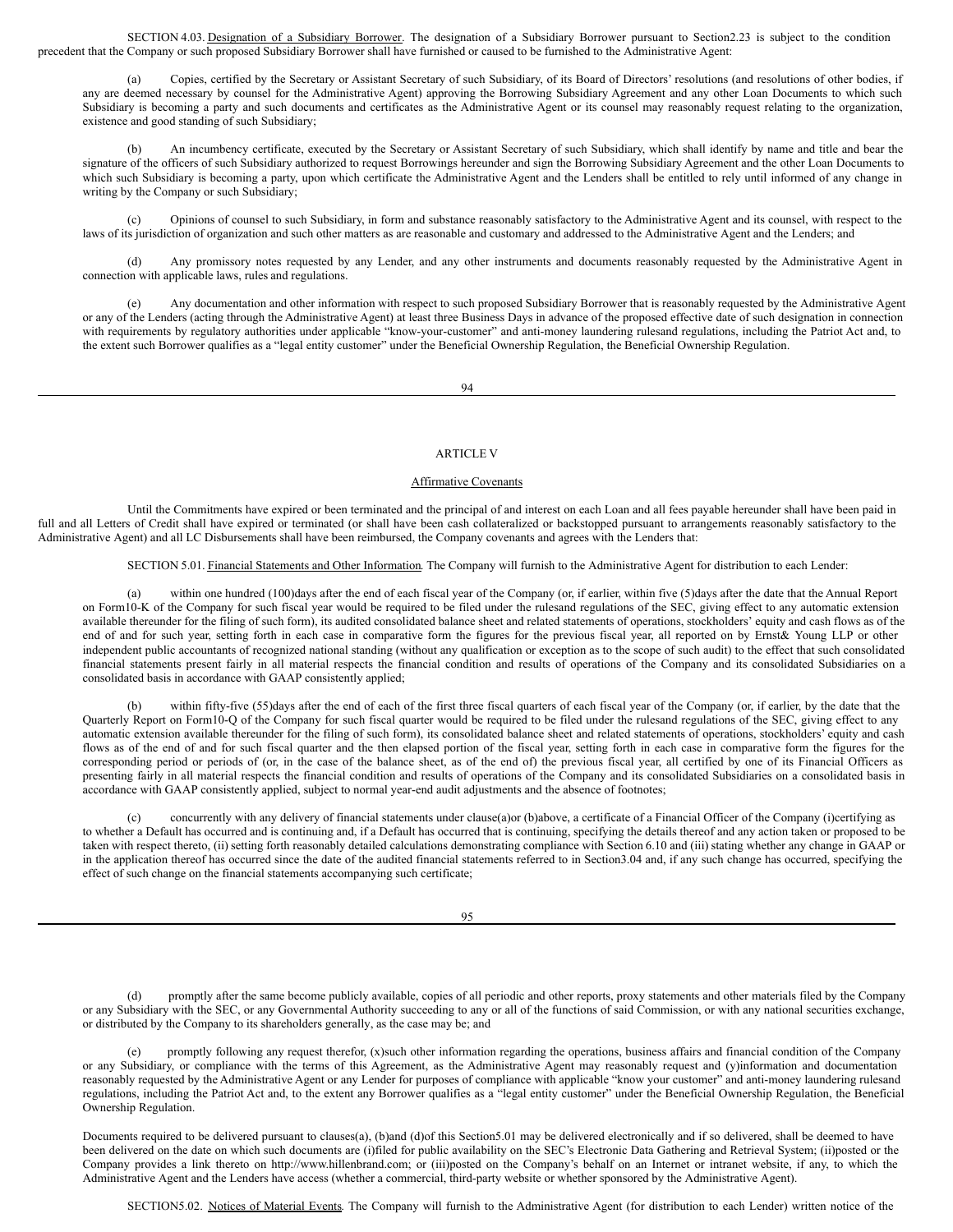following, promptly upon a Responsible Officer of the Company having actual knowledge thereof:

(a) the occurrence of any Default;

(b) the filing or commencement of any action, suit or proceeding by or before any arbitrator or Governmental Authority against or affecting the Company or any Subsidiary thereof that would reasonably be expected to result in a Material Adverse Effect;

(c) the occurrence of any of the following to the extent the same would reasonably be expected to result in a Material Adverse Effect: (x)the threatened in writing or actual issuance by the Pensions Regulator of a financial support direction or a contribution notice (as those terms are defined in the United Kingdom Pensions Act 2004) or the threatened in writing or actual exercise of any Criminal Pension Power by the Pensions Regulator or the CPS in relation to the Milacron Pension Scheme and/or (y) any amount becoming due to the Milacron Pension Scheme pursuant to Section 75 or 75A of the United Kingdom Pensions Act 1995;

(d) the occurrence of any ERISA Event that, alone or together with any other ERISA Events that have occurred, would reasonably be expected to result in a Material Adverse Effect;

(e) to the extent any Borrower qualifies as a "legal entity customer" under the Beneficial Ownership Regulation, any change in the information provided in the Beneficial Ownership Certification delivered to such Lender that would result in a change to the list of beneficial owners identified in such certification; and

(f) any other development that results in, or would reasonably be expected to result in, a Material Adverse Effect.

96

Each notice delivered under this Section(i)shall contain a heading or a reference line that reads "Notice under Section5.02 of the Hillenbrand Fourth Amended and Restated Credit Agreement dated June8, 2022" and (ii)shall be accompanied by a statement of a Financial Officer or other executive officer of the Company setting forth the details of the event or development requiring such notice and any action taken or proposed to be taken with respect thereto. Information required to be delivered pursuant to clause (b), (c)and (d)of this Sectionshall be deemed to have been delivered if such information, or one or more annual or quarterly or other periodic reports containing such information is (i)filed for public availability on the SEC's Electronic Data Gathering and Retrieval System, (ii)posted or the Company provides a link thereto on http://www.hillenbrand.com; or (iii)posted on the Company's behalf on an Internet or intranet website, if any, to which the Administrative Agent and the Lenders have access (whether a commercial, thirdparty website or whether sponsored by the Administrative Agent). Information required to be delivered pursuant to this Sectionmay also be delivered by electronic communications pursuant to procedures approved by the Administrative Agent.

SECTION 5.03. Existence; Conduct of Business. The Company will, and will cause each of its Material Subsidiaries to, do or cause to be done (i)all things necessary to preserve, renew and keep in full force and effect its legal existence and (ii)take, or cause to be taken, all reasonable actions to preserve, renew and keep in full force and effect the rights, qualifications, licenses, permits, privileges, franchises, governmental authorizations and intellectual property rights material to the conduct of its business, and maintain all requisite authority to conduct its business in each jurisdiction in which its business is conducted (except, for purposes of this clause (ii), to the extent the failure to do so would not reasonably be expected to have a Material Adverse Effect); provided that (x)the foregoing shall not prohibit any merger, consolidation, amalgamation, disposition, liquidation or dissolution permitted under Section6.04 and (y)neither the Company nor any of its Subsidiaries shall be required to preserve any right, qualification, license, permit, privilege, franchise, governmental authorization, intellectual property right or authority to conduct its business if the Company or such Subsidiary shall determine that the preservation thereof is no longer desirable in the conduct of business of the Company or such Subsidiary, as the case may be, and that the loss thereof is not disadvantageous in any material respect to the Company, such Subsidiary or the Lenders. Each Borrower incorporated in a European Union jurisdiction shall cause its registered office and "centre of main interests" (as that term is used in Article3(1)of the Recast Regulation) to be situated solely in its jurisdiction of incorporation and shall have an "establishment" (as that term is used in Article 2(10) of the Recast Regulation) situated solely in its jurisdiction of incorporation.

SECTION5.04. Payment of Tax Obligations. The Company will, and will cause each of its Subsidiaries to, pay its Tax and UK Tax liabilities, that, if not paid, would reasonably be expected to result in a Material Adverse Effect before the same shall become delinquent or in default, except where (a)the validity or amount thereof is being contested in good faith by appropriate proceedings, (b)the Company or such Subsidiary has set aside on its books adequate reserves with respect thereto in accordance with GAAP and (c) the failure to make payment pending such contest would not reasonably be expected to result in a Material Adverse Effect.

SECTION5.05. Maintenance of Properties: Insurance. The Company will, and will cause each of its Subsidiaries to, (a)keep and maintain all property material to the conduct of the business of the Company and its Subsidiaries (taken as a whole) in good working order and condition, ordinary wear and tear excepted, and (b)maintain, with financially sound and reputable insurance companies or with a captive insurance company that is an Affiliate of the Company, insurance in such amounts and against such risks as are customarily maintained by companies engaged in the same or similar businesses operating in the same or similar locations.

97

SECTION5.06. Books and Records; Inspection Rights. The Company will, and will cause each of its Subsidiaries to, keep proper books of record and account in which entries true and correct in all material respects are made of all material financial dealings and transactions in relation to its business and activities and, subject to Section5.01, in form permitting financial statements conforming with GAAP to be derived therefrom. The Company will, and will cause each of its Subsidiaries to, permit any representatives designated by the Administrative Agent, at reasonable times and upon reasonable prior notice, to visit and inspect its properties, to examine and make extracts from its books and records, and to discuss its affairs, finances and condition with its officers and, provided that the Company or such Subsidiary is afforded the opportunity to participate in such discussions, its independent accountants, all at such reasonable times and as often as reasonably requested; provided, however, in no event shall such visitations, inspections or examinations occur more frequently than once per calendar year so long as no Event of Default has occurred and is continuing. The Company acknowledges that the Administrative Agent, after exercising its rights of inspection, may, subject to Section9.12, prepare and distribute to the Lenders certain reports pertaining to the Company and its Subsidiaries' assets for internal use by the Administrative Agent and the Lenders. Notwithstanding anything to the contrary in this Section5.06, neither the Company nor any of its Subsidiaries will be required to disclose, permit the inspection, examination or making of extracts, or discussion of, any documents, information or other matter that (i)constitutes non-financial trade secrets or non-financial proprietary information, (ii)in respect of which disclosure to the Administrative Agent (or any designated representative) is then prohibited by law or any agreement binding on the Company or any of its Subsidiaries or (iii)is subject to attorney-client or similar privilege constitutes attorney work-product.

### SECTION 5.07. Compliance with Laws.

(a) The Company will, and will cause each of its Subsidiaries to, comply with all laws, rules, regulations and orders of any Governmental Authority applicable to it or its property (including without limitation Environmental Laws), in each case except where the failure to do so, individually or in the aggregate, would not reasonably be expected to result in a Material Adverse Effect. The Company will maintain in effect and enforce policies and procedures reasonably designed to promote compliance in all material respects by the Company, its Subsidiaries and their respective directors, officers, employees and agents with Anti-Corruption Laws and applicable Sanctions.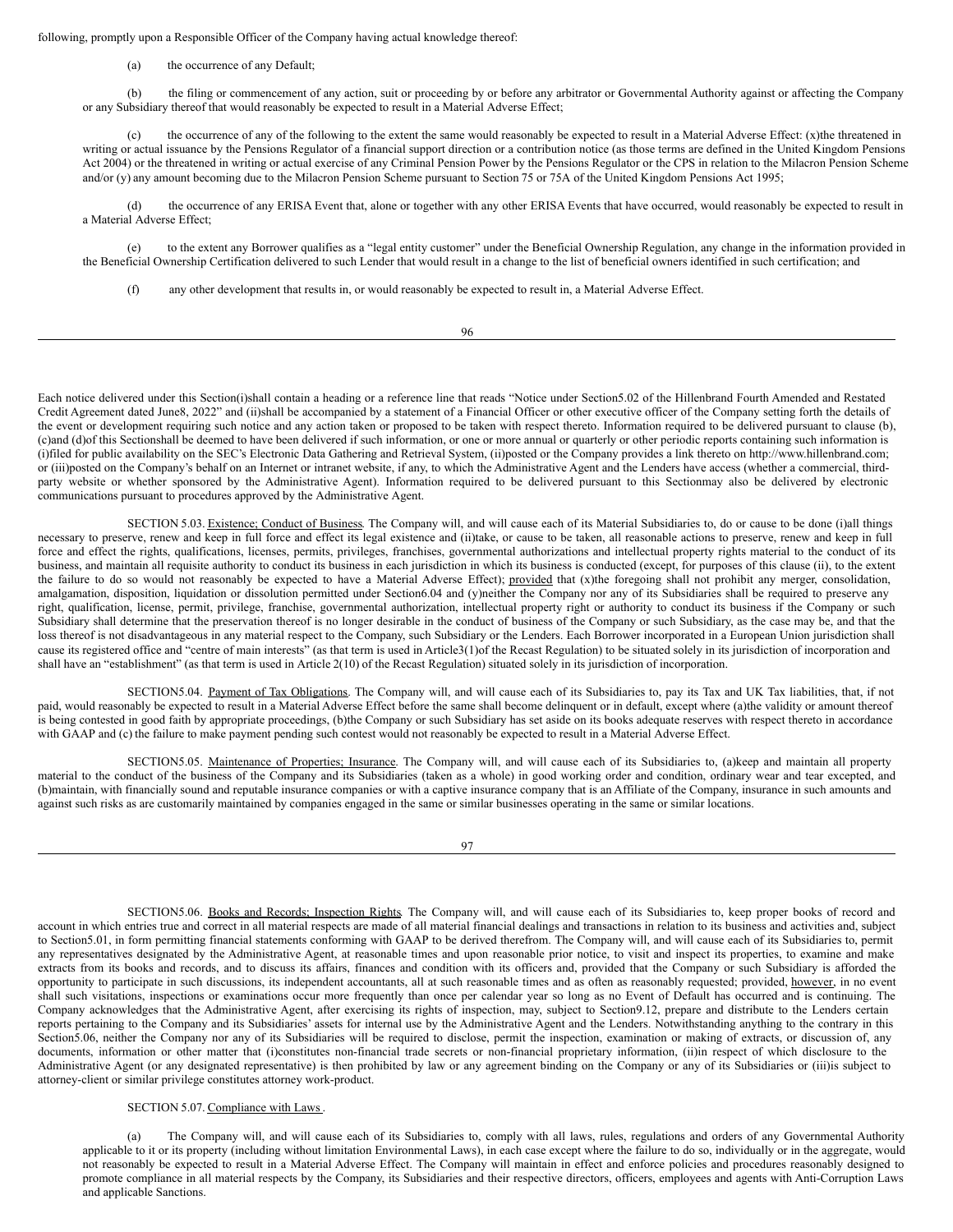(b) Each Swiss Borrower shall be compliant with the Swiss Non-Bank Rules;provided, however, that a Swiss Borrower shall not be in breach of this Section5.07(b)if such number of creditors (which are not Swiss Qualifying Banks) is exceeded solely by reason of a breach by one or more Lenders of a confirmation contained in Section 2.17(k) or a failure by one or more Lenders to comply with their obligations and transfer restrictions in Section 9.04.

For the purposes of paragraph (b)above, the Swiss Borrowers shall assume that the aggregate number of Lenders which are not Swiss Qualifying Banks is 10 (ten).

SECTION 5.08. Use of Proceeds. The proceeds of the Loans will be used only to finance the working capital needs, and for general corporate purposes, of the Company and its Subsidiaries (including, without limitation, (i)to refinance the Company's existing 5.75% senior unsecured notes due June2025 and (ii)to make Permitted Acquisitions). No part of the proceeds of any Loan will be used, whether directly or indirectly, for any purpose that entails a violation of any of the Regulations of the Board, including Regulations T, U and X. No Borrower will request any Borrowing or Letter of Credit, and no Borrower shall use, and the Company shall procure that its other Subsidiaries shall not use, the proceeds of any Borrowing or Letter of Credit (i)for the purpose of making an offer, payment, promise to pay, or authorization of the payment or giving of money, or anything else of value, to any Person in violation in any material respect of any Anti-Corruption Laws, (ii)for the purpose of funding, financing or facilitating any activities, business or transaction of or with any Sanctioned Person, or in any Sanctioned Country, in each case, in violation of applicable Sanctions or (iii) in any manner that would result in the violation of any Sanctions applicable to any party hereto. The undertaking given in the immediately preceding sentence shall not be given (i)by any Loan Party or (ii)to any Lender to the extent that such undertaking would result in any violation of, conflict with or liability under EU Regulation (EC) 2271/96, section 7 of the German Foreign Trade Ordinance (*Außenwirtschaftsverordnung*) or a similar anti-boycott statute.

98

SECTION 5.09. Subsidiary Guaranty. As promptly as possible but in any event within forty-five (45)days (or such later date as may be agreed upon by the Administrative Agent) after delivery of the applicable annual Compliance Certificate showing that any Person qualifies as a Material Domestic Subsidiary (other than Excluded Subsidiaries), the Company shall cause such Material Domestic Subsidiary to deliver to the Administrative Agent a joinder to the Subsidiary Guaranty (in substantially the form contemplated thereby) pursuant to which such Subsidiary agrees to be bound by the terms and provisions thereof, such Subsidiary Guaranty to be accompanied by appropriate corporate resolutions, other customary corporate documentation and legal opinions, to the extent reasonably requested by the Administrative Agent, in form and substance reasonably satisfactory to the Administrative Agent and its counsel.

#### ARTICLE VI

#### Negative Covenants

Until the Commitments have expired or terminated and the principal of and interest on each Loan and all fees payable hereunder have been paid in full and all Letters of Credit have expired or terminated (or shall have been cash collateralized or backstopped pursuant to arrangements reasonably satisfactory to the Administrative Agent) and all LC Disbursements shall have been reimbursed, the Company covenants and agrees with the Lenders that:

SECTION6.01. Liens. The Company will not, and will not permit any Subsidiary to, create or suffer to exist, any Lien on or with respect to any of its properties, whether now owned or hereafter acquired, or assign any right to receive income other than:

(a) Liens pursuant to any Loan Document (including Liens on any cash in favor of an Issuing Bank required pursuant to the terms of this Agreement);

(b) Liens existing on the Effective Date (i)that do not exceed \$1,000,000 or (ii)are listed on Schedule 6.01 and any renewals or extensions thereof; provided that the property covered thereby is not increased and any renewal or extension of the obligations secured or benefited thereby is permitted by Section 6.03(b);

(c) Liens for taxes not yet due or which are being contested in good faith and by appropriate proceedings in the circumstances, if adequate reserves with respect thereto are maintained on the books of the applicable Person in accordance with GAAP;

(d) carriers', warehousemen's, mechanics', materialmen's, repairmen's or other like Liens arising in the ordinary course of business which are not overdue for a period of more than sixty (60) days or which are being contested in good faith and by appropriate proceedings in the circumstances, if adequate reserves with respect thereto are maintained on the books of the applicable Person to the extent required in accordance with GAAP;

(e) pledges or deposits in the ordinary course of business in connection with workers' compensation, unemployment insurance and other social security legislation (including, but not limited to, section 8a of the German Semi-retirement Act (*Altersteilzeitgesetz*) and section 7d of the German Social Law Act No.4 (*Sozialgesetzbuch*) but other than any Lien imposed by ERISA), including cash collateral for obligations in respect of letters of credit, guarantee obligations or similar instruments related to the foregoing, and deposits securing liability insurance carriers under insurance or self-insurance arrangements in the ordinary course of business;

99

(f) pledges or deposits (including cash collateral for obligations in respect of letters of credit and bank guarantees) to secure the performance of bids, trade contracts and leases (other than Indebtedness), statutory obligations, surety bonds (other than bonds related to judgments or litigation), performance bonds and other obligations of a like nature incurred in the ordinary course of business;

(g) easements, rights-of-way, restrictions and other similar encumbrances affecting real property and other minor defects or irregularities in title and other similar encumbrances including the reservations, limitations, provisos and conditions, which, in the aggregate, are not substantial in amount, and which do not in any case materially detract from the value of the property of the Company and its Subsidiaries taken as a whole or materially interfere with the ordinary conduct of the business of the applicable Person;

(h) Liens securing Indebtedness permitted under Section6.03(d); provided that (i)such Liens do not at any time encumber any property other than the property financed by such Indebtedness and (ii)the Indebtedness secured thereby does not exceed the cost or fair market value, whichever is lower, of the property being acquired on the date of acquisition;

- (i) Liens securing Indebtedness permitted under Section 6.03(r);
- (j) statutory rights of set-off arising in the ordinary course of business;
- (k) Liens existing on property at the time of acquisition thereof by the Company or any Subsidiary and not created in contemplation thereof;
- (l) Liens existing on property of a Subsidiary at the time such Subsidiary is merged, consolidated or amalgamated with or into, or acquired by, the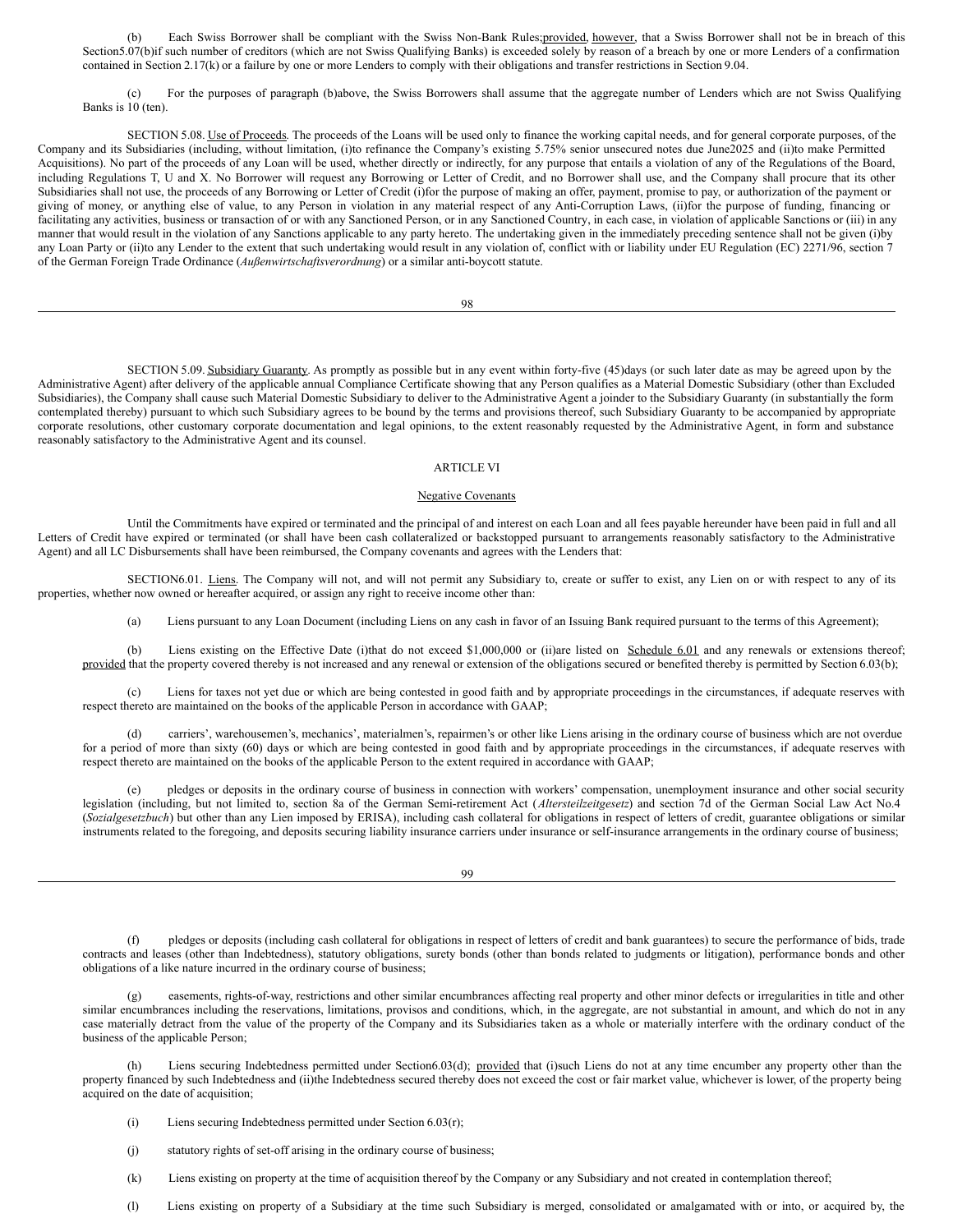Company or any Subsidiary or becomes a Subsidiary and not created in contemplation thereof;

(m) Liens in favor of banks which arise under Article4 of the Uniform Commercial Code on items in collection and documents relating thereto and the proceeds thereof or which arise under banks' standard terms and conditions;

(n) judgment Liens in respect of judgments that do not constitute an Event of Default under clause (k)of ArticleVII or Liens securing appeal or surety bonds related to such judgments;

(o) any interest or title of a landlord, lessor or sublessor under any lease of real estate or any Lien affecting solely the interest of the landlord, lessor or sublessor;

(p) leases, licenses, subleases or sublicenses granted (i)to others not interfering in any material respect with the business of the Company and its Subsidiaries, taken as a whole, or (ii) between or among any of the Loan Parties or any of their Subsidiaries;

(q) purported Liens evidenced by the filing of precautionary UCC financing statements, PPSA financing statements or similar filings relating to operating leases of personal property entered into by the Company or any of its Subsidiaries in the ordinary course of business;

100

(r) any interest or title of a licensor under any license or sublicense entered into by the Company or any Subsidiary as a licensee or sublicensee (i)existing on the Effective Date or (ii) in the ordinary course of its business;

(s) with respect to any real property, immaterial title defects or irregularities that do not, individually or in the aggregate, materially impair the use of such real property;

(t) Liens on any cash earnest money deposits or other escrow arrangements made in connection with any letter of intent or purchase agreement;

(u) Liens in favor of customs and revenue authorities arising as a matter of law to secure payment of customs duties in connection with the importation of goods;

- (v) Liens arising out of Sale and Leaseback Transactions;
- (w) customary rights of first refusal, "tag along" and "drag along" rights, and put and call arrangements under joint venture agreements;
- (x) Liens on treasury stock of the Company;

(y) Liens (x)in favor of collecting or payor banks having a right of setoff, revocation, refund or chargeback with respect to money or instruments on deposit with or in possession of such bank, (y)attaching to commodity trading accounts or other brokerage accounts incurred in the ordinary course of business or (z)in favor of banking institutions arising as a matter of law or standard business terms and conditions encumbering deposits (including the right of setoff) and which are within the general parameters customary in the banking industry;

(z) Liens securing obligations (contingent or otherwise) of the Company or any Subsidiary existing or arising under any Swap Agreement;

(aa) other Liens securing liabilities or assignments of rights to receive income in an aggregate amount at any time outstanding not to exceed the greater of (i)\$150,000,000 and (ii)15% of Consolidated Tangible Assets (calculated as of the end of the immediately preceding fiscal quarter for which the Company's financial statements were most recently delivered pursuant to Section5.01(a)or (b)or, if prior to the date of the delivery of the first financial statements to be delivered pursuant to Section 5.01(a) or (b), the most recent financial statements referred to in Section 3.04(a)) at any time outstanding; provided that, for the avoidance of doubt, no Default or Event of Default shall be deemed to have occurred if, at the time of the creation, incurrence, assumption or initial existence thereof, such Liens were permitted to be incurred pursuant to this clause (aa) notwithstanding a decrease after such time in the basket amount permitted under this clause (aa) as a result of a decrease in Consolidated Tangible Assets; and

(bb) Liens on property or assets deposited with a trustee or paying agent or otherwise segregated or held in trust or under an escrow or other funding arrangement for the sole purpose of repurchasing, redeeming, defeasing, repaying, satisfying and discharging or otherwise acquiring or retiring Indebtedness.

101

SECTION 6.02. Acquisitions. The Company will not, and will not permit any Subsidiary to, acquire (in one or a series of transactions) all of the capital stock or equity interests or all or substantially all of the assets of any Person, unless (i)immediately before and after giving effect thereto, no Default shall have occurred and be continuing or would result therefrom and (ii)if the aggregate amount invested (including assumed debt) is greater than \$375,000,000, relevant financial information, statements and projections reasonably requested by the Administrative Agent in respect of the Company and its Subsidiaries as of the end of the most recent fiscal quarter for the four fiscal quarters most recently ended giving effect to the acquisition of the company or business pursuant to this Section 6.02 are delivered to the Administrative Agent not less than five (5)Business Days prior to the consummation of any such acquisition or series of acquisitions, together with a certificate of a Responsible Officer of the Company delivered to the Lenders demonstrating pro forma compliance with Section 6.10 after giving effect to such acquisition or series of acquisitions.

SECTION 6.03. Indebtedness. The Company will not, and will not permit any Subsidiary to, create, incur, assume or suffer to exist, any Indebtedness, except:

(a) Indebtedness under the Loan Documents;

(b) Indebtedness that (i)is outstanding on the Effective Date that is less than \$2,000,000 individually or \$15,000,000 in the aggregate or (ii)arises or is incurred under agreements listed on Schedule 6.03, and any refinancings, refundings, renewals or extensions thereof;provided that the amount of such Indebtedness is not increased at the time of such refinancing, refunding, renewal or extension except by an amount equal to a reasonable premium or other reasonable amount paid, and fees and expenses reasonably incurred, in connection with such refinancing and by an amount equal to any existing commitments unutilized thereunder;

(c) obligations (contingent or otherwise) of the Company or any Subsidiary existing or arising under any Swap Agreement; provided that such obligations are (or were) entered into in the ordinary course of business, and not for purposes of speculation;

(d) Indebtedness in respect of finance leases and purchase money obligations for fixed or capital assets and any refinancings, refundings, renewals or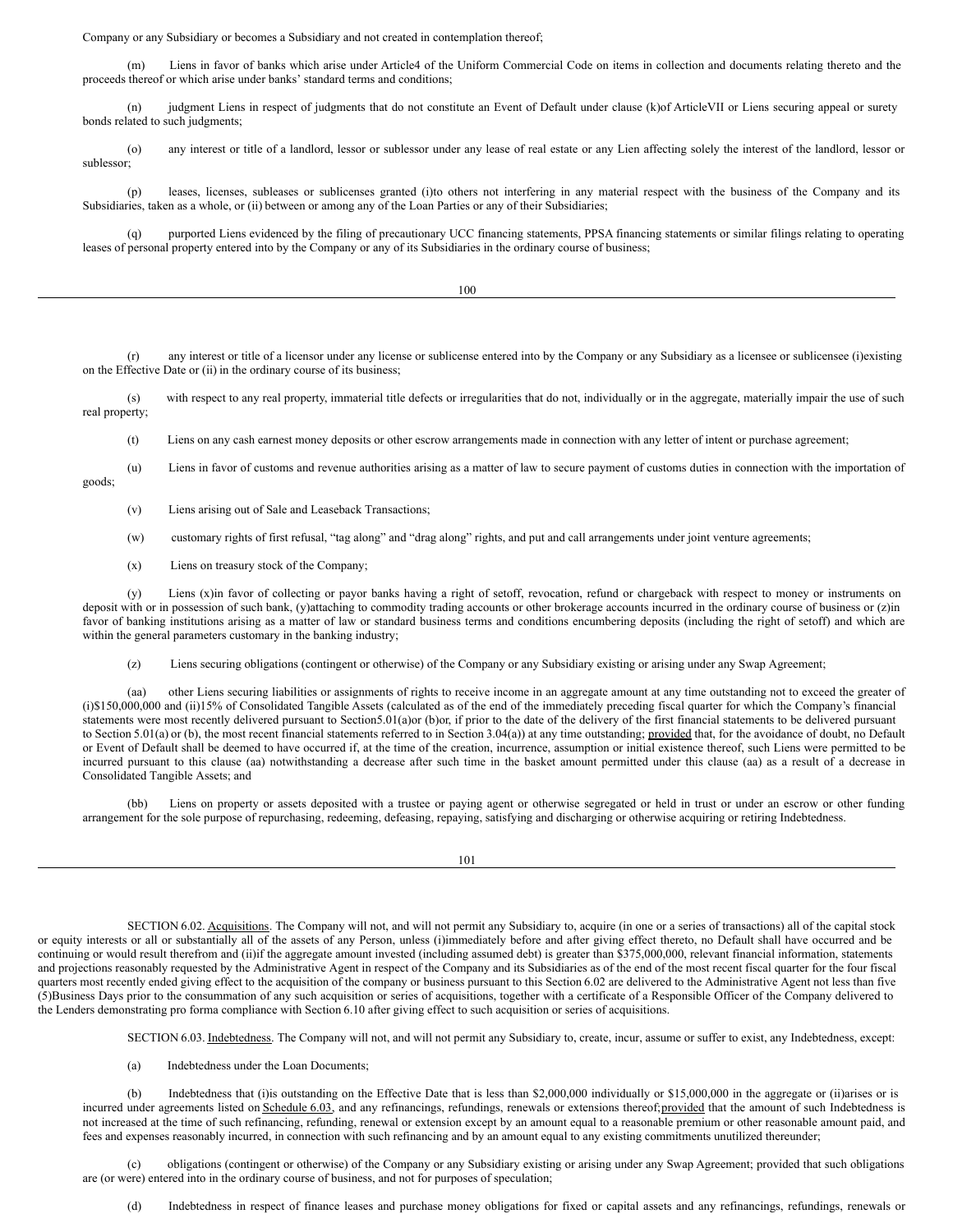extensions thereof; provided further that the amount of such Indebtedness is not increased at the time of such refinancing, refunding, renewal or extension except by an amount equal to a reasonable premium or other reasonable amount paid, and fees and expenses reasonably incurred, in connection with such refinancing and by an amount equal to any existing commitments unutilized thereunder; provided that the only property subject to such finance leases and purchase money obligations is the property so acquired;

(e) Indebtedness that may be deemed to exist pursuant to surety bonds, appeal bonds, supersedeas bonds or similar obligations incurred in the ordinary course of business;

(f) so long as no Default has occurred and is continuing or would result therefrom at the time of incurrence, any unsecured Indebtedness of (x)the Company or any Subsidiary Guarantor and (y)any Foreign Subsidiary Borrower, in the case of clause (y), in an aggregate principal amount not to exceed the greater of (i)\$200,000,000 and (ii)20% of Consolidated Tangible Assets (calculated as of the end of the immediately preceding fiscal quarter for which the Company's financial statements were most recently delivered pursuant to Section5.01(a)or (b)or, if prior to the date of the delivery of the first financial statements to be delivered pursuant to Section5.01(a)or (b), the most recent financial statements referred to in Section3.04(a)); provided that, in each case, such Indebtedness is not senior in right of payment to the payment of the Indebtedness arising under this Agreement and the Loan Documents;

(g) Indebtedness of a Subsidiary of the Company to the Company or any of the Company's other Subsidiaries or Indebtedness of the Company to any Subsidiary of the Company in connection with loans or advances; provided that each item of intercompany debt shall be unsecured and such Indebtedness shall only be permitted under this clause (g) to the extent it will be eliminated for purposes of the consolidated financial statements of the Company in accordance with GAAP;

102

(h) Indebtedness arising as a result of the endorsement in the ordinary course of business of negotiable instruments in the course of collection;

(i) [reserved]:

(j) Guarantees by the Company of Indebtedness of any Subsidiary of the Company and by any Subsidiary of the Company of Indebtedness of the Company or any other Subsidiary of the Company; provided that the Indebtedness so Guaranteed is permitted by this Section 6.03;

(k) Indebtedness owed to any Person providing workers' compensation, health, disability or other employee benefits or property, casualty, liability or other insurance to the Company or any Subsidiary of the Company, including pursuant to reimbursement or indemnification obligations to such Person, in each case incurred in the ordinary course of business;

(l) customary contingent indemnification obligations to purchasers in connection with any disposition;

(m) Indebtedness of any Person that becomes a Subsidiary after the Effective Date;provided that (i)such Indebtedness exists at the time such Person becomes a Subsidiary and is not created in contemplation thereof and any refinancings, refundings, renewals or extensions thereof; provided that the amount of such Indebtedness is not increased at the time of such refinancing, refunding, renewal or extension except by an amount equal to a reasonable premium or other reasonable amount paid, and fees and expenses reasonably incurred, in connection with such refinancing and by an amount equal to any existing commitments unutilized thereunder;

(n) Indebtedness in respect of netting services, cash management obligations, overdraft protections and otherwise in connection with deposit accounts and Indebtedness arising from the honoring by a bank or other financial institution of a check, draft or similar instrument inadvertently (except in the case of daylight overdrafts) drawn against insufficient funds in the ordinary course of business;

(o) Indebtedness with respect to the deferred purchase price of property acquired and any refinancings, refundings, renewals or extensions thereof; provided that the amount of such Indebtedness is not increased at the time of such refinancing, refunding, renewal or extension except by an amount equal to any existing commitments unutilized thereunder or by an amount equal to a reasonable premium or other reasonable amount paid, and fees and expenses reasonably incurred, in connection with such refinancing and by an amount equal to any existing commitments unutilized thereunder;

(p) Indebtedness incurred in respect of credit cards, credit card processing services, debit cards, stored value cards or purchase cards (including so-called "procurement cards" or "P-cards"), in each case, incurred in the ordinary course of business;

(q) contingent liabilities in respect of any indemnification obligations, adjustment of purchase price, non-compete, or similar obligations (other than Guarantees of any Indebtedness for borrowed money) of the Company or any Subsidiary of the Company incurred in connection with the consummation of one or more acquisitions; and

103

(r) other Indebtedness (exclusive of Indebtedness permitted under clauses (a) through (q) above) in an aggregate principal amount not to exceed the greater of (i) \$150,000,000 and (ii) 15% of Consolidated Tangible Assets (calculated as of the end of the immediately preceding fiscal quarter for which the Company's financial statements were most recently delivered pursuant to Section5.01(a)or (b)or, if prior to the date of the delivery of the first financial statements to be delivered pursuant to Section 5.01(a) or (b), the most recent financial statements referred to in Section 3.04(a)) at any time outstanding; provided that, for the avoidance of doubt, no Default or Event of Default shall be deemed to have occurred if, at the time of the creation, incurrence, assumption or initial existence thereof, such Indebtedness was permitted to be incurred pursuant to this clause (r)notwithstanding a decrease after such time in the basket amount permitted under this clause (r)as a result of a decrease in Consolidated Tangible Assets.

SECTION6.04. Fundamental Changes. The Company will not, and will not permit any of its Subsidiaries to, merge, dissolve, liquidate, consolidate or amalgamate with or into another Person, or Dispose of (whether in one transaction or in a series of transactions) all or substantially all of the assets of the Company and its Subsidiaries, taken as a whole (whether now owned or hereafter acquired) to or in favor of any Person, except that, so long as no Default exists or would result therefrom:

any Subsidiary may (i)merge or consolidate with or into the Company, provided that the Company shall be the continuing or surviving Person or (ii)merge, consolidate or amalgamate with any one or more other Subsidiaries, provided that when any wholly-owned Subsidiary is merging or amalgamating with another Subsidiary, the wholly owned Subsidiary shall be the continuing or surviving Person (or the continuing corporation resulting from such amalgamation shall be a wholly owned Subsidiary);

any Subsidiary may Dispose of all or substantially all of its assets (upon voluntary liquidation or otherwise) to the Company or to another Subsidiary; provided that if the transferor in such a transaction is a wholly-owned Subsidiary, then the transferee must either be the Company or a wholly-owned Subsidiary;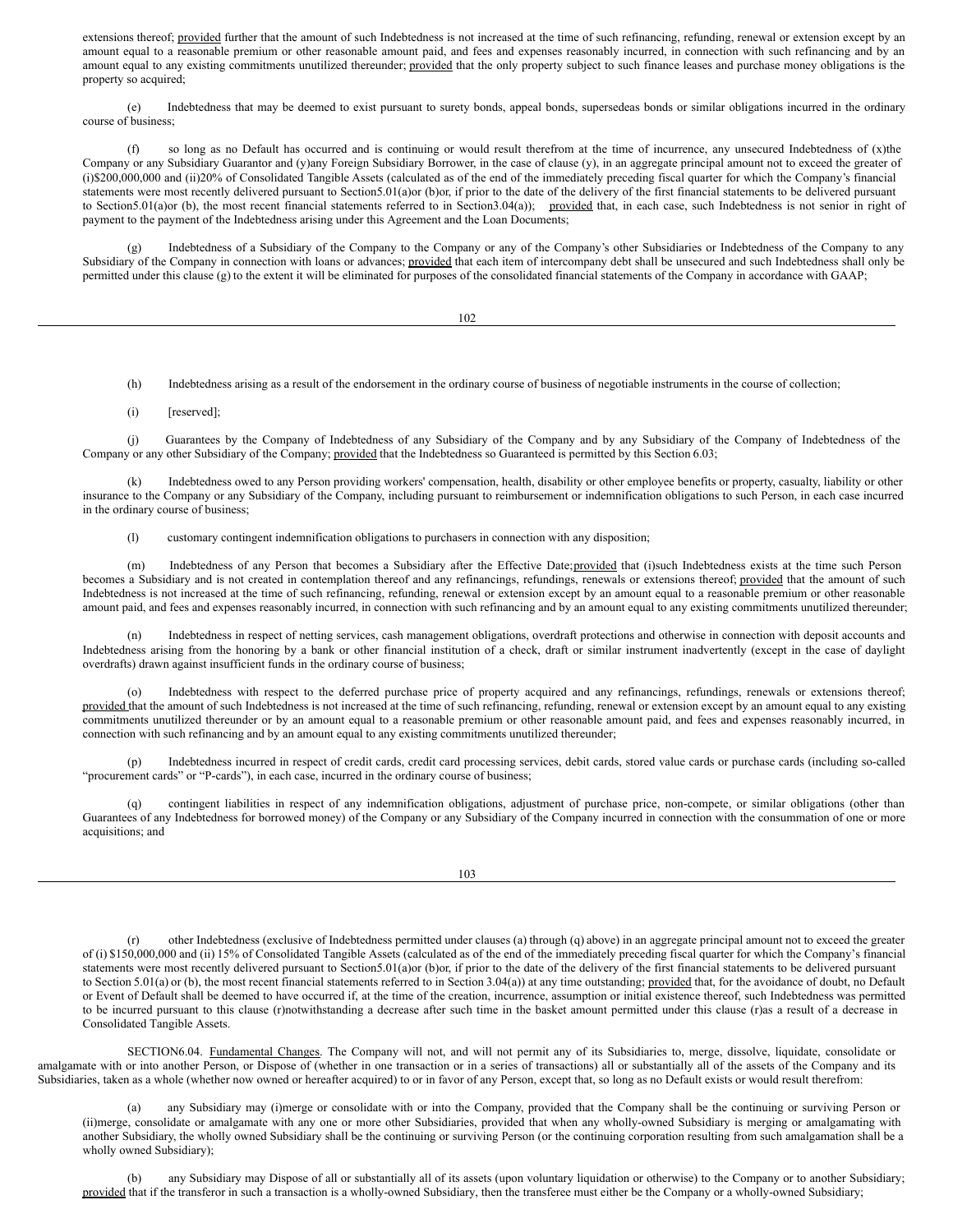(c) the Company or any Subsidiary may merge (or, in the case of a Subsidiary, amalgamate) with any Person in a transaction that would be an acquisition or a Disposition that is permitted under this Agreement; provided that in the case of an acquisition (i)if the Company is a party to such merger, it shall be the continuing or surviving Person, or (ii)if any Subsidiary Guarantor or Subsidiary Borrower is a party to such merger or amalgamation, such Subsidiary shall be the continuing or surviving Person (or the continuing corporation resulting from such amalgamation shall be a Subsidiary Guarantor or Subsidiary Borrower, as applicable, and shall have executed and delivered to the Administrative Agent a confirmation to that effect reasonably satisfactory to the Administrative Agent); and

#### (d) the Company may Dispose of its Treasury Stock.

SECTION6.05. Restricted Payments. The Company will not, and will not permit any of its Subsidiaries to, declare or make, directly or indirectly, any Restricted Payment, or incur any obligation (contingent or otherwise) to do so, except that:

each Subsidiary may make Restricted Payments to the Company and to other Subsidiaries (and, in the case of a Restricted Payment by a non-whollyowned Subsidiary, such Restricted Payment may be made to each other owner of capital stock or other equity interests of such Subsidiary on a pro rata basis based on their relative ownership interests);

104

(b) the Company and each Subsidiary may declare and make dividend payments or other distributions payable solely in the common stock or other common equity interests of such Person;

(c) the Company and each Subsidiary may purchase, redeem or otherwise acquire shares of its common stock or other common equity interests or warrants or options to acquire any such shares with the proceeds received from the substantially concurrent issue of new shares of its common stock or other common equity interests;

(d) the Company and each Subsidiary may (i)make distributions to or payments on behalf of current and former employees, officers, or directors of the Company and its Subsidiaries (or any spouses, ex-spouses, trusts or estates of any of the foregoing) on account of exercises, purchases, redemptions or other acquisitions of Equity Interests of the Company or its Subsidiaries held by such Persons (including to pay for the taxes payable by such Persons in connection with a grant or award of Equity Interests of the Company or its Subsidiaries or upon the vesting thereof) and (ii)repurchase Equity Interests issued to current or former employees, officers, directors or managers upon death, disability or termination of employment of such person or pursuant to the terms of any subscription, stockholder or other agreement or plan approved by Company's or such Subsidiary's board of directors (or any committee thereof); and

the Company may declare and pay cash dividends to its stockholders and purchase, redeem or otherwise acquire shares of its capital stock or warrants, rights or options to acquire any such shares for cash; provided that (i)the Company is in compliance with the Leverage Ratio set forth in Section6.10(a)(calculated as of the end of the immediately preceding fiscal quarter for which the Company's financial statements were most recently delivered pursuant to Section5.01(a)or (b)) on a pro forma basis immediately after giving effect to such proposed action in this clause (e)and the incurrence of any Indebtedness incurred to take any such proposed action in this clause (e) and (ii) immediately after giving effect to such proposed action in this clause (e), no Event of Default would exist.

SECTION 6.06. Change in Nature of Business. The Company will not, and will not permit any of its Subsidiaries to, enter into any material line of business if, after giving effect thereto, the business of the Company and its Subsidiaries, taken as a whole, would be substantially different from the business in which the Company and its Subsidiaries, taken as a whole, are presently engaged, provided that this Section6.06 shall not prohibit the Company or its Subsidiaries from entering into (x)any line of business that is reasonably related, incidental, ancillary or complementary to, or any reasonable extension, development or expansion of, the business in which the Company and its Subsidiaries, taken as a whole, are presently engaged, or (y)any other non-core incidental businesses acquired in connection with any acquisition or investment not prohibited hereunder.

#### SECTION 6.07. [Intentionally Omitted].

SECTION 6.08. Burdensome Agreements. The Company will not, and will not permit any of its Subsidiaries to, enter into any Contractual Obligation that: limits the ability (a)of any Subsidiary to make Restricted Payments to the Company; (b)of any Subsidiary to Guarantee the Indebtedness of the Borrowers under the Loan Documents or (c)of the Company or any Subsidiary to create, incur, assume or suffer to exist Liens on property of such Person to secure the obligations of the Loan Parties under the Loan Documents, other than, in each case limitations and restrictions:

(a) set forth in this Agreement and any other Loan Document;

105

(b) on subletting or assignment of any leases or licenses of the Company or any Subsidiary or on the assignment of a Contractual Obligation or any rights thereunder or any other customary non-assignment provisions, in each case entered into in the ordinary course of business;

(c) set forth in Contractual Obligations for the disposition of assets (including any Equity Interests in any Subsidiary) of the Company or any Subsidiary of the Company; provided such restrictions and conditions apply only to the assets or Subsidiary that is to be sold;

- (d) [reserved];
- (e) set forth in any Contractual Obligation governing Indebtedness permitted under Section 6.03(b), (d), (f), (j), (m), (o) and (r);

(f) with respect to cash or other deposits (including escrowed funds) received by Company or any Subsidiary in the ordinary course of business and assets subject to Liens permitted by Section 6.01(b), (e), (f), (h), (j), (k), (l), (n), (t), (v) and (z);

(g) set forth in joint venture agreements and other similar agreements concerning joint ventures and applicable solely to such joint venture;

(h) set forth in any Contractual Obligation relating to an asset being acquired existing at the time of acquisition or a Subsidiary existing at the time such Subsidiary is merged, consolidated or amalgamated with or into, or acquired by, the Company or any Subsidiary or becomes a Subsidiary and, in each case, not in contemplation thereof;

contained in any trading, netting, operating, construction, service, supply, purchase, credit card, credit card processing service, debit card, stored value card, purchase card (including a so-called "procurement card" or "P-card") or other agreement to which the Company or any of its Subsidiaries is a party and entered into in the ordinary course of business; provided that such agreement prohibits the encumbrance of solely the property or assets of the Company or such Subsidiary that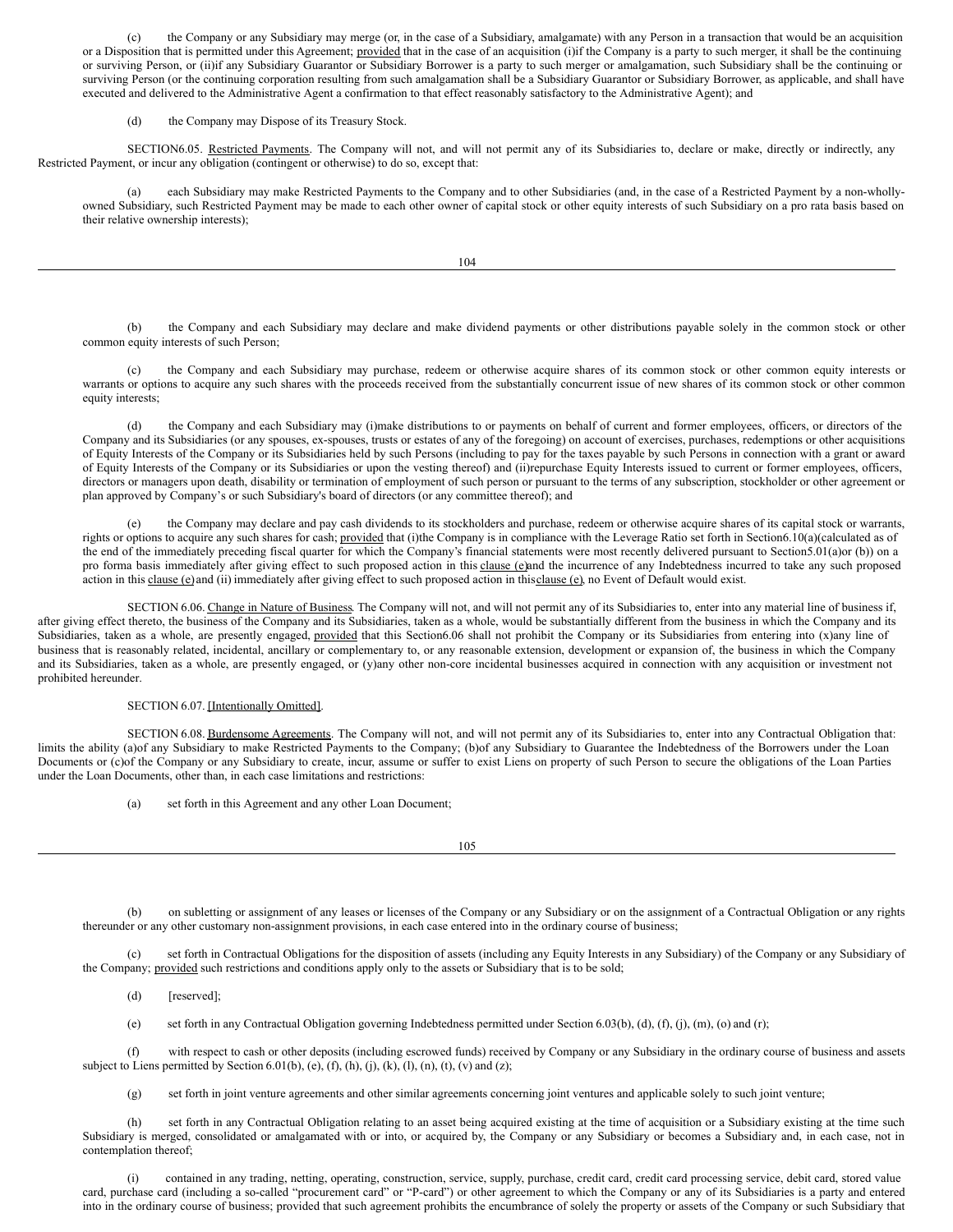are the subject of such agreement, the payment rights arising thereunder, the accounts associated with such agreement, or the proceeds thereof and does not extend to any other asset or property of the Company or such Subsidiary or the assets or property of any other Subsidiary;

(A)existing by virtue of any transfer of, agreement to transfer, option or right with respect to, or Lien on, any property or assets of the Company or any Material Subsidiary not otherwise prohibited by this Agreement (so long as such limitation or restriction applies only to the property or assets subject to such transfer, agreement to transfer, option, right or Lien), (B)contained in mortgages, pledges or other security agreements securing Indebtedness of a Subsidiary to the extent restricting the transfer of the property or assets subject thereto, (C)pursuant to customary provisions restricting dispositions of real property interests set forth in any reciprocal easement agreements of the Company or any Subsidiary, (D)pursuant to customary provisions in any swap or derivative transactions (including any Swap Agreement), (E)pursuant to customary provisions in leases or licenses of intellectual property (or in other contracts governing intellectual property rights) and other similar agreements entered into in the ordinary course of business, (F)pursuant to customary net worth provisions contained in real property leases entered into by Subsidiaries, so long as the Company has determined in good faith that such net worth provisions would not reasonably be expected to impair the ability of Company and its Subsidiaries to meet their ongoing obligations or (G)on cash or other deposits imposed by customers under contracts entered into in the ordinary course of business;

106

(k) customary restrictions and conditions contained in the document relating to Liens permitted under this Agreement, so long as (1)such restrictions or conditions relate only to the specific asset subject to such Lien, and (2)such restrictions and conditions are not created for the purpose of avoiding the restrictions imposed by this Section 6.08; or

(l) customary restrictions required by, or arising by operation of law under, applicable law, ruleor regulation to the extent contained in a document relating to the Equity Interests or governance of any Foreign Subsidiary that is not a Borrower.

SECTION 6.09. Use of Proceeds. The Company will not, and will not permit any Subsidiary to, use the proceeds of any Loans or Letters of Credit, whether directly or indirectly, and whether immediately, incidentally or ultimately, to purchase or carry margin stock (within the meaning of Regulation U of the Board) or to extend credit to others for the purpose of purchasing or carrying margin stock or to refund indebtedness originally incurred for such purpose, in each case, in violation of Regulation U of the Board.

### SECTION 6.10. Financial Covenants.

(a) Maximum Leverage Ratio. The Company will not permit the ratio (the "Leverage Ratio"), determined as of the last day of each of its fiscal quarters ending on and after June30, 2022, of (i)(x)Consolidated Indebtedness minus (y)the Liquidity Amount, in each case as of the last day of such fiscal quarter to (ii)Consolidated EBITDA for the period of four (4)consecutive fiscal quarters ending with the last day of such fiscal quarter, all calculated for the Company and its Subsidiaries on a consolidated basis, to be greater than 3.50 to 1.00; provided that the Company may, by written notice to the Administrative Agent for distribution to the Lenders (which notice may be in the compliance certificate delivered by the Company pursuant to Section5.01(c)for the applicable fiscal quarter) and not more than twice during the term of this Agreement, elect to increase the maximum Leverage Ratio to 4.00 to 1.00 for a period of three (3)consecutive fiscal quarters in connection with an acquisition thatinvolves the payment of consideration by the Company and/or its Subsidiaries in excess of \$75,000,000 occurring during the first of such three (3)fiscal quarters (each such period, an "Adjusted Covenant Period") and (y)notwithstanding the foregoing clause (x), the Company may not elect an Adjusted Covenant Period for at least two (2)full fiscal quarters following the end of an Adjusted Covenant Period before a new Adjusted Covenant Period is available again pursuant to the preceding clause (x)for a new period of three (3)consecutive fiscal quarters. For purposes of calculations under this Section6.10(a), Consolidated Indebtedness shall not include 75% of the principal amount of any mandatorily convertible unsecured bonds, debentures, preferred stock or similar instruments in a principal amount not to exceed \$500,000,000 in the aggregate during the term of this Agreement which are payable in no more than three years (whether by redemption, call option or otherwise) solely in common stock or other common equity interests.

Notwithstanding the foregoing, the following changes shall be automatically deemed to be made to Section6.10(a)on, and with effect as of, the date on which (1)changes that are the substantial equivalent of the following changes are made to the corresponding provisions of both the "LG Facility Agreement" and the "Shelf Agreement", in each case as defined in the Company's most recent applicable filings with the SEC and (2)the Administrative Agent shall have received from the Company an executed copy of each such amendment making such conforming changes, in each case such amendment being confirmed by the Company in writing to be effective:

(I) each of the two references in Section6.10(a)to "period of three (3)consecutive fiscal quarters" shall be restated in their entirety in each case to read "period commencing with the fiscal quarter in which the applicable acquisition occurs and the four (4) consecutive full fiscal quarters ending thereafter"; and

107

(II) the reference in Section6.10(a)to "during the first of such three (3)fiscal quarters" shall be restated in its entirety to read "during the fiscal quarter in which the applicable acquisition occurs".

Minimum Interest Coverage Ratio. The Company will not permit the ratio (the "Interest Coverage Ratio"), determined as of the last day of each of its fiscal quarters ending on and after June30, 2022, of (i)Consolidated EBITDA to (ii)Consolidated Interest Expense, in each case for the period of four (4)consecutive fiscal quarters ending with the last day of such fiscal quarter, all calculated for the Company and its Subsidiaries on a consolidated basis, to be less than 3.00 to 1.00.

SECTION6.11. UK Pensions. The Company will ensure it is not knowingly (including where it ought reasonably to know it is) a party, and will use best endeavors to procure that no Subsidiary is a party, to any act or omission in relation to the Milacron Pension Scheme which has or is reasonably likely to have a Material Adverse Effect (including, without limitation, in relation to the issuance of a contribution notice or financial support direction by the Pensions Regulator for the purposes of the United Kingdom Pensions Act 2004 or the exercise of any Criminal Pension Power by the Pensions Regulator or CPS).

#### ARTICLE VII

# Events of Default

If any of the following events ("Events of Default") shall occur:

(a) any Borrower shall fail to pay any principal of any Loan or any reimbursement obligation in respect of any LC Disbursement or fail to make a payment pursuant to Article X, in each case when and as the same shall become due and payable and in the Agreed Currency required hereunder, whether at the due date thereof or at a date fixed for prepayment thereof or otherwise;

(b) any Borrower shall fail to pay any interest on any Loan or any fee or any other amount (other than an amount referred to in clause(a)of this Article)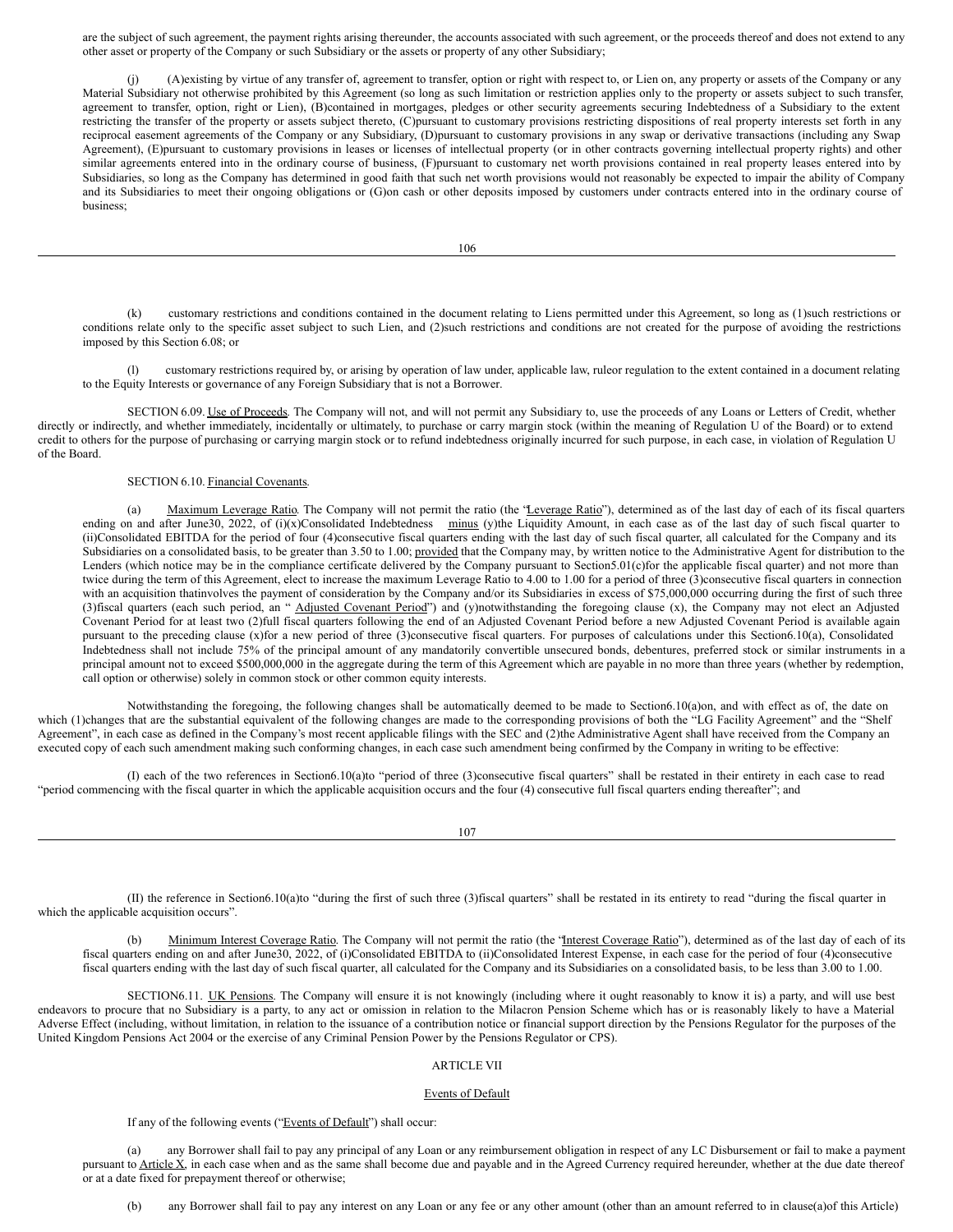payable under this Agreement or any other Loan Document, when and as the same shall become due and payable and in the Agreed Currency required hereunder, and such failure shall continue unremedied for a period of five (5) Business Days;

(c) any representation or warranty made or deemed made by or on behalf of any Borrower or any Subsidiary in this Agreement or any other Loan Document or any amendment or modification hereof or thereof or waiver hereunder or thereunder, or in any report, certificate, financial statement or other document furnished pursuant to or in connection with this Agreement or any other Loan Document or any amendment or modification thereof or waiver thereunder, shall prove to have been incorrect in any material respect when made or deemed made;

(d) any Borrower shall fail to observe or perform any covenant, condition or agreement contained in Section5.02, 5.03 (with respect to any Borrower's existence), 5.08 or 5.09, in  $\Delta$ rticle VI or in  $\Delta$ rticle X;

(e) any Borrower or any Subsidiary Guarantor, as applicable, shall fail to observe or perform any covenant, condition or agreement contained in this Agreement (other than those specified in clause(a), (b)or (d)of this Article) or any other Loan Document, and such failure shall continue unremedied for a period of thirty (30) days after notice thereof from the Administrative Agent to the Company (which notice will be given at the request of any Lender);

108

(f) the Company or any Subsidiary shall fail to make any payment (whether of principal or interest and regardless of amount) in respect of any Material Indebtedness, when and as the same shall become due and payable, which is not cured within any applicable grace period therefor;

(g) any event or condition occurs that results in any Material Indebtedness becoming due prior to its scheduled maturity or that enables or permits, after the expiration of any applicable grace period, and delivery of any applicable required notice, provided in the applicable agreement or instrument under which such Indebtedness was created, the holder or holders of such Material Indebtedness or any trustee or agent on its or their behalf to cause such Material Indebtedness to become due, or to require the prepayment, repurchase, redemption or defeasance thereof, prior to its scheduled maturity; provided that this clause(g)shall not apply to (i)secured Material Indebtedness that becomes due as a result of the voluntary sale or transfer of the property or assets securing such Indebtedness, (ii)any Material Indebtedness that becomes due as a result of a refinancing thereof permitted by Section6.01, (iii)any reimbursement obligation in respect of a letter of credit as a result of a drawing thereunder by a beneficiary thereunder in accordance with its terms, (iv)any such Material Indebtedness that is mandatorily prepayable prior to the scheduled maturity thereof with the proceeds of the issuance of capital stock, the incurrence of other Indebtedness or the sale or other disposition of any assets, so long as such Material Indebtedness that has become due is so prepaid in full with such net proceeds required to be used to prepay such Material Indebtedness when due (or within any applicable grace period) and such event shall not have otherwise resulted in an event of default with respect to such Material Indebtedness, (v)any redemption, conversion or settlement of any such Material Indebtedness that is convertible into Equity Interests (and cash in lieu of fractional shares) and/or cash (in lieu of such Equity Interests in an amount determined by reference to the price of the common stock of the Company at the time of such conversion or settlement) in the Company pursuant to its terms unless such redemption, conversion or settlement results from a default thereunder or an event of a type that constitutes an Event of Default, (vi)prepayments required by the terms of Indebtedness as a result of customary provisions in respect of illegality, replacement of lenders and gross-up provisions for Taxes, increased costs, capital adequacy and other similar customary requirements and (vii)any voluntary prepayment, redemption or other satisfaction of Indebtedness that becomes mandatory in accordance with the terms of such Indebtedness solely as the result of the Company or any Subsidiary delivering a prepayment, redemption or similar notice with respect to such prepayment, redemption or other satisfaction;

(h) (1)an involuntary proceeding shall be commenced or an involuntary petition shall be filed seeking (i)liquidation, reorganization or other relief in respect of the Company or any Material Subsidiary or its debts, or of a substantial part of its assets, under any Federal, state or foreign bankruptcy, insolvency, receivership or similar law now or hereafter in effect (including, without limitation, any applicable provisions or any corporations legislation) or (ii)the appointment of a receiver, trustee, custodian, sequestrator, conservator or similar official for the Company or any Material Subsidiary or for a substantial part of its assets, and, in any such case, such proceeding or petition shall continue undismissed for sixty (60)days or an order or decree approving or ordering any of the foregoing shall be entered, (2)a UK Insolvency Event shall occur in respect of any UK Relevant Entity or (3) a German Insolvency Event shall occur in respect of any German Borrower;

109

(i) the Company or any Material Subsidiary (other than any UK Relevant Entity or German Borrower) shall (i)voluntarily commence any proceeding or file any petition seeking liquidation, reorganization or other relief under any Federal, state or foreign bankruptcy, insolvency, receivership or similar law now or hereafter in effect (including, without limitation, any applicable provisions or any corporations legislation), (ii)consent to the institution of, or fail to contest in a timely and appropriate manner, any proceeding or petition described in clause(h)of this Article, (iii)apply for or consent to the appointment of a receiver, trustee, custodian, sequestrator, conservator or similar official for the Company or any Material Subsidiary or for a substantial part of its assets, (iv)file an answer admitting the material allegations of a petition filed against it in any such proceeding, (v)make a general assignment for the benefit of creditors or (vi)take any action for the purpose of effecting any of the foregoing;

(j) the Company or any Material Subsidiary shall become unable, admit in writing its inability or fail generally to pay its debts as they become due;

(k) judgments or orders for the payment of money in excess of \$75,000,000 in the aggregate (net of any amounts that are covered by a valid and binding policy of insurance between the defendant and the insurer covering payment thereof and as to which such insurer, which shall be rated at least "A" by A.M.Best Company, has been notified of, and has not disputed the claim made for payment of, the amount of such judgment or order) shall be rendered against the Company or any of its Subsidiaries and remain undischarged or unpaid and either (i)enforcement proceedings shall have been commenced by any creditor upon such judgment or order or (ii)there shall be any period of 60 consecutive days during which a stay of enforcement of such judgment or order, by reason of a pending appeal or otherwise, shall not be in effect;

(l) an ERISA Event shall have occurred that, when taken together with all other ERISA Events that have occurred, would reasonably be expected to result in a Material Adverse Effect;

the Company or any of its Subsidiaries shall have been notified that any of them has, in relation to the Milacron Pension Scheme, incurred a debt or other liability under section 75 or 75A of the United Kingdom Pensions Act 1995, or has been issued with a contribution notice or financial support direction (as those terms are defined in the United Kingdom Pensions Act 2004) or has been subject to the exercise of any Criminal Pension Power, or otherwise is determined by a Governmental Authority to be liable to pay any other amount in respect of the Milacron Pension Scheme, in each case that would reasonably be expected to result in a Material Adverse Effect;

(n) a Change in Control shall occur; or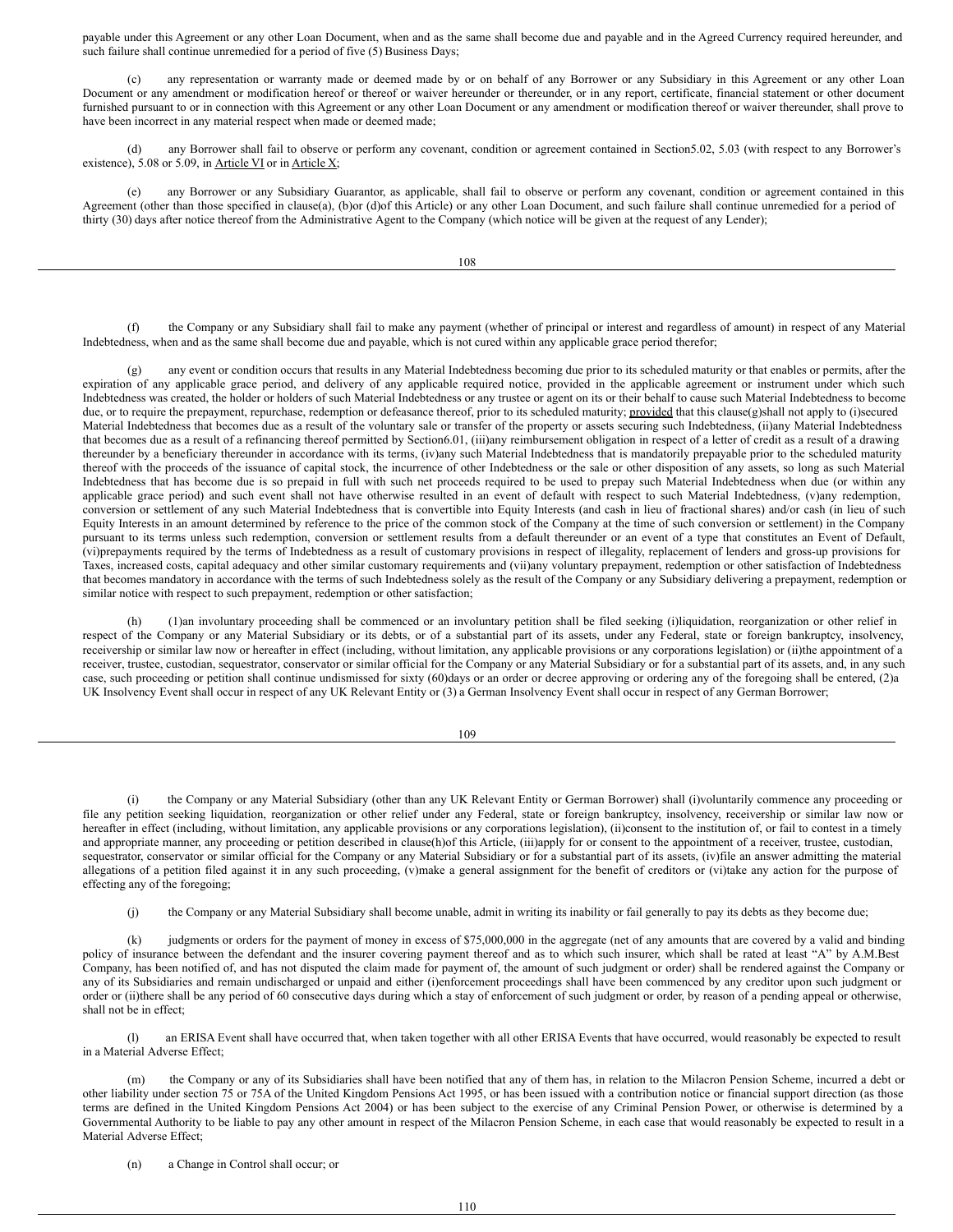(o) any material provision of the Subsidiary Guaranty for any reason (other than the release of any Subsidiary Guarantor permitted under this Agreement or any other Loan Document) ceases to be valid, binding and enforceable in accordance with its terms (or any Subsidiary Guarantor shall challenge the enforceability of the Subsidiary Guaranty or shall assert in writing, or engage in any action or inaction based on any such assertion, that any provision of the Subsidiary Guaranty has ceased to be or otherwise is not valid, binding and enforceable in accordance with its terms);

then, and in every such event (other than an event with respect to any Borrower described in clause(h)or (i)of this Article), and at any time thereafter during the continuance of such event, the Administrative Agent may with the consent of the Required Lenders, and shall at the request of the Required Lenders, by notice to the Company, take any or all of the following actions, at the same or different times: (i)terminate the Commitments, and thereupon the Commitments shall terminate immediately, (ii)declare the Loans then outstanding to be due and payable in whole (or in part, in which case any principal not so declared to be due and payable may thereafter be declared to be due and payable), and thereupon the principal of the Loans so declared to be due and payable, together with accrued interest thereon and all fees and other Obligations of the Borrowers accrued hereunder and under the other Loan Documents, shall become due and payable immediately, without presentment, demand, protest or other notice of any kind, all of which are hereby waived by the Borrowers and (iii)require that the Company provide cash collateral as required in Section 2.06(j); and in case of any event with respect to any Borrower described in clause(h)or (i)of this Article, the Commitments shall automatically terminate and the principal of the Loans then outstanding, together with accrued interest thereon and all fees and other Obligations accrued hereunder and under the other Loan Documents, shall automatically become due and payable, and the obligations of the Company to cash collateralize the LC Exposure as provided in clause (iii)above shall automatically become effective, in each case without presentment, demand, protest or other notice of any kind, all of which are hereby waived by the Borrowers. Subject to the foregoing with respect to Term Loan Commitments before the Term Loan Funding Date, upon the occurrence and during the continuance of an Event of Default, the Administrative Agent may, and at the request of the Required Lenders shall, exercise any rights and remedies provided to the Administrative Agent under the Loan Documents or at law or equity.

### ARTICLE VIII

### The Administrative Agent

## SECTION 8.01. General Matters.

(a) Each of the Lenders and the Issuing Banks hereby irrevocably appoints JPMorgan Chase Bank, N.A. as its agent and authorizes the Administrative Agent to take such actions on its behalf, including execution of the other Loan Documents, and to exercise such powers as are delegated to the Administrative Agent by the terms of the Loan Documents, together with such actions and powers as are reasonably incidental thereto. The provisions of this Articleare solely for the benefit of the Administrative Agent and the Lenders (including the Swingline Lender and the Issuing Banks), and neither the Company nor any other Loan Party shall have rights as a third party beneficiary of any of such provisions. It is understood and agreed that the use of the term "agent" as used herein or in any other Loan Documents (or any similar term) with reference to the Administrative Agent is not intended to connote any fiduciary or other implied (or express) obligations arising under agency doctrine of any applicable law. Instead, such term is used as a matter of market custom, and is intended to create or reflect only an administrative relationship between independent contracting parties.

(b) The bank serving as the Administrative Agent hereunder shall have the same rights and powers in its capacity as a Lender as any other Lender and may exercise the same as though it were not the Administrative Agent, and such bank and its Affiliates may accept deposits from, lend money to and generally engage in any kind of business with the Company or any Subsidiary or other Affiliate thereof as if it were not the Administrative Agent hereunder.

#### 111

The Administrative Agent shall not have any duties or obligations except those expressly set forth in the Loan Documents. Without limiting the generality of the foregoing, (i)the Administrative Agent shall not be subject to any fiduciary or other implied duties, regardless of whether a Default has occurred and is continuing, (ii)the Administrative Agent shall not have any duty to take any discretionary action or exercise any discretionary powers, except discretionary rights and powers expressly contemplated by the Loan Documents that the Administrative Agent is required to exercise in writing as directed by the Required Lenders (or such other number or percentage of the Lenders as shall be necessary under the circumstances as provided in Section9.02), and (iii)except as expressly set forth in the Loan Documents, the Administrative Agent shall not have any duty to disclose, and shall not be liable for the failure to disclose, any information relating to the Company or any of its Subsidiaries that is communicated to or obtained by the bank serving as Administrative Agent or any of its Affiliates in any capacity. The Administrative Agent shall not be liable for any action taken or not taken by it with the consent or at the request of the Required Lenders (or such other number or percentage of the Lenders as shall be necessary under the circumstances as provided in Section9.02) or in the absence of its own gross negligence or willful misconduct as determined by a final nonappealable judgment of a court of competent jurisdiction. The Administrative Agent shall be deemed not to have knowledge of any Default unless and until written notice thereof is given to the Administrative Agent by the Company or a Lender, and the Administrative Agent shall not be responsible for or have any duty to ascertain or inquire into (i)any statement, warranty or representation made in or in connection with any Loan Document, (ii)the contents of any certificate, report or other document delivered hereunder or in connection with any Loan Document, (iii)the performance or observance of any of the covenants, agreements or other terms or conditions set forth in any Loan Document, (iv)the validity, enforceability, effectiveness or genuineness of any Loan Document or any other agreement, instrument or document or (v)the satisfaction of any condition set forth in ArticleIV or elsewhere in any Loan Document (including, for the avoidance of doubt, in connection with the Administrative Agent's reliance on any Electronic Signature transmitted by telecopy, emailed pdf. or any other electronic means that reproduces an image of an actual executed signature page), other than to confirm receipt of items expressly required to be delivered to the Administrative Agent.

(d) The Administrative Agent shall be entitled to rely upon, and shall not incur any liability for relying upon, any notice, request, certificate, consent, statement, instrument, document or other writing believed by it to be genuine and to have been signed or sent by the proper Person. The Administrative Agent also may rely upon any statement made to it orally or by telephone and believed by it to be made by the proper Person, and shall not incur any liability for relying thereon. The Administrative Agent may consult with legal counsel (who may be counsel for the Company), independent accountants and other experts selected by it, and shall not be liable for any action taken or not taken by it in accordance with the advice of any such counsel, accountants or experts.

The Administrative Agent may perform any and all of its duties and exercise its rights and powers by or through any one or more sub-agents appointed by the Administrative Agent. The Administrative Agent and any such sub-agent may perform any and all of its duties and exercise its rights and powers through their respective Related Parties. The exculpatory provisions of the preceding paragraphs shall apply to any such sub-agent and to the Related Parties of the Administrative Agent and any such sub-agent, and shall apply to their respective activities in connection with the syndication of the credit facilities provided for herein as well as their respective activities as the Administrative Agent.

(f) Subject to the appointment and acceptance of a successor Administrative Agent as provided in this paragraph, the Administrative Agent may resign at any time by notifying the Lenders, the Issuing Banks and the Company. Upon any such resignation, the Required Lenders shall have the right (with the consent of the Company (such consent not to be unreasonably withheld or delayed), provided that no consent of the Company shall be required if an Event of Default under clauses (a), (b), (h), (i)or (j)of Article VII has occurred and is continuing) to appoint a successor. If no successor shall have been so appointed by the Required Lenders and shall have accepted such appointment within thirty (30)days after the retiring Administrative Agent gives notice of its resignation, then the retiring Administrative Agent may, on behalf of the Lenders and the Issuing Banks, appoint a successor Administrative Agent which shall be a bank with an office in New York, New York, or an Affiliate of any such bank. Upon the acceptance of its appointment as Administrative Agent hereunder by a successor, such successor shall succeed to and become vested with all the rights, powers, privileges and duties of the retiring Administrative Agent, and the retiring Administrative Agent shall be discharged from its duties and obligations hereunder. The fees payable by any Borrower to a successor Administrative Agent shall be the same as those payable to its predecessor unless otherwise agreed between such Borrower and such successor. After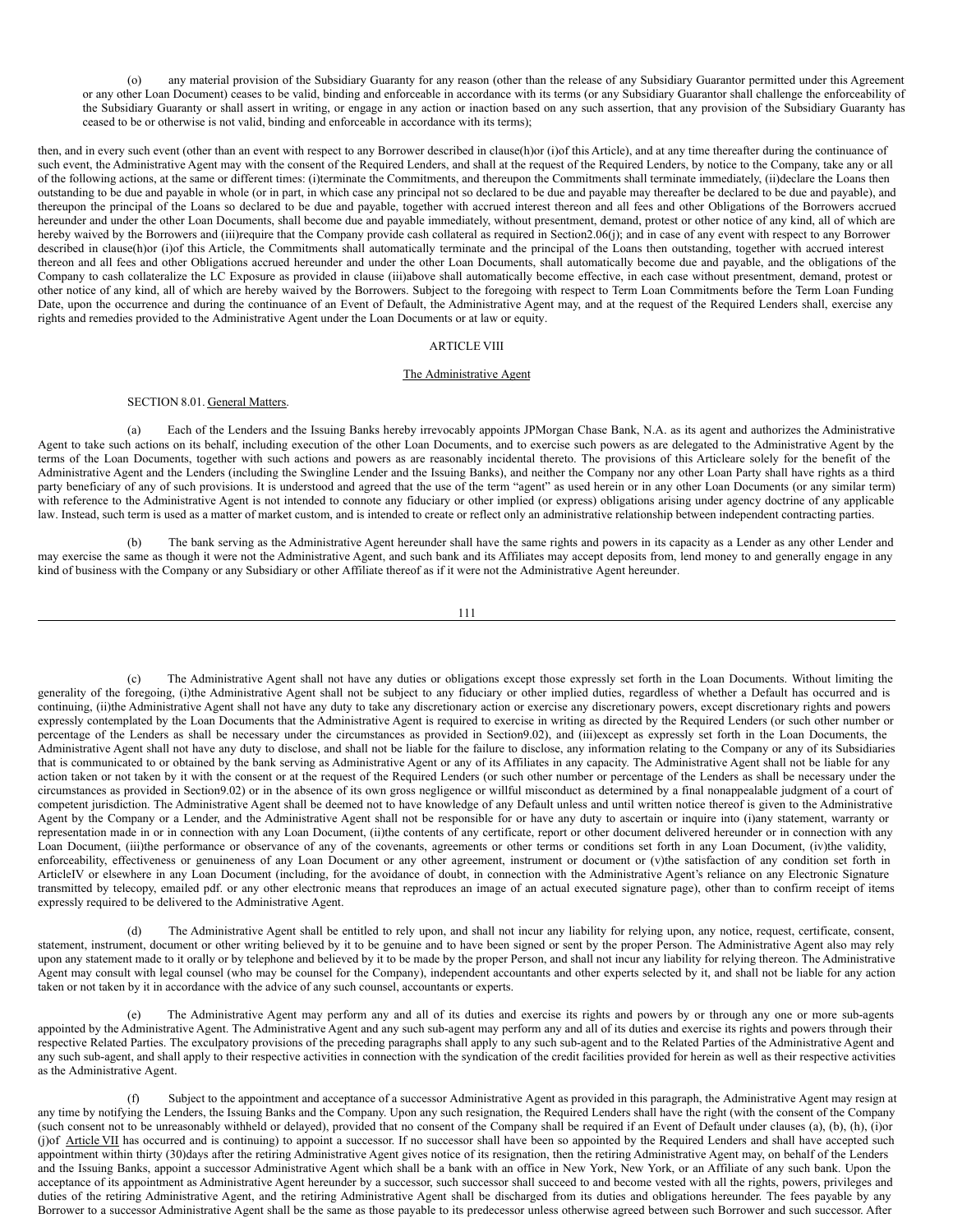the Administrative Agent's resignation hereunder, the provisions of this Articleand Section9.03 shall continue in effect for the benefit of such retiring Administrative Agent, its sub-agents and their respective Related Parties in respect of any actions taken or omitted to be taken by any of them while it was acting as Administrative Agent.

#### 112

(g) Each Lender and each Issuing Bank represents and warrants that (i)the Loan Documents set forth the terms of a commercial lending facility, (ii)it is engaged in making, acquiring or holding commercial loans and in providing other facilities set forth herein as may be applicable to such Lender or such Issuing Bank, in each case in the ordinary course of business, and not for the purpose of purchasing, acquiring or holding any other type of financial instrument (and each Lender and each Issuing Bank agrees not to assert a claim in contravention of the foregoing), (iii)it has, independently and without reliance upon the Administrative Agent, any Arranger, or any other Lender or any other Issuing Bank, or any of the Related Parties of any of the foregoing, and based on such documents and information as it has deemed appropriate, made its own credit analysis and decision to enter into this Agreement as a Lender, and to make, acquire or hold Loans hereunder and (iv)it is sophisticated with respect to decisions to make, acquire and/or hold commercial loans and to provide other facilities set forth herein, as may be applicable to such Lender or such Issuing Bank, and either it, or the Person exercising discretion in making its decision to make, acquire and/or hold such commercial loans or to provide such other facilities, is experienced in making, acquiring or holding such commercial loans or providing such other facilities. Each Lender and each Issuing Bank also acknowledges that it will, independently and without reliance upon the Administrative Agent, any Arranger or any other Lender or any other Issuing Bank, or any of the Related Parties of any of the foregoing, and based on such documents and information (which may contain material, non-public information within the meaning of the United States securities laws concerning the Company and its Affiliates) as it shall from time to time deem appropriate, continue to make its own decisions in taking or not taking action under or based upon this Agreement, any other Loan Document or any related agreement or any document furnished hereunder or thereunder.

(h) None of the Lenders, if any, identified in this Agreement as a Co-Syndication Agent or Co-Documentation Agent shall have any right, power, obligation, liability, responsibility or duty under this Agreement other than those applicable to all Lenders as such. Without limiting the foregoing, none of such Lenders shall have or be deemed to have a fiduciary relationship with any Lender. Each Lender hereby makes the same acknowledgments with respect to the relevant Lenders in their respective capacities as Co-Syndication Agents or Co-Documentation Agents, as applicable, as it makes with respect to the Administrative Agent in the preceding paragraph.

The Lenders are not partners or co-venturers, and no Lender shall be liable for the acts or omissions of, or (except as otherwise set forth herein in case of the Administrative Agent) authorized to act for, any other Lender. The Administrative Agent shall have the exclusive right on behalf of the Lenders to enforce the payment of the principal of and interest on any Loan after the date such principal or interest has become due and payable pursuant to the terms of this Agreement.

(j)

Each Lender hereby agrees that (x)if the Administrative Agent notifiessuch Lender that the Administrative Agent has determinedin its sole discretion that any funds received by such Lender from the Administrative Agent or any of its Affiliates (whether as a payment, prepayment or repayment of principal, interest, fees or otherwise; individually and collectively, a "Payment") were erroneously transmitted to such Lender (whether or not known to such Lender), and demands the return of such Payment (or a portion thereof), such Lender shall promptly, but in no event later than one (1)Business Day thereafter, return to the Administrative Agent the amount of any such Payment (or portion thereof) as to which such a demand was made in same day funds, together with interest thereon in respect of each day from and including the date such Payment (or portion thereof) was received by such Lender to the date such amount is repaid to the Administrative Agent at the greater of the NYFRB Rate and a rate determined by the Administrative Agent in accordance with banking industry ruleson interbank compensation from time to time in effect, and (y)to the extent permitted by applicable law, such Lender shall not assert, and hereby waives, as to the Administrative Agent, any claim, counterclaim, defense or right of set-off or recoupment with respect to any demand, claim or counterclaim by the Administrative Agent for the return of any Payments received, including without limitation any defense based on "discharge for value" or any similar doctrine. A notice of the Administrative Agent to any Lender under this Section 8.01(j) shall be conclusive, absent manifest error.

(ii) Each Lender hereby further agrees that if itreceives a Payment from the Administrative Agent or any of its Affiliates (x)that is in a different amount than, or on a different date from, that specified in a notice of payment sent by the Administrative Agent (or any of its Affiliates) with respect to such Payment (a "Payment Notice") or (y)that was not preceded or accompanied by a Payment Notice, it shall be on notice, in each such case, that an error has been made with respect to such Payment. Each Lender agrees that, in each such case, or if it otherwise becomes aware a Payment (or portion thereof) may have been sent in error, such Lender shall promptly notify the Administrative Agent of such occurrence and, upon demand from the Administrative Agent, it shall promptly, but in no event later than one (1)Business Day thereafter, return to the Administrative Agent the amount of any such Payment (or portion thereof) as to which such a demand was made in same day funds, together with interest thereon in respect of each day from and including the date such Payment (or portion thereof) was received by such Lender to the date such amount is repaid to the Administrative Agent at the greater of the NYFRB Rate and a rate determined by the Administrative Agent in accordance with banking industry rules on interbank compensation from time to time in effect.

(iii) The Company and each other Loan Party hereby agrees that (x)in the event an erroneous Payment (or portion thereof) are not recovered from any Lender that has received such Payment (or portion thereof) for any reason, the Administrative Agent shall be subrogated to all the rights of such Lender with respect to such amount and (y) an erroneous Payment shall not pay, prepay, repay, discharge or otherwise satisfy any Obligations owed by the Company or any other Loan Party, except to the extent such erroneous Payment is, and solely with respect to the amount of such erroneous Payment that is, comprised of funds received by the Administrative Agent from the Company or any other Loan Party for the purpose of satisfying an Obligation.

Each party's obligations under this Section8.01(j)shall survive the resignation or replacement of the Administrative Agent or any transfer of rights or obligations by, or the replacement of, a Lender, the termination of the Commitments or the repayment, satisfaction or discharge of all Obligations under any Loan Document.

#### SECTION 8.02. Posting of Communications.

(a) The Borrowers agree that the Administrative Agent may, but shall not be obligated to, make any Communications available to the Lenders and the Issuing Banks by posting the Communications on IntraLinks™, DebtDomain, SyndTrak, ClearPar or any other electronic platform chosen by the Administrative Agent to be its electronic transmission system (the "Approved Electronic Platform").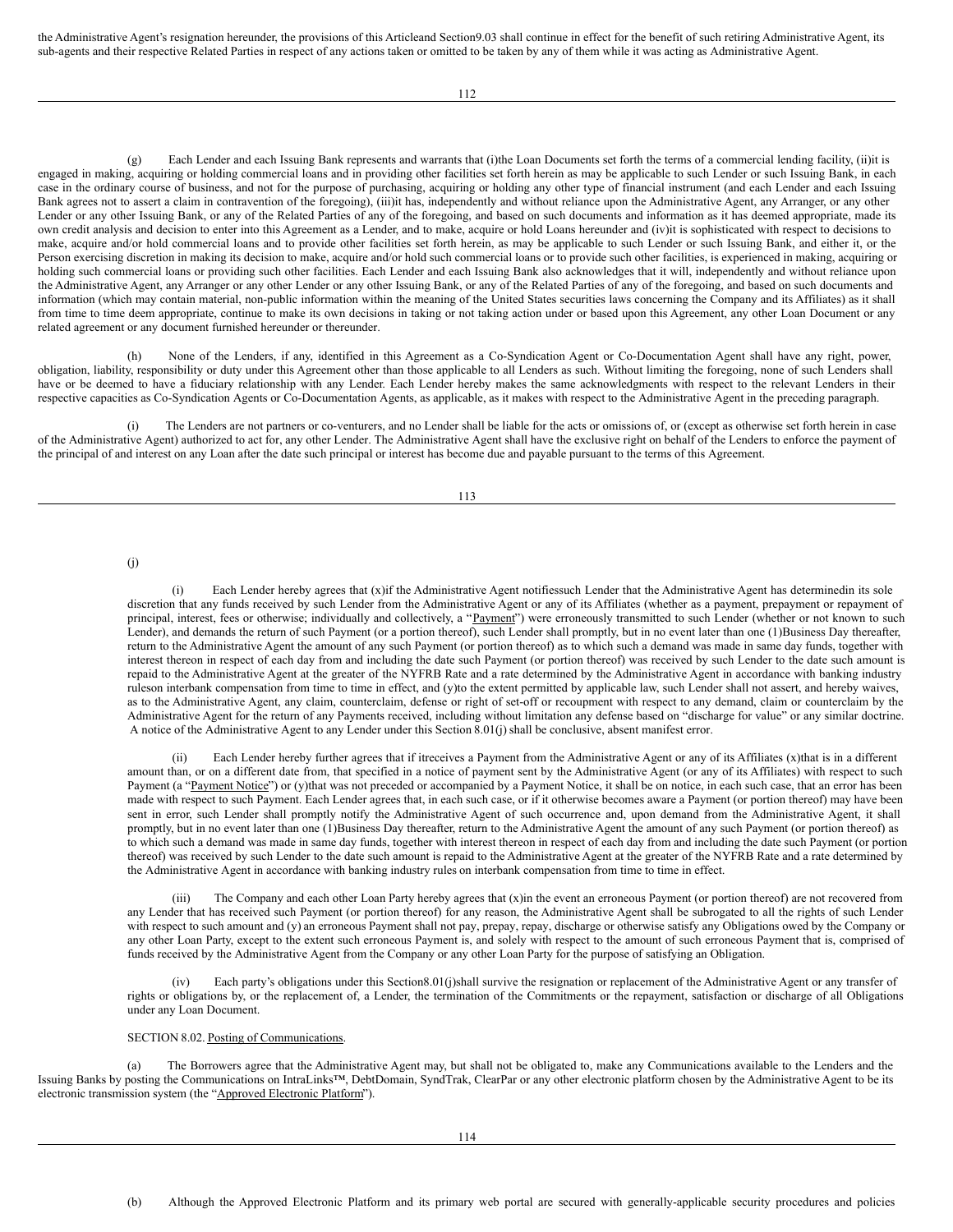implemented or modified by the Administrative Agent from time to time (including, as of the Effective Date, a user ID/password authorization system) and the Approved Electronic Platform is secured through a per-deal authorization method whereby each user may access the Approved Electronic Platform only on a deal-by-deal basis, each of the Lenders, the Issuing Banks and the Borrowers acknowledges and agrees that the distribution of material through an electronic medium is not necessarily secure, that the Administrative Agent is not responsible for approving or vetting the representatives or contacts of any Lender that are added to the Approved Electronic Platform, and that there may be confidentiality and other risks associated with such distribution. Each of the Lenders, the Issuing Banks and the Borrowers hereby approves distribution of the Communications through the Approved Electronic Platform and understands and assumes the risks of such distribution.

(c) THE APPROVED ELECTRONIC PLATFORMAND THE COMMUNICATIONS ARE PROVIDED "AS IS" AND "AS AVAILABLE". THE APPLICABLE PARTIES (AS DEFINED BELOW) DO NOT WARRANT THE ACCURACY OR COMPLETENESS OF THE COMMUNICATIONS, OR THE ADEQUACY OF THE APPROVED ELECTRONIC PLATFORMAND EXPRESSLY DISCLAIM LIABILITY FOR ERRORS OR OMISSIONS IN THE APPROVED ELECTRONIC PLATFORMAND THE COMMUNICATIONS. NO WARRANTY OF ANY KIND, EXPRESS,IMPLIED OR STATUTORY,INCLUDING ANY WARRANTY OF MERCHANTABILITY, FITNESS FOR A PARTICULAR PURPOSE, NON-INFRINGEMENT OF THIRD PARTY RIGHTS OR FREEDOM FROM VIRUSES OR OTHER CODE DEFECTS,IS MADE BY THE APPLICABLE PARTIES IN CONNECTION WITH THE COMMUNICATIONS OR THE APPROVED ELECTRONIC PLATFORM. IN NO EVENT SHALL THE ADMINISTRATIVE AGENT, ANY LOAN PARTY, ANY ARRANGER, ANY CO-SYNDICATION AGENT, ANY CO-DOCUMENTATION AGENT OR ANY OF THEIR RESPECTIVE RELATED PARTIES (COLLECTIVELY, "APPLICABLE PARTIES") HAVE ANY LIABILITY TO ANY LOAN PARTY, ANY LENDER, ANY ISSUING BANK OR ANY OTHER PERSON OR ENTITY FOR DAMAGES OF ANY KIND,INCLUDING DIRECT OR INDIRECT, SPECIAL,INCIDENTAL OR CONSEQUENTIAL DAMAGES, LOSSES OR EXPENSES (WHETHER IN TORT, CONTRACT OR OTHERWISE) ARISING OUT OF ANY LOAN PARTY'S OR THE ADMINISTRATIVE AGENT'S TRANSMISSION OF COMMUNICATIONS THROUGH THE INTERNET OR THE APPROVED ELECTRONIC PLATFORM EXCEPT TO THE EXTENT OF DIRECT AND ACTUAL DAMAGES AS ARE DETERMINED BY A COURT OF COMPETENT JURISDICTION BY FINAL AND NONAPPEALABLE JUDGMENT TO HAVE RESULTED FROM THE GROSS NEGLIGENCE OR WILLFUL MISCONDUCT ON THE PARTOF THE APPLICABLE PARTIES; PROVIDED THAT NOTHING IN THIS SENTENCE SHALL LIMIT THE COMPANY'S INDEMNITY OBLIGATIONS TO ANY INDEMNITEE UNDER SECTION9.03 IN RESPECT OF CLAIMS MADE BY THIRD PARTIES FOR ANY DIRECT OR INDIRECT SPECIAL, INCIDENTAL OR CONSEQUENTIAL DAMAGES, LOSSES OR EXPENSES.

(d) Each Lender and each Issuing Bank agrees that notice to it (as provided in the next sentence) specifying that Communications have been posted to the Approved Electronic Platform shall constitute effective delivery of the Communications to such Lender for purposes of the Loan Documents. Each Lender and each Issuing Bank agrees (i)to notify the Administrative Agent in writing (which could be in the form of electronic communication) from time to time of such Lender's or such Issuing Bank's (as applicable) email address to which the foregoing notice may be sent by electronic transmission and (ii) that the foregoing notice may be sent to such email address.

115

Each of the Lenders, the Issuing Banks and the Borrowers agree that the Administrative Agent may, but (except as may be required by applicable law) shall not be obligated to, store the Communications on the Approved Electronic Platform in accordance with the Administrative Agent's generally applicable document retention procedures and policies.

(f) Nothing herein shall prejudice the right of the Administrative Agent, any Lender or any Issuing Bank to give any notice or other communication pursuant to any Loan Document in any other manner specified in such Loan Document.

#### SECTION 8.03. Certain ERISA Matters.

(a) Each Lender (x)represents and warrants, as of the date such Person became a Lender party hereto, to, and (y)covenants, from the date such Person became a Lender party hereto to the date such Person ceases being a Lender party hereto, for the benefit of, the Administrative Agent, and the Arrangers and their respective Affiliates, and not, for the avoidance of doubt, to or for the benefit of the Company or any other Loan Party, that at least one of the following is and will be true:

(i) such Lender is not using "plan assets" (within the meaning of the Plan Asset Regulations) of one or more Benefit Plans in connection with the Loans, the Letters of Credit or the Commitments,

(ii) the transaction exemption set forth in one or more PTEs, such as PTE 84-14 (a class exemption for certain transactions determined by independent qualified professional asset managers), PTE 95-60 (a class exemption for certain transactions involving insurance company general accounts), PTE 90-1 (a class exemption for certain transactions involving insurance company pooled separate accounts), PTE 91-38 (a class exemption for certain transactions involving bank collective investment funds) or PTE 96-23 (a class exemption for certain transactions determined by in-house asset managers), is applicable with respect to such Lender's entrance into, participation in, administration of and performance of the Loans, the Letters of Credit, the Commitments and this Agreement,

(A)such Lender is an investment fund managed by a "Qualified Professional Asset Manager" (within the meaning of PartVI of PTE 84-14), (B) such Qualified Professional Asset Manager made the investment decision on behalf of such Lender to enter into, participate in, administer and perform the Loans, the Letters of Credit, the Commitments and this Agreement, (C)the entrance into, participation in, administration of and performance of the Loans, the Letters of Credit, the Commitments and this Agreement satisfies the requirements of sub-sections (b)through (g)of PartI of PTE 84-14 and (D)to the best knowledge of such Lender, the requirements of subsection (a)of PartI of PTE 84-14 are satisfied with respect to such Lender's entrance into, participation in, administration of and performance of the Loans, the Letters of Credit, the Commitments and this Agreement, or

such Lender.

(iv) such other representation, warranty and covenant as may be agreed in writing between the Administrative Agent, in its sole discretion, and

In addition, unless sub-clause (i)in the immediately preceding clause (a)is true with respect to a Lender or such Lender has provided another representation, warranty and covenant as provided in sub-clause (iv)in the immediately preceding clause (a), such Lender further (x)represents and warrants, as of the date such Person became a Lender party hereto, to, and (y)covenants, from the date such Person became a Lender party hereto to the date such Person ceases being a Lender party hereto, for the benefit of, the Administrative Agent, and the Arrangers, the Co-Syndication Agents, the Co-Documentation Agents or any of their respective Affiliates, and not, for the avoidance of doubt, to or for the benefit of the Company or any other Loan Party, that none of the Administrative Agent, or the Arrangers, the Co-Syndication Agents, the Co-Documentation Agents or any of their respective Affiliates is a fiduciary with respect to the assets of such Lender (including in connection with the reservation or exercise of any rights by the Administrative Agent under this Agreement, any Loan Document or any documents related hereto or thereto).

The Administrative Agent and each Arranger, Co-Syndication Agent and Co-Documentation Agent hereby informs the Lenders that each such Person is not undertaking to provide impartial investment advice, or to give advice in a fiduciary capacity, in connection with the transactions contemplated hereby, and that such Person has a financial interest in the transactions contemplated hereby in that such Person or an Affiliate thereof (i)may receive interest or other payments with respect to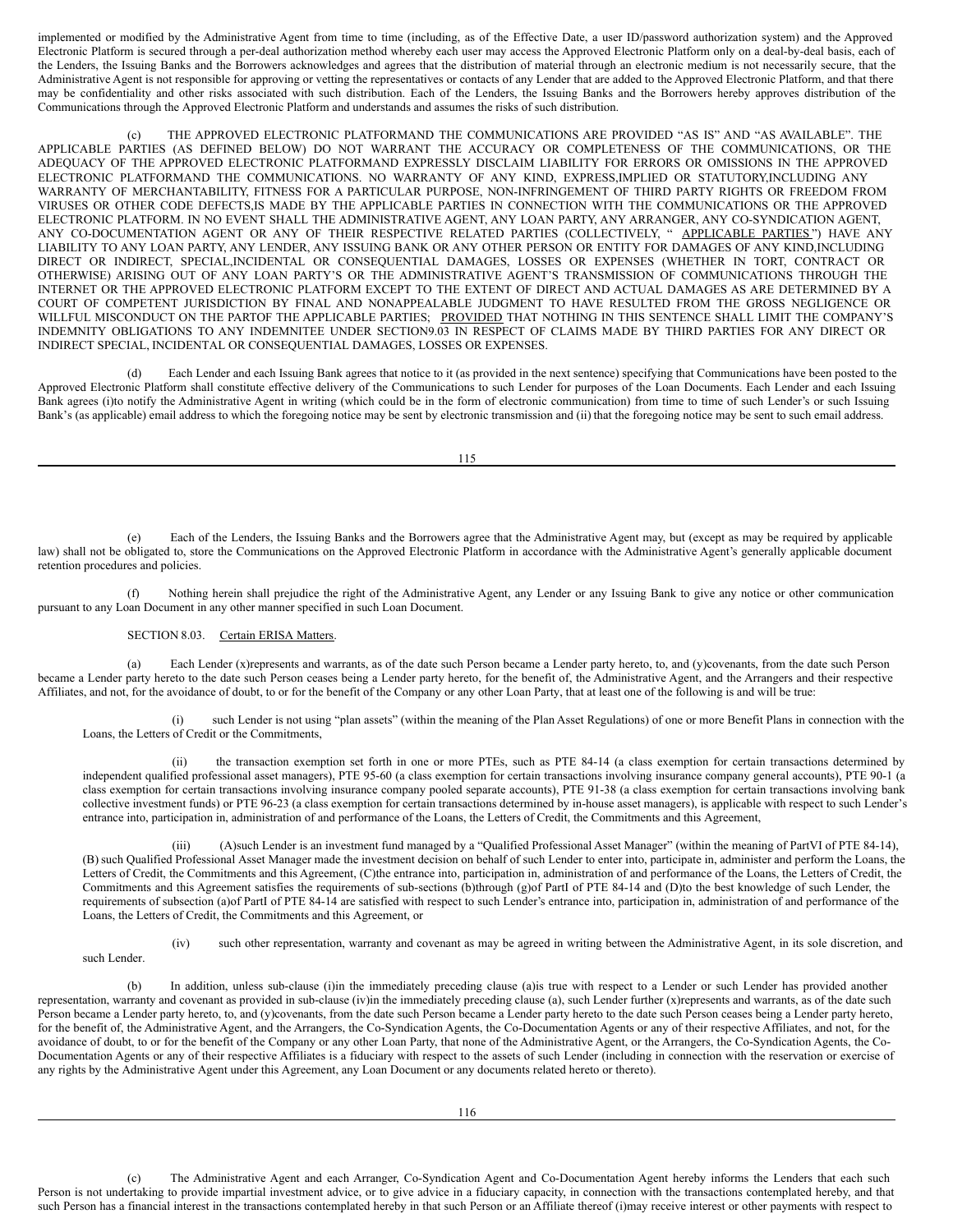the Loans, the Letters of Credit, the Commitments, this Agreement and any other Loan Documents, (ii) may recognize a gain if it extended the Loans, the Letters of Credit or the Commitments for an amount less than the amount being paid for an interest in the Loans, the Letters of Credit or the Commitments by such Lender or (iii)may receive fees or other payments in connection with the transactions contemplated hereby, the Loan Documents or otherwise, including structuring fees, commitment fees, arrangement fees, facility fees, commitment fees, upfront fees, underwriting fees, ticking fees, agency fees, administrative agent fees or collateral agent fees, utilization fees, minimum usage fees, letter of credit fees, fronting fees, deal-away or alternate transaction fees, amendment fees, processing fees, term out premiums, banker's acceptance fees, breakage or other early termination fees or fees similar to the foregoing.

# ARTICLE IX

#### Miscellaneous

SECTION9.01. Notices. (a)Except in the case of notices and other communications expressly permitted to be given by telephone (and subject to paragraph(b)below) or as otherwise permitted pursuant to Section5.01 or 5.02, all notices and other communications provided for herein shall be in writing and shall be delivered by hand or overnight courier service, mailed by certified or registered mail or sent by telecopy, as follows:

> (i) if to any Borrower, to it c/oHillenbrand,Inc., One Batesville Boulevard, Batesville,Indiana 47006 Attention of Theodore S. Haddad,Jr., Vice President and Treasurer (Telecopy No. 812-931-5209; Telephone No. 812-934-7251);

if to the Administrative Agent, (A)in the case of Borrowings in Dollars and Canadian Dollars, to JPMorgan Chase Bank, N.A., 10 South Dearborn, Floor L2, SuiteIL1-0480, Chicago,Illinois 60603, Attention of Charitra Shetty (Telecopy No.(844) 490-5663; charitra.shetty@chase.com with a copy to jpm.agency.cri@chase.com and jpm.agency.servicing.1@jpmorgan.com), (B)in the case of Borrowings in any Foreign Currency (other than Canadian Dollars), to JPMorgan Chase Bank, N.A., London Branch, 25 Bank Street, Canary Wharf, London E14 5JP, Attention of The Manager, Loan& Agency Services (Telecopy No.(214) 291-4365; email european.loan.operations@jpmorgan.com) and (C)for all other notices, to JPMorgan Chase Bank, N.A., 10 South Dearborn Street, 9<sup>th</sup> Floor, Chicago, Illinois 60603, Attention of Christopher Salek (Telecopy No. (312) 429-4503);

if to JPMorgan Chase Bank, N.A. in its capacity as an Issuing Bank, to it at JPMorgan Chase Bank, N.A., 10 South Dearborn, Floor L2, SuiteIL1-0480, Chicago,Illinois 60603, Attention of LC Agency Team (Telecopy No.(856) 294-5267; Chicago.lc.agency.activity.team@jpmchase.com with a copy to charitra.shetty@chase.com);

117

(iv) if to the Swingline Lender, (A)in the case of Swingline Loans denominated in Dollars or in Canadian Dollars, to JPMorgan Chase Bank, N.A., 10 South Dearborn, Floor L2, SuiteIL1-0480, Chicago,Illinois 60603, Attention of Charitra Shetty (Telecopy No.(844) 490-5663; charitra.shetty@chase.com with a copy to jpm.agency.cri@chase.com and jpm.agency.servicing.1@jpmorgan.com) and (B)in the case of Swingline Loans denominated in euro to JPMorgan Chase Bank, N.A., London Branch, 25 Bank Street, Canary Wharf, London E14 5JP, Attention of The Manager, Loan& Agency Services (Telecopy No. (214) 291-4365; email european.loan.operations@jpmorgan.com); and

(v) if to any other Lender or Issuing Bank, to it at its address (or telecopy number) set forth in its Administrative Questionnaire.

Notices sent by hand or overnight courier service, or mailed by certified or registered mail, shall be deemed to have been given when received; notices sent by facsimile shall be deemed to have been given when sent (except that, if not given during normal business hours for the recipient, shall be deemed to have been given at the opening of business on the next business day for the recipient). Notices delivered through Approved Electronic Platforms, to the extent provided in paragraph(b)below, shall be effective as provided in said paragraph (b).

(b) Except as otherwise permitted pursuant to Section5.01 or 5.02, notices and other communications to the Lenders and the Issuing Banks hereunder may be delivered or furnished by using Approved Electronic Platforms pursuant to procedures approved by the Administrative Agent; provided that the foregoing shall not apply to notices pursuant to Article II unless otherwise agreed by the Administrative Agent and the applicable Lender. The Administrative Agent or the Company may, in its discretion, agree to accept notices and other communications to it hereunder by electronic communications pursuant to procedures approved by it; provided that approval of such procedures may be limited to particular notices or communications.

(c) Unless the Administrative Agent otherwise prescribes, (i)notices and other communications sent to an e-mail address shall be deemed received upon the sender's receipt of an acknowledgement from the intended recipient (such as by the "return receipt requested" function, as available, return e-mail or other written acknowledgement), and (ii)notices or communications posted to an Internet or intranet website shall be deemed received upon the deemed receipt by the intended recipient, at its e-mail address as described in the foregoing clause(i), of notification that such notice or communication is available and identifying the website address therefor; provided that, for both clauses (i)and (ii)above, if such notice, email or other communication is not sent during the normal business hours of the recipient, such notice or communication shall be deemed to have been sent at the opening of business on the next Business Day for the recipient.

(d) Any party hereto may change its address or telecopy number for notices and other communications hereunder by notice to the other parties hereto.

SECTION9.02. Waivers; Amendments. (a)No failure or delay by the Administrative Agent, any Issuing Bank or any Lender in exercising any right or power hereunder or under any other Loan Document shall operate as a waiver thereof, nor shall any single or partial exercise of any such right or power, or any abandonment or discontinuance of steps to enforce such a right or power, preclude any other or further exercise thereof or the exercise of any other right or power. The rights and remedies of the Administrative Agent, the Issuing Banks and the Lenders hereunder and under the other Loan Documents are cumulative and are not exclusive of any rights or remedies that they would otherwise have. No waiver of any provision of this Agreement or consent to any departure by any Borrower therefrom shall in any event be effective unless the same shall be permitted by paragraph(b)of this Section, and then such waiver or consent shall be effective only in the specific instance and for the purpose for which given. Without limiting the generality of the foregoing, the making of a Loan or issuance of a Letter of Credit shall not be construed as a waiver of any Default, regardless of whether the Administrative Agent, any Lender or any Issuing Bank may have had notice or knowledge of such Default at the time.

(b) Except as provided in Section2.20 (with respect to an Incremental Term Loan Amendment or an additional Commitment), or in Section2.25 (with respect to the extension of any Applicable Maturity Date), or as provided in Section2.14(b)and Section2.14(c), neither this Agreement nor any provision hereof may be waived, amended or modified except pursuant to an agreement or agreements in writing entered into by the Borrowers and the Required Lenders or by the Borrowers and the Administrative Agent with the consent of the Required Lenders; provided that no such agreement shall (i)increase the Commitment of any Lender without the written consent of such Lender, (ii)reduce the principal amount of any Loan or LC Disbursement owed to a Lender (including, without limitation, reduce the principal amount of any Term Loan due on any Term Loan Installment Date) or reduce the rate of interest thereon, or reduce any fees payable to a Lender hereunder, without the written consent of such Lender; provided that (x)neither (1)any amendment to the financial covenants or financial covenant definitions in this Agreement or (2)any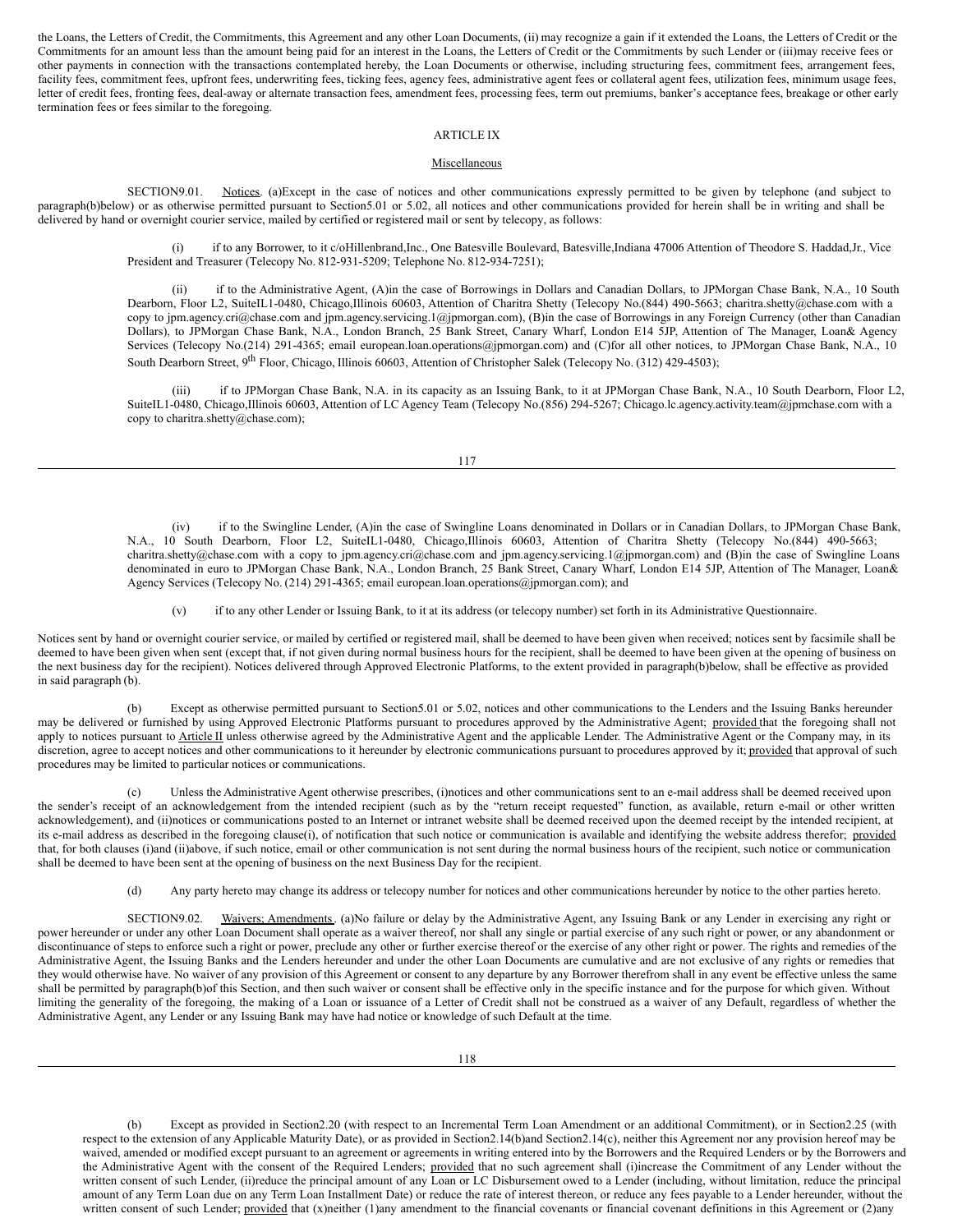amendment entered into pursuant to the terms of Section2.14(b), (c)or (d)shall constitute a reduction in the rate of interest or fees for purposes of this clause (ii)even if the effect of such amendment would be to reduce the rate of interest on any Loan or any LC Disbursement or to reduce any fee payable hereunder and (y)that only the consent of the Required Lenders shall be necessary to reduce or waive any obligation of the Borrowers to pay interest or fees at the applicable default rate set forth in Section2.13(e), (iii)postpone the scheduled date of payment of the principal amount of any Loan or LC Disbursement (including, without limitation, any Term Loan Installment Date) owed to a Lender, or any interest thereon, or any fees payable to a Lender hereunder, or reduce the amount of, waive or excuse any such payment, or postpone the scheduled date of expiration of any Commitment of a Lender, without the written consent of such Lender (other than with respect to the matters set forth in clauses (ii)(x)and (ii)(y)above), (iv)change Section2.09(c)or Section2.18(b)or (d)in a manner that would alter the ratable reduction of Commitments or the prorata sharing of payments required thereby, without the written consent of each Lender (it being understood that, solely with the consent of the parties prescribed by Section2.20 to be parties to an Incremental Term Loan Amendment,Incremental Term Loans may be included in Section2.20 on substantially the same basis as the Revolving Loans are included immediately prior to such Incremental Term Loan Amendment), (v)(x)waive any condition set forth in Section4.02 in respect of the making of a Revolving Loan without the written consent of the Required Revolving Lenders or (y)waive any condition set forth in Section4.02 in respect of the making of a Term Loan without the written consent of the Required Term Lenders (it being understood and agreed that any amendment or waiver of, or any consent with respect to, any provision of this Agreement (other than any waiver expressly relating to Section4.02) or any other Loan Document, including any amendment of any affirmative or negative covenant set forth herein or in any other Loan Document or any waiver of a Default or an Event of Default, shall not be deemed to be a waiver of a condition set forth in Section4.02 for purposes of this Section9.02), (vi)change any of the provisions of this Sectionor the definition of "Required Lenders", "Required Revolving Lenders", "Required Term Lenders" or any other provision hereof specifying the number or percentage of Lenders required to waive, amend or modify any rights hereunder or make any determination or grant any consent hereunder, without the written consent of each Lender (or each Lender of such Class, as applicable) (it being understood that, solely with the consent of the parties prescribed by Section2.20 to be parties to an Incremental Term Loan Amendment,Incremental Term Loans may be included in the determination of Required Lenders on substantially the same basis as the Commitments and the Loans are included immediately prior to such Incremental Term Loan Amendment), or (vii)release the Company from its obligations under Article X or, except as permitted by Section9.14, all or substantially all of the Subsidiary Guarantors from their obligations under the Subsidiary Guaranty, in each case without the written consent of each Lender; provided further that no such agreement shall amend, modify or otherwise affect the rights or duties of the Administrative Agent, any Issuing Bank or the Swingline Lender hereunder without the prior written consent of the Administrative Agent, such Issuing Bank or the Swingline Lender, as the case may be.

119

(c) Notwithstanding the foregoing, this Agreement and any other Loan Document may be amended (or amended and restated) with the written consent of the Required Lenders, the Administrative Agent and the Borrowers (x)to add one or more credit facilities (in addition to the Incremental Term Loans pursuant to an Incremental Term Loan Amendment) to this Agreement and to permit extensions of credit from time to time outstanding thereunder and the accrued interest and fees in respect thereof to share ratably in the benefits of this Agreement and the other Loan Documents with the Revolving Loans, the Term Loans, Incremental Term Loans and the accrued interest and fees in respect thereof and (y)to include appropriately the Lenders holding such credit facilities in any determination of the Required Lenders and Lenders.

(d) If, in connection with any proposed amendment, waiver or consent requiring the consent of "each Lender" or "such Lender," the consent of the Required Lenders is obtained, but the consent of other necessary Lenders is not obtained (any such Lender whose consent is necessary but not obtained being referred to herein as a "Non-Consenting Lender"), then the Company may elect to replace a Non-Consenting Lender as a Lender party to this Agreement, provided that, concurrently with such replacement, (i)another bank or other entity which is reasonably satisfactory to the Company and the Administrative Agent shall agree, as of such date, to purchase for cash the Loans and other Obligations due to the Non-Consenting Lender pursuant to an Assignment and Assumption and to become a Lender for all purposes under this Agreement and to assume all obligations of the Non-Consenting Lender to be terminated as of such date and to comply with the requirements of clause(b)of Section9.04, (ii)each Borrower shall pay to such Non-Consenting Lender in same day funds on the day of such replacement (1)all interest, fees and other amounts then accrued but unpaid to such Non-Consenting Lender by such Borrower hereunder to and including the date of termination, including without limitation payments due to such Non-Consenting Lender under Sections2.15, 2.17 and 2.17A, and (2)an amount, if any, equal to the payment which would have been due to such Lender on the day of such replacement under Section2.16 had the Loans of such Non-Consenting Lender been prepaid on such date rather than sold to the replacement Lender and (iii)such Non-Consenting Lender shall have received the outstanding principal amount of its Loans and participations in LC Disbursements. Each party hereto agrees that (i)an assignment required pursuant to this paragraph may be effected pursuant to an Assignment and Assumption executed by the Company, the Administrative Agent and the assignee (or, to the extent applicable, an agreement incorporating an Assignment and Assumption by reference pursuant to an Approved Electronic Platform as to which the Administrative Agent and such parties are participants), and (ii)the Lender required to make such assignment need not be a party thereto in order for such assignment to be effective and shall be deemed to have consented to and be bound by the terms thereof.

Notwithstanding anything herein to the contrary, as to any amendment or amendment and restatement otherwise approved in accordance with this Section, it shall not be necessary to obtain the consent or approval of any Lender that, upon giving effect to such amendment or amendment and restatement, would have no Commitment or outstanding Loans so long as such Lender receives payment in full of the principal of and interest accrued on each Loan made by, and all other amounts owing to, such Lender or accrued for the account of such Lender under this Agreement and the other Loan Documents at the time such amendment, amendment and restatement or other modification becomes effective.

120

(f) Notwithstanding anything to the contrary herein the Administrative Agent may, with the consent of the Borrowers only, amend, modify or supplement this Agreement or any of the other Loan Documents to cure any ambiguity, omission, mistake, defect or inconsistency.

SECTION 9.03. Expenses; Indemnity; Damage Waiver. (a)The Company shall pay (i)all reasonable and documented out-of-pocket expenses incurred by the Administrative Agent and its Affiliates (which, in the case of counsel, shall be limited to the reasonable fees, charges and disbursements of one primary counsel for the Administrative Agent and one local counsel in each applicable jurisdiction), in connection with the syndication and distribution (including, without limitation, via the internet or through a service such as SyndTrak or Intralinks) of the credit facilities provided for herein, the preparation and administration of this Agreement and the other Loan Documents or any amendments, modifications or waivers of the provisions hereof or thereof (whether or not the transactions contemplated hereby or thereby shall be consummated), (ii)all reasonable and documented out-of-pocket expenses incurred by the Issuing Banks in connection with the issuance, amendment or extension of any Letter of Credit or any demand for payment thereunder and (iii)all documented out-of-pocket expenses incurred by (x)the Administrative Agent, (y)any Issuing Bank or (z)after the occurrence and during the continuation of any Event of Default, any Lender (solely in the case of the foregoing clause (z)in connection with such Event of Default) (which, for purposes of this clause (iii), in the case of counsel, shall be limited to the reasonable fees, charges and disbursements of one primary counsel and one local counsel in each applicable jurisdiction for the Administrative Agent and one additional counsel for all Lenders other than the Administrative Agent and additional counsel in light of actual or potential conflicts of interest), in connection with the enforcement of its rights, or the Administrative Agent's protection of rights, in connection with this Agreement and any other Loan Document, including its rights under this Section, or in connection with the Loans made or Letters of Credit issued hereunder, including all such out-of-pocket expenses incurred by the Administrative Agent during any workout, restructuring or negotiations in respect of such Loans or Letters of Credit.

The Company shall indemnify the Administrative Agent, each Arranger, each Issuing Bank and each Lender, and each Related Party of any of the foregoing Persons (each such Person being called an "Indemnitee") against, and hold each Indemnitee harmless from, any and all losses, claims, damages, liabilities and related expenses (which, in the case of counsel, shall be limited to the fees, charges and disbursements of (x)one primary counsel and one local counsel in each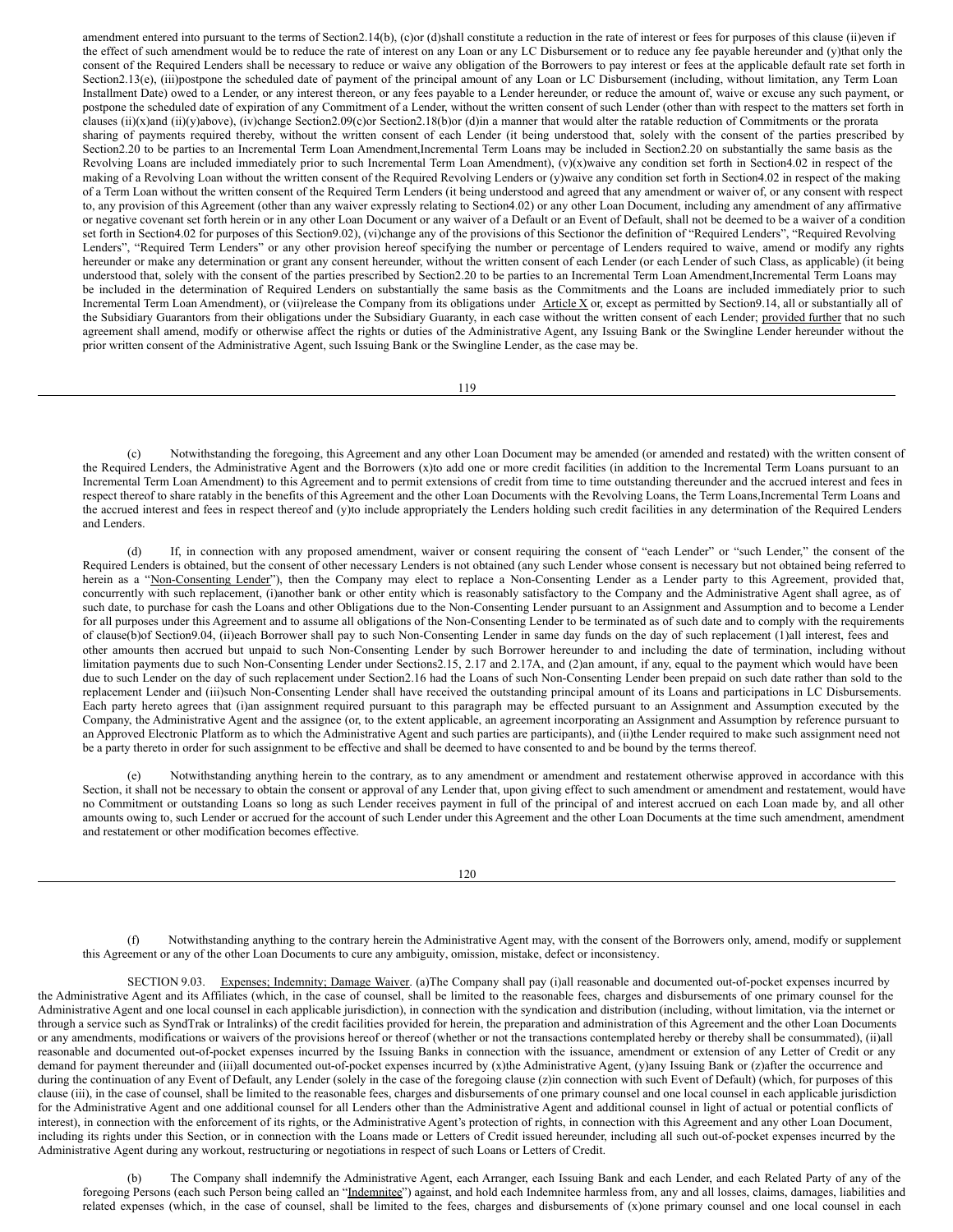applicable jurisdiction for the Administrative Agent, (y) one additional counsel, and one additional local counsel in each applicable jurisdiction, for all Lenders other than the Administrative Agent and (z)additional counsel for affected Lenders in light of actual or potential conflicts of interest) incurred by or asserted against any Indemnitee arising out of, in connection with, or as a result of (i)any Loan Document, the performance by the parties hereto of their respective obligations thereunder or the consummation of the Transactions, (ii)any Loan or Letter of Credit or the actual or proposed use of the proceeds therefrom (including any refusal by any Issuing Bank to honor a demand for payment under a Letter of Credit if the documents presented in connection with such demand do not strictly comply with the terms of such Letter of Credit), (iii)any actual or alleged presence or release of Hazardous Materials on or from any property owned or operated by the Company or any of its Subsidiaries, or any Environmental Liability related in any way to the Company or any of its Subsidiaries, or (iv)any claim, litigation, investigation or proceeding relating to any of the foregoing, whether based on contract, tort or any other theory, whether or not such claim, litigation, investigation or proceeding is brought by the Company or any other Loan Party or its or their respective equity holders, Affiliates, creditors or any other third Person, and regardless of whether any Indemnitee is a party thereto; provided that such indemnity shall not, as to any Indemnitee, be available to the extent that such losses, claims, damages, liabilities or related expenses are determined by a court of competent jurisdiction by final and nonappealable judgment to have resulted from (x)the bad faith, gross negligence or willful misconduct of such Indemnitee or any of its Related Indemnified Parties, (y)the material breach by such Indemnitee or any of its Related Indemnified Parties of its express obligations under the applicable Loan Documents pursuant to a claim initiated by the Company or (z)any dispute solely among Indemnitees (not arising as a result of any act or omission by the Company or any of its Subsidiaries) other than claims against the Administrative Agent, any Issuing Bank, the Swingline Lender or any lead arranger or any bookrunner in its capacity as, or in fulfilling its role as, the Administrative Agent, an Issuing Bank, the Swingline Lender, a lead arranger, a bookrunner, an Issuing Bank or the Swingline Lender or any similar role under this Agreement. As used above, "Related Indemnified Party" of an Indemnitee means (1)any Controlling Person or Controlled Affiliate of such Indemnitee, (2)the respective directors, officers or employees of such Indemnitee or any of its Controlling Persons or Controlled Affiliates and (3)the respective agents, advisors and representatives of such Indemnitee or any of its Controlling Persons or Controlled Affiliates, in the case of this clause (3), acting on at the instructions of such Indemnitee, Controlling Person or such Controlled Affiliate; provided that each reference to a Controlling Person, Controlled Affiliate, director, officer or employee in this sentence pertains to a Controlling Person, Controlled Affiliate, director, officer or employee involved in the structuring, arrangement, negotiation or syndication of the credit facilities evidenced by this Agreement. This Section 9.03(b) shall not apply with respect to Taxes or UK Taxes other than any Taxes or UK Taxes that represent losses, claims or damages arising from any non-Tax or non-UK Tax claim.

121

(c) To the extent that the Company fails to pay any amount required to be paid by it to the Administrative Agent, any Issuing Bank or the Swingline Lender under paragraph(a)or (b)of this Section, each Lender severally agrees to pay to the Administrative Agent, and each Revolving Lender severally agrees to pay to such Issuing Bank or the Swingline Lender, as the case may be, such Lender's Applicable Percentage (determined as of the time that the applicable unreimbursed expense or indemnity payment is sought) of such unpaid amount (it being understood that the Company's failure to pay any such amount shall not relieve the Company of any default in the payment thereof); provided that the unreimbursed expense or indemnified loss, claim, damage, liability or related expense, as the case may be, was incurred by or asserted against the Administrative Agent, such Issuing Bank or the Swingline Lender in its capacity as such.

(d) To the extent permitted by applicable law, no Borrower shall assert, and each Borrower hereby waives, any claim against any of the Administrative Agent, any Arranger, any Issuing Bank and any Lender, and any Related Party of any of the foregoing Persons (each such Person being called a " Lender-Related Person")for any damages arising from the use by others of information or other materials obtained through telecommunications, electronic or other information transmission systems (including the Internet) other than damages that are determined by a court of competent jurisdiction by final and nonappealable judgment to have resulted from the gross negligence, bad faith or willful misconduct of such Indemnitee or any of its Related Parties. To the extent permitted by applicable law, no Lender-Related Person shall assert against any Loan Party and no Loan Party shall assert against any Lender-Related Person, and each Lender-Related Person and each Loan Party hereby waives, any claim on any theory of liability, for special, indirect, consequential or punitive damages (as opposed to direct or actual damages) arising out of, in connection with, or as a result of, this Agreement, any other Loan Document or any agreement or instrument contemplated hereby or thereby, any Loan or Letter of Credit or the use of the proceeds thereof; provided, that nothing contained in this sentence shall limit the Company's indemnity obligations under Section 9.03(b) to any Indemnitee in respect of claims made by third parties for any special, indirect, consequential or punitive damages.

(e) All amounts due under this Section shall be payable not later than thirty (30) days after written demand therefor.

SECTION 9.04. Successors and Assigns. (a)The provisions of this Agreement shall be binding upon and inure to the benefit of the parties hereto and their respective successors and assigns permitted hereby (including any Affiliate of any Issuing Bank that issues any Letter of Credit), except that (i)no Borrower may assign or otherwise transfer any of its rights or obligations hereunder without the prior written consent of each Lender (and any attempted assignment or transfer by any Borrower without such consent shall be null and void) and (ii)no Lender may assign or otherwise transfer its rights or obligations hereunder except in accordance with this Section. Nothing in this Agreement, expressed or implied, shall be construed to confer upon any Person (other than the parties hereto, their respective successors and assigns permitted hereby (including any Affiliate of any Issuing Bank that issues any Letter of Credit), Participants (to the extent provided in paragraph(c)of this Section) and, to the extent expressly contemplated hereby, the Related Parties of each of the Administrative Agent, the Issuing Banks and the Lenders) any legal or equitable right, remedy or claim under or by reason of this Agreement.

(b) (i)Subject to the conditions set forth in paragraph(b)(ii)below, any Lender may assign to one or more assignees (other than an Ineligible Institution) all or a portion of its rights and obligations under this Agreement (including all or a portion of its Commitments, participations in Letters of Credit and the Loans at the time owing to it) with the prior written consent (such consent not to be unreasonably withheld, conditioned or delayed) of:

> (A) (1)in the case of the Term Loan Commitments prior to the Term Loan Funding Date, the Company and (2)in the case of all other rights and obligations, the Company, provided, in the case of this clause (2), that (x)the Company shall be deemed to have consented to any such assignment unless it shall object thereto by written notice to the Administrative Agent within ten (10)Business Days after having received written notice thereof and (y)no consent of the Company shall be required for an assignment to a Lender, an Affiliate of a Lender, an Approved Fund or, if an Event of Default under clause (a), (b), (h), (i) or (j) of Article VII has occurred and is continuing, any other assignee; and

- (B) the Administrative Agent and if the assignee will have a Revolving Commitment, the Issuing Banks and the Swingline Lender.
- (ii) Assignments shall be subject to the following additional conditions:

(A) except in the case of an assignment to a Lender or an Affiliate of a Lender or an Approved Fund or an assignment of the entire remaining amount of the assigning Lender's Commitment or Loans of any Class, the amount of the Commitment or Loans of the assigning Lender subject to each such assignment (determined as of the date the Assignment and Assumption with respect to such assignment is delivered to the Administrative Agent) shall not be less than \$5,000,000 unless each of the Company and the Administrative Agent otherwise consent, provided that no such consent of the Company shall be required if an Event of Default under clause (a), (b), (h), (i)or (j)of Article VII has occurred and is continuing;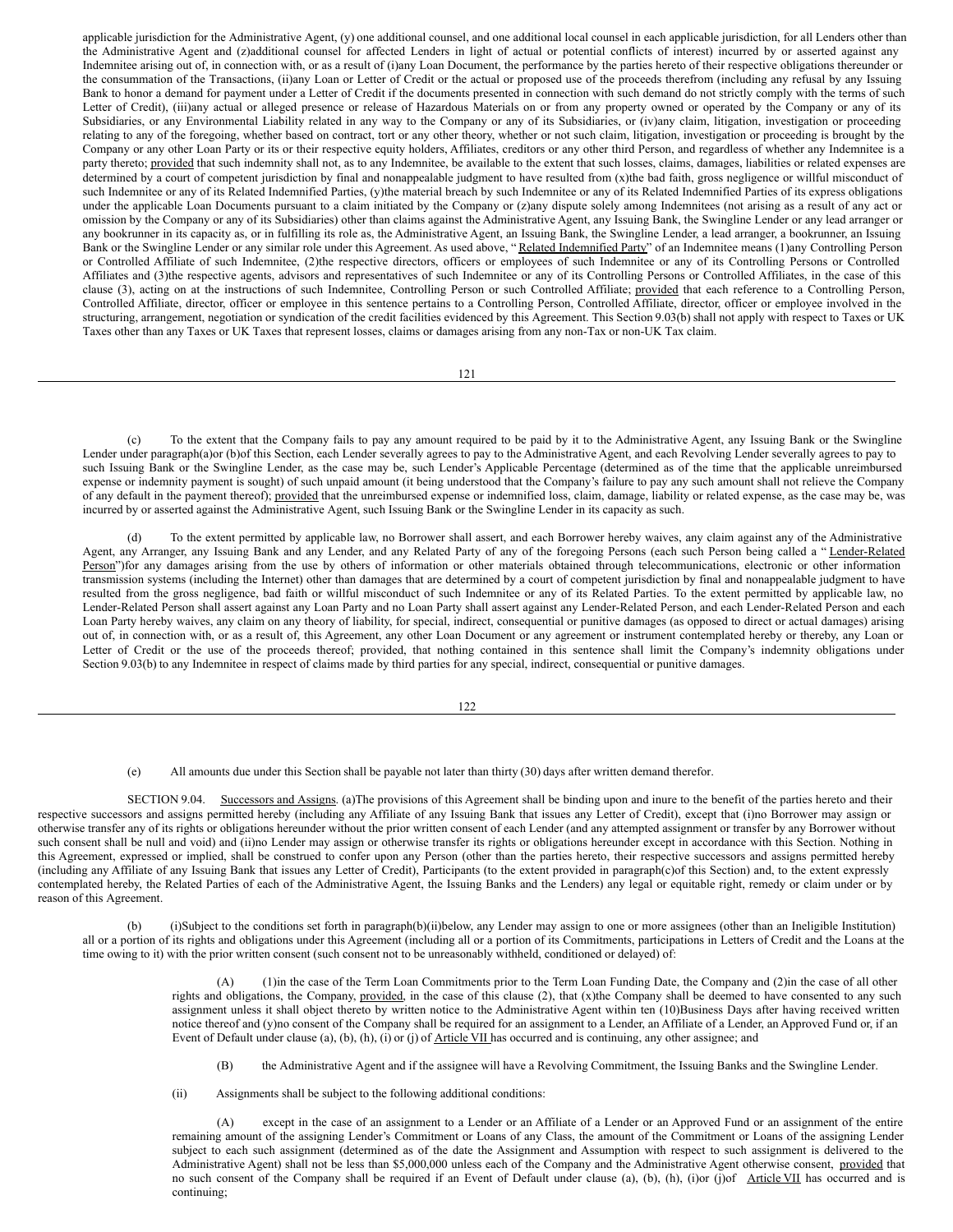(B) each partial assignment shall be made as an assignment of a proportionate part of all the assigning Lender's rights and obligations under this Agreement, provided that this clause shall not be construed to prohibit the assignment of a proportionate part of all the assigning Lender's rights and obligations in respect of one Class of Commitments or Loans;

the parties to each assignment shall execute and deliver to the Administrative Agent (x)an Assignment and Assumption or (y)to the extent applicable, an agreement incorporating an Assignment and Assumption by reference pursuant to an Approved Electronic Platform as to which the Administrative Agent and the parties to the Assignment and Assumption are participants, together with a processing and recordation fee of \$3,500, such fee to be paid by either the assigning Lender or the assignee Lender or shared between such Lenders;

the assignee, if it shall not be a Lender, shall deliver to the Administrative Agent an Administrative Questionnaire in which the assignee designates one or more credit contacts to whom all syndicate-level information (which may contain material non-public information about the Company and its Affiliates and their Related Parties or their respective securities) will be made available and who may receive such information in accordance with the assignee's compliance procedures and applicable laws, including federal and state securities laws; and

(E) the prior written consent of each Swiss Borrower, if the assignee is not a Swiss Qualifying Bank (such consent not to be unreasonably withheld or delayed); provided, however, that the Swiss Borrowers are under no obligation whatsoever to consent to an assignment that would lead to a violation of the Swiss Non-Bank Rules; provided, further, that no consent of any Swiss Borrower shall be required for an assignment to an existing Lender or, if an Event of Default under clause (a), (b), (h), (i) or (j) of Article VII has occurred and is continuing, any other assignee.

For the purposes of this Section 9.04(b), the terms "Approved Fund" and "Ineligible Institution" have the following meanings:

"Approved Fund" means any Person (other than a natural person) that is engaged in making, purchasing, holding or investing in bank loans and similar extensions of credit in the ordinary course of its business and that is administered or managed by (a)a Lender, (b)an Affiliate of a Lender or (c)an entity or an Affiliate of an entity that administers or manages a Lender.

"Ineligible Institution" means (a)a natural person, (b)a Defaulting Lender or its Lender Parent, (c)the Company, any of its Subsidiaries or any of its Affiliates, or (d) a company, investment vehicle or trust for, or owned and operated for the primary benefit of, a natural person or relative(s) thereof.

> (iii) Subject to acceptance and recording thereof pursuant to paragraph(b)(iv)of this Section, from and after the effective date specified in each Assignment and Assumption the assignee thereunder shall be a party hereto and, to the extent of the interest assigned by such Assignment and Assumption, have the rights and obligations (including, without limitation, the obligation to timely deliver the documentation described in Section2.17(f)) of a Lender under this Agreement, and the assigning Lender thereunder shall, to the extent of the interest assigned by such Assignment and Assumption, be released from its obligations under this Agreement (and, in the case of an Assignment and Assumption covering all of the assigning Lender's rights and obligations under this Agreement, such Lender shall cease to be a party hereto but shall continue to be entitled to the benefits of Sections2.15, 2.16, 2.17, 2.17A and 9.03); provided, that except to the extent otherwise expressly agreed by the affected parties, no assignment by a Defaulting Lender will constitute a waiver or release of any claim of any party hereunder arising from that Lender's having been a Defaulting Lender. Any assignment or transfer by a Lender of rights or obligations under this Agreement that does not comply with this Section9.04 shall be treated for purposes of this Agreement as a sale by such Lender of a participation in such rights and obligations in accordance with paragraph (c) of this Section.

> > 124

(iv) The Administrative Agent, acting for this purpose as a non-fiduciary agent of each Borrower, shall maintain at one of its offices a copy of each Assignment and Assumption delivered to it and a register for the recordation of the names and addresses of the Lenders, and the Commitment of, and principal amount (and stated interest) of the Loans and LC Disbursements owing to, each Lender pursuant to the terms hereof from time to time (the "Register"). The entries in the Register shall be conclusive (absent manifest error), and the Borrowers, the Administrative Agent, the Issuing Banks and the Lenders shall treat each Person whose name is recorded in the Register pursuant to the terms hereof as a Lender hereunder for all purposes of this Agreement, notwithstanding notice to the contrary. The Register shall be available for inspection by the Company, any Issuing Bank and any Lender, at any reasonable time and from time to time upon reasonable prior notice.

(v) Upon its receipt of (x)a duly completed Assignment and Assumption executed by an assigning Lender and an assignee or (y)to the extent applicable, an agreement incorporating an Assignment and Assumption by reference pursuant to an Approved Electronic Platform as to which the Administrative Agent and the parties to the Assignment and Assumption are participants, the assignee's completed Administrative Questionnaire (unless the assignee shall already be a Lender hereunder), the processing and recordation fee referred to in paragraph(b)of this Sectionand any written consent to such assignment required by paragraph(b)of this Section, the Administrative Agent shall accept such Assignment and Assumption and record the information contained therein in the Register; provided that if either the assigning Lender or the assignee shall have failed to make any payment required to be made by it pursuant to Section2.05(c), 2.06(d)or (e), 2.07(b), 2.18(e)or 9.03(c), the Administrative Agent shall have no obligation to accept such Assignment and Assumption and record the information therein in the Register unless and until such payment shall have been made in full, together with all accrued interest thereon. No assignment shall be effective for purposes of this Agreement unless it has been recorded in the Register as provided in this paragraph.

(c) Any Lender may, without the consent of any Borrower, the Administrative Agent, the Issuing Banks or the Swingline Lender, sell participations to one or more banks or other entities (a "Participant"), other than an Ineligible Institution, in all or a portion of such Lender's rights and/or obligations under this Agreement (including all or a portion of its Commitment and/or the Loans owing to it); provided that (A)such Lender's obligations under this Agreement shall remain unchanged; (B)such Lender shall remain solely responsible to the other parties hereto for the performance of such obligations; (C)the Borrowers, the Administrative Agent, the Issuing Banks and the other Lenders shall continue to deal solely and directly with such Lender in connection with such Lender's rights and obligations under this Agreement. Any agreement or instrument pursuant to which a Lender sells such a participation shall provide that such Lender shall retain the sole right to enforce this Agreement and to approve any amendment, modification or waiver of any provision of this Agreement; and (D)each Participant shall be a Swiss Qualifying Bank or, if not, the prior written consent of each Swiss Borrower has been obtained (such consent not to be unreasonably withheld or delayed; provided that no Swiss Borrower shall consent to a participation that would be in violation of the Swiss Non-Bank Rulesand provided, further, that no consent of any Swiss Borrower shall be required if an Event of Default under clause (a), (b), (h), (i)or (j)of Article VII has occurred and is continuing); provided that such agreement or instrument may provide that such Lender will not, without the consent of the Participant, agree to any amendment, modification or waiver described in the first proviso to Section9.02(b)that affects such Participant. Each Borrower agrees that each Participant shall be entitled to the benefits of Sections 2.15, 2.16, 2.17 and 2.17A (subject to the requirements and limitations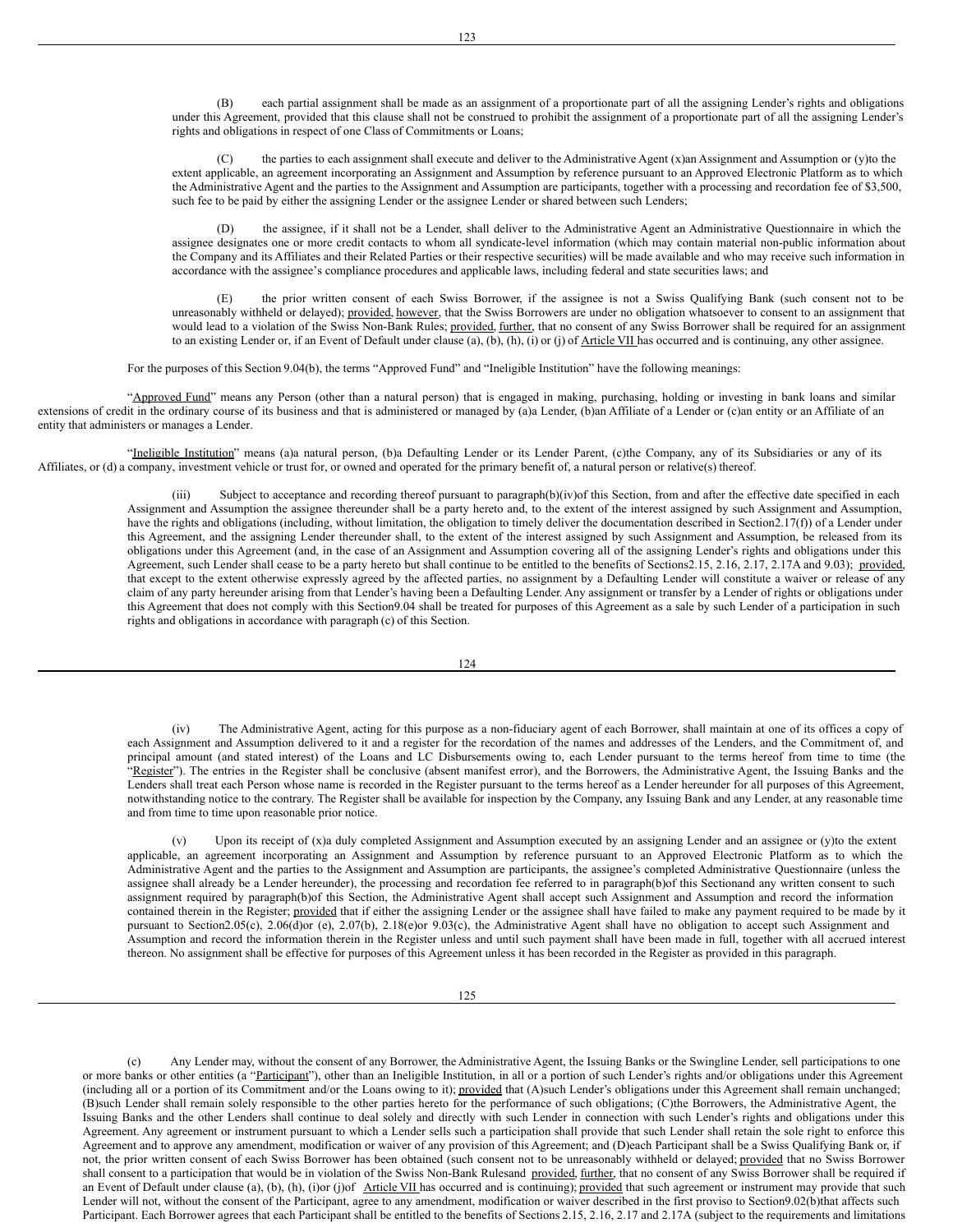therein, including the requirements under Section2.17(f)(it being understood that the documentation required under Section2.17(f)shall be delivered to the participating Lender and that the participating Lender shall ensure that the terms of the participation require the Participant to cooperate as required under Section2.17A)) to the same extent as if it were a Lender and had acquired its interest by assignment pursuant to paragraph(b)of this Section; provided that such Participant (A)agrees to be subject to the provisions of Sections2.18 and 2.19 as if it were an assignee under paragraph(b)of this Section; and (B)shall not be entitled to receive any greater payment under Sections2.15, 2.16, 2.17 or 2.17A, with respect to any participation, than its participating Lender would have been entitled to receive, except to the extent such entitlement to receive a greater payment results from a Change in Law that occurs after the Participant acquired the applicable participation. Each Lender that sells a participation agrees, at the Company's request and expense, to use reasonable efforts to cooperate with the Company to effectuate the provisions of Section2.19(b)with respect to any Participant. To the extent permitted by law, each Participant also shall be entitled to the benefits of Section9.08 as though it were a Lender, provided such Participant agrees to be subject to Section2.18(d)as though it were a Lender. Each Lender that sells a participation shall, acting solely for this purpose as a non-fiduciary agent of the Borrowers, maintain a register on which it enters the name and address of each Participant and the principal amounts (and stated interest) of each Participant's interest in the Loans or other obligations under the Loan Documents (the "Participant Register"); provided that no Lender shall have any obligation to disclose all or any portion of the Participant Register (including the identity of any Participant or any information relating to a Participant's interest in any Commitments, Loans, Letters of Credit or its other obligations under any Loan Document) to any Person except to the extent that such disclosure is necessary to establish that such Commitment, Loan, Letter of Credit or other obligation is in registered form under United States Treasury Regulations Section5f.103-1(c)and Proposed Treasury Regulations Section 1.163-5(b) (or, in each case, any amended or successor version). The entries in the Participant Register shall be conclusive absent manifest error, and such Lender shall treat each Person whose name is recorded in the Participant Register as the owner of such participation for all purposes of this Agreement notwithstanding any notice to the contrary. For the avoidance of doubt, the Administrative Agent (in its capacity as Administrative Agent) shall have no responsibility for maintaining a Participant Register.

(d) Any Lender may at any time pledge or assign a security interest in all or any portion of its rights under this Agreement to secure obligations of such Lender, including without limitation any pledge or assignment to secure obligations to a Federal Reserve Bank, and this Sectionshall not apply to any such pledge or assignment of a security interest; provided that no such pledge or assignment of a security interest shall release a Lender from any of its obligations hereunder or substitute any such pledgee or assignee for such Lender as a party hereto.

126

SECTION9.05. Survival. All covenants, agreements, representations and warranties made by the Loan Parties in the Loan Documents and in the certificates or other instruments delivered in connection with or pursuant to this Agreement or any other Loan Document shall be considered to have been relied upon by the other parties hereto and shall survive the execution and delivery of the Loan Documents and the making of any Loans and issuance of any Letters of Credit, regardless of any investigation made by any such other party or on its behalf and notwithstanding that the Administrative Agent, any Issuing Bank or any Lender may have had notice or knowledge of any Default or incorrect representation or warranty at the time any credit is extended hereunder, and shall continue in full force and effect as long as the principal of or any accrued interest on any Loan or any fee or any other amount payable under this Agreement or any other Loan Document is outstanding and unpaid or any Letter of Credit is outstanding (unless such Letter of Credit has been cash collateralized in an amount equal to 105% of the face amount of such Letter of Credit in the manner described in Section2.06(j)or the applicable Borrower provides a backup letter of credit in such amount and otherwise in form and substance acceptable to the relevant Issuing Bank and the Administrative Agent in their discretion) and so long as the Commitments have not expired or terminated. The provisions of Sections2.15, 2.16, 2.17, 2.17A and 9.03 and Article VIII shall survive and remain in full force and effect regardless of the consummation of the transactions contemplated hereby, the repayment of the Loans, the expiration or termination of the Letters of Credit and the Commitments or the termination of this Agreement or any other Loan Document or any provision hereof or thereof.

SECTION 9.06. Counterparts; Integration; Electronic Execution; Effectiveness. This Agreement may be executed in counterparts (and by different parties hereto on different counterparts), each of which shall constitute an original, but all of which when taken together shall constitute a single contract. This Agreement, the other Loan Documents and any separate letter agreements with respect to fees payable to the Administrative Agent constitute the entire contract among the parties relating to the subject matter hereof and, except as provided in Section1.05, supersede any and all previous agreements and understandings, oral or written, relating to the subject matter hereof. Except as provided in Section4.01, this Agreement shall become effective when it shall have been executed by the Administrative Agent and when the Administrative Agent shall have received counterparts hereof which, when taken together, bear the signatures of each of the other parties hereto, and thereafter shall be binding upon and inure to the benefit of the parties hereto and their respective successors and assigns. Delivery of an executed counterpart of a signature pageof (x)this Agreement, (y)any other Loan Document and/or (z)any document, amendment, approval, consent, information, notice (including, for the avoidance of doubt, any notice delivered pursuant to Section9.01), certificate, request, statement, disclosure or authorization related to this Agreement, any other Loan Document and/or the transactions contemplated hereby and/or thereby (each an "Ancillary Document") that is an Electronic Signature transmitted by telecopy, emailed pdf, or any other electronic means that reproduces an image of an actual executed signature pageshall be effective as delivery of a manually executed counterpart of this Agreement, such other Loan Document or such Ancillary Document, as applicable. The words "execution," "signed," "signature," "delivery," and words of like import in or relating to this Agreement, any other Loan Document and/or any Ancillary Document shall be deemed to include Electronic Signatures, deliveries or the keeping of records in any electronic form (including deliveries by telecopy, emailed pdf, or any other electronic means that reproduces an image of an actual executed signature page), each of which shall be of the same legal effect, validity or enforceability as a manually executed signature, physical delivery thereof or the use of a paper-based recordkeeping system, as the case may be; provided that nothing herein shall require the Administrative Agent to accept Electronic Signatures in any form or format without its prior written consent and pursuant to procedures approved by it; provided, further, without limiting the foregoing, (i)to the extent the Administrative Agent has agreed to accept any Electronic Signature, the Administrative Agent and each of the Lenders shall be entitled to rely on such Electronic Signature purportedly given by or on behalf of the Company or any other Loan Party without further verification thereof and without any obligation to review the appearance or form of any such Electronic Signature and (ii)upon the request of the Administrative Agent or any Lender, any Electronic Signature shall be promptly followed by a manually executed counterpart. Without limiting the generality of the foregoing, the Company and each other Loan Party hereby (i)agrees that, for all purposes, including without limitation, in connection with any workout, restructuring, enforcement of remedies, bankruptcy proceedings or litigation among the Administrative Agent, the Lenders, the Company and the other Loan Parties, Electronic Signatures transmitted by telecopy, emailed pdf, or any other electronic means that reproduces an image of an actual executed signature page and/or any electronic images of this Agreement, any other Loan Document and/or any Ancillary Document shall have the same legal effect, validity and enforceability as any paper original, (ii)agrees that the Administrative Agent and each of the Lenders may, at its option, create one or more copies of this Agreement, any other Loan Document and/or any Ancillary Document in the form of an imaged electronic record in any format, which shall be deemed created in the ordinary course of such Person's business, and destroy the original paper document (and all such electronic records shall be considered an original for all purposes and shall have the same legal effect, validity and enforceability as a paper record), (iii)waives any argument, defense or right to contest the legal effect, validity or enforceability of this Agreement, any other Loan Document and/or any Ancillary Document based solely on the lack of paper original copies of this Agreement, such other Loan Document and/or such Ancillary Document, respectively, including with respect to any signature pagesthereto and (iv)waives any claim against any Lender-Related Person for any Liabilities arising solely from the Administrative Agent's and/or any Lender's reliance on or use of Electronic Signatures and/or transmissions by telecopy, emailed pdf, or any other electronic means that reproduces an image of an actual executed signature page, including any Liabilities arising as a result of the failure of the Company and/or any other Loan Party to use any available security measures in connection with the execution, delivery or transmission of any Electronic Signature.

SECTION9.07. Severability. Any provision of any Loan Document held to be invalid, illegal or unenforceable in any jurisdiction shall, as to such jurisdiction, be ineffective to the extent of such invalidity, illegality or unenforceability without affecting the validity, legality and enforceability of the remaining provisions thereof; and the invalidity of a particular provision in a particular jurisdiction shall not invalidate such provision in any other jurisdiction.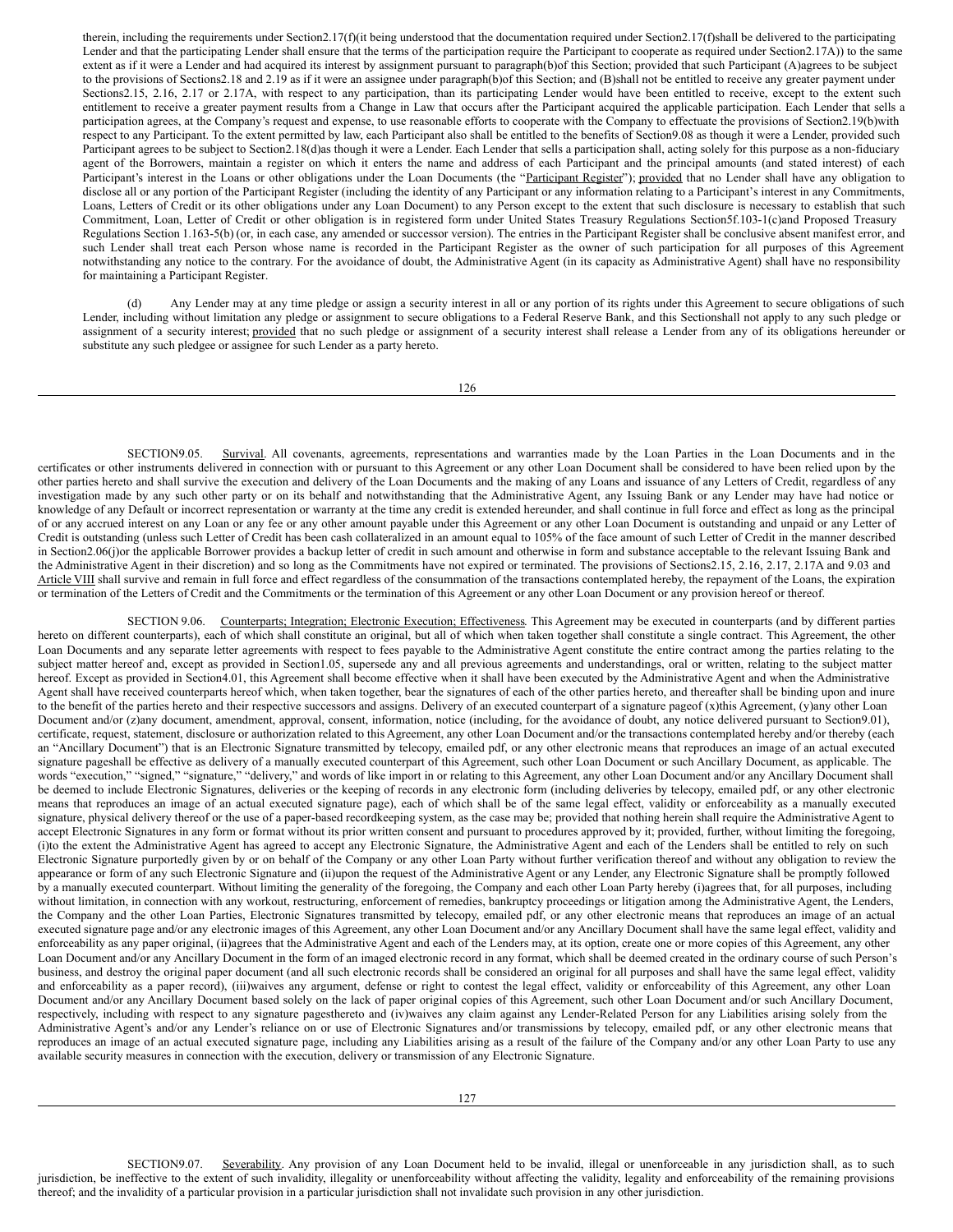SECTION 9.08. Right of Setoff. If an Event of Default shall have occurred and be continuing, each Lender and each of its Affiliates is hereby authorized at any time and from time to time, to the fullest extent permitted by law, to set off and apply any and all deposits (general or special, time or demand, provisional or final and in whatever currency denominated) at any time held and other obligations at any time owing by such Lender or Affiliate to or for the credit or the account of any Borrower or any Subsidiary Guarantor against any of and all of the Obligations held by such Lender, irrespective of whether or not such Lender shall have made any demand under the Loan Documents and although such obligations may be unmatured; provided that no amounts attributable to a Foreign Subsidiary shall be set off against, or in any way reduce, any obligation of the Company or any Domestic Subsidiary, and provided further, that in the event that any Defaulting Lender shall exercise any such right of setoff, (x)all amounts so set off shall be segregated by such Defaulting Lender from its other funds and deemed held in trust for the benefit of the Administrative Agent, the relevant Issuing Bank, and the Lenders, and (y)the Defaulting Lender shall provide promptly to the Administrative Agent a statement describing in reasonable detail the Obligations owing to such Defaulting Lender as to which it exercised such right of setoff. The applicable Lender shall notify the Company and the Administrative Agent of such set-off or application, provided that any failure to give or any delay in giving such notice shall not affect the validity of any such set-off or application under this Section. The rights of each Lender under this Section are in addition to other rights and remedies (including other rights of setoff) which such Lender may have.

SECTION9.09. Governing Law; Jurisdiction; Consent to Service of Process. (a) THIS AGREEMENT SHALL BE CONSTRUED IN ACCORDANCE WITH AND GOVERNED BY THE LAW OF THE STATE OF NEW YORK.

128

(b) Each of the Lenders and the Administrative Agent hereby irrevocably and unconditionally agrees that, notwithstanding the governing law provisions of any applicable Loan Document, any claims brought against the Administrative Agent by any Lender relating to this Agreement, any other Loan Document or the consummation or administration of the transactions contemplated hereby or thereby shall be construed in accordance with and governed by the law of the State of New York.

(c) Each Borrower hereby irrevocably and unconditionally submits, for itself and its property, to the exclusive jurisdiction of the UnitedStates District Court for the Southern District of New York sitting in the Borough of Manhattan (or if such court lacks subject matter jurisdiction, the Supreme Court of the State of NewYork sitting in the Borough of Manhattan), and any appellate court from any thereof, in any action or proceeding arising out of or relating to this Agreement or any other Loan Document or the transactions relating hereto or thereto, or for recognition or enforcement of any judgment, and each of the parties hereto hereby irrevocably and unconditionally agrees that all claims in respect of any such action or proceeding may (and any such claims, cross-claims or third party claims brought against the Administrative Agent or any of its Related Parties may only) be heard and determined in such Federal (to the extent permitted by law) or NewYork State court. Each of the parties hereto agrees that a final judgment in any such action or proceeding shall be conclusive and may be enforced in other jurisdictions by suit on the judgment or in any other manner provided by law. Nothing in this Agreement or any other Loan Document shall affect any right that the Administrative Agent, any Issuing Bank or any Lender may otherwise have to bring any action or proceeding relating to this Agreement or any other Loan Document against any Loan Party or its properties in the courts of any jurisdiction.

(d) Each Borrower hereby irrevocably and unconditionally waives, to the fullest extent it may legally and effectively do so, any objection which it may now or hereafter have to the laying of venue of any suit, action or proceeding arising out of or relating to this Agreement or any other Loan Document in any court referred to in paragraph(c)of this Section. Each of the parties hereto hereby irrevocably waives, to the fullest extent permitted by law, the defense of an inconvenient forum to the maintenance of such action or proceeding in any such court.

Each party to this Agreement irrevocably consents to service of process in the manner provided for notices in Section9.01. Each Subsidiary Borrower irrevocably designates and appoints the Company, as its authorized agent, to accept and acknowledge on its behalf, service of any and all process which may be served in any suit, action or proceeding of the nature referred to in Section9.09(c)in any federal or New York State court sitting in New York City. The Company hereby represents, warrants and confirms that the Company has agreed to accept such appointment (and any similar appointment by a Subsidiary Guarantor which is a Foreign Subsidiary). Said designation and appointment shall be irrevocable by each such Subsidiary Borrower until all Loans, all reimbursement obligations, interest thereon and all other amounts payable by such Subsidiary Borrower hereunder and under the other Loan Documents shall have been paid in full in accordance with the provisions hereof and thereof and such Subsidiary Borrower shall have been terminated as a Borrower hereunder pursuant to Section2.23. Each Subsidiary Borrower hereby consents to process being served in any suit, action or proceeding of the nature referred to in Section9.09(c)in any federal or New York State court sitting in New York City by service of process upon the Company as provided in this Section9.09(e); provided that, to the extent lawful and possible, notice of said service upon such agent shall be mailed by registered or certified air mail, postage prepaid, return receipt requested, to the Company and (if applicable to) such Subsidiary Borrower at its address set forth in the Borrowing Subsidiary Agreement to which it is a party or to any other address of which such Subsidiary Borrower shall have given written notice to the Administrative Agent (with a copy thereof to the Company). Each Subsidiary Borrower irrevocably waives, to the fullest extent permitted by law, all claim of error by reason of any such service in such manner and agrees that such service shall be deemed in every respect effective service of process upon such Subsidiary Borrower in any such suit, action or proceeding and shall, to the fullest extent permitted by law, be taken and held to be valid and personal service upon and personal delivery to such Subsidiary Borrower. To the extent any Subsidiary Borrower has or hereafter may acquire any immunity from jurisdiction of any court or from any legal process (whether from service or notice, attachment prior to judgment, attachment in aid of execution of a judgment, execution or otherwise), each Subsidiary Borrower hereby irrevocably waives such immunity in respect of its obligations under the Loan Documents. Nothing in this Agreement or any other Loan Document will affect the right of any party to this Agreement to serve process in any other manner permitted by law.

| ł<br>۰.<br>۰, |  |
|---------------|--|

**SECTION 9.10. WAIVER OF JURY TRIAL. EACH PARTY HERETO HEREBY WAIVES, TO THE FULLEST EXTENT PERMITTED BY** APPLICABLE LAW, ANY RIGHT IT MAYHAVE TO A TRIAL BY JURY IN ANY LEGAL PROCEEDING DIRECTLY OR INDIRECTLY ARISING OUT OF **OR RELATING TO THIS AGREEMENT, ANY OTHER LOAN DOCUMENT OR THE TRANSACTIONS CONTEMPLATED HEREBY OR THEREBY** (WHETHER BASED ON CONTRACT, TORT OR ANY OTHER THEORY). EACH PARTY HERETO (A)CERTIFIES THAT NO REPRESENTATIVE, AGENT OR ATTORNEY OF ANY OTHER PARTY HAS REPRESENTED, EXPRESSLY OR OTHERWISE, THAT SUCH OTHER PARTY WOULD NOT,IN THE EVENT OF LITIGATION, SEEK TO ENFORCE THE FOREGOING WAIVER AND (B)ACKNOWLEDGES THAT IT AND THE OTHER PARTIES HERETO HAVE BEEN INDUCED TO ENTER INTO THIS AGREEMENT BY, AMONG OTHER THINGS, THE MUTUAL WAIVERS AND CERTIFICATIONS IN THIS **SECTION.**

SECTION 9.11. Headings. Articleand Sectionheadings and the Table of Contents used herein are for convenience of reference only, are not part of this Agreement and shall not affect the construction of, or be taken into consideration in interpreting, this Agreement.

SECTION 9.12. Confidentiality. Each of the Administrative Agent, the Issuing Banks and the Lenders agrees to maintain the confidentiality of the Information (as defined below), except that Information may be disclosed (a)to its and its Affiliates' directors, officers, employees and agents, including accountants, legal counsel and other advisors (it being understood that the Persons to whom such disclosure is made will be informed of the confidential nature of such Information and instructed to keep such Information confidential) in connection with this Agreement and consummating the Transactions, (b)to the extent requested by any regulatory authority purporting to have jurisdiction over such Person or its Related Parties (including any self-regulatory authority, such as the National Association of Insurance Commissioners), (c)to the extent required by applicable laws or regulations or by any subpoena or similar legal process (in which case the Administrative Agent, the Issuing Banks and the Lenders agree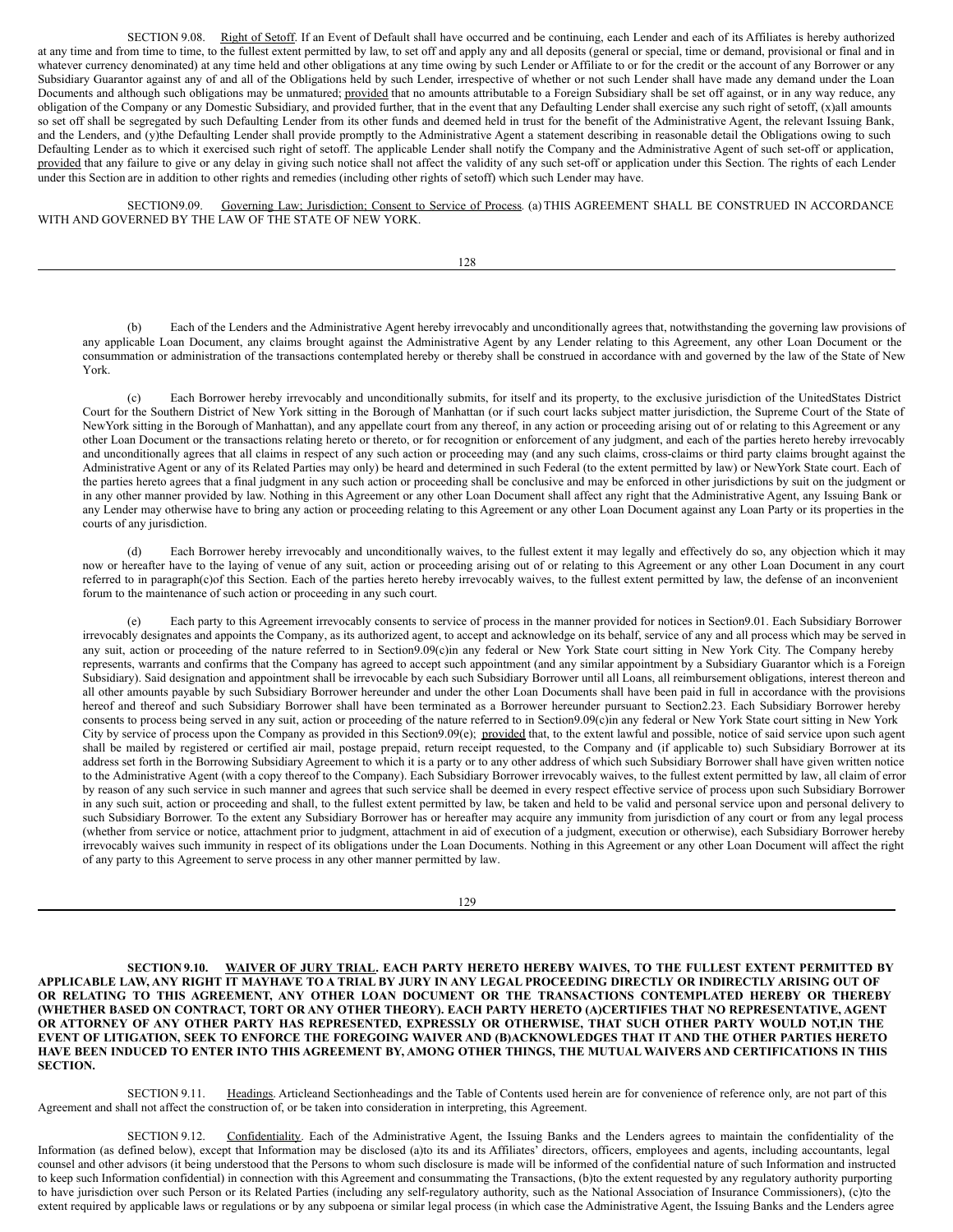(except with respect to any audit or examination conducted by bank accountants or any self-regulatory authority or governmental or regulatory authority exercising examination or regulatory authority), to the extent practicable and not prohibited by applicable law, ruleor regulation, to inform the Company promptly thereof prior to the disclosure thereof), (d)to any other party to this Agreement, (e)in connection with the exercise of any remedies under this Agreement or any other Loan Document or any suit, action or proceeding relating to this Agreement or any other Loan Document or the enforcement of rights hereunder or thereunder, (f)subject to an agreement containing provisions substantially the same as those of this Section, to (i)any assignee of or Participant in, or any prospective assignee of or Participant in, any of its rights or obligations under this Agreement or (ii)any actual or prospective counterparty (or its advisors) to any swap or derivative transaction relating to any Borrower and its obligations, (g)with the prior written consent of the Company, (h)to the extent pertaining to this Agreement and routinely provided by arrangers to data service providers, including league table providers, that serve the lending industry, to such data service providers or (i)to the extent such Information (i)becomes publicly available other than as a result of a breach of this Sectionor (ii)becomes available to the Administrative Agent, any Issuing Bank or any Lender on a nonconfidential basis from a source other than the Company. For the purposes of this Section, "Information" means all information received from or on behalf of the Company or any Subsidiary relating to the Company or any Subsidiary or their respective businesses, other than any such information that is available to the Administrative Agent, any Issuing Bank or any Lender on a nonconfidential basis prior to disclosure by the Company. Any Person required to maintain the confidentiality of Information as provided in this Sectionshall be considered to have complied with its obligation to do so if such Person has exercised the same degree of care to maintain the confidentiality of such Information as such Person would accord to its own confidential information.

130

**EACH LENDER ACKNOWLEDGES THAT INFORMATION AS DEFINED IN THE IMMEDIATELY PRECEDING PARAGRAPH FURNISHED TO IT PURSUANT TO THIS AGREEMENT MAYINCLUDE MATERIAL NON-PUBLIC INFORMATION CONCERNING THE COMPANY AND ITS RELATED PARTIES OR THEIR RESPECTIVE SECURITIES, AND CONFIRMS THAT IT HAS DEVELOPED COMPLIANCE PROCEDURES** REGARDING THE USE OF MATERIAL NON-PUBLIC INFORMATION AND THAT IT WILL HANDLE SUCH MATERIAL NON-PUBLIC INFORMATION **IN ACCORDANCE WITH THOSE PROCEDURES AND APPLICABLE LAW, INCLUDING FEDERAL AND STATE SECURITIES LAWS.**

**ALL INFORMATION,INCLUDING REQUESTS FOR WAIVERS AND AMENDMENTS, FURNISHED BY THE COMPANY OR THE ADMINISTRATIVE AGENT PURSUANT TO, OR IN THE COURSE OF ADMINISTERING, THIS AGREEMENT WILL BE SYNDICATE-LEVEL INFORMATION, WHICH MAYCONTAIN MATERIAL NON-PUBLIC INFORMATION ABOUT THE COMPANY, THE OTHER LOAN PARTIES AND THEIR RELATED PARTIES OR THEIR RESPECTIVE SECURITIES. ACCORDINGLY, EACH LENDER REPRESENTS TO THE COMPANY AND THE ADMINISTRATIVE AGENT THAT IT HAS IDENTIFIED IN ITS ADMINISTRATIVE QUESTIONNAIRE A CREDIT CONTACT WHO MAYRECEIVE INFORMATION THAT MAYCONTAIN MATERIAL NON-PUBLIC INFORMATION IN ACCORDANCE WITH ITS COMPLIANCE PROCEDURES AND APPLICABLE LAW, INCLUDING FEDERAL AND STATE SECURITIES LAWS.**

SECTION9.13. USA PATRIOT Act,etc. Each Lender that is subject to the requirements of the Patriot Act and the requirements of the Beneficial Ownership Regulation hereby notifies each Loan Party that pursuant to the requirements of the Patriot Act and the Beneficial Ownership Regulation, it is required to obtain, verify and record information that identifies such Loan Party, which information includes the name, address and tax identification number of such Loan Party and other information that will allow such Lender to identify such Loan Party in accordance with the Patriot Act and the Beneficial Ownership Regulation. Each Borrower acknowledges that, pursuant to the Proceeds of Crime (Money Laundering) and Terrorist Financing Act (Canada) and other applicable Canadian anti-money laundering, anti-terrorist financing, government sanction and "know your client" laws, the Lenders and the Administrative Agent may be required to obtain, verify and record information regarding such Borrower, its directors, authorized signing officers, direct or indirect shareholders or other Persons in Control of such Borrower, and the transactions contemplated hereby.

### SECTION 9.14. Releases of Subsidiary Guarantors.

(a) A Subsidiary Guarantor shall automatically be released from its obligations under the Subsidiary Guaranty upon the consummation of any transaction permitted by this Agreement as a result of which such Subsidiary Guarantor ceases to be a Subsidiary; provided that, if so required by this Agreement, the Required Lenders shall have consented to such transaction and the terms of such consent shall not have provided otherwise. In connection with any termination or release pursuant to this Section, the Administrative Agent shall (and is hereby irrevocably authorized by each Lender to) execute and deliver to any Loan Party, at such Loan Party's expense, all documents that such Loan Party shall reasonably request to evidence such termination or release. Any execution and delivery of documents pursuant to this Section shall be without recourse to or warranty by the Administrative Agent.

131

(b) Further, the Administrative Agent shall (and is hereby irrevocably authorized by each Lender to), upon the request of the Company, release any Subsidiary Guarantor from its obligations under the Subsidiary Guaranty if such Subsidiary Guarantor is not or is no longer a Material Domestic Subsidiary.

(c) At such time as the principal and interest on the Loans, all LC Disbursements, the fees, expenses and other amounts payable under the Loan Documents and the other Obligations (other than indemnities and other contingent obligations not then due and payable and as to which no claim has been made, and other than Letters of Credit that have been cash collateralized in accordance with the provisions of the Credit Agreement or with respect to which other arrangements have been made that are satisfactory to the applicable Issuing Bank) shall have been paid in full in cash, the Commitments shall have been terminated and no Letters of Credit shall be outstanding (other than Letters of Credit that have been cash collateralized in accordance with the provisions of the Credit Agreement or with respect to which other arrangements have been made that are satisfactory to the applicable Issuing Bank) the Subsidiary Guaranty and all obligations (other than those expressly stated to survive such termination) of each Subsidiary Guarantor thereunder shall automatically terminate, all without delivery of any instrument or performance of any act by any Person.

SECTION 9.15. Interest Rate Limitation. Notwithstanding anything herein to the contrary, if at any time the interest rate applicable to any Loan, together with all fees, charges and other amounts which are treated as interest on such Loan under applicable law (collectively the "Charges"), shall exceed the maximum lawful rate (the "Maximum Rate") which may be contracted for, charged, taken, received or reserved by the Lender holding such Loan in accordance with applicable law, the rate of interest payable in respect of such Loan hereunder, together with all Charges payable in respect thereof, shall be limited to the Maximum Rate and, to the extent lawful, the interest and Charges that would have been payable in respect of such Loan but were not payable as a result of the operation of this Sectionshall be cumulated and the interest and Charges payable to such Lender in respect of other Loans or periods shall be increased (but not above the Maximum Rate therefor) until such cumulated amount, together with interest thereon at the applicable Overnight Rate to the date of repayment, shall have been received by such Lender.

SECTION9.16. No Advisory or Fiduciary Responsibility. Each Borrower acknowledges and agrees, and acknowledges its Subsidiaries' understanding, that no Credit Party will have any obligations hereunder except those obligations expressly set forth herein and in the other Loan Documents and each Credit Party is acting solely in the capacity of an arm's length contractual counterparty to such Borrower with respect to the Loan Documents and the transaction contemplated therein and not as a financial advisor or a fiduciary to, or an agent of, such Borrower or any other person. Each Borrower agrees that it will not assert any claim against any Credit Party based on an alleged breach of fiduciary duty by such Credit Party in connection with this Agreement and the transactions contemplated hereby. Additionally, each Borrower acknowledges and agrees that no Credit Party is advising such Borrower as to any legal, tax, investment, accounting, regulatory or any other matters in any jurisdiction. Each Borrower shall consult with its own advisors concerning such matters and shall be responsible for making its own independent investigation and appraisal of the transactions contemplated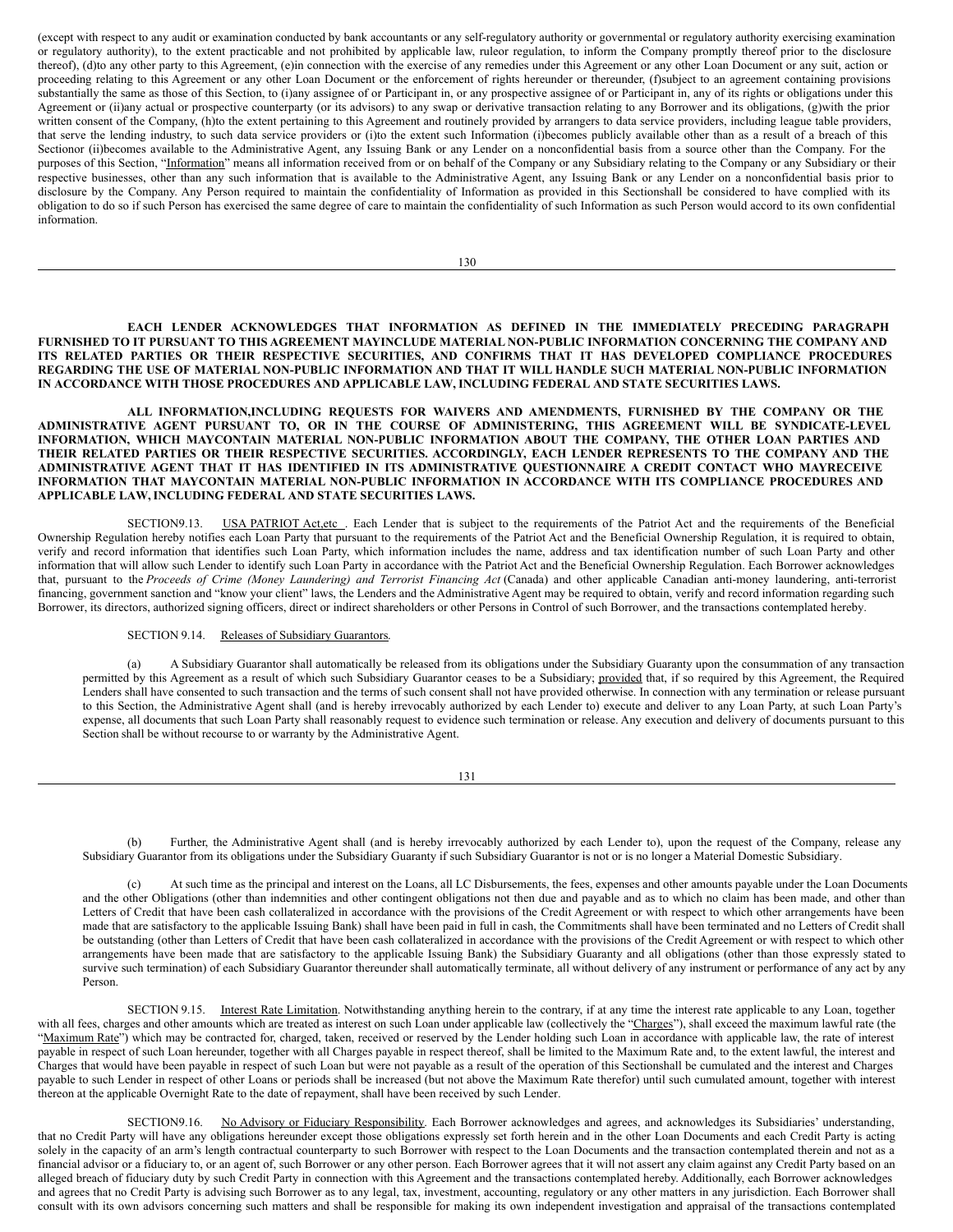Each Borrower further acknowledges and agrees, and acknowledges its Subsidiaries' understanding, that each Credit Party is a full service securities or banking firm engaged in securities trading and brokerage activities as well as providing investment banking and other financial services. In the ordinary course of business, any Credit Party may provide investment banking and other financial services to, and/or acquire, hold or sell, for its own accounts and the accounts of customers, equity, debt and other securities and financial instruments (including bank loans and other obligations) of, such Borrower, its Subsidiaries and other companies with which such Borrower or any of its Subsidiaries may have commercial or other relationships. With respect to any securities and/or financial instruments so held by any Credit Party or any of its customers, all rights in respect of such securities and financial instruments, including any voting rights, will be exercised by the holder of the rights, in its sole discretion.

In addition, each Borrower acknowledges and agrees, and acknowledges its Subsidiaries' understanding, that each Credit Party and its affiliates may be providing debt financing, equity capital or other services (including financial advisory services) to other companies in respect of which such Borrower or any of its Subsidiaries may have conflicting interests regarding the transactions described herein and otherwise. No Credit Party will use confidential information obtained from any Borrower by virtue of the transactions contemplated by the Loan Documents or its other relationships with such Borrower in connection with the performance by such Credit Party of services for other companies, and no Credit Party will furnish any such information to other companies. Each Borrower also acknowledges that no Credit Party has any obligation to use in connection with the transactions contemplated by the Loan Documents, or to furnish to such Borrower or any of its Subsidiaries, confidential information obtained from other companies.

SECTION9.17. Several Liability. Notwithstanding anything to the contrary herein or in any other Loan Document, the Obligations of each Foreign Subsidiary Borrower are several and not joint and no Foreign Subsidiary Borrower shall be responsible for any other Borrower's failure to pay its Obligations hereunder.

SECTION9.18. Acknowledgement and Consent to Bail-In of Affected Financial Institutions. Notwithstanding anything to the contrary in any Loan Document or in any other agreement, arrangement or understanding among any such parties, each party hereto acknowledges that any liability of any Affected Financial Institution arising under any Loan Document, to the extent such liability is unsecured, may be subject to the Write-Down and Conversion Powers of the applicable Resolution Authority and agrees and consents to, and acknowledges and agrees to be bound by:

(a) the application of any Write-Down and Conversion Powers by the applicable Resolution Authority to any such liabilities arising hereunder which may be payable to it by any party hereto that is an Affected Financial Institution; and

- (b) the effects of any Bail-In Action on any such liability, including, if applicable:
	- (i) a reduction in full or in part or cancellation of any such liability;

(ii) a conversion of all, or a portion of, such liability into shares or other instruments of ownership in such Affected Financial Institution, its parent entity, or a bridge institution that may be issued to it or otherwise conferred on it, and that such shares or other instruments of ownership will be accepted by it in lieu of any rights with respect to any such liability under this Agreement or any other Loan Document; or

(iii) the variation of the terms of such liability in connection with the exercise of the Write-Down and Conversion Powers of the applicable Resolution Authority.

133

SECTION9.19. Acknowledgement Regarding Any Supported QFCs To the extent that the Loan Documents provide support, through a guarantee or otherwise, for Swap Agreements or any other agreement or instrument that is a QFC (such support "QFC Credit Support" and each such QFC a "Supported QFC"), the parties acknowledge and agree as follows with respect to the resolution power of the Federal Deposit Insurance Corporation under the Federal Deposit Insurance Act and Title II of the Dodd-Frank Wall Street Reform and Consumer Protection Act (together with the regulations promulgated thereunder, the "U.S. Special Resolution Regimes") in respect of such Supported QFC and QFC Credit Support (with the provisions below applicable notwithstanding that the Loan Documents and any Supported QFC may in fact be stated to be governed by the laws of the State of New York and/or of the United States or any other state of the United States):

In the event a Covered Entity that is party to a Supported QFC (each, a 'Covered Party'') becomes subject to a proceeding under a U.S. Special Resolution Regime, the transfer of such Supported QFC and the benefit of such QFC Credit Support (and any interest and obligation in or under such Supported QFC and such QFC Credit Support, and any rights in property securing such Supported QFC or such QFC Credit Support) from such Covered Party will be effective to the same extent as the transfer would be effective under the U.S. Special Resolution Regime if the Supported QFC and such QFC Credit Support (and any such interest, obligation and rights in property) were governed by the laws of the United States or a state of the United States. In the event a Covered Party or a BHC Act Affiliate of a Covered Party becomes subject to a proceeding under a U.S. Special Resolution Regime, Default Rights under the Loan Documents that might otherwise apply to such Supported QFC or any QFC Credit Support that may be exercised against such Covered Party are permitted to be exercised to no greater extent than such Default Rights could be exercised under the U.S. Special Resolution Regime if the Supported QFC and the Loan Documents were governed by the laws of the United States or a state of the United States. Without limitation of the foregoing, it is understood and agreed that rights and remedies of the parties with respect to a Defaulting Lender shall in no event affect the rights of any Covered Party with respect to a Supported QFC or any QFC Credit Support.

#### ARTICLE X

#### Company Guarantee

In order to induce the Lenders to extend credit to the Subsidiary Borrowers hereunder, but subject to the last sentence of this Article X, the Company hereby irrevocably and unconditionally guarantees, as a primary obligor and not merely as a surety, the payment when and as due of the Obligations. The Company further agrees that the due and punctual payment of such Obligations may be extended or renewed, in whole or in part, without notice to or further assent from it, and that it will remain bound upon its guarantee hereunder notwithstanding any such extension or renewal of any such Obligation.

The Company waives presentment to, demand of payment from and protest to any Subsidiary of any of the Obligations, and also waives notice of acceptance of its obligations and notice of protest for nonpayment. The obligations of the Company under this Article X shall not be affected by (a)the failure of the Administrative Agent, any Issuing Bank or any Lender to assert any claim or demand or to enforce any right or remedy against any Subsidiary under the provisions of this Agreement, any other Loan Document or otherwise; (b)any extension or renewal of any of the Obligations; (c)any rescission, waiver, amendment or modification of, or release from, any of the terms or provisions of this Agreement, or any other Loan Document or agreement; (d)any default, failure or delay, willful or otherwise, in the performance of any of the Obligations; (e)the failure of the Administrative Agent to take any steps to perfect and maintain any security interest in, or to preserve any rights to, any security or collateral for the Obligations, if any; (f)any change in the corporate, partnership or other existence, structure or ownership of any Subsidiary or any other guarantor of any of the Obligations;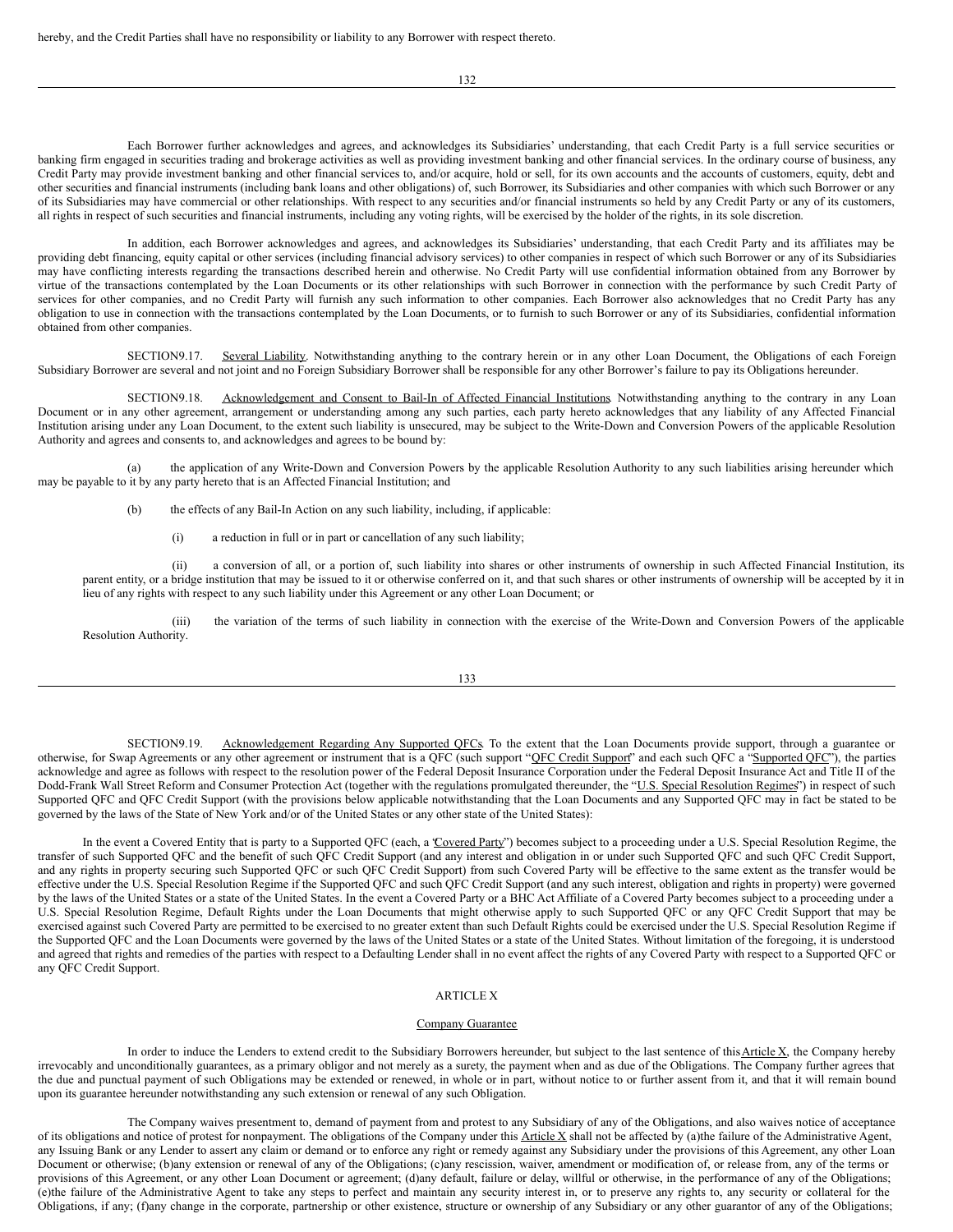(g)the enforceability or validity of the Obligations or any part thereof or the genuineness, enforceability or validity of any agreement relating thereto or with respect to any collateral securing the Obligations or any part thereof, or any other invalidity or unenforceability relating to or against any Subsidiary or any other guarantor of any of the Obligations, for any reason related to this Agreement, any other Loan Document, or any provision of applicable law, decree, order or regulation of any jurisdiction purporting to prohibit the payment by such Borrower or any other guarantor of the Obligations, of any of the Obligations or otherwise affecting any term of any of the Obligations; or (h)any other act, omission or delay to do any other act which may or might in any manner or to any extent vary the risk of such Borrower or otherwise operate as a discharge of a guarantor as a matter of law or equity or which would impair or eliminate any right of such Borrower to subrogation.

The Company further agrees that its agreement under this Article X constitutes a guarantee of payment when due (whether or not any bankruptcy or similar proceeding shall have stayed the accrual or collection of any of the Obligations or operated as a discharge thereof) and not merely of collection, and waives any right to require that any resort be had by the Administrative Agent, any Issuing Bank or any Lender to any balance of any deposit account or credit on the books of the Administrative Agent, any Issuing Bank or any Lender in favor of any Subsidiary or any other Person.

The obligations of the Company under this **Article X** shall not be subject to any reduction, limitation, impairment or termination for any reason, and shall not be subject to any defense or set-off, counterclaim, recoupment or termination whatsoever, by reason of the invalidity, illegality or unenforceability of any of the Obligations, any impossibility in the performance of any of the Obligations or otherwise, in any such case, other than payment in full in case of the Obligations.

The Company further agrees that its obligations under this $\Delta$ rticle X shall constitute a continuing and irrevocable guarantee of all Obligations now or hereafter existing and shall continue to be effective or be reinstated, as the case may be, if at any time payment, or any part thereof, of any Obligation (including a payment effected through exercise of a right of setoff) is rescinded, or is or must otherwise be restored or returned by the Administrative Agent, any Issuing Bank or any Lender upon the insolvency, bankruptcy or reorganization of any Subsidiary or otherwise (including pursuant to any settlement entered into by a holder of Obligations in its discretion).

In furtherance of the foregoing and not in limitation of any other right which the Administrative Agent, any Issuing Bank or any Lender may have at law or in equity against any Subsidiary by virtue hereof, upon the failure of any Subsidiary to pay any Obligation when and as the same shall become due, whether at maturity, by acceleration, after notice of prepayment or otherwise, the Company hereby promises to and will, upon receipt of written demand by the Administrative Agent, any Issuing Bank or any Lender, forthwith pay, or cause to be paid, to the Administrative Agent, any Issuing Bank or any Lender in cash an amount equal to the unpaid principal amount of such Obligations then due, together with accrued and unpaid interest thereon. The Company further agrees that if payment in respect of any Obligation shall be due in a currency other than Dollars and/or at a place of payment other than New York, Chicago or any other Applicable Payment Office and if, by reason of any Change in Law, disruption of currency or foreign exchange markets, war or civil disturbance or other event, payment of such Obligation in such currency or at such place of payment shall be impossible or, in the reasonable judgment of the Administrative Agent, any Issuing Bank or any Lender, disadvantageous to the Administrative Agent, any Issuing Bank or any Lender in any material respect, then, at the election of the Administrative Agent, the Company shall make payment of such Obligation in Dollars (based upon the applicable Dollar Amount of such Obligation in effect on the date of payment) and/or in New York, Chicago or such other Applicable Payment Office as is designated by the Administrative Agent and, as a separate and independent obligation, shall indemnify the Administrative Agent, any Issuing Bank and any Lender against any losses or reasonable out-of-pocket expenses that it shall sustain as a result of such alternative payment.

135

Upon payment by the Company of any sums as provided above, all rights of the Company against any Subsidiary arising as a result thereof by way of right of subrogation or otherwise shall in all respects be subordinated and junior in right of payment to the prior indefeasible payment in full in cash of all the Obligations owed by such Subsidiary to the Administrative Agent, the Issuing Banks and the Lenders.

Nothing shall discharge or satisfy the liability of the Company under this Article X except the full performance and payment in cash of the Obligations (other than indemnities and other contingent obligations not then due and payable and as to which no claim has been made, and other than Letters of Credit that have been cash collateralized in accordance with the provisions of the Credit Agreement or with respect to which other arrangements have been made that are satisfactory to the applicable Issuing Bank).

The Company hereby absolutely, unconditionally and irrevocably undertakes to provide such funds or other support as may be needed from time to time by each other Loan Party to honor all of its obligations under the Subsidiary Guaranty in respect of Specified Swap Obligations (provided, however, that the Company shall only be liable under this paragraph for the maximum amount of such liability that can be hereby incurred without rendering its obligations under this paragraph or otherwise under this Article X voidable under applicable law relating to fraudulent conveyance or fraudulent transfer, and not for any greater amount). The Company intends that this paragraph constitute, and this paragraph shall be deemed to constitute, a "keepwell, support, or other agreement" for the benefit of each Subsidiary Guarantor for all purposes of Section 1a(18)(A)(v)(II) of the Commodity Exchange Act.

[Signature Pages Follow]

136

IN WITNESS WHEREOF, the parties hereto have caused this Agreement to be duly executed by their respective authorized officers as of the day and year first above written.

> HILLENBRAND, INC., as the Company

By: /s/ Theodore S. Haddad, Jr.

Name: Theodore S. Haddad, Jr. Title: Vice President and Treasurer

HILLENBRAND LUXEMBOURG INC.,

as a Subsidiary Borrower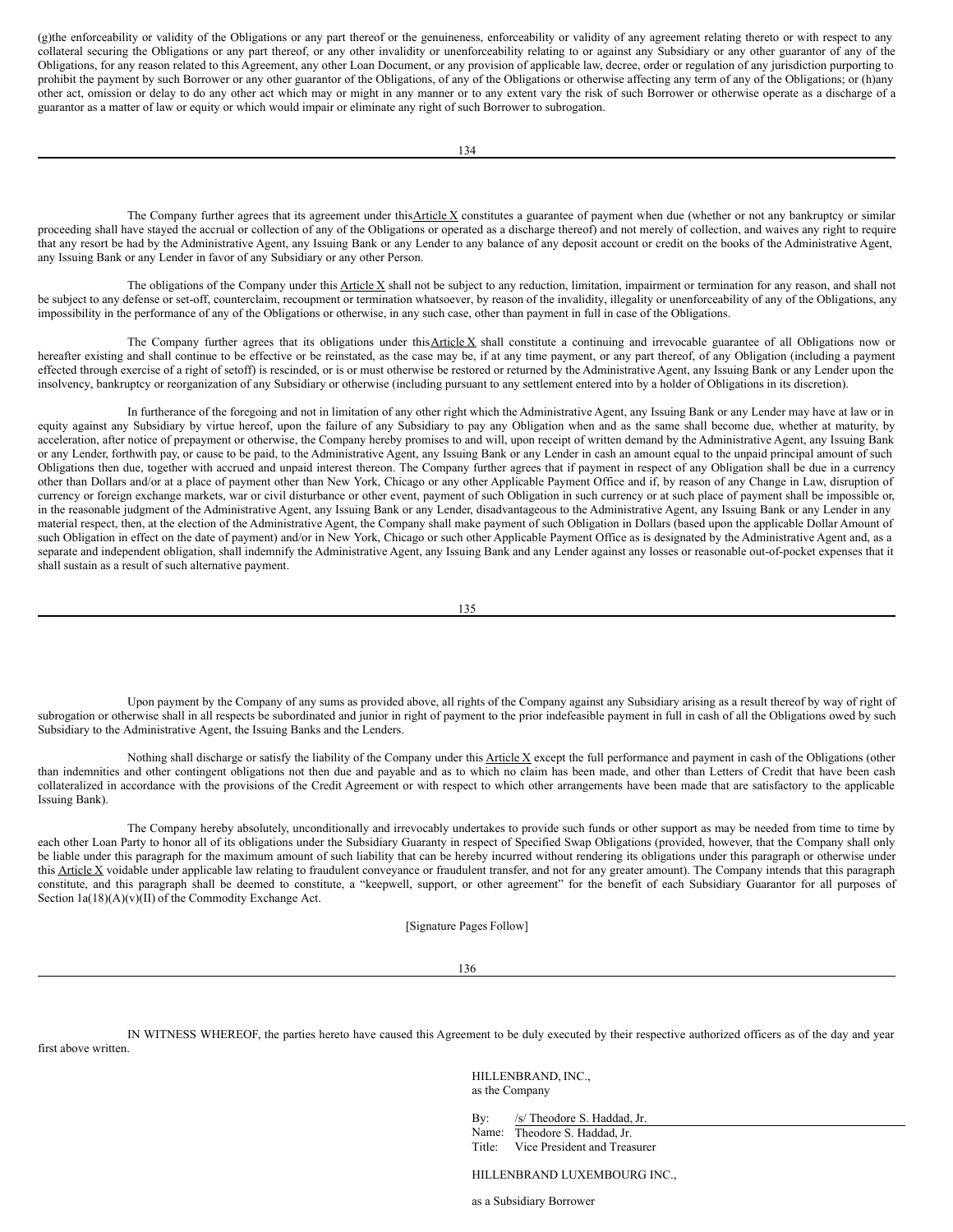By: /s/ Theodore S. Haddad, Jr.

Name: Theodore S. Haddad, Jr. Title: Treasurer

COPERION K-TRON (SCHWEIZ) GMBH, as a Subsidiary Borrower

By: /s/ Theodore S. Haddad, Jr.

Name: Theodore S. Haddad, Jr. Title: Authorized Signatory

HILLENBRAND SWITZERLAND GMBH,

as a Subsidiary Borrower

By: /s/ Theodore S. Haddad, Jr. Name: Theodore S. Haddad, Jr. Title: Chairman of the Board of Managing Officers

BATESVILLE CANADA ULC BATESVILLE CANADA SRI, as a Subsidiary Borrower

By: /s/ Theodore S. Haddad, Jr.

Name: Theodore S. Haddad, Jr. Title: Treasurer

Signature Page to Fourth Amended and Restated Credit Agreement Hillenbrand, Inc. *et al*

> ROTEX EUROPE LTD, as a Subsidiary Borrower

By: /s/ James D. Huchison Name: James D. Huchison Title: Director

COPERION GMBH, as a Subsidiary Borrower

By: /s/ Ulrich Bartel Name: Ulrich Bartel

Title: Managing Director

HILLENBRAND GERMANY HOLDING GMBH, as a Subsidiary Borrower

By: /s/ Kimberly K. Ryan Name: Kimberly K. Ryan Title: Managing Director

Signature Page to Fourth Amended and Restated Credit Agreement Hillenbrand, Inc. *et al*

> JPMORGAN CHASE BANK, N.A., individually as a Lender, as the Swingline Lender, as an Issuing Bank and as Administrative Agent

By: /s/ Christopher A. Salek

Name: Christopher A. Salek Title: Executive Director

Jurisdiction of tax residence: USA DTTP Scheme number: 013/M/0268710/DTTP

WELLS FARGO BANK, NATIONAL ASSOCIATION, individually as a Lender, as an Issuing Bank and as a Co-Syndication Agent

By: /s/ Kyle Lacey Name: Kyle Lacey Title: Senior Vice President

Jurisdiction of tax residence: USA DTTP Scheme number: 13/W/61173/DTTP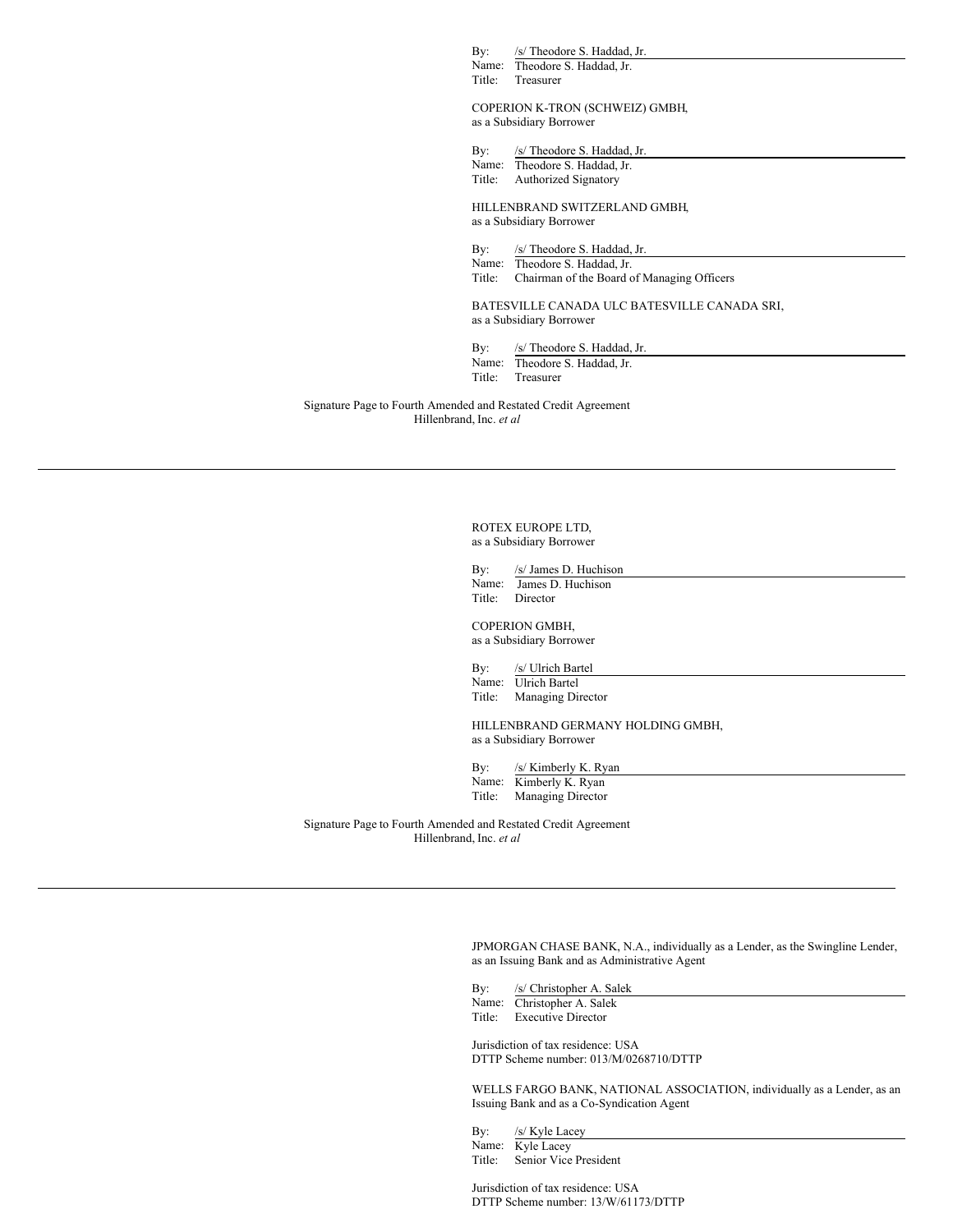HSBC BANK USA, NATIONAL ASSOCIATION, individually as a Lender, as an Issuing Bank and as a Co-Syndication Agent

By: /s/ Kyle Patterson Name: Kyle Patterson Title: Senior Vice President

Jurisdiction of tax residence: USA DTTP Scheme number: 13/H/314375/DTTP

CITIZENS BANK, N.A., individually as a Lender, as an Issuing Bank and as a Co-Documentation Agent

By: /s/ Izabela Algave Name: Izabela Algave<br>Title: Vice President Vice President

Jurisdiction of tax residence: United States DTTP Scheme number: 13/C/356159/DTTP

Signature Page to Fourth Amended and Restated Credit Agreement Hillenbrand, Inc. *et al*

> PNC BANK, NATIONAL ASSOCIATION, individually as a Lender, as an Issuing Bank and as a Co-Documentation Agent

By: /s/ David C. Beckett Name: David C. Beckett

Title: Senior Vice President

Jurisdiction of tax residence: USA DTTP Scheme number: 13/P/63904/DTTP

U.S. BANK NATIONAL ASSOCIATION, individually as a Lender, as an Issuing Bank and as a Co-Documentation Agent

By: /s/ Ronald W. Denno Name: Ronald W. Denno Title: Assistant Vice President

Jurisdiction of tax residence: United States of America DTTP Scheme number: 13/U/62184/DTTP

BMO HARRIS FINANCING, INC., individually as a Lender, as an Issuing Bank and as a Co-Documentation Agent

By: /s/ Jennifer Wolter

Name: Jennifer Wolter Title: Director

Jurisdiction of tax residence: USA DTTP Scheme number: 13/B/321430/DTTP

SUMITOMO MITSUI BANKING CORPORATION, individually as a Lender, as an Issuing Bank and as a Co-Documentation Agent

By: /s/ Jun Ashley Name: Jun Ashley<br>Title: Director Director

Jurisdiction of tax residence: Japan DTTP Scheme number: 43/S/274647/DTTP

Signature Page to Fourth Amended and Restated Credit Agreement Hillenbrand, Inc. *et al*

> TRUIST BANK, individually as a Lender, as an Issuing Bank and as a Co-Documentation Agent

By: /s/ Troy R. Weaver Name: Troy R. Weaver Title: Managing Director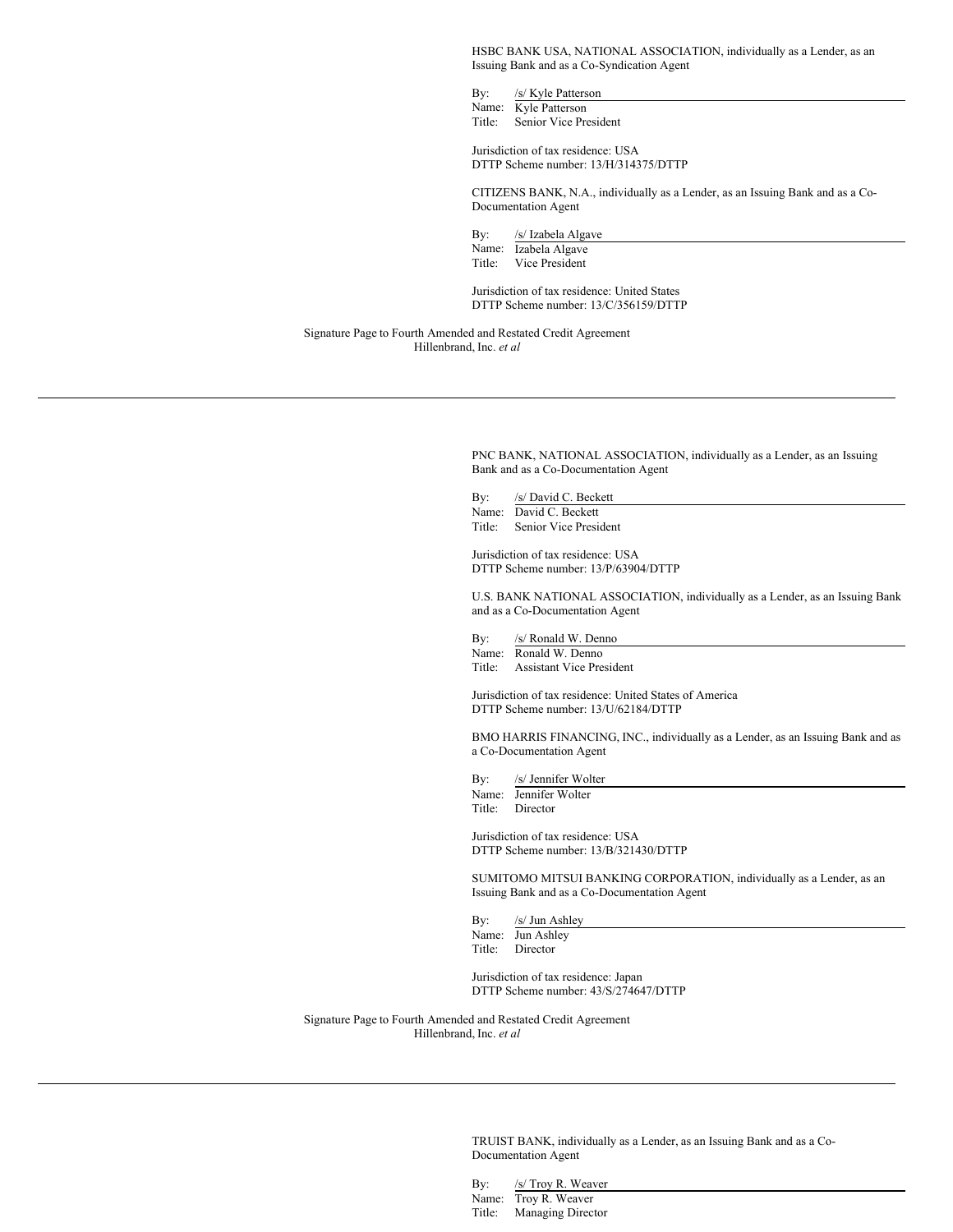Jurisdiction of tax residence: USA DTTP Scheme number: 13/T/357522/DTTP

BANK OF AMERICA, N.A., individually as a Lender, as an Issuing Bank and as a Co-Documentation Agent

By: /s/ Brian D. Smith Name: Brian D. Smith<br>Title: Senior Vice Pre Senior Vice President

Jurisdiction of tax residence: USA DTTP Scheme number: 13/B/7418

COMMERZBANK AG, NEW YORK BRANCH, as a Lender

By: /s/ Mathew Ward Name: Mathew Ward<br>Title: Managing Dire Managing Director

By: /s/ Michael Ravelo

Name: Michael Ravelo Title: Managing Director

Jurisdiction of tax residence: Germany DTTP Scheme number: 7/C/25382/DTTP

Signature Page to Fourth Amended and Restated Credit Agreement Hillenbrand, Inc. *et al*

> The undersigned Departing Lender hereby acknowledges and agrees that, from and after the Effective Date, it is no longer a party to the Existing Credit Agreement or any of the "Loan Documents" (as defined therein) and is not a party to this Agreement other than for the sole purpose of provisions of Section 1.05 expressly applicable to it.

FIFTH THIRD BANK, NATIONAL ASSOCIATION, as a Departing Lender

By: /s/ J. David Izard Name: J. David Izard Title: Senior Vice President

Signature Page to Fourth Amended and Restated Credit Agreement Hillenbrand, Inc. *et al*

## SCHEDULE 2.01

### **COMMITMENTS**

| Lender                                 | Revolving<br>Commitment |               | Term Loan<br>Commitment |
|----------------------------------------|-------------------------|---------------|-------------------------|
| JPMORGAN CHASE BANK, N.A.              | \$<br>121,666,666.67    | S             | 24, 333, 333, 33        |
| WELLS FARGO BANK, NATIONAL ASSOCIATION | \$<br>120,833,333.33    | <sup>\$</sup> | 24, 166, 666. 67        |
| HSBC BANK USA, NATIONAL ASSOCIATION    | \$<br>120,833,333.33    | $\mathbb{S}$  | 24,166,666.67           |
| CITIZENS BANK, N.A.                    | \$<br>85,000,000.00     | \$            | 17,000,000.00           |
| PNC BANK, NATIONAL ASSOCIATION         | \$<br>85,000,000.00     | <sup>\$</sup> | 17,000,000.00           |
| <b>U.S. BANK NATIONAL ASSOCIATION</b>  | \$<br>85,000,000.00     | <sup>\$</sup> | 17,000,000.00           |
| <b>BMO HARRIS FINANCING, INC.</b>      | \$<br>85,000,000.00     | <sup>\$</sup> | 17,000,000.00           |
| SUMITOMO MITSUI BANKING CORPORATION    | \$<br>85,000,000.00     | \$            | 17,000,000.00           |
| <b>TRUIST BANK</b>                     | \$<br>85,000,000.00     | <sup>\$</sup> | 17,000,000.00           |
| <b>BANK OF AMERICA, N.A.</b>           | \$<br>85,000,000.00     | S.            | 17,000,000.00           |
| COMMERZBANK AG, NEW YORK BRANCH        | \$<br>41,666,666.67     | S.            | 8, 333, 333, 33         |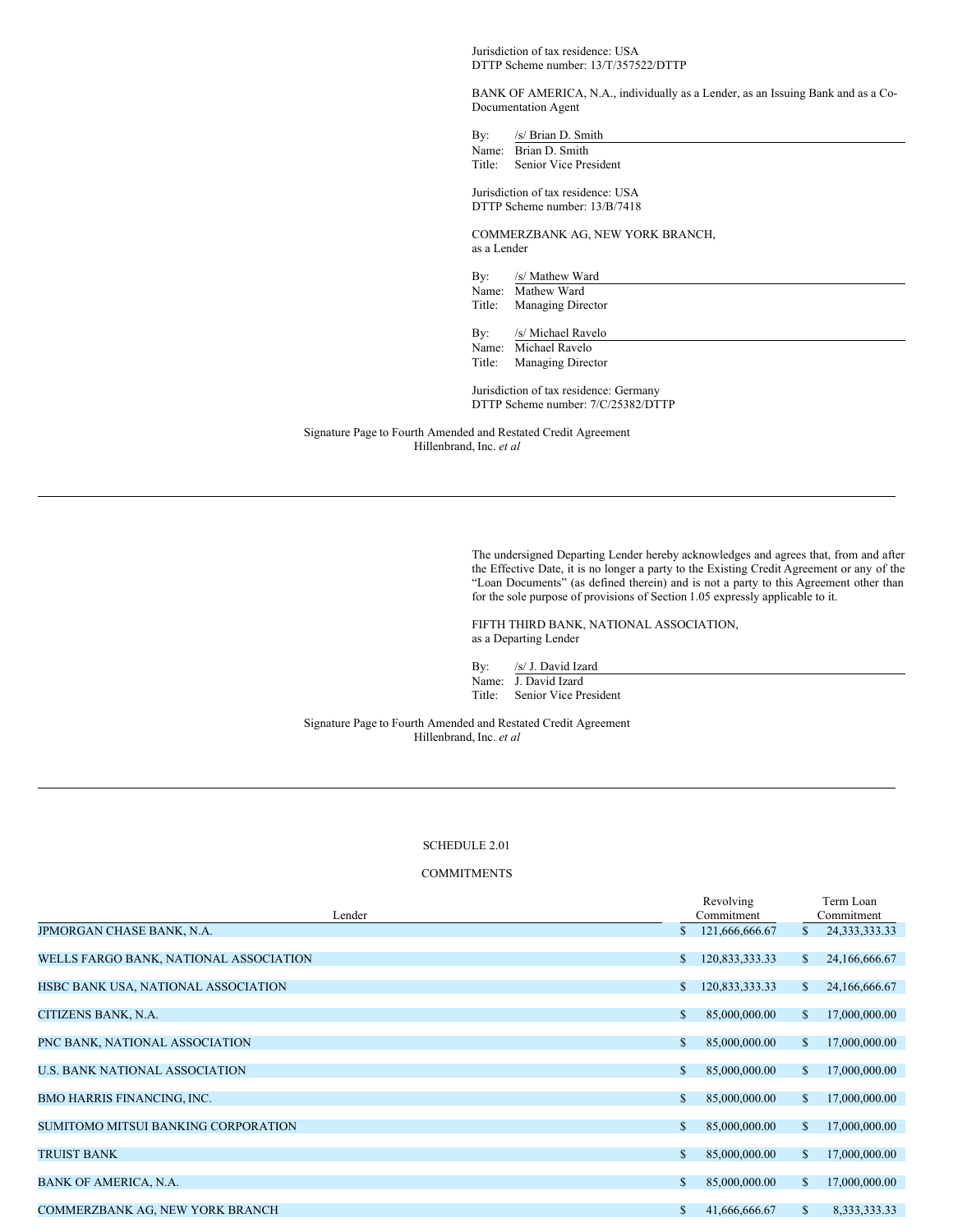### SCHEDULE 2.06 EXISTING LETTERS OF CREDIT

|                                         |                                                  |              | <b>Effective</b> | Termination  |            |              |
|-----------------------------------------|--------------------------------------------------|--------------|------------------|--------------|------------|--------------|
| <i><u><b>Issuer</b></u></i>             | <b>Beneficiary</b>                               | LC#          | date             | date         |            |              |
| JPMorgan Chase Bank, N.A. - New<br>York | Discovery Property Casualty Insurance<br>Company | CTCS-857421  | $28-Aug-19$      | 15-Mar-23    |            | 6,450,000.00 |
| JPMorgan Chase Bank, N.A. - New<br>York | Fanuc Corporation                                | NUSCGS037103 | $28$ -May-21     | $1-Jul-23$   |            | 7,767,895.29 |
| JPMorgan Chase Bank, N.A. - New<br>York | Zurich American Insurance Company                | NUSCGS040171 | $1-Oct-21$       | $1-Oct-22$   |            | 1,162,500.00 |
| JPMorgan Chase Bank, N.A. - London      | Lloyds Bank Plc                                  | 4L4S-763522  | $1-Oct-18$       | $7 - Aug-22$ | <b>GBP</b> | 33,000.00    |

#### SCHEDULE 3.01

### SUBSIDIARIES

*All subsidiaries are wholly-owned Indiana entities, unless otherwise noted.*

*\*Indicates Material Domestic Subsidiary BOLD indicates Subsidiary Guarantor*

**Batesville Services, Inc.**\* **Process Equipment Group, Inc.\*, a New Jersey corporation Batesville Casket Company, Inc.**\* Batesville Interactive, Inc. Batesville Logistics, Inc. Batesville Manufacturing, Inc. Batesville Casket de Mexico, S.A. de C.V., a Mexican corporation Acorn Development Group, Inc. BCC JAWACDAH Holdings, LLC BV Acquisition, Inc. The Forethought Group, Inc. MCP, Inc. WCP, Inc. NorthStar Industries, LLC Coperion de Mexico S. de R.L. de C.V., a Mexican company Coperion GmbH, a German limited liability company Coperion International Trading (Shanghai) Co. Ltd., a Chinese company Coperion K.K., a Japanese stock company Coperion Limited, a UK private limited company Coperion Machinery & Systems (Shanghai) Co. Ltd., a Chinese company Coperion (Nanjing) Machinery Co., Ltd., a Chinese company Coperion Pelletizing Technology GmbH, a German limited liability company Coperion Pte. Ltd., a Singapore private limited company Coperion S.a.r.l., a French limited liability company Coperion S.L., a Spanish limited liability company Coperion S.r.l., an Italian limited liability company OOO "Coperion", a Russian company Coperion Ltda., a Brazilian limited liability company Coperion N.V., a Belgium public liability company **Hillenbrand Luxembourg Inc.\*, a Delaware corporation** Hillenbrand Germany Holding GmbH, a German limited liability company Coperion K-Tron (Schweiz) GmbH, a Swiss limited liability company Comercial PEG Chile Limitada, a Chilean company Hillenbrand Asia, LLC, a Delaware limited liability company Hillenbrand Switzerland GmbH, a Swiss limited liability company Green Tree Manufacturing, LLC Modern Wood Products, LLC Batesville Canada ULC Batesville Canada SRI, a Nova Scotia unlimited liability company Industrias Arga, S.A. de C.V., a Mexican corporation Global Products Co., S.A. de C.V., a Mexican corporation NADCO, S.A. de C.V., a Mexican corporation Coperion Corporation, a Delaware corporation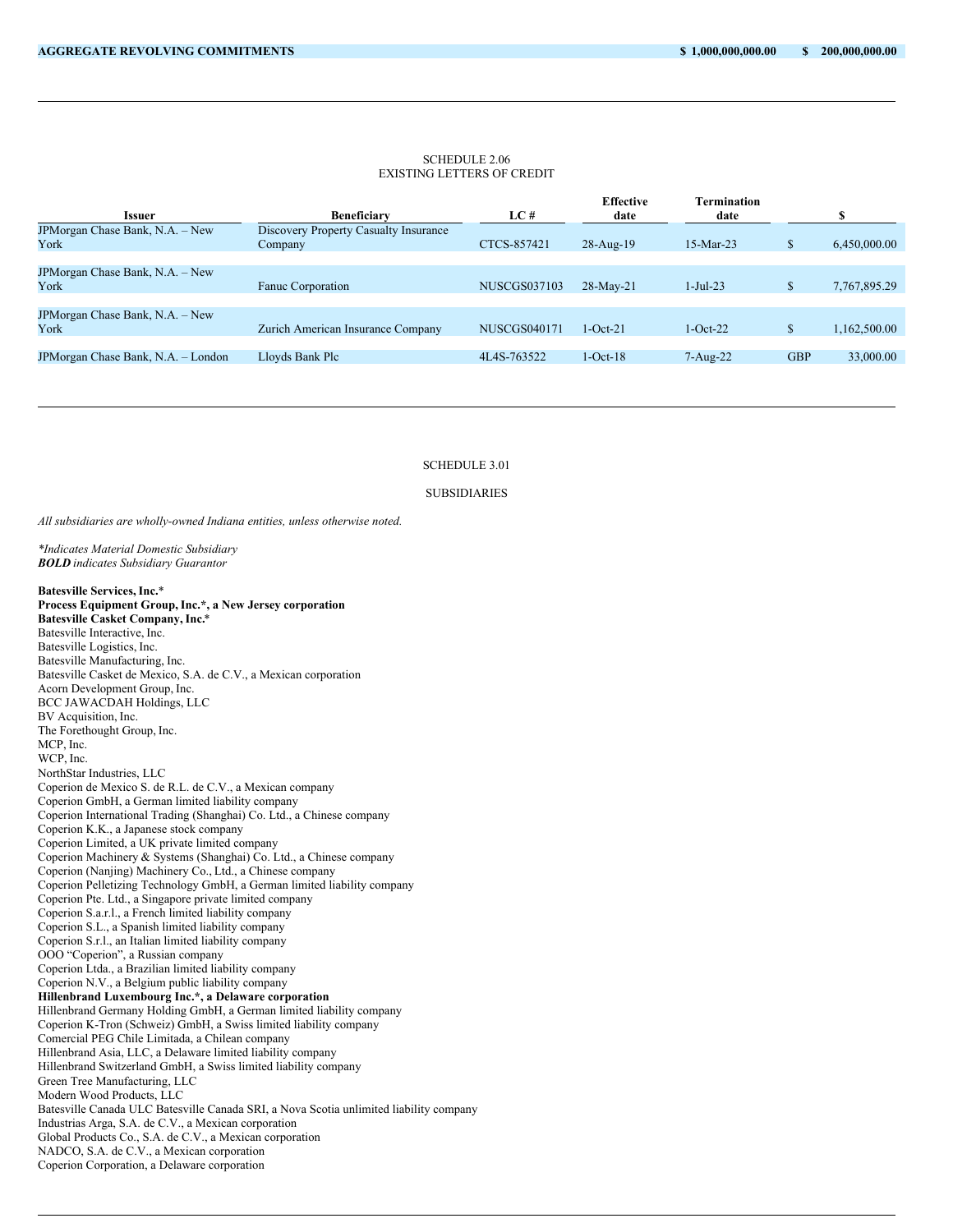Hillenbrand AP, LLC, a Delaware limited liability company **K-Tron Investment Co.\*, a Delaware corporation** K-Tron Technologies, Inc., a Delaware corporation Rotex Global, LLC, a Delaware limited liability company TerraSource Global CIS Limited Liability Company, a Russian company Coperion K-Tron Salina, Inc., a Delaware corporation BC Canada Company, ULC, a Nova Scotia unlimited liability company Coperion K-Tron Asia Pte Ltd, a Singapore private limited company Coperion K-Tron Deutschland GmbH, a German limited liability company Coperion K-Tron Great Britain Limited, a UK private limited company Coperion K-Tron (Shanghai) Co Ltd, a Chinese FICE Rotex Global (Hong Kong) Ltd., a Hong Kong corporation Rotex Europe Ltd., a UK private limited company K-Tron China Limited, a Hong Kong Company K-Tron Colormax Limited, a UK private limited company K-Tron PCS Limited, a UK private limited company PEG (Wuxi) Manufacturing Co., Ltd., a Chinese company Rotex Japan Limited, a UK private limited company PEG Process Equipment India LLP, an Indian limited liability partnership BM&M Screening Solutions Ltd., a British Columbia company Milacron B.V., a Netherlands private limited company **Milacron LLC\*, a Delaware limited liability company Milacron Marketing Company LLC\*, a Delaware limited liability company Milacron Plastics Technologies Group LLC\*, a Delaware limited liability company** DME Company LLC, a Delaware limited liability company Milacron Mexico Plastics Services S.A. de C.V., a Mexican corporation Milacron Netherlands Holdings, LLC, a Delaware limited liability company Milacron Investments B.V., a Netherlands private limited company Milacron Plastics Machinery (Jiangyin) Co Ltd, a Chinese company DME (China) Limited, a Hong Kong company D-M-E Mold Technology (Shenzhen) Company Limited, a Chinese company DME (India) Private Limited, an Indian private limited company Milacron Marketing (Shanghai) Co Ltd, a Chinese company Milacron Canada Corp, an Ontario corporation Milacron India Private Limited, an Indian private limited company Hillenbrand Hong Kong Limited, a Hong Kong company Milacron Nederland B.V., a Netherlands private limited company Milacron UK Limited, a UK private limited company Mold Masters (2007) Limited, an Ontario corporation Milacron Mold-Masters Sistemas de Processamento de Plasticos Ltda., a Brazilian company Mold-Masters Luxembourg Acquisitions SARL, a Luxembourg company Mold-Masters Luxembourg Holdings SARL, a Luxembourg company Mold-Masters Singapore (MMS) Pte. Ltd., a Singapore private limited company Mold-Masters Korea Ltd., a South Korean company Mold-Masters Hong Kong Acquisitions Limited, a Hong Kong company Mold-Masters Co Ltd., a Chinese company Mold-Masters (Shanghai) International Trade Co Ltd, a Chinese company Tirad s.r.o., a Czech Republic limited liability company D-M-E Czech Republic s.r.o., a Czech Republic limited liability company D-M-E Europe CVBA, a Belgium co-operative unlimited liability company VSI International N.V., a Belgium public liability company

Milacron Czech Republic S.P.O.L. s.r.o., a Czech Republic limited liability company Ferromatik Milacron GmbH, a German limited liability company Mold-Masters France SAS, a French limited liability company by shares Ferromatik Milacron A.G., a Swiss corporation Ferromatik France SAS, a French limited liability company by shares Milacron Plastics Holding GmbH, a German limited liability company Milacron Germany GmbH, a German limited liability company D-M-E Normalien GmbH, a German limited liability company Mold Masters Europa GmbH, a German limited liability company Mold-Masters Kabushiki Kaisha, a Japanese company Mold-Masters (UK) Limited, a UK private limited company Mold-Masters Beteiligungsverwaltung GmbH, an Austrian limited liability company Mold-Masters Handelgesellschaft GmbH, an Austrian limited liability company

## Joint Ventures

Coperion Ideal Pvt. Ltd., an Indian private limited company - 51% owned by Coperion GmbH Coperion Middle East Co. Ltd., a Saudi Arabian company - 51% owned by Coperion GmbH TerraSource Holdings, LLC, a Delaware limited liability company – 49% owned by K-Tron Investment Co.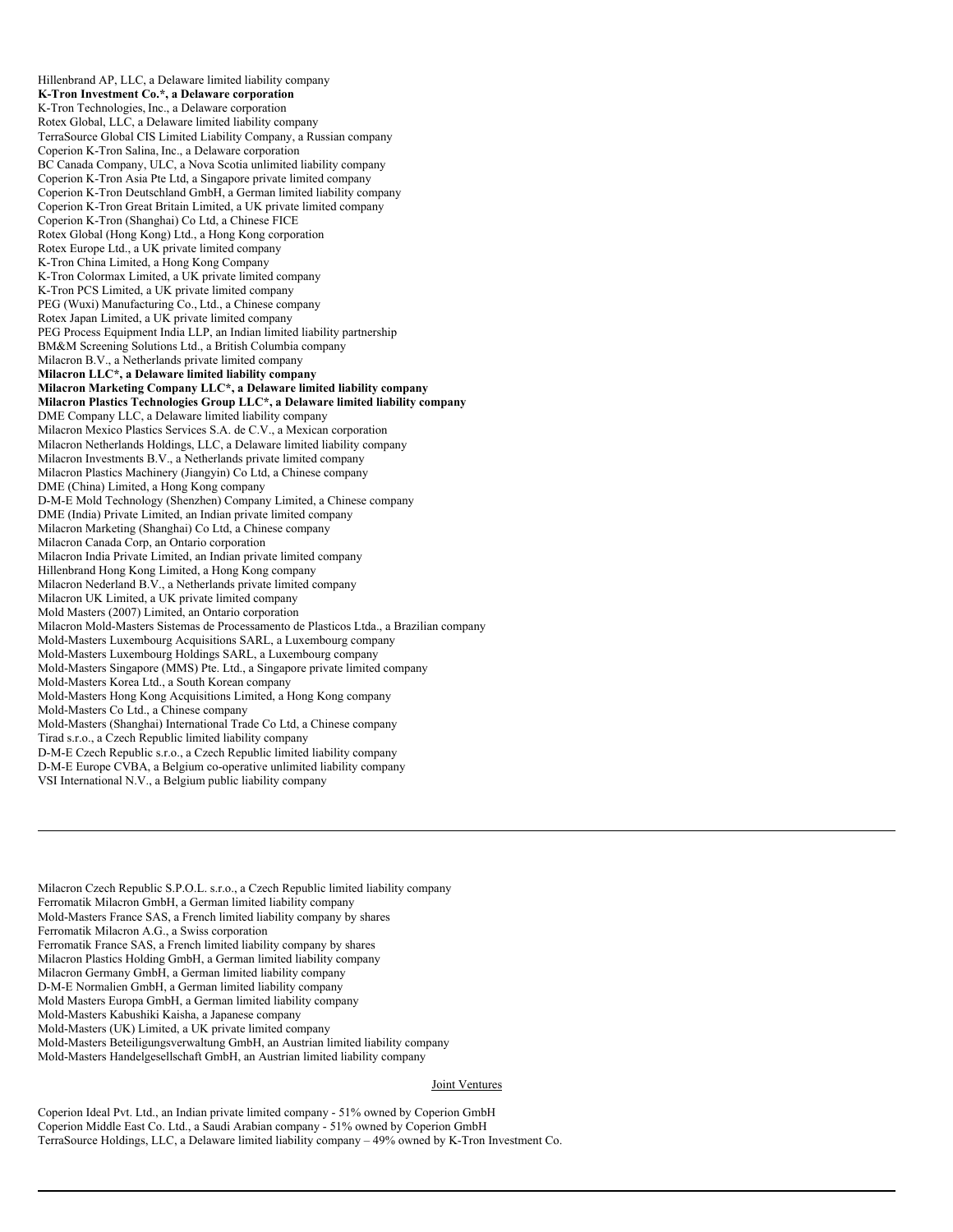#### SCHEDULE 6.01 EXISTING LIENS

The Liens securing the Credit Facilities of Milacron India Private Limited, as further described on Schedule 6.03

As of May31, 2022, Milacron India Private Limited, an indirect wholly-owned subsidiary of Hillenbrand,Inc., had approximately USD \$1,025,873 of restricted cash, representing aggregate customer deposits, on deposit with HSBC Bank.

### SCHEDULE 6.03 EXISTING INDEBTEDNESS

#### **Indenture**

### **Description**

Senior Unsecured Notes, issued pursuant to the Indenture between Hillenbrand,Inc. and U.S. Bank National Association, as trustee, dated as of July9, 2010, and that certain Supplemental Indenture, dated as of January10, 2013, by and among Hillenbrand,Inc, the Guarantors party thereto, and U.S. Bank National Association, as trustee, and that certain Supplemental Indenture No.2, dated as of April16, 2016, by and among Hillenbrand,Inc., the Guarantors party thereto, and U.S. Bank National Association, as trustee, and that certain Supplemental Indenture No.3, dated as of September25, 2019, by and among Hillenbrand,Inc., the Guarantors party thereto, and U.S. Bank National Association, as trustee, and that certain Supplemental Indenture No.4, dated as of June16, 2020, by and among Hillenbrand,Inc., the Guarantors party thereto, and U.S. Bank National Association, as trustee, and that certain Supplemental Indenture No.5, dated as of December15, 2020, by and among Hillenbrand,Inc., the Guarantors party thereto, and U.S. Bank National Association, as trustee, and that certain Supplemental Indenture No.6, dated as of December15, 2020, by and among Hillenbrand,Inc., the Guarantors party thereto, and U.S. Bank National Association, as trustee, and that certain Supplemental Indenture No.7, dated as of March31, 2021, by and among Hillenbrand,Inc., the Guarantors party thereto, and U.S. Bank National Association, as trustee.

| <b>Interest Rate</b> |  | Maturitv                |  | Amount      |
|----------------------|--|-------------------------|--|-------------|
| 5.75                 |  | % June 15, 2025         |  | 400,000,000 |
| 4.5                  |  | $\%$ September 15, 2026 |  | 375,000,000 |
| 3.75                 |  | % March 1, 2031         |  | 350,000,000 |

#### **Other Agreements:**

The SeriesA Senior Notes up to a maximum principal amount of \$200,000,000 and related indebtedness issued pursuant to that certain Private Shelf Agreement dated as of December6, 2012, by and among Hillenbrand,Inc. and PGIM,Inc. (f/k/a Prudential Investment Management,Inc.), as amended, restated, amended and restated, supplemented or otherwise modified from time to time, including the \$100,000,000 4.6% Series A Senior Notes issued December 15, 2014 thereunder.

Indebtedness incurred pursuant to the Syndicated L/G Facility Agreement dated as of March8, 2018, by and among Hillenbrand,Inc., certain of its subsidiaries and Commerzbank Aktiengesellschaft, as arranger and lender, and various other lenders named therein, as amended, restated, amended and restated, supplemented or otherwise modified, from time to time.

The Credit Facilities of Milacron India Private Limited with HDFC Bank in an aggregate principal amount of 520 million Rupees, secured by a hypothecation charge on stock and book debts of Ahmedabad Unit only (excluding stock and book debts of Mold Master Division) and a charge on plant and Machinery of Ahmedabad Unit only (excluding Assets of Mold Master Division).

### EXHIBIT A

#### ASSIGNMENT AND ASSUMPTION

This Assignment and Assumption (the "Assignment and Assumption") is dated as of the Effective Date set forth below and is entered into by and between [Insert name of Assignor] (the "Assignor") and [Insert name of Assignee] (the "Assignee"). Capitalized terms used but not defined herein shall have the meanings given to them in the Credit Agreement identified below (as amended, restated, amended and restated, supplemented or otherwise modified from time to time, the "Credit Agreement"), receipt of a copy of which is hereby acknowledged by the Assignee. The Standard Terms and Conditions set forth in Annex1 attached hereto are hereby agreed to and incorporated herein by reference and made a part of this Assignment and Assumption as if set forth herein in full.

For an agreed consideration, the Assignor hereby irrevocably sells and assigns to the Assignee, and the Assignee hereby irrevocably purchases and assumes from the Assignor, subject to and in accordance with the Standard Terms and Conditions and the Credit Agreement, as of the Effective Date inserted by the Administrative Agent as contemplated below, (i)all of the Assignor's rights and obligations in its capacity as a Lender under the Credit Agreement and any other documents or instruments delivered pursuant thereto to the extent related to the amount and percentage interest identified below of all of such outstanding rights and obligations of the Assignor under the respective facilities identified below (including any letters of credit, guarantees, and swingline loans included in such facilities) and (ii)to the extent permitted to be assigned under applicable law, all claims, suits, causes of action and any other right of the Assignor (in its capacity as a Lender) against any Person, whether known or unknown, arising under or in connection with the Credit Agreement, any other documents or instruments delivered pursuant thereto or the loan transactions governed thereby or in any way based on or related to any of the foregoing, including contract claims, tort claims, malpractice claims, statutory claims and all other claims at law or in equity related to the rights and obligations sold and assigned pursuant to clause(i)above (the rights and obligations sold and assigned pursuant to clauses(i)and (ii)above being referred to herein collectively as the "Assigned Interest"). Such sale and assignment is without recourse to the Assignor and, except as expressly provided in this Assignment and Assumption, without representation or warranty by the Assignor.

|  | Assignor: |
|--|-----------|
|--|-----------|

2. Assignee:

[and is an Affiliate/Approved Fund of [identify Lender]<sup>1</sup>]

3. Borrowers: Hillenbrand, Inc. and certain Subsidiary Borrowers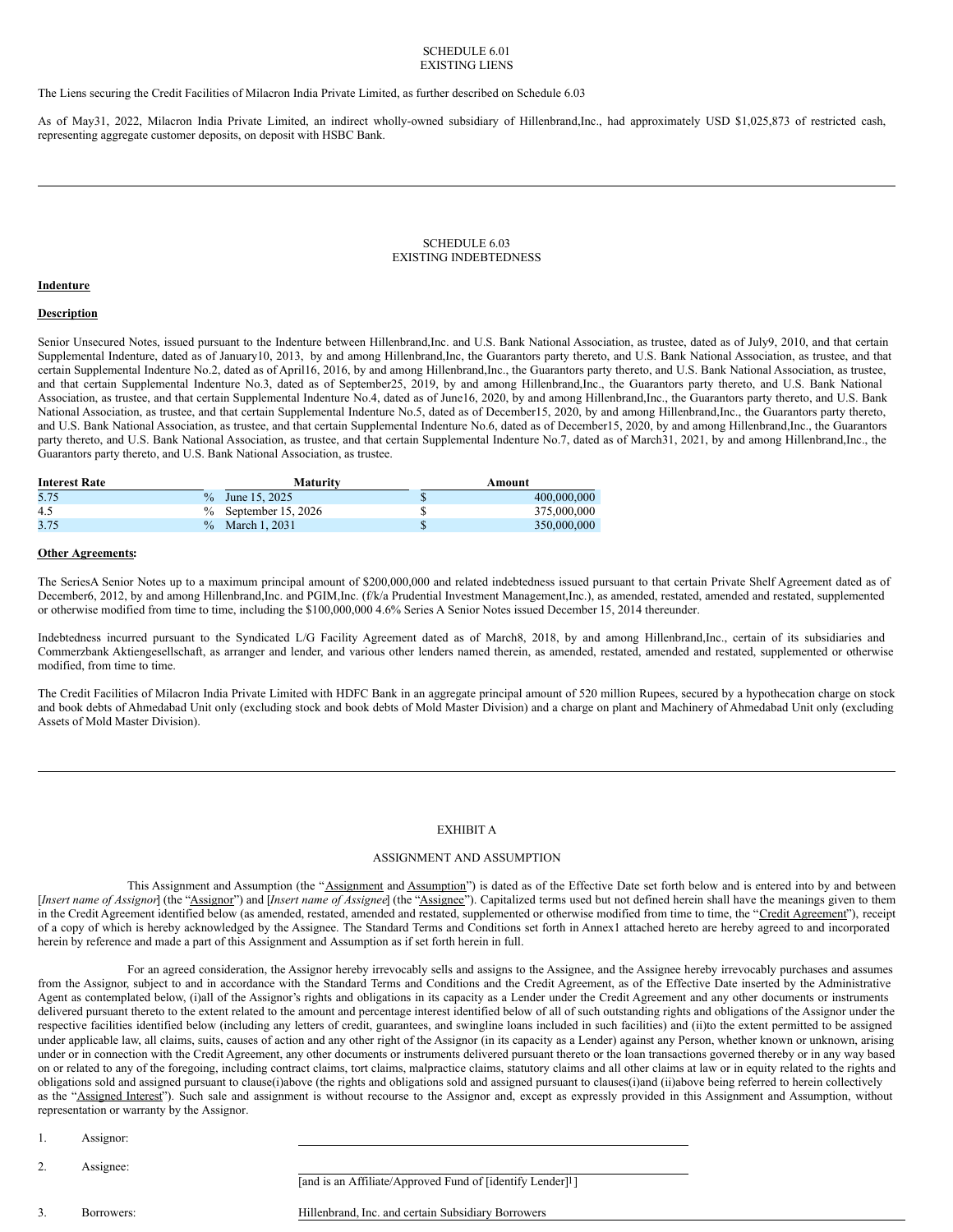4. Administrative Agent: JPMorgan Chase Bank, N.A., as the administrative agent under the Credit Agreement

5. Credit Agreement: The Fourth Amended and Restated Credit Agreement dated June8, 2022, among Hillenbrand,Inc., the Subsidiary Borrowers from time to time party thereto, the Lenders parties thereto, JPMorgan Chase Bank, N.A., as Administrative Agent, and the other agents party thereto

<sup>1</sup> Select as applicable.

### 6. Assigned Interest:

| Facility Assigned <sup>2</sup> | Aggregate Amount of<br>Commitment/Loans for<br>all Lenders | Amount of<br>Commitment/Loans<br>Assigned | Percentage Assigned of<br>Commitment/Loans <sup>3</sup> |
|--------------------------------|------------------------------------------------------------|-------------------------------------------|---------------------------------------------------------|
|                                |                                                            |                                           | $\%$                                                    |
|                                |                                                            |                                           | $\%$                                                    |
|                                |                                                            |                                           | $\frac{0}{0}$                                           |

The Assignee agrees to deliver to the Administrative Agent a completed Administrative Questionnaire in which the Assignee designates one or more credit contacts to whom all syndicate-level information (which may contain material non-public information about the Borrowers, the Loan Parties and their Related Parties or their respective securities) will be made available and who may receive such information in accordance with the Assignee's compliance procedures and applicable laws, including federal and state securities laws.

The Assignee confirms by checking the relevant box that the person beneficially entitled to interest payable to that Assignee in respect of an advance under a Loan Document is:

- $\square$  not a Qualifying Lender;
- □ a Qualifying Lender (other than a Treaty Lender); or
- □ a Treaty Lender;

and, if applicable, is:

□ a company resident in the United Kingdom for United Kingdom tax purposes; or

 $\Box$  a partnership each member of which is:

- (i) a company so resident in the United Kingdom; or
- (ii) a company not so resident in the United Kingdom which carries on a trade in the United Kingdom through a permanent establishment and which is required to bring into account in computing its chargeable profits (for the purposes of section 19 of the Corporation Tax Act 2009) the whole of any share of interest payable in respect of that advance that falls to it by reason of Part 17 of the Corporation Tax Act 2009; or
- □ a company not so resident in the United Kingdom which carries on a trade in the United Kingdom through a permanent establishment and which brings into account interest payable in respect of an advance under a Loan Document in computing the chargeable profits (for the purposes of section 19 of the Corporation Tax Act 2009) of that company;

and, if applicable, is:

□ a Swiss Qualifying Bank; or

 $\square$  not a Swiss Qualifying Bank.

[The Assignee confirms that it holds a passport under the HMRC DT Treaty Passport scheme (reference number  $\lceil \cdot \rceil$ ), that it is tax resident in  $\lceil \cdot \rceil$  and that it wishes that scheme to apply to the Agreement. $]^{5}$ 

Effective Date:  $\begin{array}{ccc} 20 & \text{[TO BE INSERIED BY ADMINISTRATIVE AGENT AND WHICH SHALL BE THE EFFECTIVE DATE OF\end{array}$ RECORDATION OF TRANSFER IN THE REGISTER THEREFOR.]

The terms set forth in this Assignment and Assumption are hereby agreed to:

### ASSIGNOR

[NAME OF ASSIGNOR]

 $2$  Fill in the appropriate terminology for the types of facilities under the Credit Agreement that are being assigned under this Assignment (e.g., "Revolving Commitment", "Term Loan Commitment", etc.).

<sup>3</sup> Set forth, to at least 9 decimals, as a percentage of the Commitment/Loans of all Lenders thereunder.

 $\overline{2}$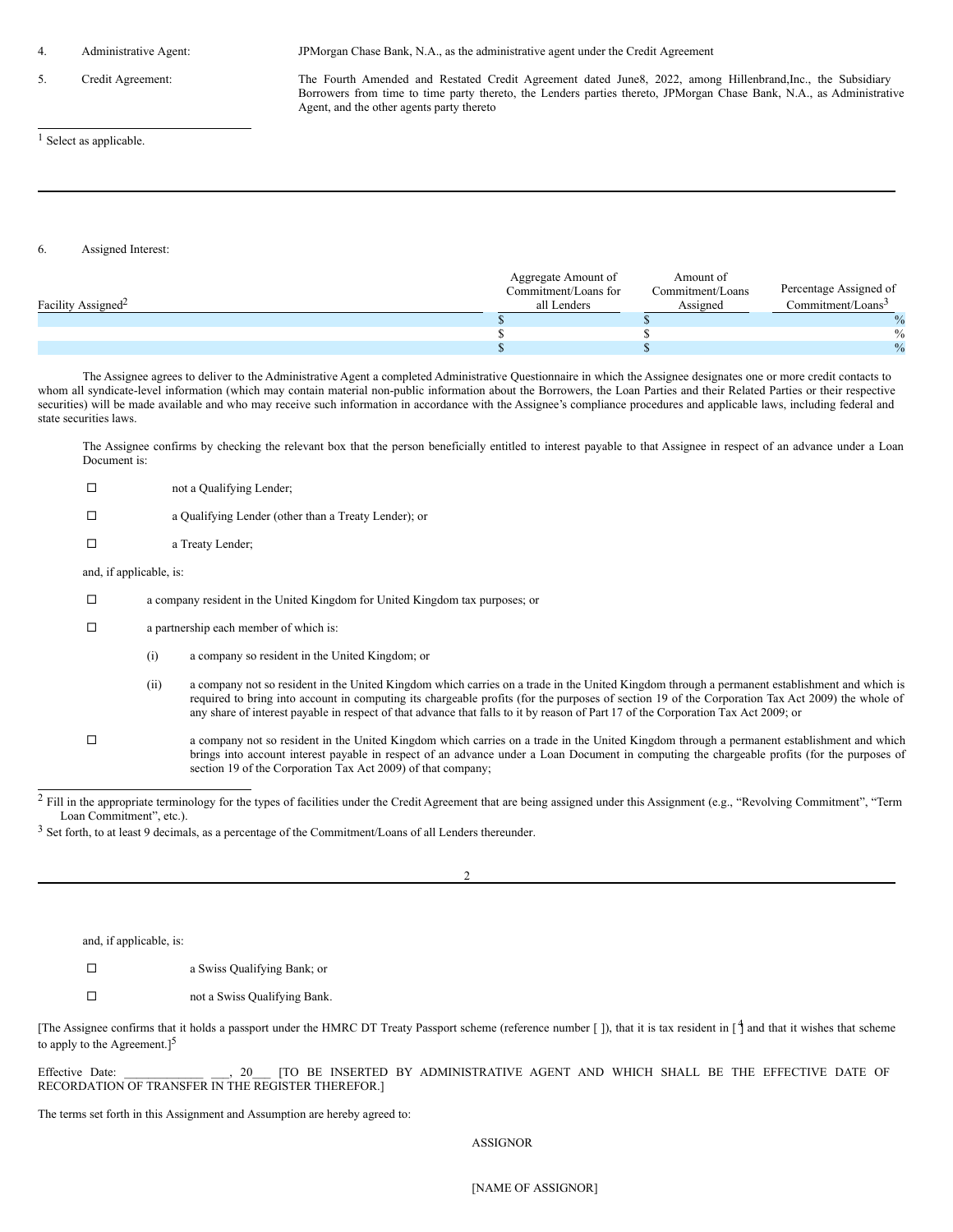| [NAME OF ASSIGNEE] |  |
|--------------------|--|
|                    |  |
|                    |  |
|                    |  |
|                    |  |

Consented to and Accepted:

JPMORGAN CHASE BANK, N.A., as Administrative Agent[, as an Issuing Ba and as Swingline Lender] 6

By:

Title:

4 Insert jurisdiction of tax residence.

<sup>5</sup> Include if Assignee holds a passport under the HMRC DT Treaty Passport scheme and wishes that scheme to apply to the Agreement.

<sup>6</sup> To be added only if the consent of the Issuing Banks and the Swingline Lender is required by the terms of the Credit Agreement.

3

[OTHER ISSUING BANKS]<sup>7</sup>

[Consented to:]<sup>8</sup>

HILLENBRAND, INC.

By:

Title:

[Consented to:]<sup>9</sup>

[Swiss Borrower]

Title:

By:

<sup>7</sup> To be added only if the consent of the Issuing Banks is required by the terms of the Credit Agreement.

<sup>8</sup> To be added only if the consent of the Company is required by the terms of the Credit Agreement.

<sup>9</sup> To be added only if the consent of the Swiss Borrower is required by the terms of the Credit Agreement.

4

ANNEX I

## STANDARD TERMS AND CONDITIONS FOR

## ASSIGNMENT AND ASSUMPTION

## 1. Representations and Warranties.

1.1 Assignor. The Assignor (a) represents and warrants that (i)it is the legal and beneficial owner of the Assigned Interest, (ii)the Assigned Interest is free and clear of any lien, encumbrance or other adverse claim and (iii) it has full power and authority, and has taken all action necessary, to execute and deliver this Assignment and Assumption and to consummate the transactions contemplated hereby; and (b)assumes no responsibility with respect to (i)any statements, warranties or representations made in or in connection with the Credit Agreement or any other Loan Document, (ii)the execution, legality, validity, enforceability, genuineness, sufficiency or value of the Loan Documents or any collateral thereunder, (iii)the financial condition of the Company, any of its Subsidiaries or Affiliates or any other Person obligated in respect of any Loan Document, (iv)any requirements under applicable law for the Assignee to become a lender under the Credit Agreement or to charge interest at the rate set forth therein from time to time or (v)the performance or observance by the Company, any of its Subsidiaries or Affiliates or any other Person of any of their respective obligations under any Loan Document.

1.2. Assignee. The Assignee (a)represents and warrants that (i)it has full power and authority, and has taken all action necessary, to execute and deliver this Assignment and Assumption and to consummate the transactions contemplated hereby and to become a Lender under the Credit Agreement, (ii) it satisfies the requirements, if any, specified in the Credit Agreement and under applicable law that are required to be satisfied by it in order to acquire the Assigned Interest and become a Lender, (iii)from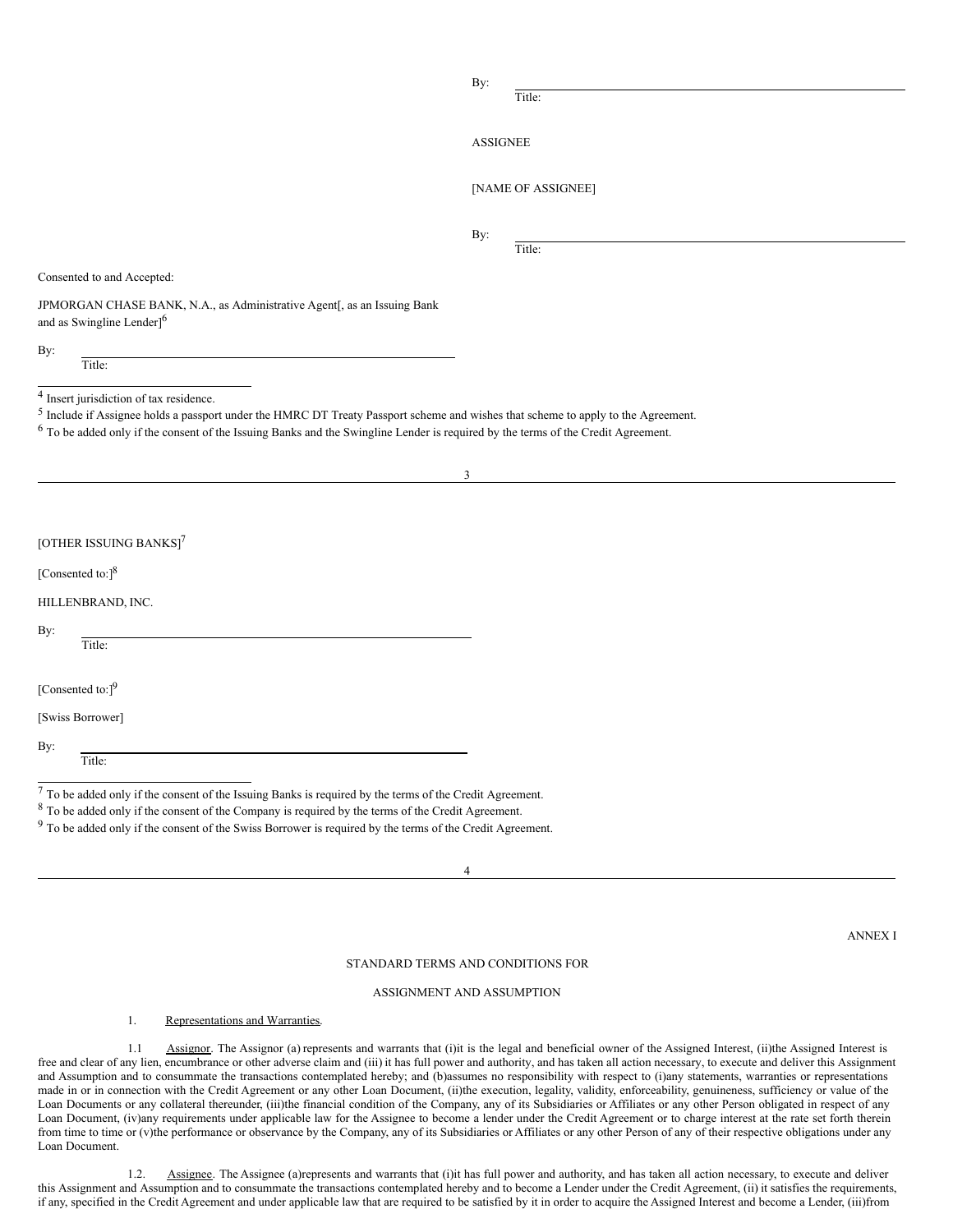and after the Effective Date, it shall be bound by the provisions of the Credit Agreement as a Lender thereunder and, to the extent of the Assigned Interest, shall have the obligations of a Lender thereunder, (iv)it is sophisticated with respect to decisions to acquire assets of the type represented by the Assigned Interest and either it, or the Person exercising discretion in making its decision to acquire the Assigned Interest, is experienced in acquiring assets of such type, (v)it has received a copy of the Credit Agreement, together with copies of the most recent financial statements delivered pursuant to Section5.01 thereof, as applicable, and such other documents and information as it has deemed appropriate to make its own credit analysis and decision to enter into this Assignment and Assumption and to purchase the Assigned Interest on the basis of which it has made such analysis and decision independently and without reliance on the Administrative Agent, any Arranger, the Assignor or any other Lender or any of their respective Related Parties, and (vi)attached to the Assignment and Assumption is any documentation required to be delivered by it pursuant to the terms of the Credit Agreement, duly completed and executed by the Assignee; and (b)agrees that (i)it will, independently and without reliance on the Administrative Agent, any Arranger, the Assignor or any other Lender or any of their respective Related Parties, and based on such documents and information as it shall deem appropriate at the time, continue to make its own credit decisions in taking or not taking action under the Loan Documents, and (ii)it will perform in accordance with their terms all of the obligations which by the terms of the Loan Documents are required to be performed by it as a Lender.

2. Payments. From and after the Effective Date, the Administrative Agent shall make all payments in respect of the Assigned Interest (including payments of principal, interest, fees and other amounts) to the Assignor for amounts which have accrued to but excluding the Effective Date and to the Assignee for amounts which have accrued from and after the Effective Date.

3. General Provisions. This Assignment and Assumption shall be binding upon, and inure to the benefit of, the parties hereto and their respective successors and assigns. This Assignment and Assumption may be executed in any number of counterparts, which together shall constitute one instrument. Acceptance and adoption of the terms of this Assignment and Assumption by the Assignee and the Assignor by Electronic Signature or delivery of an executed counterpart of a signature page of this Assignment and Assumption by any Approved Electronic Platform shall be effective as delivery of a manually executed counterpart of this Assignment and Assumption. This Assignment and Assumption shall be governed by, and construed in accordance with, the law of the State of New York.

2

### EXHIBIT B-1

## FORM OF BORROWING REQUEST

JPMorgan Chase Bank, N.A., as Administrative Agent for the Lenders referred to below

[10 South Dearborn] Chicago, Illinois 60603 Attention: Pastell Jenkins Facsimile: (888) 292-9533]<sup>11</sup>

With a copy to:

Chicago, Illinois 60603 Attention: Christopher Salek Facsimile: (312) 429-4503

Re: Hillenbrand, Inc.

Ladies and Gentlemen:

Reference is hereby made to the Fourth Amended and Restated Credit Agreement dated June8, 2022 (as amended, restated, amended and restated, supplemented or

[Date]

otherwise modified from time to time, the "Credit Agreement"), among Hillenbrand,Inc. (the "Company"), the Subsidiary Borrowers from time to time party thereto, the Lenders from time to time party thereto and JPMorgan Chase Bank, N.A., as administrative agent (in such capacity, the "Administrative Agent"). Capitalized terms used but not defined herein shall have the meanings assigned to such terms in the Credit Agreement. The [undersigned Borrower][Company, on behalf of [Subsidiary Borrower],] hereby gives you notice pursuant to Section2.03 of the Credit Agreement that it requests a [Term Loan] [Revolving] Borrowing under the Credit Agreement, and in that connection the [undersigned Borrower][Company, on behalf of [Subsidiary Borrower],] specifies the following information with respect to such [Term Loan] [Revolving] Borrowing requested hereby:

1. Name of Borrower:

2. The requested Borrowing is in respect of the [Term Loan][Revolving] Commitment

3. Aggregate principal amount of Borrowing: 12 \$

4. Date of Borrowing (which shall be a Business Day):

5. Type of Borrowing (ABR, Term Benchmark or RFR):

<sup>11</sup> If request is in respect of Revolving Loans in a Foreign Currency (other than Canadian Dollars), replace this address with the London address from Section 9.01(a)(ii).

<sup>12</sup> Not less than applicable amounts specified in Section 2.02(c).

10 South Dearborn, 9<sup>th</sup> Floor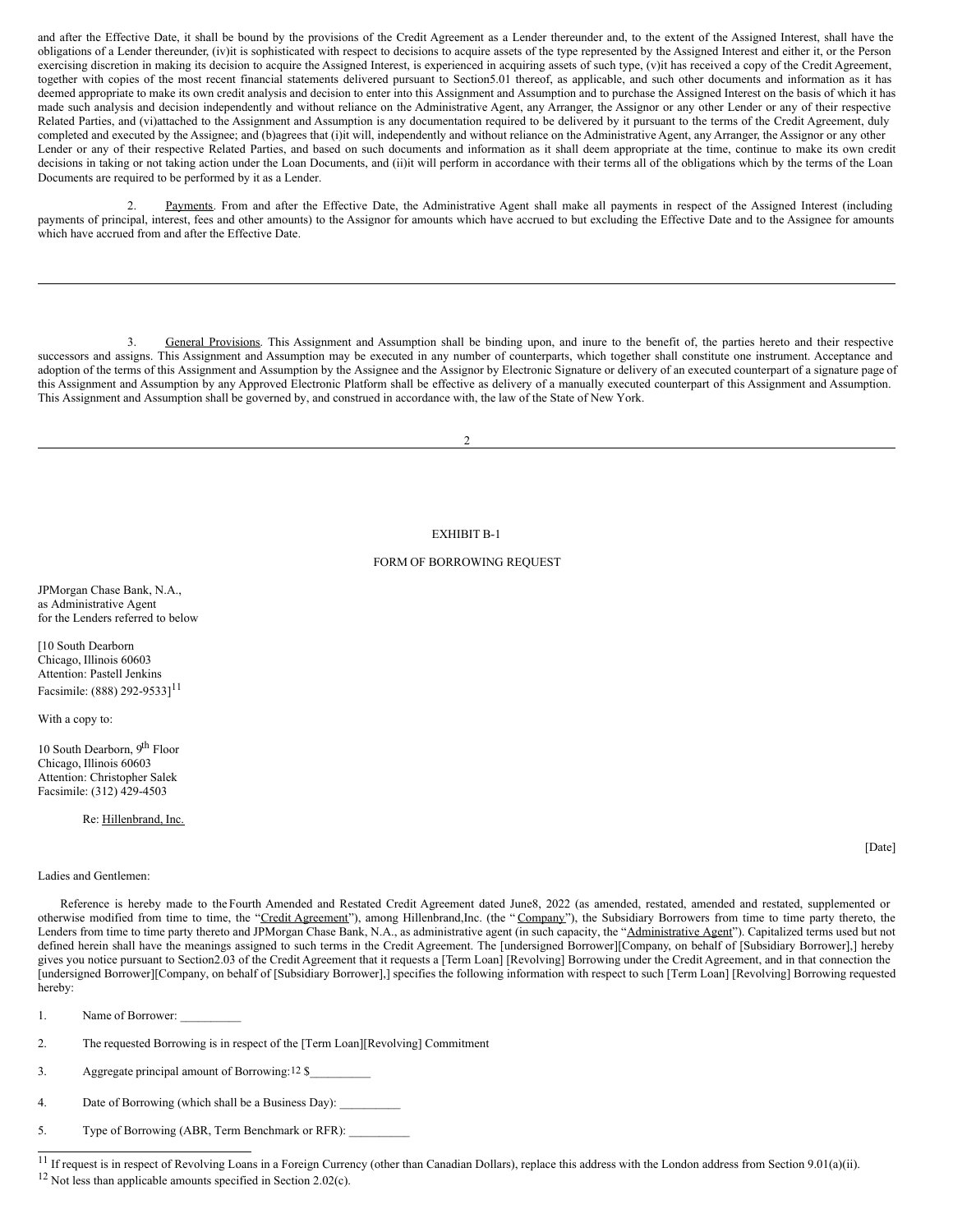6. Interest Period and the last day thereof (if a Term Benchmark Borrowing):<sup>13</sup>

7. Agreed Currency:

8. Location and number of the applicable Borrower's account or any other account agreed upon by the Administrative Agent and such Borrower to which proceeds of Borrowing are to be disbursed:

[Signature Page Follows]

<sup>13</sup> Which must comply with the definition of "Interest Period" and end not later than the Maturity Date.

-2-

The Borrower hereby represents and warrants that the conditions to lending specified in Section[s] [4.01 and]<sup>1</sup> 4.02 of the Credit Agreement are satisfied as of the date hereof.

Very truly yours,

[HILLENBRAND, INC.][SUBSIDIARY BORROWER], as a Borrower

[Date]

By: Name:

Title:

<sup>1</sup> To be included only for Borrowings on the Effective Date.

## EXHIBIT B-2

### FORM OF INTEREST ELECTION REQUEST

JPMorgan Chase Bank, N.A., as Administrative Agent for the Lenders referred to below

[10 South Dearborn Chicago, Illinois 60603 Attention: Pastell Jenkins Facsimile: (888) 292-9533]<sup>1</sup>

Re: Hillenbrand, Inc.

Ladies and Gentlemen:

Reference is hereby made to the Fourth Amended and Restated Credit Agreement dated June8, 2022 (as amended, restated, amended and restated, supplemented or otherwise modified from time to time, the "Credit Agreement"), among Hillenbrand,Inc. (the "Company"), the Subsidiary Borrowers party thereto from time to time, the financial institutions party thereto from time to time as Lenders (the "Lenders"), and JPMorgan Chase Bank, N.A., as administrative agent (in such capacity, the "Administrative Agent") for the Lenders. Capitalized terms used but not defined herein shall have the meanings assigned to such terms in the Credit Agreement. The [undersigned Borrower] [Company, on behalf of [Subsidiary Borrower],] hereby gives you notice pursuant to Section2.08 of the Credit Agreement that it requests to [convert][continue] an existing [Term Loan][Revolving] Borrowing under the Credit Agreement, and in that connection the [undersigned Borrower][Company, on behalf of [Subsidiary Borrower],] specifies the following information with respect to such [conversion][continuation] requested hereby:

1. List Borrower, date, Type, Class, principal amount, Agreed Currency and Interest Period (if applicable) of existing Borrowing:

2. Aggregate principal amount of resulting Borrowing:

3. Effective date of interest election (which shall be a Business Day):

4. Type of Borrowing (ABR, Term Benchmark or RFR):

5. Interest Period and the last day thereof (if a Term Benchmark Borrowing):2

6. Agreed Currency: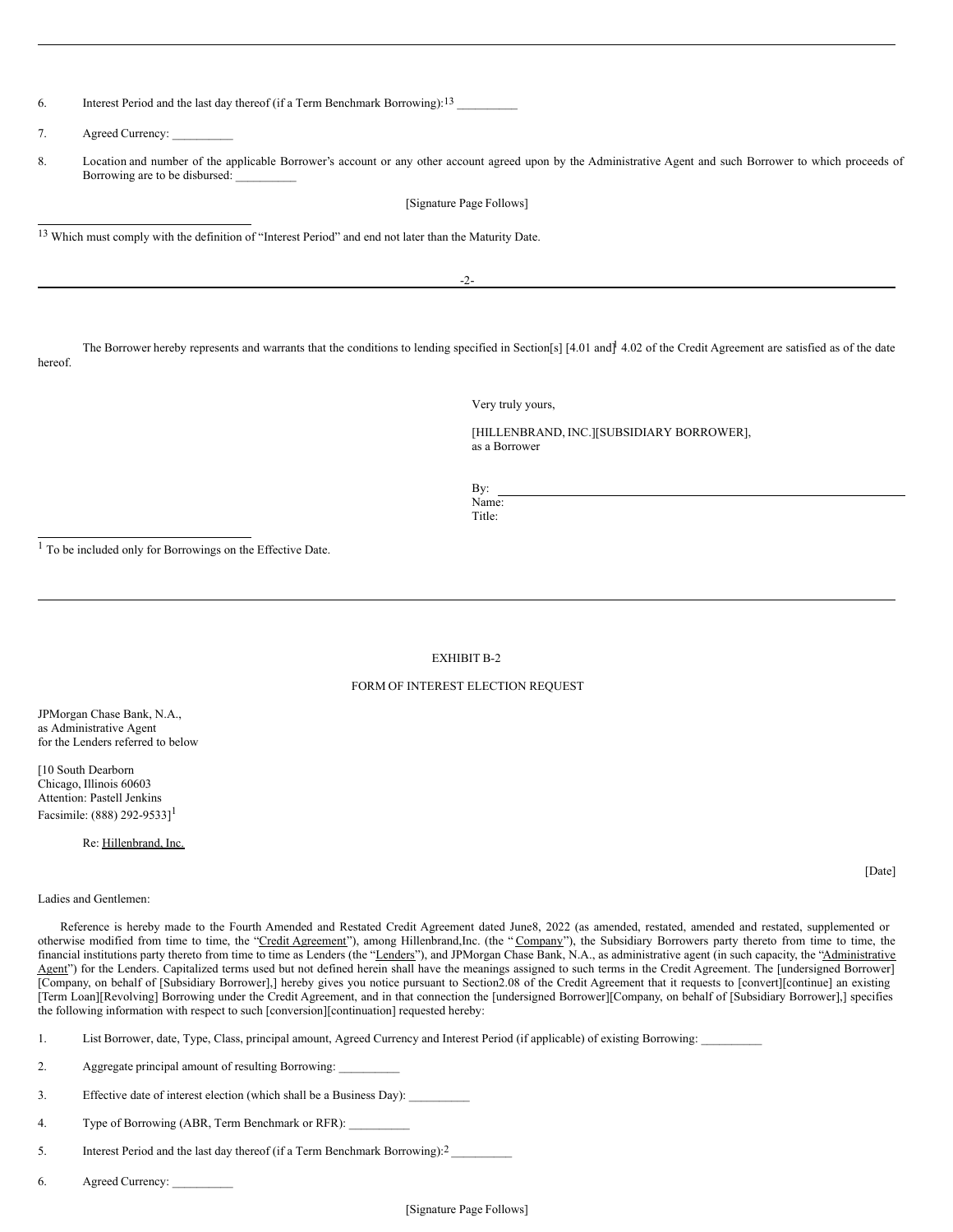Very truly yours,

[HILLENBRAND, INC.][SUBSIDIARY BORROWER], as a Borrower

By: Name: Title:

### EXHIBIT C

#### FORM OF INCREASING LENDER SUPPLEMENT

INCREASING LENDER SUPPLEMENT, dated \_\_\_\_\_\_\_\_\_\_, 20\_\_\_ (this "Supplement"), by and among each of the signatories hereto, supplements the Fourth Amended and Restated Credit Agreement dated as of June8, 2022 (as amended, restated, amended and restated, supplemented or otherwise modified from time to time, the "Credit Agreement"), among Hillenbrand,Inc. (the "Company"), the Subsidiary Borrowers from time to time party thereto, the Lenders party thereto and JPMorgan Chase Bank, N.A., as administrative agent (in such capacity, the "Administrative Agent").

### WITNESSETH

WHEREAS, pursuant to Section 2.20 of the Credit Agreement, the Company has the right, subject to the terms and conditions thereof, to effectuate from time to time an increase in the aggregate Revolving Commitments and/or enter into one or more tranches of Incremental Term Loans under the Credit Agreement by requesting one or more Lenders to increase the amount of its Revolving Commitment and/or to participate in such a tranche;

WHEREAS, the Company has given notice to the Administrative Agent of its intention to [increase the aggregate Revolving Commitments] [and] [enter into a tranche of Incremental Term Loans] pursuant to such Section 2.20; and

WHEREAS, pursuant to Section2.20 of the Credit Agreement, the undersigned Increasing Lender now desires to [increase the amount of its Revolving Commitment] [and] [participate in a tranche of Incremental Term Loans] under the Credit Agreement by executing and delivering to the Company and the Administrative Agent this Supplement;

NOW, THEREFORE, each of the parties hereto hereby agrees as follows:

1.The undersigned Increasing Lender agrees, subject to the terms and conditions of the Credit Agreement, that on the date of this Supplement it shall<br>[have its Revolving Commitment increased by  $\frac{S}{S}$ ], thereby making t  $\Box$ , thereby making the aggregate amount of its total Revolving Commitments equal to  $\S$ [participate in a tranche of Incremental Term Loans with a commitment amount equal to \$[\_\_\_\_\_\_\_\_\_\_] with respect thereto].

2. The Company hereby represents and warrants that no Default or Event of Default has occurred and is continuing on and as of the date hereof.

3. Capitalized terms used but not defined herein but defined in the Credit Agreement shall have their defined meanings when used herein.

4. This Supplement shall be governed by, and construed in accordance with, the laws of the State of New York.

5.This Supplement may be executed in any number of counterparts and by different parties hereto in separate counterparts, each of which when so executed shall be deemed to be an original and all of which taken together shall constitute one and the same document. Delivery of an executed counterpart of a signature page of this Supplement by facsimile or other electronic imaging shall be effective as delivery of a manually executed counterpart of this Supplement.

IN WITNESS WHEREOF, each of the undersigned has caused this Supplement to be executed and delivered by a duly authorized officer on the date first above written.

[INSERT NAME OF INCREASING LENDER]

By: Name: Title:

<sup>&</sup>lt;sup>1</sup> If request is in respect of Revolving Loans in a Foreign Currency (other than Canadian Dollars), replace this address with the London address from Section 9.01(a)(ii).

<sup>2</sup> Which must comply with the definition of "Interest Period" and end not later than the Maturity Date.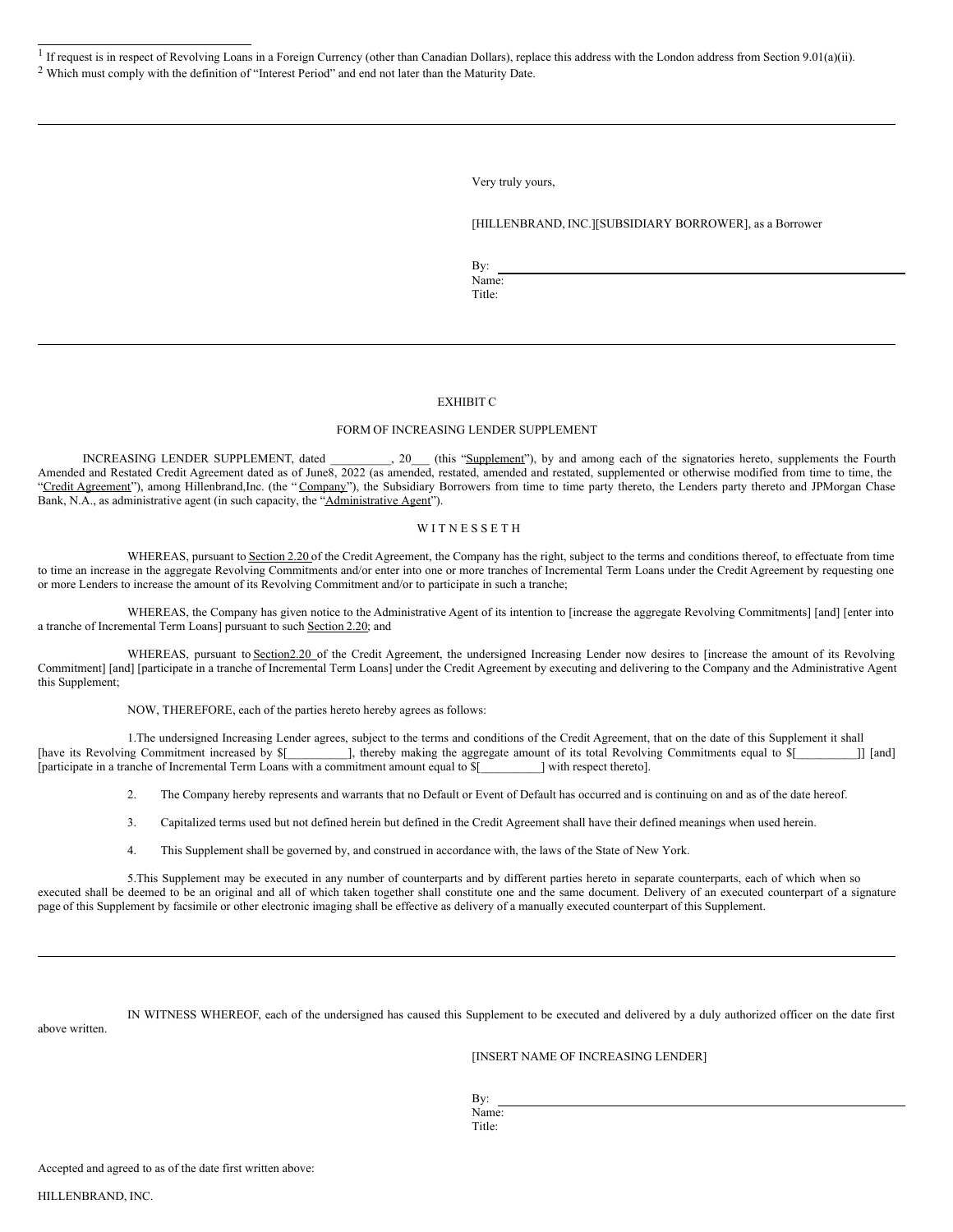By: Name: Title:

Acknowledged as of the date first written above:

JPMORGAN CHASE BANK, N.A. as Administrative Agent

By: Name: Title:

 $\overline{2}$ 

## EXHIBIT D

## FORM OF AUGMENTING LENDER SUPPLEMENT

This AUGMENTING LENDER SUPPLEMENT, dated , 20 (this "Supplement"), by and among the signatories hereto, supplements the Fourth Amended and Restated Credit Agreement dated June8, 2022 (as amended, restated, amended and restated, supplemented or otherwise modified from time to time, the "Credit Agreement"), among Hillenbrand,Inc. (the "Company"), the Subsidiary Borrowers from time to time party thereto, the Lenders party thereto and JPMorgan Chase Bank, N.A., as administrative agent (in such capacity, the "Administrative Agent").

### WITNESSETH

WHEREAS, the Credit Agreement provides in Section 2.20 thereof that any bank, financial institution or other entities may [extend Revolving Commitments] [and] [participate in tranches of Incremental Term Loans] under the Credit Agreement subject to the approval of the Company and the Administrative Agent, by executing and delivering to the Company and the Administrative Agent a supplement to the Credit Agreement in substantially the form of this Supplement; and

WHEREAS, the undersigned Augmenting Lender was not an original party to the Credit Agreement but now desires to become a party thereto;

NOW, THEREFORE, each of the parties hereto hereby agrees as follows:

1. The undersigned Augmenting Lender agrees to be bound by the provisions of the Credit Agreement and agrees that it shall, on the date of this Supplement, become a Lender for all purposes of the Credit Agreement to the same extent as if originally a party thereto, with a [Revolving Commitment of  $\{\$ [] [and] [a commitment with respect to Incremental Term Loans of  $[$ [].

2. The undersigned Augmenting Lender (a)represents and warrants that it is legally authorized to enter into this Supplement and to consummate the transactions contemplated hereby and to become a Lender under this Credit Agreement; (b) confirms that it has received a copy of the Credit Agreement, together with copies of the most recent financial statements delivered pursuant to Section 5.01 thereof, as applicable, and has reviewed such other documents and information as it has deemed appropriate to make its own credit analysis and decision to enter into this Supplement; (c)agrees that it will, independently and without reliance upon the Administrative Agent or any other Lender and based on such documents and information as it shall deem appropriate at the time, continue to make its own credit decisions in taking or not taking action under the Credit Agreement or any other instrument or document furnished pursuant hereto or thereto; (d)appoints and authorizes the Administrative Agent to take such action as agent on its behalf and to exercise such powers and discretion under the Credit Agreement or any other instrument or document furnished pursuant hereto or thereto as are delegated to the Administrative Agent by the terms thereof, together with such powers as are incidental thereto; and (e)agrees that it will be bound by the provisions of the Credit Agreement and will perform in accordance with its terms all the obligations which by the terms of the Credit Agreement are required to be performed by it as a Lender.

3. The undersigned's address for notices for the purposes of the Credit Agreement is as follows:

 $\begin{bmatrix} \end{bmatrix}$ 

4. The Company hereby represents and warrants that no Default or Event of Default has occurred and is continuing on and as of the date hereof.

5. The Augmenting Lender (a)represents and warrants that (i)it has full power and authority, and has taken all action necessary, to execute and deliver this Augmenting Lender Supplement and to consummate the transactions contemplated hereby, (ii)it satisfies the requirements, if any, specified in the Credit Agreement that are required to be satisfied by it in order to become a Lender, (iii)from and after the date hereof, it shall be bound by the provisions of the Credit Agreement as a Lender thereunder and, shall have the obligations of a Lender thereunder, (iv)it has received a copy of the Credit Agreement, together with copies of the most recent financial statements delivered pursuant to Section5.01 thereof, as applicable, and such other documents and information as it has deemed appropriate to make its own credit analysis and decision to enter into this Augmenting Lender Supplement on the basis of which it has made such analysis and decision independently and without reliance on the Administrative Agent or any other Lender, and (v)if it is a Foreign Lender, attached to the Augmenting Lender Supplement is any documentation required to be delivered by it pursuant to the terms of the Credit Agreement, duly completed and executed by the Augmenting Lender; and (b)agrees that (i)it will, independently and without reliance on the Administrative Agent, the Assignor or any other Lender, and based on such documents and information as it shall deem appropriate at the time, continue to make its own credit decisions in taking or not taking action under the Loan Documents, and (ii)it will perform in accordance with their terms all of the obligations which by the terms of the Loan Documents are required to be performed by it as a Lender.

6. The Augmenting Lender confirms by checking the relevant box that the person beneficially entitled to interest payable to that Assignee in respect of an advance under a Loan Document is:

- $\square$  not a Qualifying Lender;
- □ a Qualifying Lender (other than a Treaty Lender); or
- □ a Treaty Lender;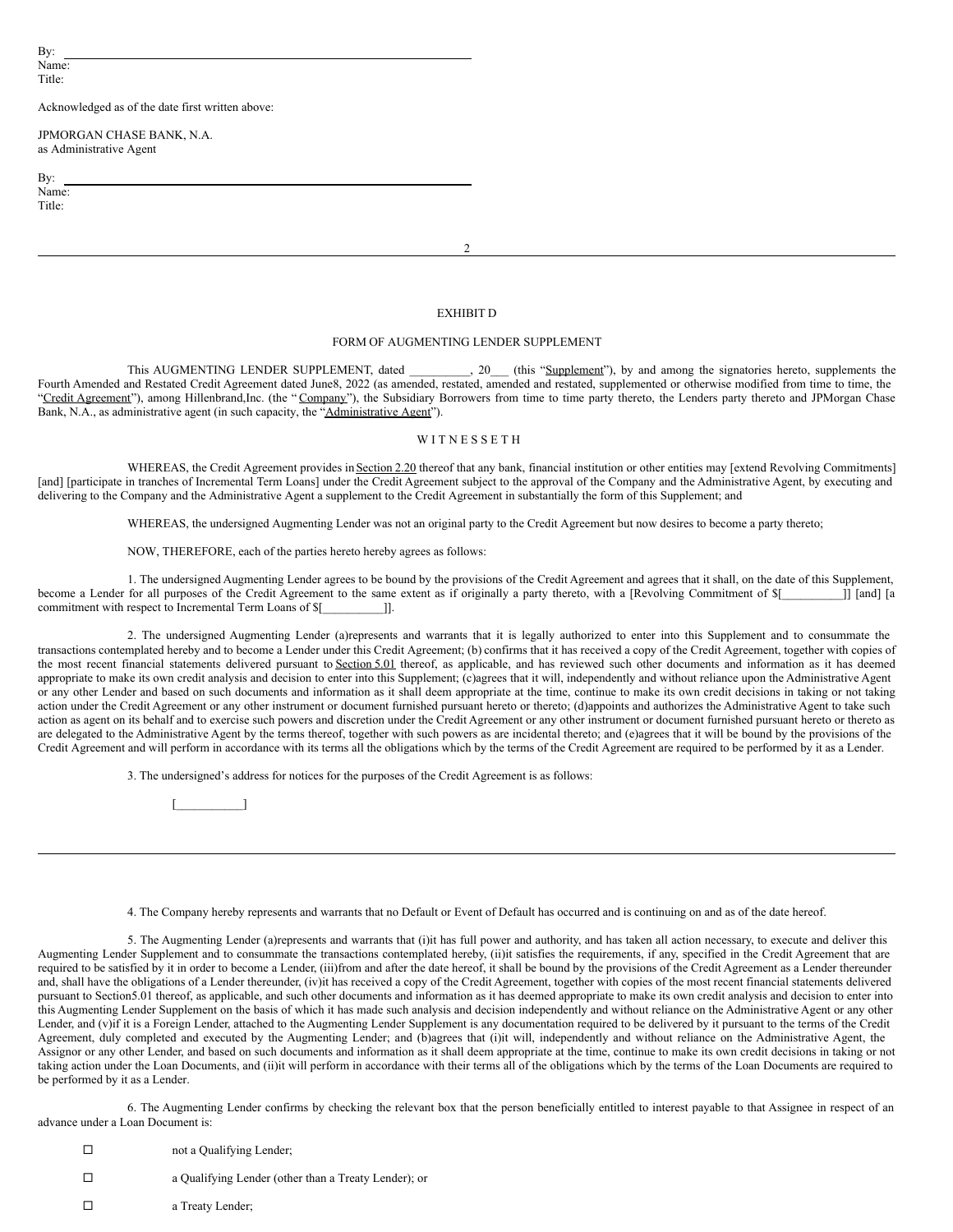### and, if applicable, is:

□ a company resident in the United Kingdom for United Kingdom tax purposes; or

a partnership each member of which is:

- $\Box$  (i) a company so resident in the United Kingdom; or
	- (ii) a company not so resident in the United Kingdom which carries on a trade in the United Kingdom through a permanent establishment and which is required to bring into account in computing its chargeable profits (for the purposes of section 19 of the Corporation Tax Act 2009) the whole of any share of interest payable in respect of that advance that falls to it by reason of Part 17 of the Corporation Tax Act 2009; or
- □ a company not so resident in the United Kingdom which carries on a trade in the United Kingdom through a permanent establishment and which brings into account interest payable in respect of an advance under a Loan Document in computing the chargeable profits (for the purposes of section 19 of the Corporation Tax Act 2009) of that company.

2

[7. The Augmenting Lender confirms that it holds a passport under the HMRC DT Treaty Passport scheme (reference number []), that it is tax resident in [  $1^{17}$  and that it wishes that scheme to apply to the Agreement.<sup>18</sup>

8. Capitalized terms used but not defined here but defined in the Credit Agreement shall have their defined meanings when used herein.

9. This Supplement shall be governed by, and construed in accordance with, the laws of the State of New York.

10. This Supplement may be executed in any number of counterparts and by different parties hereto in separate counterparts, each of which when so executed shall be deemed to be an original and all of which taken together shall constitute one and the same document. Delivery of an executed counterpart of a signature pageof this Supplement by facsimile or other electronic imaging shall be effective as delivery of a manually executed counterpart of this Supplement.

[remainder of this page intentionally left blank]

| I<br>I<br>$\sim$ |
|------------------|

IN WITNESS WHEREOF, each of the undersigned has caused this Supplement to be executed and delivered by a duly authorized officer on the date first above written.

[INSERT NAME OF AUGMENTING LENDER]

By: Name: Title:

Accepted and agreed to as of the date first written above:

HILLENBRAND, INC.

By: Name:

Title:

Acknowledged as of the date first written above:

JPMORGAN CHASE BANK, N.A. as Administrative Agent

By: Name: Title:

4

EXHIBIT E

LIST OF CLOSING DOCUMENTS

**HILLENBRAND, INC. CERTAIN SUBSIDIARY BORROWERS**

<sup>17</sup> Insert jurisdiction of tax residence.

<sup>18</sup> Include if Assignee holds a passport under the HMRC DT Treaty Passport scheme and wishes that scheme to apply to the Agreement.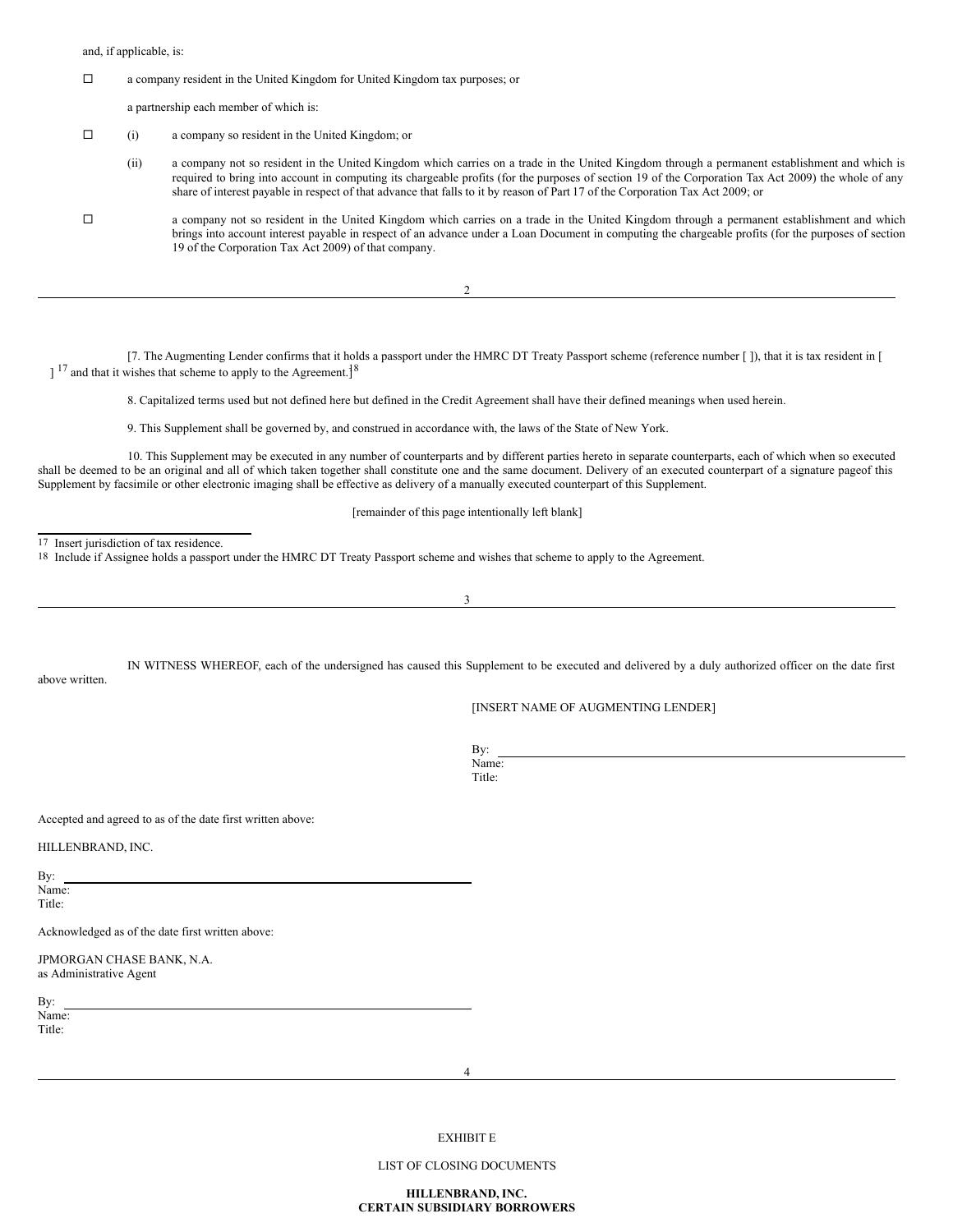### **CREDIT FACILITIES**

#### June 8, 2022

## LIST OF CLOSING DOCUMENTS<sup>1</sup>

#### A. **LOAN DOCUMENTS**

1. Fourth Amended and Restated Credit Agreement (the "Credit Agreement") by and among Hillenbrand,Inc., an Indiana corporation (the "Company"), the Subsidiary Borrowers from time to time party thereto (collectively with the Company, the "Borrowers"), the institutions from time to time party thereto as lenders (the "Lenders") and JPMorgan Chase Bank, N.A., in its capacity as administrative agent for itself and the other Lenders (the "Administrative Agent"), evidencing a revolving credit facility to the Borrowers from the Revolving Lenders in an aggregate principal amount of \$1,000,000,000 and a delayed draw term loan facility to the Company from the Term Lenders in an aggregate principal amount of \$200,000,000.

### **SCHEDULES**

| Schedule 2.01<br>Schedule 2.06<br>Schedule 3.01<br>Schedule 6.01<br>Schedule 6.03 | Commitments<br><b>Existing Letters of Credit</b><br>--<br><i><b>Subsidiaries</b></i><br>--<br><b>Existing Liens</b><br>--<br><b>Existing Indebtedness</b> |
|-----------------------------------------------------------------------------------|-----------------------------------------------------------------------------------------------------------------------------------------------------------|
|                                                                                   | <b>EXHIBITS</b>                                                                                                                                           |
| Exhibit A                                                                         | Form of Assignment and Assumption<br>$\overline{\phantom{a}}$                                                                                             |
| Exhibit B-1                                                                       | Form of Borrowing Request<br>--                                                                                                                           |
| Exhibit B-2                                                                       | Form of Interest Election Request<br>$\overline{\phantom{a}}$                                                                                             |
| Exhibit C                                                                         | Form of Increasing Lender Supplement<br>$\overline{\phantom{a}}$                                                                                          |
| Exhibit D                                                                         | Form of Augmenting Lender Supplement<br>$\overline{\phantom{a}}$                                                                                          |
| Exhibit E                                                                         | List of Closing Documents<br>$\overline{\phantom{a}}$                                                                                                     |
| Exhibit F-1                                                                       | Form of Borrowing Subsidiary Agreement<br>$\overline{\phantom{a}}$                                                                                        |
| Exhibit F-2                                                                       | Form of Borrowing Subsidiary Termination<br>$\overline{\phantom{a}}$                                                                                      |
| Exhibit G                                                                         | Form of Subsidiary Guaranty<br>--                                                                                                                         |
| Exhibit H-1                                                                       | Form of U.S. Tax Certificate (Foreign Lenders That Are Not Partnerships)<br>--                                                                            |
| Exhibit H-2                                                                       | Form of U.S. Tax Certificate (Foreign Participants That Are Not Partnerships)<br>--                                                                       |

<sup>1</sup> Each capitalized term used herein and not defined herein shall have the meaning assigned to such term in the Credit Agreement. Items appearing in**bold** and *italics* shall be prepared and/or provided by the Company and/or Company's counsel.

| Exhibit H-3 | -- Form of U.S. Tax Certificate (Foreign Participants That Are Partnerships) |
|-------------|------------------------------------------------------------------------------|
| Exhibit H-4 | -- Form of U.S. Tax Certificate (Foreign Lenders That Are Partnerships)      |
| Exhibit I-1 | -- Form of Revolving Loan Note                                               |
| Exhibit I-2 | -- Form of Term Loan Note                                                    |

- 2. Notes executed by the Borrowers in favor of each of the Lenders, if any, which has requested a note pursuant to Section 2.10(e) of the Credit Agreement.
- 3. Third Amended and Restated Guaranty executed by the initial Subsidiary Guarantors (collectively with the Borrowers, the "Loan Parties") in favor of the Administrative Agent.

### B. **CORPORATE DOCUMENTS**

- 4. Certificate of the Secretary or an Assistant Secretary or any other authorized signatory of each Loan Party certifying (i)that there have been no changes in the Certificate of Incorporation or other charter document of such Loan Party, as attached thereto and as certified as of a recent date by the Secretary of State (or analogous governmental entity) of the jurisdiction of its organization, since the date of the certification thereof by such governmental entity (or any corresponding certification customary in the applicable jurisdiction for such Loan Party), (ii)the By-Laws or other applicable organizational document, as attached thereto, of such Loan Party as in effect on the date of such certification, (iii)resolutions of the Board of Directors or other governing body of such Loan Party authorizing the execution, delivery and performance of each Loan Document to which it is a party, (iv)the names and true signatures of the incumbent officers of each Loan Party authorized to sign the Loan Documents to which it is a party, and (in the case of each Borrower) authorized to request a Borrowing or the issuance of a Letter of Credit under the Credit Agreement and (v)in respect of each Loan Party incorporated under the laws of Germany, (A)an electronic commercial register excerpt of recent date (Handelsregisterauszug), (B)the articles of association (Gesellschaftsvertrag), a list of its shareholders (Gesellschafterliste) and, if applicable, any by*laws.*
- 5. Good Standing Certificate (or analogous documentation if applicable) for each Loan Party from the Secretary of State (or analogous governmental entity) of the *jurisdiction of its organization, to the extent generally available in such jurisdiction.*

#### C. **OPINIONS**

- 6. *Opinion of Skadden, Arps, Slate, Meagher & Flom LLP, counsel for the Loan Parties.*
- 7. *Opinion of Ice Miller LLP, special Indiana counsel for the Loan Parties.*
- 8. *Opinion of MME Legal, Swiss counsel for the Loan Parties.*
- 9. *Opinion of McInnes Cooper, Nova Scotia counsel for the Loan Parties.*
- 10. Opinion of Skadden, Arps, Slate, Meagher & Flom (UK) LLP, England and Wales counsel for the Loan Parties.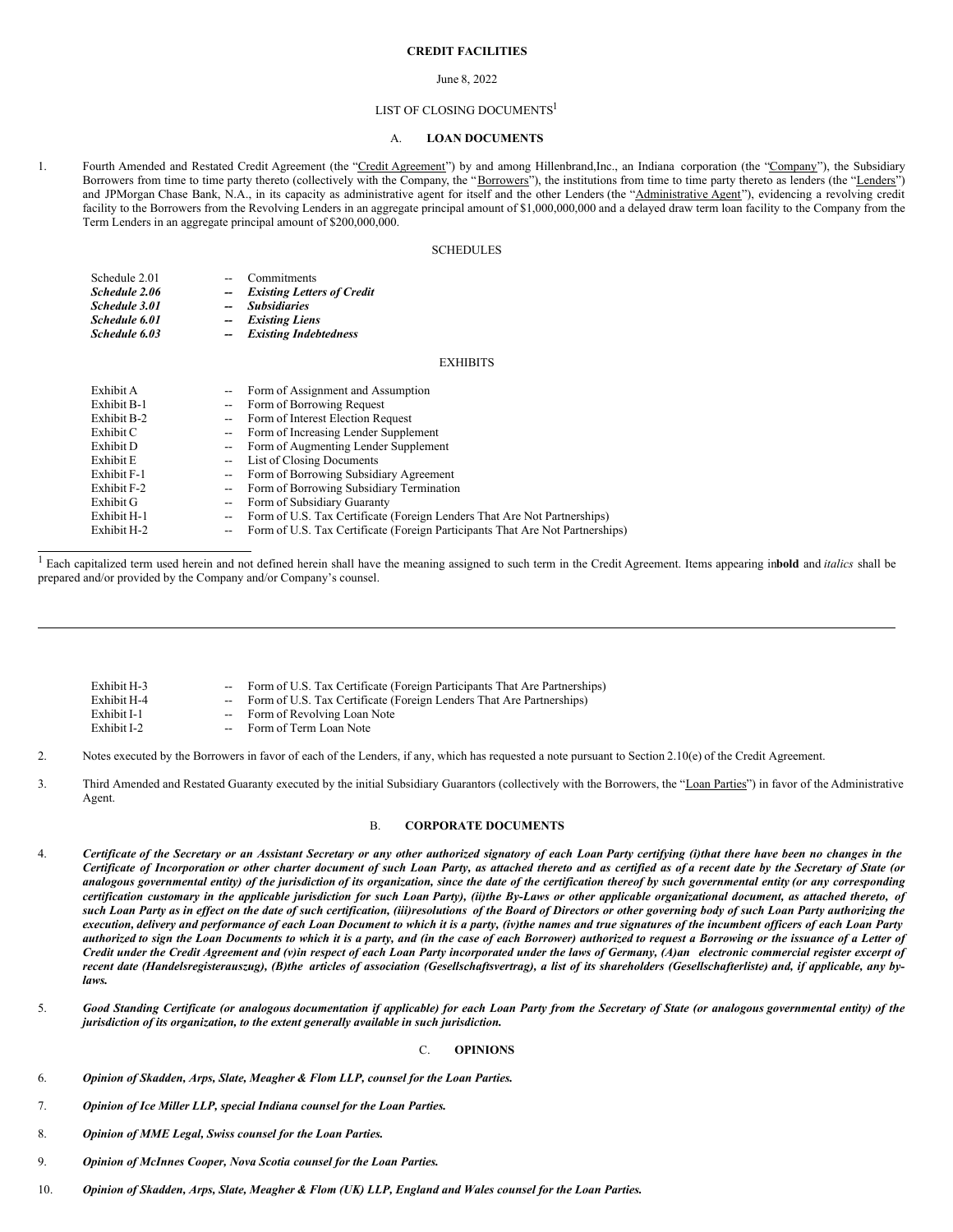### D. **CLOSING CERTIFICATES AND MISCELLANEOUS FOR EFFECTIVE DATE**

12. A Certificate, dated as of the Effective Date and signed by the President, a Vice President or a Financial Officer of the Company, certifying the following (in such officer's capacity as an officer and not in any individual capacity): (i)all of the representations and warranties of the Company set forth in the Credit Agreement are true and correct in all material respects (provided that any representation or warranty qualified by materiality or Material Adverse effect is true and correct in all respects), except that to the extent that such representation or warranty expressly relates to an earlier date, such representation or warranty is true and correct as *of such earlier date and (ii) no Default or Event of Default has occurred and is then continuing.*

3

## EXHIBIT F-1

### [FORM OF]

#### BORROWING SUBSIDIARY AGREEMENT

This BORROWING SUBSIDIARY AGREEMENT dated as of [included into by Hillenbrand,Inc., an Indiana corporation (the "Company"), [Name of Subsidiary Borrower], a [ \_\_\_\_\_\_\_\_] (the "New Borrowing Subsidiary"), and JPMorgan Chase Bank, N.A. as Administrative Agent (the "Administrative Agent").

Reference is hereby made to the Fourth Amended and Restated Credit Agreement dated June8, 2022 (as amended, restated, amended and restated, supplemented or otherwise modified from time to time, the "Credit Agreement"), among the Company, the Subsidiary Borrowers from time to time party thereto, the Lenders from time to time party thereto and JPMorgan Chase Bank, N.A. as Administrative Agent. Capitalized terms used herein but not otherwise defined herein shall have the meanings assigned to such terms in the Credit Agreement. Under the Credit Agreement, the Lenders have agreed, upon the terms and subject to the conditions therein set forth, to make Loans to certain Subsidiary Borrowers (collectively with the Company, the "Borrowers"), and the Company and the New Borrowing Subsidiary desire that the New Borrowing Subsidiary become a Subsidiary Borrower. In addition, the New Borrowing Subsidiary hereby authorizes the Company to act on its behalf as and to the extent provided for in Article II of the Credit Agreement.

Each of the Company and the New Borrowing Subsidiary represents and warrants that the representations and warranties of the Company in the Credit Agreement relating to the New Borrowing Subsidiary and this Agreement are true and correct in all material respects (provided that any representation or warranty qualified by materiality or Material Adverse Effect shall be true and correct in all respects) on and as of the date hereof (except to the extent any such representation or warranty expressly relates to an earlier date, in which case such representation or warranty shall be true and correct as of such earlier date). [The Company and the New Borrowing Subsidiary further represent and warrant that the execution, delivery and performance by the New Borrowing Subsidiary of the transactions contemplated under this Agreement and the use of any of the proceeds raised in connection with this Agreement will not contravene or conflict with, or otherwise constitute unlawful financial assistance under, Sections677 to 683 (inclusive) of the United Kingdom Companies Act 2006 of England and Wales (as amended).]<sup>1</sup>

The Company agrees that the Guarantee of the Company contained in the Credit Agreement will apply to the Obligations of the New Borrowing Subsidiary. Upon execution of this Agreement by each of the Company, the New Borrowing Subsidiary and the Administrative Agent, the New Borrowing Subsidiary shall be, until the execution of a Borrowing Subsidiary Termination with respect to the New Borrowing Subsidiary, a party to the Credit Agreement and shall constitute a "Subsidiary Borrower" for all purposes thereof, and the New Borrowing Subsidiary hereby agrees to be bound by all provisions of the Credit Agreement.

This Agreement shall be governed by and construed in accordance with the laws of the State of New York.

<sup>1</sup> To be included only if a New Borrowing Subsidiary will be a Borrower organized under the laws of England and Wales.

IN WITNESS WHEREOF, the parties hereto have caused this Agreement to be duly executed by their authorized officers as of the date first appearing above.

HILLENBRAND, INC.

By:

Name: Title:

[NAME OF NEW BORROWING SUBSIDIARY]

By:

Name: Title:

Acknowledged as of the date first written above: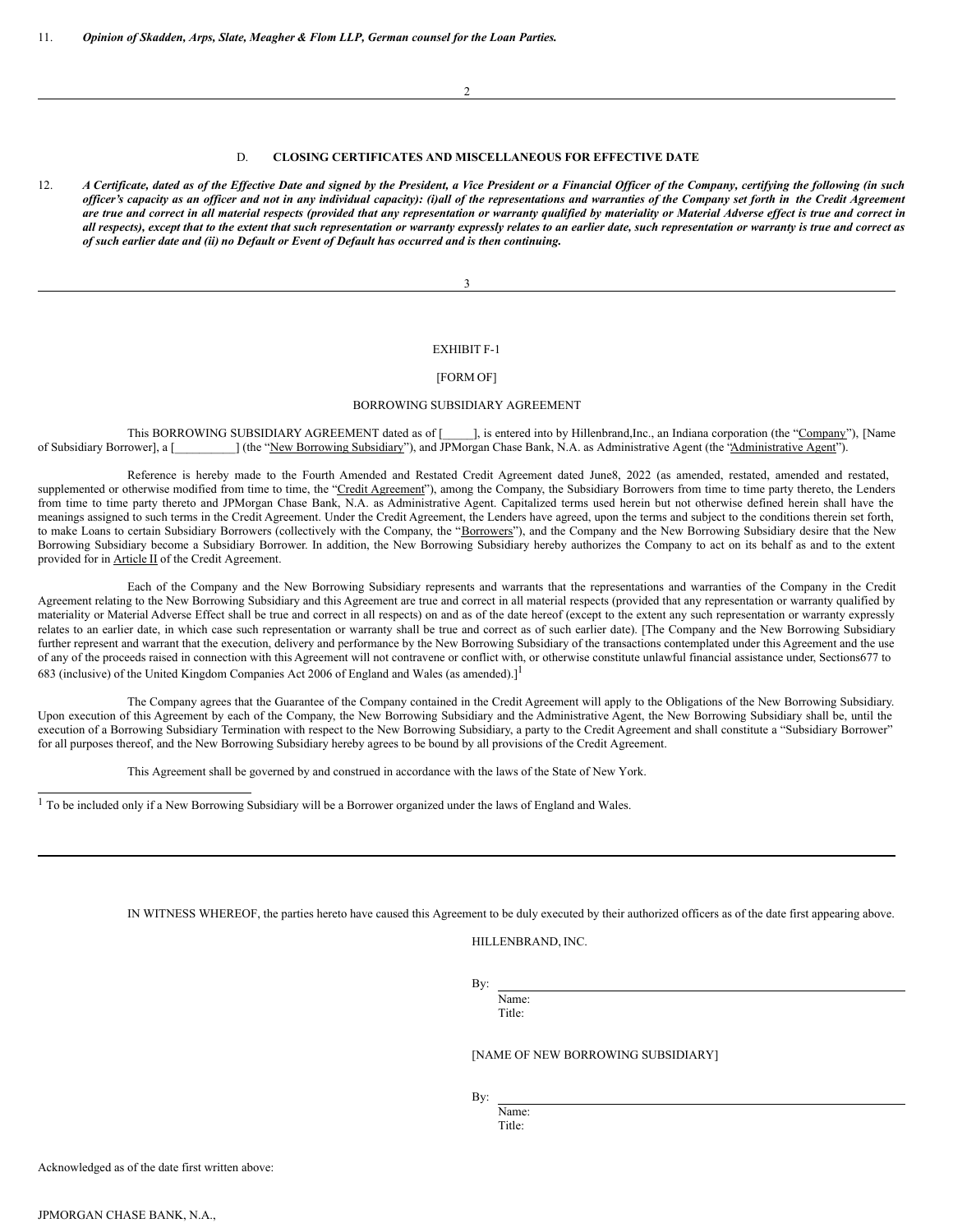By: Name:

Title:

#### EXHIBIT F-2

[FORM OF]

#### BORROWING SUBSIDIARY TERMINATION

JPMorgan Chase Bank, N.A. as Administrative Agent for the Lenders referred to below [10 South Dearborn Street] [Chicago, Illinois 60603] Attention: [

Ladies and Gentlemen:

[Date]

The undersigned, Hillenbrand, Inc. (the "Company"), refers to the Fourth Amended and Restated Credit Agreement dated June8, 2022 (as amended, restated, amended and restated, supplemented or otherwise modified from time to time, the "Credit Agreement"), among the Company, the Subsidiary Borrowers from time to time party thereto, the Lenders party thereto and JPMorgan Chase Bank, N.A., as Administrative Agent and the other agents party thereto. Capitalized terms used and not otherwise defined herein shall have the meanings assigned to such terms in the Credit Agreement.

The Company hereby terminates the status of [\_\_\_\_\_\_\_\_\_\_\_] (the "Terminated Borrowing Subsidiary") as a Subsidiary Borrower under the Credit Agreement. [The Company represents and warrants that no Loans made to the Terminated Borrowing Subsidiary are outstanding as of the date hereof and that all amounts due and payable by the Terminated Borrowing Subsidiary in respect of interest and/or fees (and, to the extent notified by the Administrative Agent or any Lender, any other amounts payable under the Credit Agreement) pursuant to the Credit Agreement have been paid in full on or prior to the date hereof.] [The Company acknowledges that the Terminated Borrowing Subsidiary shall continue to be a Borrower until such time as all Loans made to the Terminated Borrowing Subsidiary shall have been prepaid and all amounts due and payable by the Terminated Borrowing Subsidiary in respect of interest and/or fees (and, to the extent notified by the Administrative Agent or any Lender, any other amounts payable under the Credit Agreement) pursuant to the Credit Agreement shall have been paid in full, provided that the Terminated Borrowing Subsidiary shall not have the right to make further Borrowings under the Credit Agreement.]

[Signature Page Follows]

This instrument shall be construed in accordance with and governed by the laws of the State of New York.

Very truly yours,

HILLENBRAND, INC.

By:

Name: Title:

Copy to: JPMorgan Chase Bank, N.A. [10 South Dearborn Street] [Chicago, Illinois 60603]

 $\mathcal{I}$ 

EXHIBIT G

[FORM OF]

SUBSIDIARY GUARANTY

## THIRD AMENDED AND RESTATED GUARANTY

THIS THIRD AMENDED AND RESTATED GUARANTY (this "Guaranty") is made as of June8, 2022, by and among each of the undersigned (the "Initial Guarantors" and along with any additional Material Domestic Subsidiaries (other than Excluded Subsidiaries) of the Company which become parties to this Guaranty by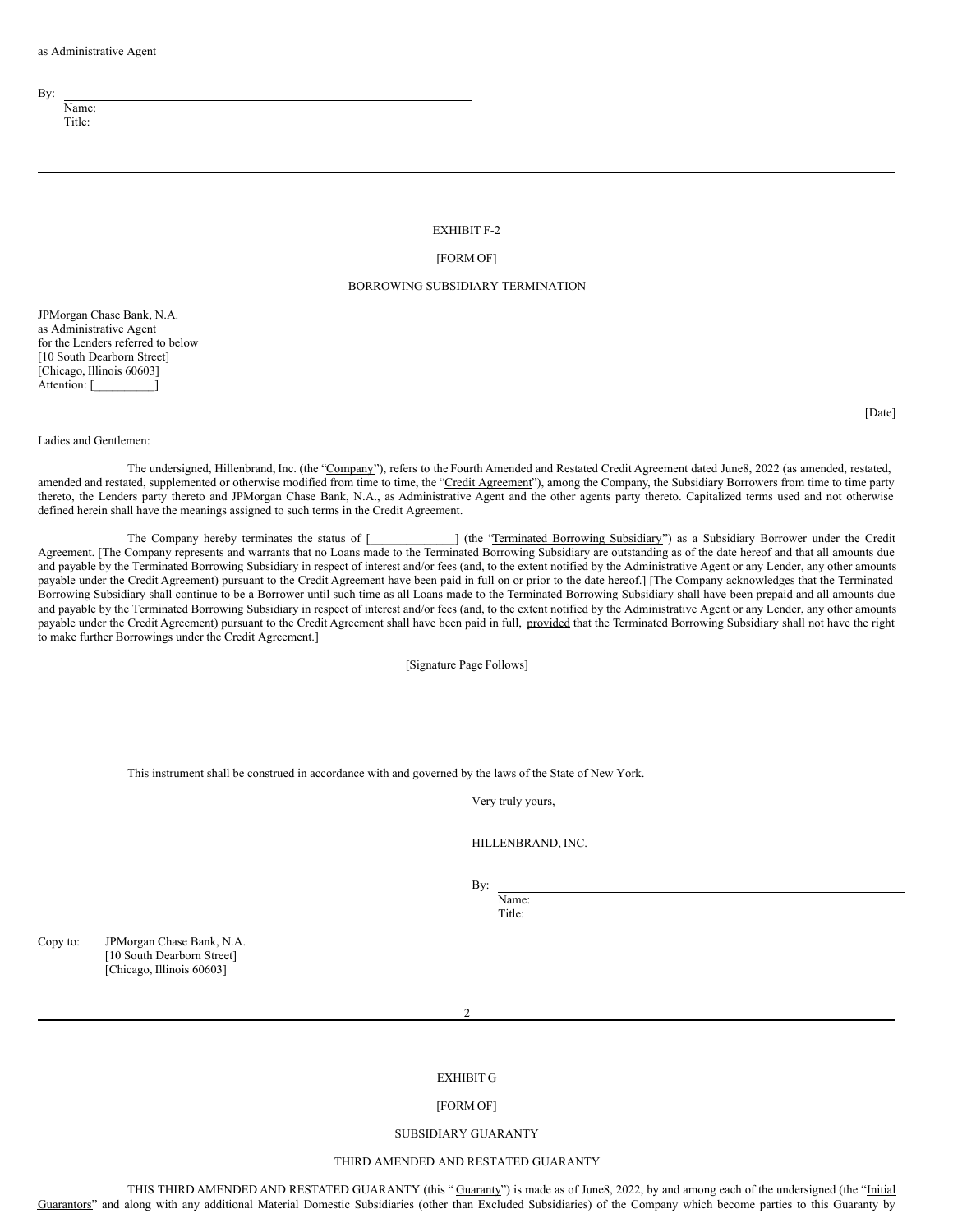executing a supplement hereto in the form attached as AnnexI, the "Guarantors") in favor of the Administrative Agent, for the ratable benefit of the Holders of Guaranteed Obligations (as defined below), under the Credit Agreement referred to below.

### WITNESSETH

WHEREAS, Hillenbrand,Inc., an Indiana corporation (the "Company"), the subsidiary borrowers parties thereto (the 'Subsidiary Borrowers' and, together with the Company, the "Borrowers"), the institutions from time to time parties thereto as lenders (the "Lenders"), and JPMorgan Chase Bank, N.A., as administrative agent (the "Administrative Agent") have entered into a certainFourth Amended and Restated Credit Agreement dated as of June8, 2022 (as the same may be amended, modified, supplemented and/or restated, and as in effect from time to time, the "Credit Agreement"), which Credit Agreement amends and restates in its entirety the Existing Credit Agreement (as defined in the Credit Agreement), providing, subject to the terms and conditions thereof, for extensions of credit and other financial accommodations to be made by the Lenders to the Borrowers;

WHEREAS, the Credit Agreement, among other things, re-evidences the Borrowers' outstanding obligations under the Existing Credit Agreement and provides, subject to the terms thereof, for future extensions from time to time of credit and other financial accommodations by the Lenders to the Borrowers;

WHEREAS, certain of the Initial Guarantors guaranteed the payment of the Borrowers' obligations under the Existing Credit Agreement pursuant to the Second Amended and Restated Guaranty dated as of August 28, 2019 (the "Existing Guaranty");

WHEREAS, each Initial Guarantor party to the Existing Guaranty wishes to affirm its obligations under the terms of the Existing Guaranty with respect to amounts owing by the Borrowers under the Credit Agreement and wishes to amend and restate the terms of the Existing Guaranty;

WHEREAS, it is a condition precedent to the extensions of credit by the Lenders under the Credit Agreement that each of the Guarantors execute and deliver this Guaranty, whereby each of the Guarantors shall guarantee the payment when due of all Obligations; and

WHEREAS, in consideration of the direct and indirect financial and other support that the Borrowers have provided, and such direct and indirect financial and other support as the Borrowers may in the future provide, to the Guarantors, and in order to induce the Lenders and the Administrative Agent to enter into the Credit Agreement, each of the Guarantors is willing to guarantee the Obligations of the Borrowers;

NOW, THEREFORE, in consideration of the foregoing premises and other good and valuable consideration, the receipt and sufficiency of which are hereby acknowledged, the parties hereto agree as follows:

SECTION 1. Definitions. Terms used herein but not defined herein have, as used herein, the respective meanings given such terms in the Credit Agreement.

SECTION 2. Representations, Warranties and Covenants. Each of the Guarantors represents and warrants that:

(A) It is a corporation, partnership or limited liability company duly and properly incorporated or organized, as the case may be, validly existing and (to the extent such concept applies to such entity) in good standing under the laws of its jurisdiction of incorporation, organization or formation and has all requisite authority to conduct its business in each jurisdiction in which its business is conducted, except to the extent that the failure to have such authority would not reasonably be expected to have a Material Adverse Effect.

It (to the extent applicable) has the requisite power and authority to execute and deliver this Guaranty and to perform its obligations hereunder. The execution and delivery by each Guarantor of this Guaranty and the performance by it of each of its obligations hereunder have been duly authorized by proper proceedings, and this Guaranty constitutes a legal, valid and binding obligation of such Guarantor, respectively, enforceable against such Guarantor, respectively, in accordance with its terms, except as enforceability may be limited by bankruptcy, insolvency, reorganization, moratorium or similar laws affecting the enforcement of creditors' rights generally and by general equitable principles regardless of whether considered in a proceeding in equity or at law.

(C) Neither the execution and delivery by such Guarantor of this Guaranty, nor the consummation by such Guarantor of the transactions herein contemplated, nor compliance by such Guarantor with the provisions hereof will: (a) require any consent or approval of, registration or filing with, or any other action by, any Governmental Authority, except such as have been obtained or made and are in full force and effect, (b)violate the charter, by-laws or other organizational documents of such Guarantor, (c)violate any applicable material law or regulation or any order of any Governmental Authority, (d) violate or result in a default under any indenture, agreement or other instrument binding upon such Guarantor or any of its Subsidiaries or its assets, or give rise to a right thereunder to require any payment to be made by such Guarantor, except for any such violation or right which, individually or in the aggregate, would not reasonably be expected to result in a Material Adverse Effect, or (e) result in the creation or imposition of any Lien on any asset of such Guarantor.

In addition to the foregoing, subject to Section25 of this Guaranty, each of the Guarantors covenants that, so long as any Lender has any Commitment outstanding under the Credit Agreement or any amount payable under the Credit Agreement or any other Guaranteed Obligations (as defined below) shall remain unpaid, it will fully comply with those covenants and agreements of such Borrower applicable to such Guarantor set forth in the Credit Agreement.

2

SECTION 3. Reaffirmation and Guaranty. Each Initial Guarantor party to the Existing Guaranty affirms its obligations under and the terms and conditions of the Existing Guaranty and agrees that such obligations remain in full force and effect and are hereby ratified, reaffirmed and confirmed. Each Initial Guarantor party to the Existing Guaranty acknowledges and agrees with the Administrative Agent that the Existing Guaranty is amended and restated in its entirety pursuant to the terms hereof. Furthermore, each of the Guarantors hereby unconditionally guarantees, jointly with the other Guarantors and severally, the full and punctual payment and performance when due (whether at stated maturity, upon acceleration or otherwise) of the Obligations, including, without limitation, (i)the principal of and interest on each Loan made to any Borrower pursuant to the Credit Agreement, (ii) any obligations of any Borrower to reimburse LC Disbursements ("Reimbursement Obligations"), (iii) all other amounts payable by any Borrower or any of its Subsidiaries under the Credit Agreement and the other Loan Documents, and (iv)the punctual and faithful performance, keeping, observance, and fulfillment by any Borrower of all of the agreements, conditions, covenants, and obligations of such Borrower contained in the Loan Documents (all of the foregoing being referred to collectively as the "Guaranteed Obligations" (provided, however, that the definition of "Guaranteed Obligations" shall not create any guarantee by any Guarantor of any Excluded Swap Obligations of such Guarantor for purposes of determining any obligations of any Guarantor), and the Lenders,Issuing Banks, and Administrative Agent being referred to collectively as the "Holders of Guaranteed Obligations"). Upon the occurrence and during the continuance of any Event of Default under the Credit Agreement, each of the Guarantors agrees that it shall forthwith on demand by the Administrative Agent pay such amount or perform such obligation at the place and in the manner specified in the Credit Agreement or the relevant Loan Document, as the case may be. Each of the Guarantors hereby agrees that this Guaranty is an irrevocable guaranty of payment and is not a guaranty of collection.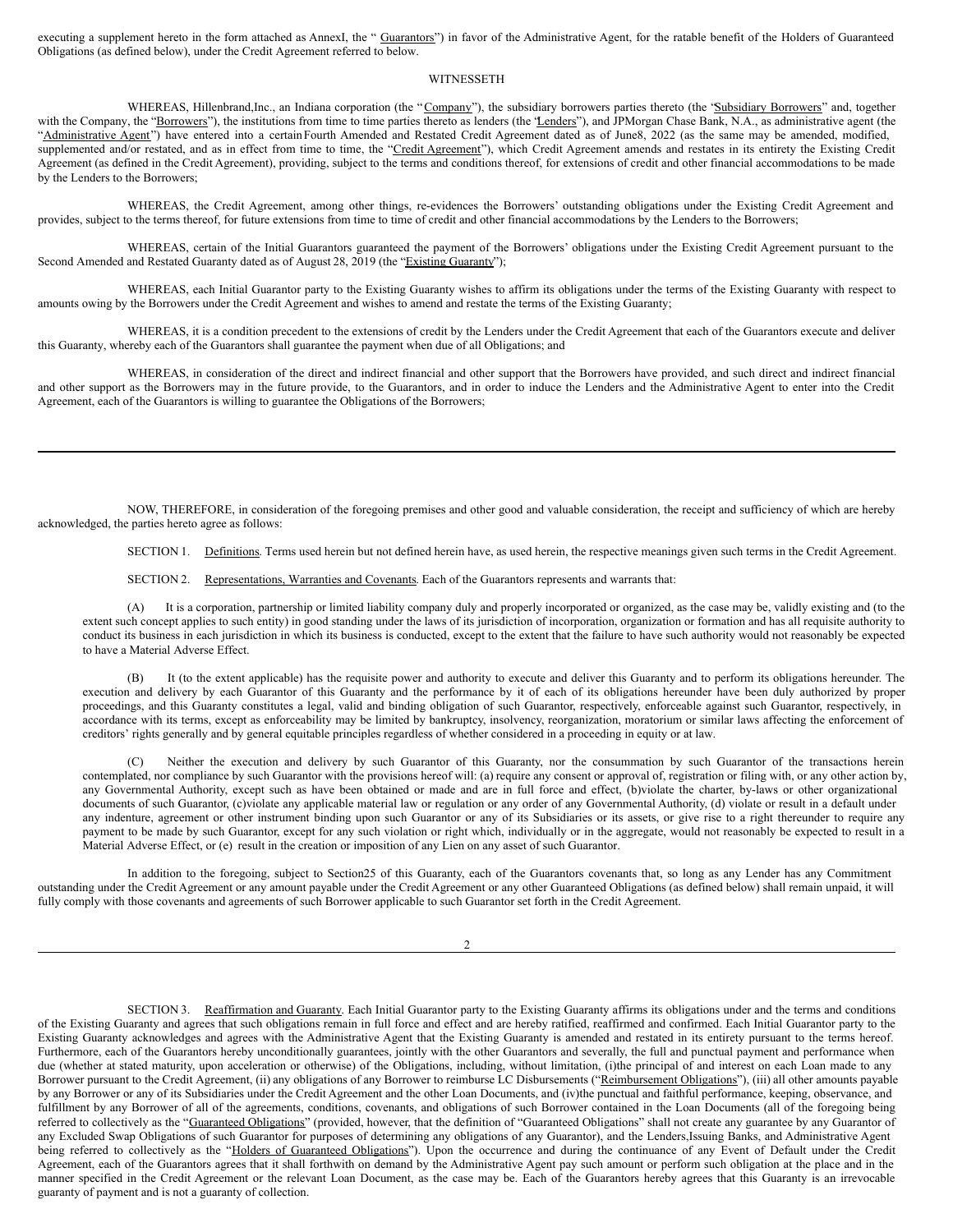SECTION 4. Guaranty Unconditional. The obligations of each of the Guarantors hereunder shall be unconditional and absolute and, without limiting the generality of the foregoing, shall not be released, discharged or otherwise affected by, and each Guarantor hereby waives any defenses it may have (now or in the future) by reason of:

(A) (i)any extension, renewal, settlement, indulgence, compromise, waiver or release of the Guaranteed Obligations, any part thereof, any agreement relating thereto (including this Guaranty), or any obligation of any other Guarantor, whether (in any such case) by operation of law or otherwise other than as a result of the indefeasible payment in full in cash of the Guaranteed Obligations; or (ii)any failure or omission to enforce any right, power or remedy with respect to the Guaranteed Obligations, any part thereof, any agreement relating thereto (including this Guaranty), or any obligation of any other Guarantor;

any modification or amendment of or supplement to the Credit Agreement or any other Loan Document, including, without limitation, any such amendment which may increase the amount of, or the interest rates applicable to, any of the Guaranteed Obligations;

(C) any release, surrender, compromise, settlement, waiver, subordination or modification, with or without consideration, of (i)any collateral securing the Guaranteed Obligations or any part thereof, (ii)any other guaranties with respect to the Guaranteed Obligations or any part thereof, or (iii)any other obligation of any person or entity with respect to the Guaranteed Obligations or any part thereof;

(D) (i)any change in the corporate, partnership or other existence, structure or ownership of any Borrower or any Guarantor, (ii)any insolvency, bankruptcy, reorganization or other similar proceeding affecting such Borrower or Guarantor, or any of their respective assets or any resulting release or discharge of any obligation of such Borrower or Guarantor;

(E) the existence of any claim, setoff or other rights which any Guarantor may have at any time against any Borrower, any other Guarantor, or the Holders of Guaranteed Obligations, whether in connection herewith or in connection with any unrelated transactions; provided that nothing herein shall prevent the assertion of any such claim by separate suit or compulsory counterclaim;

3

(F) (i)the enforceability or validity of the Guaranteed Obligations or any part thereof or the genuineness, enforceability or validity of any agreement relating thereto or with respect to any collateral securing the Guaranteed Obligations or any part thereof, (ii)any other invalidity or unenforceability relating to or against any Borrower or any other Guarantor of any of the Guaranteed Obligations, for any reason, related to the Credit Agreement or any other Loan Document, or (iii)any provision of applicable law decree, order or regulation of any jurisdiction purporting to prohibit the payment by any Borrower or any Guarantor, or otherwise affecting any term of any of the Guaranteed Obligations;

(G) the election by, or on behalf of, any one or more of the Holders of Guaranteed Obligations, in any proceeding instituted under Chapter 11 of Title 11 of the United States Code (11 U.S.C. 101 et seq.) (the "Bankruptcy Code"), of the application of Section 1111(b)(2) of the Bankruptcy Code;

(H) the failure of any other Guarantor to sign or become party to this Guaranty or any amendment, change, or reaffirmation hereof; or

(I) any other act or omission to act or delay of any kind by any Borrower, any Guarantor or any Holders of Guaranteed Obligations, or any other circumstance whatsoever which might, but for the provisions of this Section4, constitute a legal or equitable discharge of any Guarantor's obligations hereunder except as provided in Section 5.

SECTION5. Continuing Guarantee; Discharge Only Upon Payment In Full: Reinstatement In Certain Circumstances Subject to Section25 of this Guaranty, each of the Guarantors' obligations hereunder shall constitute a continuing and irrevocable guarantee of all Guaranteed Obligations now or hereafter existing and shall remain in full force and effect until all Guaranteed Obligations shall have been paid in full in cash and the Commitments and all Letters of Credit issued under the Credit Agreement shall have terminated or expired (other than indemnities and other contingent obligations not then due and payable and as to which no claim has been made, and other than Letters of Credit that have been cash collateralized in accordance with the provisions of the Credit Agreement or with respect to which other arrangements have been made that are satisfactory to the applicable Issuing Bank). If at any time any payment of the principal of or interest on any Loan, any Reimbursement Obligation or any other amount payable by any Borrower or any other party under the Credit Agreement or any other Loan Document (including a payment effected through exercise of a right of setoff) is rescinded, or is or must be otherwise restored or returned upon the insolvency, bankruptcy or reorganization of any Borrower or otherwise (including pursuant to a settlement entered into by a Credit Party in its discretion), each of the Guarantors' obligations hereunder with respect to such payment shall be reinstated as though such payment had been due but not made at such time. The parties hereto acknowledge and agree that each of the Guaranteed Obligations shall be due and payable in the same currency as such Guaranteed Obligation is denominated but if currency control or exchange regulations are imposed in the country which issues such currency with the result that such currency (the "Original Currency") no longer exists or the relevant Guarantor is not able to make payment in such Original Currency, then all payments to be made by such Guarantor hereunder in such currency shall instead be made when due in Dollars in an amount equal to the Dollar Amount (as of the date of payment) of such payment due, it being the intention of the parties hereto that each Guarantor takes all risks of the imposition of any such currency control or exchange regulations.

### SECTION 6. General Waivers; Additional Waivers.

(A) General Waivers. Each of the Guarantors irrevocably waives notice of acceptance hereof, presentment, demand for performance, notice of protest and, to the fullest extent permitted by law, any notice not provided for herein, as well as any requirement that at any time any action be taken by any Person against any Borrower, any other guarantor of the Guaranteed Obligations, or this Guaranty (except if such notice is specifically required to be given to such Guarantor hereunder or under the Loan Documents).

4

(B) Additional Waivers. Notwithstanding anything herein to the contrary, each of the Guarantors hereby absolutely, unconditionally, knowingly, and expressly waives:

(i) any right it may have to revoke this Guaranty as to future indebtedness;

(ii) (a)notice of any loans or other financial accommodations made or extended under the Loan Documents or the creation or existence of any Guaranteed Obligations; (b)notice of the amount of the Guaranteed Obligations, subject, however, to each Guarantor's right to make inquiry of the Holders of Guaranteed Obligations to ascertain the amount of the Guaranteed Obligations at any reasonable time; (c)notice of any adverse change in the financial condition of any Borrower or of any other fact that might increase such Guarantor's risk hereunder; (d) notice of any Default or Event of Default;

(iii) its right, if any, to require the Holders of Guaranteed Obligations to institute suit against, or to exhaust any rights and remedies which the Holders of Guaranteed Obligations have or may have against, the other Guarantors or any third party; and each Guarantor further waives any defense arising by reason of any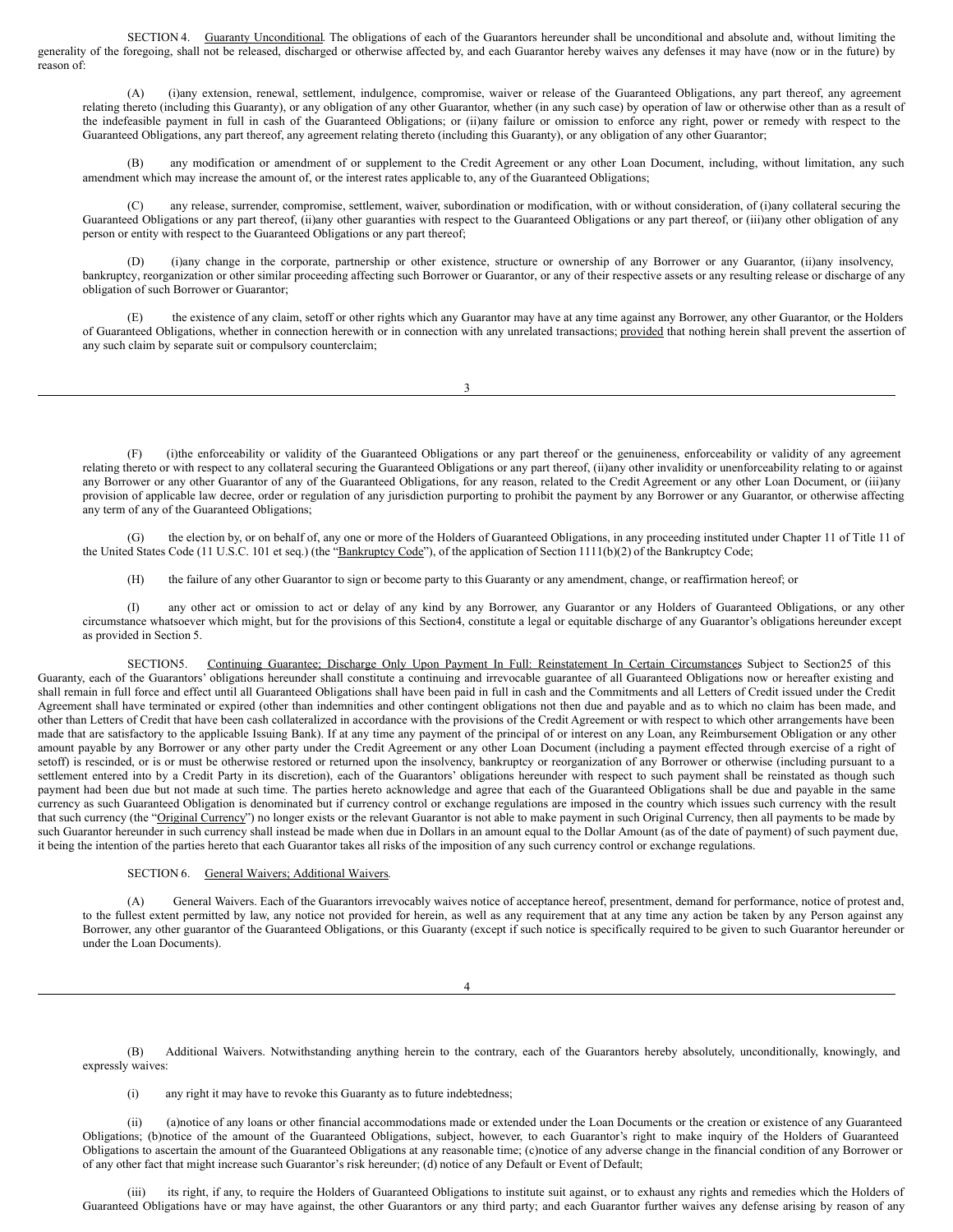disability or other defense (other than the defense that the Guaranteed Obligations shall have been fully and finally performed and paid) of the other Guarantors or by reason of the cessation from any cause whatsoever of the liability of the other Guarantors in respect thereof;

(iv) (a)any rights to assert against the Administrative Agent and the other Holders of Guaranteed Obligations any defense (legal or equitable), set-off, counterclaim, or claim which such Guarantor may now or at any time hereafter have against the other Guarantors or any other party liable to the Administrative Agent and the other Holders of Guaranteed Obligations with respect to the Guaranteed Obligations; (b)any defense, set-off, counterclaim, or claim, of any kind or nature, arising directly or indirectly from the present or future lack of perfection, sufficiency, validity, or enforceability of the Guaranteed Obligations or any security therefor; and (c)any defense such Guarantor has to performance hereunder, and any right such Guarantor has to be exonerated, arising by reason of: the impairment or suspension of the Administrative Agent's and the other Holders of Guaranteed Obligations' rights or remedies against the other Guarantors; the alteration by the Administrative Agent and the other Holders of Guaranteed Obligations of the Guaranteed Obligations; any discharge of the other Guarantors' obligations to the Administrative Agent and the other Holders of Guaranteed Obligations by operation of law as a result of the Administrative Agent's and the other Holders of Guaranteed Obligations' intervention or omission; or the acceptance by the Administrative Agent and the other Holders of Guaranteed Obligations of anything in partial satisfaction of the Guaranteed Obligations; and

(v) any defense arising by reason of or deriving from (a)any claim or defense based upon an election of remedies by the Administrative Agent and the other Holders of Guaranteed Obligations; or (b) any election by the Administrative Agent and the other Holders of Guaranteed Obligations under Section 1111(b) of Title 11 of the United States Code entitled "Bankruptcy", as now and hereafter in effect (or any successor statute), to limit the amount of, or any collateral securing, its claim against the Guarantors.

5

## SECTION 7. Subordination of Subrogation; Subordination of Intercompany Indebtedness.

(A) Subordination of Subrogation. Until the Guaranteed Obligations have been fully and finally performed and paid in full in cash (other than indemnities and other contingent obligations not then due and payable and as to which no claim has been made, and other than Letters of Credit that have been cash collateralized in accordance with the provisions of the Credit Agreement or with respect to which other arrangements have been made that are satisfactory to the applicable Issuing Bank), the Guarantors (i)shall have no right of subrogation with respect to such Guaranteed Obligations, (ii)waive any right to enforce any remedy which the Holders of Guaranteed Obligations now have or may hereafter have against any Borrower or any Guarantor of all or any part of the Guaranteed Obligations, and (iii)waive any benefit of, and any right to participate in, any security or collateral given to the Holders of Guaranteed Obligations to secure the payment or performance of all or any part of the Guaranteed Obligations or any other liability of any Borrower to the Holders of Guaranteed Obligations. Should any Guarantor have the right, notwithstanding the foregoing, to exercise its subrogation rights, each Guarantor hereby expressly and irrevocably (A)subordinates any and all rights at law or in equity to subrogation, reimbursement, exoneration, contribution, indemnification or set off with respect to the Guaranteed Obligations that such Guarantor may have to the payment in full in cash of the Guaranteed Obligations and (B)waives any and all defenses available to a surety, guarantor or accommodation co-obligor until the Guaranteed Obligations are paid in full in cash (other than indemnities and other contingent obligations not then due and payable and as to which no claim has been made, and other than Letters of Credit that have been cash collateralized in accordance with the provisions of the Credit Agreement or with respect to which other arrangements have been made that are satisfactory to the applicable Issuing Bank). Each Guarantor acknowledges and agrees that this subordination is intended to benefit the Holders of Guaranteed Obligations and shall not limit or otherwise affect such Guarantor's liability hereunder or the enforceability of this Guaranty, and that the Holders of Guaranteed Obligations and their respective successors and assigns are intended third party beneficiaries of the waivers and agreements set forth in this Section 7(A).

6

(B) Subordination of Intercompany Indebtedness. Each Guarantor agrees that any and all claims of such Guarantor against any Borrower or any other Guarantor hereunder (each an "Obligor") with respect to any Intercompany Indebtedness (as hereinafter defined) shall be subordinate and subject in right of payment to the prior payment, in full and in cash, of all Guaranteed Obligations (other than indemnities and other contingent obligations not then due and payable and as to which no claim has been made, and other than Letters of Credit that have been cash collateralized in accordance with the provisions of the Credit Agreement or with respect to which other arrangements have been made that are satisfactory to the applicable Issuing Bank); provided that, unless otherwise prohibited as otherwise set forth below, such Guarantor may receive payments of principal and interest from any Obligor with respect to Intercompany Indebtedness. Upon acceleration of the Loans pursuant to Article VII of the Credit Agreement, notwithstanding any right of any Guarantor to ask, demand, sue for, take or receive any payment from any Obligor, all rights, liens and security interests of such Guarantor, whether now or hereafter arising and howsoever existing, in any assets of any other Obligor shall be and are subordinated to the rights of the Holders of Guaranteed Obligations in those assets. Upon acceleration of the Loans pursuant to Article VII of the Credit Agreement, no Guarantor shall have any right to possession of any such asset or to foreclose upon any such asset, whether by judicial action or otherwise, unless and until all of the Guaranteed Obligations (other than indemnities and other contingent obligations not then due and payable and as to which no claim has been made, and other than Letters of Credit that have been cash collateralized in accordance with the provisions of the Credit Agreement or with respect to which other arrangements have been made that are satisfactory to the applicable Issuing Bank) shall have been fully paid and satisfied (in cash) and all financing arrangements pursuant to any Loan Document have been terminated. Upon acceleration of the Loans pursuant to Article VII of the Credit Agreement, (a)if all or any part of the assets of such Obligor, or the proceeds thereof, are subject to any distribution, division or application to the creditors of such Obligor, whether partial or complete, voluntary or involuntary, in each case by reason of liquidation, bankruptcy, arrangement, receivership, assignment for the benefit of creditors or any other similar action or proceeding with respect to such Obligor (all of the foregoing referred to as an "Insolvency Proceeding") or (b)if the business of any such Obligor is dissolved or if substantially all of the assets of any such Obligor are sold, in each case pursuant to an Insolvency Proceeding with respect to such Obligor, then, and in any such event (such events being herein referred to as an "Insolvency Event"), any payment or distribution of any kind or character, either in cash, securities or other property, which shall be payable or deliverable upon or with respect to any indebtedness of such Obligor to any Guarantor ("Intercompany Indebtedness"), shall be paid or delivered directly to the Administrative Agent for application on any of the Guaranteed Obligations, due or to become due, until such Guaranteed Obligations (other than indemnities and other contingent obligations not then due and payable and as to which no claim has been made, and other than Letters of Credit that have been cash collateralized in accordance with the provisions of the Credit Agreement or with respect to which other arrangements have been made that are satisfactory to the applicable Issuing Bank) shall have first been fully paid and satisfied (in cash). Upon acceleration of the Loans pursuant to Article VII of the Credit Agreement, should any payment, distribution, security or instrument or proceeds thereof be received by the applicable Guarantor upon or with respect to such Intercompany Indebtedness after any such Insolvency Event and prior to the satisfaction of all of the Guaranteed Obligations (other than indemnities and other contingent obligations not then due and payable and as to which no claim has been made, and other than Letters of Credit that have been cash collateralized in accordance with the provisions of the Credit Agreement or with respect to which other arrangements have been made that are satisfactory to the applicable Issuing Bank) and the termination of all financing arrangements pursuant to any Loan Document, such Guarantor shall receive and hold the same in trust, as trustee, for the benefit of the Holders of Guaranteed Obligations and shall forthwith deliver the same to the Administrative Agent, for the benefit of the Holders of Guaranteed Obligations, in precisely the form received (except for the endorsement or assignment of the Guarantor where necessary), for application to any of the Guaranteed Obligations, due or not due, and, until so delivered, the same shall be held in trust by the Guarantor as the property of the Holders of Guaranteed Obligations. If any such Guarantor fails to make any such endorsement or assignment to the Administrative Agent, the Administrative Agent or any of its officers or employees is irrevocably authorized to make the same. Upon acceleration of the Loans pursuant to Article VII of the Credit Agreement, each Guarantor agrees that until the Guaranteed Obligations (other than indemnities and other contingent obligations not then due and payable and as to which no claim has been made, and other than Letters of Credit that have been cash collateralized in accordance with the provisions of the Credit Agreement or with respect to which other arrangements have been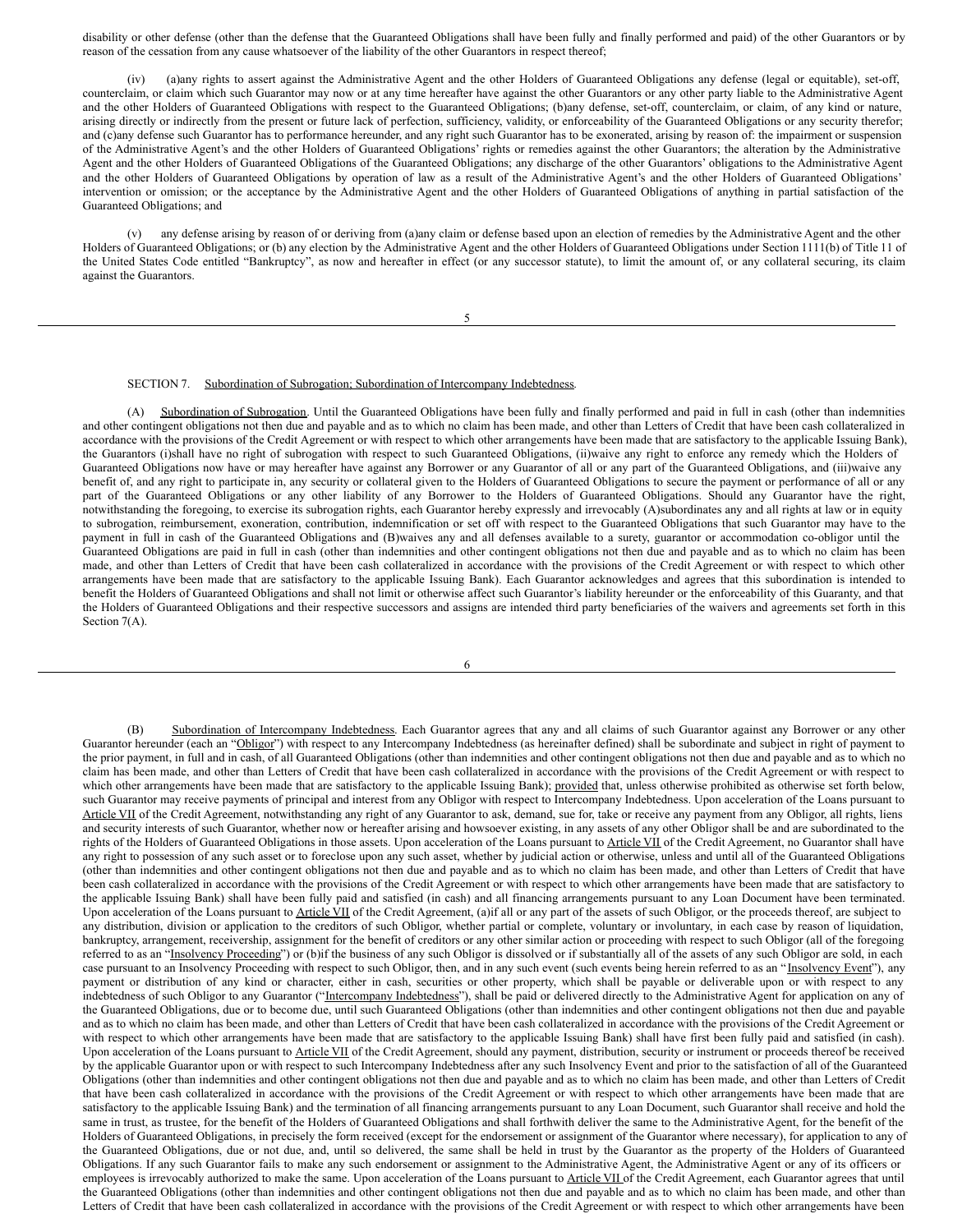made that are satisfactory to the applicable Issuing Bank) have been paid in full (in cash) and satisfied and all financing arrangements pursuant to any Loan Document among any Borrower and the Holders of Guaranteed Obligations have been terminated, no Guarantor will assign or transfer to any Person (other than the Administrative Agent) any claim any such Guarantor has or may have against any Obligor.

### SECTION 8. Contribution with Respect to Guaranteed Obligations.

(A) To the extent that any Guarantor shall make a payment under this Guaranty (a "Guarantor Payment") which, taking into account all other Guarantor Payments then previously or concurrently made by any other Guarantor, exceeds the amount which otherwise would have been paid by or attributable to such Guarantor if each Guarantor had paid the aggregate Guaranteed Obligations satisfied by such Guarantor Payment in the same proportion as such Guarantor's Allocable Amount (as defined below) (as determined immediately prior to such Guarantor Payment) bore to the aggregate Allocable Amounts of each of the Guarantors (as determined immediately prior to the making of such Guarantor Payment), then, following payment in full in cash of the Guaranteed Obligations (other than indemnities and other contingent obligations not then due and payable and as to which no claim has been made, and other than Letters of Credit that have been cash collateralized in accordance with the provisions of the Credit Agreement or with respect to which other arrangements have been made that are satisfactory to the applicable Issuing Bank) and termination of the Credit Agreement, such Guarantor shall be entitled to receive contribution and indemnification payments from, and be reimbursed by, each other Guarantor for the amount of such excess, pro rata based upon their respective Allocable Amounts in effect immediately prior to such Guarantor Payment.

7

(B) As of any date of determination, the "Allocable Amount" of any Guarantor shall be equal to the excess of the fair saleable value of the property of such Guarantor over the total liabilities of such Guarantor (including the maximum amount reasonably expected to become due in respect of contingent liabilities, calculated, without duplication, assuming each other Guarantor that is also liable for such contingent liability pays its ratable share thereof), giving effect to all payments made by other Guarantors as of such date in a manner to maximize the amount of such contributions.

(C) This Section8 is intended only to define the relative rights of the Guarantors, and nothing set forth in this Section8 is intended to or shall impair the obligations of the Guarantors, jointly and severally, to pay any amounts as and when the same shall become due and payable in accordance with the terms of this Guaranty.

(D) The parties hereto acknowledge that the rights of contribution and indemnification hereunder shall constitute assets of the Guarantor or Guarantors to which such contribution and indemnification is owing.

SECTION 9. Limitation of Guaranty. Notwithstanding any other provision of this Guaranty, the amount guaranteed by each Guarantor hereunder shall be limited to the extent, if any, required so that its obligations hereunder shall not be subject to avoidance under Section548 of the Bankruptcy Code or under any applicable state Uniform Fraudulent Transfer Act, Uniform Fraudulent Conveyance Act or similar statute or common law. In determining the limitations, if any, on the amount of any Guarantor's obligations hereunder pursuant to the preceding sentence, it is the intention of the parties hereto that any rights of subrogation, indemnification or contribution which such Guarantor may have under this Guaranty, any other agreement or applicable law shall be taken into account.

SECTION 10. Stay of Acceleration. If acceleration of the time for payment of any amount payable by any Borrower under the Credit Agreement or any other Loan Document is stayed upon the insolvency, bankruptcy or reorganization of such Borrower, all such amounts otherwise subject to acceleration under the terms of the Credit Agreement or any other Loan Document shall nonetheless be payable by each of the Guarantors hereunder forthwith on demand by the Administrative Agent.

SECTION 11. Notices. All notices, requests and other communications to any party hereunder shall be given in the manner prescribed in Section9.01 of the Credit Agreement with respect to the Administrative Agent at its notice address therein and with respect to any Guarantor, in care of the Company at the address of the Company set forth in the Credit Agreement or such other address or telecopy number as such party may hereafter specify for such purpose by notice to the Administrative Agent in accordance with the provisions of such Section 9.01.

8

SECTION 12. No Waivers. No failure or delay by the Administrative Agent or any other Holder of Guaranteed Obligations in exercising any right, power or privilege hereunder shall operate as a waiver thereof nor shall any single or partial exercise thereof preclude any other or further exercise thereof or the exercise of any other right, power or privilege. The rights and remedies provided in this Guaranty, the Credit Agreement and the other Loan Documents shall be cumulative and not exclusive of any rights or remedies provided by law.

SECTION 13. Successors and Assigns. This Guaranty (a)shall be enforceable by the Administrative Agent and its successors and assigns and not by any other Holder of Guaranteed Obligations and (b)is for the benefit of the Holders of Guaranteed Obligations and their respective successors and permitted assigns; it being understood and agreed that in the event that the Holders of Guaranteed Obligations assign or transfer all or a portion of their respective rights and obligations under Section9.04 of the Credit Agreement, then the rights hereunder, to the extent applicable to the rights and obligations so assigned, may be transferred with such rights and obligations. This Guaranty shall be binding upon each of the Guarantors and their respective successors and assigns; provided, that no Guarantor shall have any right to assign its rights or obligations hereunder without the consent of all of the Lenders, except as otherwise permitted pursuant to the Credit Agreement, and any such assignment in violation of this Section 13 shall be null and void.

SECTION14. Changes in Writing. Other than in connection with the addition of additional Guarantors, which become parties hereto by executing a supplement hereto in the form attached as AnnexI, neither this Guaranty nor any provision hereof may be changed, waived, discharged or terminated orally, but only in writing signed by each of the Guarantors and the Administrative Agent.

SECTION 15. GOVERNING LAW. THIS GUARANTY SHALL BE CONSTRUED IN ACCORDANCE WITH AND GOVERNED BY THE LAW OF THE STATE OF NEW YORK.

## **SECTION 16. CONSENT TO JURISDICTION; SERVICE OF PROCESS; JURY TRIAL; IMMUNITY.**

**(A) EACH GUARANTOR HEREBY IRREVOCABLY AND UNCONDITIONALLY SUBMITS, FOR ITSELF AND ITS PROPERTY, TO THE** EXCLUSIVE JURISDICTION OF THE UNITEDSTATES DISTRICT COURT FOR THE SOUTHERN DISTRICT OF NEW YORK SITTING IN THE BOROUGH OF MANHATTAN (OR IF SUCH COURT LACKS SUBJECT MATTER JURISDICTION, THE SUPREME COURT OF THE STATE OF NEWYORK SITTING IN THE BOROUGH OF MANHATTAN), AND ANY APPELLATE COURT FROM ANY THEREOF, IN ANY ACTION OR **PROCEEDING ARISING OUT OF OR RELATING TO THIS GUARANTY OR ANY OTHER LOAN DOCUMENT OR THE TRANSACTIONS** RELATING HERETO OR THERETO, OR FOR RECOGNITION OR ENFORCEMENT OF ANY JUDGMENT, AND EACH OF THE PARTIES HERETO HEREBY IRREVOCABLY AND UNCONDITIONALLY AGREES THAT ALL CLAIMS IN RESPECT OF ANY SUCH ACTION OR PROCEEDING MAY (AND ANY SUCH CLAIMS, CROSS-CLAIMS OR THIRD PARTY CLAIMS BROUGHT AGAINST THE ADMINISTRATIVE AGENT OR ANY OF ITS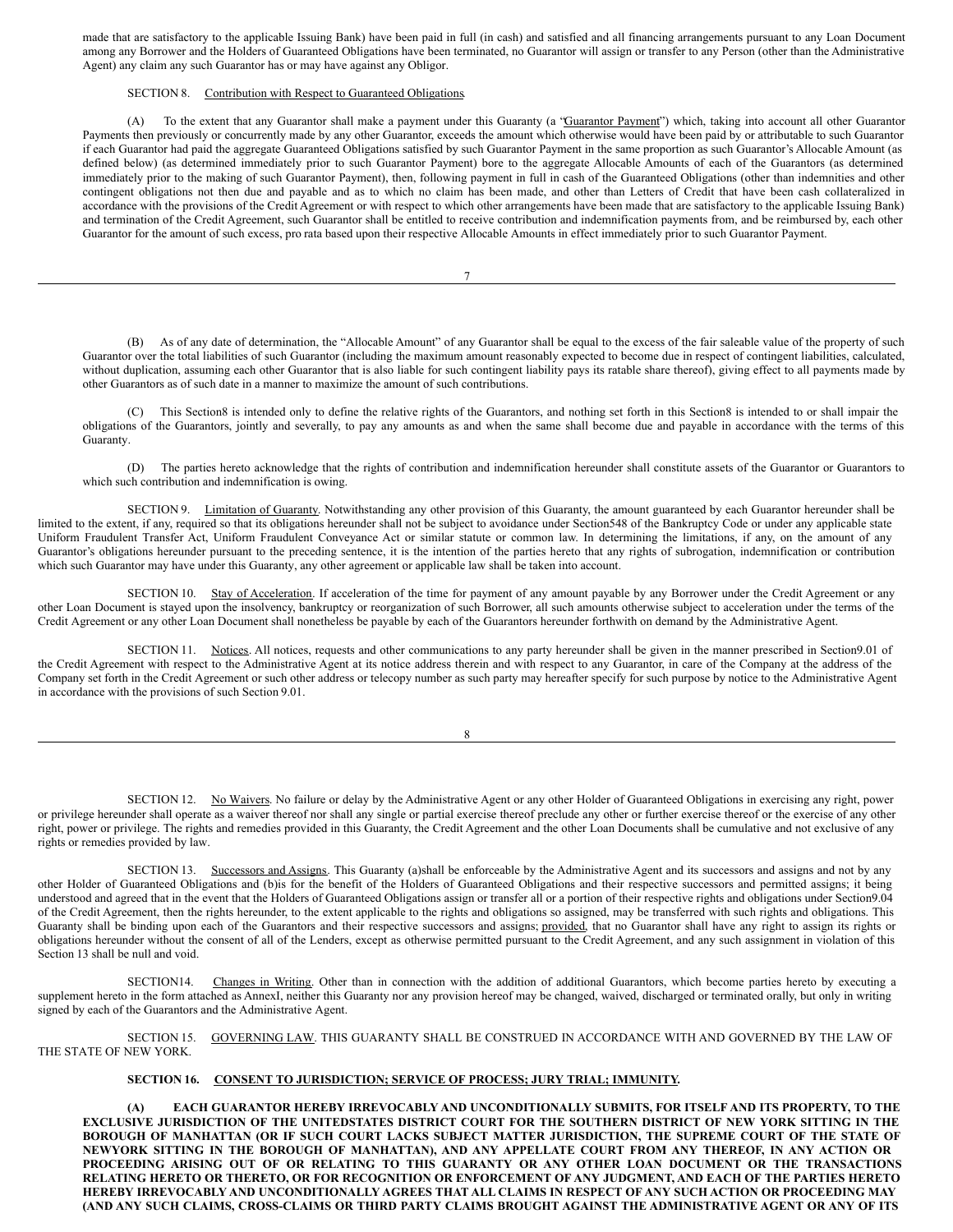RELATED PARTIES MAY ONLY) BE HEARD AND DETERMINED IN SUCH FEDERAL (TO THE EXTENT PERMITTED BY LAW) OR NEWYORK STATE COURT. EACH OF THE PARTIES HERETO AGREES THAT A FINAL JUDGMENT IN ANY SUCH ACTION OR PROCEEDING SHALL BE CONCLUSIVE AND MAYBE ENFORCED IN OTHER JURISDICTIONS BY SUIT ON THE JUDGMENT OR IN ANY OTHER MANNER PROVIDED BY LAW. NOTHING IN THIS GUARANTY OR ANY OTHER LOAN DOCUMENT SHALL AFFECT ANY RIGHT THAT THE ADMINISTRATIVE AGENT, ANY ISSUING BANK OR ANY LENDER MAYOTHERWISE HAVE TO BRING ANY ACTION OR PROCEEDING RELATING TO THIS **AGREEMENT OR ANY OTHER LOAN DOCUMENT AGAINST ANY LOAN PARTY OR ITS PROPERTIES IN THE COURTS OF ANY JURISDICTION.**

**(B) EACH PARTY HERETO HEREBY WAIVES, TO THE FULLEST EXTENT PERMITTED BY APPLICABLE LAW, ANY RIGHT IT** MAYHAVÉ TO A TRIAL BY JURY IN ANY LEGAL PROCEEDING DIRECTLY OR INDIRECTLY ARISING OUT OF OR RELATING TO THIS **GUARANTY, ANY OTHER LOAN DOCUMENT OR THE TRANSACTIONS CONTEMPLATED HEREBY OR THEREBY (WHETHER BASED ON CONTRACT, TORT OR ANY OTHER THEORY). EACH PARTY HERETO (A)CERTIFIES THAT NO REPRESENTATIVE, AGENT OR ATTORNEY** OF ANY OTHER PARTY HAS REPRESENTED, EXPRESSLY OR OTHERWISE, THAT SUCH OTHER PARTY WOULD NOT,IN THE EVENT OF LITIGATION, SEEK TO ENFORCE THE FOREGOING WAIVER AND (B)ACKNOWLEDGES THAT IT AND THE OTHER PARTIES HERETO HAVE BEEN INDUCED TO ENTER INTO THIS GUARANTY BY, AMONG OTHER THINGS, THE MUTUAL WAIVERS AND CERTIFICATIONS IN THIS **SECTION.**

SECTION17. No Strict Construction. The parties hereto have participated jointly in the negotiation and drafting of this Guaranty. In the event an ambiguity or question of intent or interpretation arises, this Guaranty shall be construed as if drafted jointly by the parties hereto and no presumption or burden of proof shall arise favoring or disfavoring any party by virtue of the authorship of any provisions of this Guaranty.

SECTION 18. Taxes, Expenses of Enforcement, etc.

this Guaranty.

(A) Taxes. Sections 2.17 and 2.17A of the Credit Agreement shall be applicable, *mutatis mutandis*, to all payments required to be made by any Guarantor under this Guaranty as if a reference to a Borrower in those Sections were a reference to a Guarantor.

Expenses of Enforcement, Etc. The Guarantors agree to reimburse the Administrative Agent for all reasonable and documented out-of-pocket expenses incurred by the Administrative Agent, in accordance with Section 9.03 of the Credit Agreement.

SECTION 19. Setoff. At any time after all or any part of the Guaranteed Obligations have become due and payable (by acceleration or otherwise), each Holder of Guaranteed Obligations may, without notice to any Guarantor and regardless of the acceptance of any security or collateral for the payment hereof, appropriate and apply in accordance with the terms of the Credit Agreement toward the payment of all or any part of the Guaranteed Obligations: (i)any indebtedness due from such Holder of Guaranteed Obligations to any Guarantor, and (ii)any moneys, credits or other property belonging to any Guarantor, at any time held by or coming into the possession of such Holder of Guaranteed Obligations or any of their respective Affiliates.

SECTION20. Financial Information. Each Guarantor hereby assumes responsibility for keeping itself informed of the financial condition of each of the Obligors, and of all other circumstances bearing upon the risk of nonpayment of the Guaranteed Obligations, or any part thereof, that diligent inquiry would reveal, and each Guarantor hereby agrees that none of the Holders of Guaranteed Obligations shall have any duty to advise such Guarantor of information known to any of them regarding such condition or any such circumstances. In the event any Holder of Guaranteed Obligations, in its sole discretion, undertakes at any time or from time to time to provide any such information to a Guarantor, such Holder of Guaranteed Obligations shall be under no obligation (i)to undertake any investigation not a part of its regular business routine, (ii)to disclose any information which such Holder of Guaranteed Obligations, pursuant to accepted or reasonable commercial finance or banking practices, wishes to maintain confidential or (iii) to make any other or future disclosures of such information or any other information to such Guarantor.

10

SECTION21. Severability. Wherever possible, each provision of this Guaranty shall be interpreted in such manner as to be effective and valid under applicable law, but if any provision of this Guaranty shall be prohibited by or invalid under such law, such provision shall be ineffective to the extent of such prohibition or invalidity without invalidating the remainder of such provision or the remaining provisions of this Guaranty.

SECTION 22. Merger. This Guaranty represents the final agreement of each of the Guarantors with respect to the matters contained herein and may not be contradicted by evidence of prior or contemporaneous agreements, or subsequent oral agreements, between the Guarantor and any Holder of Guaranteed Obligations (including the Administrative Agent).

SECTION 23. Headings. Sectionheadings in this Guaranty are for convenience of reference only and shall not govern the interpretation of any provision of

SECTION24. Judgment Currency. If for the purposes of obtaining judgment in any court it is necessary to convert a sum due from any Guarantor hereunder in the currency expressed to be payable herein (the "specified currency") into another currency, the parties hereto agree, to the fullest extent that they may effectively do so, that the rate of exchange used shall be that at which in accordance with normal banking procedures the Administrative Agent could purchase the specified currency with such other currency at the Administrative Agent's main New York City office on the Business Day preceding that on which final, non-appealable judgment is given. The obligations of each Guarantor in respect of any sum due hereunder shall, notwithstanding any judgment in a currency other than the specified currency, be discharged only to the extent that on the Business Day following receipt by any Holder of Guaranteed Obligations, as the case may be, of any sum adjudged to be so due in such other currency such Holder of Guaranteed Obligations, as the case may be, may in accordance with normal, reasonable banking procedures purchase the specified currency with such other currency. If the amount of the specified currency so purchased is less than the sum originally due to such Holder of Guaranteed Obligations in the specified currency, each Guarantor agrees, to the fullest extent that it may effectively do so, as a separate obligation and notwithstanding any such judgment, to indemnify such Holder of Guaranteed Obligations against such loss, and if the amount of the specified currency so purchased exceeds (a)the sum originally due to any Holder of Guaranteed Obligations in the specified currency and (b)amounts shared with other Holders of Guaranteed Obligations as a result of allocations of such excess as a disproportionate payment to such other Holder of Guaranteed Obligations under Section2.18 of the Credit Agreement, such Holder of Guaranteed Obligations, as the case may be, agrees, by accepting the benefits hereof, to remit such excess to such Guarantor.

SECTION25. Termination of Guaranty. The obligations of any Guarantor under this Guaranty shall automatically terminate, and any Guarantor may be released from this Guaranty, in each case in accordance with Section 9.14 of the Credit Agreement.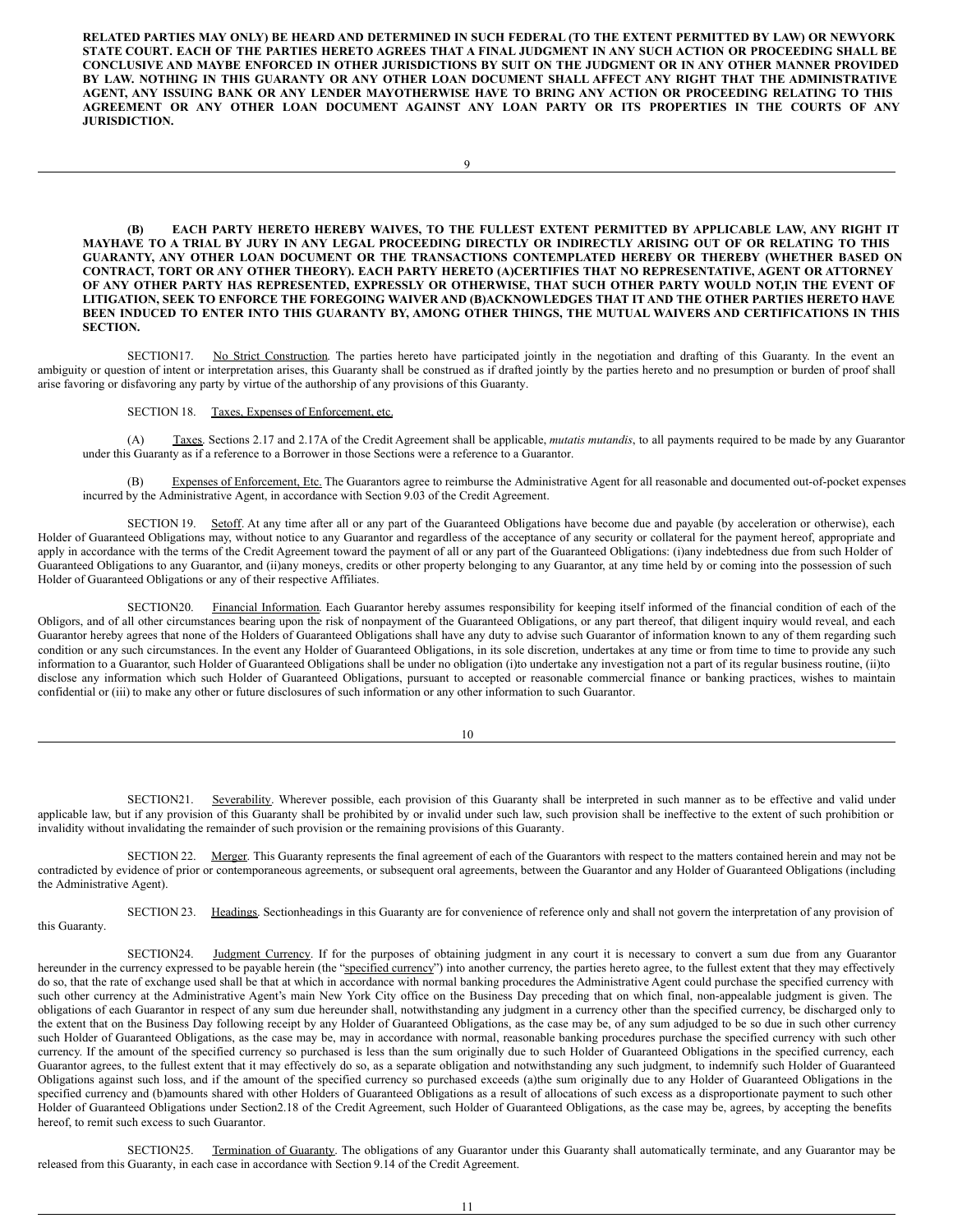SECTION26. Keepwell. Each Qualified ECP Guarantor hereby jointly and severally absolutely, unconditionally and irrevocably undertakes to provide such funds or other support as may be needed from time to time by each other Guarantor to honor all of its obligations under this Guaranty in respect of Specified Swap Obligations (provided, however, that each Qualified ECP Guarantor shall only be liable under this Section 26 for the maximum amount of such liability that can be hereby incurred without rendering its obligations under this Section26 or otherwise under this Guaranty voidable under applicable law relating to fraudulent conveyance or fraudulent transfer, and not for any greater amount). The obligations of each Qualified ECP Guarantor under this Section26 shall remain in full force and effect until a discharge of such Qualified ECP Guarantor's Guaranteed Obligations in accordance with the terms hereof and the other Loan Documents. Each Qualified ECP Guarantor intends that this Section26 constitute, and this Section26 shall be deemed to constitute, a "keepwell, support, or other agreement" for the benefit of each other Guarantor for all purposes of Section1a(18)(A)(v)(II)of the Commodity Exchange Act. As used herein, "  $Qualified ECP Guaranto'$  means, in respect of any Specified Swap Obligation, each Guarantor that has total assets exceeding \$10,000,000 at the time the relevant Guarantee or grant of the relevant security interest becomes or would become effective with respect to such Specified Swap Obligation or such other Person as constitutes an ECP and can cause another Person to qualify as an ECP at such time by entering into a keepwell under Section  $1a(18)(A)(v)(II)$  of the Commodity Exchange Act.

Remainder of Page Intentionally Blank.

12

IN WITNESS WHEREOF, each of the Initial Guarantors has caused this Guaranty to be duly executed by its authorized officer as of the day and year first above written.

## [GUARANTORS]

| By:    |  |  |
|--------|--|--|
| Name:  |  |  |
| Title: |  |  |
|        |  |  |

13

Acknowledged and Agreed as of the date first written above:

JPMORGAN CHASE BANK, N.A., as Administrative Agent

By: Name: Title:

14

### ANNEX I TO GUARANTY

Reference is hereby made to the Third Amended and Restated Guaranty, made as of June8, 2022 (as amended, amended and restated, renewed, extended, supplemented or otherwise modified from time to time, the "Guaranty"), by and among the Initial Guarantors, the additional Guarantors party thereto from time to time in favor of the Administrative Agent, for the ratable benefit of the Holders of Guaranteed Obligations, under the Credit Agreement. Capitalized terms used herein and not defined herein shall have the meanings given to them in the Guaranty. By its execution below, the undersigned [NAME OF NEW GUARANTOR], a [state of organization] [corporation] [partnership] [limited liability company] (the "New Guarantor"), agrees to become, and does hereby become, a Guarantor under the Guaranty and agrees to be bound by such Guaranty as if originally a party thereto. By its execution below, the undersigned represents and warrants as to itself that all of the representations and warranties contained in Section 2 of the Guaranty are true and correct in all respects as of the date hereof.

This Annex I counterpart of the Guaranty shall be construed in accordance with and governed by the law of the State of New York.

IN WITNESS WHEREOF, New Guarantor has executed and delivered this AnnexI counterpart to the Guaranty as of this \_\_\_\_\_\_\_\_\_\_ day of \_\_\_\_\_\_\_\_\_,

20\_\_\_.

[NAME OF NEW GUARANTOR]

By: Its:

EXHIBIT H-1

[FORM OF]

U.S. TAX COMPLIANCE CERTIFICATE (For Foreign Lenders That Are Not Partnerships For U.S. Federal Income Tax Purposes)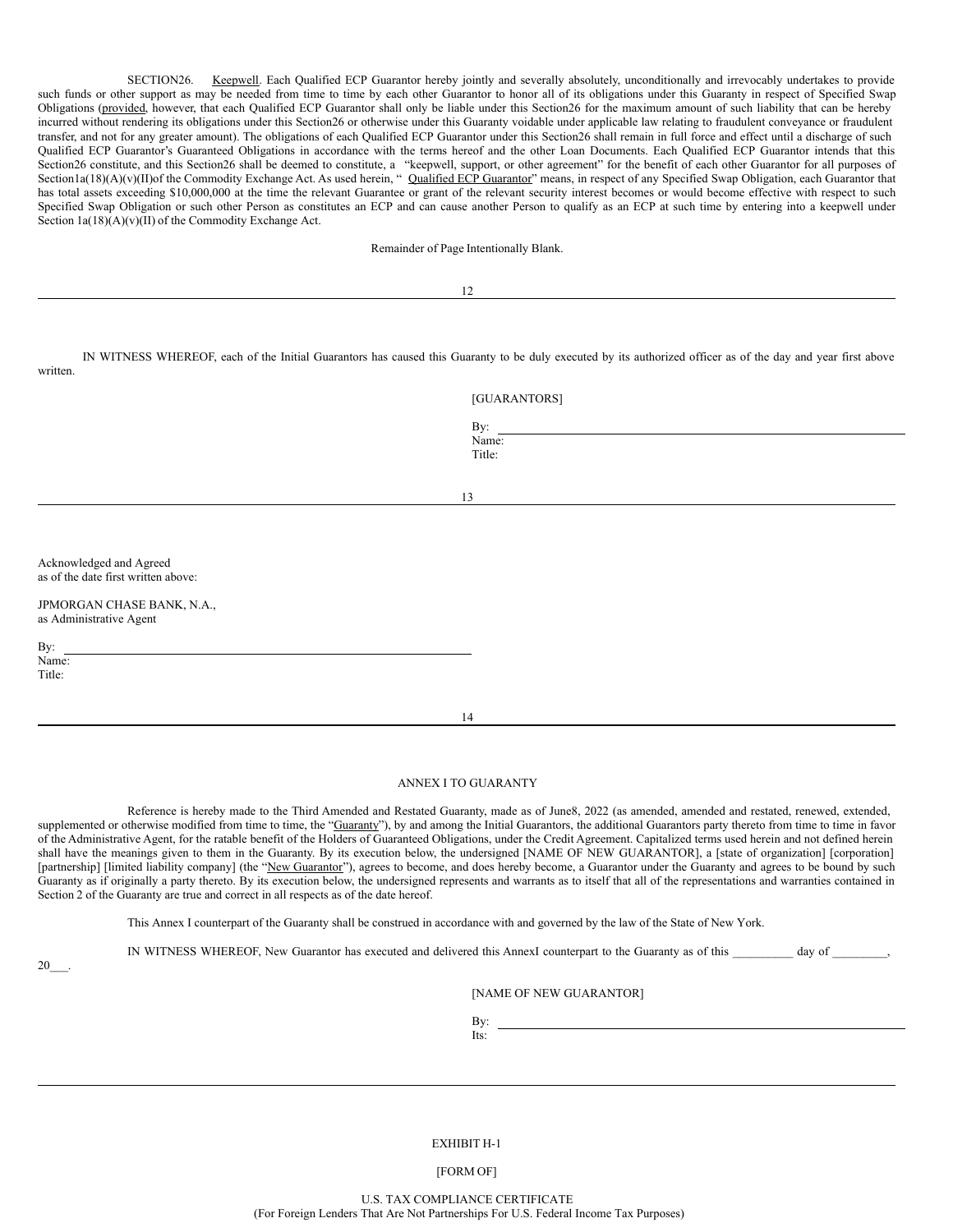Reference is hereby made to the Fourth Amended and Restated Credit Agreement dated June8, 2022 (as amended, restated, amended and restated, supplemented or otherwise modified from time to time, the "Credit Agreement"), among Hillenbrand,Inc. (the "Company"), the Subsidiary Borrowers from time to time party thereto, the Lenders from time to time party thereto (collectively with the Company, the "Borrowers") and JPMorgan Chase Bank, N.A., as administrative agent (in such capacity, the "Administrative Agent").

Pursuant to the provisions of Section2.17 of the Credit Agreement, the undersigned hereby certifies that (i)it is the sole record and beneficial owner of the Loan(s)(as well as any promissory note(s)evidencing such Loan(s)) in respect of which it is providing this certificate, (ii)it is not a bank within the meaning of Section881(c) (3)(A)of the Code, (iii)it is not a ten percent shareholder of any Borrower within the meaning of Sections 881(c)(3)(B)and 871(h)(3)(B)of the Code and (iv)it is not a controlled foreign corporation related to any Borrower as described in Section 881(c)(3)(C) of the Code.

The undersigned has furnished the Administrative Agent and the Borrowers with a certificate of its non-U.S.Person status on IRS FormW-8BEN or IRS FormW-8BEN-E. By executing this certificate, the undersigned agrees that (1)if the information provided on this certificate changes, the undersigned shall promptly so inform the Borrowers and the Administrative Agent and (2)the undersigned shall have at all times furnished the Borrowers and the Administrative Agent with a properly completed and currently effective certificate in either the calendar year in which each payment is to be made to the undersigned, or in either of the two calendar years preceding such payments.

Unless otherwise defined herein, terms defined in the Credit Agreement and used herein shall have the meanings given to them in the Credit Agreement.

#### [NAME OF LENDER]

By: Name: Title:

Date: \_\_\_\_\_\_\_\_\_\_\_, 20[\_\_]

### EXHIBIT H-2

## [FORM OF]

U.S. TAX COMPLIANCE CERTIFICATE

(For Foreign Participants That Are Not Partnerships For U.S. Federal Income Tax Purposes)

Reference is hereby made to the Fourth Amended and Restated Credit Agreement dated June8, 2022 (as amended, restated, amended and restated, supplemented or otherwise modified from time to time, the "Credit Agreement"), among Hillenbrand,Inc. (the "Company"), the Subsidiary Borrowers from time to time party thereto, the Lenders from time to time party thereto (collectively with the Company, the "Borrowers") and JPMorgan Chase Bank, N.A., as administrative agent (in such capacity, the "Administrative Agent").

Pursuant to the provisions of Section2.17 of the Credit Agreement, the undersigned hereby certifies that (i)it is the sole record and beneficial owner of the participation in respect of which it is providing this certificate, (ii)it is not a bank within the meaning of Section881(c)(3)(A)of the Code, (iii)it is not a ten percent shareholder of any Borrower within the meaning of Sections  $881(c)(3)(B)$ and  $871(h)(3)(B)$ of the Code, and (iv)it is not a controlled foreign corporation related to any Borrower as described in Section 881(c)(3)(C) of the Code.

The undersigned has furnished its participating Lender with a certificate of its non-U.S. Person status on IRS FormW-8BEN or IRS FormW-8BEN-E. By executing this certificate, the undersigned agrees that (1)if the information provided on this certificate changes, the undersigned shall promptly so inform such Lender in writing, and (2)the undersigned shall have at all times furnished such Lender with a properly completed and currently effective certificate in either the calendar year in which each payment is to be made to the undersigned, or in either of the two calendar years preceding such payments.

Unless otherwise defined herein, terms defined in the Credit Agreement and used herein shall have the meanings given to them in the Credit Agreement.

[NAME OF PARTICIPANT]

By: Name: Title:

Date: , 20[ ]

### EXHIBIT H-3

### [FORM OF]

U.S. TAX COMPLIANCE CERTIFICATE

(For Foreign Participants That Are Partnerships For U.S. Federal Income Tax Purposes)

Reference is hereby made to the Fourth Amended and Restated Credit Agreement dated June8, 2022 (as amended, restated, amended and restated, supplemented or otherwise modified from time to time, the "Credit Agreement"), among Hillenbrand,Inc. (the "Company"), the Subsidiary Borrowers from time to time party thereto, the Lenders from time to time party thereto (collectively with the Company, the "Borrowers") and JPMorgan Chase Bank, N.A., as administrative agent (in such capacity, the "Administrative Agent").

Pursuant to the provisions of Section2.17 of the Credit Agreement, the undersigned hereby certifies that (i)it is the sole record owner of the participation in respect of which it is providing this certificate, (ii)its direct or indirect partners/members are the sole beneficial owners of such participation and (iii)with respect to such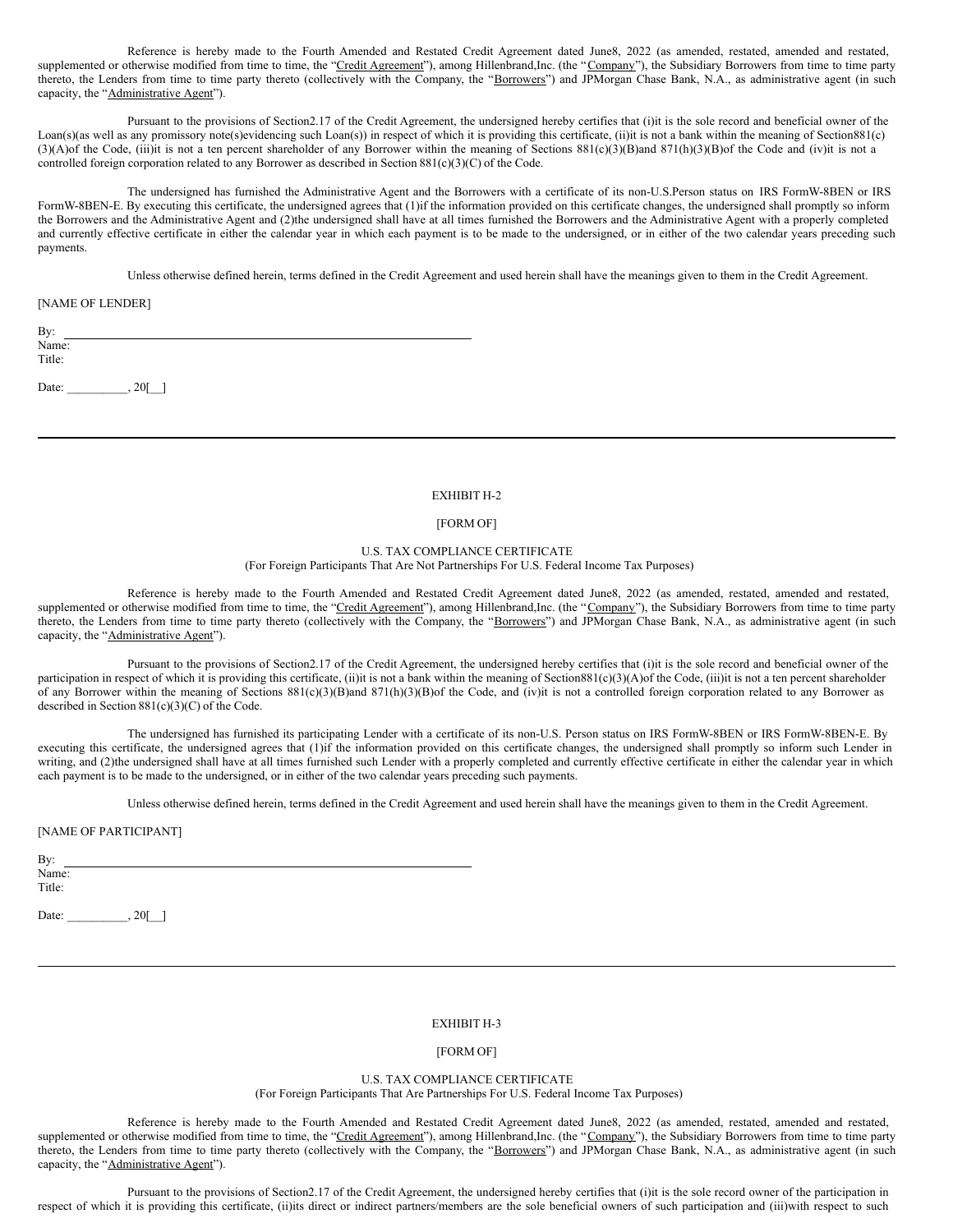participation, the undersigned is not a bank extending credit pursuant to a loan agreement entered into in the ordinary course of its trade or business within the meaning of Section881(c)(3)(A)of the Code. Furthermore, the undersigned hereby certifies that each of its direct or indirect partners/members is described in one of the following: (1)such partner/member is (a)not a bank extending credit pursuant to a loan agreement entered into in the ordinary course of its trade or business within the meaning of Section881(c) (3)(A)of the Code, (b)not a ten percent shareholder of the Borrower within the meaning of Sections 881(c)(3)(B)and 871(h)(3)(B)of the Code and (c)not a controlled foreign corporation related to the Borrower as described in Section881(c)(3)(C)of the Code; (2)such partner/member is claiming that income is effectively connected with the conduct of a trade or business within the United States on IRS FormW-8ECI; (3)such partner/member is claiming eligibility for the benefits of an income tax treaty to which the United States is a party on IRS FormW-8BEN or IRS FormW-8BEN-E; or (4)such partner/member is able to certify that such partner/member is exempt from U.S. federal backup withholding tax on IRS Form W-9.

The undersigned has furnished its participating Lender with IRS FormW-8IMY accompanied by one of the following forms from each of its partners/members that is claiming the portfolio interest exemption: (i)an IRS FormW-8BEN or IRS FormW-8BEN-E or (ii)an IRS FormW-8IMY accompanied by an IRS FormW-8BEN or IRS FormW-8BEN-E from each of such partner's/member's beneficial owners that is claiming the portfolio interest exemption. The undersigned has also furnished its participating Lender with an applicable IRS FormW-8 or W-9 for each of its partners/members that is not claiming the portfolio interest exemption. By executing this certificate, the undersigned agrees that (1)if the information provided on this certificate changes, the undersigned shall promptly so inform such Lender and (2)the undersigned shall have at all times furnished such Lender with a properly completed and currently effective certificate in either the calendar year in which each payment is to be made to the undersigned, or in either of the two calendar years preceding such payments.

Unless otherwise defined herein, terms defined in the Credit Agreement and used herein shall have the meanings given to them in the Credit Agreement.

#### [NAME OF PARTICIPANT]

By: Name: Title:

Date: \_\_\_\_\_\_\_\_\_\_, 20[\_\_]

### EXHIBIT H-4

### [FORM OF]

### U.S. TAX COMPLIANCE CERTIFICATE (For Foreign Lenders That Are Partnerships For U.S. Federal Income Tax Purposes)

Reference is hereby made to the Fourth Amended and Restated Credit Agreement dated June8, 2022 (as amended, restated, amended and restated, supplemented or otherwise modified from time to time, the "Credit Agreement"), among Hillenbrand,Inc. (the "Company"), the Subsidiary Borrowers from time to time party thereto, the Lenders from time to time party thereto (collectively with the Company, the "Borrowers") and JPMorgan Chase Bank, N.A., as administrative agent (in such capacity, the "Administrative Agent").

Pursuant to the provisions of Section2.17 of the Credit Agreement, the undersigned hereby certifies that (i)it is the sole record owner of the Loan(s)(as well as any promissory note(s) evidencing such Loan(s)) in respect of which it is providing this certificate, (ii) its direct or indirect partners/members are the sole beneficial owners of such Loan(s)(as well as any promissory note(s)evidencing such Loan(s)) and (iii)with respect to the extension of credit pursuant to this Credit Agreement or any other Loan Document, the undersigned is not a bank extending credit pursuant to a loan agreement entered into in the ordinary course of its trade or business within the meaning of Section881(c)(3)(A)of the Code. Furthermore, the undersigned hereby certifies that each of its direct or indirect partners/members is described in one of the following: (1)such partner/member is (a)not a bank extending credit pursuant to a loan agreement entered into in the ordinary course of its trade or business within the meaning of Section881(c)  $(3)(A)$ of the Code, (b)not a ten percent shareholder of the Borrower within the meaning of Sections  $881(c)(3)(B)$ and  $871(h)(3)(B)$ of the Code and (c)not a controlled foreign corporation related to the Borrower as described in Section881(c)(3)(C)of the Code; (2)such partner/member is claiming that income is effectively connected with the conduct of a trade or business within the United States on IRS FormW-8ECI; (3)such partner/member is claiming eligibility for the benefits of an income tax treaty to which the United States is a party on IRS FormW-8BEN or IRS FormW-8BEN-E; or (4)such partner/member is able to certify that such partner/member is exempt from U.S. federal backup withholding tax on IRS Form W-9.

The undersigned has furnished the Administrative Agent and the Company with IRS FormW-8IMY accompanied by one of the following forms from each of its partners/members that is claiming the portfolio interest exemption: (i)an IRS FormW-8BEN or IRS FormW-8BEN-E or (ii)an IRS FormW-8IMY accompanied by an IRS FormW-8BEN or IRS FormW-8BEN-E from each of such partner's/member's beneficial owners that is claiming the portfolio interest exemption. The undersigned has also furnished the Administrative Agent and the Company with an applicable IRS FormW-8 or W-9 for each of its partners/members that is not claiming the portfolio interest exemption. By executing this certificate, the undersigned agrees that (1)if the information provided on this certificate changes, the undersigned shall promptly so inform the Company and the Administrative Agent, and (2)the undersigned shall have at all times furnished the Company and the Administrative Agent with a properly completed and currently effective certificate in either the calendar year in which each payment is to be made to the undersigned, or in either of the two calendar years preceding such payments.

Unless otherwise defined herein, terms defined in the Credit Agreement and used herein shall have the meanings given to them in the Credit Agreement.

[NAME OF LENDER]

By: Name: Title:

Date: \_\_\_\_\_\_\_\_\_\_\_, 20[\_\_]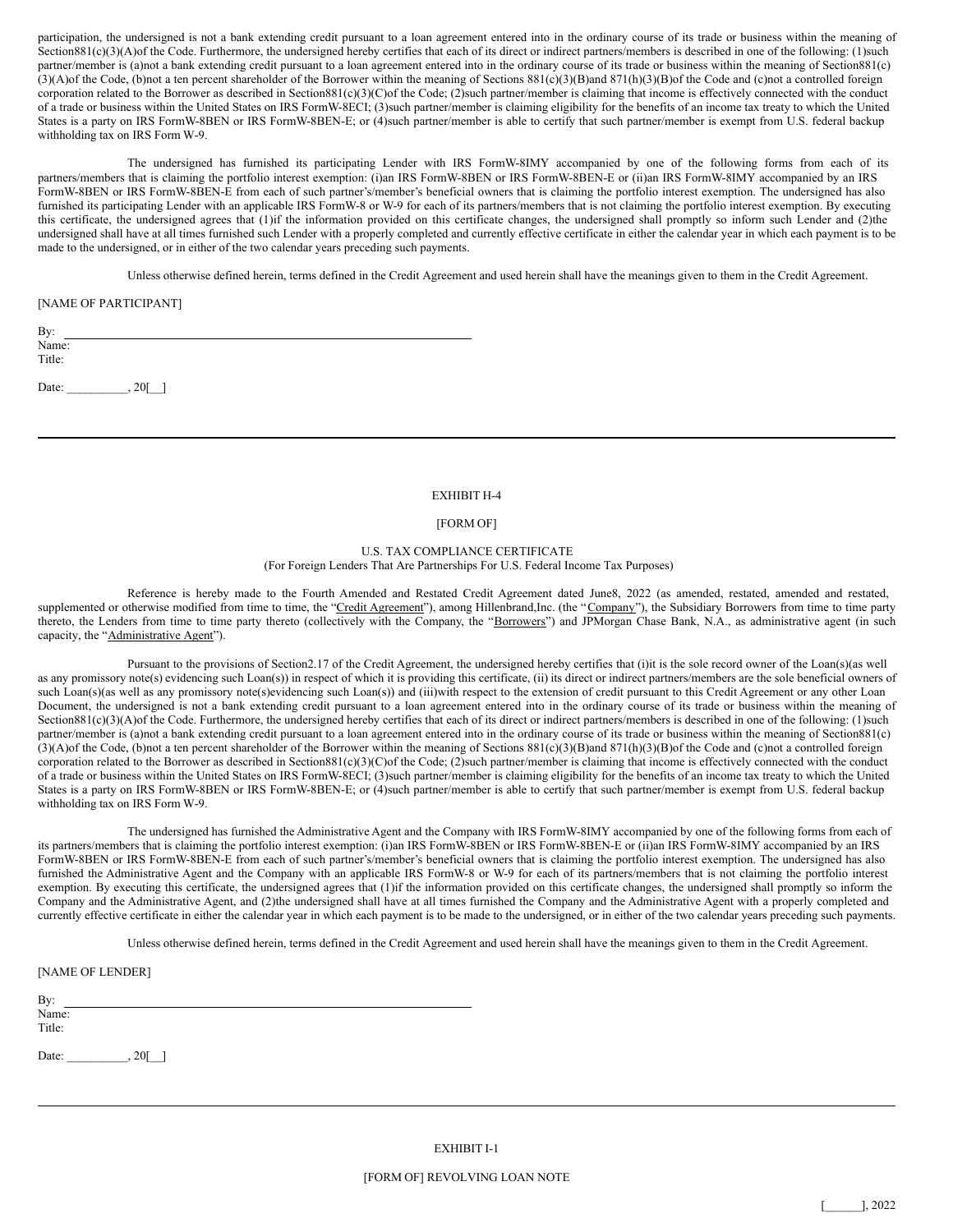FOR VALUE RECEIVED, the undersigned, [HILLENBRAND,INC., an Indiana corporation][[SUBSIDIARY BORROWER], a [\_\_\_\_\_\_]] (the " Borrower"), HEREBY UNCONDITIONALLY PROMISES TO PAY to [LENDER] and its registered assigns (the "Lender") the aggregate unpaid Dollar Amount of all Revolving Loans made by the Lender to the Borrower pursuant to the "Credit Agreement" (as defined below) on the Maturity Date or on such earlier date as may be required by the terms of the Credit Agreement. Capitalized terms used herein and not otherwise defined herein are as defined in the Credit Agreement.

The Borrower promises to pay interest on the unpaid principal amount of each Revolving Loan made to it from the date of such Revolving Loan until such principal amount is paid in full at a rate or rates per annum determined in accordance with the terms of the Credit Agreement. Interest hereunder is due and payable at such times and on such dates as set forth in the Credit Agreement.

At the time of each Revolving Loan, and upon each payment or prepayment of principal of each Revolving Loan, the Lender shall make a notation either on the schedule attached hereto and made a part hereof, or in the Lender's own books and records, in each case specifying the amount of such Revolving Loan, the respective Interest Period thereof (in the case of Term Benchmark Revolving Loans) or the amount of principal paid or prepaid with respect to such Revolving Loan, as applicable; provided that the failure of the Lender to make any such recordation or notation shall not affect the Obligations of the Borrower hereunder or under the Credit Agreement.

This Note is one of the promissory notes referred to in, and is entitled to the benefits of, that certainFourth Amended and Restated Credit Agreement dated June 8, 2022 by and among [the Borrower, the][Hillenbrand, Inc., the Borrower, the other] Subsidiary Borrowers from time to time parties thereto, the financial institutions from time to time parties thereto as Lenders and JPMorgan Chase Bank, N.A., as Administrative Agent (as amended, restated, amended and restated, supplemented or otherwise modified from time to time, the "Credit Agreement"). The Credit Agreement, among other things, (i) provides for the making of Revolving Loans by the Lender to the Borrower from time to time in an aggregate amount not to exceed at any time outstanding the Dollar Amount of such Lender's Revolving Commitment, the indebtedness of the Borrower resulting from each such Revolving Loan to it being evidenced by this Note, and (ii)contains provisions for acceleration of the maturity hereof upon the happening of certain stated events and also for prepayments of the principal hereof prior to the maturity hereof upon the terms and conditions therein specified.

Demand, presentment, protest and notice of nonpayment and protest are hereby waived by the Borrower.

Whenever in this Note reference is made to the Administrative Agent, the Lender or the Borrower, such reference shall be deemed to include, as applicable, a reference to their respective successors and assigns. The provisions of this Note shall be binding upon and shall inure to the benefit of said successors and assigns. The Borrower's successors and assigns shall include, without limitation, a receiver, trustee or debtor in possession of or for the Borrower.

\*\*\*\*\*

This Note shall be construed in accordance with and governed by the law of the State of New York.

[HILLENBRAND, INC.] [SUBSIDIARY BORROWER]

By: Name: Title:

Revolving Loan Note

## SCHEDULE OF REVOLVING LOANS AND PAYMENTS OR PREPAYMENTS

| Date | Amount of<br>Loan | Type of<br>Loan Currency | Interest<br>Period/Rate | Amount of<br>Principal<br>Paid or<br>Prepaid | Unpaid<br>Principal<br>Balance | Notation<br>Made By |
|------|-------------------|--------------------------|-------------------------|----------------------------------------------|--------------------------------|---------------------|
|      |                   |                          |                         |                                              |                                |                     |
|      |                   |                          |                         |                                              |                                |                     |
|      |                   |                          |                         |                                              |                                |                     |
|      |                   |                          |                         |                                              |                                |                     |
|      |                   |                          |                         |                                              |                                |                     |
|      |                   |                          |                         |                                              |                                |                     |
|      |                   |                          |                         |                                              |                                |                     |
|      |                   |                          |                         |                                              |                                |                     |
|      |                   |                          |                         |                                              |                                |                     |
|      |                   |                          |                         |                                              |                                |                     |
|      |                   |                          |                         |                                              |                                |                     |
|      |                   |                          |                         |                                              |                                |                     |
|      |                   |                          |                         |                                              |                                |                     |
|      |                   |                          |                         |                                              |                                |                     |
|      |                   |                          |                         |                                              |                                |                     |
|      |                   |                          |                         |                                              |                                |                     |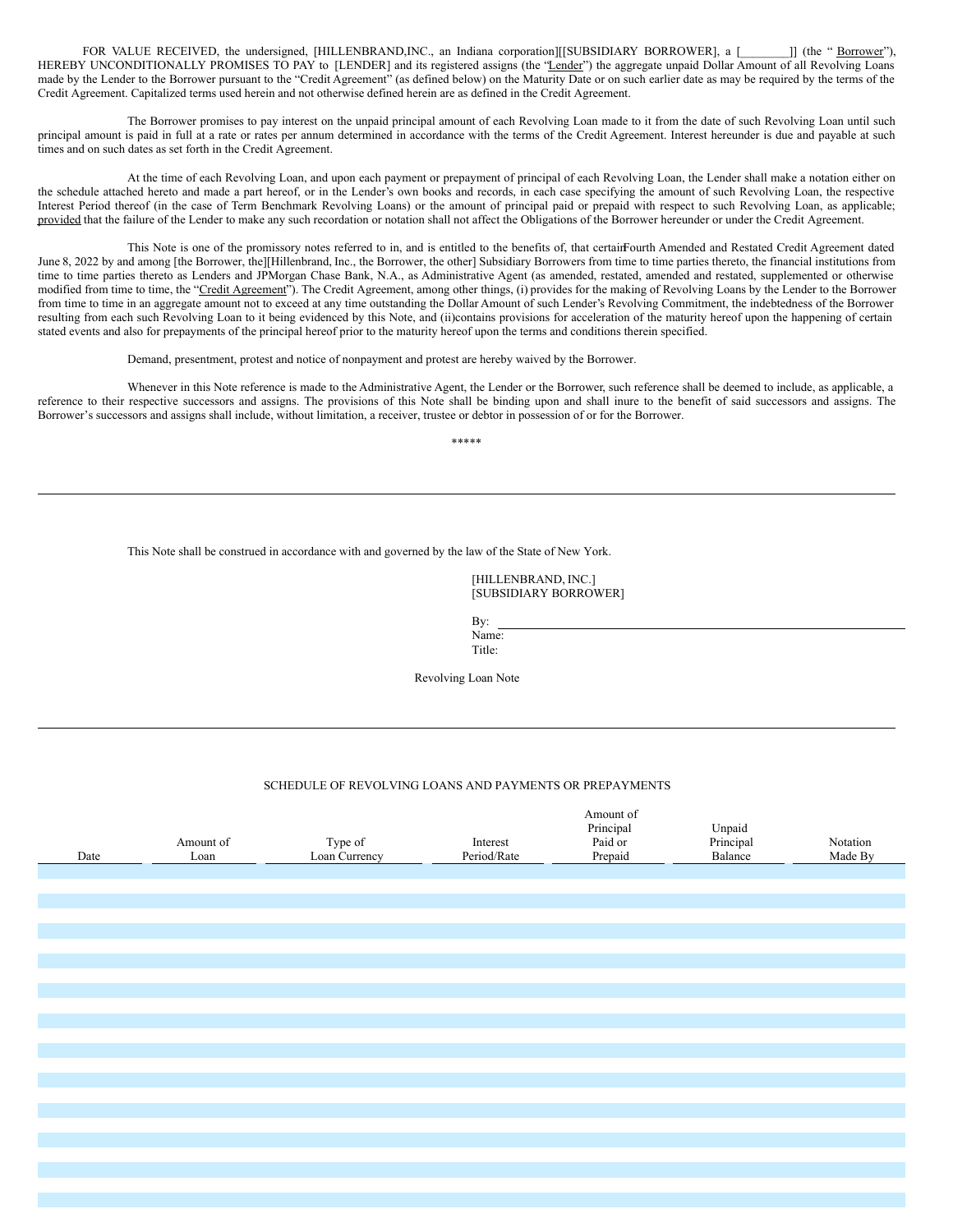### EXHIBIT I-2

#### [FORM OF] TERM LOAN NOTE

[\_\_\_\_\_\_], 2022

FOR VALUE RECEIVED, the undersigned, HILLENBRAND,INC., an Indiana corporation (the "Borrower"), HEREBY UNCONDITIONALLY PROMISES TO PAY to [LENDER] and its registered assigns (the "Lender") the aggregate unpaid amount of all Term Loans made by the Lender to the Borrower pursuant to the "Credit Agreement" (as defined below) on the Maturity Date or on such earlier date as may be required by the terms of the Credit Agreement. Capitalized terms used herein and not otherwise defined herein are as defined in the Credit Agreement.

The Borrower promises to pay interest on the unpaid principal amount of each Term Loan made to it from the date of such Term Loan until such principal amount is paid in full at a rate or rates per annum determined in accordance with the terms of the Credit Agreement. Interest hereunder is due and payable at such times and on such dates as set forth in the Credit Agreement.

At the time of each Term Loan, and upon each payment or prepayment of principal of each Term Loan, the Lender shall make a notation either on the schedule attached hereto and made a part hereof, or in the Lender's own books and records, in each case specifying the amount of such Term Loan, the respective Interest Period thereof (in the case of Term Benchmark Term Loans) or the amount of principal paid or prepaid with respect to such Term Loan, as applicable; provided that the failure of the Lender to make any such recordation or notation shall not affect the Obligations of the Borrower hereunder or under the Credit Agreement.

This Note is one of the promissory notes referred to in, and is entitled to the benefits of, that certainFourth Amended and Restated Credit Agreement dated June8, 2022 by and among the Borrower, the Subsidiary Borrowers from time to time parties thereto, the financial institutions from time to time parties thereto as Lenders and JPMorgan Chase Bank, N.A., as Administrative Agent (as amended, restated, amended and restated, supplemented or otherwise modified from time to time, the "Credit Agreement"). The Credit Agreement, among other things, (i)provides for the making of a Term Loan by the Lender to the Borrower on the Term Loan Funding Date in an aggregate amount not to exceed at any time outstanding the Dollar Amount of such Lender's Term Loan Commitment, the indebtedness of the Borrower resulting from each such Term Loan to it being evidenced by this Note, and (ii)contains provisions for acceleration of the maturity hereof upon the happening of certain stated events and also for prepayments of the principal hereof prior to the maturity hereof upon the terms and conditions therein specified.

Demand, presentment, protest and notice of nonpayment and protest are hereby waived by the Borrower.

Whenever in this Note reference is made to the Administrative Agent, the Lender or the Borrower, such reference shall be deemed to include, as applicable, a reference to their respective successors and assigns. The provisions of this Note shall be binding upon and shall inure to the benefit of said successors and assigns. The Borrower's successors and assigns shall include, without limitation, a receiver, trustee or debtor in possession of or for the Borrower.

\*\*\*\*\*

This Note shall be construed in accordance with and governed by the law of the State of New York.

HILLENBRAND, INC.

By: Name: Title:

### SCHEDULE OF TERM LOANS AND PAYMENTS OR PREPAYMENTS

| Date | Amount of<br>Loan | Type of<br>Loan Currency | Interest<br>Period/Rate | Amount of<br>Principal<br>Paid or<br>Prepaid | Unpaid<br>Principal<br>Balance | Notation<br>Made By |
|------|-------------------|--------------------------|-------------------------|----------------------------------------------|--------------------------------|---------------------|
|      |                   |                          |                         |                                              |                                |                     |
|      |                   |                          |                         |                                              |                                |                     |
|      |                   |                          |                         |                                              |                                |                     |
|      |                   |                          |                         |                                              |                                |                     |
|      |                   |                          |                         |                                              |                                |                     |
|      |                   |                          |                         |                                              |                                |                     |
|      |                   |                          |                         |                                              |                                |                     |
|      |                   |                          |                         |                                              |                                |                     |
|      |                   |                          |                         |                                              |                                |                     |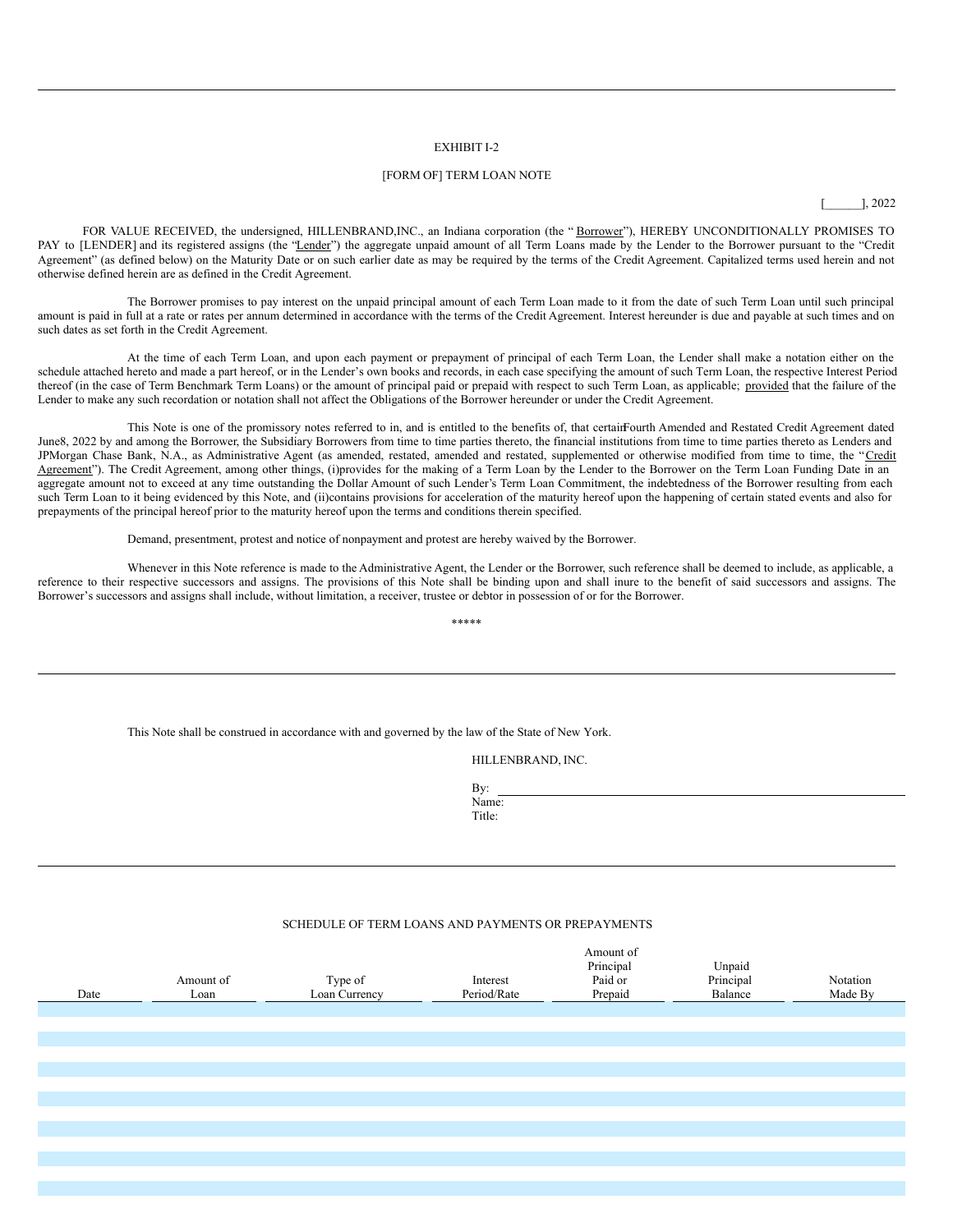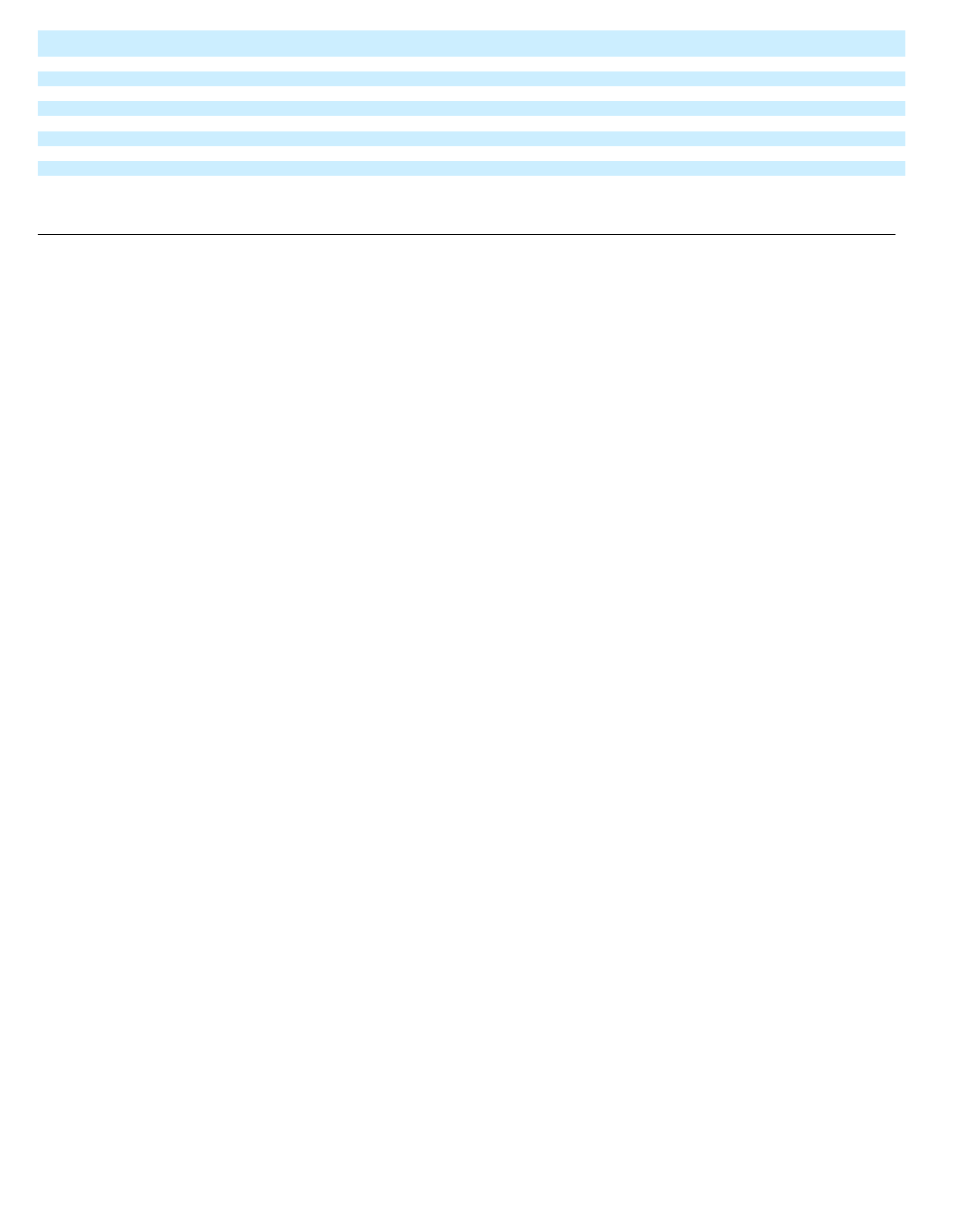Hillenbrand, Inc. One Batesville Boulevard Batesville, IN 47006

### **Re: Amendment No. 8 to Private Shelf Agreement**

#### Ladies and Gentlemen:

Reference is made to the Private Shelf Agreement, dated as of December 6, 2012 (as amended by Amendment No. 1 dated as of December 15, 2014, Amendment No. 2 dated as of December 19, 2014, Amendment No. 3 dated as of March 24, 2016, Amendment No. 4 dated as of December 8, 2017, Amendment No. 5 dated as of September 4, 2019, Amendment No. 6 dated as of January 10, 2020 and Amendment No. 7 dated as of May 19, 2020, the **"Note Agreement"**), by and among Hillenbrand, Inc., an Indiana corporation (the **"Company"**), PGIM, Inc. (f/k/a Prudential Investment Management, Inc.) (**"Prudential"**) and each Prudential Affiliate (as therein defined) that has become or becomes bound thereby. Capitalized terms used herein that are not otherwise defined herein shall have the meaning specified in the Note Agreement.

The Company has requested that the Required Holders agree to amend the Note Agreement, as more particularly described below. Subject to the terms and conditions hereof, the Required Holders are willing to agree to such request.

Accordingly, in accordance with the provisions of Section 18.1 of the Note Agreement, and in consideration of the foregoing and for other good and valuable consideration, the receipt and sufficiency of which are hereby acknowledged, the parties hereto agree as follows:

**SECTION 1. Amendments to the Note Agreement**. Upon the occurrence of the Effective Date (as defined below), the Note Agreement shall be amended as set forth below:

1.1 Section 9.1(c)(iii) of the Note Agreement is hereby amended and restated in its entirety to read as follows:

(iii) stating whether any change in GAAP or in the application thereof has occurred since the date of the Company's audited financial statements for the fiscal year ended September 30, 2021 or the Company's quarterly financial statements for the fiscal quarter ended December 31, 2021 and March 31, 2022 delivered pursuant to this Agreement and, if any such change has occurred, specifying the effect of such change on the financial statements accompanying such certificate;

1.2Section 9.2 of the Note Agreement is hereby amended by (i) renumbering clauses (c) and (d) thereof to be clause (d) and (e), respectively, (ii) inserting a new clause (c) to read as follows:

(c) the occurrence of any of the following to the extent the same would reasonably be expected to result in a Material Adverse Effect (x) the threatened in writing or actual issuance by the Pensions Regulator of a financial support direction or a contribution notice (as those terms are defined in the United Kingdom Pensions Act 2004) or the threatened in writing or actual exercise of any Criminal Pension Power by the Pensions Regulator or the CPS in relation to the Milacron Pension Scheme and/or (y) any amount becoming due to the Milacron Pension Scheme pursuant to Section 75 or 75A of the United Kingdom Pensions Act 1995;

and (iii) amending and restating the first sentence of the paragraph following clause (e) to read as follows:

Each notice delivered under the Section (i) shall contain a heading or a reference line that reads "Notice under Section 9.2 of the Private Shelf Agreement dated December 6, 2012" and (ii) shall be accompanied by a statement of a Senior Financial Officer or other executive officer of the Company setting forth the details of the event or development requiring such notice and any action taken or proposed to be taken with respect thereto.

1.3 Section 10.1 of the Note Agreement is hereby amended by (i) amending and restating clause (v) thereof in its entirety to read as follows:

(v) Liens arising out of Sale and Leaseback Transactions;

and (ii) deleting clause (bb) thereof in its entirety and renumbering clause (cc) thereof to be clause (bb).

1.4 Section 10.2 of the Note Agreement is hereby amended and restated in its entirety to read as follows:

#### **Section 10.2 Acquisitions**

The Company will not, and will not permit any Subsidiary to, acquire (in one or a series of transactions) all of the capital stock or equity interests or all or substantially all of the assets of any Person, unless (i) immediately before and after giving effect thereto, no Default or Event of Default shall have occurred and be continuing or would result therefrom and (ii) if the aggregate amount invested (including assumed debt) is greater than \$375,000,000, relevant financial information, statements and projections reasonably requested by the Required Holders in respect of the Company and its Subsidiaries as of the end of the most recent fiscal quarter for the four fiscal quarters most recently ended giving effect to the acquisition of the company or business pursuant to this Section 10.2 are delivered to Prudential and the holders of Notes that are Institutional Investors not less than five (5) Business Days prior to the consummation of any such acquisition or series of acquisitions, together with a certificate of a Responsible Officer of the Company demonstrating pro forma compliance with Section 10.9 after giving effect to such acquisition or series of acquisitions.

1.5 Section 10.3 of the Note Agreement is hereby amended by (i) deleting each reference to "capital leases" contained in clause (d) thereof and inserting "finance leases" in lieu thereof, (ii) amending and restating clause (f) thereof in its entirety to read as follows:

so long as no Default or Event of Default has occurred and is continuing or would result therefrom at the time of incurrence, any other unsecured Indebtedness of (x) the Company or any Guarantor and (y) any Foreign Subsidiary Borrower (other than, for the avoidance of doubt, any Indebtedness of a Foreign Subsidiary under the Primary Credit Facility), in the case of clause (y), in an aggregate outstanding principal amount not to exceed the lesser of (A) the Foreign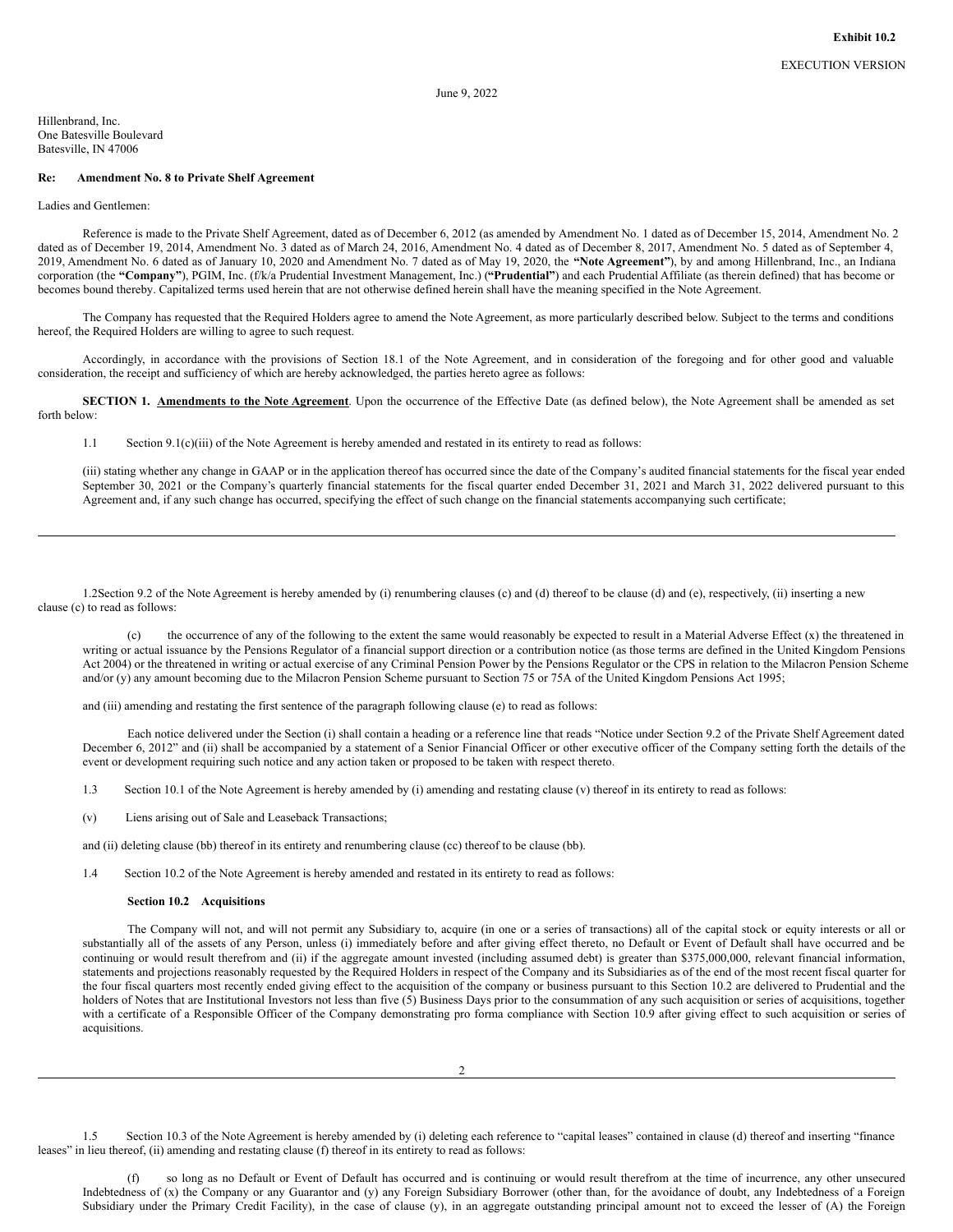Subsidiary Debt Limit and (B) the greater of (i) \$200,000,000 and (ii) 20% of Consolidated Tangible Assets (calculated as of the end of the immediately preceding fiscal quarter for which the Company's financial statements were most recently delivered pursuant to Section 9.1(a) or (b)); provided that, in each case, such Indebtedness is not senior in right of payment to the payment of the Indebtedness arising under this Agreement, the Notes, and the Transaction Documents;

and (iii) amending and restating clause (i) thereof in its entirety to read as follows:

(i) [reserved];

1.6 Section 10.8(d) of the Note Agreement is hereby amended and restated in its entirety to read as follows:

(d) [reserved];

1.7 Section 10.9(a) of the Note Agreement is hereby amended and restated in its entirety to read as follows:

(a) Maximum Leverage Ratio. The Company will not permit the ratio (the**"Leverage Ratio"**), determined as of the last day of each of its fiscal quarters ending on and after June 30, 2022, of (i) (x) Consolidated Indebtedness minus (y) the Liquidity Amount, in each case as of the last day of such fiscal quarter to (ii) Consolidated EBITDA for the period of four consecutive fiscal quarters ending with the last day of such fiscal quarter, all calculated for the Company and its Subsidiaries on a consolidated basis, to be greater than 3.50 to 1.00; provided that the Company may, by written notice to the holders of Notes (which notice may be in a compliance certificate delivered pursuant to Section 9.1(c) with respect to an applicable fiscal quarter) and not more than twice during the term of this Agreement, elect to (x) increase the maximum Leverage Ratio to 4.00 to 1.00 for a period commencing with the fiscal quarters in which the applicable acquisition occurs and the four consecutive fiscal quarters ending thereafter in connection with an acquisition that involves the payment of consideration by the Company and/or its Subsidiaries in excess of \$75,000,000 occurring during the fiscal quarters in which the applicable acquisition occurs (each such period, an "Adjusted Covenant Period") and (y) notwithstanding the foregoing clause (x), the Company may not elect an Adjusted Covenant Period for at least two full fiscal quarters following the end of an Adjusted Covenant Period before a new Adjusted Covenant Period is available again pursuant to the preceding clause (x) for a new period commencing with the fiscal quarter in which the applicable acquisition occurs and the four consecutive fiscal quarters ending thereafter. For purposes of calculations under this Section 10.9(a), Consolidated Indebtedness shall not include 75% of the principal amount of any mandatorily convertible unsecured bonds, debentures, preferred stock or similar instruments in a principal amount not to exceed \$500,000,000 in the aggregate during the term of this Agreement which are payable in no more than three years (whether by redemption, call option or otherwise) solely in common stock or other common equity interests.

3

1.8 Section 10.9(b) of the Note Agreement is hereby amended and restated in its entirety to read as follows:

(b) Minimum Interest Coverage Ratio. The Company will not permit the ratio (the "Interest Coverage Ratio"), determined as of the last day of each of its fiscal quarters ending on and after June 30, 2022, of (i) Consolidated EBITDA to (ii) Consolidated Interest Expense, in each case for the period of four consecutive fiscal quarters ending with the last day of such fiscal quarter, all calculated for the Company and its Subsidiaries on a consolidated basis, to be less than 3.00 to 1.00.

1.9 The Note Agreement is hereby amended to insert a new Section 10.12 thereto, which shall read as follows:

#### **Section 10.12. UK Pensions.**

The Company will ensure it is not knowingly (including where it ought reasonably to know it is) a party, and will use best endeavors to procure that no Subsidiary is a party, to any act or omission in relation to the Milacron Pension Scheme which has or is reasonably likely to have a Material Adverse Effect (including, without limitation, in relation to the issuance of a contribution notice or financial support direction by the Pensions Regulator for the purposes of the United Kingdom Pensions Act 2004 or the exercise of any Criminal Pension Power by the Pensions Regulator or CPS).

4

1.10 Section 11 of the Note Agreement shall be amended to (i) renumber clauses (m) and (n) thereto to be clause (n) and (o), respectively and (ii) insert a new clause (m) thereto, which shall read as follows:

(m) the Company or any of its Subsidiaries shall have been notified that any of them has, in relation to the Milacron Pension Scheme, incurred a debt or other liability under section 75 or 75A of the United Kingdom Pensions Act 1995, or has been issued with a contribution notice or financial support direction (as those terms are defined in the United Kingdom Pensions Act 2004) or has been subject to the exercise of any Criminal Pension Power, or otherwise is determined by a Governmental Authority to be liable to pay any other amount in respect of the Milacron Pension Scheme, in each case that would reasonably be expected to result in a Material Adverse Effect;

1.11 The second paragraph of Section 23.3 of the Note Agreement is hereby amended and restated in its entirety to read as follows:

Notwithstanding anything to the contrary herein all terms of an accounting or financial nature used herein shall be construed, and all computations of amounts and ratios referred to herein shall be made, (x) without giving effect to any election by the Company or any Subsidiary to measure any portion of a financial liability at fair value (as permitted by Accounting Standards Codification 825, formerly known as statement of Financial Accounting Standards No. 159, or any similar accounting standard) and such determination shall be made as if such election had not been made and (y) without giving effect to any treatment of Indebtedness under Accounting Standards Codification 470-20 or 2015-03 (or any other Accounting Standards Codification or Financial Accounting Standard having a similar result or effect) to value any such Indebtedness in a reduced or bifurcated manner as described therein, and such Indebtedness shall at all times be valued at the full stated principal amount thereof, net of discounts and premiums.

1.12 Section 23.4 of the Note Agreement is hereby amended by replacing "equity interests" with "Equity Interests".

1.13 Schedule B to the Note Agreement is hereby amended to delete the following definitions in their entirety:

## **"Airport Access and Use Agreement"**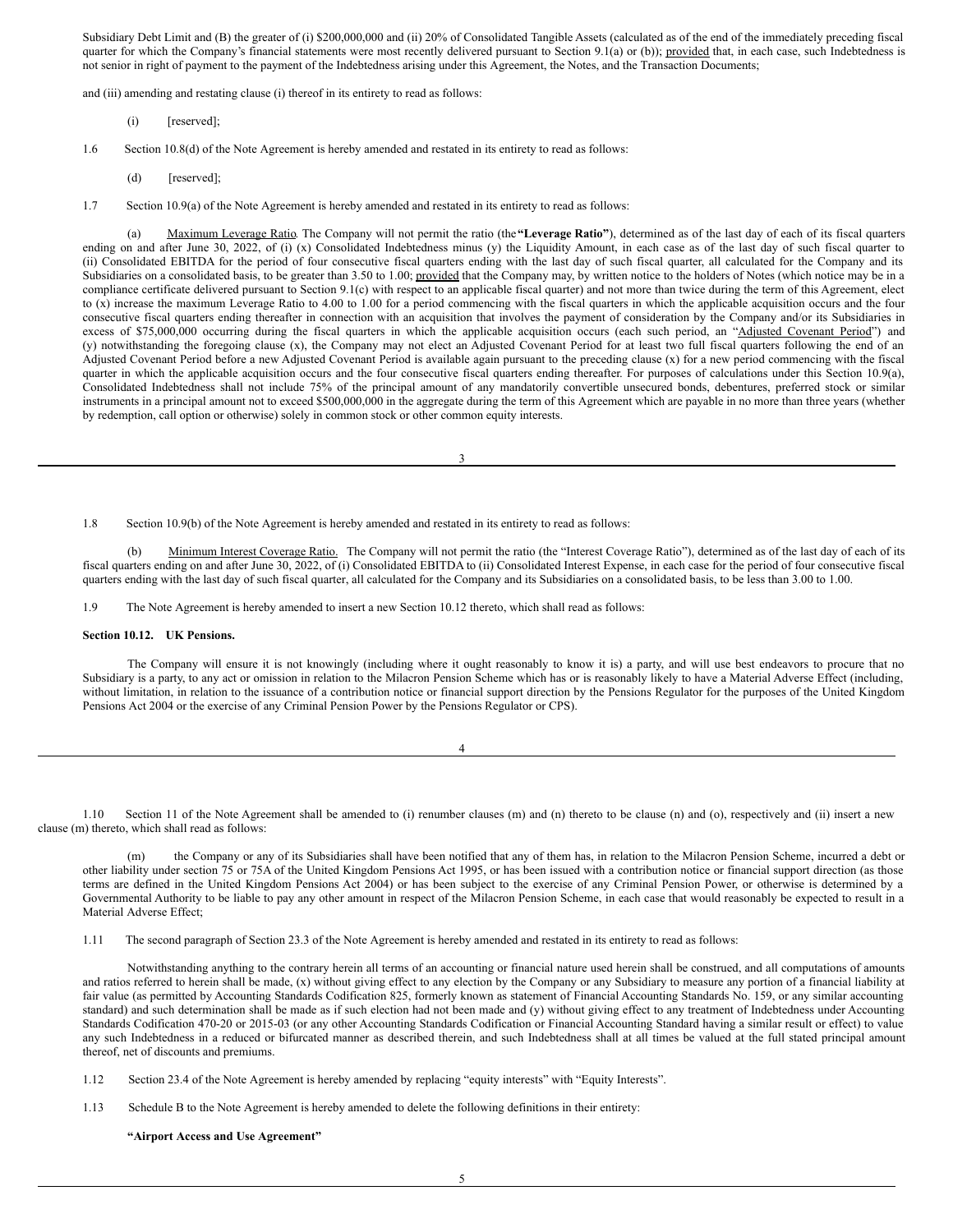**"Bengal"**

- **"Bengal Acquisition"**
- **"Bengal Acquisition Agreement"**
- **"Bengal Holding"**
- **"Farm Agreement"**
- **"Joint Ownership Agreements"**
- **"Specified Senior Notes"**
- **"Specified Senior Notes Indebtedness"**
- **"Specified Senior Notes Indenture"**
- 1.14 Schedule B to the Note Agreement is hereby amended to amend and restate or add, as applicable, the following definitions:

**"Amendment No. 8"** means that certain Amendment No. 8 to Private Shelf Agreement dated as of June 9, 2022.

**"Amendment No. 8 Effective Date"** means the "Effective Date" as defined in Amendment No. 8.

**"Attributable Indebtedness"** means, on any date, in respect of any finance lease of any Person, the capitalized amount thereof that would appear on the balance sheet of such Person prepared as of such date in accordance with GAAP; provided that in no event shall an operating lease be treated as Attributable Indebtedness regardless of whether such obligation appears on a balance sheet in accordance with GAAP.

**"Change in Control"** means (a) the acquisition of ownership, directly or indirectly, beneficially or of record, by any Person or group (within the meaning of the Securities Exchange Act of 1934 and the rules of the SEC thereunder as in effect on the date hereof) other than any member or members of the Hillenbrand Family Group, of Equity Interests representing more than 40% of the aggregate ordinary voting power represented by the issued and outstanding Equity Interests of the Company or (b) occupation of a majority of the seats (other than vacant seats) on the board of directors of the Company by Persons who were neither (i) nominated or approved by the board of directors of the Company nor (ii) appointed by directors so nominated or approved; or (c) the Company ceases to own, directly or indirectly, and Control 100% (other than (i) directors' qualifying shares and (ii) shares issued to foreign nationals to the extent required by applicable law) of the ordinary voting and economic power of any Subsidiary Borrower.

6

**"Consolidated EBITDA"** means, with reference to any period, Consolidated Net Income for such period plus, without duplication, and to the extent deducted from revenues in determining Consolidated Net Income for such period, (i) interest expense, (ii) income tax expense, (iii) depreciation expense, (iv) amortization expense, (v) all non-cash expenses, charges or losses, (vi) losses attributable to the early extinguishment of Indebtedness, (vii) (A) cash fees, costs, expenses, premiums, penalties or other losses incurred in connection with any acquisition, any asset sale or other disposition, any recapitalization, any investment, any issuance of equity interests by the Company or any issuance, incurrence or repayment of any Indebtedness by the Company or its Subsidiaries, the amortization of any deferred financing charges, and/or any refinancing transaction or modification or amendment of any debt instrument (including any transaction undertaken but not completed) and (B) nonrecurring or unusual expenses, charges or losses in an aggregate amount for clauses (A) and (B) not to exceed ten percent (10%) of Consolidated EBITDA for any Reference Period (as calculated without giving effect to the add-back of any item pursuant to this clause (vii)) minus, to the extent included in Consolidated Net Income, (1) interest income, (2) income tax benefits (to the extent not netted from tax expense), (3) any cash payments made during such period in respect of items described in clause (v) above subsequent to the fiscal quarter in which the relevant non-cash expense, charge or loss were incurred and (4) gains attributable to the early extinguishment of Indebtedness, all calculated for the Company and its Subsidiaries in accordance with GAAP on a consolidated basis. For the purposes of calculating Consolidated EBITDA for any period of four consecutive fiscal quarters (each such period, a **"Reference Period"**), (i) if at any time during such Reference Period the Company or any Subsidiary shall have made any Material Disposition, the Consolidated EBITDA for such Reference Period shall be reduced by an amount equal to the Consolidated EBITDA (if positive) attributable to the property that is the subject of such Material Disposition for such Reference Period or increased by an amount equal to the Consolidated EBITDA (if negative) attributable thereto for such Reference Period, and (ii) if during such Reference Period the Company or any Subsidiary shall have made a Material Acquisition, Consolidated EBITDA for such Reference Period shall be calculated after giving effect thereto on a pro forma basis as if such Material Acquisition occurred on the first day of such Reference Period. As used herein, **"Material Acquisition"** means any acquisition of property or series of related acquisitions of property that (a) constitutes (i) assets comprising all or substantially all or any significant portion of a business or operating unit of a business, or (ii) all or substantially all of the common stock or other Equity Interests of a Person, and (b) involves the payment of consideration by the Company and its Subsidiaries in excess of \$10,000,000; and **"Material Disposition"** means any sale, transfer or disposition of property or series of related sales, transfers, or dispositions of property that (a) constitutes (i) assets comprising all or substantially all or any significant portion of a business or operating unit of a business, or (ii) all or substantially all of the common stock or other Equity Interests of a Person, and (b) involves gross proceeds to the Company or any of its Subsidiaries in excess of \$10,000,000.

7

**"Consolidated Interest Expense"** means, with reference to any period, the interest payable on, and amortization of debt discount in respect of, all Indebtedness of the Company and its Subsidiaries calculated on a consolidated basis for such period in accordance with GAAP. In the event that the Company or any Subsidiary shall have completed a Material Acquisition or a Material Disposition (as each such term is defined in the definition of "Consolidated EBITDA") since the beginning of the relevant period, Consolidated Interest Expense shall be determined for such period on a pro forma basis as if such acquisition or disposition, and any related incurrence or repayment of Indebtedness, had occurred at the beginning of such period.

**"Consolidated Revenues"** means, with reference to any period, total revenues of the Company and its Subsidiaries calculated in accordance with GAAP on a consolidated basis for such period.

**"CPS"** means the Crown Prosecution Service of the United Kingdom (or any successor or replacement body from time to time).

**"Criminal Pension Power"** means any action taken under, pursuant to or in connection with section 58A, section 58B, section 58C or section 58D of the United Kingdom Pensions Act 2004.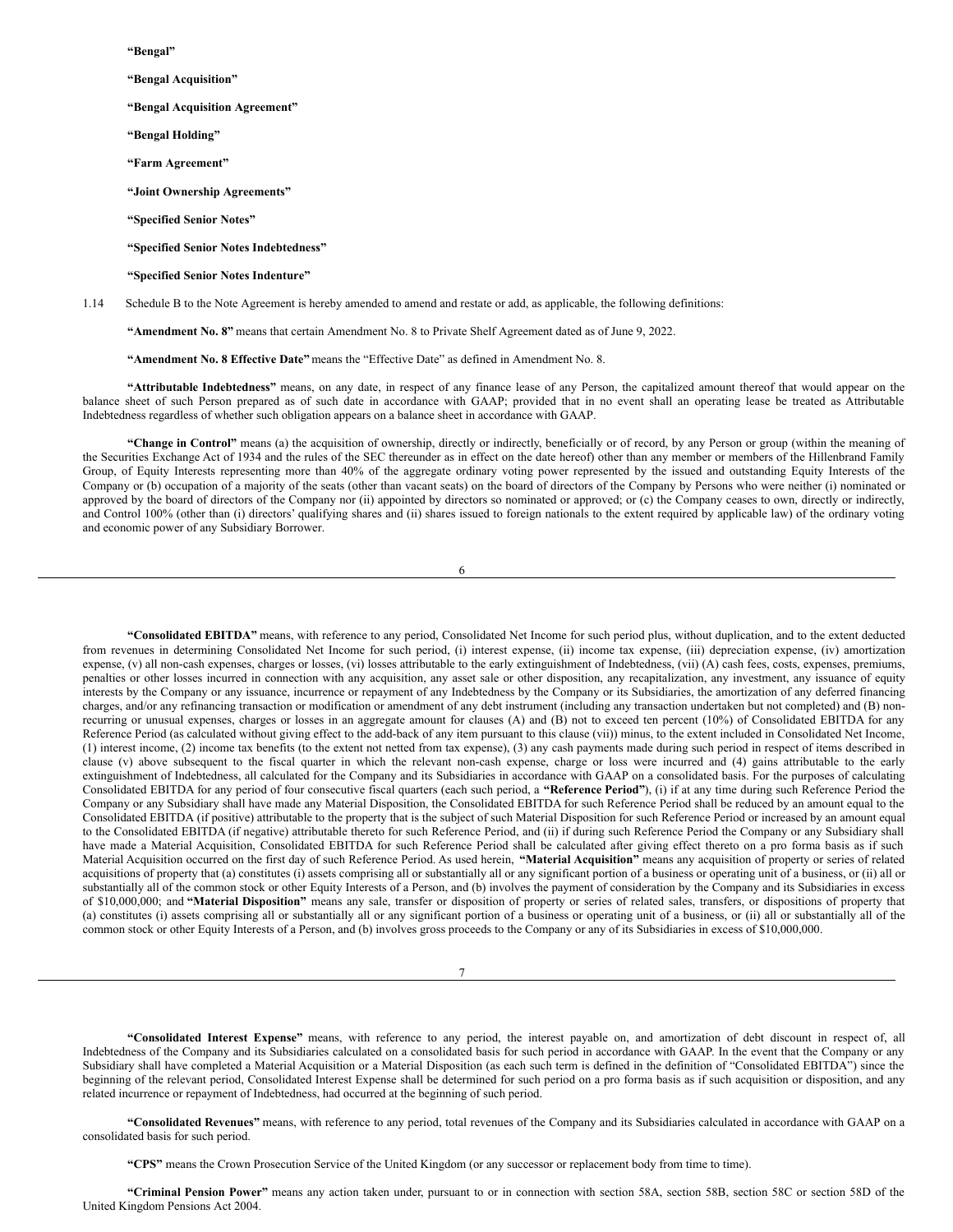**"Disposition"** or **"Dispose"** means the sale, transfer, license, lease or other disposition (including any Sale and Leaseback Transaction) of any property by any Person, including any sale, assignment (excluding any Lien), transfer or other disposal, with or without recourse, of any notes or accounts receivable or any rights and claims associated therewith.

**"Indebtedness"** means, as to any Person at a particular time, without duplication, all of the following, but only to the extent included as indebtedness or liabilities in accordance with GAAP: (a) all obligations of such Person for borrowed money, (b) all obligations of such Person evidenced by bonds, debentures, notes, loan agreements or similar instruments, (c) all obligations of such Person to pay the deferred purchase price of property or services (other than accounts payable incurred in the ordinary course of business or any earn-out obligations), (d) indebtedness (excluding prepaid interest thereon) secured by a Lien on property owned or being purchased by such Person (including indebtedness arising under conditional sales or other title retention agreements), whether or not such indebtedness shall have been assumed by such Person or is limited in recourse, (e) all obligations of such Person for unreimbursed payments made under letters of credit (including standby and commercial), bankers' acceptances and bank guarantees, (f) all obligations in respect of finance leases of such Person, (g) (only for purposes of calculating Consolidated Indebtedness) net obligations of such Person under any Swap Agreement pertaining to interest rates and (h) all Guarantees of such Person in respect of any of the foregoing; provided that the term "Indebtedness" shall not include obligations in respect of operating leases regardless of whether they appear on the balance sheet of such Person. For purposes hereof, the Indebtedness of any Person shall include the Indebtedness of any partnership or joint venture (other than a joint venture that is itself a corporation, limited liability company or other limited liability entity) in which such person is a general partner or a joint venture, unless such Indebtedness is expressly made non-recourse to such Person. The amount of any net obligation under any Swap Agreement on any date shall be deemed to be the Swap Termination Value thereof as of such date. The amount of any finance lease as of any date shall be deemed to be the amount of Attributable Indebtedness in respect thereof as of such date.

8

Indebtedness of any Person shall include all obligations of such Person of the character described in clauses (a) through (h) to the extent such Person remains legally liable in respect thereof notwithstanding that any such obligation is deemed to be extinguished under GAAP.

Upon the defeasance or satisfaction and discharge of Indebtedness in accordance with the terms of the documents governing such Indebtedness, such Indebtedness will cease to be "Indebtedness" hereunder (upon the giving or mailing of a notice of redemption and redemption funds being deposited with a trustee or paying agent or otherwise segregated or held in trust or under an escrow or other funding arrangement for the sole purpose of repurchasing, redeeming, defeasing, repaying, satisfying and discharging, or otherwise acquiring or retiring such Indebtedness, or other substantially comparable processes).

**"Liquidity Amount"** means, as of any date of determination, the lesser of (i) the sum of, without duplication, (a) 100% of the unrestricted and unencumbered cash and cash equivalents maintained by the Company and its Domestic Subsidiaries as of such date, plus (b) 70% of the unrestricted and unencumbered cash and cash equivalents maintained by the Company and its Subsidiaries in notional pooling structures outside of the United States and by its Foreign Subsidiaries as of such date and (ii) \$500,000,000; provided, however, that amounts calculated under this definition shall exclude any amounts that would not be considered "cash" or "cash equivalents" as recorded on the books of the Company or the applicable Subsidiary.

9

**"Material Adverse Effect"** means a material adverse effect on (a) the business, operations or financial condition of the Company and the Subsidiaries taken as a whole, (b) the ability of the Transaction Parties to perform their payment obligations under the Transaction Documents or (c) the material rights or remedies of any holder of a Note under the Transaction Documents.

**"Milacron Pension Scheme"** means the existing pension scheme for which Milacron UK Ltd. (a registered company in England with number 04444980) is an employer (for the purposes of sections 38 to 51 of the United Kingdom Pensions Act 2004).

"**Pensions Regulator**" means the body corporate established under section 1 of the United Kingdom Pensions Act 2004 (or any replacement or successor body from time to time.

**"Primary Credit Facility"** means the Fourth Amended and Restated Credit Agreement, dated as of June 8, 2022, among the Company, the subsidiary borrowers party thereto, the subsidiary guarantors party thereto, the Lenders party thereto and JPMorgan Chase Bank, N.A., as administrative agent, as amended, restated, amended and restated, refinanced or replaced from time to time.

1.15 Each reference to "PricewaterhouseCoopers LLP" in the Note Agreement shall be replaced to instead reference "Ernst & Young LLP".

**SECTION 2. Representations and Warranties.** Each of the Company and each Guarantor represents and warrants that (a) the execution and delivery of this letter has been duly authorized by all requisite corporate action on behalf of the Company and such Guarantor, this letter has been duly executed and delivered by an authorized officer of the Company and such Guarantor, and the Company and such Guarantor has obtained all authorizations, consents, and approvals necessary for the execution, delivery and performance of this letter and such authorizations, consents and approvals are in full force and effect, (b) each representation and warranty set forth in Section 5 of the Note Agreement (after giving effect to the amendments in Section 1) and the other Transaction Documents is true and correct in all material respects as of the date of execution and delivery of this letter by the Company and such Guarantor with the same effect as if made on such date (except to the extent such representations and warranties expressly refer to an earlier date, in which case they were true and correct in all material respects as of such earlier date) and (c) after giving effect to the amendments in Section 1, no Event of Default or Default exists.

**SECTION 3. Conditions to Effectiveness.** The amendments described in Section 1 above shall become effective on the date (the**"Effective Date"**) when each of the following conditions in Section 3.1 and 3.2 below have been satisfied, provided that the amendment and restatement of the definition of "Liquidity Amount" and the amendment to Section 10.9(a) of the Note Agreement (the "**Specified Amendments** "), shall not become effective until the condition set forth below in Section 3.3 is also satisfied:

Documents. Each holder of a Note shall have received original counterparts or, if reasonably satisfactory to the Required Holders, certified or other copies of all of the following, each duly executed and delivered by the party or parties thereto, in form and substance reasonably satisfactory to the Required Holders, dated the date hereof unless otherwise indicated, and on the date hereof in full force and effect: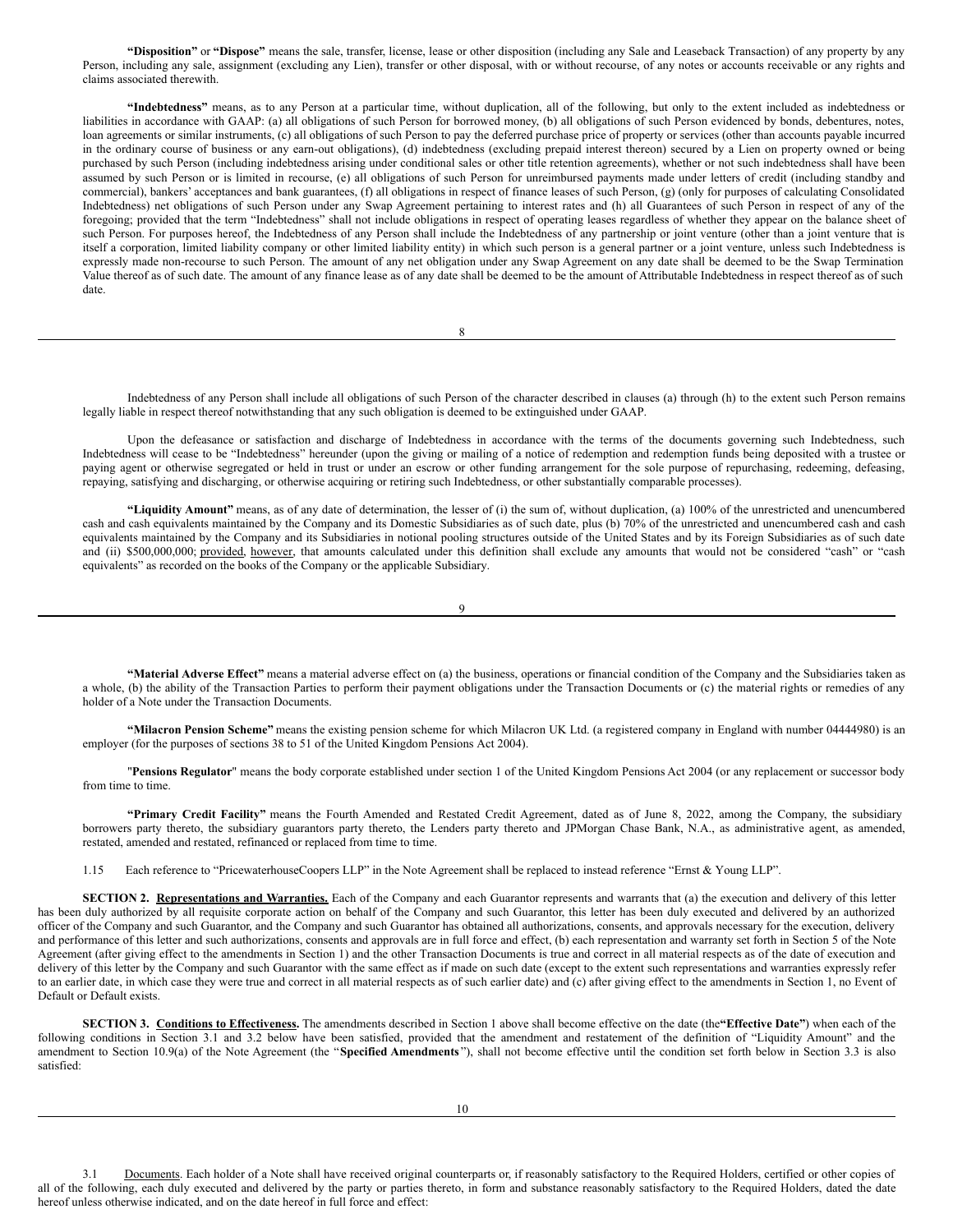(i) counterparts of this letter executed by the Company, the Guarantors and the Required Holders; and

(ii) an Officer's Certificate of the Company, in form and substance reasonably satisfactory to the Required Holders, attaching a true and complete copy of the Fourth Amended and Restated Credit Agreement, executed by the Company, the subsidiary borrowers party thereto, JPMorgan Chase Bank, N.A., as administrative agent, and the financial institutions party thereto as lenders.

3.2 Proceedings. All corporate and other proceedings taken or to be taken in connection with the transactions contemplated by this letter shall be reasonably satisfactory to Prudential, and Prudential shall have received all such counterpart originals or certified or other copies of such documents as it may reasonably request.

3.3 Specified Amendments. The Specified Amendments shall become effective upon delivery of an Officer's Certificate of the Company, in form and substance reasonably satisfactory to the Required Holders (a) attaching an executed copy of a renewal of the Company's LG Facility Agreement (as defined in the Company's most recent filings with the SEC), a draft of which was previously provided to Prudential and which contains provisions equivalent to the Specified Amendments and (b) representing that each of the amendments to Section 6.10(a) and the definition of "Liquidity Amount" contained in the Primary Credit Facility that are conditioned on amendments to the Note Agreement and the LG Facility are effective.

SECTION 4. Reference to and Effect on Note Agreement and Notes; Ratification of Transaction Documents. Upon the effectiveness of the amendments in Section 1 of this letter, each reference to the Note Agreement in any other Transaction Document shall mean and be a reference to the Note Agreement, as modified by this letter. Except as specifically set forth in Section 1 hereof, the Note Agreement, the Notes and each other Transaction Document shall remain in full force and effect and are hereby ratified and confirmed in all respects. Except as specifically stated in this letter, the execution, delivery and effectiveness of this letter shall not (a) amend the Note Agreement, any Note or any other Transaction Document, (b) operate as a waiver of any right, power or remedy of Prudential or any holder of the Notes, or (c) constitute a waiver of, or consent to any departure from, any provision of the Note Agreement, any Note or any other Transaction Document at any time. The execution, delivery and effectiveness of this letter shall not be construed as a course of dealing or other implication that Prudential or any holder of the Notes has agreed to or is prepared to grant any consents or agree to any amendment to the Note Agreement in the future, whether or not under similar circumstances.

11

**SECTION 5. Reaffirmation.** Each Guarantor hereby consents to the foregoing amendments to the Note Agreement and hereby ratifies and reaffirms all of its payment and performance obligations, contingent or otherwise, under the Guaranty Agreement and each other Transaction Document, after giving effect to such amendments. Each Guarantor hereby acknowledges that, notwithstanding the foregoing amendments, the Guaranty Agreement and each other Transaction Document remains in full force and effect and is hereby ratified and confirmed. Without limiting the generality of the foregoing, each Guarantor agrees and confirms that the Guaranty Agreement continues to guaranty the Guaranteed Obligations (as defined in the Guaranty Agreement) arising under or in connection with the Note Agreement, as amended by this letter agreement, or any of the Notes.

**SECTION 6. Expenses.** The Company hereby confirms its obligations under Section 16.1 of the Note Agreement in connection with the transactions hereby contemplated, whether or not such transactions are consummated.

### SECTION 7. Governing Law, THIS LETTER SHALL BE CONSTRUED AND ENFORCED IN ACCORDANCE WITH, AND THE RIGHTS OF THE PARTIES SHALL BE GOVERNED BY. THE LAW OF THE STATE OF NEW YORK EXCLUDING CHOICE OF LAW PRINCIPLES OF THE LAW OF SUCH **STATE THAT WOULD PERMIT THE APPLICATION OF THE LAWS OF A JURISDICTION OTHER THAN SUCH STATE.**

**SECTION 8. Counterparts; Section Titles**. This letter may be executed in any number of counterparts and by different parties hereto in separate counterparts, each of which when so executed and delivered shall be deemed to be an original and all of which when taken together shall constitute but one and the same instrument. Delivery of an executed counterpart of a signature page to this letter by facsimile or electronic transmission shall be effective as delivery of a manually executed counterpart of this letter. The section titles contained in this letter are and shall be without substance, meaning or content of any kind whatsoever and are not a part of the agreement between the parties hereto.

*[signature page follows]*

12

Very truly yours,

#### **PGIM, INC.**

By: /s/ Christopher Wang Christopher Wang

Vice President

## **THE PRUDENTIAL INSURANCE COMPANY OF AMERICA**

- By: PGIM, Inc. (as Investment Manager)
- By: /s/ Christopher Wang

Christopher Wang Vice President

### **THE GIBRALTAR LIFE INSURANCE CO., LTD.**

- By: PGIM Japan Co., Ltd. (as Investment Manager)
- By: PGIM, Inc. (as Sub-Adviser)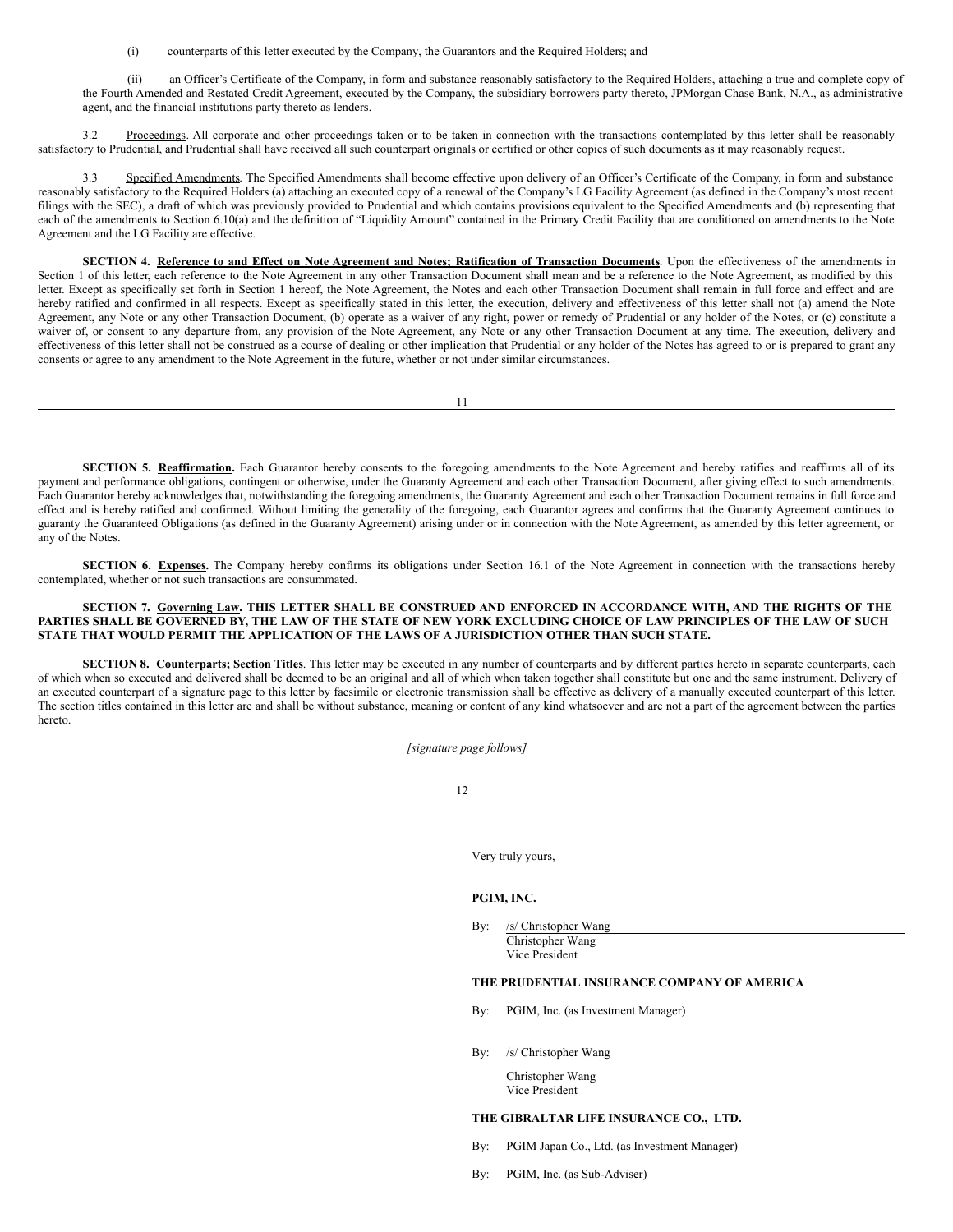By: /s/ Christopher Wang Christopher Wang Vice President

### **PAR U HARTFORD LIFE & ANNUITY COMFORT TRUST**

- By: Prudential Arizona Reinsurance Universal Company (as Grantor)
- By: PGIM, Inc. (as Investment Manager)

By: /s/ Christopher Wang Christopher Wang Vice President

Amendment No. 8 to Private Shelf Agreement

### **THE LINCOLN NATIONAL LIFE INSURANCE COMPANY FARMERS INSURANCE EXCHANGE MID CENTURY INSURANCE COMPANY THE INDEPENDENT ORDER OF FORESTERS**

- By: PGIM Private Placement Investors, L.P. (as Investment Advisor)
- By: PGIM Private Placement Investors, Inc. (as its General Partner)
- By: /s/ Christopher Wang Christopher Wang Vice President

Amendment No. 8 to Private Shelf Agreement

The foregoing letter is hereby accepted as of the date first above written:

## **HILLENBRAND, INC.**

By: /s/ Theodore S. Haddad, Jr. Name: Theodore S. Haddad, Jr.<br>Title: Vice President and Treas Vice President and Treasurer

Amendment No. 8 to Private Shelf Agreement

## **BATESVILLE CASKET COMPANY, INC. BATESVILLE SERVICES, INC.**

By: /s/ Theodore S. Haddad, Jr.

Name: Theodore S. Haddad, Jr.<br>Title: Vice President and Treas Vice President and Treasurer

# **K-TRON INVESTMENT CO.**

By: /s/ Theodore S. Haddad, Jr.

Name: Theodore S. Haddad, Jr. Title: Vice President and Assistant Treasurer

**PROCESS EQUIPMENT GROUP, INC. HILLENBRAND LUXEMBOURG INC. MILACRON LLC**